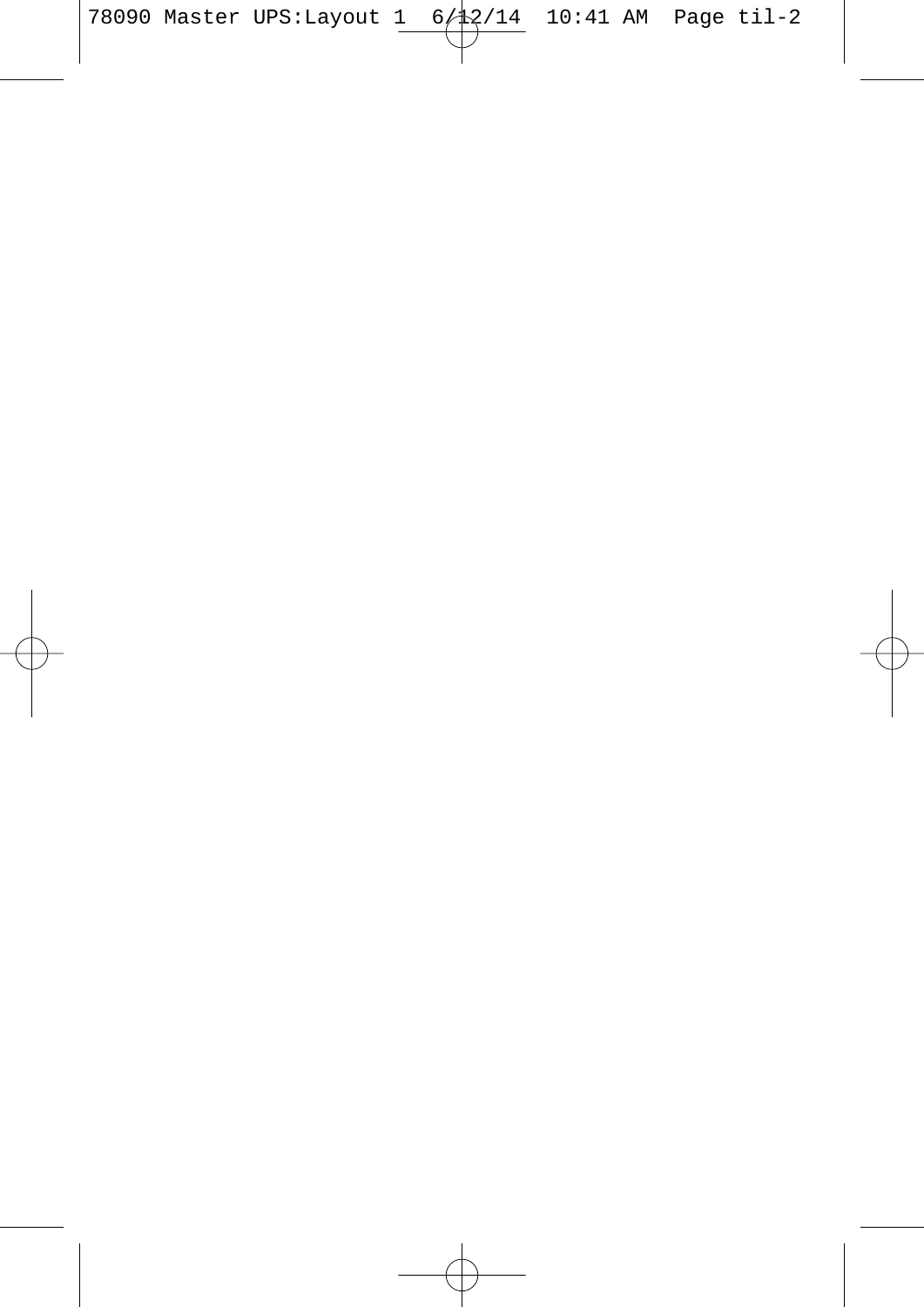# **INDEX**

| <b>Title</b>                                               | Page |
|------------------------------------------------------------|------|
|                                                            |      |
|                                                            |      |
|                                                            |      |
|                                                            |      |
|                                                            |      |
| Start Times for Air Shuttle and Air Feed Drivers 151       |      |
|                                                            |      |
|                                                            |      |
|                                                            |      |
|                                                            |      |
|                                                            |      |
|                                                            |      |
|                                                            |      |
|                                                            |      |
|                                                            |      |
|                                                            |      |
| Employee's Bail, License, Substance and Alcohol Testing 95 |      |
|                                                            |      |
|                                                            |      |
|                                                            |      |
|                                                            |      |
|                                                            |      |
|                                                            |      |
|                                                            |      |
|                                                            |      |
|                                                            |      |
|                                                            |      |
|                                                            |      |
|                                                            |      |
|                                                            |      |
|                                                            |      |
| Rehabilitation and Testing After Return to Duty/SAP        |      |
|                                                            |      |
|                                                            |      |
|                                                            |      |
|                                                            |      |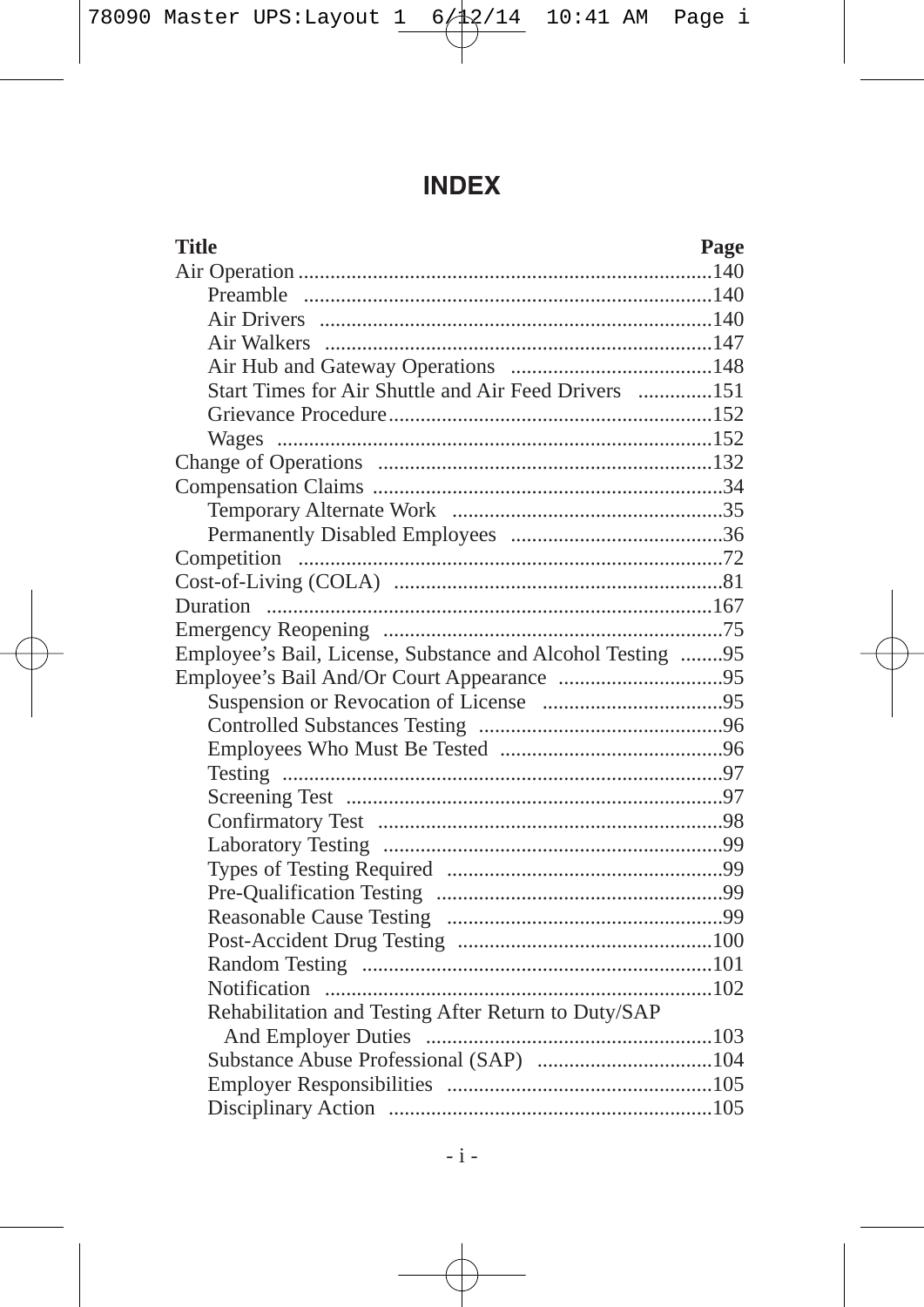| <b>Title</b>                                        | Page |
|-----------------------------------------------------|------|
|                                                     |      |
|                                                     |      |
|                                                     |      |
|                                                     |      |
|                                                     |      |
|                                                     |      |
|                                                     |      |
|                                                     |      |
|                                                     |      |
|                                                     |      |
|                                                     |      |
|                                                     |      |
|                                                     |      |
|                                                     |      |
|                                                     |      |
|                                                     |      |
| Random Testing-Random Employee Selection 118        |      |
|                                                     |      |
| Rehabilitation and Testing after Return to Duty 120 |      |
|                                                     |      |
|                                                     |      |
|                                                     |      |
|                                                     |      |
|                                                     |      |
| Release of Alcohol Testing Information 126          |      |
|                                                     |      |
|                                                     |      |
|                                                     |      |
|                                                     |      |
|                                                     |      |
|                                                     |      |
|                                                     |      |
|                                                     |      |
|                                                     |      |
|                                                     |      |
|                                                     |      |
|                                                     |      |
|                                                     |      |
| Garnishments                                        |      |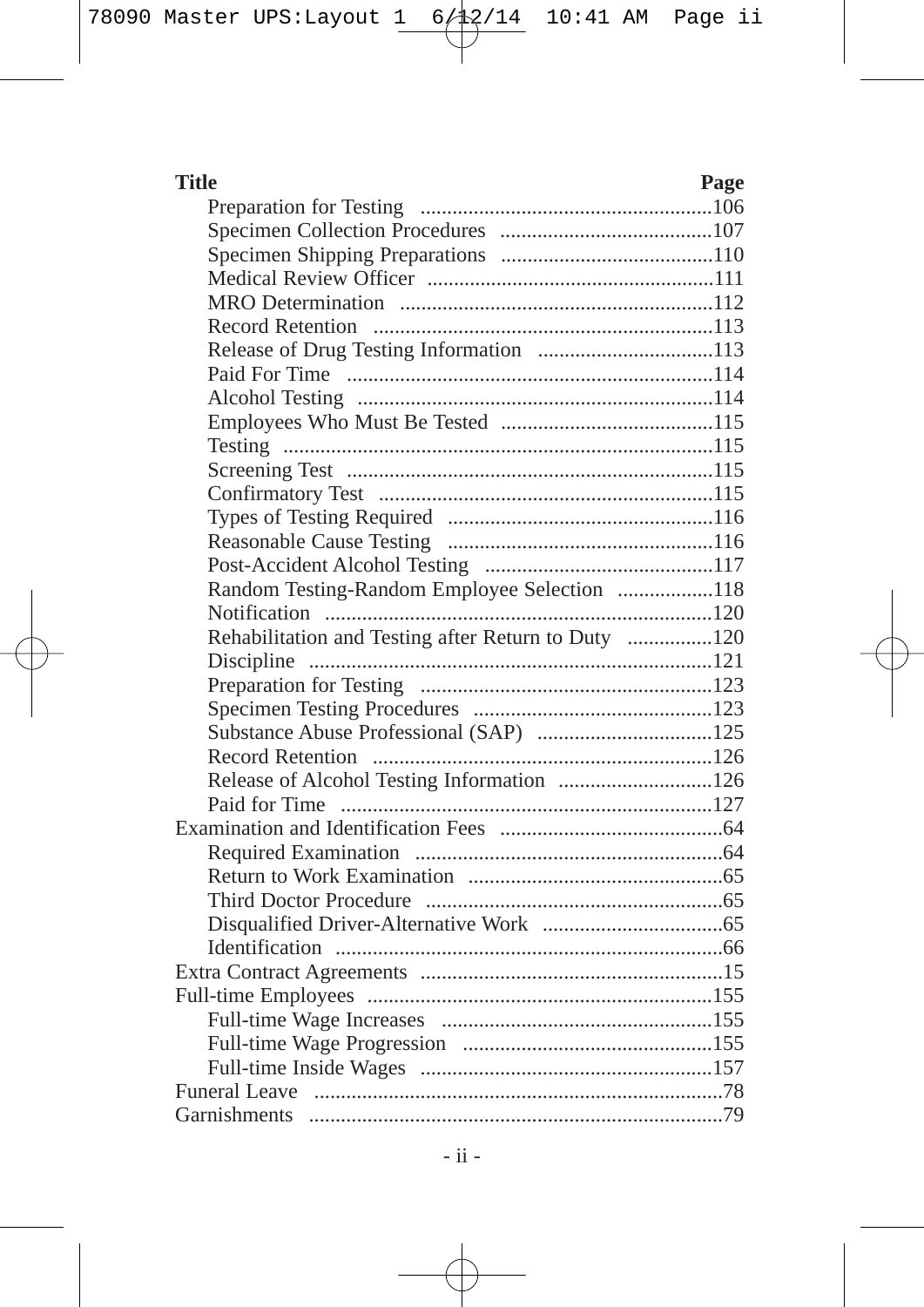| Title<br>Page                                               |
|-------------------------------------------------------------|
|                                                             |
|                                                             |
|                                                             |
|                                                             |
|                                                             |
|                                                             |
|                                                             |
|                                                             |
| Alternate Work (Other than Alcohol/Controlled Substance) 41 |
| Alternative Work (Alcohol/Controlled Substance) 42          |
|                                                             |
|                                                             |
|                                                             |
|                                                             |
|                                                             |
|                                                             |
|                                                             |
|                                                             |
|                                                             |
|                                                             |
|                                                             |
|                                                             |
|                                                             |
|                                                             |
|                                                             |
|                                                             |
|                                                             |
|                                                             |
|                                                             |
|                                                             |
|                                                             |
|                                                             |
| Part-time UPS Cartage Services (CSI) Employees 70           |
|                                                             |
|                                                             |
|                                                             |
|                                                             |
|                                                             |
|                                                             |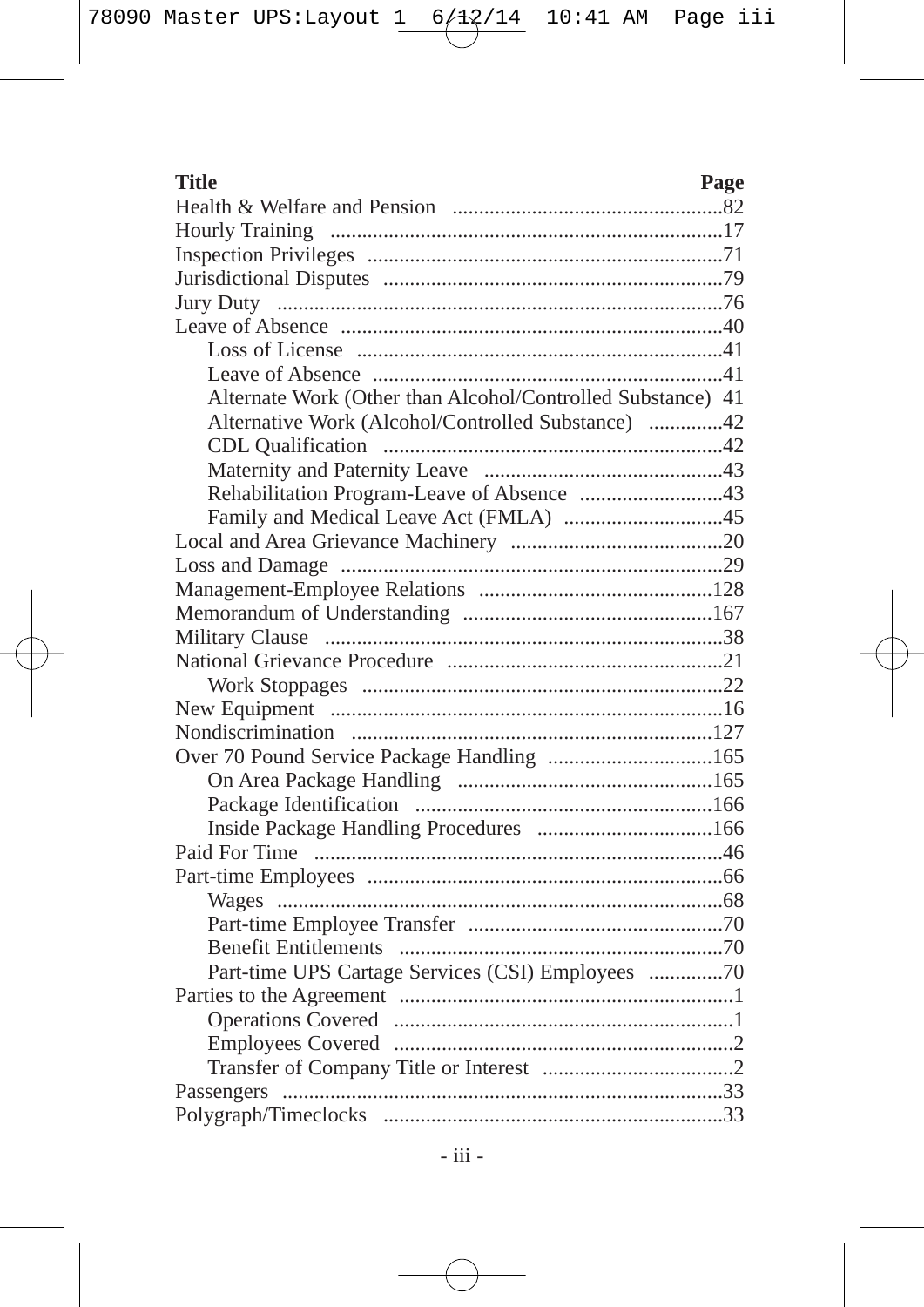| <b>Title</b>                                            | Page |
|---------------------------------------------------------|------|
|                                                         |      |
|                                                         |      |
|                                                         |      |
|                                                         |      |
|                                                         |      |
| Joint Premium Service Review Committee 164              |      |
|                                                         |      |
|                                                         |      |
|                                                         |      |
|                                                         |      |
|                                                         |      |
|                                                         |      |
|                                                         |      |
|                                                         |      |
|                                                         |      |
|                                                         |      |
| Safety and Health Equipment, Accidents and Reports 48   |      |
|                                                         |      |
| Employee's Rights-Equipment, Vehicles and Conditions 49 |      |
| Out of Service Equipment and Vehicle Reports 50         |      |
|                                                         |      |
|                                                         |      |
|                                                         |      |
|                                                         |      |
|                                                         |      |
|                                                         |      |
|                                                         |      |
|                                                         |      |
|                                                         |      |
|                                                         |      |
|                                                         |      |
|                                                         |      |
|                                                         |      |
|                                                         |      |
|                                                         |      |
|                                                         |      |
|                                                         |      |
|                                                         |      |
|                                                         |      |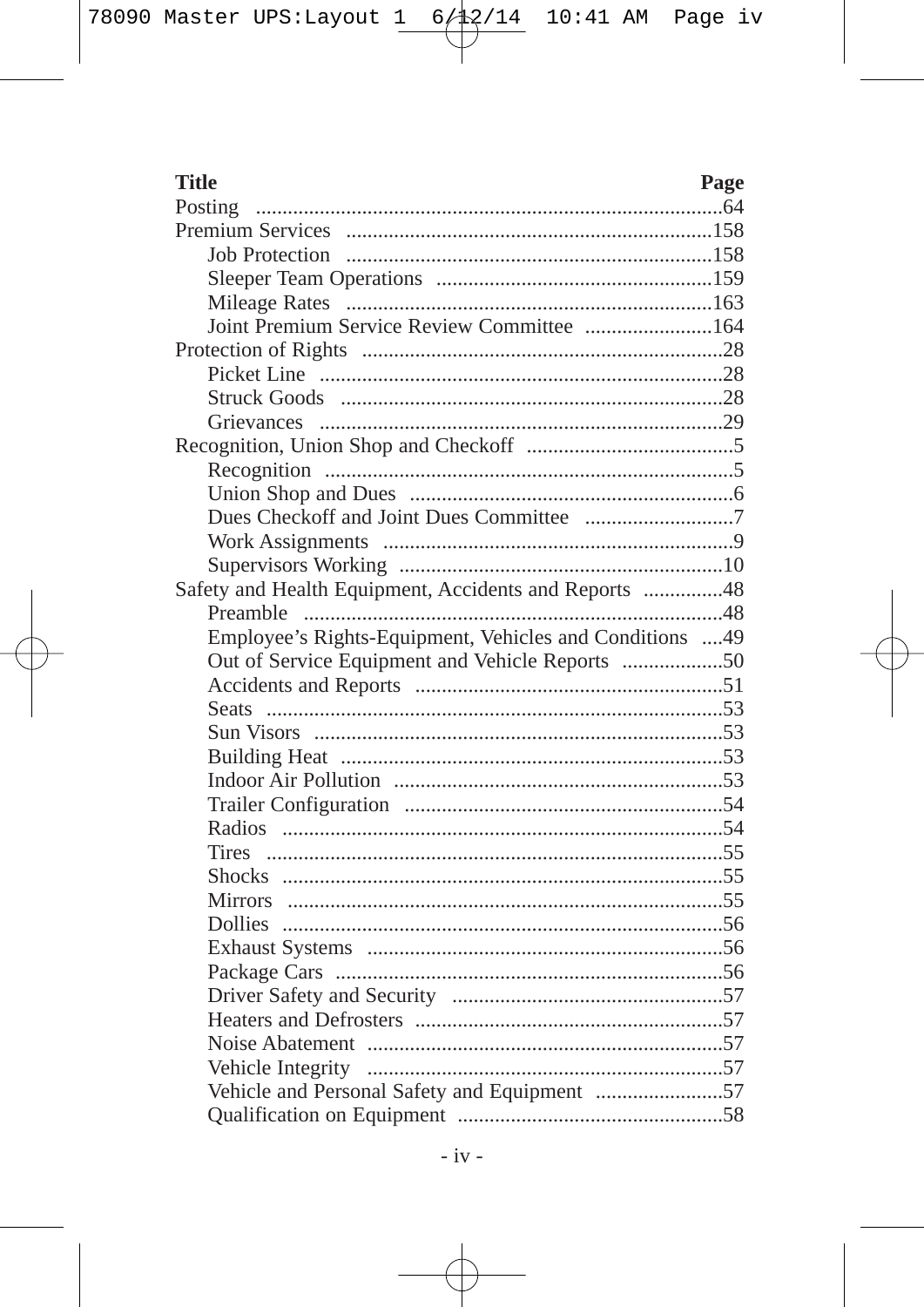| <b>Title</b><br>Page                                      |
|-----------------------------------------------------------|
|                                                           |
| National UPS/IBT Safety and Health Committee-Safety,      |
|                                                           |
| National UPS/IBT Safety and Health Grievance Committee 59 |
|                                                           |
|                                                           |
|                                                           |
|                                                           |
|                                                           |
|                                                           |
|                                                           |
|                                                           |
|                                                           |
|                                                           |
|                                                           |
|                                                           |
|                                                           |
|                                                           |
|                                                           |
|                                                           |
|                                                           |
|                                                           |
|                                                           |
|                                                           |
|                                                           |
|                                                           |
|                                                           |
|                                                           |
|                                                           |
|                                                           |
|                                                           |
|                                                           |
|                                                           |
|                                                           |
|                                                           |
|                                                           |
|                                                           |
|                                                           |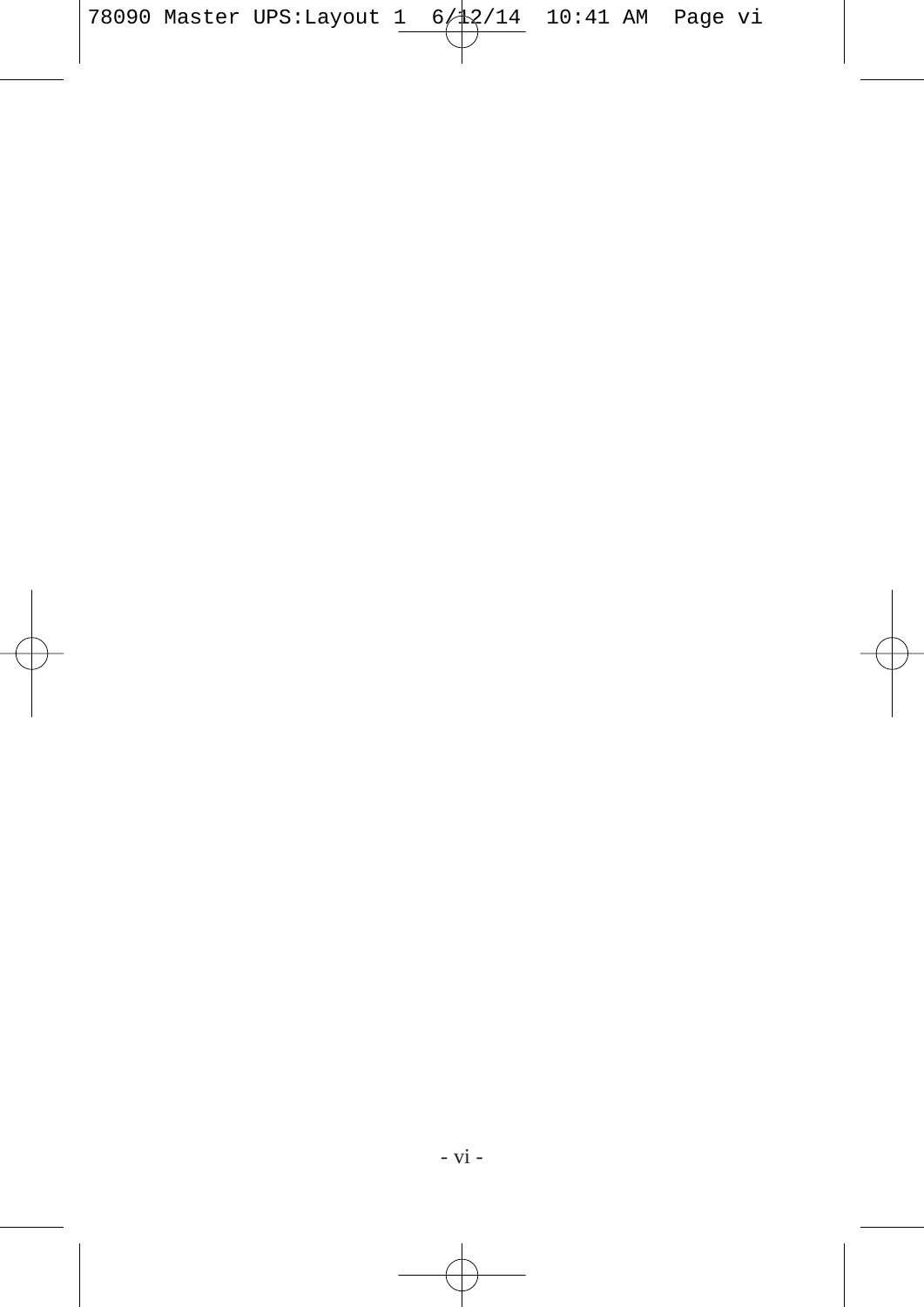## **NATIONAL MASTER UNITED PARCEL SERVICE AGREEMENT**

# **For the Period: August 1, 2013 through July 31, 2018**

covering:

operations in, between and over all of the states, territories, and possessions of the United States and operations into and out of all contiguous territory. The UNITED PARCEL SERVICE, INC., an Ohio Corporation, and a New York Corporation, in their Common Carrier Operations hereinafter referred to as the "Employer," and the TEAMSTERS UNITED PARCEL SERVICE NATIONAL NEGOTIATING COMMITTEE representing Local Unions affiliated with the INTERNATIONAL BROTHERHOOD OF TEAM-STERS, and Local Union No. which Local Union is affiliated with the INTERNATIONAL BROTHERHOOD OF TEAM-STERS, agree to be bound by the terms and conditions of this Agreement. United Parcel Service Cartage Services, Inc. ("CSI") and UPS Latin America, Inc. is also a party to this Agreement as specified in the Freight Pickup & Delivery Supplemental Agreement ("P&D Supplement") and Challenge Air Cargo Supplement, respectively.

# **ARTICLE 1. PARTIES TO THE AGREEMENT**

The Employer and the Union adopt this Article and enter into this Agreement with a mutual intent of preserving and protecting work and job opportunities for the employees covered by this Agreement. No bargaining unit work will be subcontracted, transferred, leased, assigned or conveyed except as provided in this Agreement.

#### **Section 1. Operations Covered**

The execution of this Agreement on the part of the Employer shall cover all employees of the Employer in the bargaining unit at any existing centers, new centers, new trailer repair shops, new air hubs and gateway operations, new buildings, and any other new opera-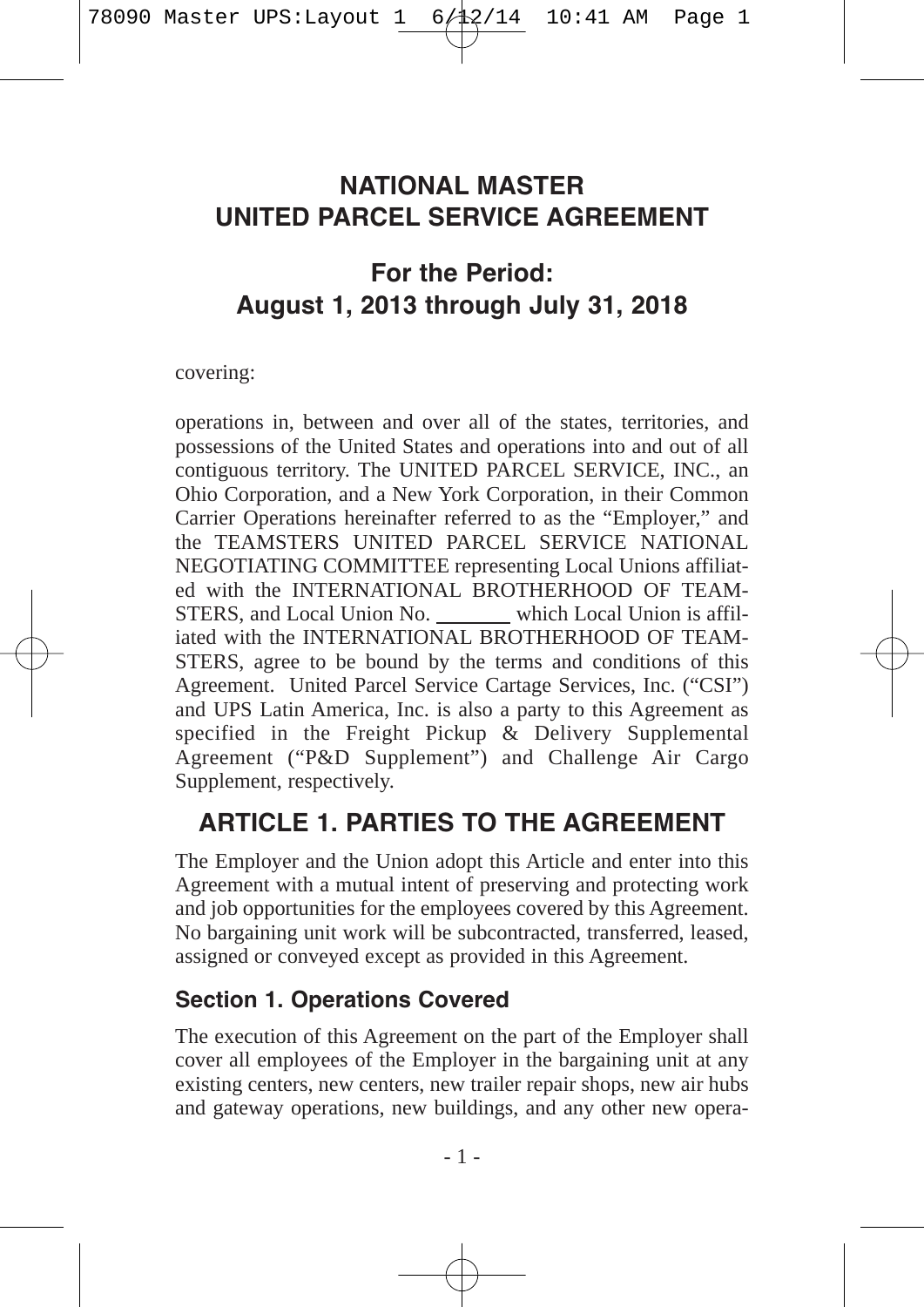tions of the Employer within the jurisdiction of the Local Union signatory to this Agreement as determined or may be determined by the International Brotherhood of Teamsters, with regard to wages, hours and other conditions of employment.

## **Section 2. Employees Covered**

Employees covered by this Agreement shall be construed to mean, where already recognized, feeder drivers, package drivers, sorters, loaders, unloaders, porters, office clerical, clerks, mechanics, maintenance personnel (building maintenance), car washers, United Parcel Service employees in the Employer's air operation, and to the extent allowed by law, employees in the export and import operations performing load and unload duties, and other employees of the Employer for whom a signatory Local Union is or may become the bargaining representative. Employees of CSI and UPS Latin America, Inc. are also covered by this Agreement as specified in the P&D Supplement and the Challenge Air Cargo Supplement, respectively.

In addition, effective August 1, 1987, the Employer recognized as bargaining unit members clerks who are assigned to package center operations, hub center operations, and/or air hub operations whose assignment involves the handling and progressing of merchandise, after it has been tendered to United Parcel Service to effectuate delivery. These jobs cover: package return clerks, bad address clerks, post card room clerks, damage clerks, rewrap clerks, and hub and air hub return clerks. This Agreement also governs the classifications covered in Article 39 - Trailer Repair Shop. Effective no later than February 1, 2003 the Employer recognizes as bargaining unit members FDC/ODC clerks, international auditors, "smart label" clerks and revenue auditors who work in the operations facilities.

## **Section 3. Transfer of Company Title or Interest**

This Agreement shall be binding upon the parties hereto, their successors, administrators, executors and assigns. In the event an entire operation, or portion thereof, or rights only, are sold, leased, transferred or taken over by sale, transfer, lease, assignment, receivership or bankruptcy proceedings, such operation or use of such rights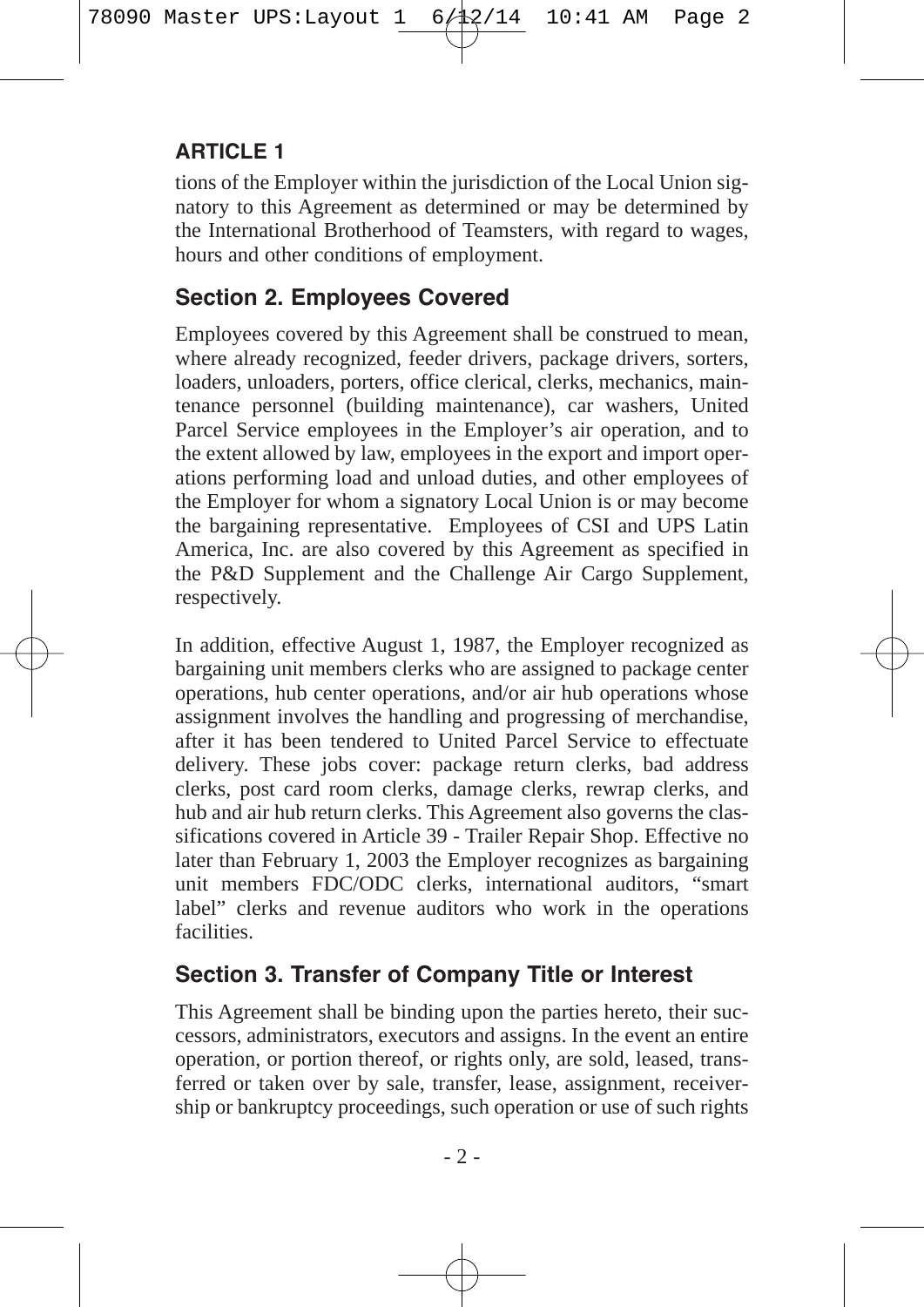shall continue to be subject to the terms and conditions of this Agreement, for the life thereof.

On the sale, transfer or lease of an individual run or runs, or rights only, the specific provisions of this Agreement shall prevail. It is understood by this Section that the parties hereto shall not sell, lease or transfer such run or runs or rights to a third (3rd) party to evade this Agreement.

In the event the Employer fails to require the purchaser, the transferee, or lessee to agree to assume the obligations of this Agreement, the Employer (including partners thereof) shall be liable to the Local Union and to employees covered for all damages (including but not limited to monetary damages) sustained as a result of such failure to require assumption of the terms of this Agreement until its expiration date, but shall not be liable after the purchaser, the transferee or lessee has agreed to assume the obligations of this Agreement. The Employer shall give notice of the existence of this Agreement to any purchaser, transferee, lessee, assignee, etc., of the operation covered by this Agreement or any part thereof, including rights only. Such notice shall be in writing with a copy to the Local Union, at the time the seller, transferor, or lessor executes a contract or transaction as herein described. The Teamsters United Parcel Service National Negotiating Committee and Local Unions involved shall also be advised of the exact nature of the transaction, not including financial details.

#### **Section 4.**

The Employer agrees that it will be a violation of this Section if it, any affiliate, or any other entity under its control enters into a business so as to duplicate the Employer's common carrier operations as defined in Article 1 in any area. Affiliate for purposes of this Section means any entity which is owned, managed or controlled by the Employer or its parent. This Section will also cover an entity if the Employer or its parent maintains the ultimate right to control or approve a decision by such entity.

The Employer will be financially responsible for all losses resulting from a violation of this Section.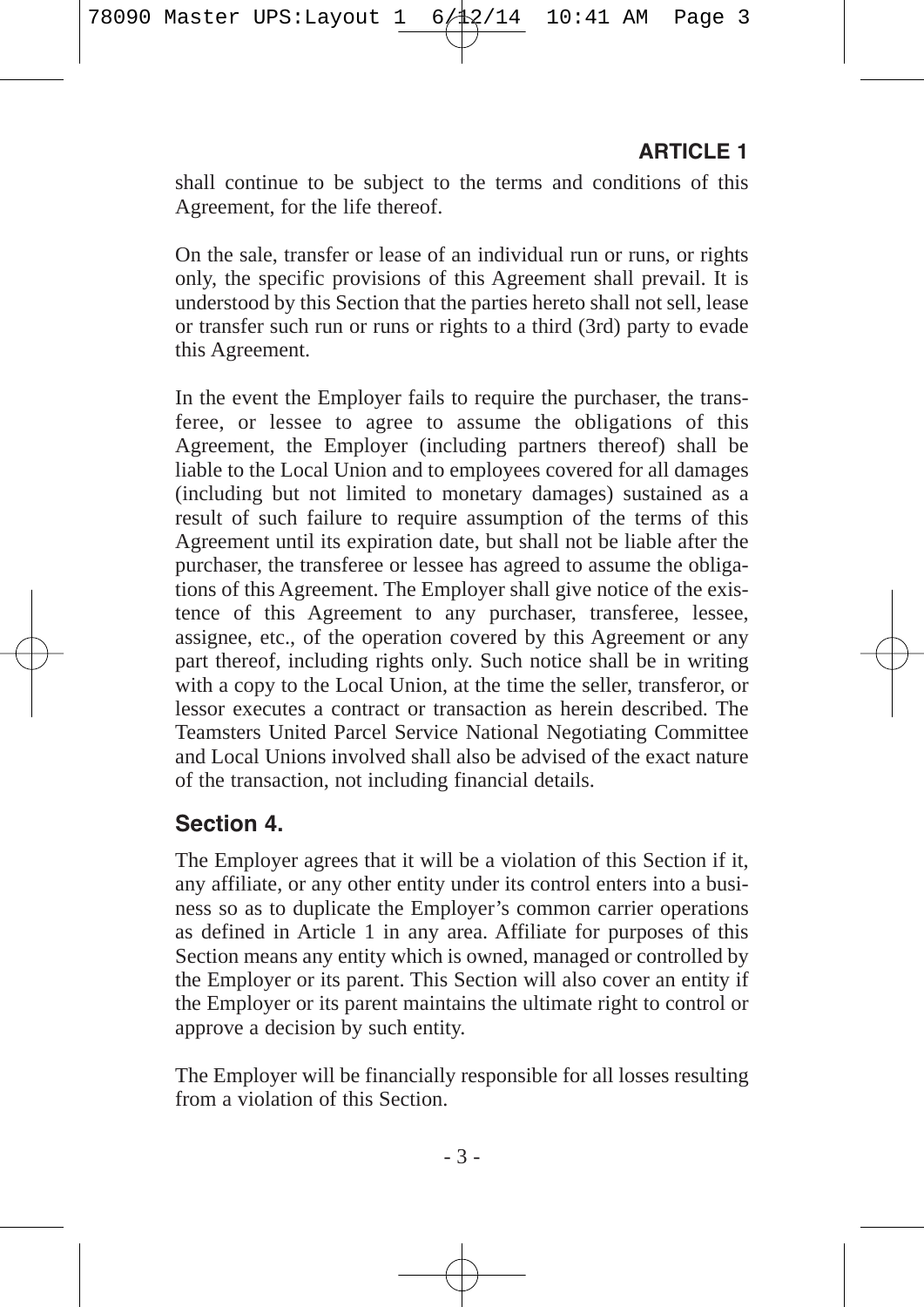# **ARTICLE 2. SCOPE OF THE AGREEMENT ARTICLE 2**

#### **Section 1. Single Bargaining Unit**

All employees covered by this Master Agreement and the various Supplements, Riders and Addenda thereto, shall constitute one (1) bargaining unit. The printing of this Master Agreement and the aforesaid Supplements, Riders and/or Addenda in separate agreements is for convenience only and is not intended to create separate bargaining units.

To the extent provided by law, this Agreement shall be applied to all subsequent additions to, and extensions of, current common carrier operations of the Employer and newly established operations of the Employer which are utilized as a part of such current operations of the Employer, without additional evidence of Union representation of the employees involved (provided that newly acquired operations of the Employer, which are not utilized as a part of such current common carrier operation of the Employer, shall not be deemed additions to, or extensions of, operations of the Employer). If the Employer purchases a related common carrier business, the Employer, to the extent allowed by law, recognizes the Teamsters UPS National Negotiating Committee as the bargaining representative and will meet to determine which applicable Supplement covers those employees, and negotiate a new Addendum covering economic terms if current Supplements do not cover the new job classifications, or, if a current collective bargaining agreement is in place for the acquired employees, then that agreement shall continue by its terms until expiration.

#### **Section 2. Riders**

Present Supplements, Riders and Addenda shall remain in effect.

Any new Supplement, Rider or Addendum, or changes to Supplements, Riders or Addenda or in the contract affiliation of any Local Union covered by this Agreement must be submitted to the Joint National Negotiating Committee for review and approval. Failure to be approved by the Committee shall render said Supplement, Rider or Addendum null and void.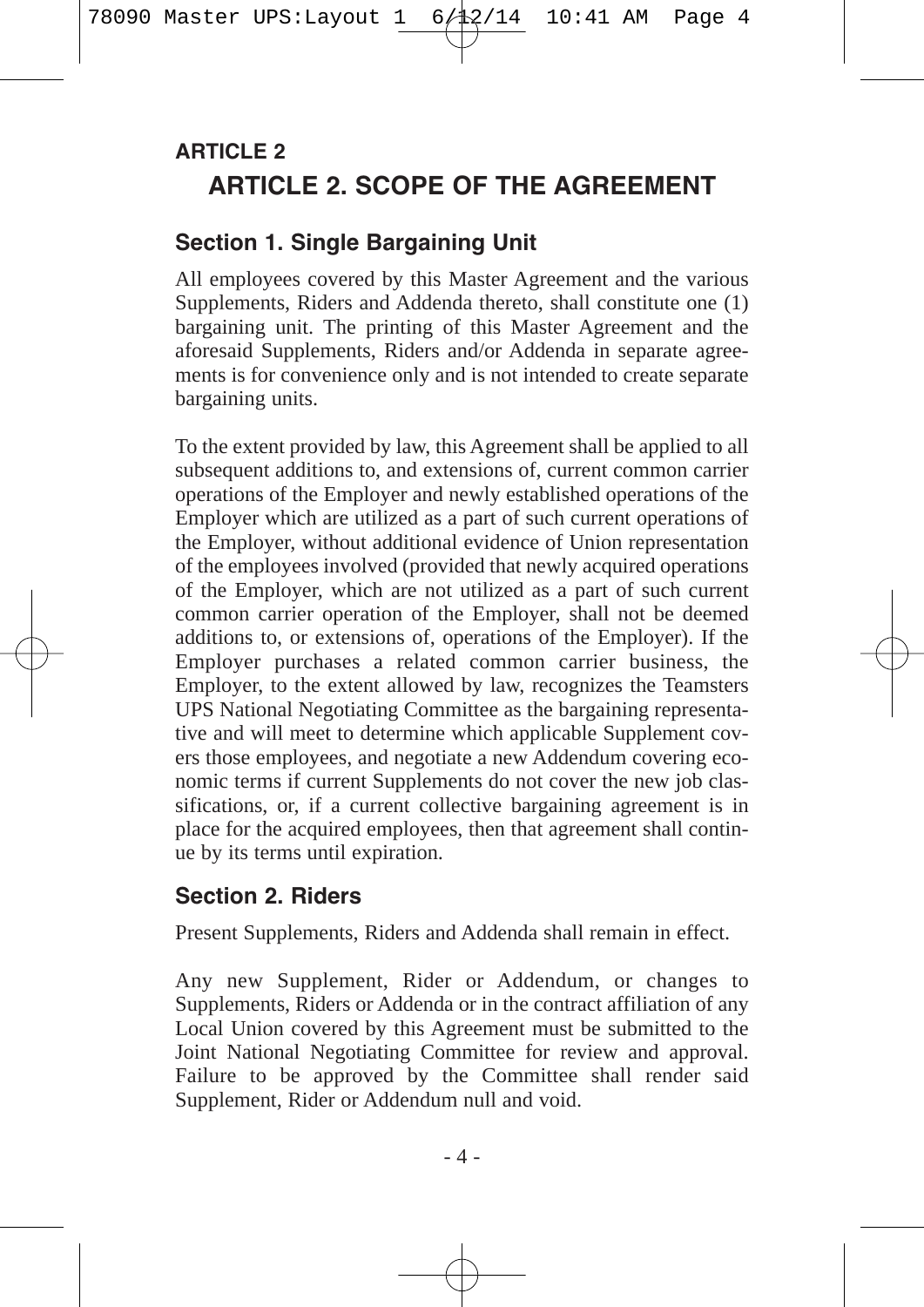Any lesser conditions contained in any Supplement, Rider or Addendum shall be superseded by the conditions contained in this Master Agreement. However, except where specifically stated otherwise in the Master Agreement, nothing in this Master Agreement shall deprive any employee of any superior benefit contained in their Supplement, Rider or Addendum.

# **ARTICLE 3. RECOGNITION, UNION SHOP AND CHECKOFF**

#### **Section 1. Recognition**

(a) The Employer recognizes and acknowledges that the National Union Committee and Local Unions affiliated with the International Brotherhood of Teamsters are the exclusive representatives of all employees of the Employer in covered classifications. The employees and Unions covered under this Master Agreement and the various Supplements, Riders and Addenda thereto shall constitute one (1) bargaining unit.

(b) When the Employer needs additional employees, it shall give the Union equal opportunity with all other sources to provide suitable applicants, but the Employer shall not be required to hire those referred by the Union.

If employees are hired through an employment agency, the Employer shall pay the employment agency fee, if any, due from the employee. However, if the Union has been given equal opportunity to furnish employees, as provided herein, and if the employee is retained through the probationary period, this fee need not be paid until the thirty-first  $(31<sup>st</sup>)$  day of employment, except as otherwise provided in the Local Union Supplements, Riders and Addenda.

Business agents and/or a steward shall be permitted to attend new employee orientations in the right-to-work states. In states without right-to-work laws, business agents shall be permitted to attend new employee orientations to talk about the benefits of Union membership. The Employer agrees to provide the Local Union at least one week's notice of the date, time, and location of such orientation.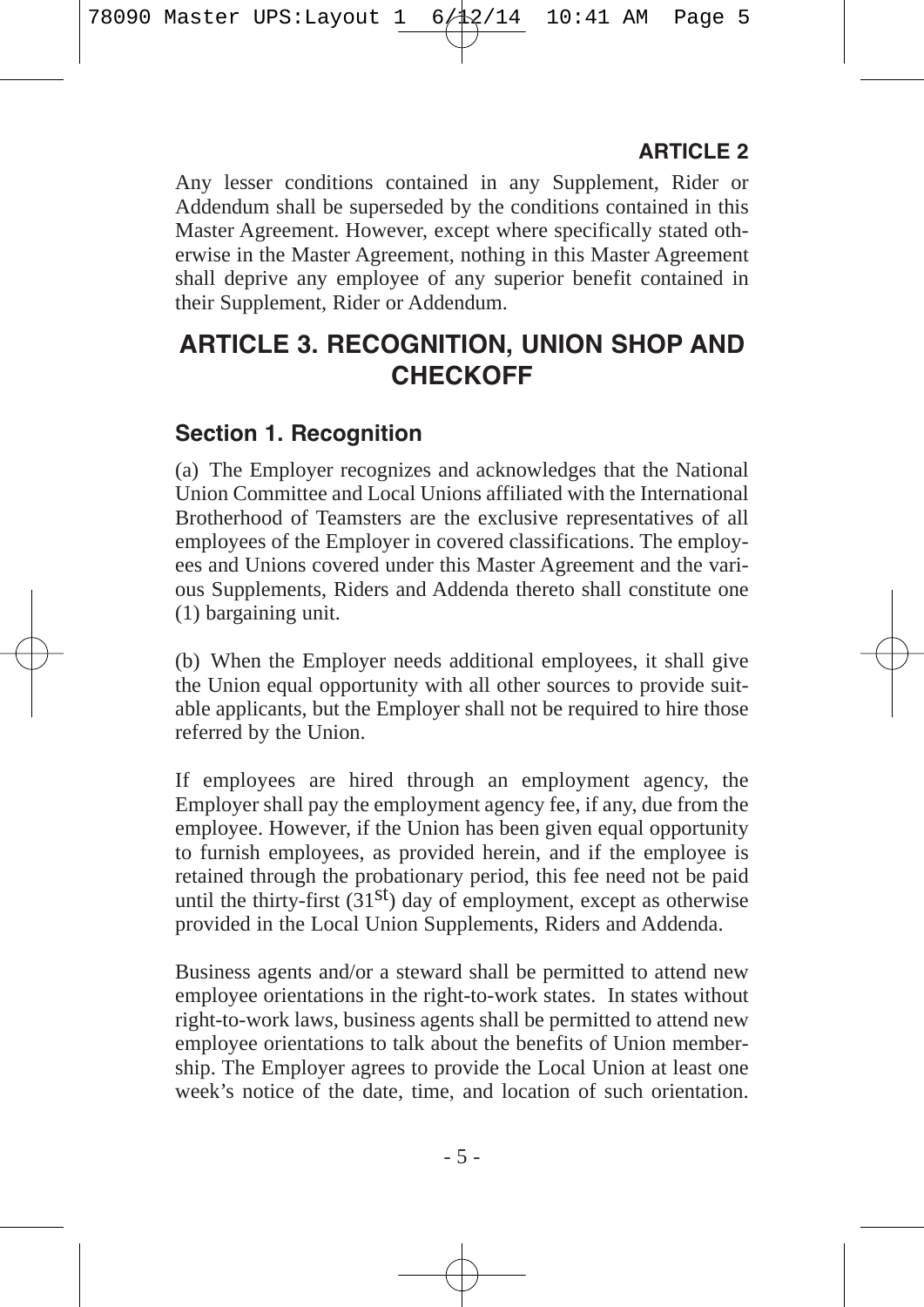The sole purpose of the business agent's or steward's attendance shall be to encourage new employees to join the Union. The steward shall remain on the clock for up to fifteen (15) minutes for that purpose if the orientation is held during his or her normal working hours at his or her normal place of work.

#### **Section 2. Union Shop and Dues**

(a) All present employees who are members of the Local Union on the effective date of this Subsection or on the date of execution of this Agreement, whichever is the later, shall remain members of the Local Union in good standing as a condition of employment. In order to assist the Local Unions in maintaining current and accurate membership records, the Employer will furnish the appropriate Local Union a list of new employees. The Employer agrees to notify the Local Union when a new employee attains seniority. This notification will be made in conjunction with the new employee listing. The list will include the name, address, social security number, date of hire, hub or center to which assigned, shift, and classification or position hired into. The Employer shall also notify the Local Union when the employee is promoted from part-time to full-time. The list will be provided on a monthly basis. All present employees who are not members of the Local Union and all employees who are hired hereafter, shall become and remain members in good standing of the Local Union as a condition of employment on and after the thirty-first (31st) day following the beginning of their employment, or on and after the thirty-first (31st) day following the effective date of this subsection, or the date of this Agreement, whichever is the later. An employee who has failed to acquire, or thereafter maintain, membership in the Union, as herein provided, shall be terminated seventy-two (72) hours after the Employer has received written notice from an authorized representative of the Local Union, certifying that membership has been, and is continuing to be offered to such employees on the same basis as all other members, and further that the employee has had notice and opportunity to make all dues or initiation fee payments. This provision shall be made and become effective as of such time as it may be made and become effective under the provision of the National Labor Relations Act, but not retroactively.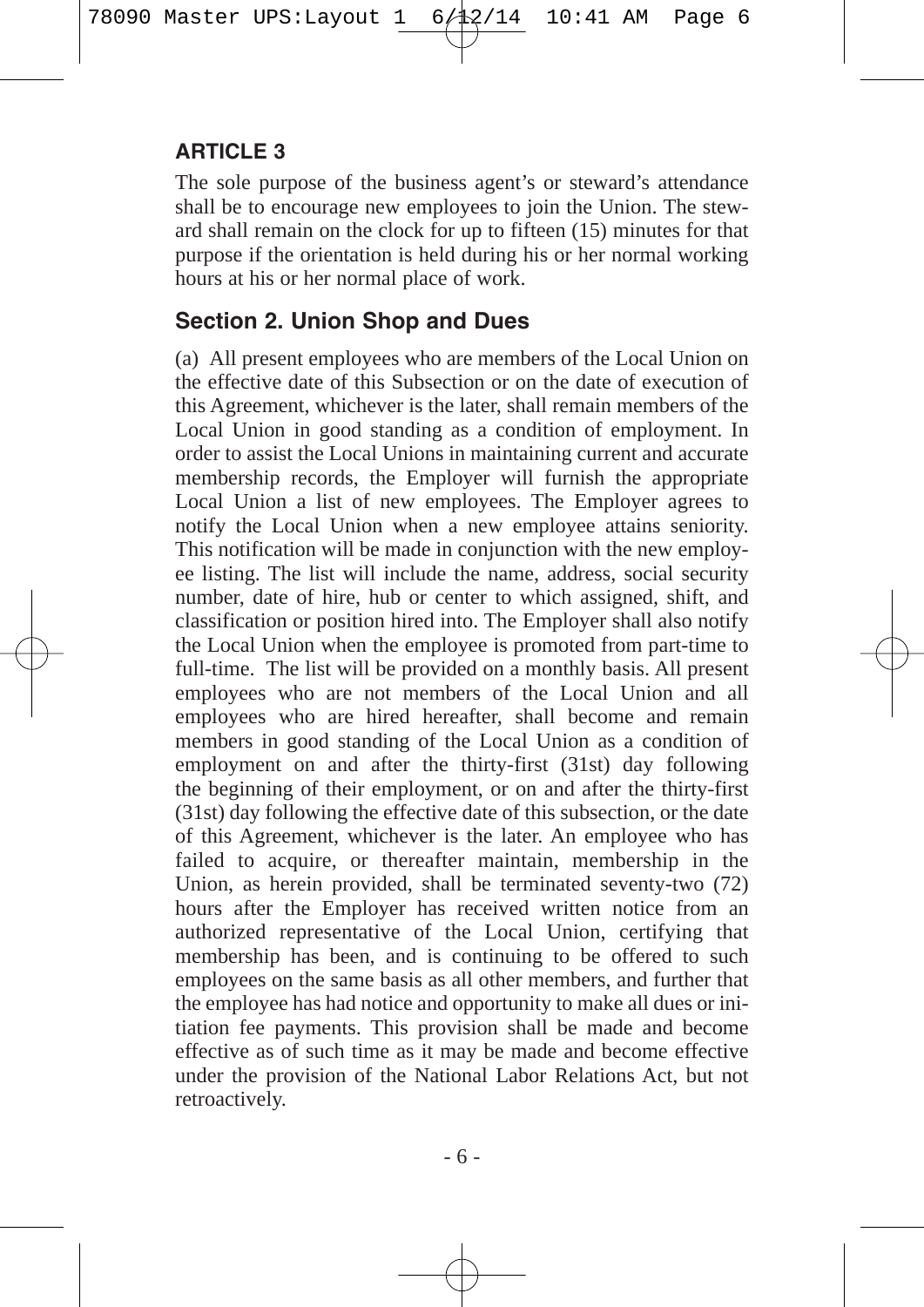(b) No provision of Section 2(a) of this Article shall apply to the extent that it may be prohibited by state law. In those states where subsection (a) above may not be validly applied, the Employer agrees to recommend to all new employees that they become members of the Union and maintain such membership during the life of this Agreement.

#### **Section 3. Dues Checkoff and Joint Dues Committee**

The Union and the Employer will establish a Joint Dues Committee to review the deduction and remittance of union dues. This Committee is charged with the responsibility of ensuring that dues are accurately deducted and remitted in a timely manner to the Local Unions. It is anticipated that this Committee shall serve as a source of continuing study regarding the most efficient, accurate, and expeditious deduction and payment of dues, including exploring electronic solutions. The Union and the Employer will establish procedures for the operation of this Committee.

No existing bargaining unit employee currently performing work in the payroll department will be laid off or suffer a loss of their current payroll type position as a result of this Section.

The Employer agrees to deduct from the pay of all employees covered by this Agreement the initiation fees, dues and/or uniform assessments of the Local Union having jurisdiction over such employees. The Local Union will provide the Employer a weekly amount to be deducted from each employee. The Local Union will individually specify the weekly amount to be deducted for initiation fees, union dues and/or assessments. For initiation fees and assessments, the Local Union will notify the Employer the number of weeks these deductions are to be taken from the employee. Notification of deductions to be made by the Employer for the benefit of the Local Union must be received at least one (1) month prior to the date the deduction is to be made. The obligation of the Local Union to provide this information shall be satisfied by the transmission of a computer file in mutually agreeable format.

The Employer shall make no deductions that are not listed on the Local Union's monthly or weekly checkoff statement in those loca-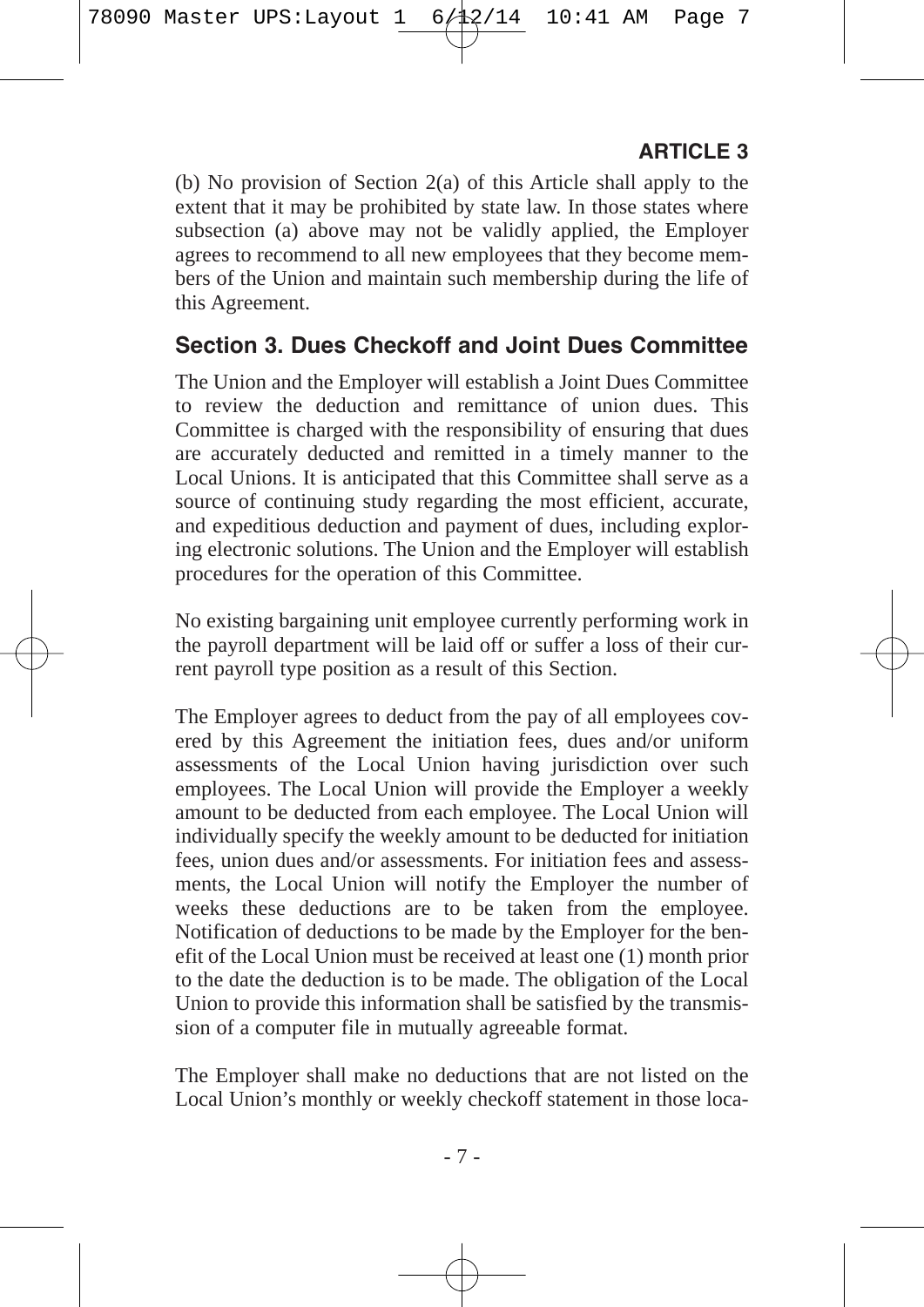tions which send a checkoff statement to the Employer. In the event the Employer improperly deducts too much dues money, the amount improperly withheld shall be remitted to the involved employee(s) on the second  $(2<sup>nd</sup>)$  scheduled workday following notification to the Employer. The Local Union(s) shall return any overpayment(s) to the Employer within one (1) week following written notification from the Employer.

The Employer will provide a remittance to the Local Union within fifteen (15) days following the check date the deduction was taken. With each remittance, the Employer shall submit a report, by center and/or sort, listing all employees alphabetically with their social security number and job classification. For those employees who had no deduction for the week, the Employer will provide a reason. In the event the Local Union does not want to receive a weekly remittance, the Employer will provide a monthly remittance by the fifteenth  $(15<sup>th</sup>)$  day of the following month. However, if this option is chosen, the Employer will still make weekly deductions as described above.

The Employer will provide a list of peak season employees to the Local Union. The Company agrees to honor the dues checkoff cards for peak season employees.

Where law requires written authorization by the employee, the same is to be furnished in the form required. No deduction shall be made which is prohibited by applicable law.

Any Local Union shall have the option of monthly deductions with monthly remittance on or before the fifteenth  $(15^{t}h)$  day of the same month.

On written request of the employee, payroll deductions will be made to purchase U.S. Savings Bonds for said employee.

The Employer agrees to deduct from the paycheck of all employees covered by this Agreement voluntary contributions to DRIVE. DRIVE shall notify the Employer of the amounts designated by each contributing employee that are to be deducted from his/her paycheck on a weekly basis for all weeks worked. The phrase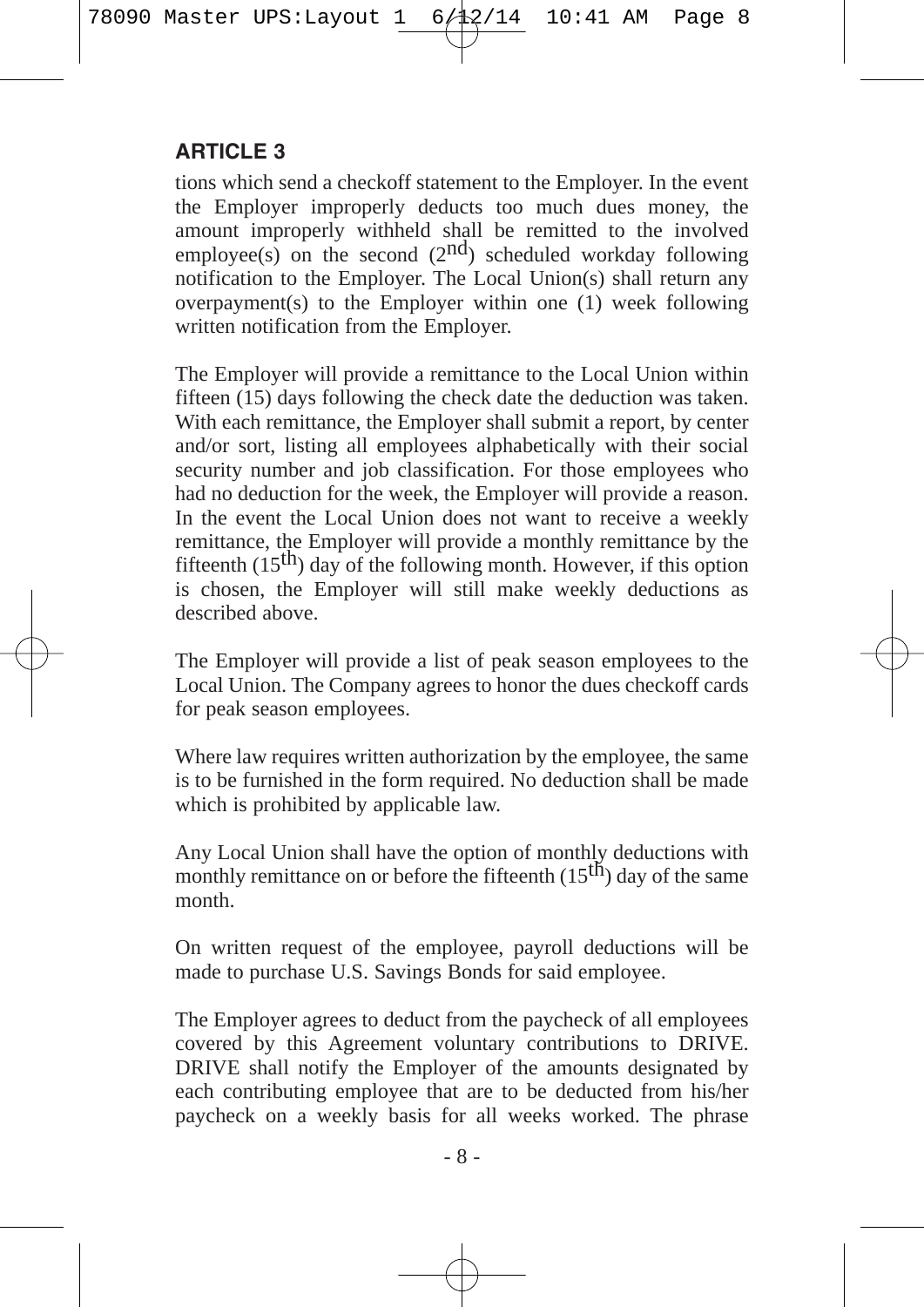"weeks worked" excludes any week other than a week in which the employee earned a wage. The Employer shall transmit to DRIVE National Headquarters on a monthly basis, in one (1) check, the total amount deducted along with the name of each employee on whose behalf a deduction is made, the employee's Social Security number and the amount deducted from that employee's paycheck. The International Brotherhood of Teamsters shall reimburse the Employer annually for the Employer's actual cost for the expenses incurred in administering the weekly payroll deduction plan.

The Employer agrees to deduct certain specific amounts each week from the wages of those employees who shall have given the Employer written notice to make such deductions. The Employer will remit amounts deducted to the applicable credit union once each week. The amount so deducted shall be remitted to the applicable credit union once each month or weekly. The Employer shall not make deductions and shall not be responsible for remittance to the credit union for any deductions for those weeks during which the employee's earnings shall be less than the amount authorized for deductions.

In the event the Employer has been determined to be in violation of this Article by a decision in the grievance procedure, and if such Employer subsequently is in violation thereof after receipt of seventy-two (72) hours' written notice of specific delinquencies, the Local Union may strike to enforce this Article. However, such strike shall be terminated upon the delivery thereof. Errors or inadvertent omissions relating to individual employees shall not constitute a violation.

#### **Section 4. Work Assignments**

The Employer agrees to respect the jurisdictional rules of the Union and, except as otherwise provided in this Master Agreement, Supplements, Riders, or Addenda, shall not direct or require their employees or persons, other than the employees in the bargaining units here involved, to perform work which is recognized as the work of the employees in said units. This is not to interfere with bona fide agreements with bona fide unions. The Employer further agrees not to combine into a single job work presently performed by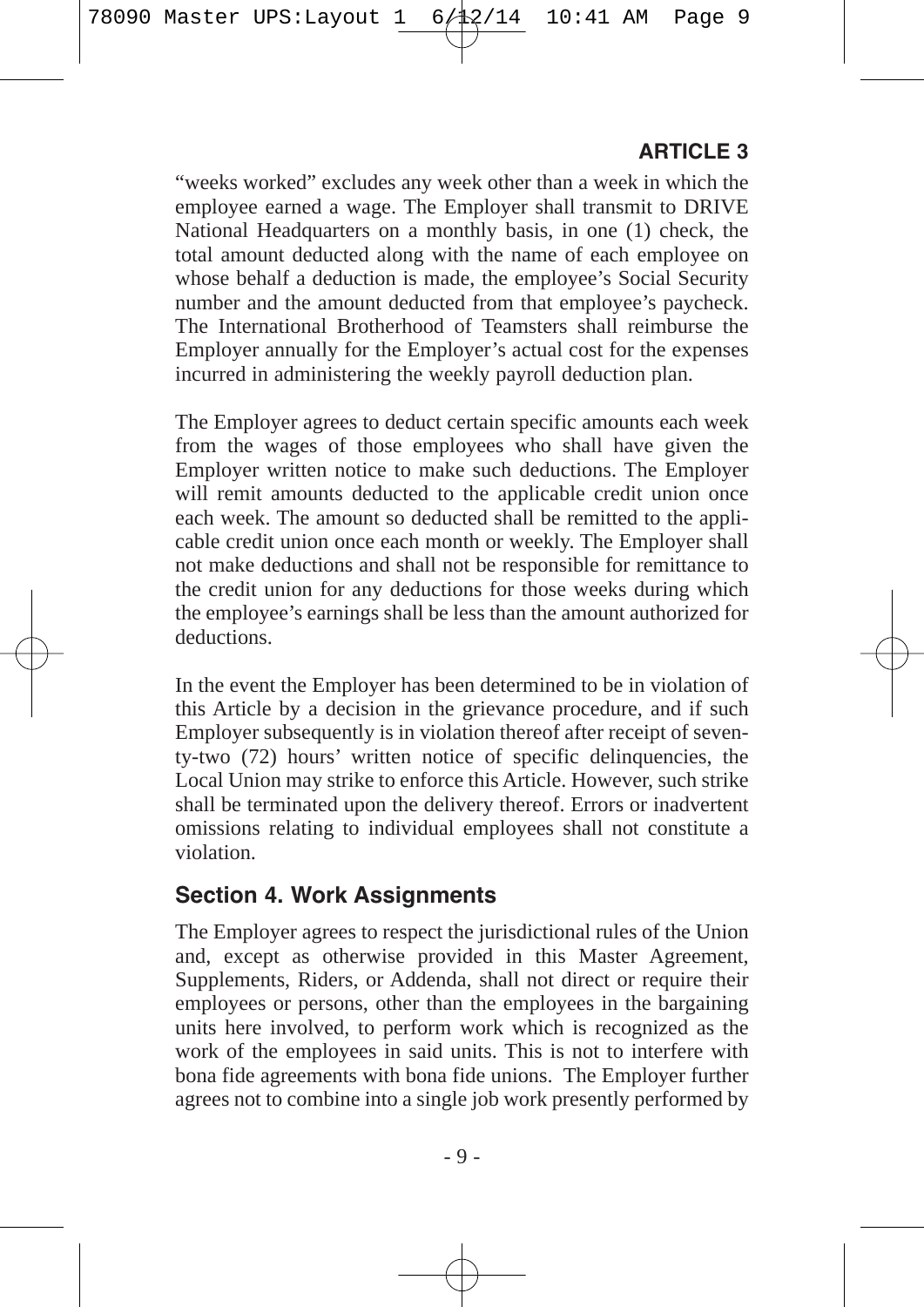members of one Teamster Local Union with work presently performed by members of another Teamster Local Union.

## **Section 5.**

The term "Local Union" as used herein refers to the IBT Local Union which represents the employees of the Employer at the particular place or places of business to which this Agreement, and the Supplements, Riders or Addenda thereto are applicable, unless by agreement of the Local Unions involved or by directive issued pursuant to the IBT International Constitution.

# **Section 6.**

Employees shall have the option of participating in the Employer's electronic funds transfer (EFT), the Employer's check card payment system, or a paper payroll check system. New employees, defined as employees who are not on the payroll on the date of ratification, shall designate either EFT or a check card, unless prohibited by applicable state law. New employees shall make this election during orientation. Recognizing the mutual benefits and advantages of these systems over a paper payroll check, the Union agrees to encourage all employees to select either EFT or a check card as a method of payment. No bargaining unit employee currently performing work in the payroll department will be laid off or suffer a loss of their current payroll type position as a result of this Section.

## **Section 7. Supervisors Working**

(a) The Employer agrees that the function of supervisors is the supervision of Employees and not the performance of the work of the employees they supervise. Accordingly, the Employer agrees that supervisors or other employees of the Employer who are not members of the bargaining unit shall not perform any bargaining unit work, except to train employees or demonstrate safety, or as otherwise provided in the applicable Supplement, Rider or Addendum. However, in the case of Acts of God, supervisors shall comply with the procedures in subsections (b) and (c) and may only perform bargaining unit work until bargaining unit employees are available. The Employer shall make every reasonable effort to maintain a sufficient workforce to staff its operations with bargaining unit employees. The Employer also agrees that supervisors or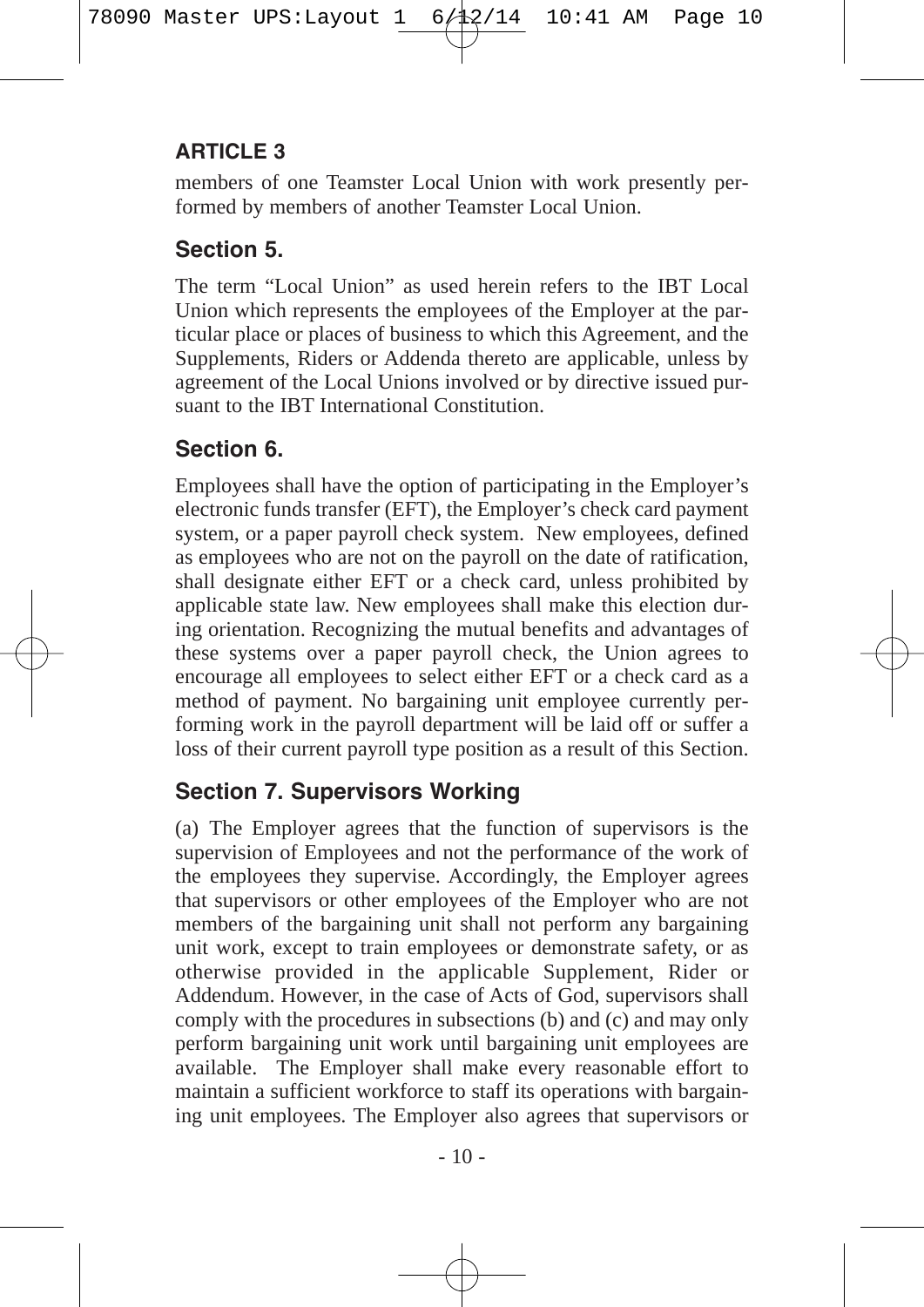other employees of the Employer who are not members of the bargaining unit shall not perform bargaining unit work in preparing the work areas before the start of the Employer's hub, preload or reload operation, nor shall the Employer send any bargaining unit employee home and then have such employee's work performed by a supervisor or other employees of the Employer who are not a member of the bargaining unit.

(b) When additional employees are necessary to complete the Employer's operations on any shift or within any classification, the supervisor shall exhaust all established local practices to first use bargaining unit employees including where applicable, double shifting, early call-in, and overtime.

(c) If there is no established local practice, the following shall apply with regard to inside work. Within each building, each operation will maintain appropriate list(s), by seniority, of those parttime employees requesting coverage work. It will be the employees' responsibility to sign up on the appropriate list. The Company shall post such lists and employees who are interested in adding their names to the lists shall do so on the first working day of each month. It will be the employee's responsibility to make sure his/her contact information is correct. Employees who are unavailable to work on three (3) separate occasions within a calendar month shall have their names removed from the coverage list. Those employees shall be eligible to re-sign the list the following month. When coverage work is available, the Company will use the appropriate list to fill the required positions, and such employees will work as assigned. The employee must be qualified for the available work and double shift employees shall have seniority among themselves. No employee is allowed to work more than two (2) shifts in any twenty-four (24) hour period. Local call verification practices and procedures shall remain in place.

Nothing contained in this Section shall change existing practices or procedures covering full-time work.

(d) If it is determined at any step of the grievance and/or arbitration procedure that this Section, or a "supervisor working" provision in a Supplement, Rider or Addendum, has been violated, the aggrieved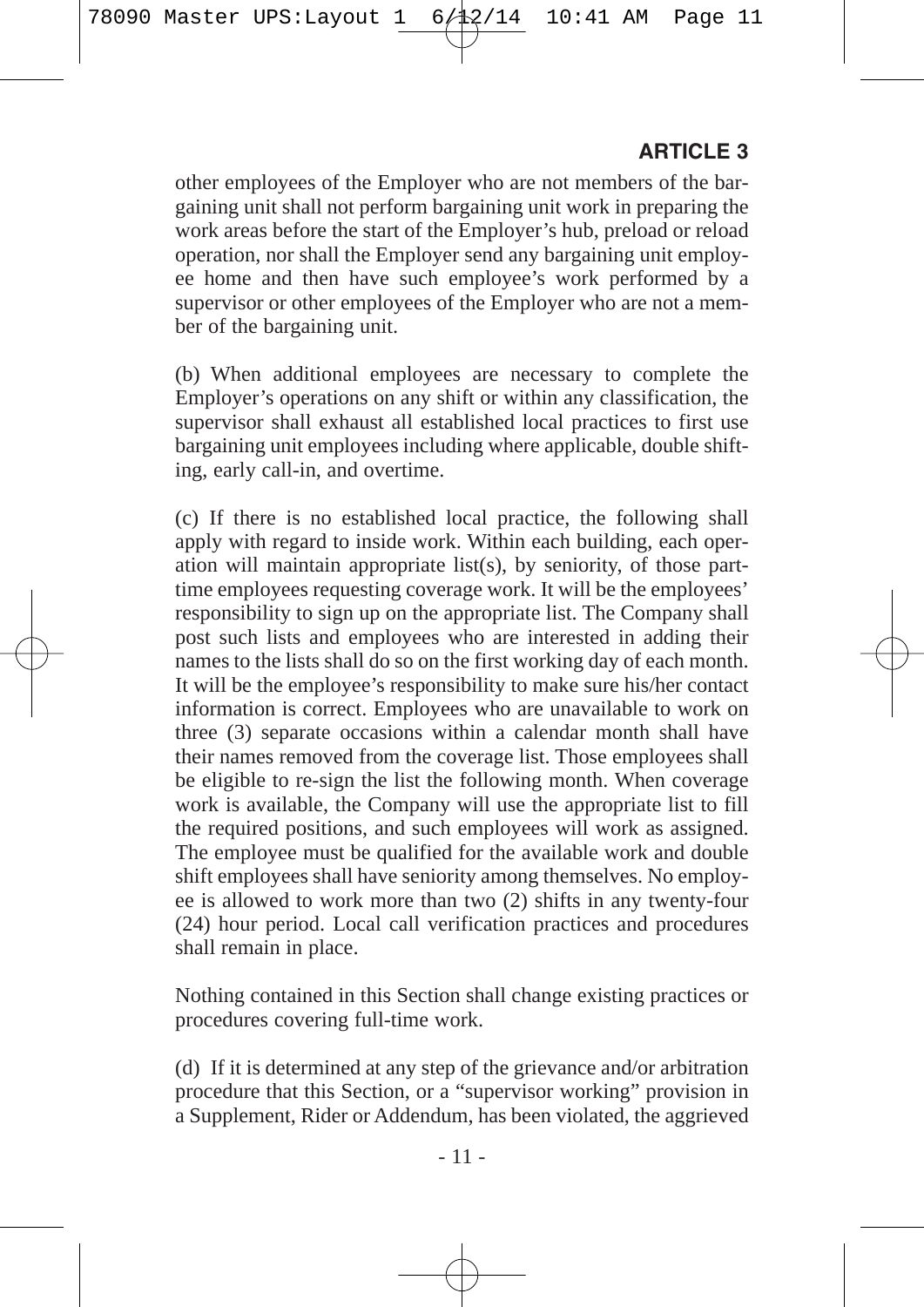employee will be paid as follows: (i) if the actual hours worked by the supervisor amounts to two (2) hours or less, the aggrieved employee will be paid for the actual hours worked by the supervisor at the rate of double time the employee's rate of pay at the time of the incident; or (ii) if the supervisor works more than two (2) hours, the aggrieved employee shall be paid four (4) hours at straight time or actual hours worked at double time the employee's rate of pay at the time of the incident, whichever is greater. If no aggrieved employee can be identified, the payment will be made to the grievant. Such remedy shall be in addition to any other remedies sought by the Union in the appropriate grievance procedure.

# **ARTICLE 4. STEWARDS**

The Employer recognizes the right of the Local Union to designate Job Stewards and alternates from the Employer's seniority list. The authority of Job Stewards and alternates so designated by the Local Union shall be limited to, and shall not exceed, the following duties and activities:

(a) The investigation and presentation of grievances with the Employer or the designated company representative in accordance with the provisions of the collective bargaining agreement:

(b) The collection of dues when authorized by appropriate Local Union action; and

(c) The transmission of such messages and information, which shall originate with, and are authorized by the Local Union or its officers, provided such messages and information:

(1) have been reduced to writing; or

(2) if not reduced to writing, are of a routine nature and do not involve work stoppages, slowdowns, refusal to handle goods, or any other interference with the Employer's business.

Job Stewards and alternates have no authority to take strike action or any other action interrupting the Employer's business, except as authorized by official action of the Local Union. The Employer rec-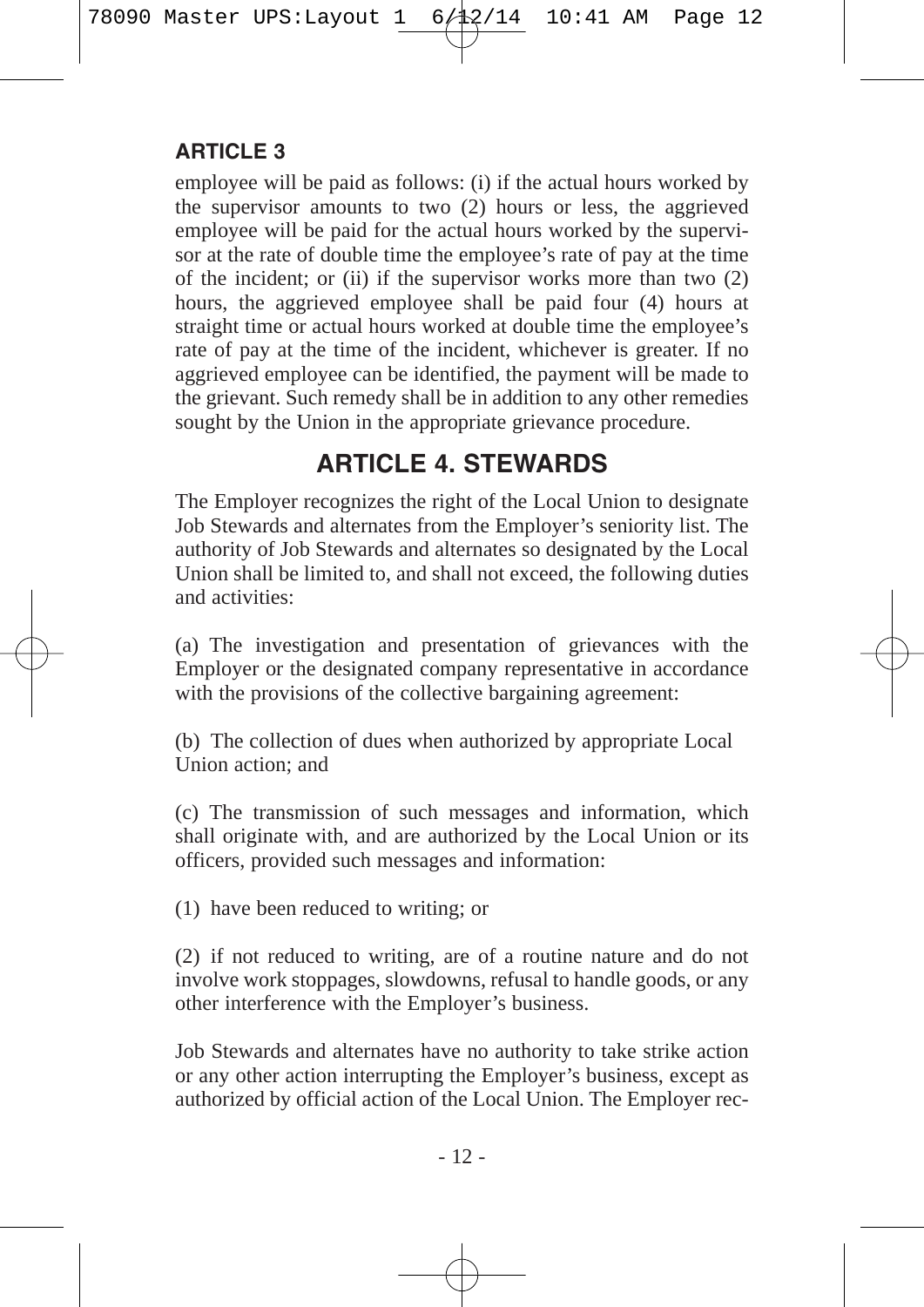ognizes these limitations upon the authorized Job Stewards and their alternates, and shall not hold the Union liable for any unauthorized acts. The Employer in so recognizing such limitations shall have the authority to impose proper, nondiscriminatory discipline, including discharge. However, in the event the Job Steward or the designated alternate has led, or instigated or encouraged unauthorized strike action, slowdown or work stoppages in violation of this Agreement he/she may be singled out for more serious discipline, up to and including discharge. Stewards and/or alternate stewards shall not be subject to discipline for performing any of the duties within the scope of their authority as defined in this Section, in the manner permitted by this Section.

Recognizing the importance of the role of the Union Steward in resolving problems or disputes between the Employer and its employees, the Employer reaffirms its commitment to the active involvement of union stewards in such processes in accordance with the terms of this Article.

The Job Steward or the designated alternate shall be permitted reasonable time to investigate, present and process grievances on the Company's property without interruption of the Employer's operation. Upon notification to his or her supervisor, a steward shall be afforded the right to leave his/her work area for a reasonable period of time to investigate, present and process grievances and to represent a fellow employee concerning grievances or discipline so long as such activity does not interrupt the Employer's operations. This shall include the steward's right to represent an employee in connection with any grievance concerning safety issues. The Employer will make a reasonable effort to insure that its operations are not interrupted by the steward's engaging in such activity. The Employer shall not use interruption of its operation as a subterfuge for denying such right to the steward.

Where mutually agreed to by the Local Union and Employer, stewards may investigate off the property or other than during their regular schedule, without loss of time or pay. Stewards will be paid for time spent in meetings under this Article which occur during the steward's regular working hours. Stewards shall also be paid for time spent in meetings which occur outside his or her working hours, or on days off, by mutual consent. Such time spent during the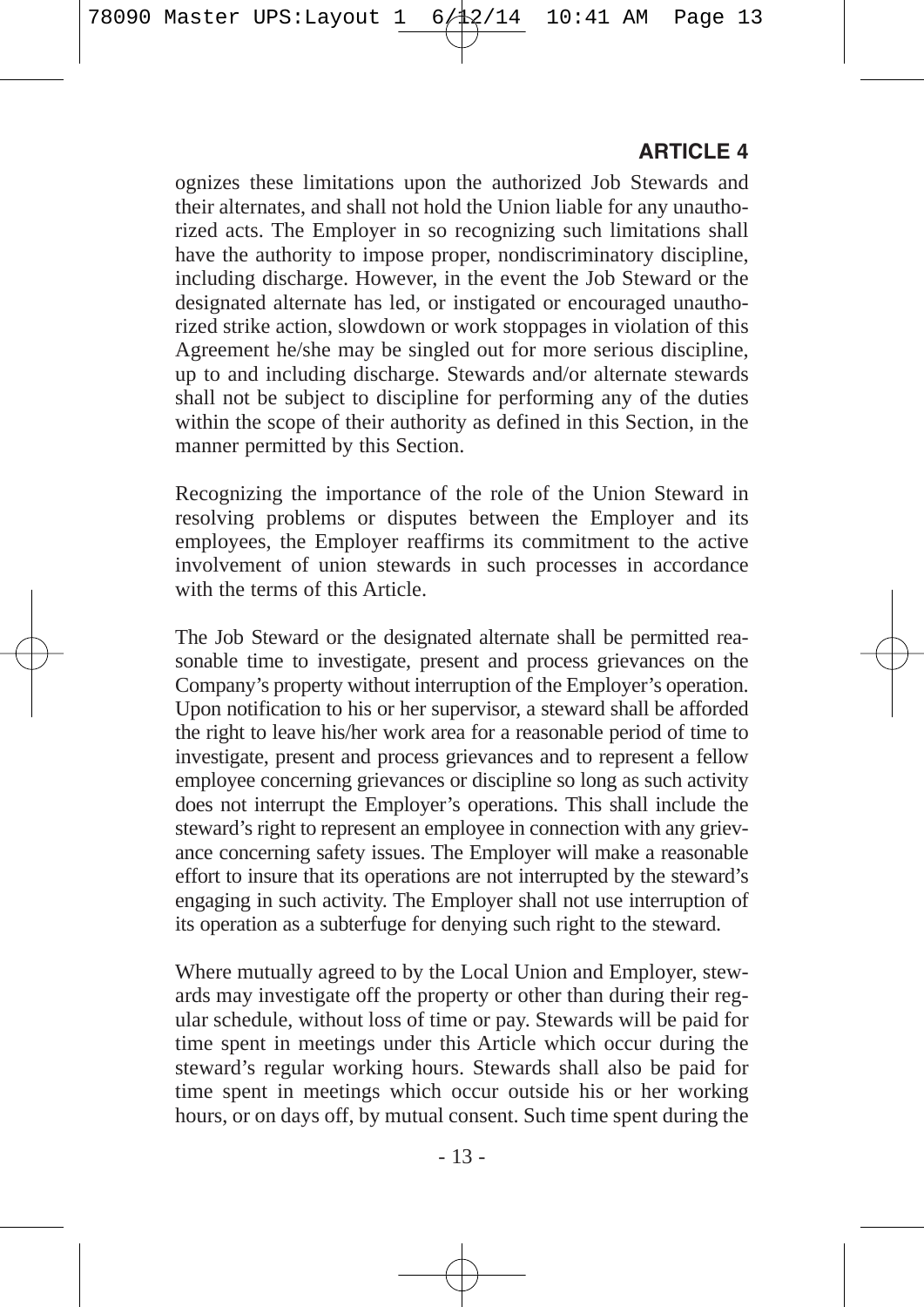Job Steward's or the designated alternate's regular working hours shall be considered working hours in computing daily and/or weekly overtime if within the regular schedule of the Job Steward or the designated alternate.

The Employer recognizes the employee's right to be given requested representation by a Steward, or the designated alternate, at such time as the employee reasonably contemplates disciplinary action. The Employer also recognizes the steward's right to be given requested representation by another Steward, or the designated alternate, at such time as the Steward reasonably contemplates disciplinary action. When requested by the Union or the employee, there shall be a steward present whenever the Employer meets with an employee concerning grievances or discipline or investigatory interviews. In such cases, the meeting shall not be continued until the steward or alternate steward is present.

If an employee does not wish to have a Union Steward in any meeting where the employee has a right to Union representation under this Article, the employee shall sign a waiver of Union representation, a copy of which shall be furnished to the Union upon its request.

If requested by the Local Union, the designated Stewards will be provided with copies of all warning, suspension and discharge letters. If a supplement has no provision allowing a Local Union to request documents/information with regard to pending grievances, the following shall be incorporated into the Supplement: "The Employer shall, upon written request, provide the Local Union or the steward designated by the Local Union, with documents/information that is reasonably related (based on NLRA standards) to the pending grievance."

Job Stewards, or designated alternates, shall be allowed to wear an identifying steward's badge, provided by the Union, at all times while on the Employer's premises.

# **ARTICLE 5. SANITARY CONDITIONS**

The Employer agrees to maintain a clean, sanitary washroom having hot and cold running water with toilet facilities in all present and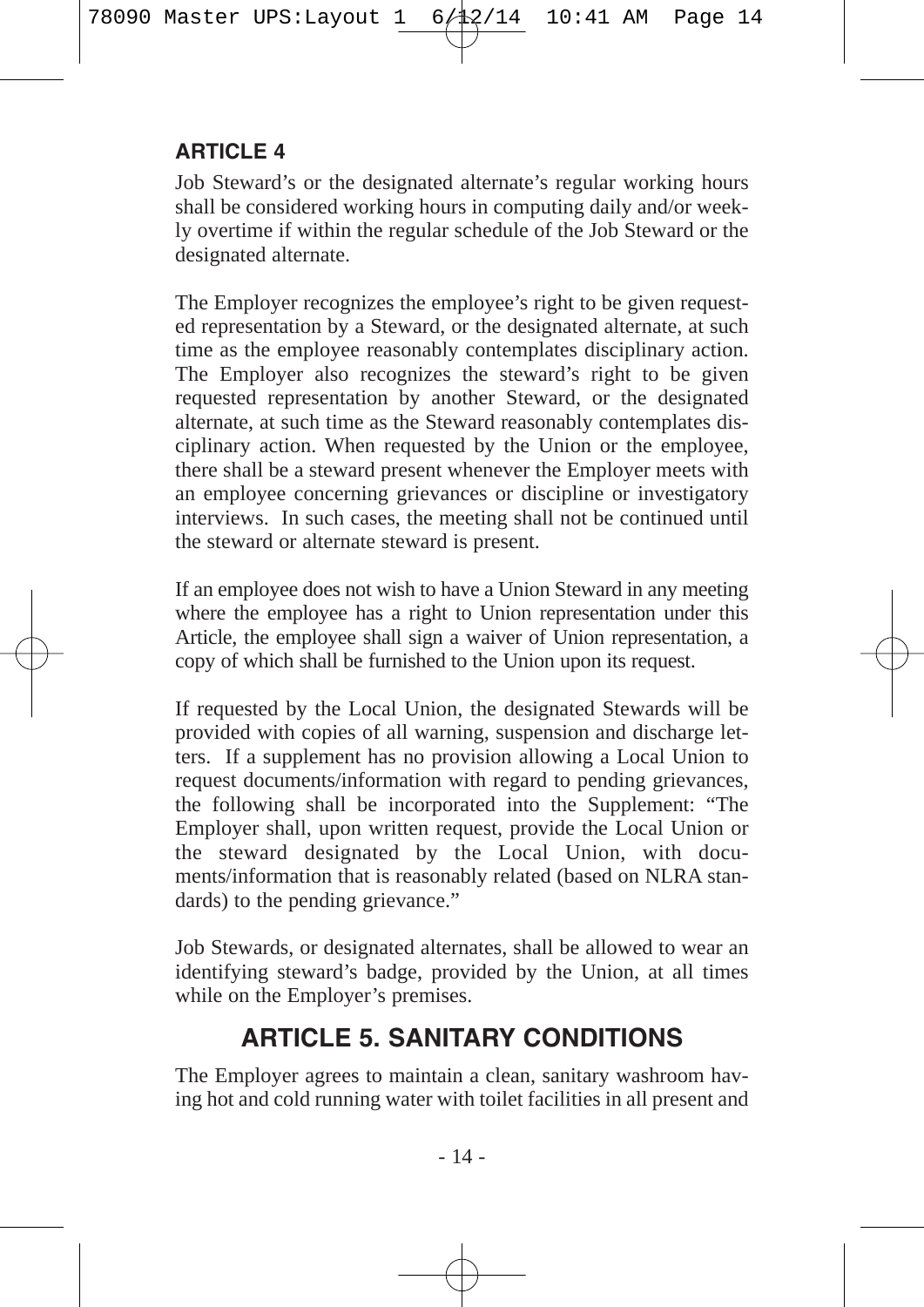future buildings. The Employer further agrees to provide separate toilet and changing facilities for male and female employees in all present and future UPS buildings which have more than fifteen (15) drivers.

The Employer shall implement procedures designed to ensure privacy for all employees when using facilities in UPS buildings with fifteen (15) or fewer drivers.

Such toilet facilities will be equipped with proper ventilation devices and shall be heated as climatic conditions shall warrant.

The Employer agrees to provide lockers for those employees who are required to change into a uniform or take a lunch period. All other employees will be provided a suitable area for keeping personal items and clothes. Assigned lockers will not be opened by the Employer unless either the employee or a Union representative is present.

Where the Employer and the Union agree that the local water is not suitable for drinking, the Employer will provide bottled drinking water.

# **ARTICLE 6.**

#### **Section 1. Extra Contract Agreements**

Except as may be otherwise provided in this Agreement, the Employer agrees not to enter into, or attempt to enter into, any agreement or contract with its employees, either individually or collectively, or to require or attempt to require employees to sign any document, either individually or collectively, which in any way conflicts with the provisions of this Agreement. Any such Agreement or document shall be null and void. Any such agreement or document may not be placed in an employee's file or used by the Employer as a basis for discipline or used in connection with any disciplinary proceeding, nor may any such agreement or document nor the contents thereof be divulged to any person or entity.

In addition, the Company will not discipline an employee for refusing to sign any Company form related to the principle of a fair day's work unless the signing is required by law or by this Agreement.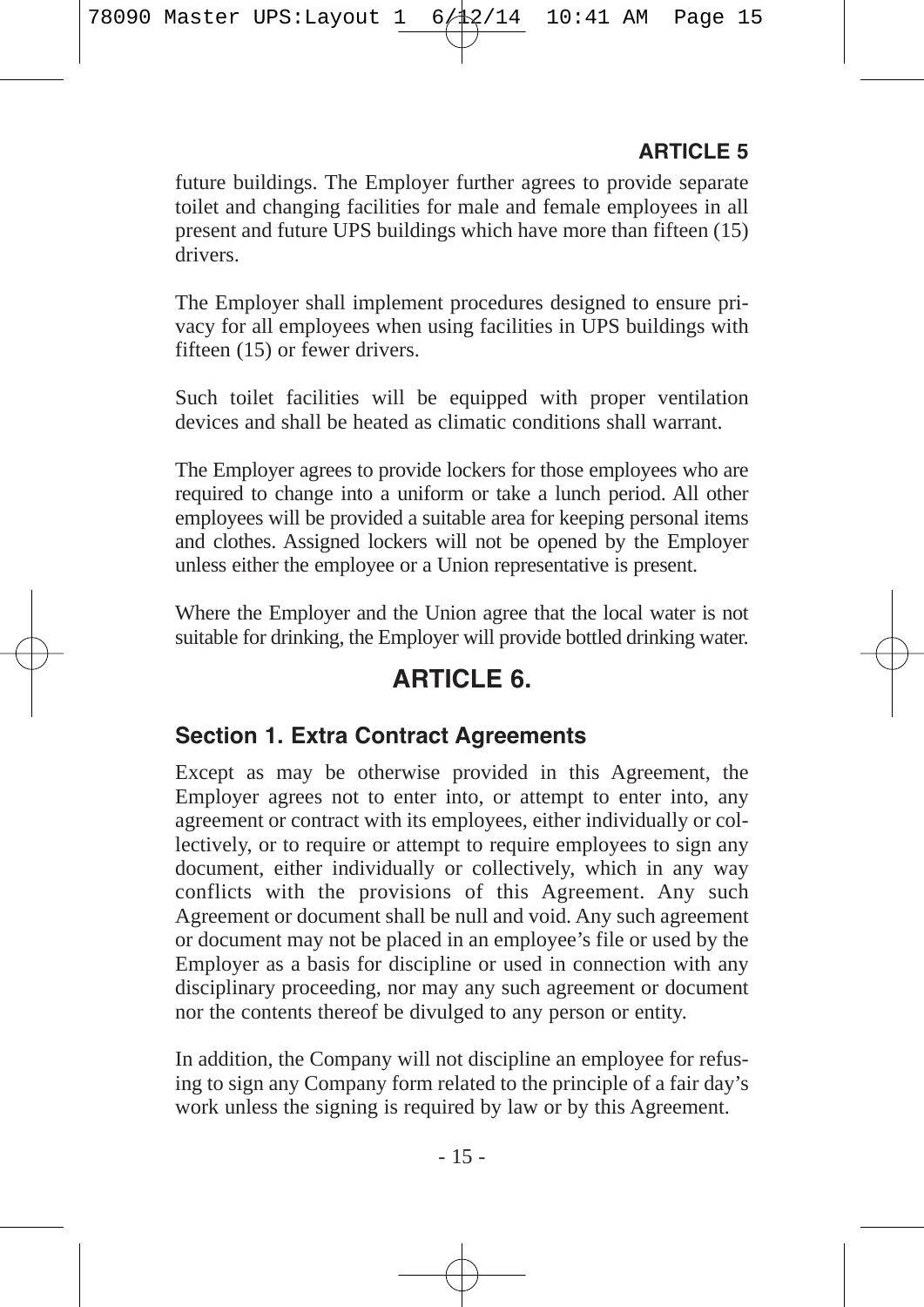## **Section 2. Workweek Reduction ARTICLE 6**

If either the Fair Labor Standards Act or the Hours of Service Regulations are subsequently amended so as to result in substantial penalties to either the employees or the Employer, a written notice shall be sent by either party requesting negotiations to amend those provisions which are affected. Thereafter the parties shall enter into immediate negotiations for the purpose of arriving at a mutually satisfactory solution. In the event the parties cannot agree on a solution within sixty (60) days, or mutually agreed extensions thereof after receipt of the stated written notice, either party shall be allowed economic recourse.

#### **Section 3. New Equipment**

Where new types of equipment and/or operations, for which rates of pay are not established by this Agreement, are put into use after the ratification date of this Agreement within operations covered by this Agreement, rates governing such operations shall be subject to negotiations between the parties. This paragraph shall apply to all new types of equipment including office and clerical equipment. In the event agreement cannot be reached within sixty (60) days after the date such equipment is put into use, the matter may be submitted to the National Grievance Committee for final disposition. Rates agreed upon or awarded shall be effective as of the date equipment is put to use.

#### **Section 4. Technological Change**

1. Technological change shall be defined as any significant change in equipment or materials which results in a significant change in the work of the bargaining unit or diminishes the number of workers in the bargaining unit.

2. The Employer and the Union agree to establish a National Teamster/UPS Committee for Technological Change, consisting of an equal number of representatives from the Union and UPS. The Committee shall meet in conjunction with the National Grievance Panel as necessary to review any planned technological changes covered by this Section.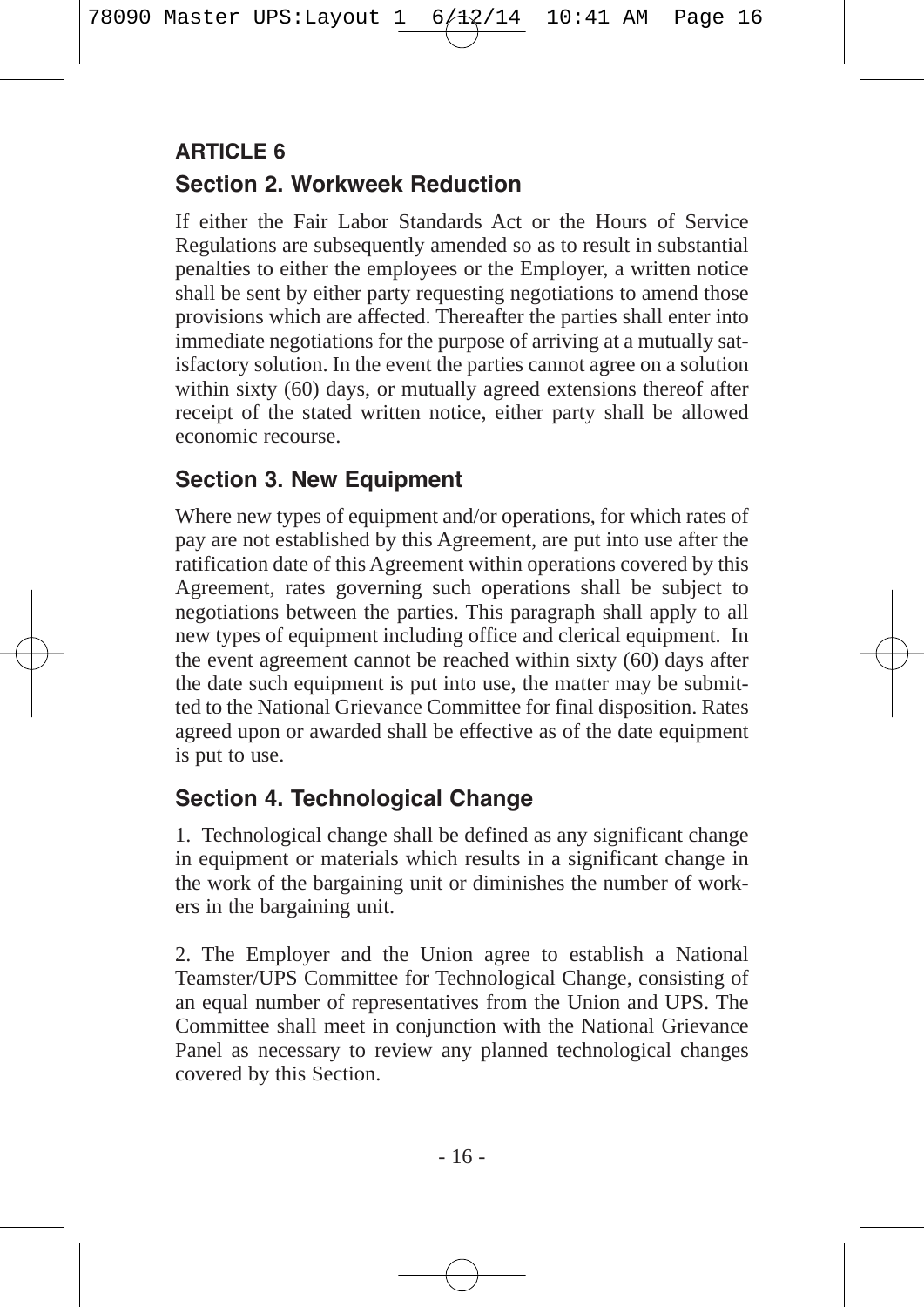3. The Employer will advise the affected Local Unions and the National Teamster/UPS Committee for Technological Change of any proposed technological changes at least six (6) months prior to the implementation of such change except where the change was later determined in which case the Employer shall provide as much notice as possible

4. The Employer shall be required to provide the National Teamster/UPS Committee for Technological Change, any relevant information to the extent available regarding the technological changes.

5. The Employer will meet with the Local Union, or, if requested, the National Teamster/UPS Committee for Technological Change, promptly after notification to negotiate regarding the effects of the proposed technological changes.

If a technological change creates new work that replaces, enhances or modifies bargaining unit work, bargaining unit employees will perform that new or modified work. The Employer shall provide bargaining unit employees with training required to utilize the new technology, if necessary.

6. In the event that the Local Union and Employer cannot reach an agreement on effects, the matter shall be referred to the National Teamster/UPS Committee for Technological Change.

7. In the event that the National Committee cannot reach agreement on the dispute, either party may refer all outstanding disputes to the National Grievance Committee for resolution in accordance with the provisions of Article 8 in order to determine if the Employer has violated the provisions of this Section or if the change will result in a violation of any other provision of the collective bargaining agreement.

#### **Section 5. Hourly Training**

1. It is agreed that Teamster represented employees, on a voluntary basis, may train other employees. UPS reserves the right to choose to use or not to use Teamster represented trainers to fulfill its training needs.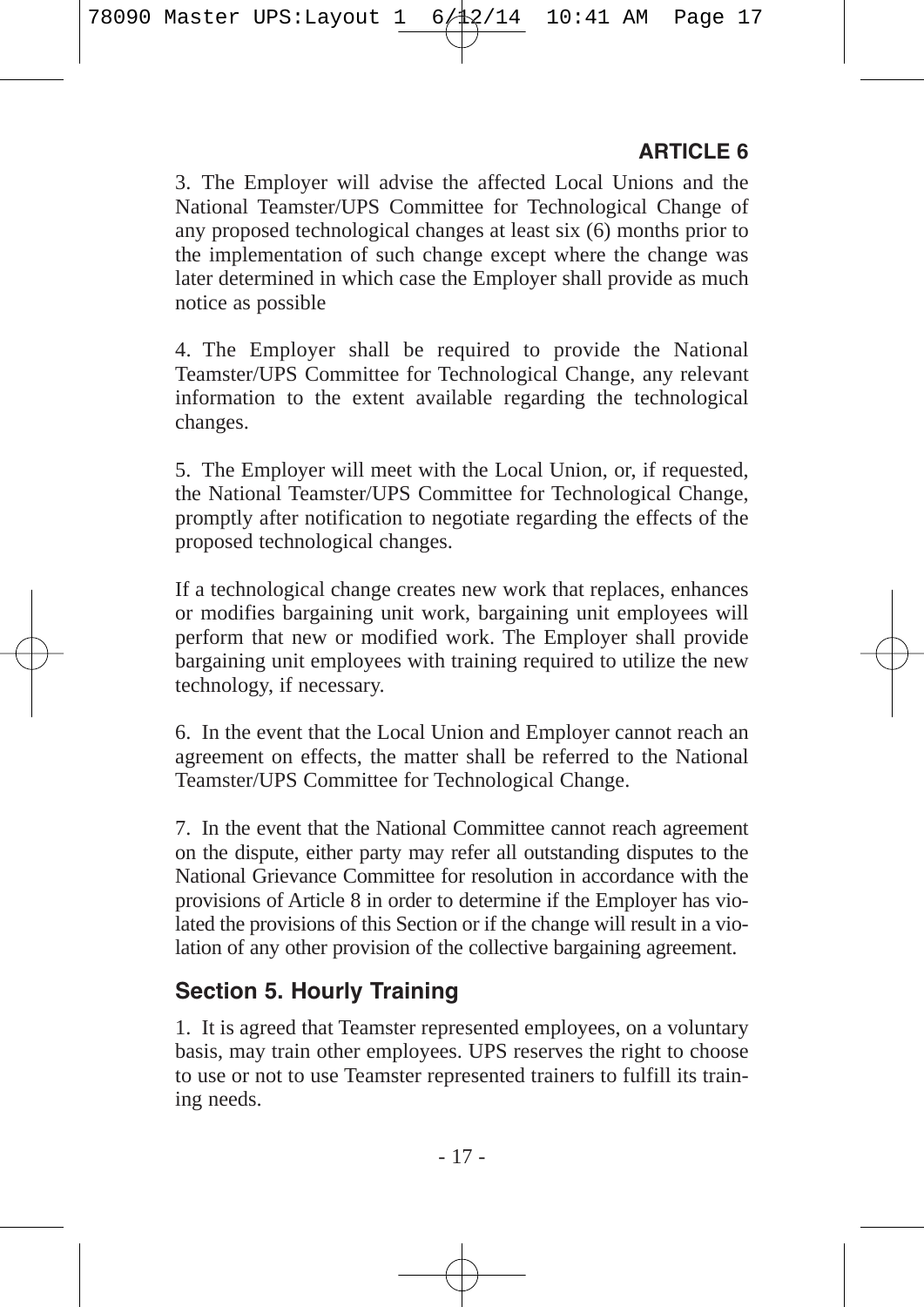2. Trainers shall be paid a fifty cents (\$.50) per hour training premium for each hour spent training.

3. Drivers training helpers, in accordance with Supplemental Agreements, and two (2) on the car rides for the purpose of route knowledge shall not be entitled to the training premium.

4. The parties shall establish a National Training Committee. The Committee shall be empowered to hear and resolve any disputes that may arise over these issues. Unresolved disputes will be subject to the National Master Grievance Committee.

5. Each Supplemental area shall meet and agree or continue existing agreements on the details of the application of this agreement in their area in accordance with Supplemental language. Other issues left for resolution at this level include, but are not limited to, the minimum qualifications for trainers, if any, the number of hours to be worked by the trainer, and the application of Supplemental language concerning compensation for work performed in higher classifications. Disputes shall be resolved in accordance with paragraph 3.

6. Trainer selection and assignments to on the job training will be done in accordance with supplemental seniority provisions, providing the trainers have the necessary qualifications and skills for the job.

7. The training records that a Teamster represented trainer can be required to complete for drivers, are those previously agreed to by the parties. If the Employer wishes to amend these forms, it will first meet and agree with the National Training Committee. Such agreement will not be unreasonably withheld. No training record or verbal report by the trainer will be relied upon to discipline any employee or to evaluate any seniority employee's performance.

8. If a trainer is removed from the qualified list by the Employer, that employee and the Local Union shall have access to the grievance procedure. If the Union establishes that the removal was not for just cause, the grievant shall be reinstated.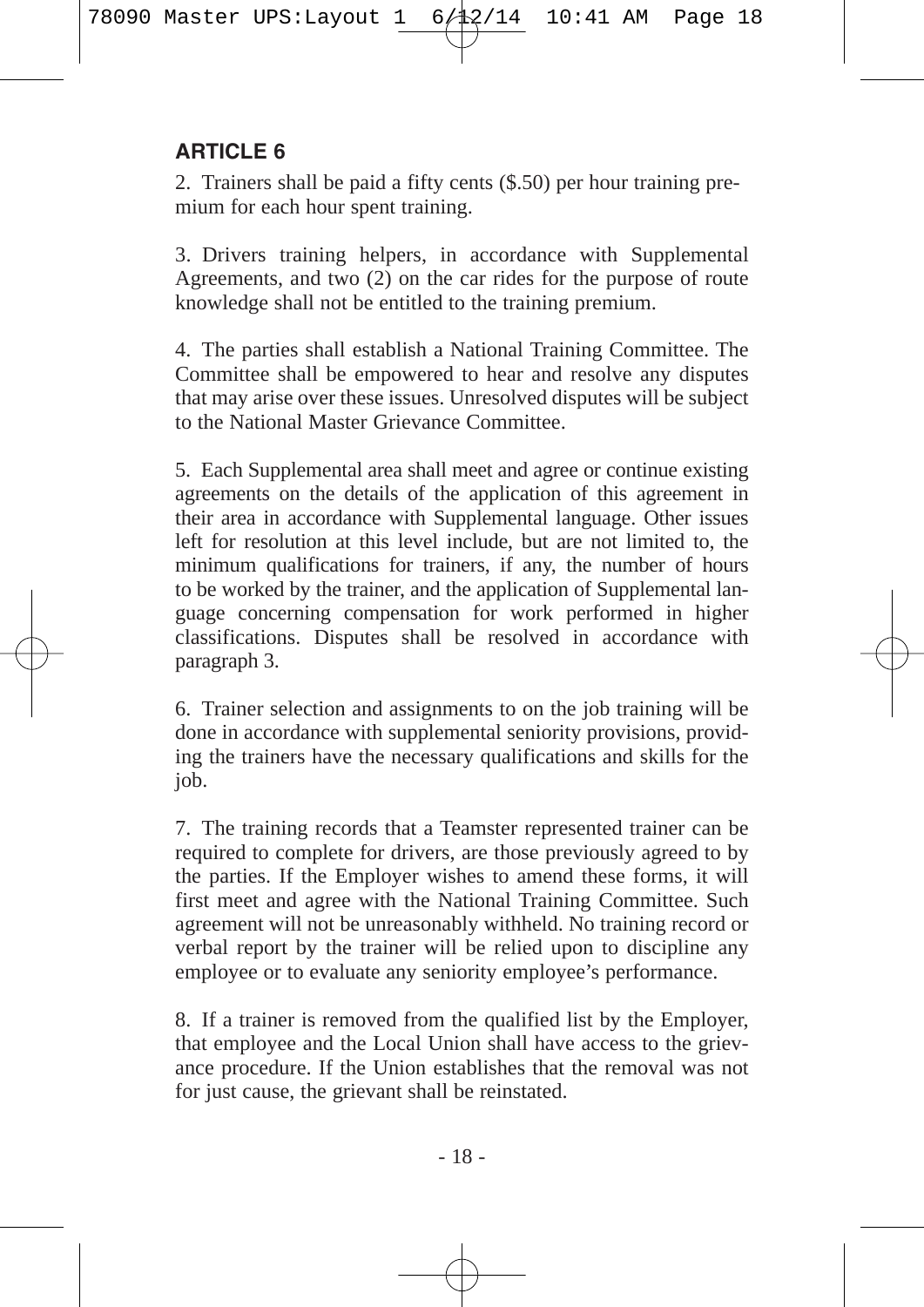9. No trainer shall be required to train in any method which violates the Collective Bargaining Agreement.

10. Teamster represented trainers will not be permitted to perform or recommend disciplinary action.

11. Teamster represented trainers will not be required to make decisions or recommendations regarding the attainment of seniority, by their trainees. The decision as to whether a trainee attains seniority will be made solely by UPS management.

12. Employees to be retrained, after qualifying in their classification, and seniority employees scheduled for safety rides, may request that a non-bargaining unit employee perform that training, in lieu of a Teamster represented trainer. Such requests will be honored.

13. Trainers will not be held liable for auto accidents incurred by the trainee.

#### **Section 6. Technology and Discipline**

No employee shall be discharged if such discharge is based solely upon information received from GPS or any successor system unless he/she engages in dishonesty (defined for the purposes of this paragraph as any intentional act or omission by an employee where he/she intends to defraud the Company). The Company must confirm by direct observation or other corroborating evidence any other violations warranting discharge. The degree of discipline dealing with off-area offenses shall not be changed because of the use of GPS.

The Company acknowledges that there have been problems with the utilization of technology in the past. Therefore, at the request of the Union's Joint National Negotiating Committee Co-Chair a meeting will be scheduled with the Company Co-Chair to discuss any alleged misuse of technology for disciplinary purposes and what steps are necessary to remedy any misuse.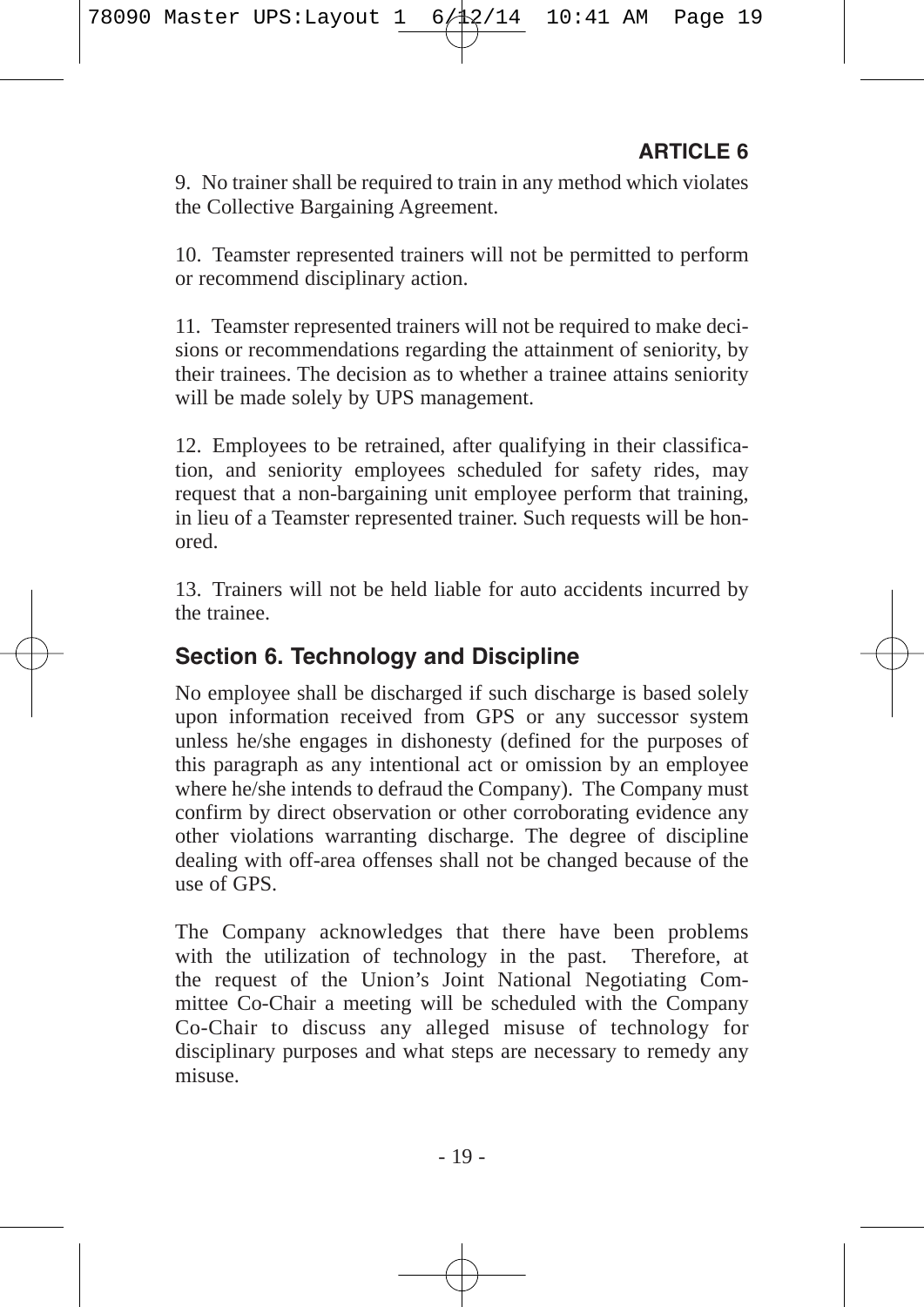# **ARTICLE 7. LOCAL AND AREA GRIEVANCE MACHINERY ARTICLE 7**

Except in cases involving cardinal infractions under the applicable Supplement, Rider or Addendum, an employee to be discharged or suspended shall be allowed to remain on the job, without loss of pay unless and until the discharge or suspension is sustained under the grievance procedure. Notwithstanding the foregoing, any superior provisions in Supplements, Riders or Addenda shall prevail. The Union agrees it will not unreasonably delay the processing of such cases.

If the Employer and the Union cannot agree locally on whether an arbitration case involving any suspension or discharge should be postponed, the issue shall be submitted for resolution to the Employer's Vice-President of Labor Relations and the Parcel and Small Package Division Director, or their designees.

Provisions relating to local, state and area grievance machinery are set forth in the applicable Supplements, Riders or Addenda to this Agreement. Supplements shall provide for regular, scheduled meetings each quarter for the arbitration of points of order arising from discharge and suspension grievances, except those involving timeliness or discipline pursuant to Articles 16, 18 or 35 of this Agreement. These meetings may be cancelled by written mutual agreement. The procedures set forth in the local, state and area grievance procedure may be invoked only by the authorized Union representative or Employer.

All monetary grievance settlements shall be submitted by separate check payable to the grievant or grievant(s) and a copy of the same sent to the Local Union for their records. Such settlements shall be paid within ten (10) working days of the settlement. In addition, any monetary awards based on panel decisions will be made within ten (10) business days of receipt by the Company of the written panel decision.

Authorized representatives of the Union may file grievances alleging violation of this Agreement, under local grievance procedure, or as provided herein. Time limitations regarding the processing of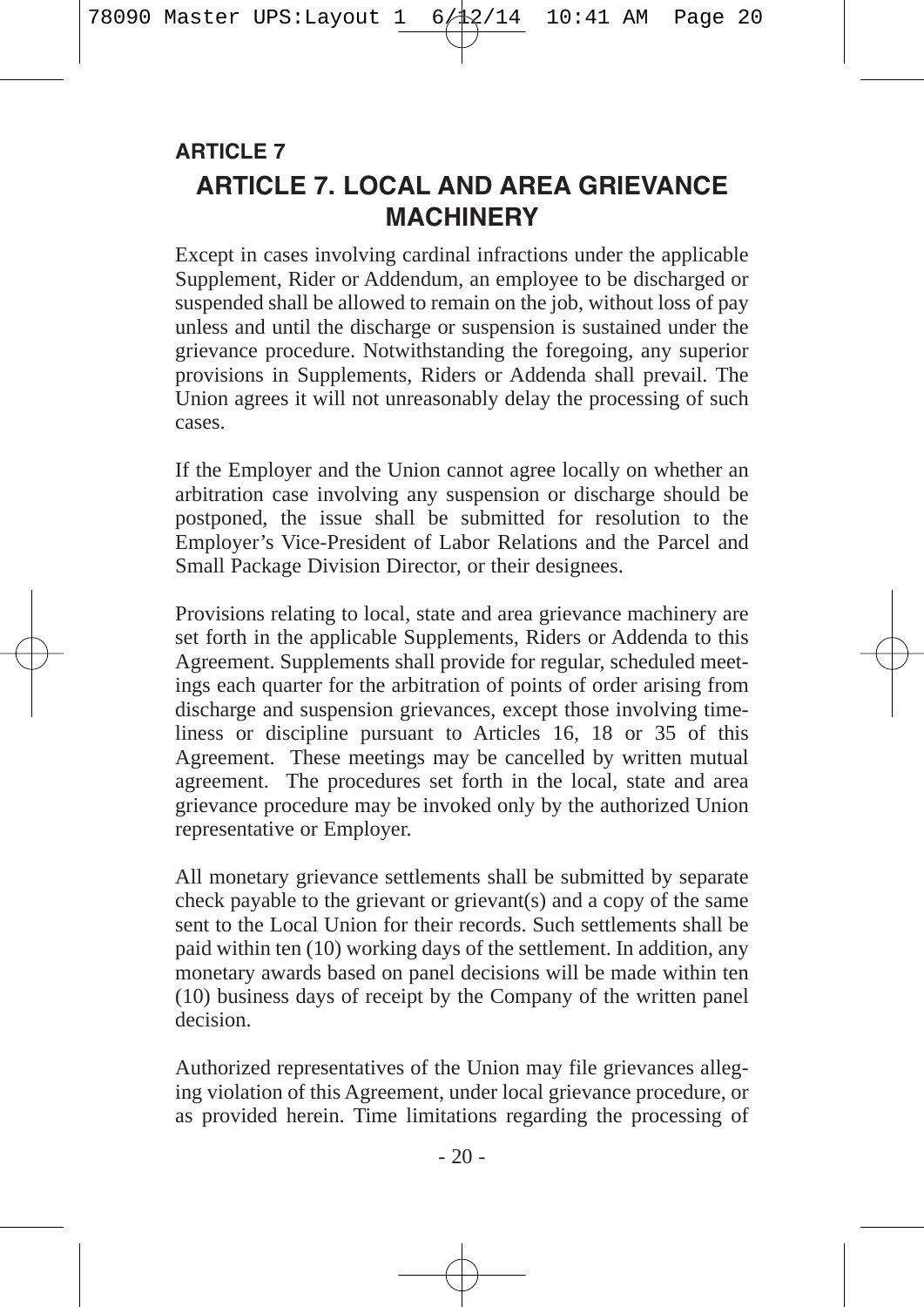grievances, if not set forth in the respective Supplemental Agreements, Riders or Addenda, must appear in the Rules of Procedures of the various grievance committees and shall apply equally to the Employer, the Union and the employees.

# **ARTICLE 8. NATIONAL GRIEVANCE PROCEDURE**

## **Section 1.**

All grievances and/or questions of interpretation arising under the provisions of this National Master Agreement shall be resolved in the following manner:

Deadlocked cases involving only National Master language may be submitted to the National Master Panel for decisions. Those deadlocked cases which cannot be decided by a lower panel because of disagreement over the interpretation of National Master language may be submitted to the Master Panel for interpretation. Requests for interpretations with no factual case to be decided will be heard by the Master Panel by mutual agreement of the Co-Chairpersons. Interpretations rendered on factual cases by the National Grievance Committee will be sent back to the lower panel to be used to resolve the factual case.

The Committee shall be composed of an equal number of Employer and Union representatives. The National Grievance Committee shall meet upon call of the Chairman of either the Employer or Union representatives on the National Grievance Committee. The National Grievance Committee shall adopt rules of procedure which may include the reference of disputed matters to subcommittees for investigation and report with the final decision or approval, however, to be made by the National Grievance Committee. If the National Grievance Committee resolves any dispute by a majority vote of those present and voting, such decision shall be final and binding upon all parties.

When a case is docketed with the National Grievance Panel, a twenty-five dollar (\$25.00) docketing fee will be applied as specified in the National Master UPS Agreement Rules of Procedure.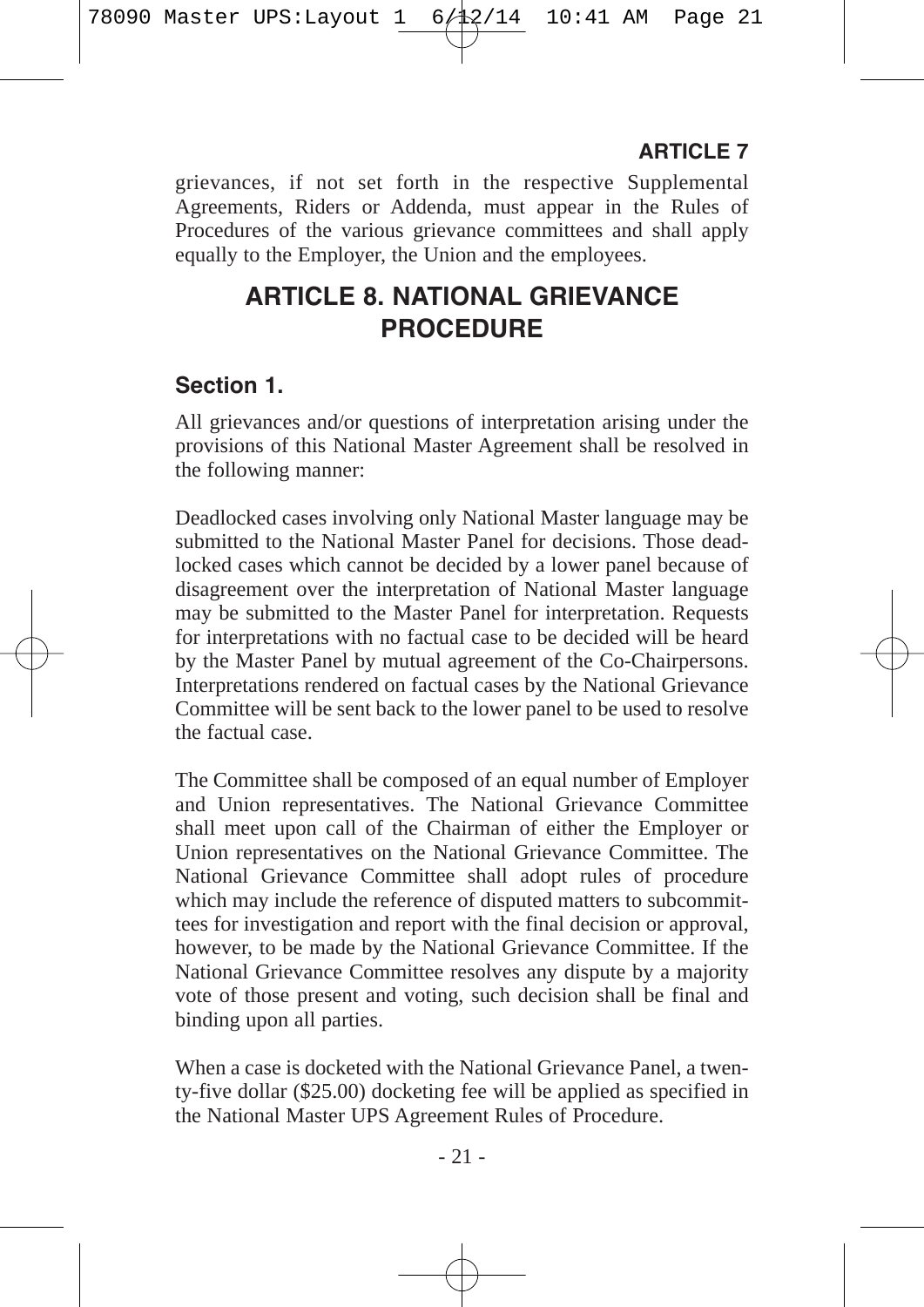## **Section 2. Work Stoppages ARTICLE 8**

All grievances and/or questions of interpretation arising under the provisions of this National Master Agreement shall be submitted to the grievance procedure for determination.

Accordingly, no work stoppage, slowdown, walkout or lockout over such grievances and/or questions of interpretation shall be deemed to be permitted or authorized by this Agreement except:

(a) failure to comply with a duly adopted majority decision of the National Grievance Committee;

(b) failure to make health & welfare and pension contributions in the manner required by the applicable Supplemental Agreements, Riders and/or Addenda; and,

(c) nonpayment of established wage rates provided for in this Agreement, Supplements, Riders and/or Addenda.

Except as provided in subsections (b) and (c) of this Section, strikes, work stoppages, slowdowns, walkouts or lockouts over disputes, which do not arise under provisions of this National Master Agreement, shall be permitted or prohibited as provided in the applicable Supplement, Rider and/or Addendum. The Local Union shall give the Employer a seventy-two (72) hour prior written notice of the Local Union's authorization of strike action, which notice shall specify the majority National Grievance Committee decision or deadlocked National Grievance Committee decision providing the basis for such authorization. The Local Union shall comply with the provisions of the applicable Supplemental Agreement, Rider and Addendum relating to strike action resulting from delinquencies in the payment of health and welfare or pension contributions.

## **Section 3.**

The Union and Employer may under this section review and reverse, if necessary, decisions by any area, regional or local grievance committee which interprets Master language erroneously.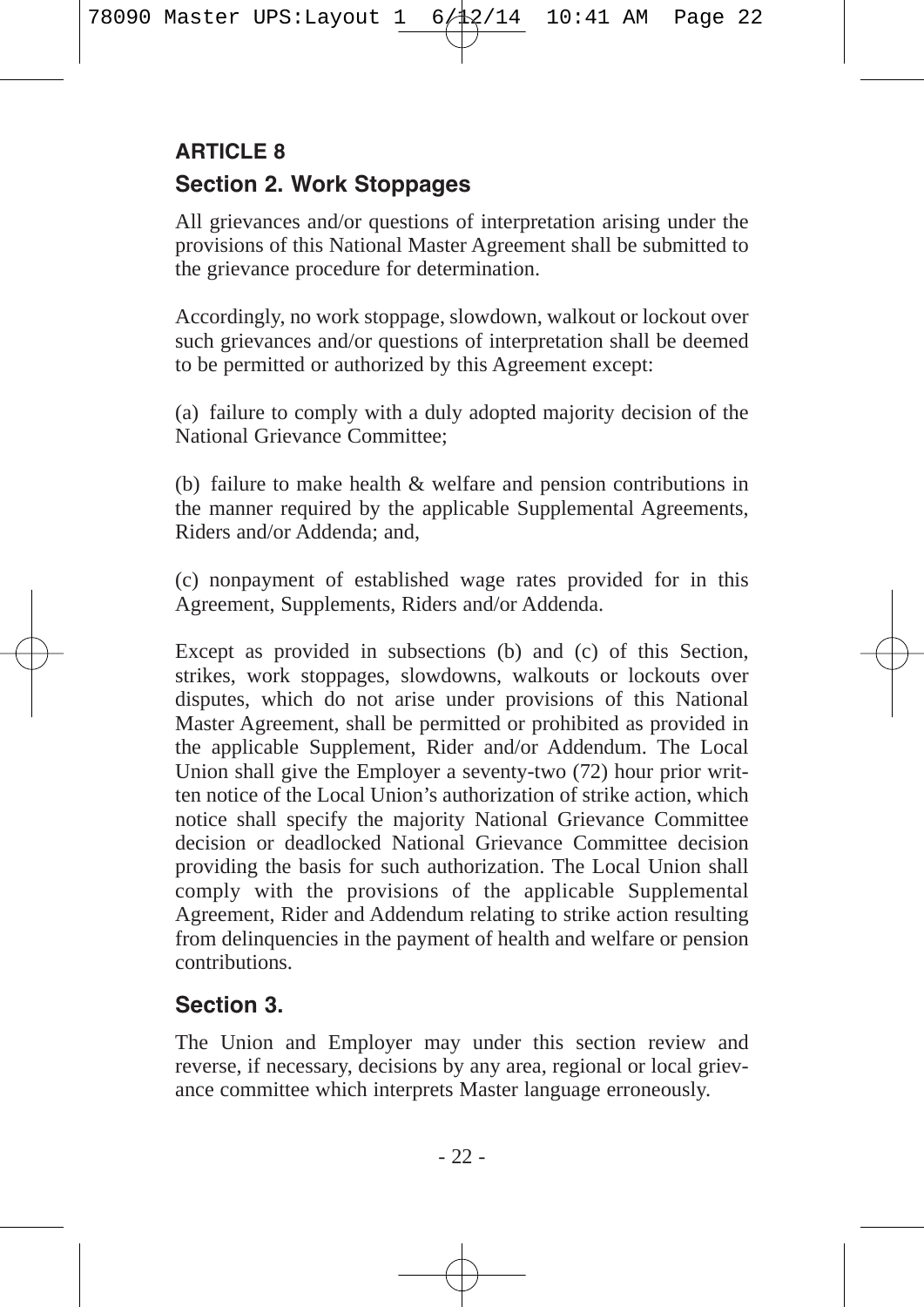The National Grievance Committee may consider and review decisions raising an issue of interpretation of Master Agreement language which are submitted by the Union (either the Chair of the Teamsters National United Parcel Service Negotiating Committee or his designee) or the designated Employer representative. The committee shall have the authority to reverse and set aside the majority decision of any area, regional, local grievance committee, if, in its opinion, such decision is contrary to the language of the National Master Agreement. The decision of the National Grievance Committee shall be final and binding. The National Grievance Committee shall determine whether a decision submitted to it raises an issue of interpretation of Master Agreement language.

In order for such cases to be reviewed, the decision must interpret Master language. A decision raising an issue of interpretation of Master Agreement language is one in which (1) Master Agreement language was interpreted by a lower panel (2) the interpretation sets a precedent for future grievances; and (3) a reasonable case can be made that the lower panel interpretation was contrary to the true meaning of the Master Agreement. If the National Grievance Committee deadlocks on whether a decision meets these criteria, arbitration may be requested pursuant to Article 8, Section 4.

Prior to such cases being placed on the Master docket, the moving party (either the Chair of the Teamsters National United Parcel Service Negotiating Committee or his designee or the designated Employer representative) shall confer with his counter part and discuss the matter.

Cases that are docketed will be presented in the following manner:

1. The representatives of the moving party, as described above, present first.

2. The presenter will cite the specific Master language that the lower panel interpreted.

3. Any evidence to prove that the interpretation was contrary to the provisions set forth in the Master Agreement must be presented.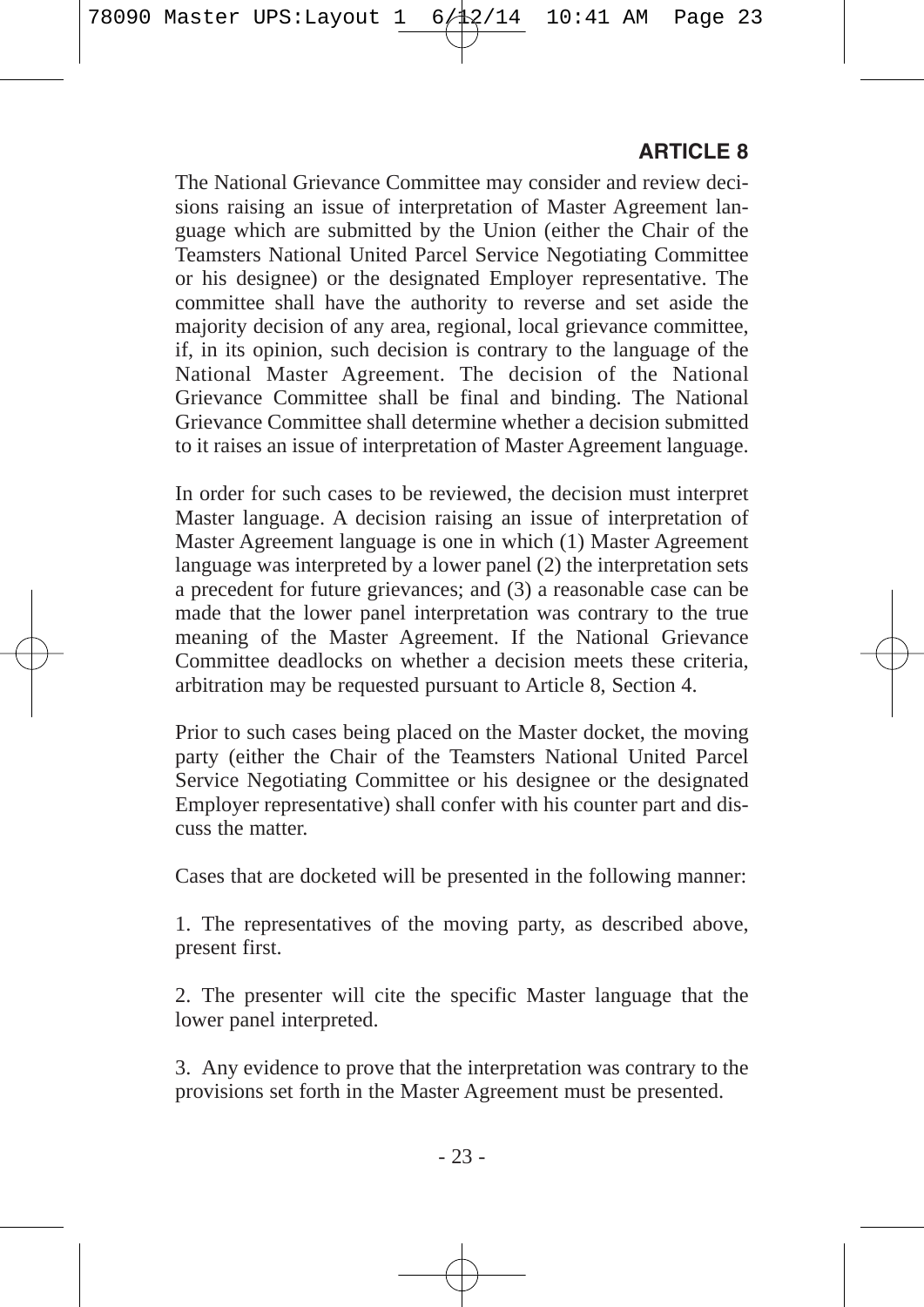4. The representative of the responding party will present any responsive evidence he deems necessary.

5. If the Master Panel is unable to reach agreement, then either party may appeal the issue presented to final and binding arbitration.

Decisions made by lower panels that are properly submitted to the National Grievance Committee pursuant to this Article and Section shall be reviewed by the National Grievance Committee. A decision will be entered by the National Grievance Committee based upon its interpretation and the facts of that case. Such decision will be final and binding upon the parties.

Arbitration decisions under any Supplement, Rider or Addendum which interpret Master Agreement language may also be submitted to the National Grievance Committee provided the three above-referenced criteria are satisfied. If an arbitration decision is reviewed by the National Grievance Committee it shall be processed in accordance with this section except that the Committee will make a final and binding decision rather than refer the case back to the arbitrator. Article 8, Section 4 shall not apply if the National Grievance Committee deadlocks upon review of an arbitrator's decision.

## **Section 4.**

Where the National Grievance Committee fails to reach a majority decision as to any case submitted pursuant to this Article (excepting arbitrator decisions) either party shall have the right to refer the case to binding arbitration. Either party wishing to submit a grievance to arbitration must do so within ten (10) days of mailing or hand delivery of the National Grievance Committee deadlock decision. The arbitrator is to be selected from an American Arbitration Association national panel list and all aspects of the arbitration procedure shall be governed by the Rules of the American Arbitration Association.

Any provision in the grievance procedure of any Supplement, Rider, or Addendum hereto which would require deadlocked disputes to be determined by any arbitration process, shall be null and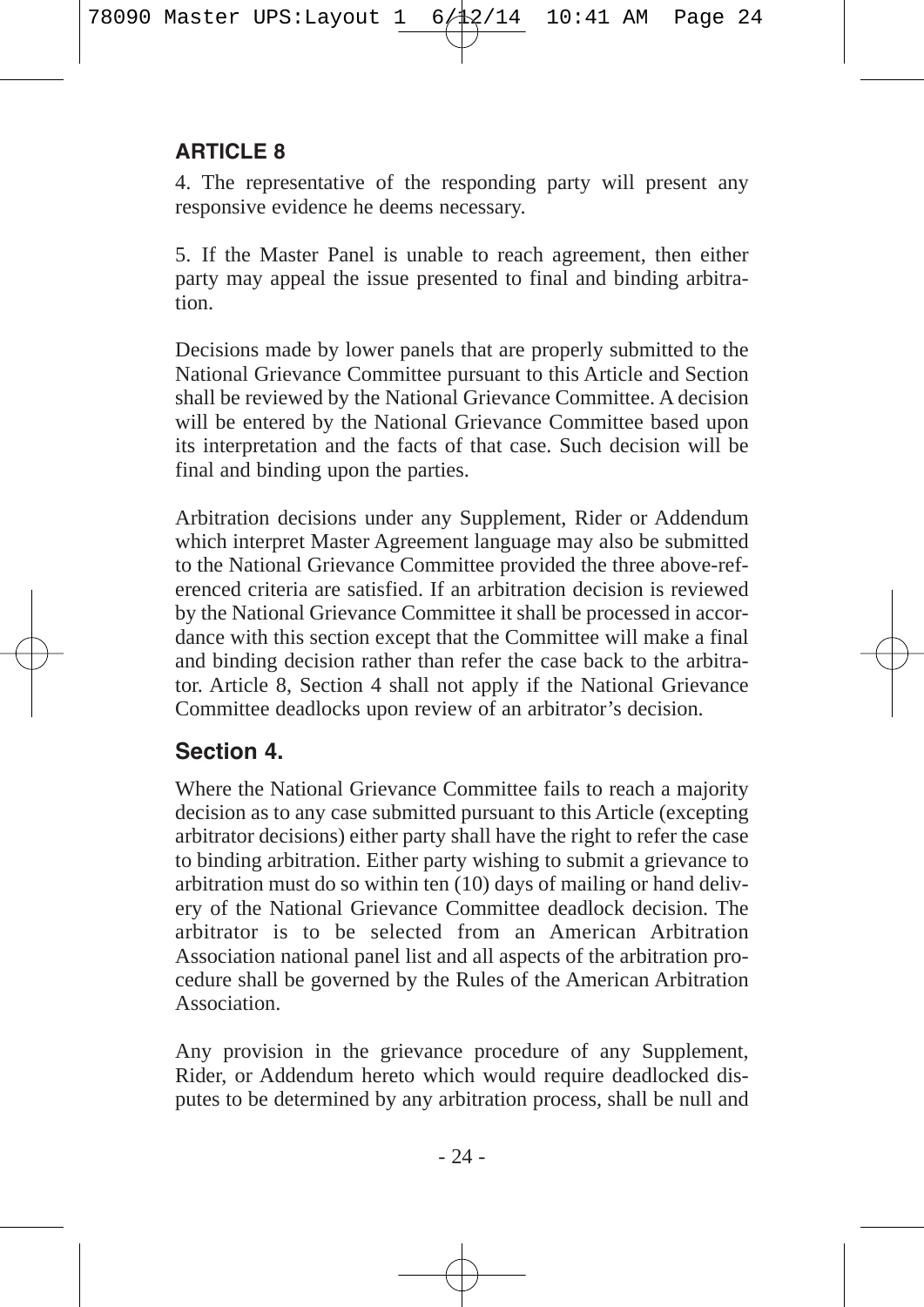void as to any grievance and/or interpretation of the National Master Agreement. The decision of the National Grievance Committee as to whether a grievance and/or interpretation which is subject to this procedure shall be final and conclusive.

#### **Section 5.**

Any grievance that does not raise an issue of interpretation of a Master Agreement Article or Section shall be resolved pursuant to the provisions relating to the local, state and area grievance procedures set forth in the applicable Supplements, Riders and Addenda. Prior to invoking the arbitration procedure the parties, by mutual agreement, may submit said case to the National Grievance Committee for resolution.

In the event of strikes, work stoppages, or other activities which are permitted in case of default or failure to comply with majority decisions under this Agreement, no decision and/or interpretation of this Agreement by any tribunal shall be binding upon the Union or affect the legality or lawfulness of the strikes unless the Union stipulates to be bound by such interpretation, it being the intention of the parties to resolve all grievances and/or questions of interpretation by mutual agreement.

In any Section of this Article where language refers to deadlocks, either party shall have the right to refer any unresolved case to arbitration, except as specified otherwise in Section 2 of this Article.

## **Section 6.**

The arbitrator shall have the authority to apply the provisions of this Agreement and to render a decision on any grievance coming before him/her but shall not have the authority to amend or modify this Agreement or to establish new terms or conditions of employment.

Any grievance that does not raise an issue of interpretation of a Master Agreement Article or Section shall be resolved pursuant to the provisions relating to the local, state and area grievance procedures set forth in the applicable Supplements, Riders and Addenda. The no-strike, work stoppage, slowdowns, walkout and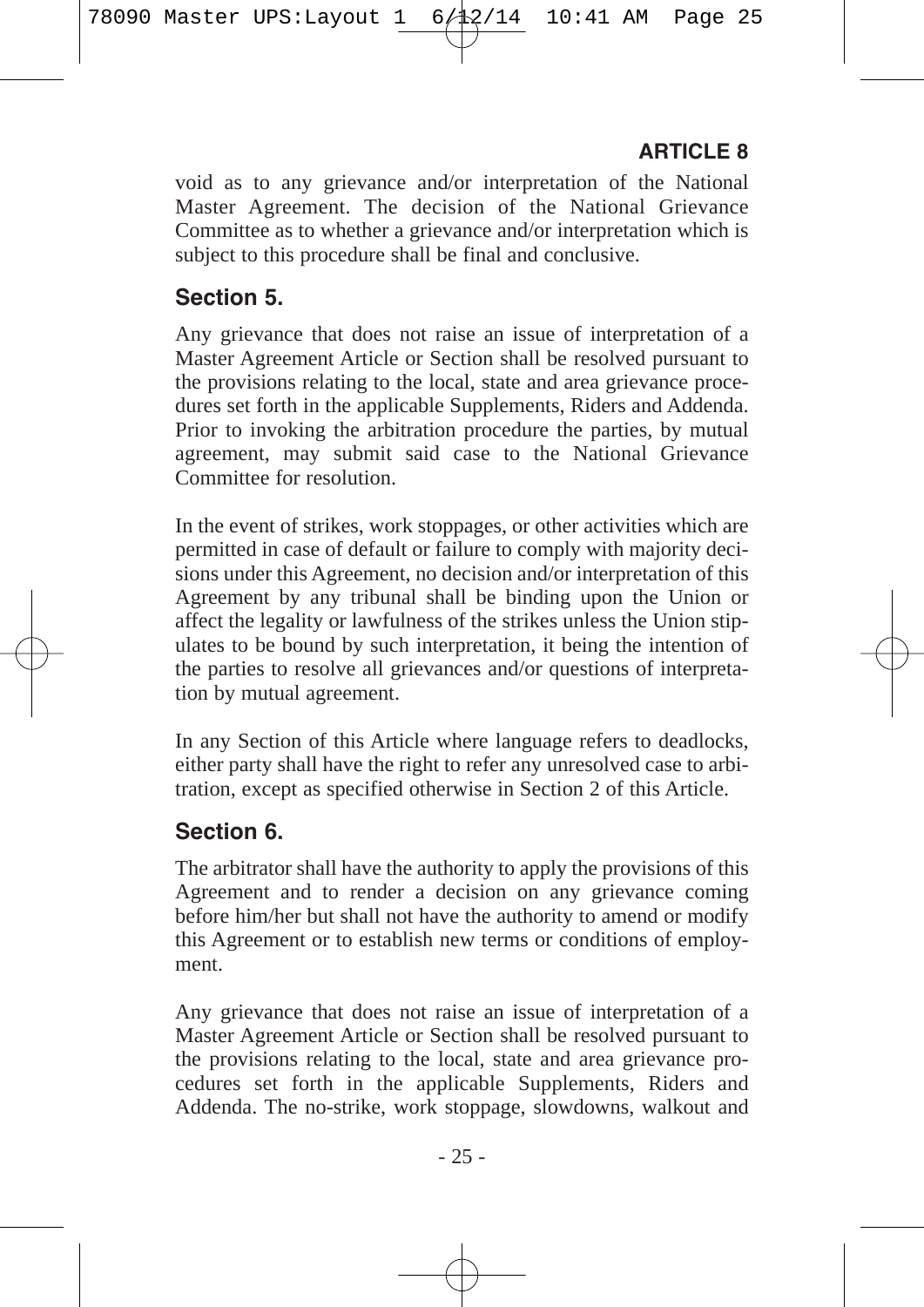lockout provisions of the Supplemental Agreements, Riders and Addenda shall apply to such grievances. Prior to invoking the arbitration procedure the parties, by mutual agreement, may submit said case to the National Grievance Committee for resolution.

#### **Section 7.**

Deadlocked cases referred from the National Grievance Committee to binding arbitration pursuant to this Article, will be governed by the following procedures:

1. The arbitration process will be administered by the offices of the American Arbitration Association, whose offices located in the following cities administer deadlocked cases arising from the following corresponding geographical Regions of the International Brotherhood of Teamsters:

| Somerset | Eastern  |
|----------|----------|
| Chicago  | Central  |
| Fresno   | Western  |
| Atlanta  | Southern |

2. The current arbitrators will continue to serve until the parties jointly designate twenty-eight (28) arbitrators (which may include the incumbents). Cases will be assigned to arbitrators on a rotating alphabetical basis within each Region based upon the date of the original grievance that gave rise to the deadlocked case.

3. The panels will consist of the following number of arbitrators who hear American Arbitration Association administered cases in each Region of the IBT:

| Eastern  | 11 |
|----------|----|
| Central  | 5  |
| Southern | 4  |
| Western  | 8  |

4. The parties shall attempt to agree on the four (4) panels within thirty  $(30)$  days of the conclusion of negotiations. Failing agreement within that time, the parties shall exchange lists of two (2) times the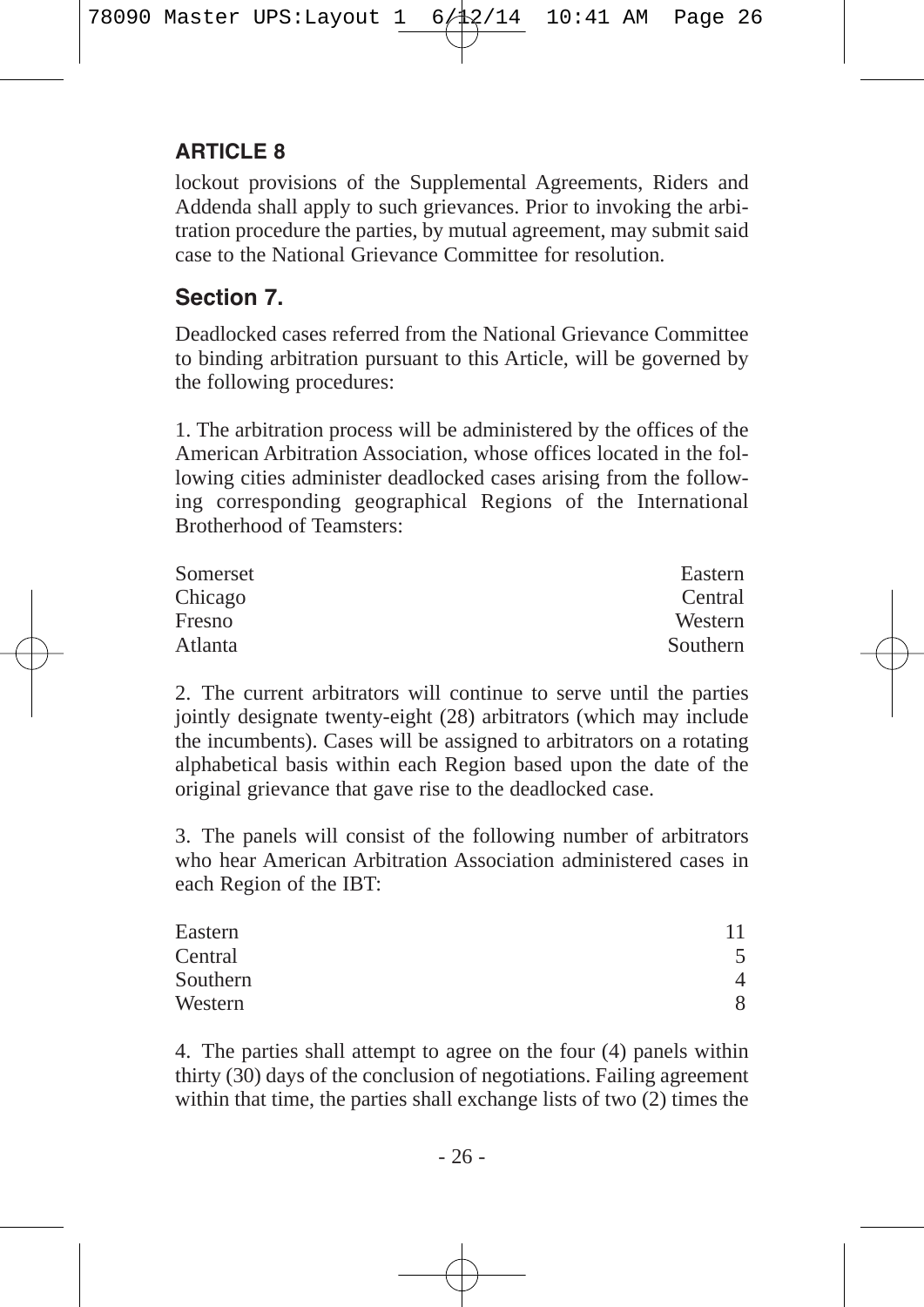remaining number of arbitrators to be assigned to each regional panel within fifteen (15) days thereafter and at the conclusion of an additional fifteen (15) days will alternatively strike from the lists until the correct number of arbitrators is left for each panel. Unless the parties mutually agree otherwise, any arbitrator proposed by the Employer or Union must be a member of the National Academy of Arbitrators and reside within the geographical area covered by the panel.

5. Each arbitrator shall offer one or more potential hearing date(s) within six (6) months of the assignment of the case by the AAA or within six (6) months of a cancellation by either party as outlined below. If the arbitrator fails to offer a timely date, or a timely rescheduled date after a cancellation, the case shall be reassigned to the next arbitrator to be assigned based on the rotating alphabetical list. If an arbitrator fails to offer a timely date on four (4) occasions in a twelve (12) month period, he/she shall be stricken from the panel of arbitrators at the written request of either party. The parties shall fill any vacancy pursuant to the procedures set forth in paragraph 4.

6. Once a case is assigned to an arbitrator it will remain with that arbitrator until it is concluded, except in the case of a reassignment specified in paragraph 5.

7. The parties may mutually agree in writing to remove any individual arbitrators from the panel at any time. Each party may unilaterally remove two (2) arbitrators during the month of June each year upon giving ten (10) calendar days notice specifying the arbitrator to be removed. The other party shall have the right to remove two  $(2)$  arbitrators within ten  $(10)$  calendar days from receiving the notice. The parties shall fill any vacancy pursuant to the procedures set forth in paragraph 4.

8. Except by mutual agreement arbitrations will be scheduled for 10:00 a.m. until at least 5:00 p.m.

9. There shall be no more than one (1) cancellation of arbitration dates by either party in the hearing of any single arbitration case, except as permitted by the arbitrator with good cause.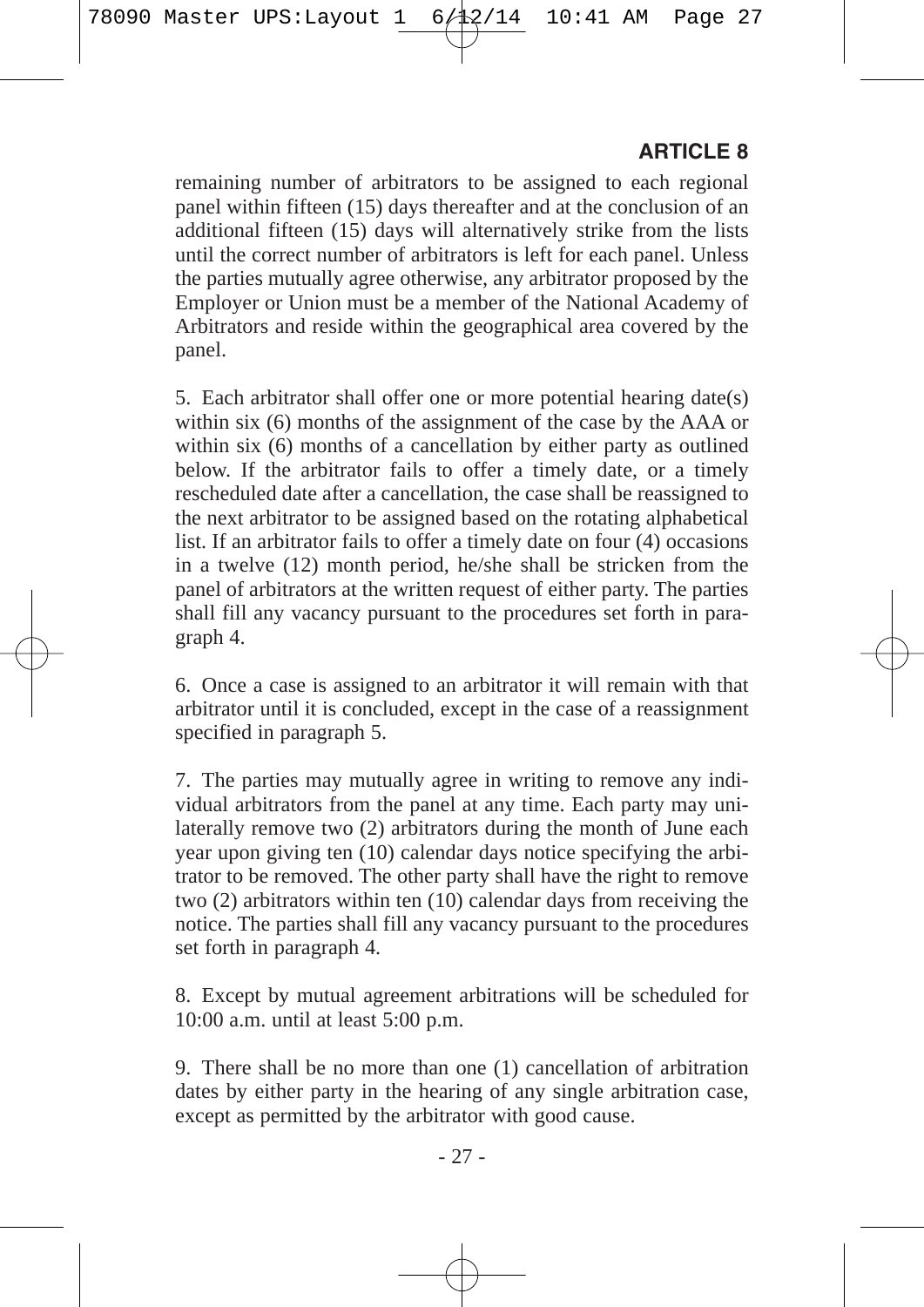10. The parties shall share equally the American Arbitration Association's and the arbitrator's fees and expenses for the arbitration or settlement (including rental of the hearing room). The party requesting a cancellation will pay any cancellation fees.

11. The location of the arbitration will be determined by mutual agreement, taking into account the travel requirements of witnesses, counsel, and the arbitrator. In the event that the parties are unable to agree on the location, the arbitrator will decide. All hearings will be held at the American Arbitration Association offices unless the parties mutually agree on an alternate site.

12. Any or all of the foregoing may be modified in writing by mutual agreement of the parties at any time.

# **ARTICLE 9. PROTECTION OF RIGHTS**

## **Section 1. Picket Line**

It shall not be a violation of this Agreement and it shall not be cause for discharge or disciplinary action (including but not limited to the temporary or permanent replacement of any employee) in the event an employee refuses to enter upon any property involved in a primary labor dispute, or refuses to go through or work behind any primary picket line, including the primary picket line of Unions party to this Agreement, and including primary picket lines at the Employer's place of business, and the Employer shall not direct any employee to cross a primary picket line.

## **Section 2. Struck Goods**

It shall not be a violation of this Agreement and it shall not be a cause for discharge or disciplinary action if any employee refuses to perform any service which his/her Employer undertakes to perform as an ally of an employer or person whose employees are on strike, and which service, but for such strikes, would be performed by the employees of the employer or person on strike.

## **Section 3.**

Subject to the appropriate subcontracting provisions of this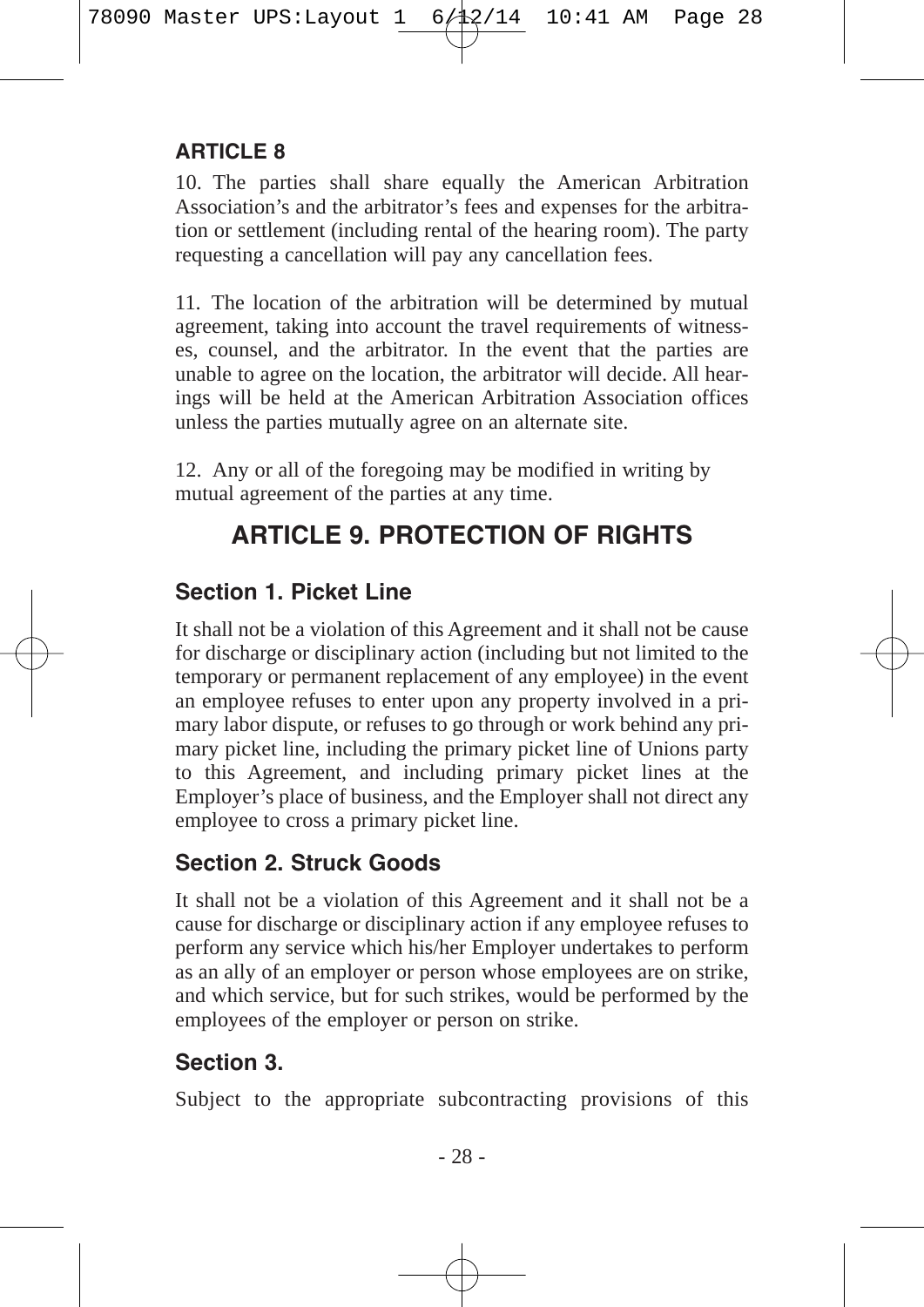Agreement, the Employer agrees that it will not cease or refrain from handling, using, transporting, or otherwise dealing in any of the products of any other employer or cease doing business with any other person, or fail in any obligation imposed by the Motor Carrier's Act or other applicable law, as a result of individual employees exercising their rights under this Agreement or under law, but the Employer shall, notwithstanding any other provision in this Agreement, when necessary, continue doing such business by other employees.

## **Section 4.**

The layover provisions of the applicable Supplemental Agreement, Rider or Addendum shall apply when the Employer knowingly dispatches a road driver to a terminal at which a primary picket line has been posted as a result of the exhaustion of the grievance procedure, or after proper notification of a picket line permitted by the collective bargaining agreement, or economic strikes occurring after the expiration of a collective bargaining agreement or to achieve a collective bargaining agreement.

## **Section 5. Grievances**

Within five (5) working days of filing a grievance claiming violation of this Article, the grievance shall be submitted directly to the National Grievance Committee without taking any intermediate steps, any other provision of this Agreement to the contrary notwithstanding.

# **ARTICLE 10. LOSS AND DAMAGE**

### **Section 1.**

No employee shall make any reimbursement or have monies deducted from his/her pay for loss or damage to parcels except as provided in this Section.

No employee shall be disciplined or required to make reimbursement for lost or damaged parcels unless the Employer demonstrates that the employee, without justification or mitigation, violated pertinent established rules or policies, the observance of which would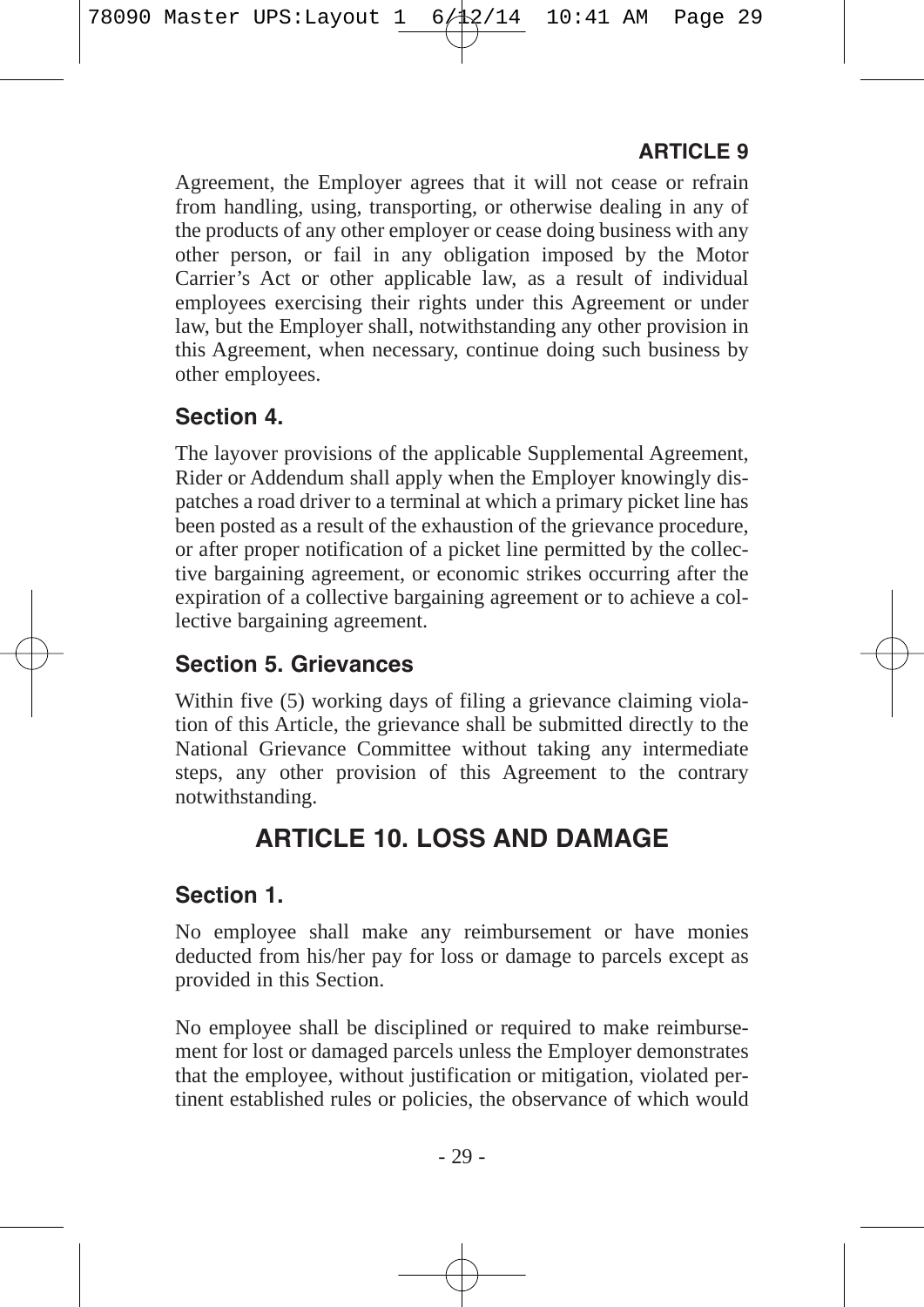have prevented the loss or damage. In no event shall a driver be subject to reimbursement for loss or damage to a Driver Release parcel valued at one hundred dollars (\$100.00) or less. The Employer will provide each driver a current list of all Driver Release Areas and all Non Driver Release Areas within that driver's area upon request.

An employee who is charged for loss or damage by the Employer shall not be subject to both discipline and reimbursement. The Employer will clearly notify the employee and the Union of its intent to either discipline or seek reimbursement. No employee shall be subject to discipline or reimbursement unless the Employer brings the loss or damage to the employee's attention within fifteen (15) business days after receiving a written shipper notice of claim.

When an employee is subject to discipline, the employee shall not make any reimbursement for such loss or damage. When an employee is subject to reimbursement, the employee shall not be subject to discipline for such loss or damage.

Any employee who is found to be responsible for two (2) reimbursements in a twelve (12) month period may receive a warning letter in addition to being responsible for reimbursement should a third  $(3<sup>rd</sup>)$  loss occur in the same twelve  $(12)$  month period.

No action shall be taken by the Employer under this Section until the grievance procedure is invoked and concluded. In such grievance hearings the Employer shall present its case first.

If an employee is held liable for reimbursement for loss or damage under Article 10, Section 1 in regard to any package, he/she will be held liable for the value of the package, the amount paid by the Employer to the customer, or the insured value of the package, whichever is least.

Reimbursement schedules shall be reasonable and fair, based upon the circumstances of each case.

This Article is not to be construed as permitting charges for loss or damage to equipment. Nor is this Article to be construed as permit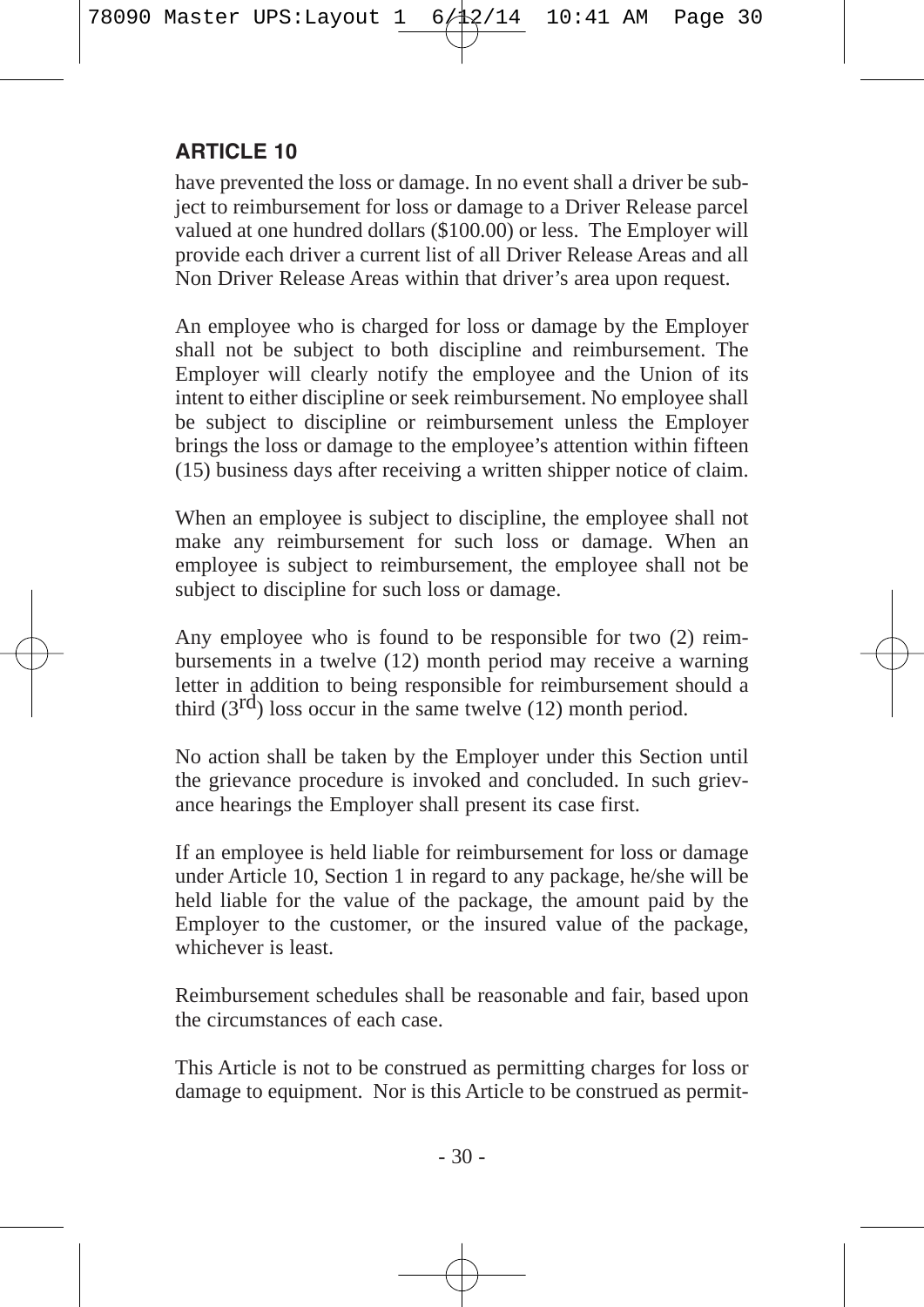ting charges for any loss or damage to merchandise as a result of a vehicular accident under any circumstances.

## **Section 2.**

Employees handling money shall account for and remit the same to the Employer at the completion of each day's work. An employee's cash turn-in may be verified or audited by the Employer. If the Employer fails to verify and deposit an employee's cash turn-in, when requested, no deduction or disciplinary action shall be taken. Upon request by the Local Union, the Employer and the Local Union shall meet to review any problems relating to transportation of cash via feeders or cashier's check rules.

To ensure that the employee will not be held accountable when the Employer verifies and deposits or fails to verify and/or deposit the employee's cash turn-in the employee and Employer will sign a document, to be maintained by the Employer, showing whether the employee requested verification and deposit and whether the employee's cash turn-in has either been verified and deposited or not verified and/or deposited.

In cases of proven bona fide error (in addition or subtraction) of the cash turn-in, the employee will be responsible for making proper restitution for such shortage.

In such cases of bona fide error, the Employer and an employee, with the participation of the Local Union and where permitted by applicable law, shall execute a written document providing for an agreed upon amount and schedule of reimbursement and/or deduction. A copy of any such agreement will be provided to the Local Union.

The Employer will incorporate into the DIAD for packages shipped using Worldship and Maxiship within sixty (60) days of ratification (as well as other shipping systems when it is technologically feasible) a function that will prompt the driver when a specific type of fund is to be collected for each C.O.D. delivery (e.g., certified funds, cashiers check, money orders). The Employer will notify the Union prior to the installation of the prompts or as the system is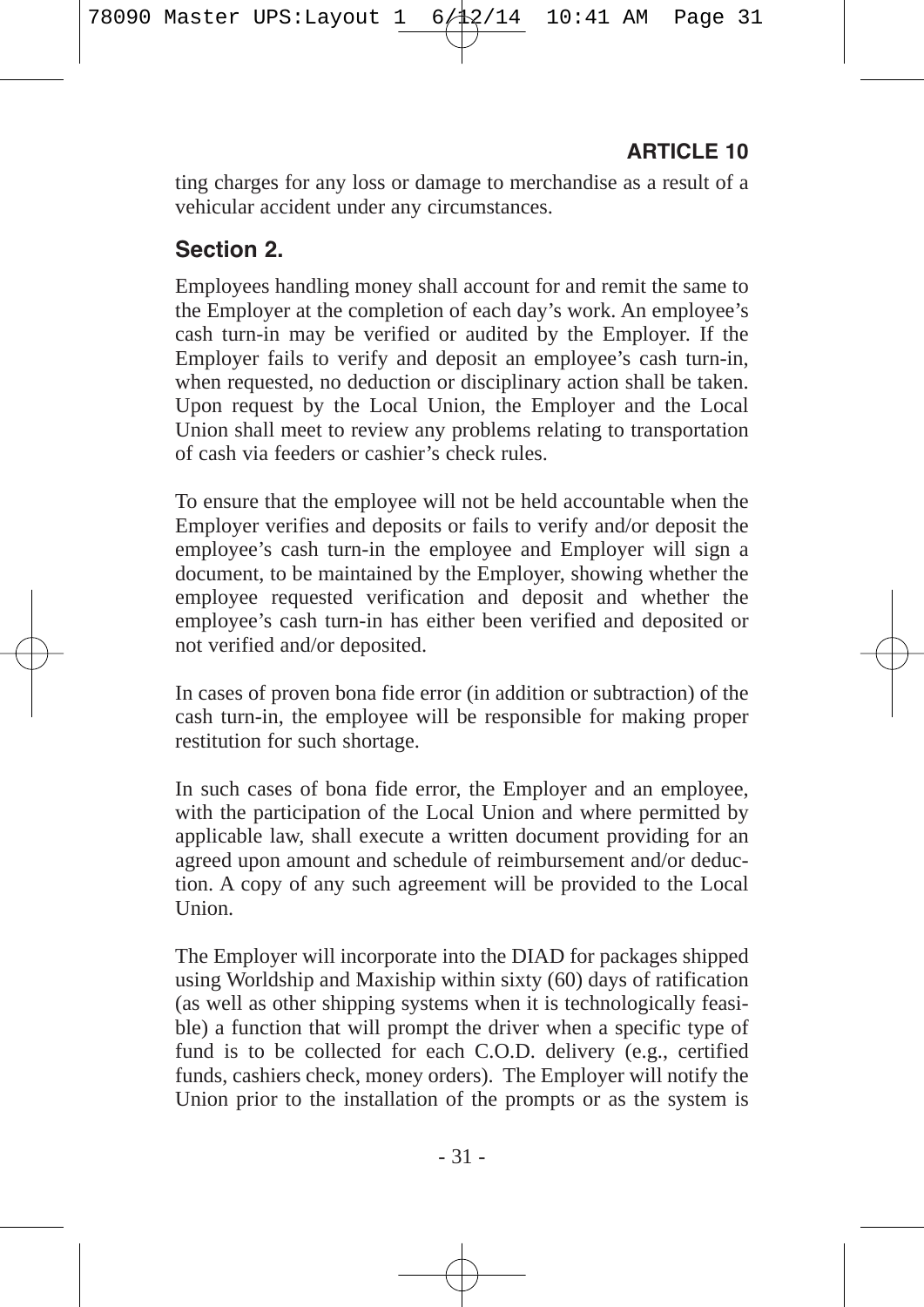expanded. If the driver collects an improper check, the Employer shall inform the driver of that acceptance.

The Employer shall make a reasonable effort to collect for losses due to bad checks, to include a driver follow-up, and an attempt by the manager or his designee to meet with the consignee and a letter to the consignee requesting payment, when appropriate. Should a driver who has been held liable for restitution choose to pursue legal recourse against the consignee, the Employer will provide any necessary documents to aid the driver in processing a claim through the courts. The employee shall not be held liable for restitution or disciplined if he/she accepts an irregular check if a reasonable person would have accepted the check. No employee shall be subject to restitution or discipline unless the Employer brings the bad check to the employee's attention within fifteen (15) business days after receiving a written shipper notice of claim.

No action shall be taken by the Employer under this section until the grievance procedure is invoked and concluded. In such grievance hearings the Employer shall present its case first.

Reimbursement schedules shall be reasonable and fair, based upon the circumstances of each case.

The Employer will not post or make available for viewing in the work place any employee's social security number or home telephone number. In areas where bidding systems require both a signature and a phone number, an employee will have the option of providing his/her phone number privately to the person controlling the bid.

### **Section 3.**

The Employer shall reimburse employees for loss of personal money or personal property in a holdup or vehicular accident while on duty, up to a maximum of two hundred dollars (\$200.00) per employee, provided the employee promptly reports such holdup or vehicular accident to the Employer and the police, and cooperates in the investigation of such holdup or vehicular accident. Employees shall be paid for all time involved. However, reimbursement for cash loss shall be limited to one hundred dollars (\$100.00).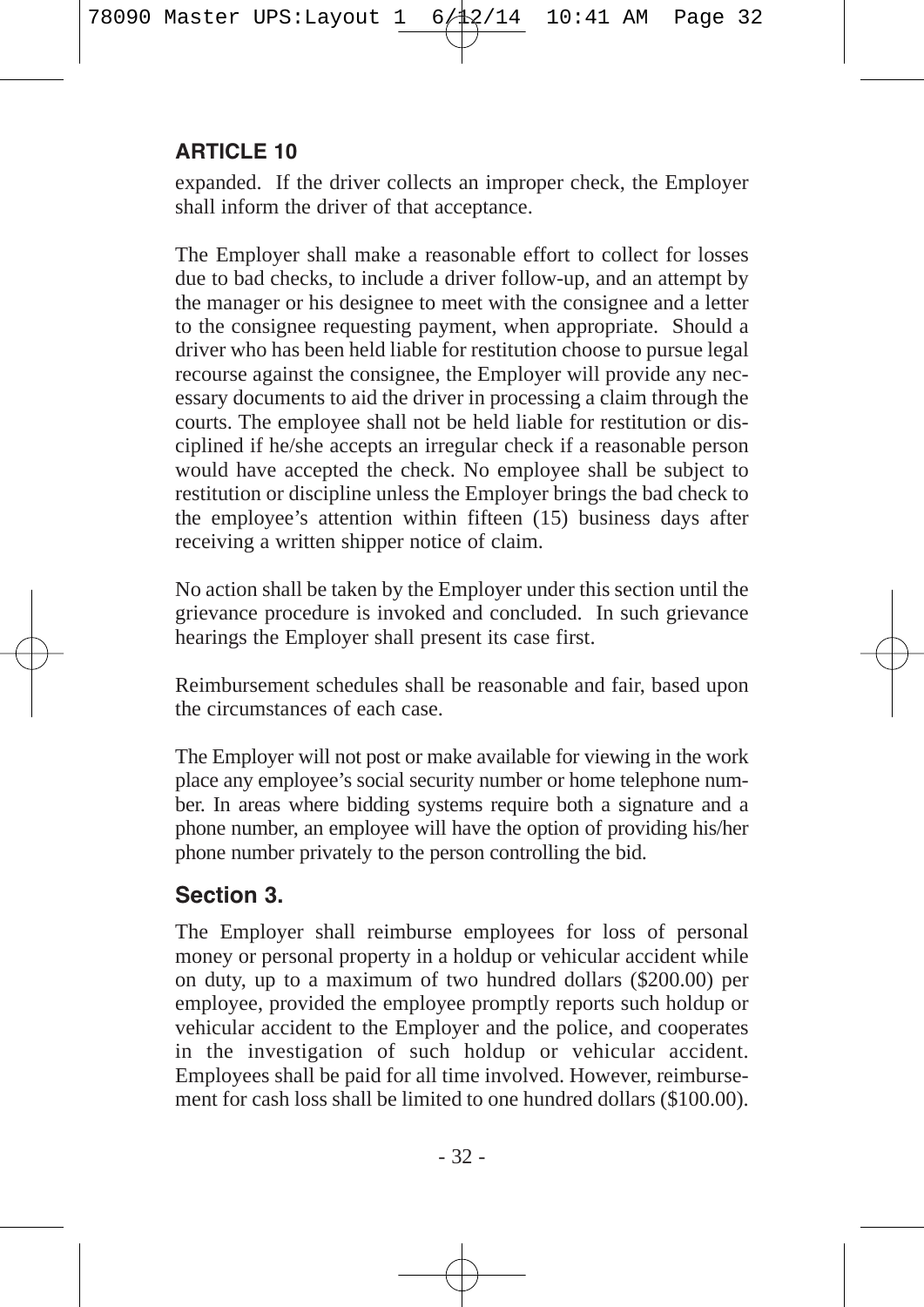# **ARTICLE 11 [RESERVED]**

## **ARTICLE 12. POLYGRAPH /TIMECLOCKS**

No applicant for employment and no employee will be required to take any form of a lie detector test as a condition of employment.

Upon request, an employee or the Union may inspect the record of an employee's time recorded on the DIAD or other device for previous days' work. An employee will be permitted to examine the operation record for the current pay period for the purpose of ascertaining his/her hours worked. If an employee has an issue with his/her hours worked for a particular day, the Employer will provide the employee, upon written request, with a print out of his/her hours worked.

The Employer shall not alter the information from the DIAD board, or information recorded through the use of any other technology, so as to diminish an employee's compensable time, without the employee's knowledge. Further, the Employer shall post for an employee's review, a copy of the PTE edits for each day. No supervisor shall use a DIAD, or any other information recorded through the use of any other technology, under the name of an hourly employee unless the employee is present. This includes for the purpose of training and demonstration.

Employees will not be responsible for any work performed by another employee using any electronic device under their name.

The Employer agrees to provide forms for the employee to record his/her starting and ending times.

When requested by the Union, time clocks will be left in place for employees to record their work hours for their own personal use.

## **ARTICLE 13. PASSENGERS**

No driver shall allow anyone, other than employees of the Employer who are on duty, to ride on their truck except by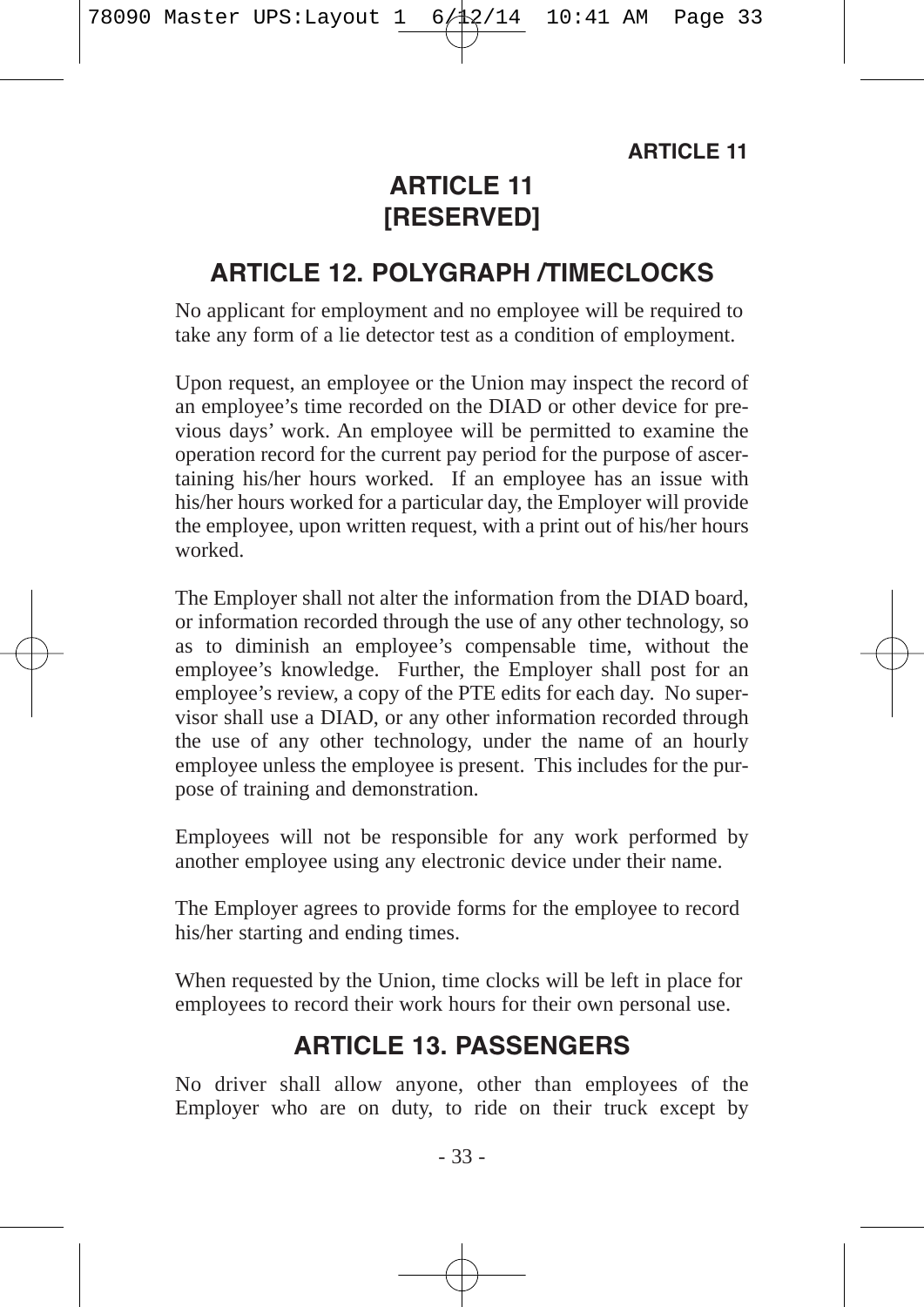written authorization of the Employer, except in cases of emergency arising out of disabled commercial equipment, accidents, or an Act of God, in accordance with Department of Transportation regulations.

# **ARTICLE 14. COMPENSATION CLAIMS**

## **Section 1.**

When an injury is reported the reference number will be given to the employee and when requested, a copy of the injury report will be furnished to the employee within two (2) working days of such request. A copy of the injury report will also be furnished to the Local Union if requested by a Local Union official.

The Employer agrees to cooperate toward the prompt disposition of employee on-the-job injury claims. No employee will be disciplined or threatened with discipline as a result of filing an on-the-job injury report. The Employer or its designee shall not visit an injured worker at his/her home, without his/her consent.

The Employer shall provide the Union Co-chair of the National Safety and Health Committee with current summaries of the essential functions of all positions covered by this Agreement. The Union shall have the right to challenge any such summary through the applicable grievance procedure. Any employee who is adversely affected by any such summary shall have the right to challenge such summary through the applicable grievance procedure.

Any such decisions or settlements rendered through the grievance procedure, including but not limited to, at arbitration, shall be based solely upon, and applicable to, the facts present in that individual case and shall have no precedential effect beyond that case. This stipulation is limited to cases involving or referencing essential job functions.

The Employer shall provide Worker's Compensation protection for all employees even though not required by state law or the equivalent thereof if the injury arose out of or in the course of employment.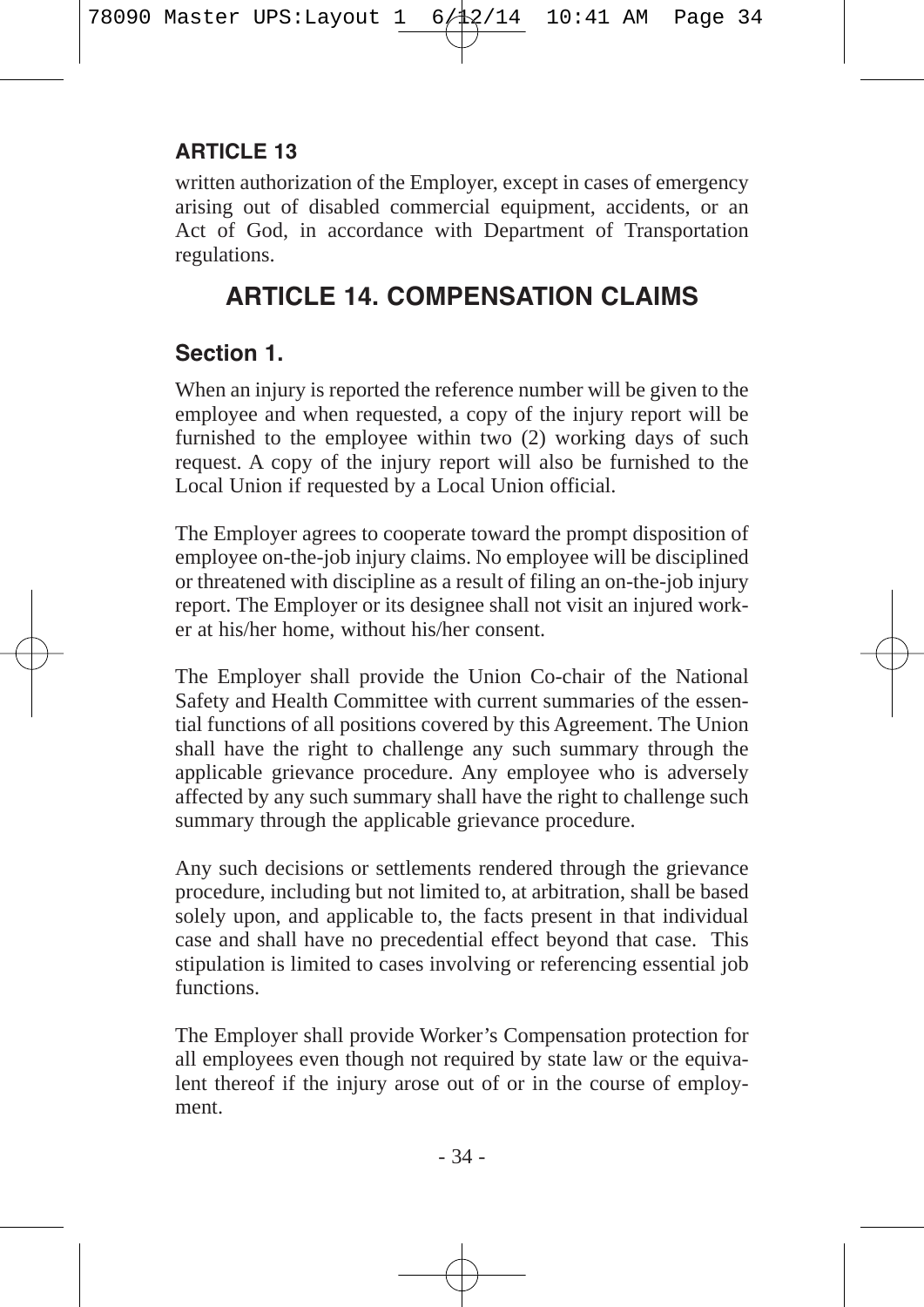An employee who is injured on the job, and is sent home, or to a hospital, or who must obtain medical attention, shall receive pay at the applicable hourly rate for the balance of his/her regular shift on that day. Upon receiving an employee's timely report of injury, the Employer shall not pressure an employee to continue to work. When, because of such pressure, an employee spends time in a clinic after his or her normal finish time, the time spent shall be the subject of a pay claim through the grievance procedure.

An employee who has returned to regular duties after sustaining a compensable injury, and who is required by the Worker's Compensation doctor to receive additional medical treatment during the employee's regularly scheduled working hours, shall receive the employee's regular hourly rate of pay for such time.

The Employer agrees to provide any employee injured locally immediate transportation, at the time of injury, from the job to the nearest appropriate medical facility and return to the job, or to the employee's home, if required. In such cases, no representative of the Employer shall be permitted to accompany the injured worker while he/she is receiving medical treatment and/or being examined by the medical provider, without the employee's consent. In the event that any employee sustains an occupational illness or injury while on a run away from the home terminal, the Employer shall obtain medical treatment for the employee, if necessary, and, thereafter, will provide transportation by bus, train, plane or automobile to the employee's home terminal, if and when directed by a doctor.

An employee that has a change in his/her medical duty status shall report that change to the Employer.

In the event of a fatality, arising in the course of employment while away from the home terminal, the Employer shall return the deceased to the home of the deceased at the point of domicile.

#### **Section 2. Temporary Alternate Work**

The Company may continue a modified work program on a nondiscriminatory basis. This program is designed to provide temporary work opportunity to those employees who are unable to perform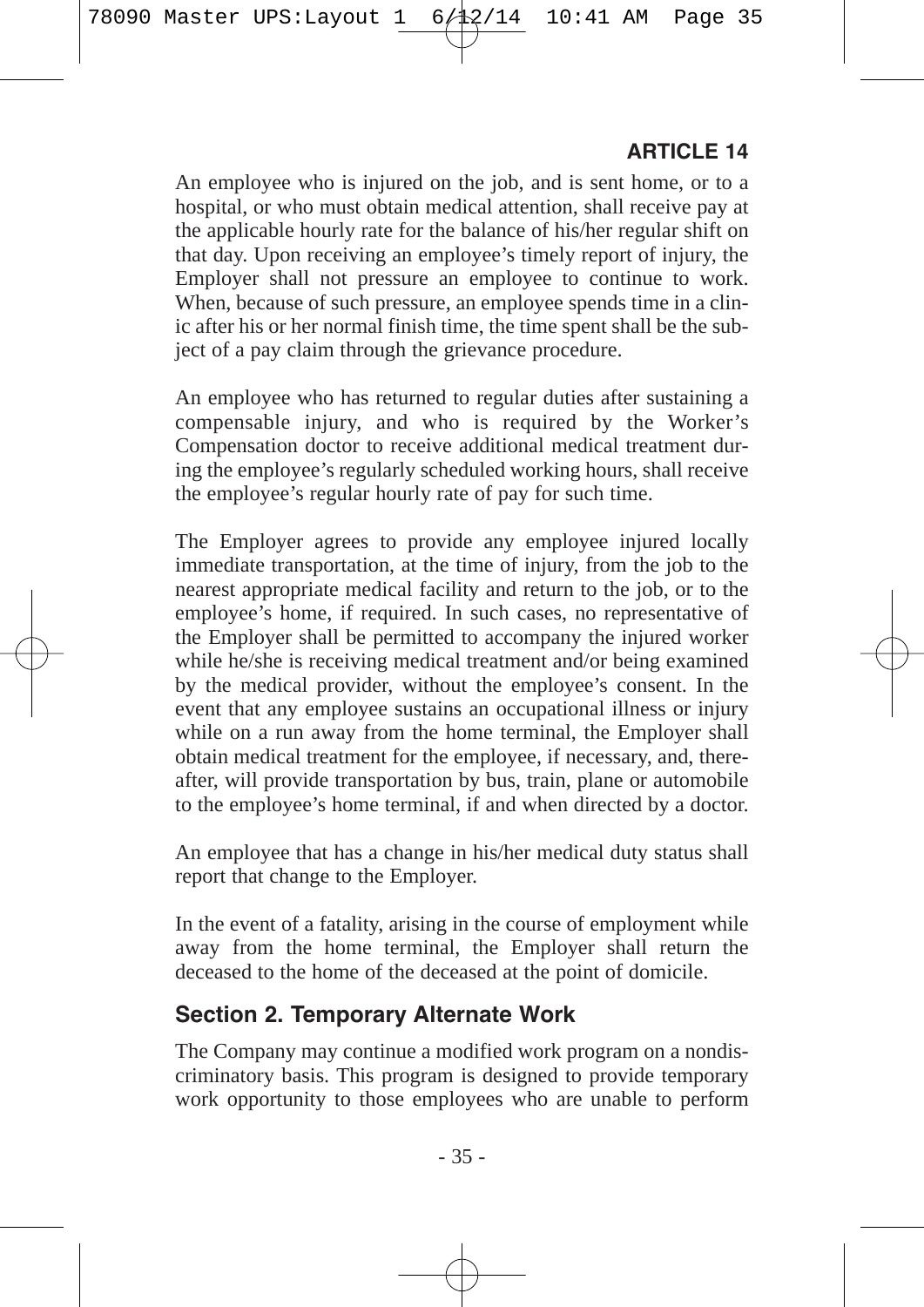their normal work assignments due to an on-the-job injury. Employees shall be provided their guaranteed hours with a start time no more than two (2) hours earlier or two (2) hours later than their normal start time for the duration of TAW, provided the work is available. The Company will make reasonable efforts to ensure that the assignment is within this window. These guaranteed hours will be reduced as medical restrictions dictate. Pay rates for TAW assignments will be at the employee's regular rate of pay.

The Employer will develop a list of possible TAW assignments by location. It is understood that this list may not be all-inclusive and management maintains the right to determine the availability and designation of all TAW assignments. The Employer shall provide the names and assignments of employees on TAW upon the Local Union's request.

In areas that have existing TAW programs providing better employee benefits and protections than guaranteed by this Article, such protections and benefits will not be diminished by this Article.

Any such program that has been, or is in effect, as of the effective date of this Agreement, shall be reduced to writing, a copy of which must be submitted to the National Safety and Health Committee and the affected Local Union. If either party wants to include non-work related injuries or illnesses under the TAW program the parties will meet and agree upon such amendment. The Employer shall also meet with the Local Union upon request to discuss any changes the Local Union may propose in the TAW program. Any unresolved issues will be referred to the National Safety and Health Grievance Committee for resolution.

### **Section 3. Permanently Disabled Employees**

The Parties agree to abide by the provisions of the Americans with Disabilities Act. The Company shall be required to negotiate with the Local Union prior to providing a reasonable accommodation to a qualified bargaining unit employee.

The Company shall make a good faith effort to comply in a timely manner with requests for a reasonable accommodation because of a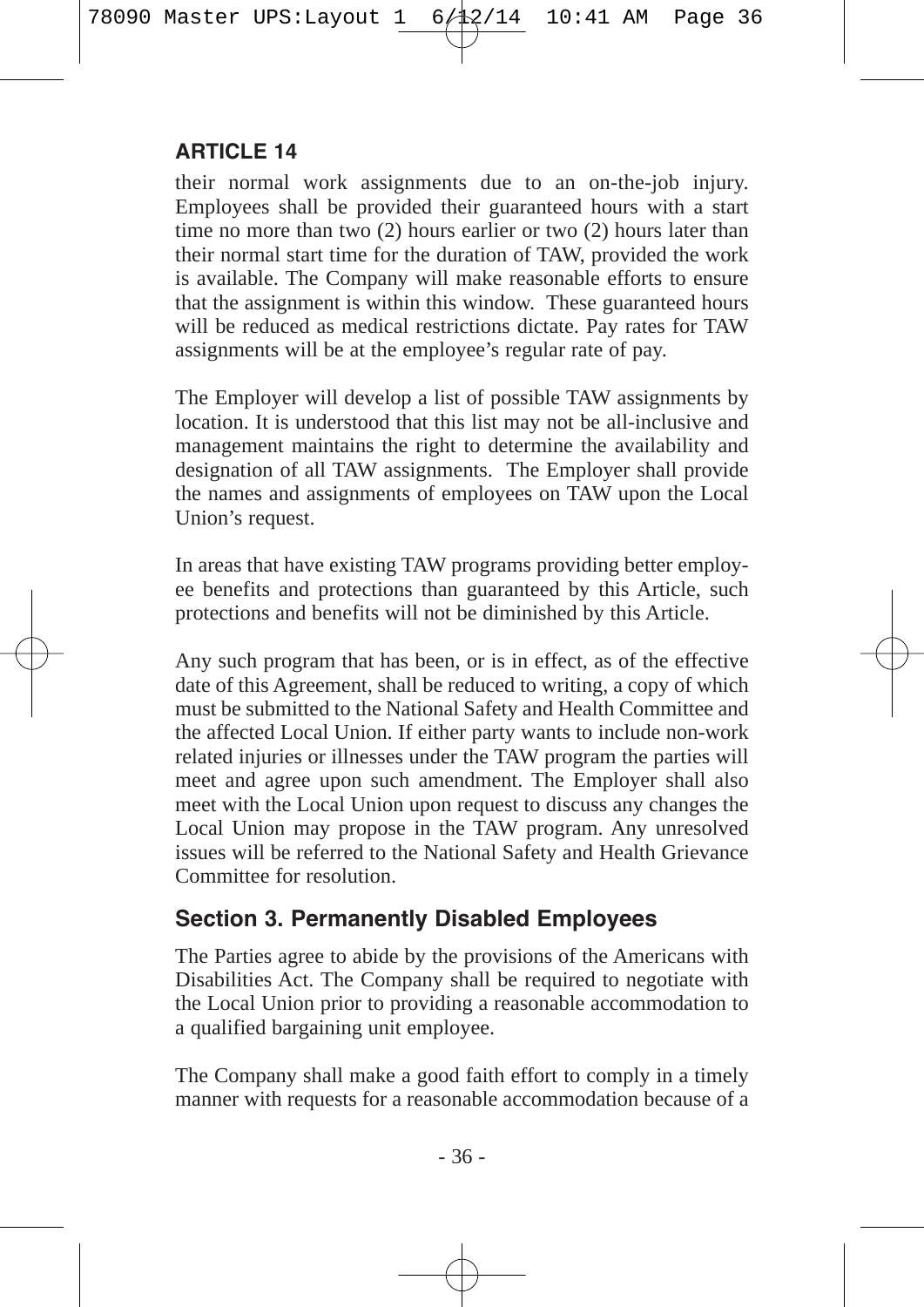permanent disability. Any grievance concerning the accommodation not resolved at the center level hearing will be referred to the appropriate Union and Company co-chairs for the Local Area or to the Region Grievance Committee, if applicable. If not resolved at that level within ten (10) days, the grievance shall be submitted directly to the National Safety and Health Grievance Committee.

If the Company claims that the individual does not fall within the protections of the Americans with Disabilities Act, then the grievance must follow the normal grievance procedure in order to resolve that issue before it can be docketed with the National Safety and Health Committee.

Any claim in dispute concerning rights under this Section shall be addressed under the grievance and arbitration procedures of this Agreement. A grievance may be filed by an employee or the Union, notwithstanding any contrary provision in any Supplement, Rider or Addendum. The submission of a claim under this Section to the grievance and arbitration procedures of the Agreement shall not prohibit or impede an employee or the Union from pursuing their statutory rights under the Americans with Disabilities Act (ADA) or comparable state or local laws.

The parties agree that appropriate accommodations under this Section are to be determined on a case-by-case basis.

If a full-time employee cannot be reasonably accommodated in a full-time job, the Company may offer a part-time job as a reasonable accommodation if the employee is qualified and meets the essential functions of the job. If the employee accepts the part-time accommodation, the employee will be placed in to the applicable part-time health & welfare and pension programs, will be paid the appropriate part-time rate for the job performed based on his company seniority, and will receive the part-time contractual entitlements as per the appropriate Supplement, Rider, or Addendum using his Company seniority date. This placement will not prohibit the employee from bidding on future full-time jobs for which he is qualified and meets the essential functions of the job. Should the employee not accept the part-time reasonable accommodation, he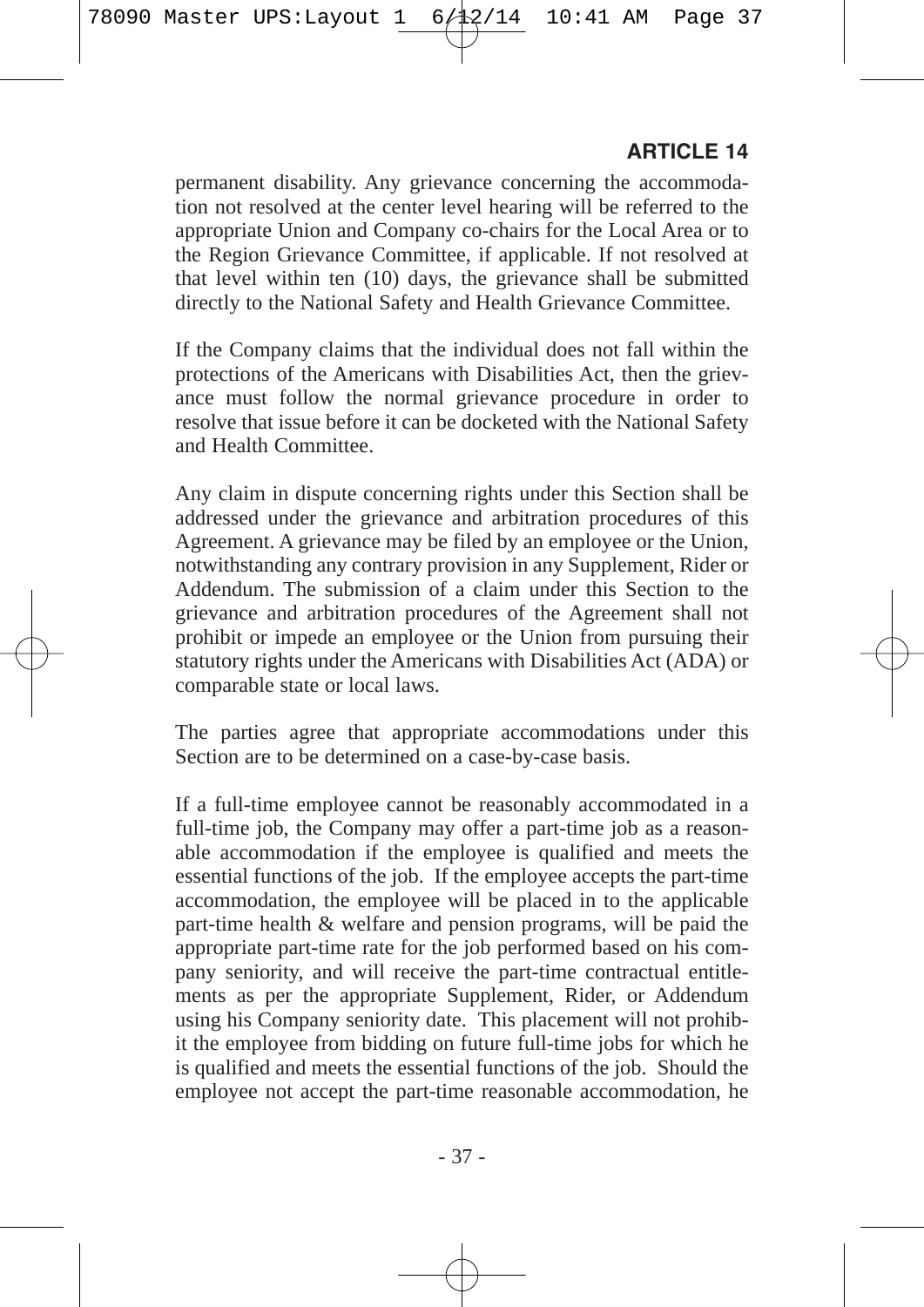shall be allowed to be inactive for three (3) years. During those three (3) years, he shall have the ability to return to his job should he become able to perform the essential functions of the job with or without a reasonable accommodation; have the ability to bid on openings as his seniority allows, providing he can perform the essential functions of that job; and have the ability to accept the part-time accommodation referenced above. After three (3) years, his seniority shall be considered broken. Said employee shall be entitled to receive long term disability and workers' compensation in accordance with the terms of the applicable plan.

## **Section 3.1**

Pursuant to Article 22.3 and Article 37 and notwithstanding language in the Supplements, Riders or Addenda, the Employer and the Union agree to meet and discuss certain full-time positions that may be filled by employees who can no longer perform their assigned job. When full-time openings occur, these employees will be given the opportunity to fill the opening prior to the Employer hiring from the outside. The employee must be physically fit and qualified to perform the new job. The employee placed in the opening will be paid the rate for the job based upon the employee's seniority.

## **ARTICLE 15. MILITARY CLAUSE**

Employees in service in the uniformed services of the United States, as defined by the provisions of the Uniform Services Employment and Reemployment Rights Act (USERRA), Title 38, U.S. Code Chapter 43, shall be granted all rights and privileges provided by USERRA and/or other applicable state and federal laws. This shall include continuation of health coverage as provided by USERRA, and pension contributions for the employee's period of service, as provided by USERRA. Employees shall be subject to all obligations contained in USERRA which must be satisfied for the employees to be covered by the statute.

The Employer, in its discretion, may make additional payments or award additional benefits to employees on leave for service in the uniformed services in excess of the requirements outlined in the USERRA.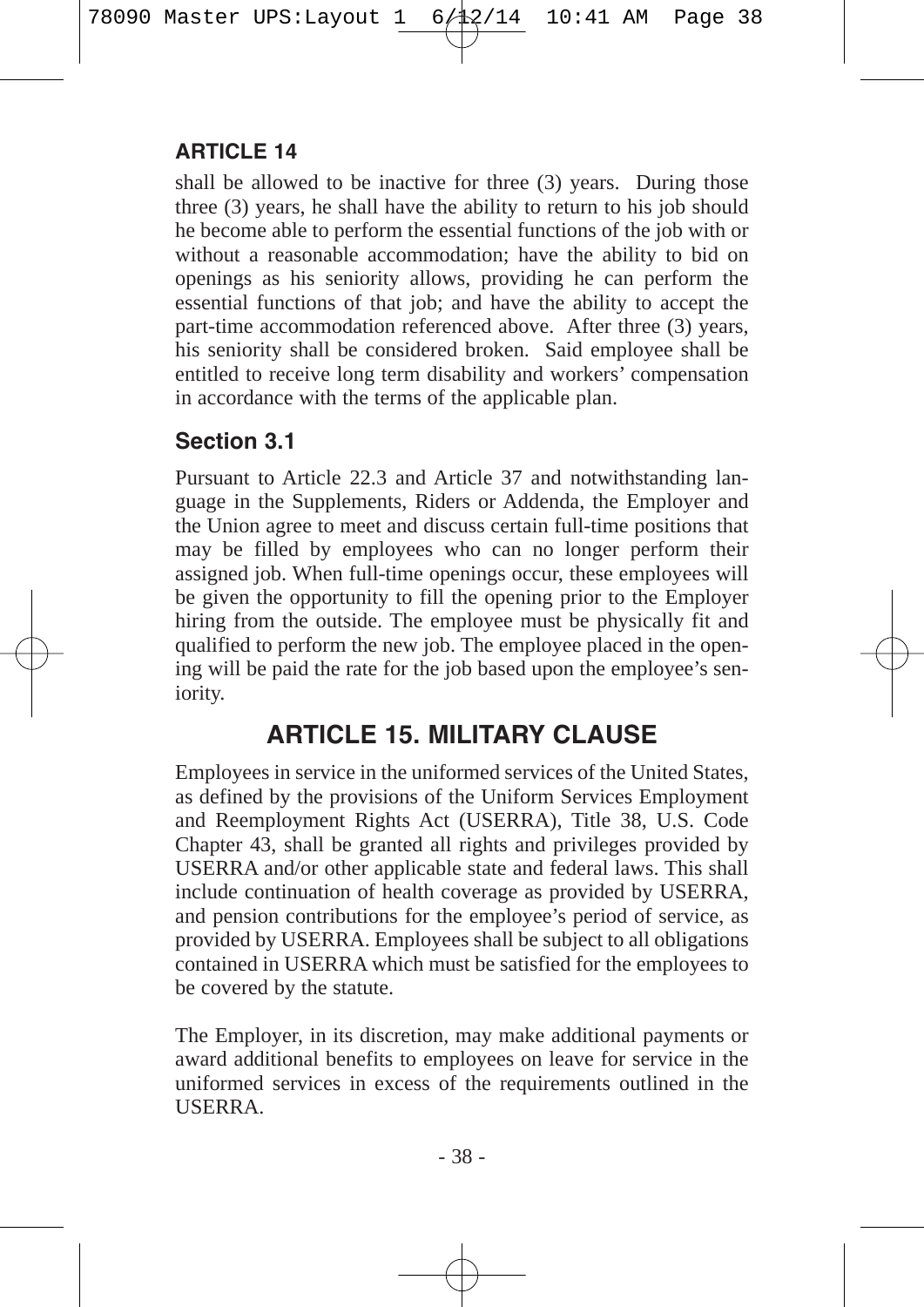Upon notification from an employee that he/she is taking USER-RA-qualified military leave, the Employer shall notify the Local Union within five (5) business days.

Employees on USERRA-approved military leave shall continue to accrue vacation to be used upon return as set forth below. To be eligible for accrual, employees must be (i) employed by UPS for at least one (1) year, (ii) be a member of the uniformed services at time of callup, and (iii) be called into active duty (other than for training) for a period of service exceeding thirty (30) days pursuant to any provision of law because of a war or national emergency declared by the President of the United States or Congress. An eligible employee returning to work as per USERRA shall be entitled to annual vacation for the remainder of that contractual vacation period based on the number of weeks to which he/she is entitled for years of service and the quarter in the current contractual vacation period in which the employee returns from eligible military leave, as follows:

| No. Wks | <u>Q1</u>            | <u>02</u> | $Q_3$ | 24 |
|---------|----------------------|-----------|-------|----|
| ი       | 6                    |           |       |    |
| 5       | $\ddot{\phantom{1}}$ | к         |       |    |
|         |                      |           |       |    |
| 3       |                      |           |       |    |
|         |                      |           |       |    |

In no event shall the employee have less than one (1) week of vacation available upon his/her return.

For the next contractual vacation period, the employee shall be credited with the vacation he would have accrued while he was on military leave. In no event shall the employee have less than he is entitled to based on total years of service under the applicable Supplement.

The treatment of unused vacation and the scheduling of the vacation shall be in accordance with the applicable Supplemental, Rider or Addendum.

Upon notification from an employee that he/she is taking USERRA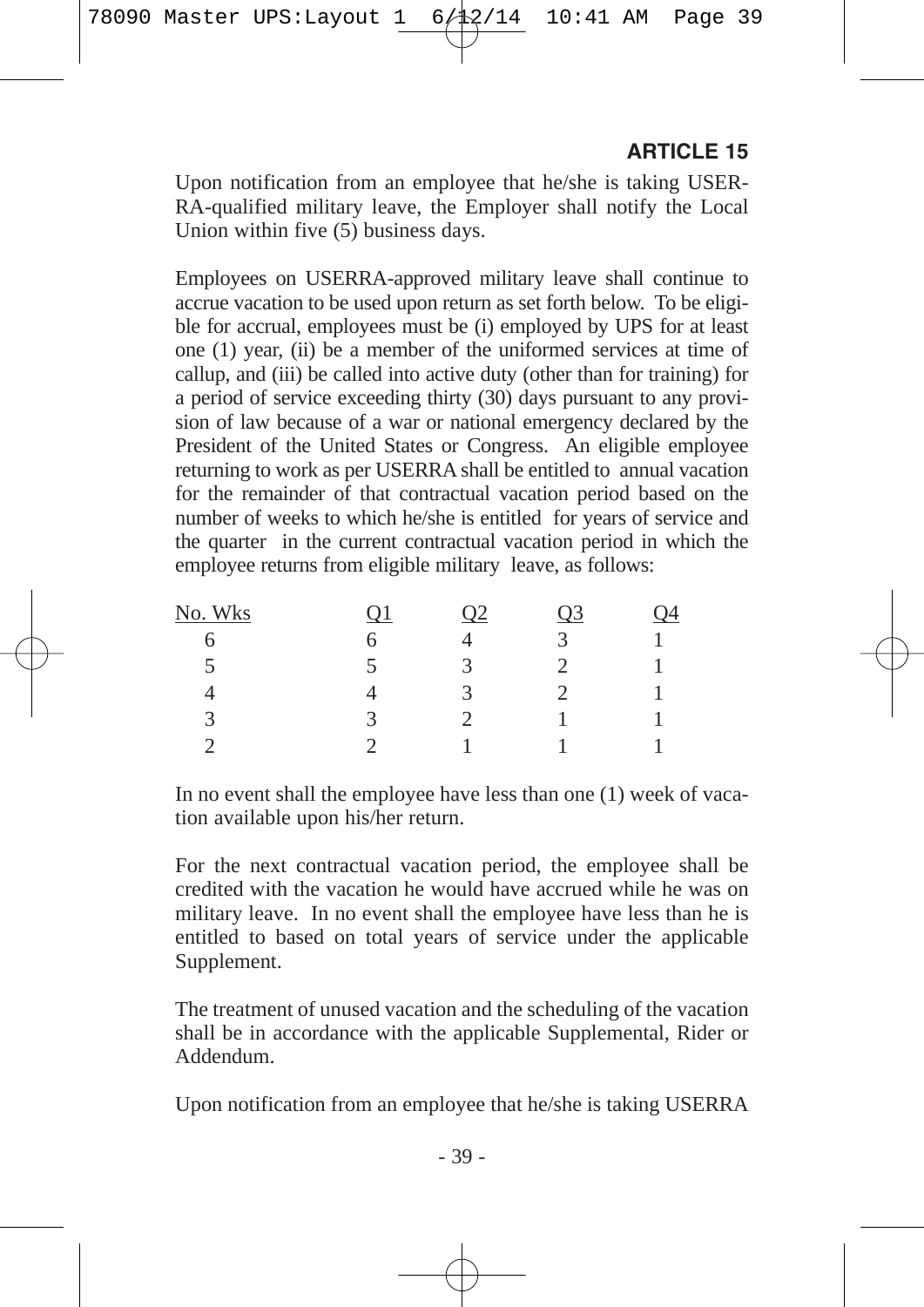qualified military leave, the Employer shall notify the Local Union within five (5) business days.

# **ARTICLE 16. LEAVE OF ABSENCE**

## **Section 1.**

The Employer agrees to grant the necessary time off, without discrimination or loss of seniority rights and without pay, to any employee designated by the Union to attend a labor convention or serve in any capacity on other official business, provided forty-eight (48) hours written notice is given to the Employer, by the Union, specifying length of time off. The Union agrees that, in making its request for time off for Union activities, due consideration shall be given to the number of employees affected in order that there shall be no disruption of the Employer's operations due to lack of available employees.

A Union member elected or appointed to serve as a Union official shall be granted a leave of absence during the period of such employment, without discrimination or loss of seniority rights, and without pay.

## **Section 2.**

Any employee desiring leave of absence from employment shall secure written permission from both the Union and the Employer. The request for leave of absence shall be made in writing at least thirty (30) days before the day on which the leave is sought to commence. If the leave is not foreseeable, the employee shall submit the written request as soon as possible and shall include an explanation why the leave was not foreseeable. The Employer and Union shall respond to the request in writing within ten (10) days after receiving the request. The maximum leave of absence shall be for ninety (90) days and may be extended for like periods. Permission for same must be secured from both the Union and the Employer. During the period of absence, the employee shall not engage in gainful employment, except as provided in Section 3 below.

Failure to comply with this provision shall result in the complete loss of seniority rights for the employees involved. Inability to work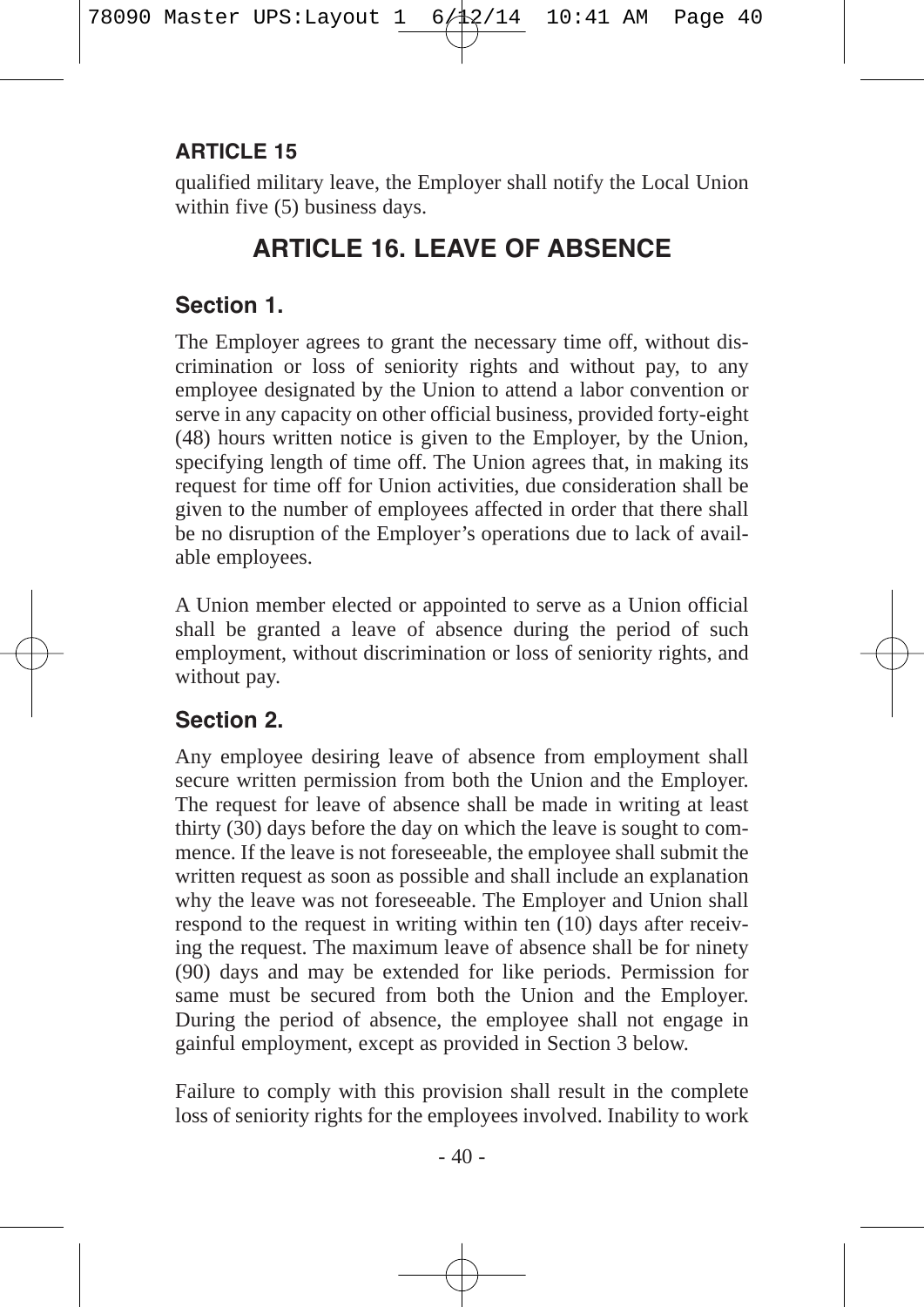because of proven sickness or injury shall not result in the loss of seniority rights. The employee may make suitable arrangements for the continuation of health and welfare and pension payments before the leave may be approved by either the Local Union or the Employer.

### **Section 3. Loss of License**

## **Section 3.1 Leave of Absence**

When an employee, in any job classification requiring driving, loses his or her operating privilege or whose license has been suspended or revoked for reasons other than those for which the employee can be discharged by the Employer, leave shall be granted for such time as the employee's operating privilege or license had been suspended or revoked, but not for a period longer than two (2) years, provided the driver whose operating privilege or license has been suspended or revoked notifies the employee's immediate supervisor before the employee's next report to work of such suspension or revocation. The above provision need only apply to the first  $(1<sup>st</sup>)$ suspension or revocation except for suspension of commercial drivers license (CDL) of one (1) year or less duration.

Employees who take a leave of absence under this Section whose loss of operating privilege or license is the result of driving under the influence of drugs or alcohol will be allowed alternative work and to return to their job in accordance with Section 3.3 below.

## **Section 3.2 Alternate Work (Other than Alcohol/Controlled Substance)**

When an employee, in any job classification requiring driving, has lost his/her license under this Article he/she shall be afforded the opportunity to displace junior, one (1) full-time or two (2) part-time, inside employees, until he/she can return to his/her driving job, not to exceed two (2) years, unless provided for otherwise in the Supplements, Riders or Addenda. The employee shall receive the appropriate rate of pay for the job performed based on his/her seniority. Coverage for benefits shall continue for the length of the leave of absence or for the job duration, up to two (2) years.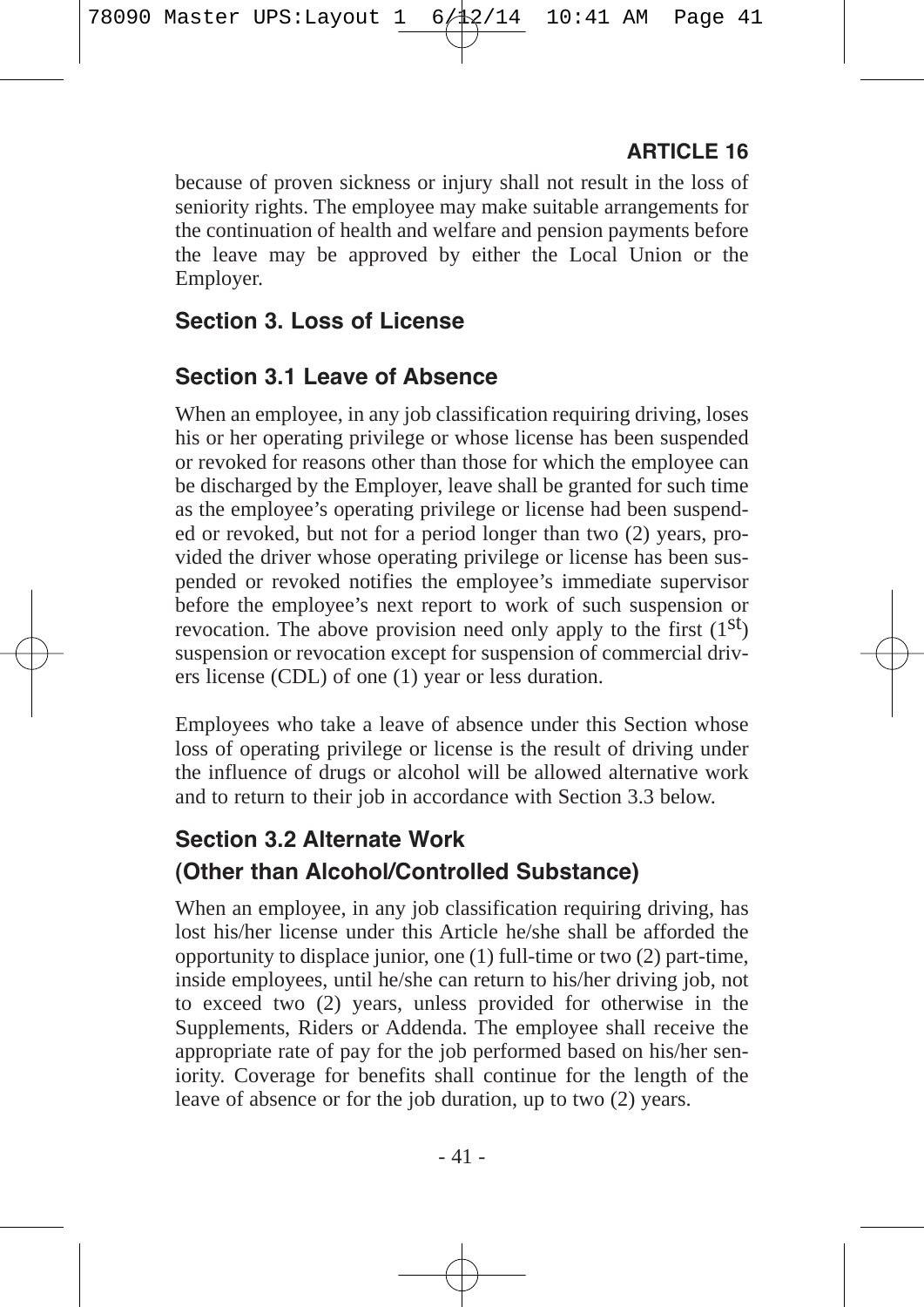## **Section 3.3 Alternative Work (Alcohol/Controlled Substance) ARTICLE 16**

When an employee, in any job classification requiring driving, has lost his/her license for driving under the influence of alcohol or a controlled substance he/she will be offered available inside work of one (1) full-time or two (2) part-time openings, not to exceed two (2) years provided that the employee is assessed by a Substance Abuse Professional (SAP) and is released to return to work by the SAP. The SAP shall establish the terms upon which the employee may return to work. The employee must also enter a rehabilitation program, if required by the SAP, within one (1) month of the SAP's assessment. The employee shall be returned to driving once he/she successfully completes the rehabilitation program, provided his/her driving privileges have been restored. The employee shall receive the appropriate rate of pay for the job performed based on his/her seniority. Coverage for benefits shall continue for the length of the leave of absence or for the job duration, up to two (2) years.

Any driver cited for Driving Under the Influence who does not have his/her license suspended, or who has limited driving privileges, shall be assessed by a SAP within five (5) working days of the citation. If the SAP determines the driver does not require rehabilitation, then he/she shall be allowed to return to driving. Until the assessment is completed, the driver shall be allowed to work at his hourly wage and guarantee. If rehabilitation is required, the above paragraph shall also be applicable. The right to rehabilitation provided in Article 35, Section 4.11 shall not be applicable to a driver who completes a rehabilitation program under this paragraph, unless, as a result of the DUI citation, the driver is convicted or loses his/her license for driving.

This Section does not apply to the employee that has lost his/her license for being disqualified for testing positive for controlled substances.

### **Section 3.4 CDL Qualification**

This Article shall also apply in the event an employee is unable to successfully pass the DOT commercial drivers license (CDL)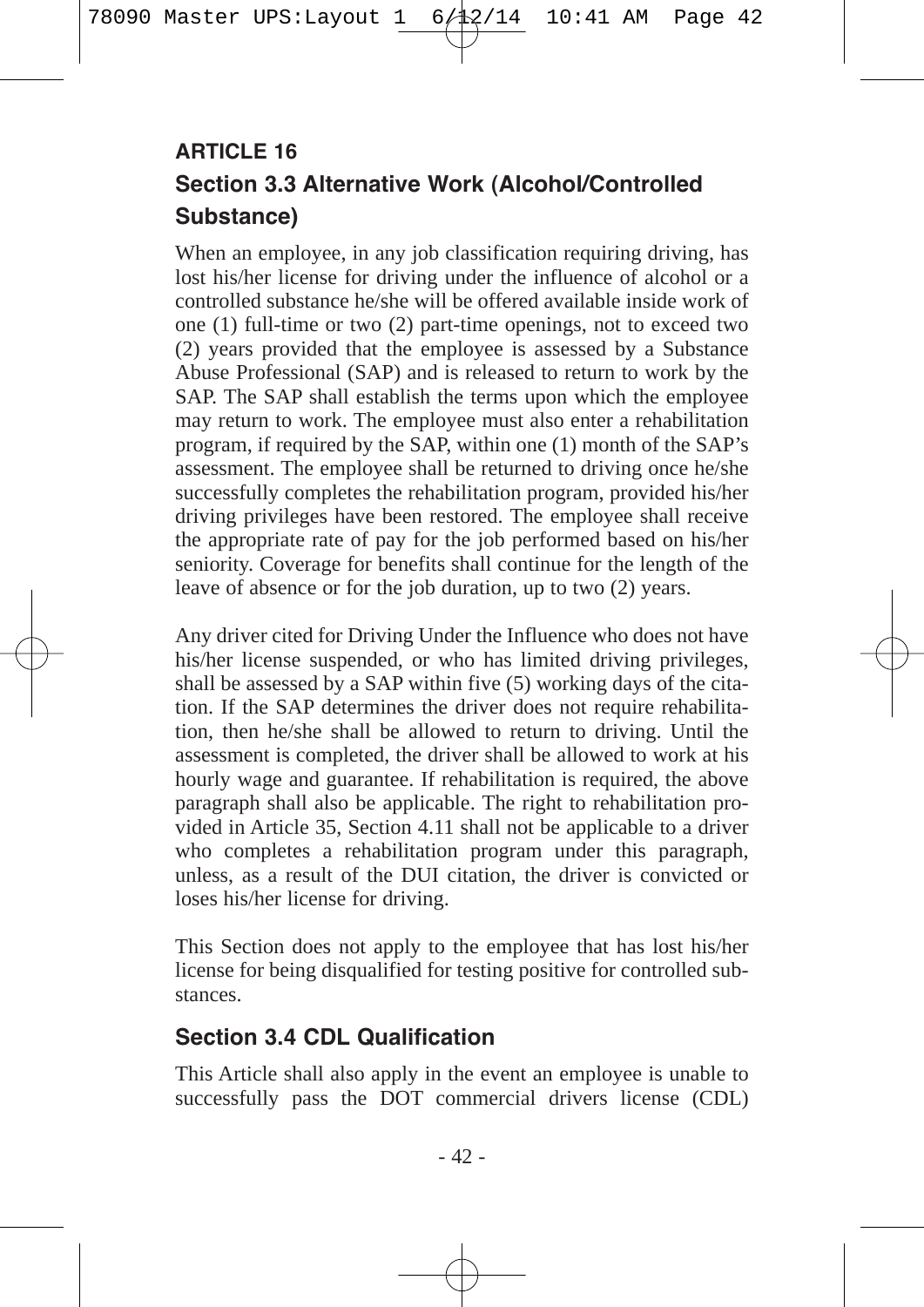examination provided the employee makes a bona fide effort to pass the test each time the opportunity presents itself.

## **Section 4. Maternity and Paternity Leave**

It is understood that maternity leave for female employees shall be granted with no loss of seniority for such period of time as her doctor shall determine that she is physically unable to return to her normal duties and maternity leave must comply with applicable state and federal laws.

A light duty request, certified in writing by a physician, shall be granted in compliance with state or federal laws, if applicable.

Paternity leave shall be granted in accordance with Section 6 of this Article with the exception of employees not able to meet the qualifications set out in Section 6, who shall be granted leave not to exceed one (1) week.

Notwithstanding any provision to the contrary in any Supplement, Rider, or Addenda, an employee shall be allowed to designate in any vacation year paid time off up to twenty (20) days, to be used in the next vacation year, in accordance with this paragraph. Any paid time off that is provided on a weekly basis can only be banked in weekly increments. The accrued paid time off may be used in the next vacation year to cover any period of time that (1) the employee is determined to be unable to perform her job due to pregnancy (for the father, time off is requested due to the birth) and (2) is not covered by the FMLA, existing disability plans or other paid time off. If the accrued time off is not used in that year, it will be paid to the employee within two (2) weeks of the request. If the vacation is not used as part of the leave, and it would have originally been taken in that vacation year, the employee shall also have the option of rescheduling the unused vacation as time off in accordance with local practice.

## **Section 5. Rehabilitation Program - Leave of Absence**

An employee shall be permitted to take a leave of absence for the purpose of undergoing treatment in an approved program for alco-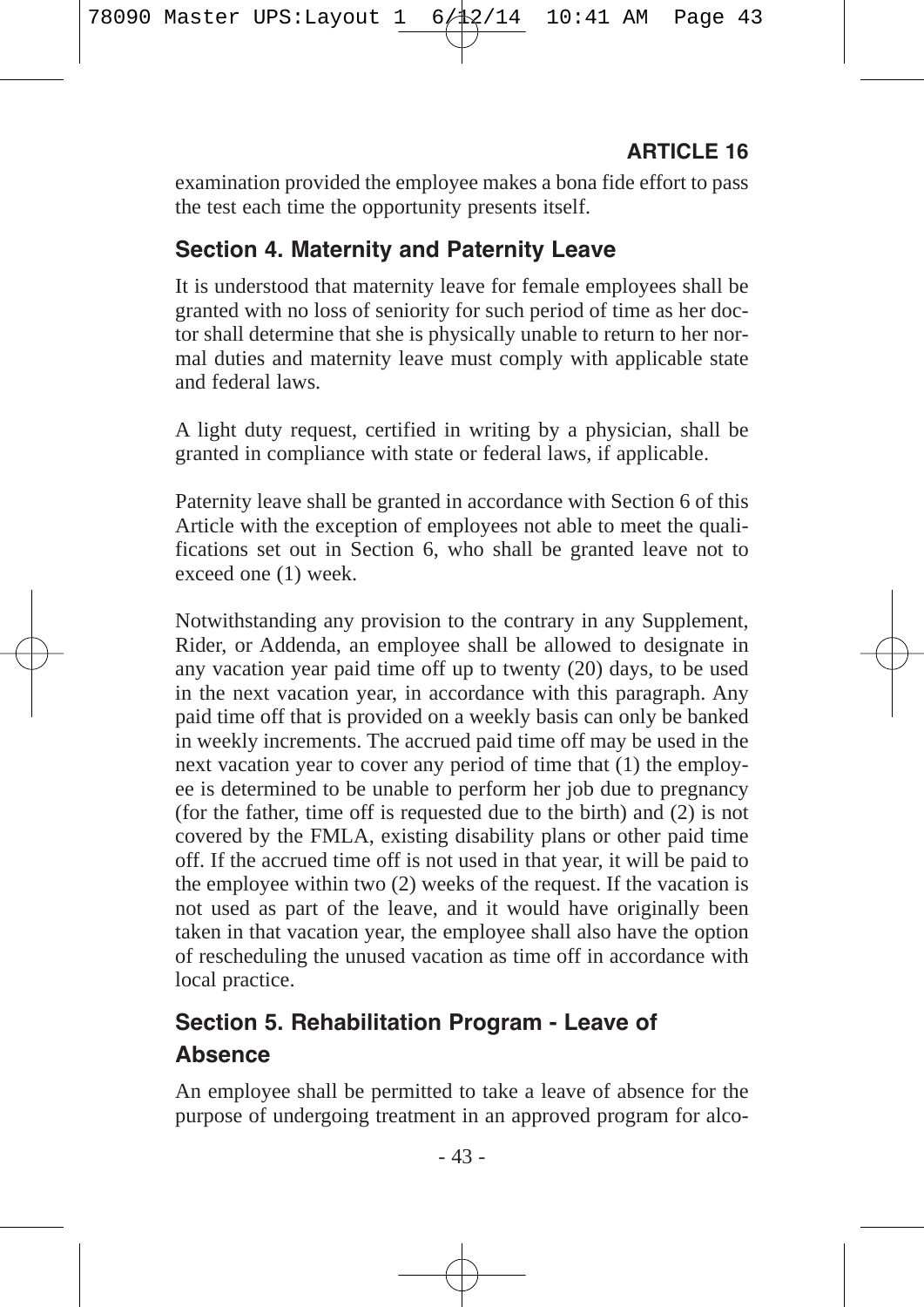holism or substance abuse. Employees may use the United Parcel Service Employee Assistance Program (EAP), a Union sponsored rehabilitation program, as well as any other referral service in choosing an approved program for treatment.

Employees shall be permitted to take advantage of a rehabilitation program once every five (5) years, three (3) times lifetime maximum, under all conditions of this Article.

The leave of absence must be requested prior to the commission of any act subject to disciplinary action except as provided in Article 35, Section 3 and Section 4. The leave of absence shall be for a maximum of ninety (90) days; additional time may be granted if it is mutually agreed between the Company and the Union, or requested by the Substance Abuse Professional (SAP). While on such leave, the employee shall not receive any of the benefits provided by this Agreement, Supplements, Riders and/or Addenda, except the continued accrual of seniority.

If an employee voluntarily enters such a rehabilitation program, under the provisions of the Article, the following shall apply:

1. Before returning to work, the Employer shall ensure that the employee is "alcohol/drug free" This requirement shall be satisfied when the employee has provided a negative drug test result, as per cutoff levels contained in Section 3.3 or Section 3.4 of Article 35, as applicable, and/or an alcohol test with an alcohol concentration less than .02. The Employer will make all reasonable efforts to conduct all return-to-work testing, conference calls, and examinations within five (5) working days of completion of a rehabilitation program.

2. Within one (1) year of the date on which an employee returns to work, the employee may be subject to unannounced alcohol/drug testing, as specified in the return to work agreement. The one (1) year period may be extended only by the SAP and must be substantiated by written verification of the SAP.

3. Unannounced alcohol/drug testing for the above-mentioned employee, if required shall be determined by the SAP as provided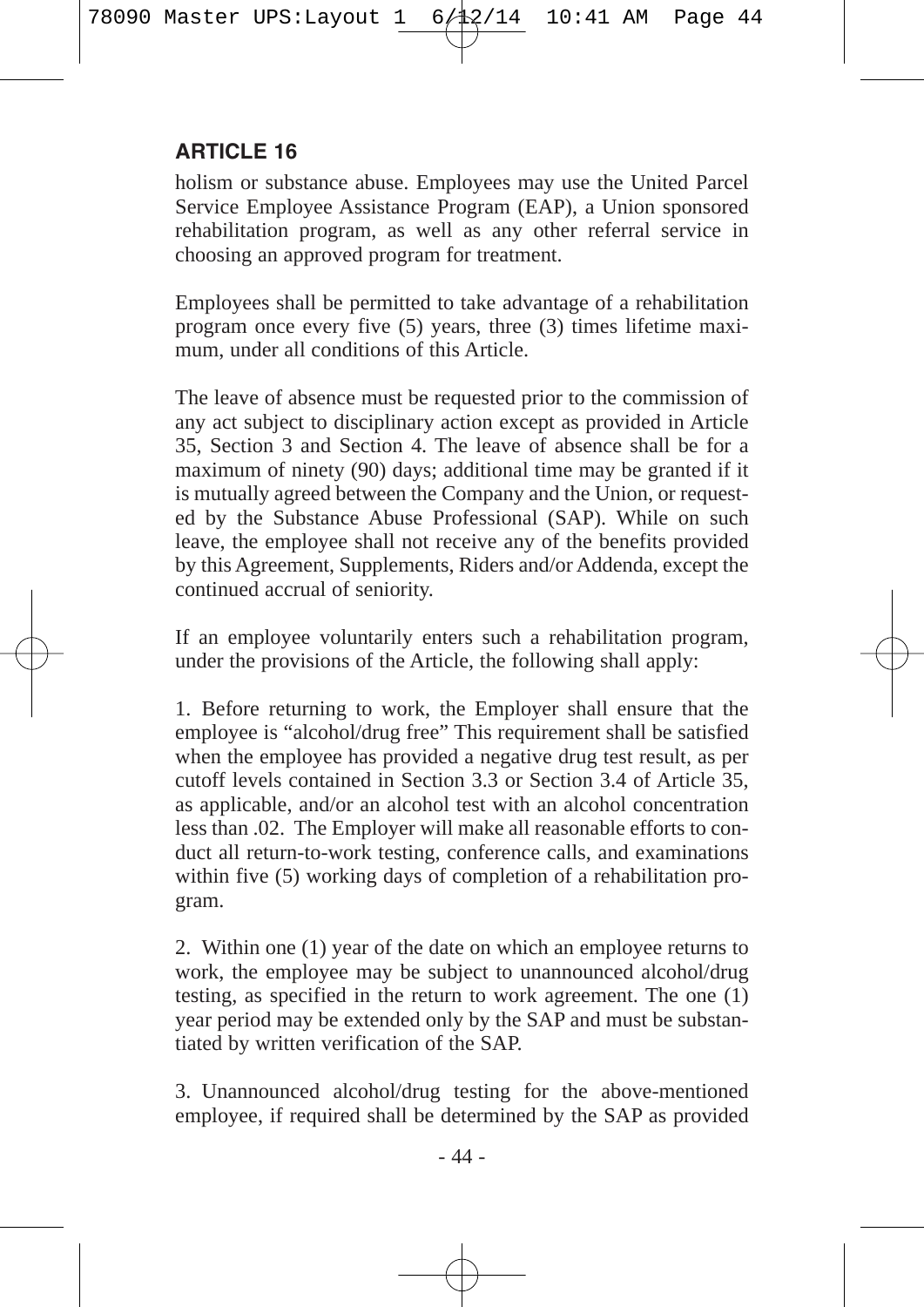in this Article. The date, time and place of collection for alcohol/drug testing, if required, shall be determined by the SAP.

4. Failure to comply with the after-care treatment plan or a positive specimen as part of the after-care treatment plan will result in discipline pursuant to Article 35, Sections 3.13 and 4.11.

All alcohol/drug treatment agreements including pre-care, aftercare and return to work agreements entered into shall be confidential and signed by the employee and the SAP overseeing the treatment program and must have been approved by the Local Union business agent prior to the employee's signature. The postcare agreement shall comply with all provisions of this Article.

The Employer agrees to recognize the employee's rights to privacy and confidentiality while being party to such an agreement. The Employer agrees that in all circumstances the employee's dignity will be considered and all necessary steps taken to insure that the entire process does nothing to demean, embarrass or offend the employee unnecessarily.

### **Section 6. Family and Medical Leave Act (FMLA)**

All employees who have worked for the Company for a minimum of twelve (12) months and worked at least 1250 hours during the past twelve (12) months are eligible for unpaid leave as set forth in the Family and Medical Leave Act of 1993.

Additionally, any employee not covered above, that has worked for the Company for a minimum of thirty-six (36) months and accrued at least 625 paid hours during the past twelve (12) months is eligible for unpaid leave as set forth below, except that the amount of leave allowed will be computed at one half  $(1/2)$  of the time provided by the FMLA.

Eligible employees are entitled up to a total of 12/6 weeks of unpaid leave during any twelve (12) month period for the following reasons:

1. Birth of a child;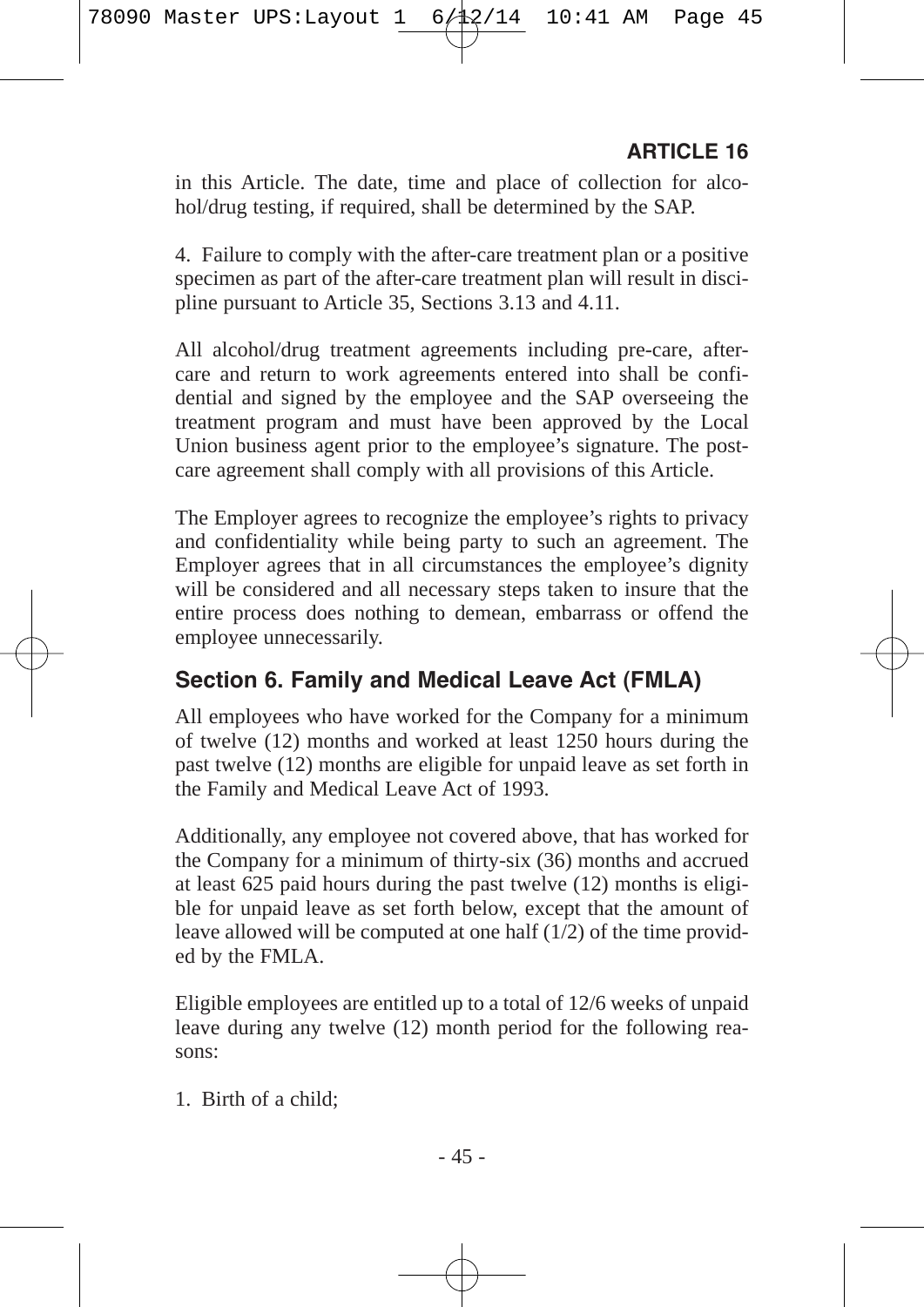2. Adoption, or placement for foster care;

3. To care for a spouse, child, or parent of the employee due to a serious health condition;

4. A serious health condition of the employee.

The employee's seniority rights shall continue as if the employee had not taken leave under this section, and the Employer will maintain health insurance coverage during the period of the leave.

The Employer may require the employee to substitute accrued paid vacation or other paid leave for part of the 12/6 week leave period.

The employee is required to provide the Employer with at least thirty (30) days advance notice before FMLA leave begins if the need for leave is foreseeable. If the leave is not foreseeable, the employee is required to give notice as soon as practicable. The Employer has the right to require medical certification of a need for leave under this Act. In addition, the Employer has the right to require a second (2nd) opinion at the Employer's expense.

The provisions of this section are in response to the Federal Act and shall not supersede any state or local law, which provides for greater employee rights.

# **ARTICLE 17. PAID FOR TIME**

All employees covered by this Agreement shall be paid for all time spent in service of the Employer. Rates of pay provided for by this Agreement shall be minimums. Time shall be computed from the time that the employee is ordered to report for work and registers in and until the employee is effectively released from duty. All time lost due to delays as a result of overloads or certificate violations involving federal, state or city regulations, which occur through no fault of the driver, shall be paid for by the Employer.

The Employer will not allow employees to work prior to their start time without appropriate compensation.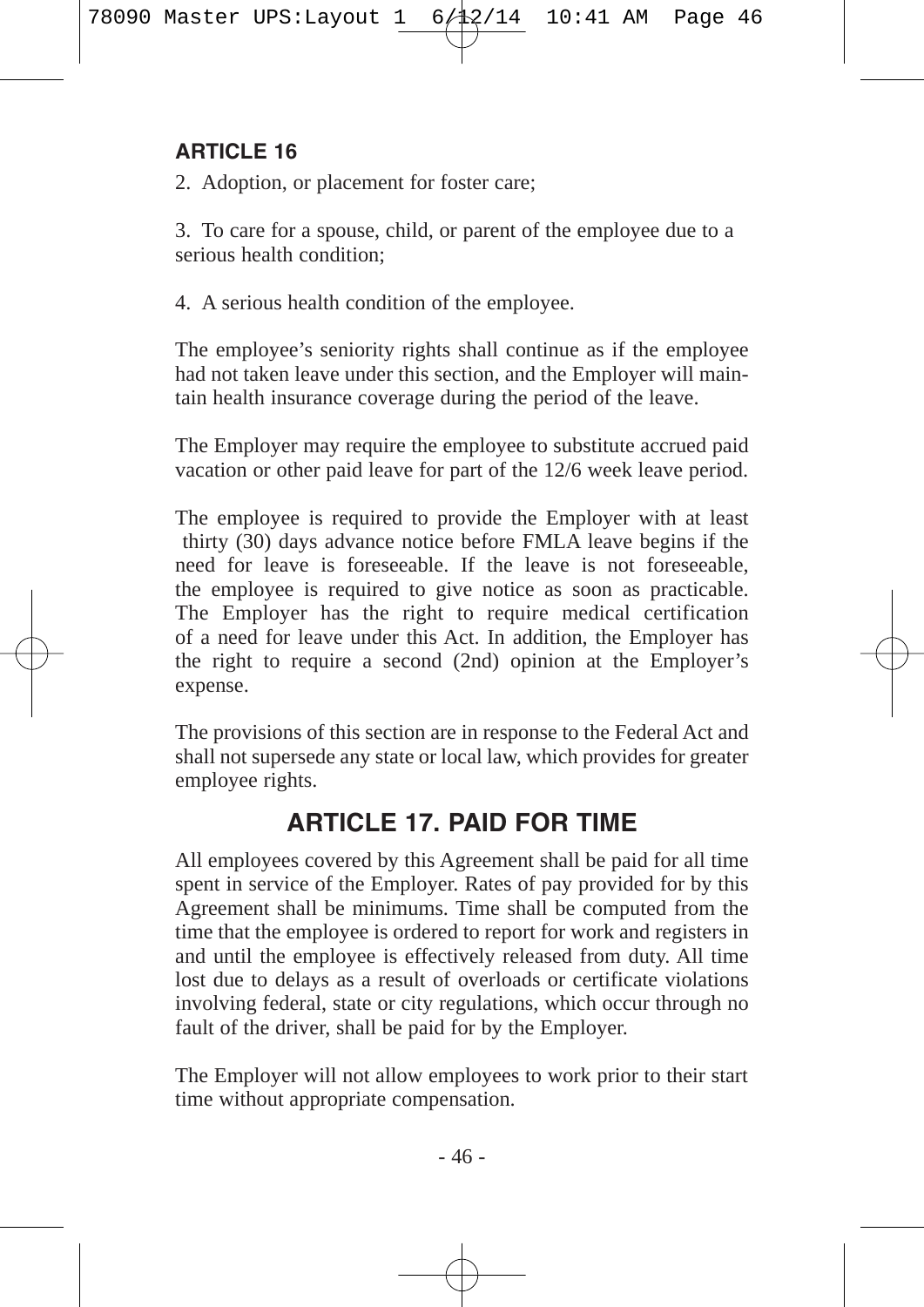Wages for properly selected vacations, in all instances, will be paid to the employees no later than the workday prior to their vacation. If the employee does not receive his/her vacation check, the Employer will make all reasonable efforts to provide the check the following day including delivery by Saturday or Next Day Air. If the employee requests to see his vacation check on the Monday as permitted below and the Employer fails to make the vacation payment available by Saturday following the employee's regular scheduled pay day, the employee shall be paid an additional amount equal to one-half (1/2) of his or her daily guarantee at his or her regular hourly rate of pay for every subsequent pay period until the shortage is corrected. Other shortages involving more than forty (\$40.00) dollars for full-time employees, and twenty (\$20.00) dollars for part-time employees, will be corrected and the payment will be made available to the employee at his/her reporting location on his/her second scheduled workday after reporting the shortage. If the Employer fails to make the payment available on the employee's second scheduled workday and the shortage was the result of the Employer's error, the employee will be paid an additional amount equal to one-half (1/2) of his/her daily guarantee at his/her regular hourly rate for every full pay period in which the shortage is not paid after the second  $(2<sup>nd</sup>)$  scheduled work day, until corrected.

Errors of less than forty (\$40.00) dollars for full-time employees or twenty (\$20.00) dollars for part-time employees and overages will be corrected in the following weekly paycheck.

Any grievance settlement not paid within ten (10) working days of the settlement shall entitle the grievant(s) to a penalty payment as outlined above. The ten (10) working day period shall begin to run when the Labor Department representative agrees to the settlement, or is notified by the Union or management team of the settlement. The Employer shall pay a maximum of one penalty payment for a multi-grievant grievance, which shall be subject to the additional penalties set forth above for untimely payment, until corrected.

When an employee notifies the Employer in writing of any ongoing overpayment, the employee's increasing liability will cease five  $(5)$ working days after the date of the written notification. The notifi-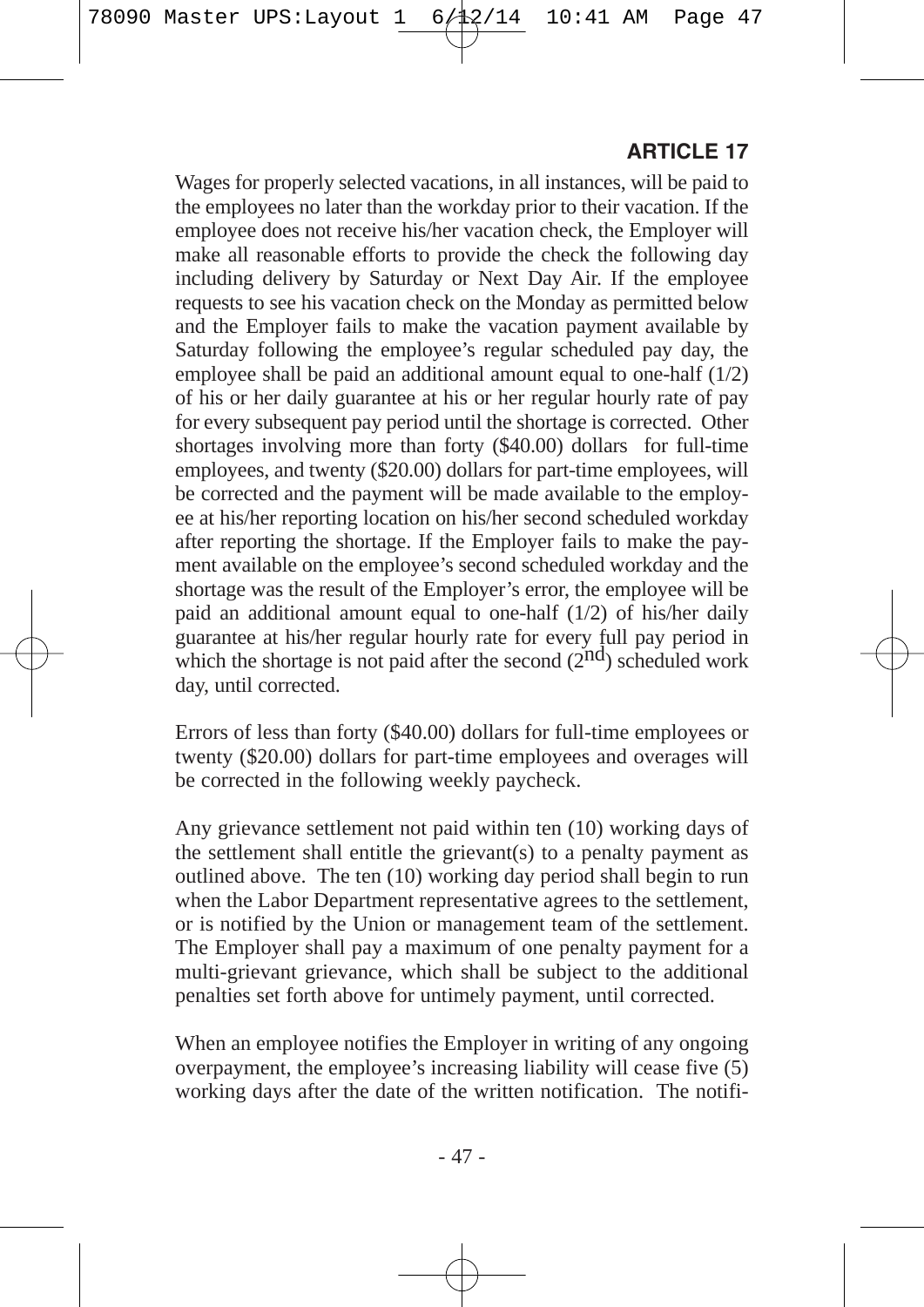cation shall be provided to the employee's immediate supervisor or manager.

All employees must receive their vacation pay in a separate check before taking vacation. Vacation checks for an employee, who is taking a properly scheduled vacation in accordance with the applicable Supplement, Rider or Addendum, will be at the operating center on Monday of the week prior to the employee's vacation week(s). This is to ensure that the employee receives his/her pay prior to taking his/her vacation. The employee will be shown his/her check upon request, but will not receive the check until the regular scheduled pay day.

All green checks will be taxed at the employee's regular withholding tax rate.

Paycheck stubs will show the year-to-date vacation, sick and personal leave balances.

# **ARTICLE 18. SAFETY AND HEALTH EQUIPMENT, ACCIDENTS AND REPORTS**

## **Preamble**

The Employer and the Union agree that the safety of the employees and the general public is of utmost importance.

The Employer and the Union have developed the following Sections and Subsections of this Agreement to respond to that mutual concern for safety. The contract language responds to a variety of areas related to safety, health, ergonomics, climatic conditions as well as federal, state and local laws dedicated to providing a safe and healthy workplace.

To address safety and health issues, the Employer and the Union have developed the following:

A. A National UPS/IBT Safety and Health Committee;

B. A National UPS/IBT Safety and Health Grievance Committee to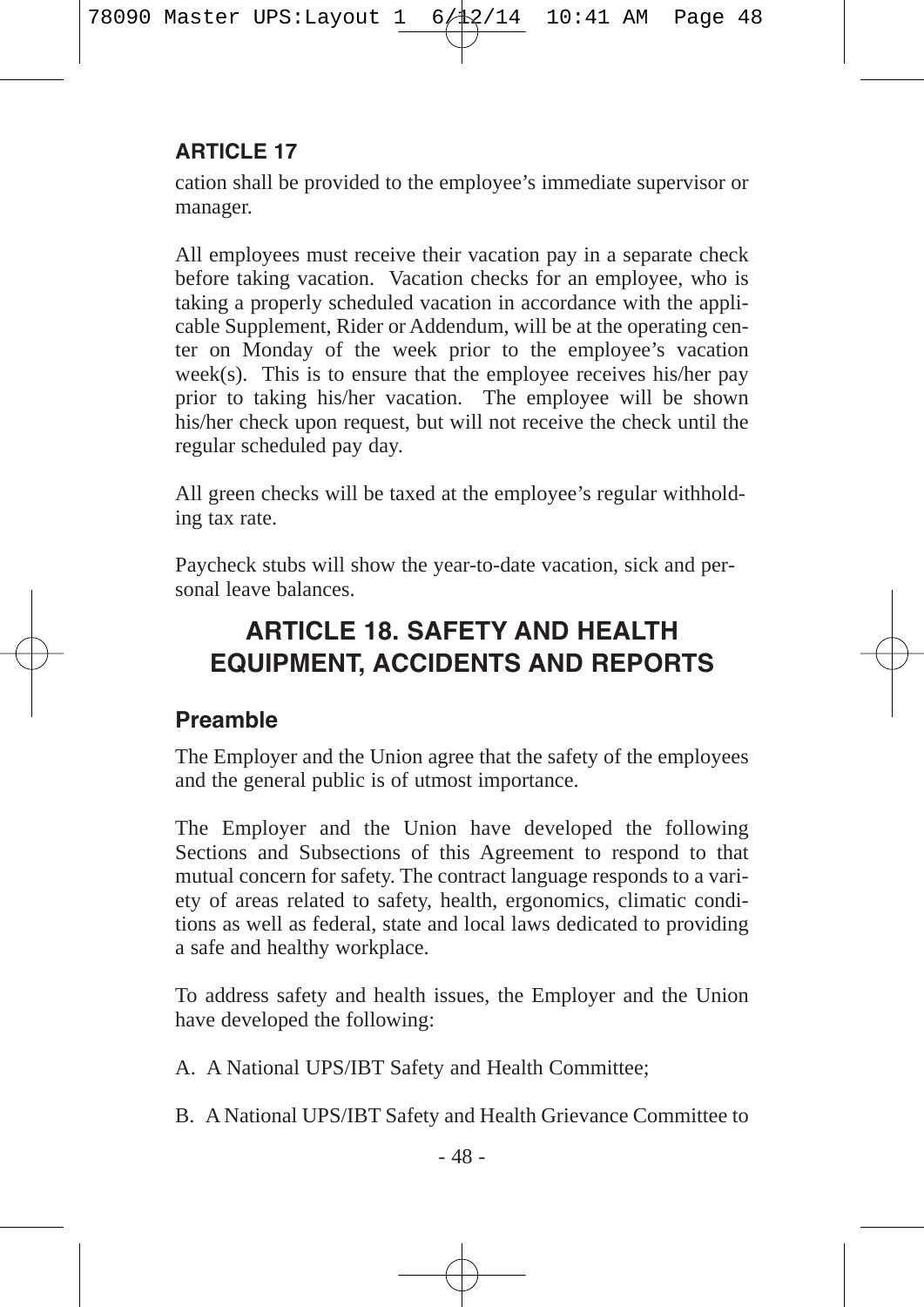respond to safety, health, ergonomic and climatic issues and concerns; and

C. A Safety and Health Committee, chaired by the UPS Director of Health and Safety and the IBT Director of Safety and Health, will be formed to address present and future safety and health issues and solutions; and

D. Local area joint labor/management committees comprised of bargaining unit members and management to address job related safety and health concerns through the Comprehensive Health and Safety Process (CHSP).

Notwithstanding the employee's right to contact federal, state or local agencies, it is the recommendation of the committee that issues and concerns, regarding this Agreement, should first be brought before the National Safety and Health Committee.

Union requests to access Company vehicles and/or facilities for the purpose of investigating safety and health issues shall proceed as follows:

Upon request of a Local Union, and with the approval of the UPS/IBT National Safety and Health co-chairs, representatives of the Union, accompanied by Company representatives, will be provided reasonable and necessary access to the Company's vehicles and/or facilities for the purpose of investigating safety and health issues.

Should the UPS/IBT National Safety and Health co-chairs not reach agreement on an access request, the matter shall be referred to the Employer's Vice President of Labor Relations and the Co-Chair of the Teamsters United Parcel Service Negotiating Committee for resolution.

## **Section 1. Employees' Rights - Equipment, Vehicles and Conditions**

The Employer shall not require employees to take out on the streets or highways any vehicle, or use any type of equipment, that is not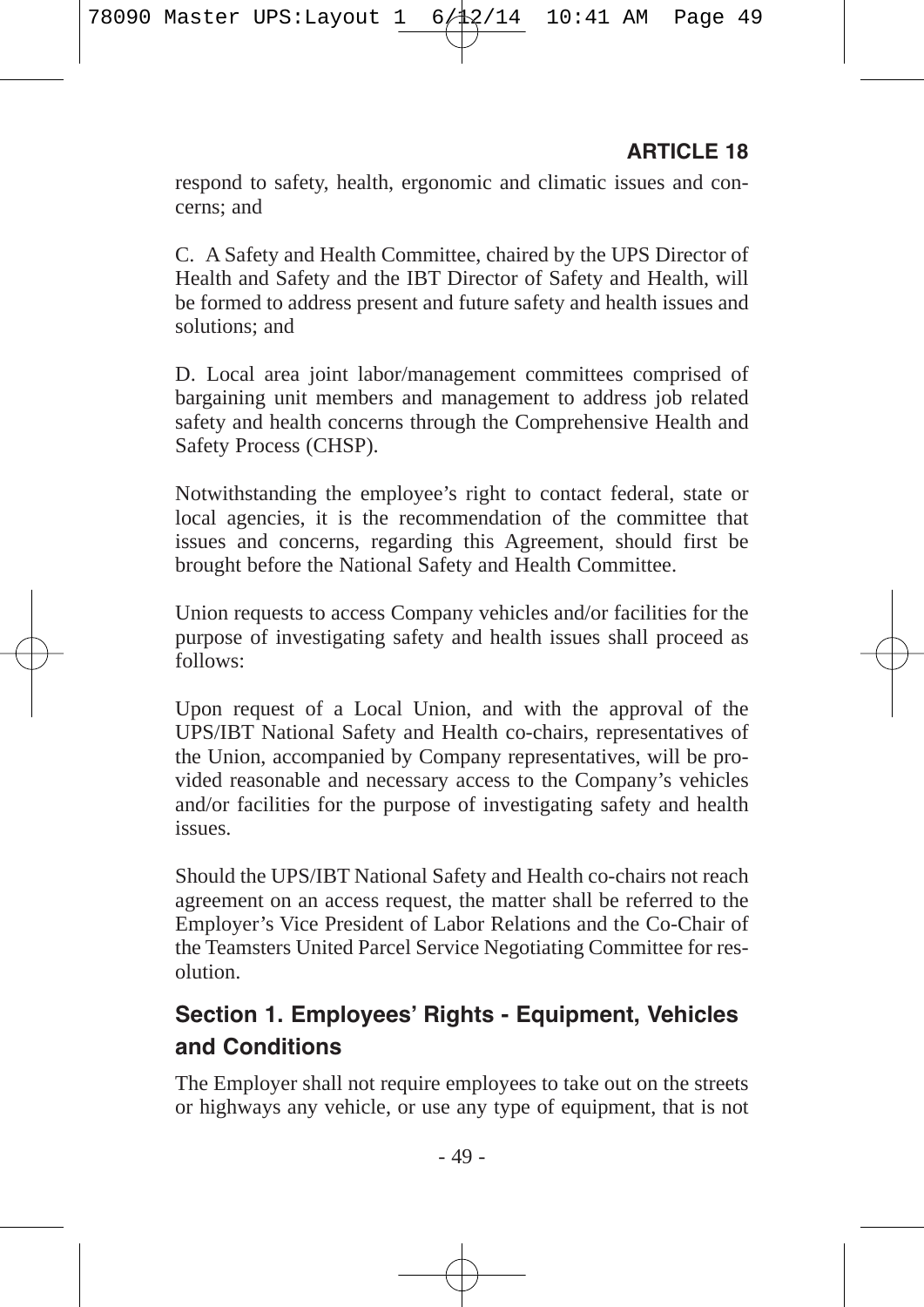in a safe operating condition or equipped with the safety appliances prescribed by law. First line trailers will be swept on a daily basis. All package cars and tractors will be maintained in a clean and sanitary condition including mirrors and windows.

Under no circumstances will an employee be required or assigned to engage in any activity involving dangerous conditions of work or danger to a person or property or in violation of a government regulation relating to safety of person or equipment. The term "dangerous conditions of work" does not relate to the type of cargo which is to be hauled or handled.

It shall not be a violation of this Agreement, or cause for disciplinary action, where employees refuse to operate equipment or a vehicle when such operation constitutes a violation of any state or federal rules, regulations, standards or orders applicable to commercial motor vehicle safety or health, or because of the employee's reasonable apprehension of serious injury to himself/herself or the public due to the unsafe conditions as set out in any state or federal rules, regulations, standards or orders applicable to commercial motor vehicle safety or health to include Part 392.14 of the Federal Motor Carrier Regulations.

## **Section 2. Out of Service Equipment and Vehicle Reports**

All equipment which is refused, or has been written up for repair, because not mechanically sound or properly equipped, shall be appropriately tagged, and placed out of service, so that it cannot be used by other drivers, or employees until the Automotive/Maintenance Department has adjusted the complaint.

Employees shall immediately, or at the end of their shifts, report all known defects of equipment on a suitable form furnished by the Employer. The Employer shall not ask or require any employee to utilize equipment that has been reported by any other employee as being in an unsafe condition. Such equipment will be red tagged, as necessary, by automotive/maintenance personnel. The tag must not be removed until the Automotive/Maintenance Department has determined that the vehicle/equipment is in a safe operating condi-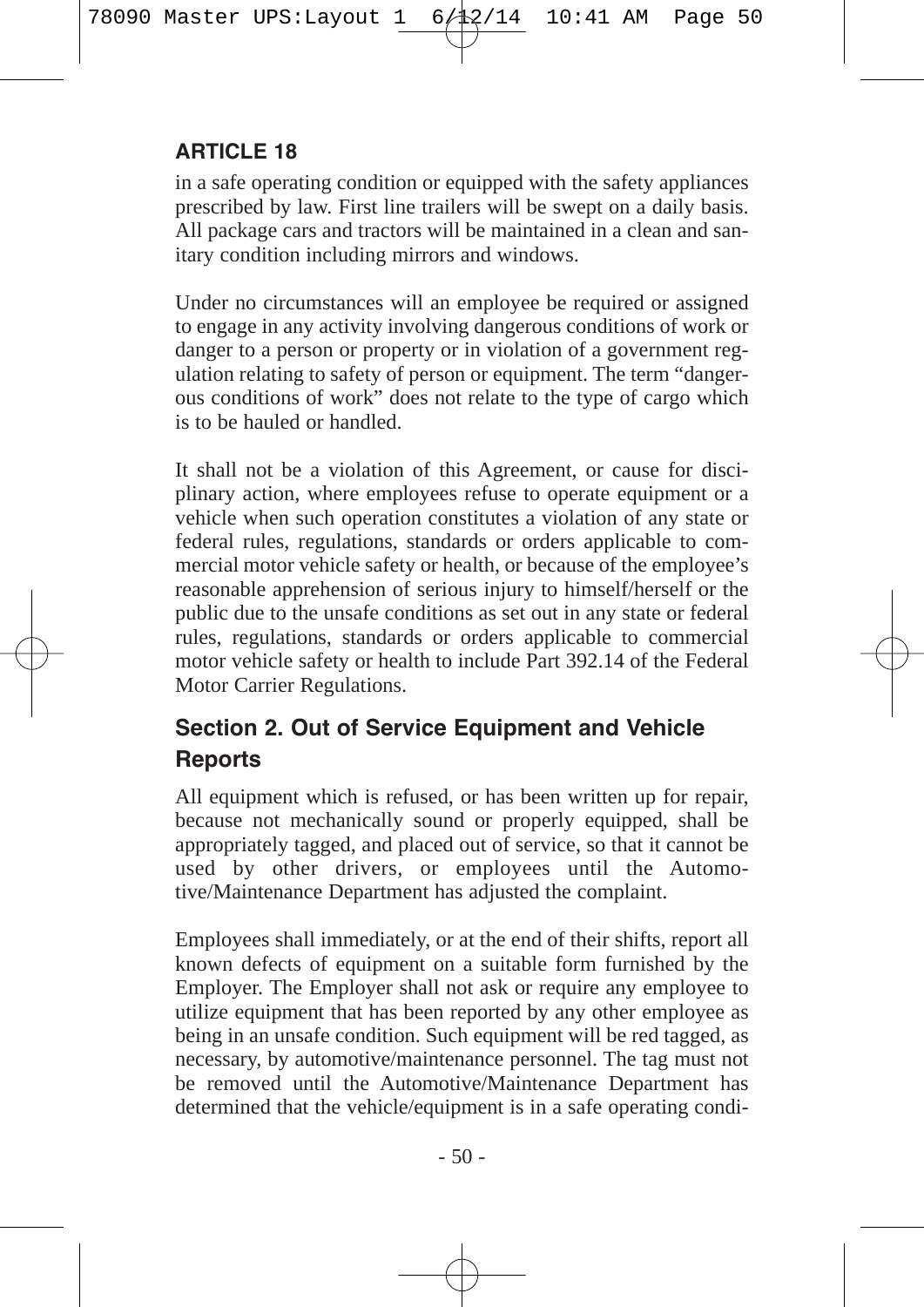tion or, where no Automotive/Maintenance Department exists, qualified management will make the deciding determination. Management not qualified to make such a determination, will consult with qualified automotive/maintenance personnel before removing a red tag. The person making the decision will sign off the car condition report or other form required by law. Any automotive/maintenance person consulted will be noted on this report.

When the occasion arises where an employee gives a written report on forms in use by the Employer of a vehicle/equipment being in unsafe working or operating condition and receives no consideration from the Employer, the employee shall take the matter up with an officer of the Union, who will take the matter up with the Employer. But in no event shall an employee be required to operate a vehicle/equipment that is unsafe or in violation of any federal, state or local, rules, regulations, standards or orders applicable to equipment or commercial motor vehicles.

Copies of the car-condition reports or Driver Vehicle Inspection Reports (DVIR) will be available in centers for review by drivers. Upon notification, drivers may make copies of said reports in facilities that have copy equipment. In facilities with no copy equipment, the employee will be provided a copy as soon as practical, when requested. In no case will the copy of the DVIR remain valid after the DOT retention requirement (ninety (90) days) or the original DVIR expires. The current DVIR will be maintained in each vehicle between completion of Preventative Maintenance Inspections (PMI). Other copies will be made available for review by drivers as required by the Federal Motor Carrier Safety Act (FMCS), 49 CFR 396, as applicable to the Employer.

#### **Section 3. Accidents and Reports**

Any employee involved in any accident shall immediately notify the Employer.

When required by the Employer, the employee, before the end of the employee's shift, shall complete a report of the accident including all available names and addresses of witnesses to the accident. The reference number will be given to the employee, and when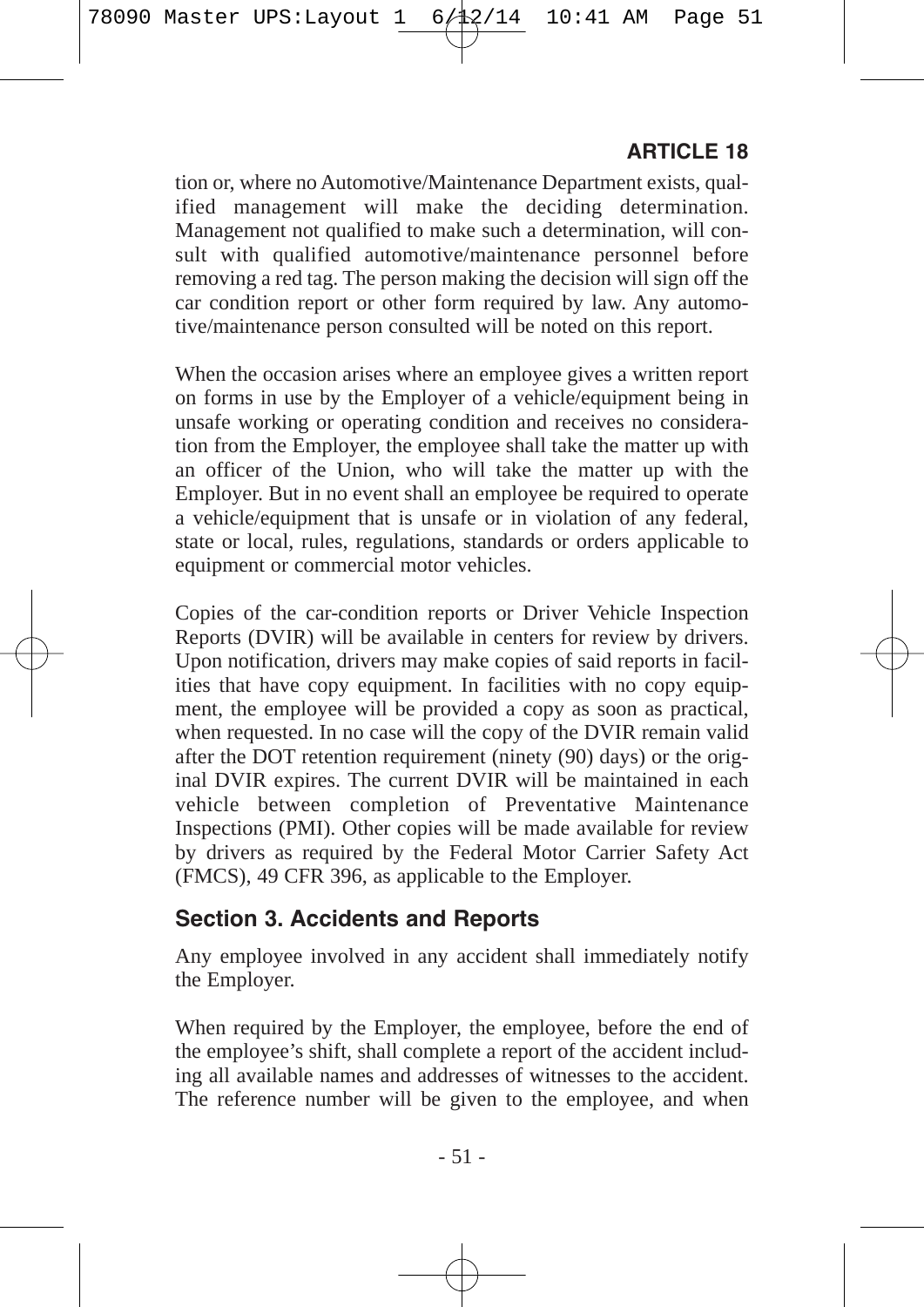requested, a copy of the accident report will be furnished to the employee within two (2) working days of such request. A copy of the accident report will also be furnished to the Local Union if requested by a Local Union official. In cases of equipment accidents where a Driver's Report of Accident form is completed, the employee will be given a copy of the form the same day, when requested. In facilities with no copy equipment the employee will be provided a copy as soon as practicable.

In the event of a vehicle accident, the Employer shall have twenty (20) days to complete its investigation, if warranted, and ten (10) days to take disciplinary action, if any, unless otherwise mutually agreed. Except for serious accidents, where the driver may be presumed to be at fault, a driver will not be removed from the payroll during an investigation of the accident.

A serious accident is defined as one in which:

1. There is a fatality, or;

2. A citation is issued and there is bodily injury to a person who, as a result of the injury, receives immediate medical treatment away from the scene of the accident, or;

3. A citation is issued and one or more motor vehicles incur disabling damage as a result of the accident requiring a vehicle to be transported away from the scene by a tow truck or other vehicle, or:

4. Any vehicular contact with an aircraft which results in damage that grounds such aircraft, or;

5. There is an accident involving a motor vehicle on Company property, outside of any building, that results in a fatality or bodily injury to a person, who as a result of the injury receives medical treatment away from the scene of the accident.

The driver will be entitled to non-driving work during this period at his/her normal rate of pay.

The Employer and the Union mutually agree that the employee's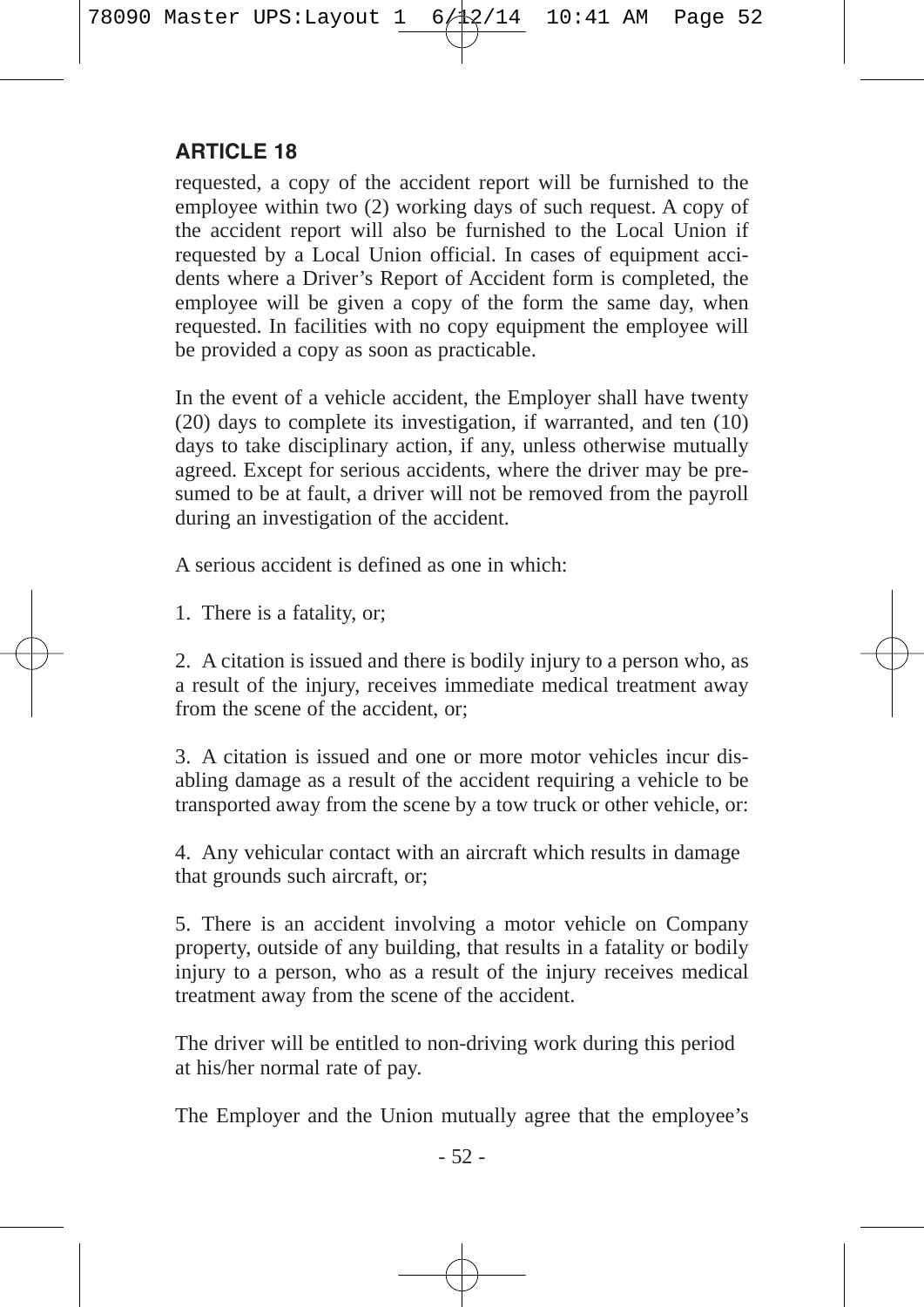rights to Union representation will be protected pursuant to Article 4 of the National Master UPS Agreement.

## **Section 4. Seats**

The Employer will provide high-back air-ride seats in all new tractors and when replacing the driver seat in present tractor equipment. Such seats shall be maintained in a proper and reasonable condition.

When replacing the seat cushion in package cars where the seat is attached to a post, the Employer will use the new soft ride cushion agreed to. When replacing the seat back, the Employer agrees to provide the new seat back with the adjustable lumbar support feature. Seat backs will be replaced as needed subject to availability from the manufacturer. In all new P-32 through P-120 vehicles, the Employer agrees to provide multi-adjust seats.

### **Section 5. Sun Visors**

Employer approved replacement sun visors will be provided upon request on all equipment.

## **Section 6. Building Heat**

Centers will be heated, where practical.

On a facility-by-facility basis, the Employer will evaluate whether additional ventilation or heat is needed for purposes of safety and health. This will include clerical work areas outside of office structures in the UPS facilities. Should clerical employees have concerns with respect to these two (2) issues, they shall be addressed by the appropriate local CHSP Committee. Should the local CHSP Committee not satisfactorily address the issue, a grievance may be filed and would be sent directly to the National Safety and Health Grievance Committee.

### **Section 6.1 Indoor Air Pollution**

1. Motor vehicles shall be physically connected to a local exhaust ventilation system when the operations in the shop require that the vehicle engine be idled or otherwise operated. Shop areas shall be designated as separate walled-in areas.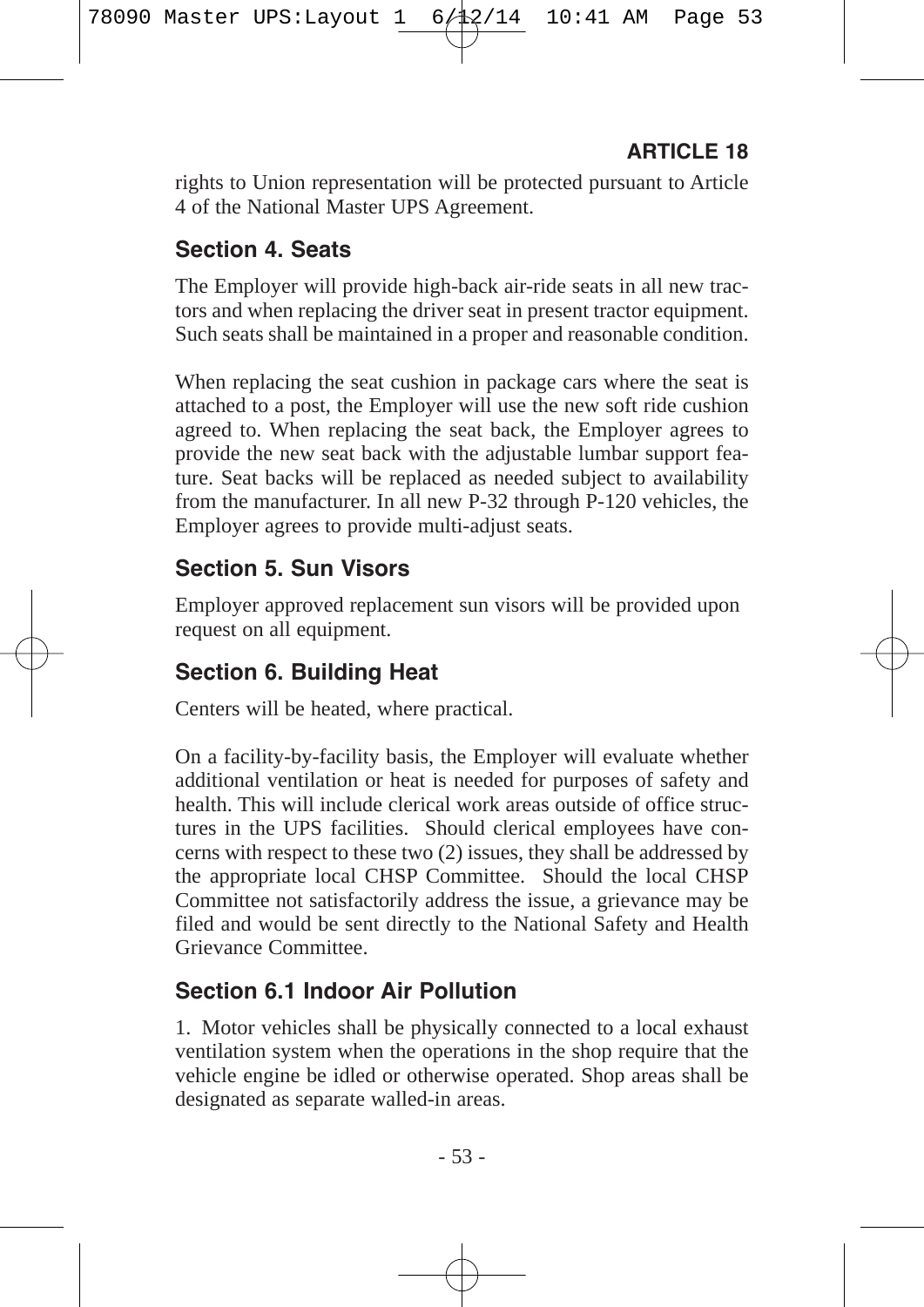2. The Employer will instruct drivers of motor vehicles not to allow vehicles to unreasonably idle while indoors.

## **Section 7. Trailer Configuration**

The Employer will make every effort to have the heaviest loaded trailer as the lead trailer. If the percent of load in one (1) trailer exceeds the other by twenty-five percent (25%) or more, such trailer shall be the lead trailer, except when state or federal regulations require otherwise. However, if the driver feels the percentage exceeds twenty-five percent (25%) in the rear trailer or the unit does not handle properly, he/she may contact management and will be authorized to switch the unit and be paid for such time.

## **Section 8. Radios**

Radios will be allowed in package cars. Such radios shall not inhibit the driver's view, nor shall they be unsecured.

The use of Citizen Band (C.B.) Radios, not to exceed five (5) watts, shall be permitted in all feeder road equipment as follows:

a. Operators of C.B. Radios must conform to FCC rules and regulations and be properly licensed and license be on record with the Employer.

b. Head sets and earphones shall not be allowed.

c. The Employer will not be responsible in any way for any damage or loss of C.B. Radio equipment.

d. All power hookups and antenna brackets shall be provided and installed by the Employer.

e. Antennas shall be so installed that they do not interfere with the operation of the wash rack or restrict the vision of the driver.

## **Section 8.1 Distracted Drivers**

The Employer and Union recognize that there are various federal, state and local statutes, regulations and ordinances on the use of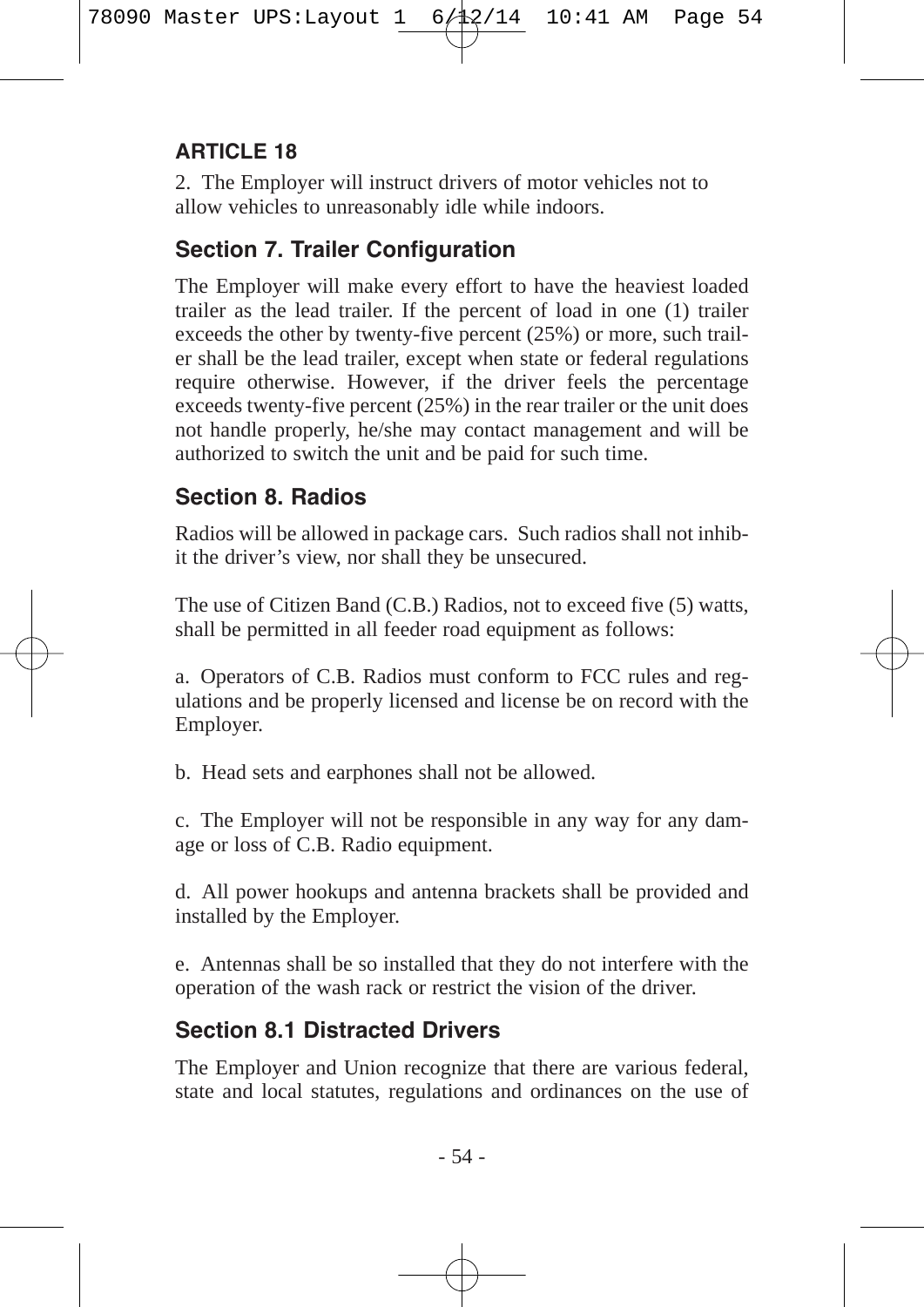handheld devices while a commercial motor vehicle is in motion. In the interest of the safety of our drivers and the general public, drivers must comply with the applicable restrictions. The Employer will use its best efforts to educate drivers on the restrictions applicable in each geographic area.

## **Section 8.2 Non-Driving Employees**

The use of handheld devices by non-driving employees will be with the approval of the Employer.

## **Section 9. Tires**

Only first-line tires will be used on the steering axle of feeder road equipment, including P80's used as feeders. In case of breakdown a temporary replacement other than a first-line tire may be used to return to the home terminal. The Company agrees to not mix radials and bias ply tires on the same unit.

## **Section 10. Shocks**

Where the manufacturer recommends and provides shock absorbers as standard equipment, properly maintained shocks on such equipment shall be considered as a necessary and integral part of that assembly.

### **Section 11. Mirrors**

All vehicles shall be equipped with regular mirrors and a convex mirror.

New feeder road equipment shall be equipped with heated mirrors. Any feeder road equipment not presently equipped shall be equipped with heated minors when the mirrors require replacement.

The Employer shall continue to install and maintain the agreed to camera monitor backing system devices in all package cars for the furtherance of safety while backing. If technological advances would allow a more effective system or enhancements in the current system, the Employer shall meet with the Union to discuss and review any potential changes.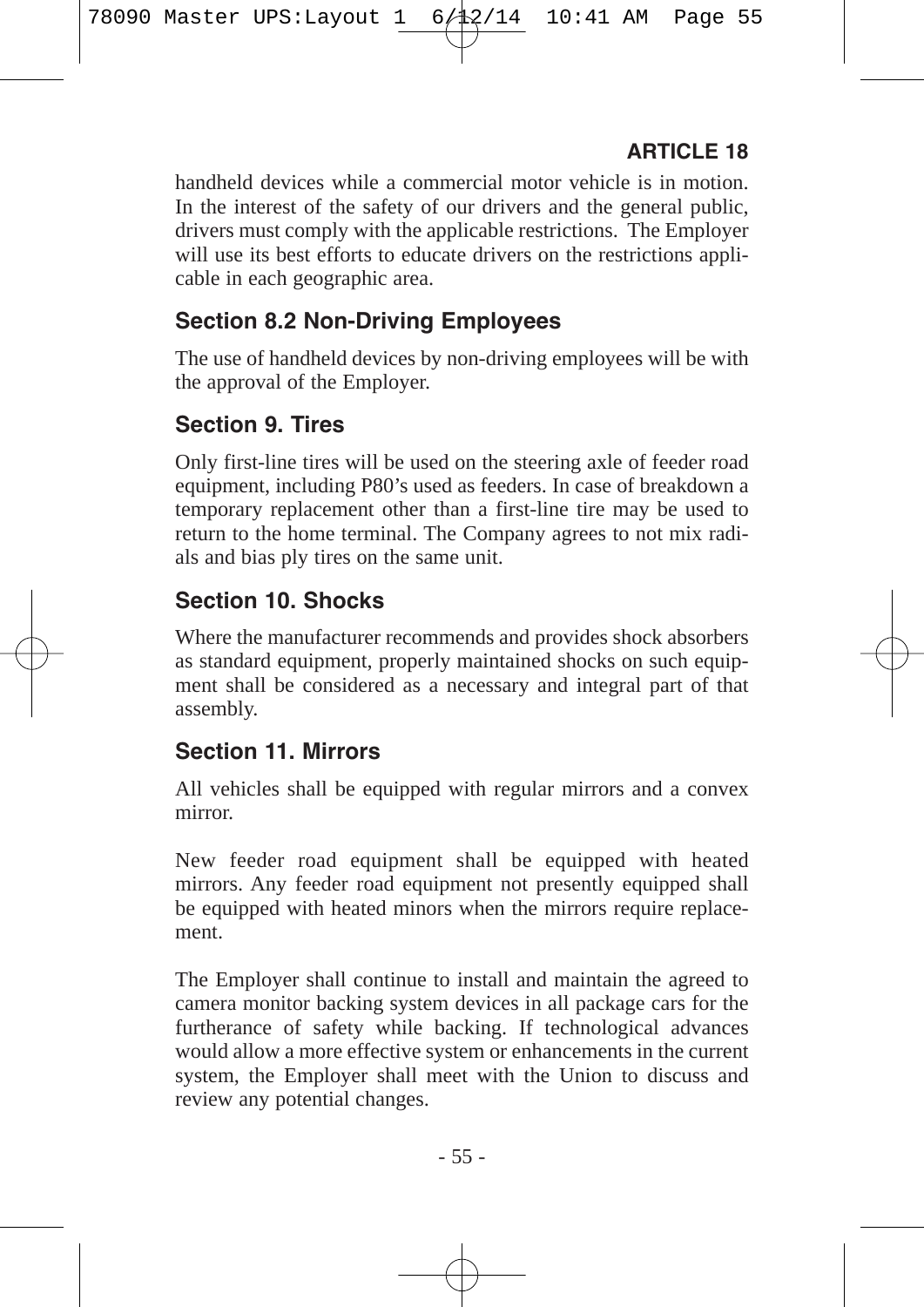Upon request, cab-over tractors with a lower window on the right side door will be equipped with a convex mirror on the door.

## **Section 12. Dollies**

All new dollies placed into service shall be counter balanced (max 70 lb. lift weight) with handles on the tongue. All dollies in the system will be counter balanced for 70 lb. lift weight and have handles on the tongue.

## **Section 13. Exhaust Systems**

All new diesel tractors added to the fleet after January 1, 1994, shall be equipped with a vertical exhaust stack. Recognizing the advances made in the reduction of diesel emissions, the chairmen of the National UPS/IBT Safety and Health Committee shall meet to discuss a pilot program involving alternative tractor exhaust systems. Package car exhaust systems, when replaced, shall exit to the side of the vehicle.

## **Section 14. Package Cars**

All new package cars, P-32 and larger, added to the fleet shall be equipped with package compartment venting. Upon ratification of this Agreement, the Climatic Conditions Committee shall meet to evaluate and, if needed, recommend appropriate method(s) for venting the package compartments. The installation of cab compartment fans will be determined by individual districts.

All requests for door handle shields coverings will be complied with in a timely manner.

When requested, package cars larger than a P-32 will have grab handles located on the curb side of the package car and mounted on the inside, and will be equipped with mounting brackets to secure hand carts. The Employer will make every effort to require all new package car designs to have lower cab entry steps.

Gear shift extensions shall be addressed on a case-by-case basis.

All new package cars placed into service shall be equipped with power steering.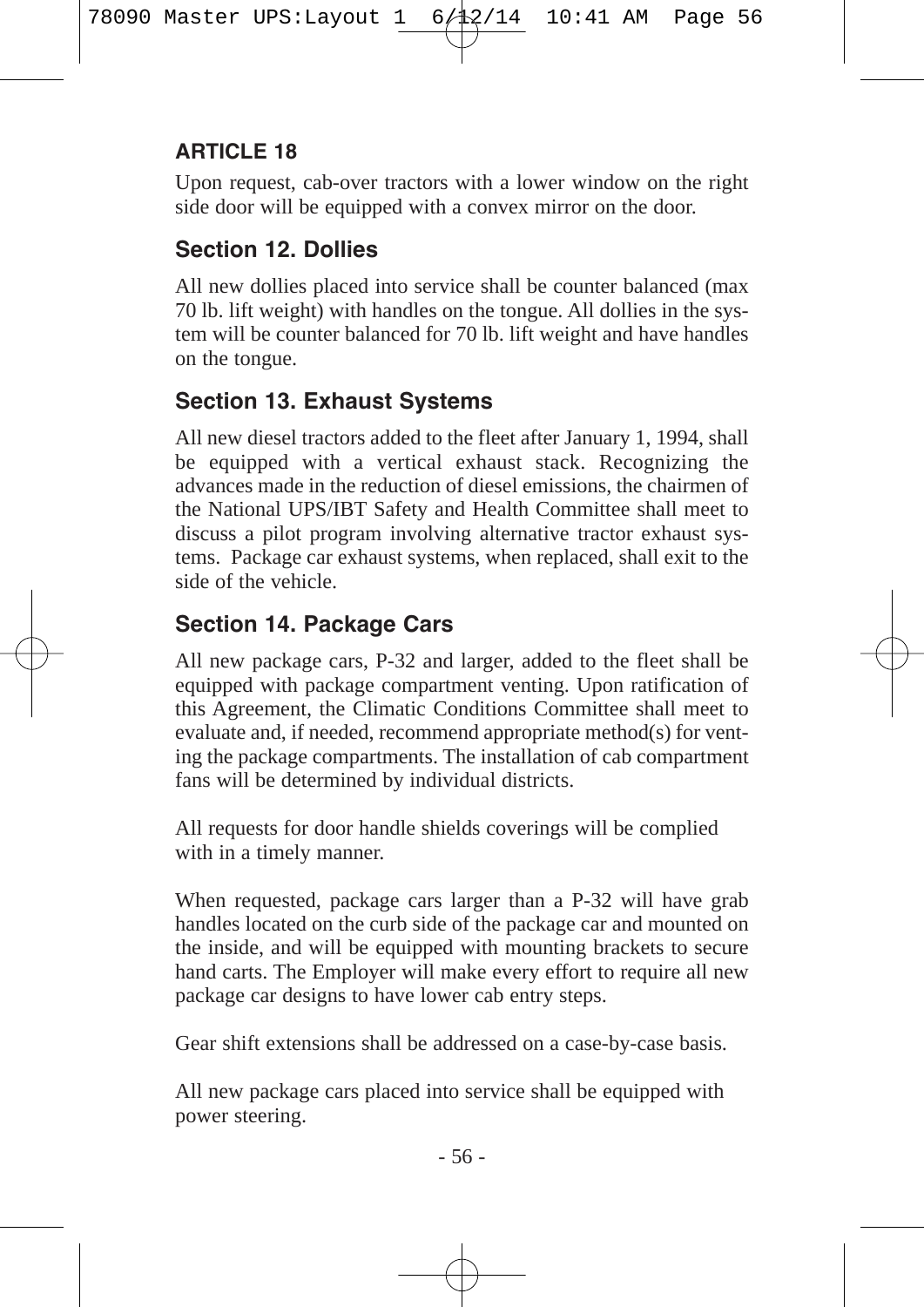The Employer will replace package cars at a rate no less than the percent replaced over the duration of the prior contract that expired July 31, 2008. The Union will be notified if the Employer cannot meet this schedule because of volume downturns.

A package car will be equipped with a hand cart at the driver's request.

## **Section 14.1 Driver Safety and Security**

The bulk head door release in package cars must be accessible from the inside as well as the outside in order to enable exit from the package compartment.

## **Section 15. Heaters and Defrosters**

The Employer shall install and maintain heaters and defrosters on all trucks and all safety equipment required by law. Complaints regarding heaters or defrosters not being in proper working order shall be addressed pursuant to the red-tagging procedures under Article 18, Section 2.

## **Section 16. Noise Abatement**

All new package cars and feeders, will be ordered to comply with Federal Motor Carrier Safety Regulations (FMCSR), regarding in cab noise levels.

## **Section 17. Vehicle Integrity**

The Employer agrees to maintain all door and engine compartment seals in order to eliminate, as much as possible, fumes, dust and moisture in the package car.

## **Section 18. Vehicle and Personal Safety Equipment**

All automotive vehicles shall be equipped with a manufacturer certified seat belt restraint system. Jump seats shall be equipped with a safety belt. Three-point shoulder harness safety belts shall be provided on the driver's side of all new vehicles, and on the jump seat for all new P-32 through P-120 vehicles and all new 24-foot vans. It shall be required that the driver's seat belt and the jump seat safety belt be worn at all times when the vehicle is moving.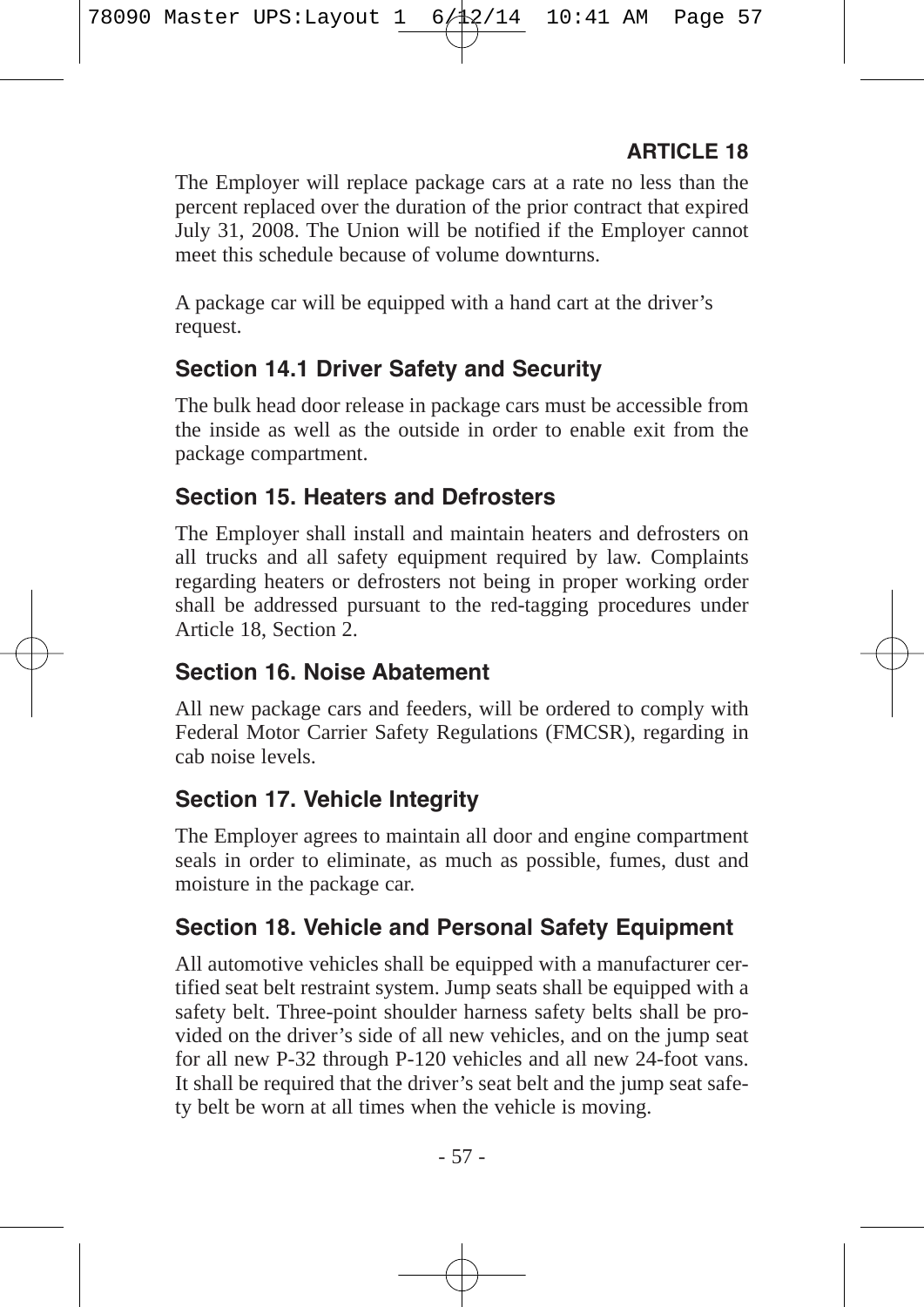Feeder tractor door locks, where provided as original equipment, shall be maintained in working order.

Golf cart usage will comply with applicable federal, state and local regulations.

## **Section 19. Qualification on Equipment**

If the Employer or a government agency requests a regular employee to qualify on equipment requiring a classified or special license, or in the event an employee is required to qualify (recognizing seniority) on such equipment in order to obtain a better job opportunity with his/her Employer, the Employer shall allow such regular employee the use of the equipment so required in order to take the examination.

## **Section 19.1. Clerical Areas**

Any issues that may arise with regard to anti-fatigue mats for clerical areas shall be referred to the appropriate local CHSP Committee for investigation. Should the local CHSP Committee not satisfactorily address the issue, a grievance may be filed and would be sent directly to the National Safety and Health Grievance Committee.

## **Section 20. National UPS/IBT Safety and Health Committee**

## **Section 20.1 National UPS/IBT Safety and Health Committee - Safety, Health and Equipment Issues**

The Employer and the Union shall maintain a National UPS/IBT Safety and Health Committee. The Committee shall be governed by the terms of this Agreement and by an agreed to set of rules of procedure.

It is the responsibility of the Committee to provide guidance and recommendations on all factual issues, involving safety and health (including ergonomic issues) and equipment, affecting employees covered by the National Master United Parcel Service Agreement. The Committee is also charged with the responsibility to review and approve the development and implementation of the CHSP. At the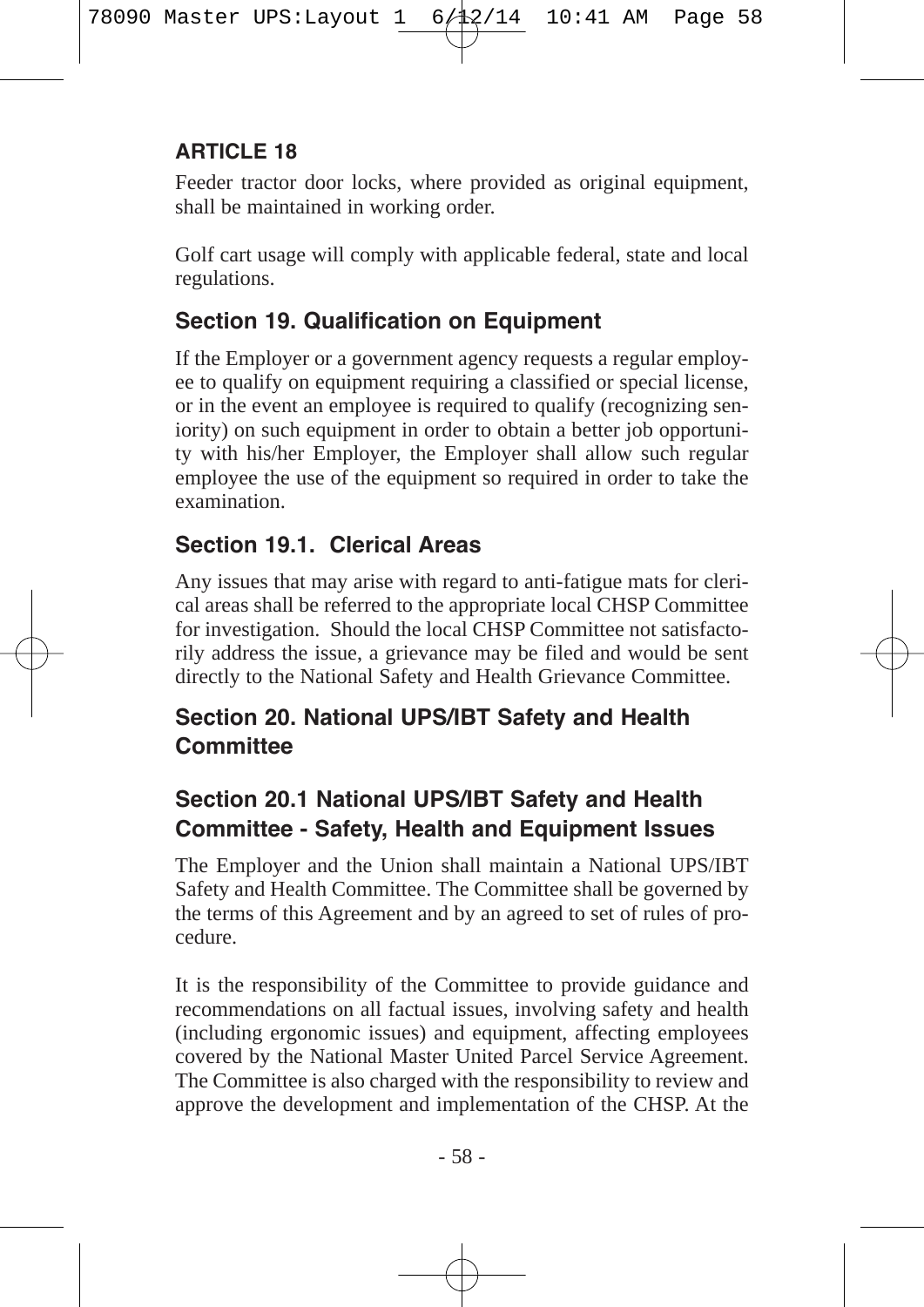discretion of the chairmen, it may also consider any subject pertaining to the safety and health of the employees covered by this Agreement which it deems significant. Such Committee shall convene on a regular basis, with an agenda to be agreed to by the respective chairmen.

As agreed by the chairmen, the Committee may establish such subcommittees as it deems necessary to address matters affecting safety and health.

## **Section 20.2 - National UPS/IBT Safety and Health Grievance Committee**

The Committee shall also serve as the National UPS/IBT Safety and Health Grievance Committee. All interpretations and grievances, of a factual nature, arising under but not limited to Articles 18 and 35 of the National Master UPS Agreement shall be heard by the Committee, pursuant to Article 8, of the National Master UPS Agreement, and the rules of the National Grievance Committee.

Decisions of this Committee shall be final and binding on all parties. Cases that are deadlocked by the Committee, unless called to the National Grievance Committee by mutual agreement of the National Chairpersons, may proceed to arbitration.

The Committee shall meet in conjunction with the National Grievance Panel to resolve all cases on its agenda.

## **Section 20.3 Climatic Conditions Committee**

The National UPS/IBT Safety and Health Committee is also responsible for the Climatic Conditions Committee, formulated to review severe climatic conditions that may seriously affect employees in different geographic areas.

The Committee shall have the authority to resolve factual issues before it and its decision will be final and binding. Cases that are deadlocked by the committee shall be referred to the National Grievance Committee.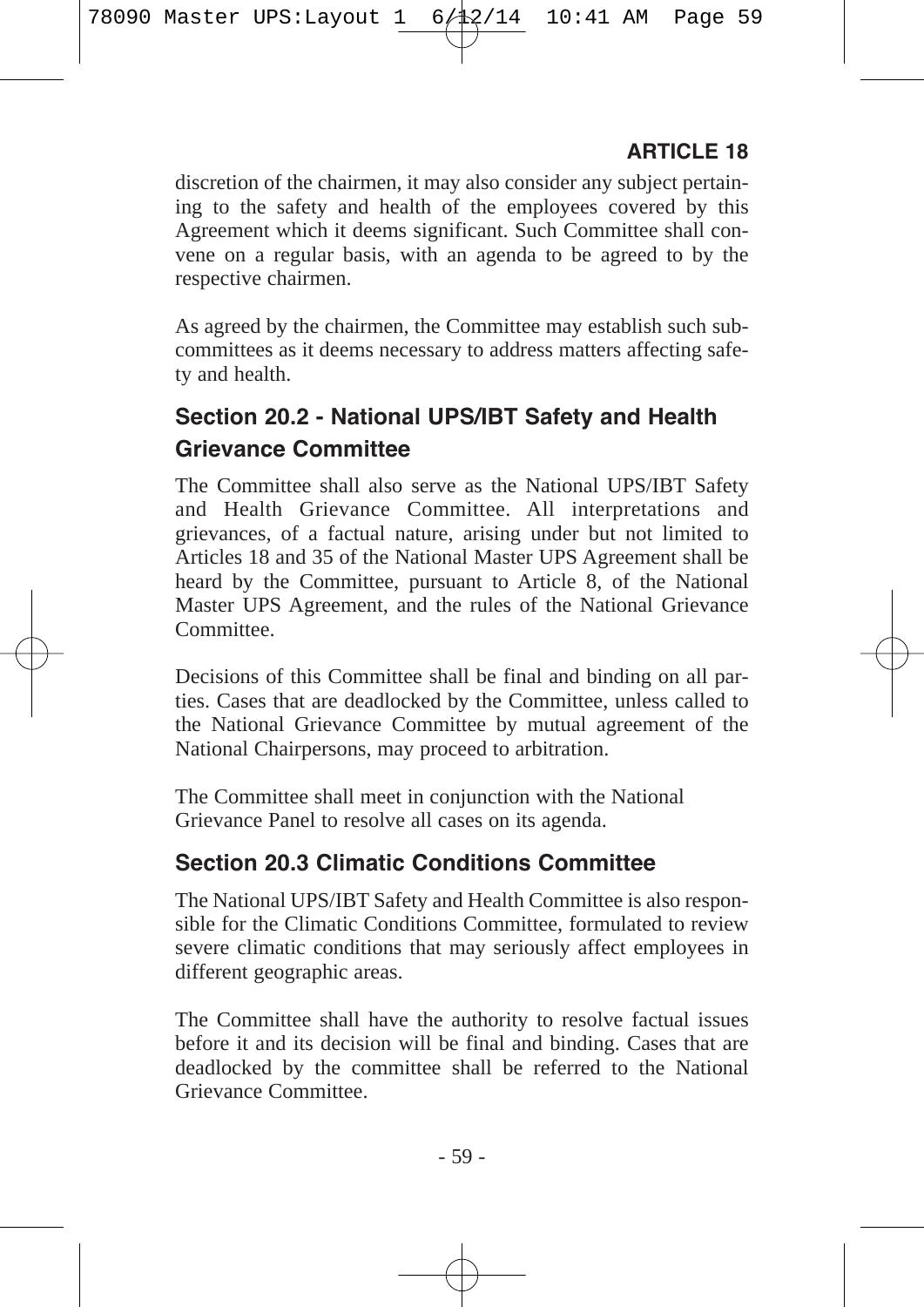## **Section 20.4 Safety and Health Committees ARTICLE 18**

There shall be Safety and Health Committees to cover all full-time and part-time employees. There shall be one (1) committee per Center unless the number of employees and/or job classifications within a center dictate the establishment of more than one (1) committee. The respective committees will be comprised of a mutually agreed to number of bargaining unit representatives and up to an equal number of management representatives.

Recognizing the importance of the role of the Safety and Health Committees in resolving the issues of safety, the Employer and the Union reaffirm their commitment to the active involvement of the Committees in such processes, in accordance with the terms of this Article.

The Local Union shall approve the bargaining unit members who serve on these Committees. The Union co-chair of the committee(s) shall be selected by the bargaining unit members of the committee. In the event that a Local Union desires to cease participation in the safety committees, prior approval must be authorized by the Union Co-Chair of the Teamsters United Parcel Service National Negotiating Committee who shall also inform the Employer's President of Labor Relations of the request.

Bargaining unit members may not perform Safety Committee observations of fellow bargaining unit members that can be interpreted as being a management role. Safety Committee observations shall only be performed to further the purposes of that Committee as defined in this section and to promote a safer work environment. Activities will be reviewed with the Local Union. Under no circumstances can the results of a Safety Committee observation be used in any level of discipline, nor reference any individual bargaining unit member.

Each committee shall meet at least once each month at a mutually agreeable time and place. The Employer shall provide committee members with adequate time to perform committee functions, as described in paragraphs 1 through 7 below.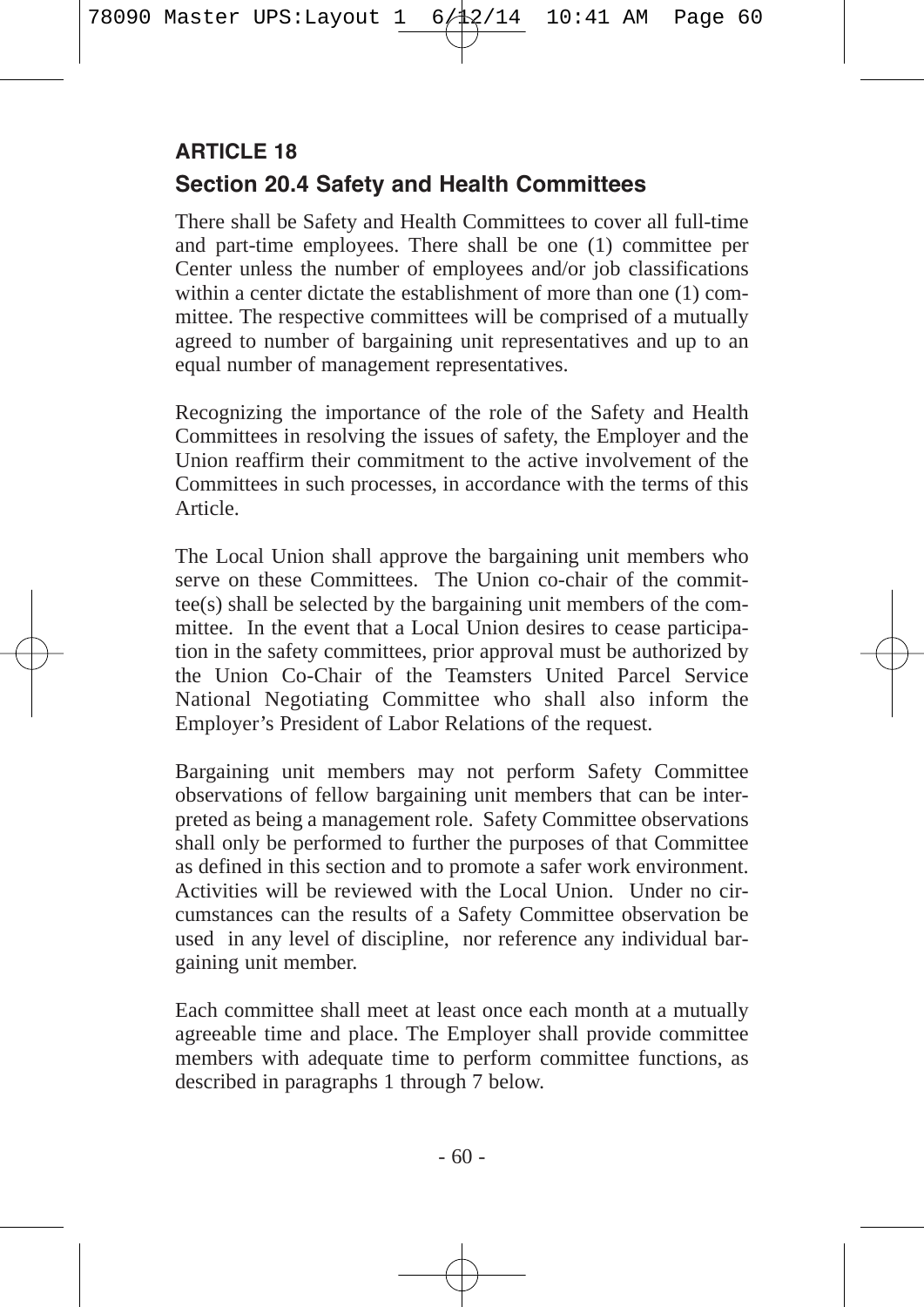Each committee shall perform functions including, but not limited to:

1. Creating sub-committees, on an as needed basis, to investigate specific issues of safety and health concern. These committees shall report to the full committee.

2. Developing and maintaining minutes for all meetings, with copies to all committee members and posted on designated safety bulletin boards.

3. Conducting periodic inspections of the facility to ensure that there is a safe, healthful and sanitary working environment in each center.

4. Accompanying governmental, union, and/or Company health and safety professionals on facility inspection tours. The Employer may limit the number of bargaining unit members of the committee accompanying such an inspection tour.

5. Receiving information pertaining to lost workday injury/ accident causes and review results of the investigation of such injuries/accidents.

6. Receiving copies of the center's OSHA Illness and Injury logs and the facility's man-hours.

7. Receiving the Company sponsored training to enable committee members to effectively perform their respective functions as safety and health committee members.

Any information provided to a CHSP committee will not be shared outside the committee without the Employer's consent.

If the committee is unable to resolve a safety and health concern and all steps of the Comprehensive Health and Safety Process (CHSP) have been exhausted, the issue will be subject to the grievance procedure.

## **Section 21. Hazardous Materials Handling Program**

The Employer and the Union in compliance with the Occupational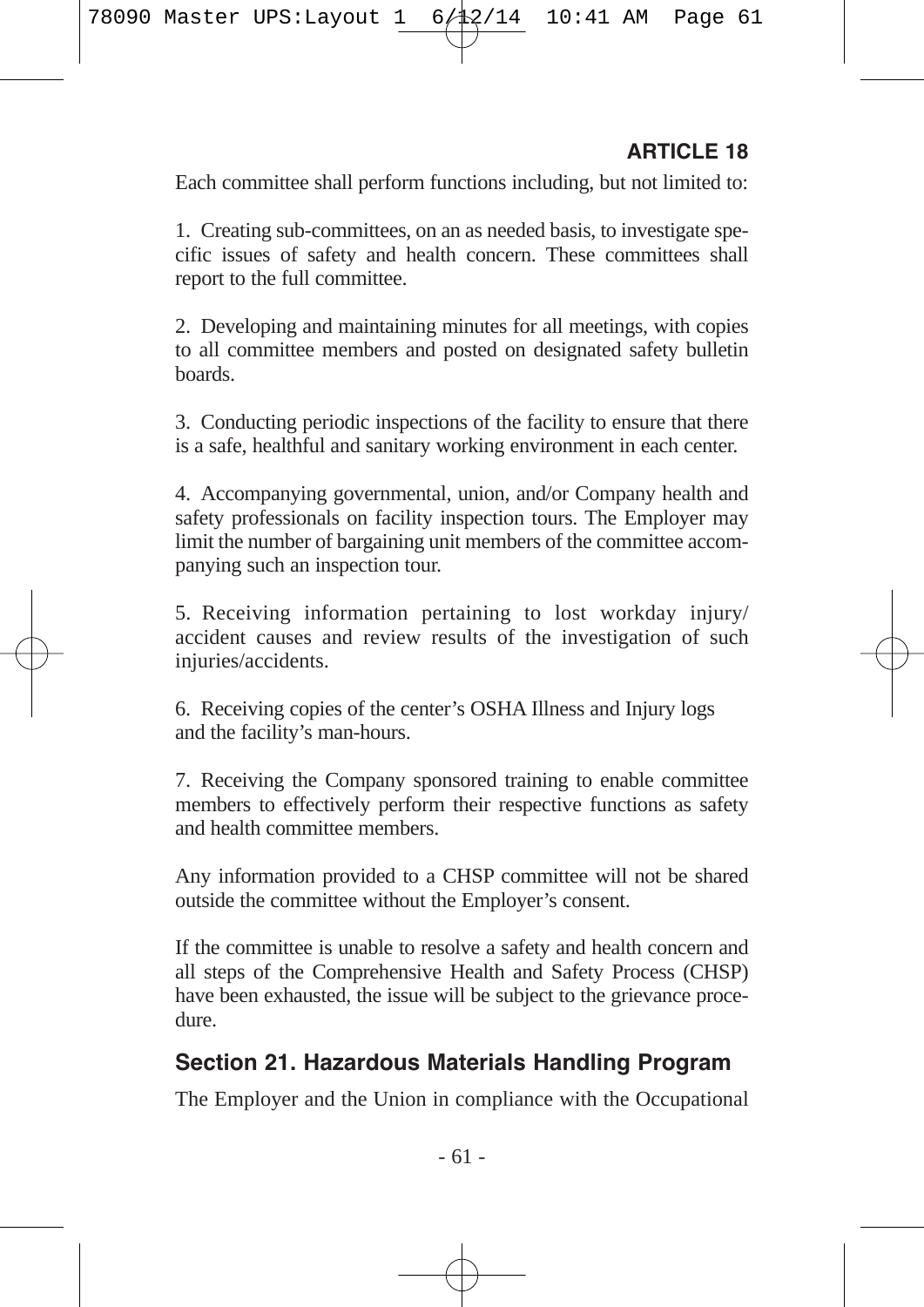Safety and Health Administration (OSHA) have developed a comprehensive program to deal with hazardous material spills, the UPS Damaged Package Response procedure. As a result of the Agreement, the Employer developed a training program for individuals who are responsible for responding to spills of hazardous materials.

The Employer agrees to:

1. Provide twelve (12) hours of training, and the proper equipment, to those employees involved in the clean-up of hazardous material spills. All designated responders, when positions become open, will be selected in seniority order. The Employer will allow first responders to resign their position with written notice given at least sixty (60) days prior to their annual certification. The resignation will become effective upon completion of training of a replacement. The Employer may disqualify such employees from holding the position of designated responder for a period of one (1) year.

2. Provide one (1) hour of awareness training to every employee who handles packages potentially containing hazardous materials.

3. Conduct training for new employees during orientations and for current employees during normal working hours, with all employees compensated at the appropriate rate of pay.

4. Provide the necessary medical examination for designated first responders at no cost to the employee.

5. Provide annual refresher training to all employees.

6. Comply with all applicable state and federal OSHA regulations regarding hazardous materials.

7. Identify, process and store all hazardous type waste, resulting from spilled or leaking packages, in accordance with all applicable federal, state and local laws. Processing of hazardous material spills will be initiated and completed as soon as practicable, but in all events prior to the hazmat responder being assigned to other non-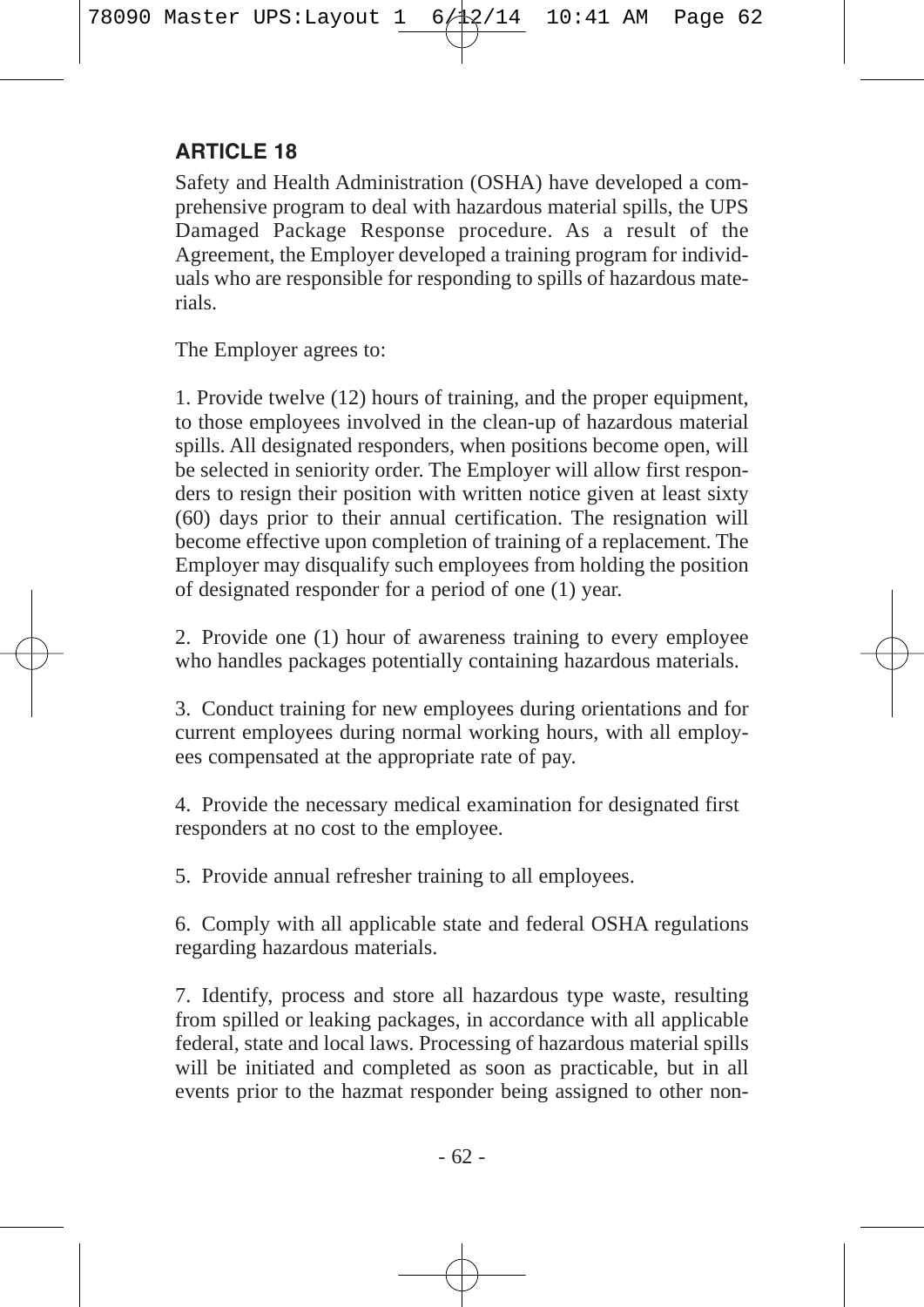hazmat duties or completing his/her shift. The Employer designated processing area will be properly ventilated.

8. Conduct emergency evacuation drills on an annual basis.

9. The Employer will hold meetings, with the designated responders, on a scheduled basis, and when necessary will hold special meetings, to discuss and resolve problems or concerns related to hazardous material handling, clean-up and storage of hazardous materials. The Employer agrees to resolve any problems or concerns as expeditiously as possible.

The National UPS/IBT Safety and Health Committee is also responsible for an Occupational Safety and Health Subcommittee to provide training recommendations for handling hazardous materials, toxic and other harmful substances for appropriate bargaining unit employees.

This Committee shall function as part of the National UPS/IBT Safety and Health Committee and shall review UPS hazardous materials training programs and make recommendations for improvements in:

- 1. Training course content, material and frequency.
- 2. Equipment needed.
- 3. Other related issues deemed appropriate by the Committee.

Failure of the subcommittee or the National UPS/IBT Safety and Health Committee to reach an agreement will result in the unresolved issue being processed under the National Grievance procedure rules.

#### **Section 22. Incompatible Package Handling**

The Employer agrees that all irregular or incompatible packages such as bars, buckets, exposed metal parts, tire rims, etc., shall be given special handling in accordance with UPS handling methods and local conditions.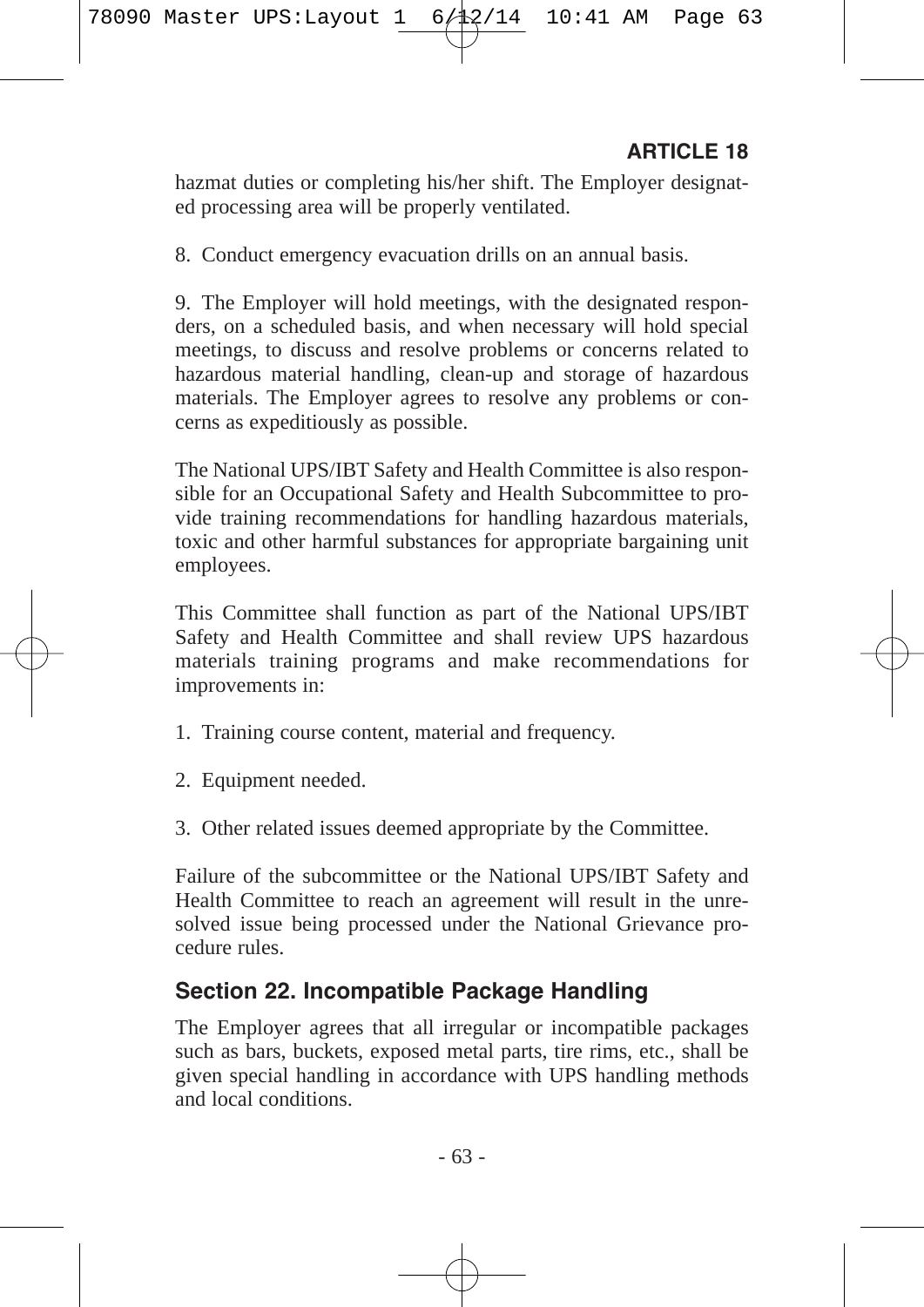## **Section 23. Union Liability ARTICLE 18**

Nothing in the Agreement or its Supplements relating to health, safety or training rules or regulations shall create or be construed to create any liability or responsibility on behalf of the Union for any injury or accident to any employee or any person or does the Union assume any such liability or responsibility.

The Employer will not commence legal action against the Union, on a subrogation theory, contribution theory, or otherwise, as a result of the Union's negotiation of safety standards contained in this Agreement or failure to properly investigate or follow-up Employer compliance with those safety standards.

## **ARTICLE 19. POSTING**

The Employer agrees to supply and provide suitable space for the Union bulletin board in each center, hub, or place of work. Postings by the Union on such board are to be confined to official business of the Union and on the Union's official letterhead or TITANS. In each package center there shall be a covered bulletin board. Union Stewards shall have a key for the Union bulletin boards. The Employer shall not remove, tamper with or alter any notice posted by the Union unless such notice is harmful to the Employer. Any such notice removed by the Employer shall be re-posted if the Union's position is sustained through the grievance procedure.

## **ARTICLE 20. EXAMINATION AND IDENTIFICATION FEES**

### **Section 1. Required Examination**

Physical, mental or other examinations required by a government body or the Employer shall be promptly complied with by all employees; provided, however, the Employer shall not pay for any time spent in the case of applicants for jobs, but shall be responsible to other employees only for time spent at the place of examination or examinations where the time spent by the employee exceeds two (2) hours, and in that case only for those hours in excess of said two (2). Examinations are to be taken at the employee's home area and are not to exceed one (1) in any one (1) year, unless the employ-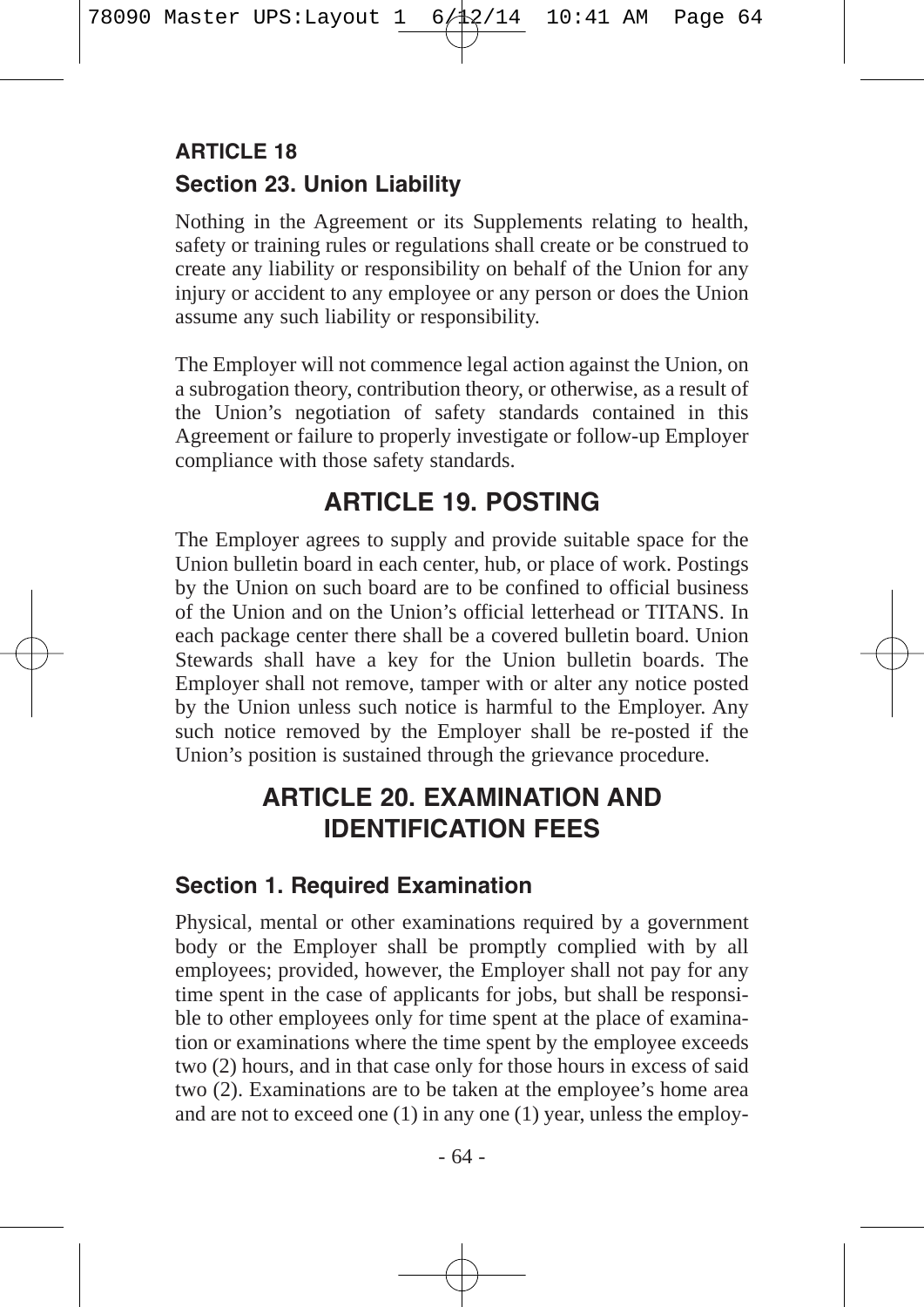ee has suffered serious injury or illness within the year. Employees will not be required to take examinations during their working hours, unless paid by the Employer for all time spent. Employees shall be given reasonable notice of dates of examinations.

For those drivers subject to DOT regulations who possess a valid medical certificate from a designated DOT provider, the Employer shall pay for any additional physical, mental, or other examinations required by the Employer to confirm the validity of the medical certificate.

## **Section 2. Return to Work Examination**

It is understood by the Employer and the Union that once an employee notifies the Employer that he/she has been released to return to work by the employee's doctor, the Company doctor must examine the employee within three (3) working days from the time the employee brings the return-to-work slip to the Employer.

## **Section 3. Third Doctor Procedure**

The Employer reserves the right to select its own medical examiner or doctor and the Union may, if it believes an injustice has been done an employee, have said employee re-examined at the employee's expense. If the two (2) doctors disagree, the Employer and the Union shall mutually agree upon a third  $(3<sup>rd</sup>)$  doctor within ten (10) working days, whose decision shall be final and binding on the Employer, the Union and the employee. Neither the Employer nor the Union will attempt to circumvent the decision of the third  $(3<sup>rd</sup>)$ doctor and the expense of the third doctor shall be equally divided between the Employer and the Union.

If the third  $(3<sup>rd</sup>)$  doctor agrees that the employee should be returned to work, the employee shall be reimbursed at his/her daily guarantee, less any other monies received back to the date of the examination by the Company doctor. It shall exclude any time the employee was not available for examination or work.

# **Section 4. Disqualified Driver - Alternative Work**

Except as provided for in Article 16, a driver who is judged medically unqualified to drive, but is considered physically fit and qual-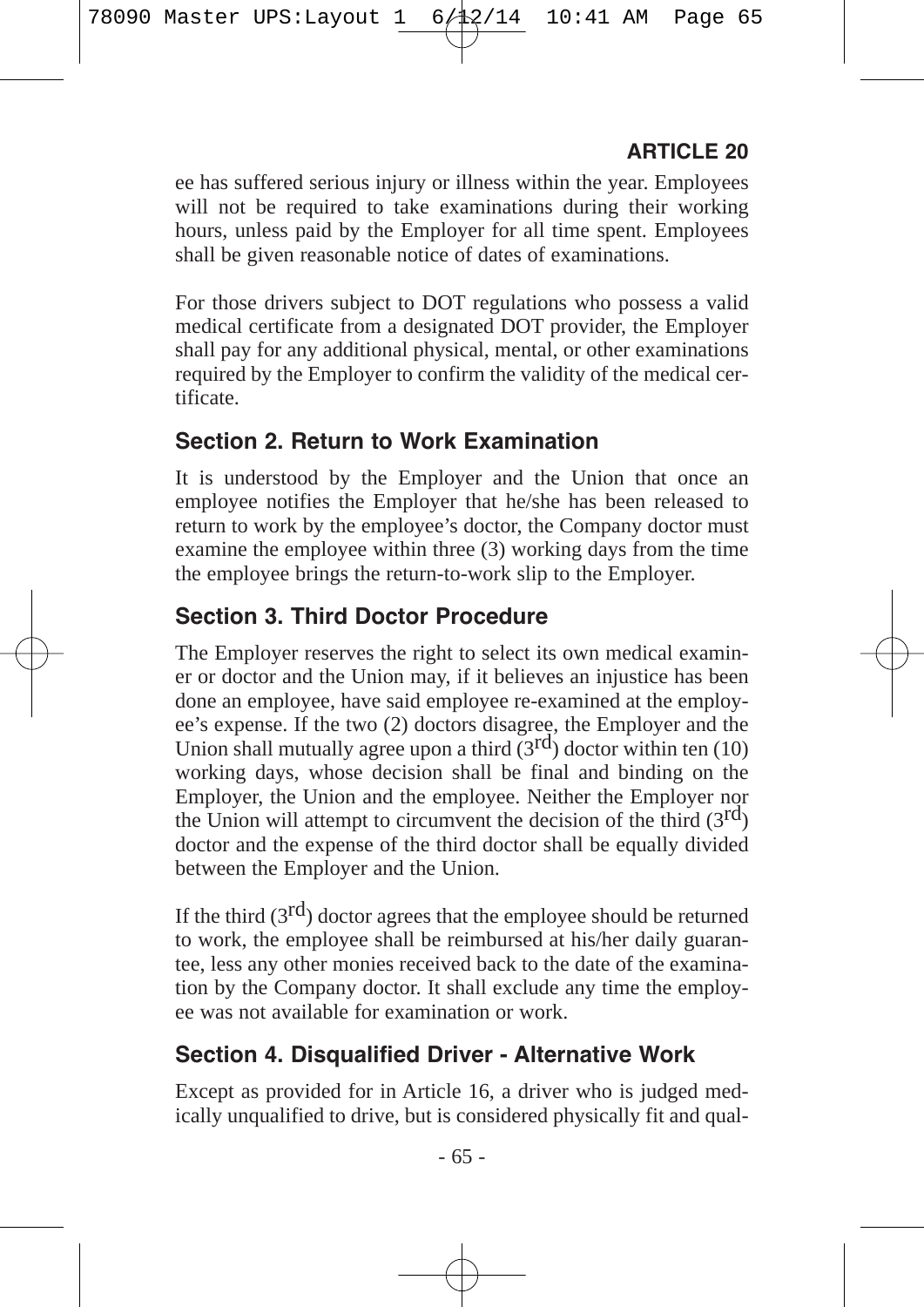ified to perform other inside jobs, will be afforded the opportunity to displace the least senior full-time or part-time inside employee at such work until he/she can return to his/her driving job unless otherwise provided for in the Supplements, Riders or Addenda. While performing the inside work, the driver will be paid the highest parttime rate as an employee with equivalent seniority or current area practice. If no full-time inside position is available, the Employer will meet with the Local Union to develop a full-time position, if possible out of available work.

In addition to those already covered by this section, disqualified drivers who are actively pursuing a waiver or exemption with the DOT may work inside pursuant to this section if there is a reasonable expectation that his or her waiver/exemption will be granted.

### **Section 5. Identification**

Should the Employer find it necessary to require employees to carry or record full personal identification, such requirements shall be complied with by the employees. The cost of such personal identification shall be borne by the Employer.

All management personnel shall wear a nametag identifying them as supervision while on duty.

# **ARTICLE 21. UNION ACTIVITY**

Any employee member of the Union acting in any official capacity whatsoever shall not be discriminated against for acts as such officer of the Union so long as such acts do not interfere with the conduct of the Employer's business, nor shall there be any discrimination against any employee because of union membership or activities. Any employee shall have the right to wear a Union pin where there is a practice affording such a right.

# **ARTICLE 22. PART-TIME EMPLOYEES**

## **Section 1.**

No part-time employee shall drive except: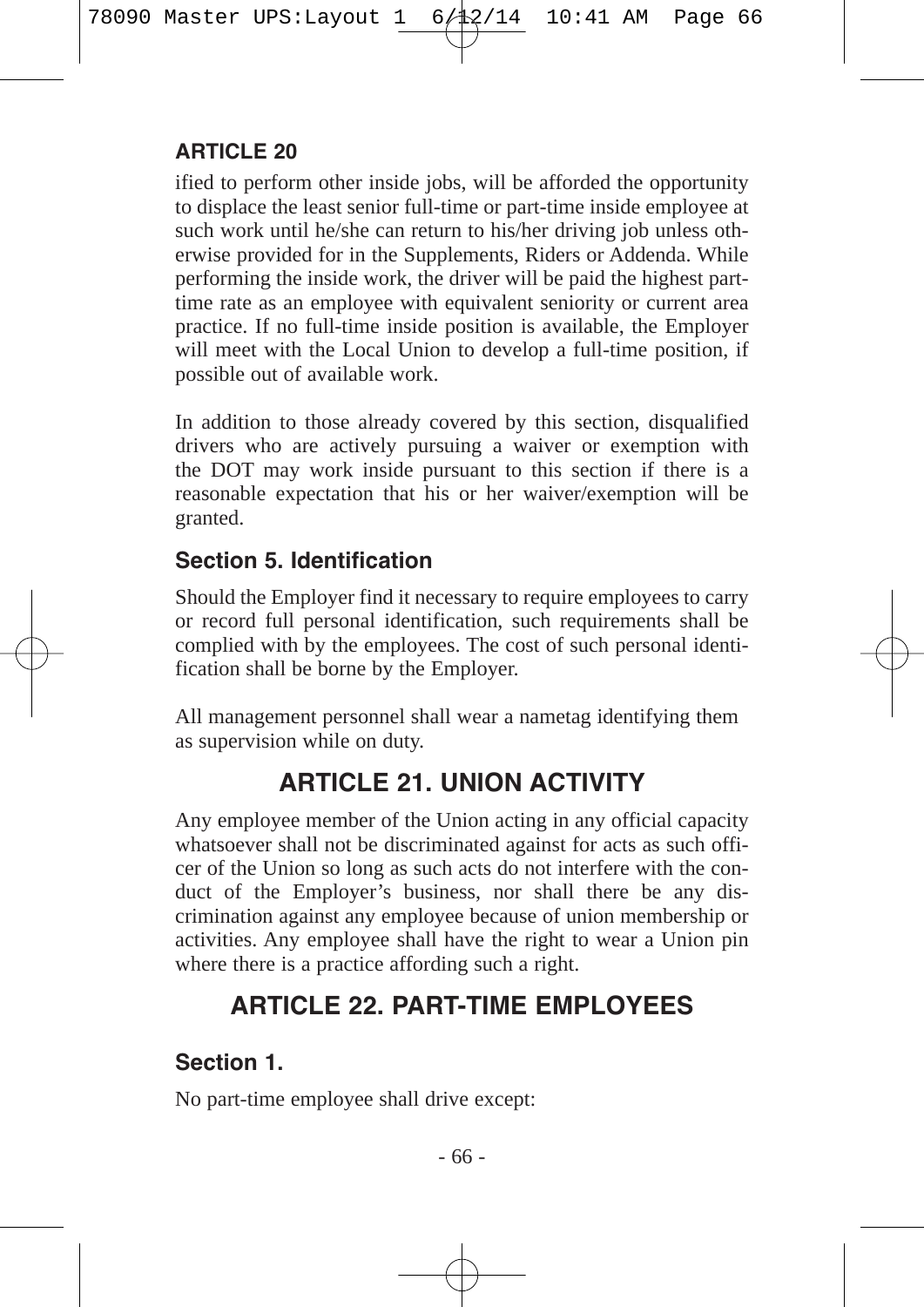(a) when no full-time employee or combination full-time employee is on the premises;

(b) to avoid delay in the work; or,

(c) as provided for in Article 40 Air Operation.

### **Section 2.**

The number of permanent full-time inside jobs in each Local Union area as of April 30, 1979, shall be guaranteed from replacement by part-time employees. In addition, the number of permanent fulltime inside jobs created after April 30, 1979, under the provisions of Section 3 will also be guaranteed from replacement by part-time employees. The exception to the above will be in cases of bona fide agreements prior to the ratification of this Agreement.

### **Section 3.**

The parties agree that providing part-time employees the opportunity to become full-time employees is a priority of this Agreement. Accordingly, the Employer commits that during the life of this Agreement, it will offer part-time employees the opportunity to fill at least twenty thousand (20,000) permanent full-time job openings throughout its operations covered by this Agreement.

This commitment shall include the obligation to create at least twenty-three hundred and fifty (2350) new full-time jobs from existing part-time jobs during the first three (3) years of this Agreement throughout its operations covered by this Agreement; five hundred (500) in each of the first two contract years and thirteen hundred fifty (1350) in the third year of this Agreement. In creating these jobs, the Company shall be allowed up to one and one half (1.5) hour gap between jobs in a workday notwithstanding any provision in any Supplement, Rider or Addendum that is more limiting. Any disagreements will be referred to the Chairs of the National Negotiating Committee for resolution.

The number of full-time jobs created under Article 22, Section 3 of the 1997-2002 and the 2002-2008 Agreements shall not be reduced. Within sixty (60) days of the ratification of this Agreement the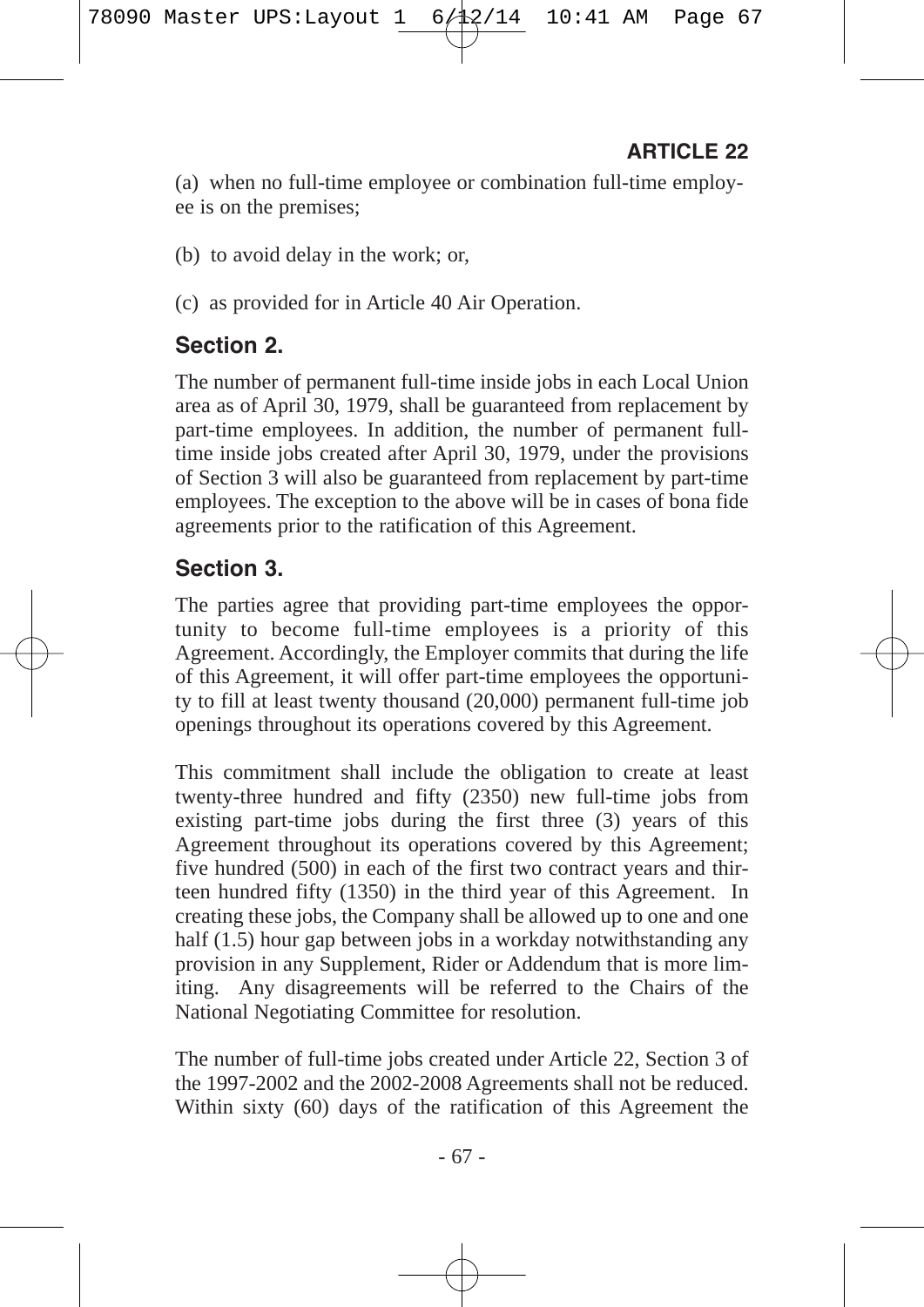Employer shall provide the International Teamsters Union a report detailing and identifying the full-time jobs which will need to be maintained pursuant to this paragraph.

## **Section 4.**

Part-time employees shall be given the opportunity to fill full-time jobs before hiring from the outside on a six for-one basis (six (6) part-time to every one (1) outside hire).

The following will be incorporated into the job selection procedures in the applicable Supplement, Rider or Addendum:

The Employer will fill all vacancies and permanent new jobs for part-time employees from the part-time selection list in all months except November and December.

Part-time employees with six (6) months or more seniority shall have the right to place their name on the list of employees waiting to be moved to a preferred job within their building. Such preferred jobs shall include, but not be limited to: Preload, Sorter, Clerical, Irregular Train, Designated Responder, Carwasher, Loader and Unloader. Employees do not have the right to select any specific unit, load or workstation unless a prior past practice has been established.

Part-time employees with less than six (6) months seniority shall have the right to bid a preferred job prior to the Employer hiring from off-the-street.

A maximum of twenty-five percent (25%) of the employees on a shift shall be allowed to change shifts in any one (1) calendar year. The employee obtaining the new position shall remain on that shift for at least six (6) months.

### **Sections 5. Wages**

(a) Part-time Employees

All part-time employees who have attained seniority as of August 1, 2013 will receive the following general wage increases for each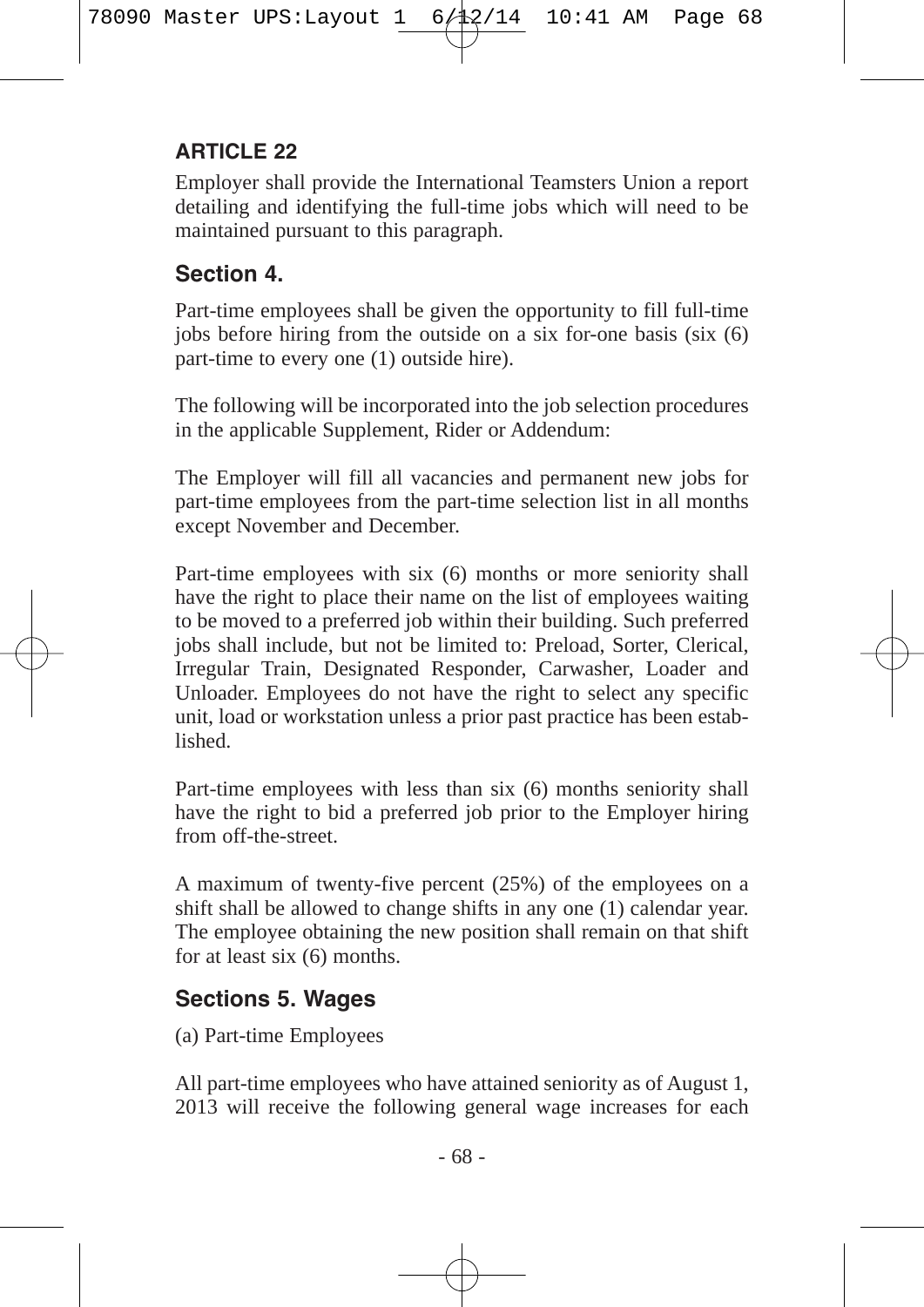contract year. In the first three (3) years of the contract, the increase will be effective on August  $1<sup>st</sup>$ . In 2016 and 2017 the increase shall be paid in two (2) equal installments. The first half of the increase shall become effective on August 1 of the specified year. The second half of the increase shall become effective on February 1 of the following calendar year. The total wage increase for each year will be as follows:

| 2013 | seventy cents | $(\$0.70)$ |
|------|---------------|------------|
| 2014 | seventy cents | $(\$0.70)$ |
| 2015 | seventy cents | (S0.70)    |
| 2016 | eighty cents  | (\$0.80)   |
| 2017 | one dollar    | (\$1.00)   |

Part-time employees still in progression on August 1, 2013 shall receive the above contractual increases and will be paid no less than what they are entitled to in accordance with the wage schedules in Article 22, Section 5 (b) below. The progression set forth in (b) below shall be applied effective August 1, 2013.

(b) Newly hired part-time employees

All part-time employees, who are hired or reach seniority after August 1, 2013 will be paid according to the following wage schedules:

|                                | <b>Hourly Rate</b> |         |
|--------------------------------|--------------------|---------|
|                                | Preloader<br>All   |         |
|                                | Sorter             | Others  |
| Start                          | \$11.00            | \$10.00 |
| Seniority plus one (1) year    | \$11.50            | \$10.50 |
| Seniority plus two (2) years   | \$12.00            | \$11.00 |
| Seniority plus three (3) years | \$13.00            | \$12.00 |
| Seniority plus four (4) years  | \$13.50            | \$12.50 |

Employees working high volume direct or low volume direct shall receive the preloader/sorter rates.

(c) The wage rates and increases provided in (a) and (b) shall be a minimum.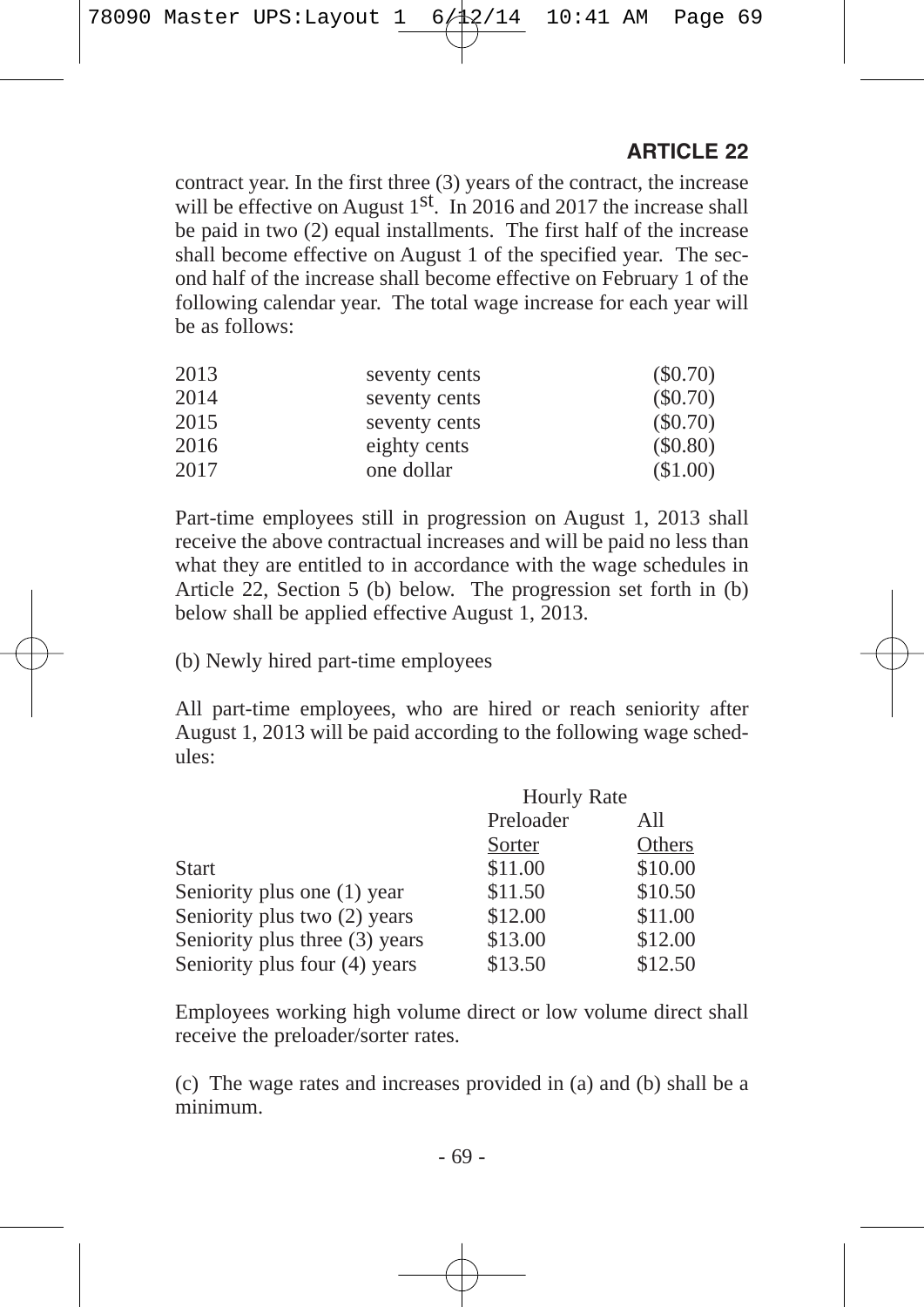(d) All part-time employees governed by this Article shall be provided a minimum daily three and one-half (3-1/2) hour guarantee.

## **Section 6. Part-Time Employee Transfer**

Part-time employees who wish to transfer to another location for educational purposes may submit a written request to the Employer. If approved, the transfer shall be allowed subject to the following conditions:

A. A part-time opening exists at the desired location.

B. Employees must have attained seniority and been employed by the Employer for at least one (1) year.

C. Job Classification Seniority shall be end-tailed.

D. Company seniority shall be retained for the purpose of number of weeks of vacation, and number of holidays in accordance with the applicable Supplement at the new location.

E. Any expenses, including moving expenses associated with an approved transfer, shall be the responsibility of the employee.

## **Section 7. Benefit Entitlements**

Part-time employees hired after August 1, 2008 will receive holidays, personal days and option days provided by any applicable Supplement, rider, or Addendum no earlier than after one (1) year of active employment. This provision supersedes any provision on the same subject in any Supplement, Rider, or Addendum to the extent the provision makes holidays, personal days or option days available earlier than after one (1) year of service.

# **Section 8. Part-Time UPS Cartage Services, Inc. (CSI) Employees**

Part-time CSI employees shall continue to be paid in accordance with the appropriate Addenda. To the extent a part-time CSI employee has completed (or subsequently completes) any progression set forth in the applicable Addendum, he/she shall thereafter be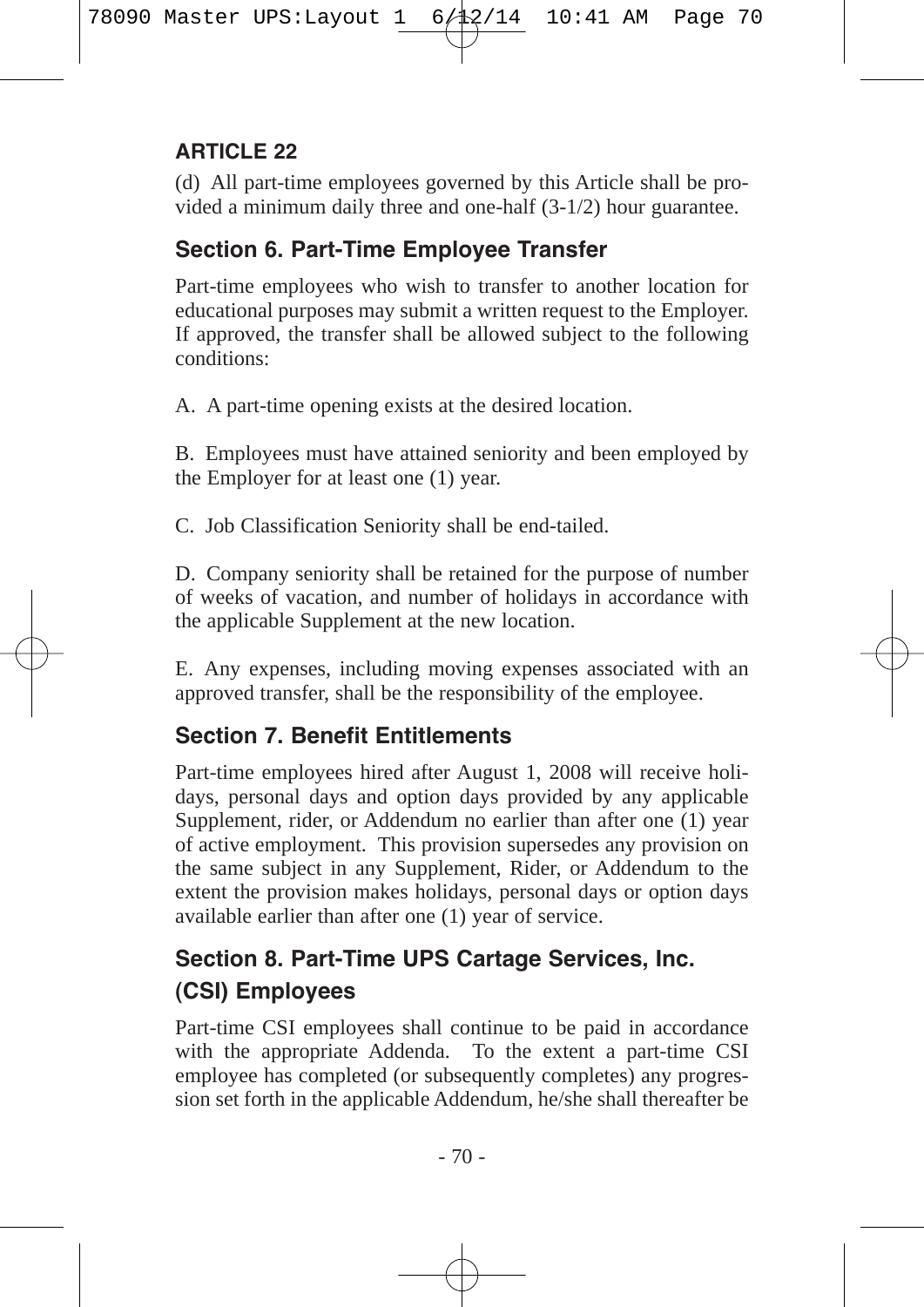entitled to the general wage increases set forth in Section 5(a) above.

# **ARTICLE 23. SEPARATION OF EMPLOYMENT**

Upon discharge, the Employer shall pay all money due to the employee during the first (1st) payroll department working day. Upon quitting, the Employer shall pay all money due to the employee on the payday in the week following such quitting.

# **ARTICLE 24. INSPECTION PRIVILEGES**

Authorized agents of the Union shall have access to the Employer's establishment during working hours for the purpose of adjusting disputes, investigating working conditions, collection of dues, and ascertaining that this Agreement is being adhered to, provided, however, that there is no interruption of the Employer's working schedule.

The Employer agrees that in situations where a specific form of identification may be required by law to access a location, it will assist the Local Union in obtaining such identification so as to perform their duties consistent with this Article.

# **ARTICLE 25. SEPARABILITY AND SAVINGS**

If any article or section of this Agreement or Supplements, Riders or Addenda, hereto, be held invalid by operation of law or by any tribunal of competent jurisdiction, or if compliance with or enforcement of any article or section should be restrained by such tribunal pending a final determination as to its validity, the remainder of this Agreement and Supplements, Riders or Addenda, hereto, or the application of such article or section to persons or circumstances other than those as to which it has been held invalid or as to which compliance with or enforcement of has been restrained, shall not be affected thereby.

In the event that any article or section is held invalid or enforcement of or compliance with which has been restrained, as above set forth, the parties affected thereby shall enter into immediate collective bargaining negotiations after receipt of written notice of the desired amendments by either the Employer or the Union for the purpose of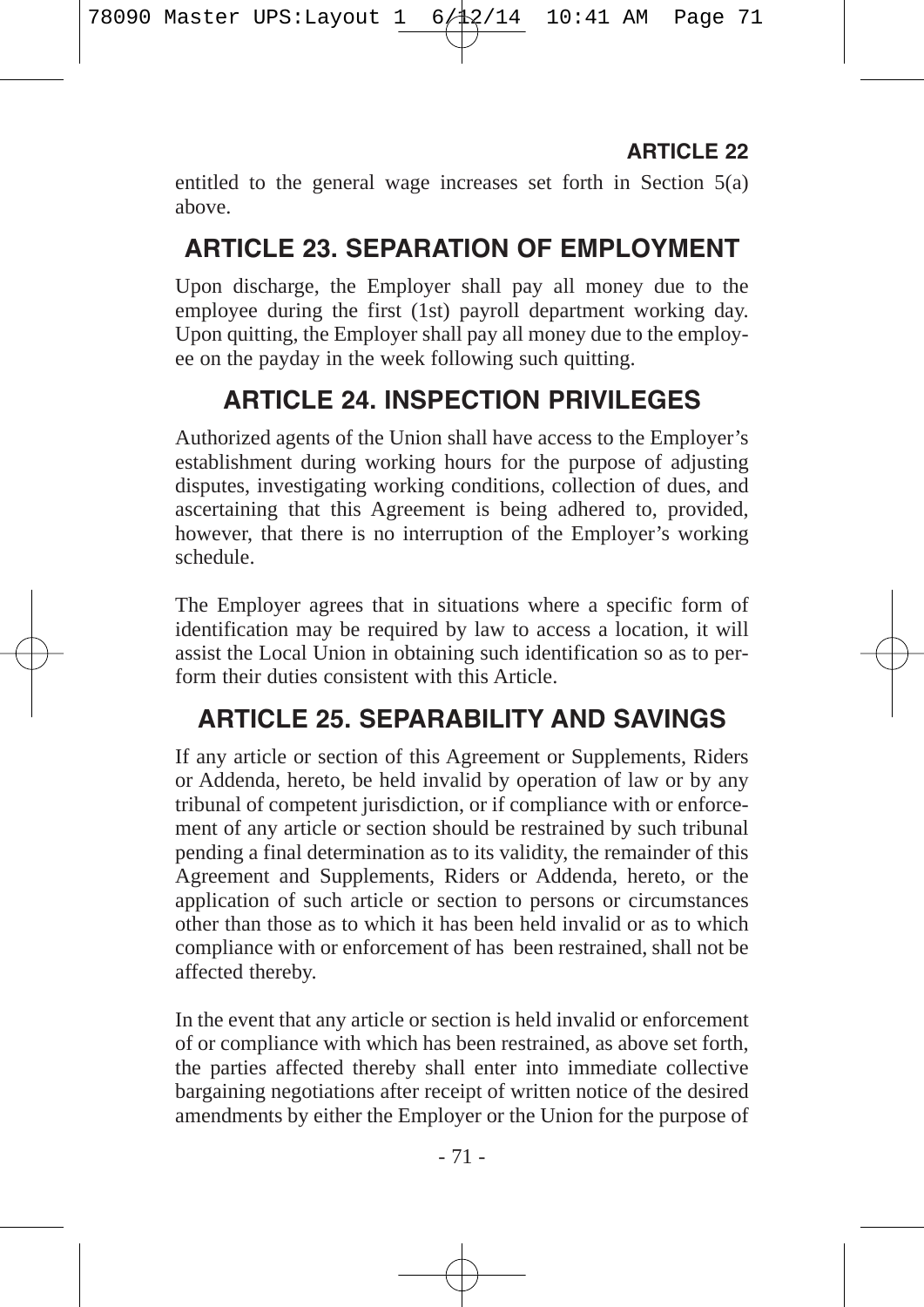arriving at a mutually satisfactory replacement of such article or section during the period of invalidity or restraint. There shall be no limitations of time for such written notice. If the parties do not agree on a mutually satisfactory replacement within sixty (60) days after receipt of the stated written notice, either party shall be permitted all legal and economic recourse in support of its demands notwithstanding any provisions of this Agreement to the contrary.

# **ARTICLE 26. COMPETITION**

The Union recognizes that the Employer is in direct competition with the United States Postal Service and other firms engaging in the distribution of express letter, parcel express, parcel delivery, and freight, both air and surface. In order to meet that competition and thereby protect and, if possible, increase the number of bargaining unit jobs, it is agreed that any provisions in this Agreement to the contrary notwithstanding, the Employer:

(a) may use substitute means of transportation (such as airplane, helicopter, ship or T.O.F.C.) in its operations; provided, however, that no feeder driver with more than three (3) years of seniority in the feeder driver classification will be laid off or displaced from a feeder classification as a result of a run being placed on the rail. However, the Employer shall not be required to remove loads from the rail to provide work for employees whose ground loads were eliminated or temporarily discontinued. Any claimed abuse of this Section by any of the Local Unions shall be subject to immediate review by the National Grievance Committee.

Merchandise that has been tendered by United Parcel Service to the railroad and moved by T.O.F.C. will not subsequently be moved by the railroad, on the ground, to its final destination. Any exception to the above language will be in cases of an emergency or cases where the railroad must ground the merchandise early to meet the company's service commitment. In these cases, every effort will be made to use UPS employees.

In order to expand the work opportunities for members of the bargaining unit, the Employer will consider removing additional loads from the railroad or the other substitute means of transportation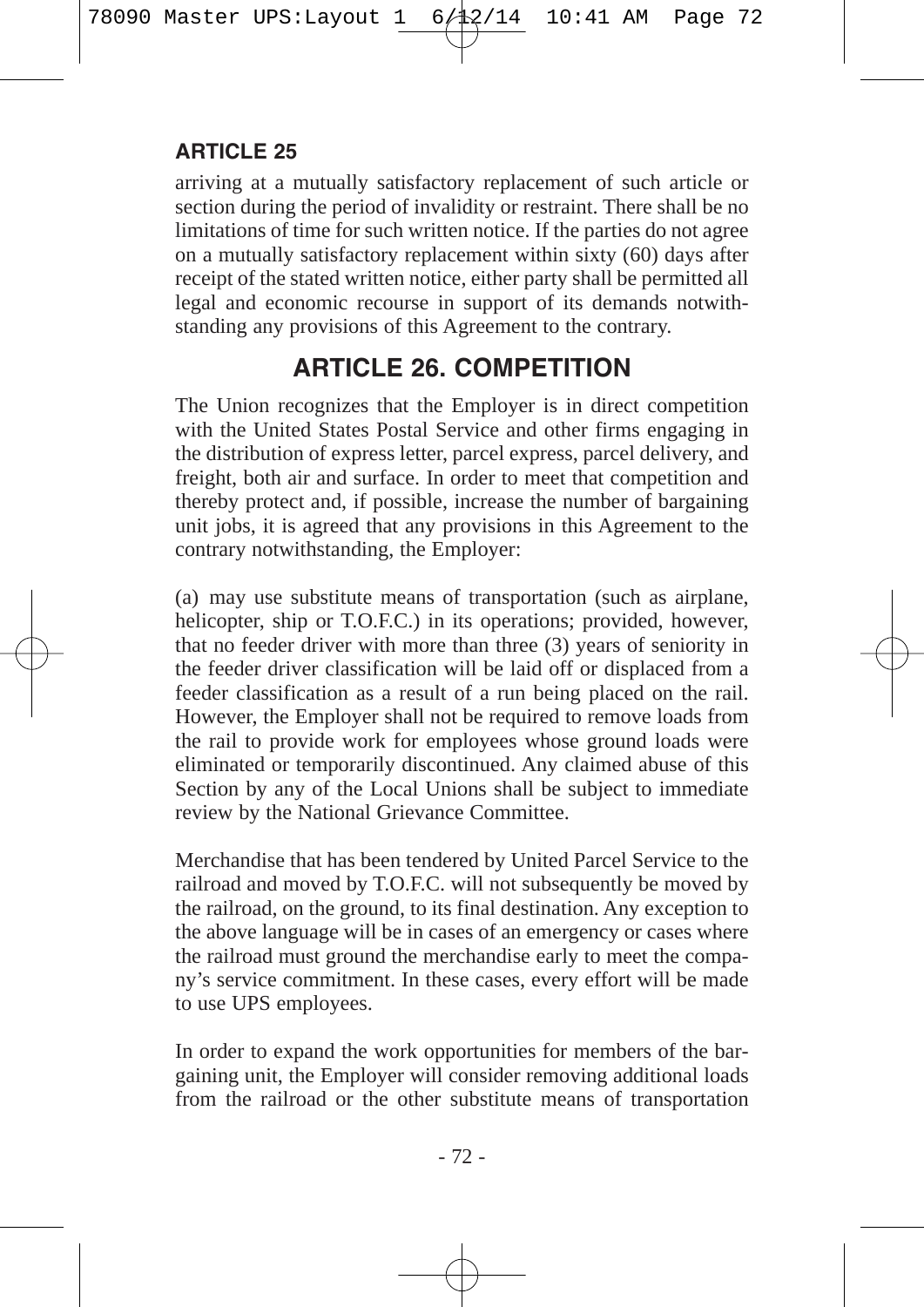specified in this Article. When the Employer removes loads on other than a temporary basis, it shall notify the Union of the number of new runs to be created as a result of moving such loads on the ground. The Employer and the Union shall agree on the most expeditious method to obtain additional personnel and/or equipment, if necessary, for the new runs to be operated by bargaining unit members. If the equipment or employees are not available, the Employer may use subcontractors for a reasonable start-up period, not to exceed thirty (30) days. The subcontracting can exceed thirty (30) days with the Union's agreement if there are problems obtaining additional personnel or equipment. Agreement under this paragraph will not be unreasonably denied by the Union. All feeder positions created as a result of returning loads to the ground shall be counted toward the Employer's obligation to create full-time jobs under Article 22.3 of this Agreement.

Bargaining unit employees will move scheduled T.O.F.C. loads from the rail yards to UPS locations except during peak season.

During peak season, the Employer will make every reasonable effort, in accordance with the appropriate Supplement, Rider or Addendum, to use current UPS employees and hire a sufficient number of employees to handle peak volume. After doing so, the Employer may use alternate means of transporting packages during peak season and will utilize union carriers whenever possible. Plans to utilize outside carriers will be reviewed and agreed with the Local Union. Such agreement will not be unreasonably withheld.

UPS shall provide its plan to the affected Local Union by October 15<sup>th</sup> of each year. This shall not preclude UPS from making subsequent alterations to the plan which shall also be reviewed with the Union.

(b) may drop loaded or empty trailers at locations designated by it, its customers or consignees for customer or consignee loading or unloading. It is understood that customers and consignees will not move trailers for loading and/or unloading other than on their premises. It is further understood that dropping and picking up these trailers shall be done by members of the bargaining unit.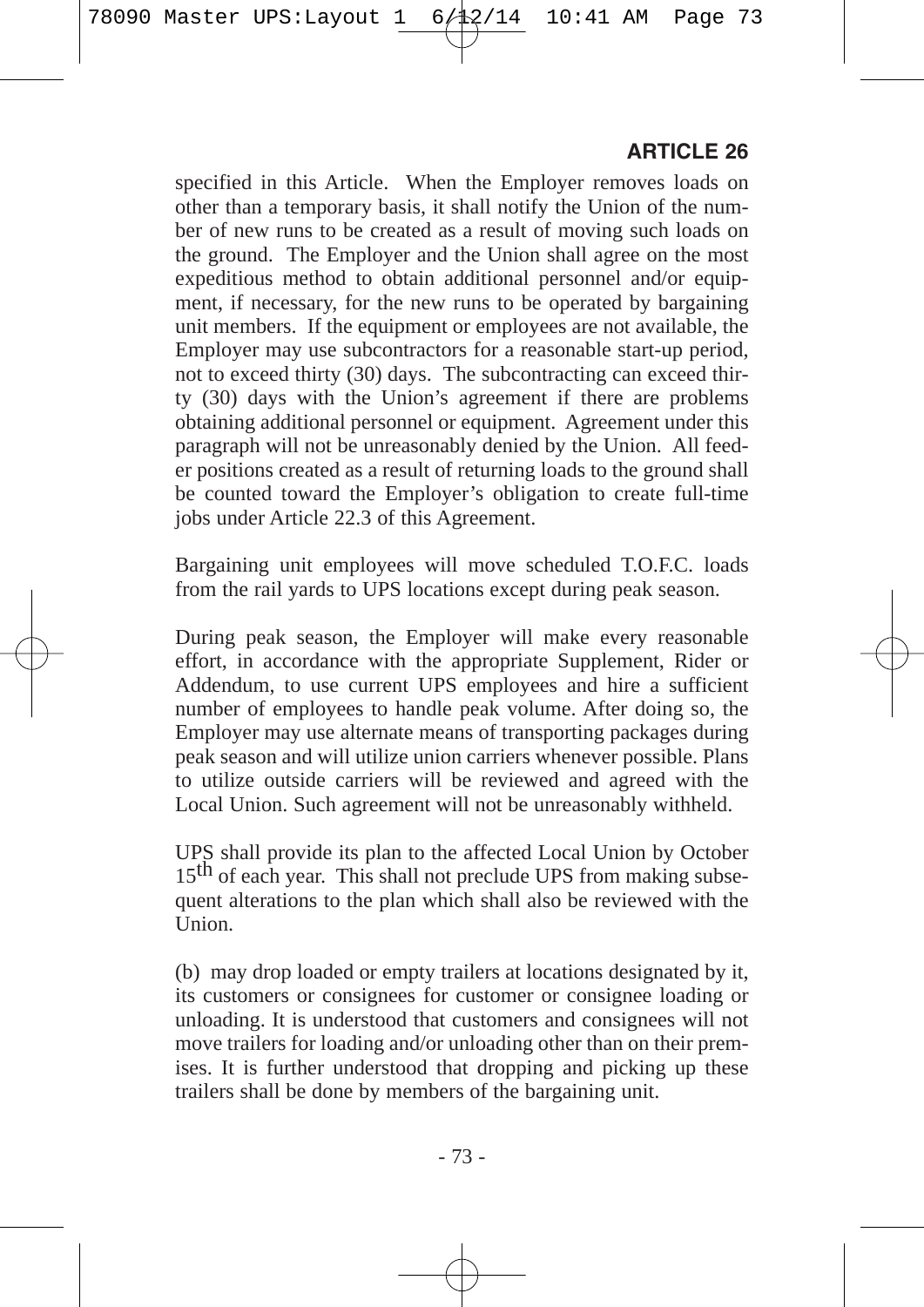(c) All loading and unloading of dropped shipments at UPS locations will be done by UPS bargaining unit employees.

## **Section 2.**

A Joint UPS/IBT Competition Committee shall be created with an equal number of Employer and Union representatives. The Committee shall meet upon written request by either party for the purpose of discussing and evaluating proposals which, if adopted by the Committee, could create additional bargaining unit jobs, enable the Employer to more effectively compete with other companies, implement new services and products, or change existing services. Nothing within this provision or Agreement shall require the Employer to offer or maintain any particular service or product.

In addition, the Joint UPS/IBT Competition Committee shall have the authority to review line haul runs that may be proposed by UPS Freight to create a two way run. UPS and the Union also agree to review and approve proposed runs that may be inclusive of runs currently being performed by vendors. In the event the parties do not agree, the runs shall not be implemented.

## **Section 3.**

Notwithstanding any other provision of the Agreement or any Supplement, Rider or Addendum, only the Local Union with jurisdiction in the geographic area in which a subcontracted feeder movement originates or the Teamsters United Parcel Service National Negotiating Committee in its own name shall have the right to file or pursue a grievance alleging that the movement is a contractual violation.

## **Section 4 – Surepost**

1) In order to retain existing commercial customers that are solicited by a competitor offering services similar to those described herein, or to attract new commercial customers, the Company may offer service contracts that include the delivery of packages by the USPS. Packages eligible for such delivery will normally be less than ten (10) pounds in weight and less than three (3) cubic feet in size, in accordance with paragraph (2) below. Further, UPS agrees that the Surepost will not be presented as a general service offering. This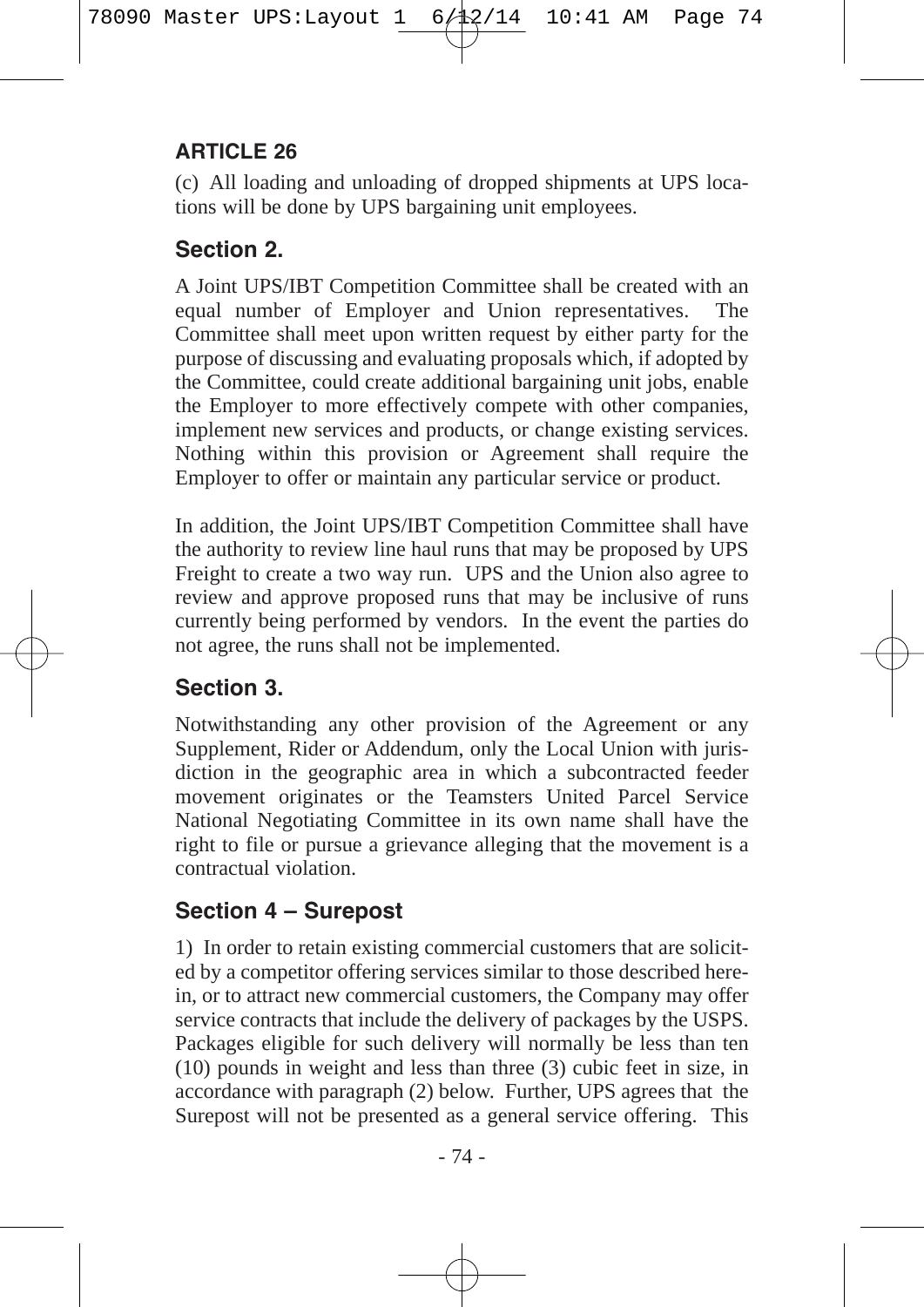service will only be offered for shipping from a business to a residential customer. The Company agrees that it will not use Surepost as a basis to diminish the size of the bargaining unit.

2) The Company will continue to use and develop technology that identifies two or more Surepost packages to be delivered to the same address and/or any combination of Surepost package(s) and ground package(s) to be delivered to the same address. In such circumstances, all of the Surepost package(s) and ground package(s) will be delivered by package drivers. The Company will implement, when available, technology that identifies multiple addresses in close proximity to which any combination of Surepost and ground packages are to be delivered. Within 120 days of the effective date of this Agreement, the Company shall also develop technology that identifies oversized (greater than three (3) cubic feet) or overweight packages. Once such technology is operational, all Surepost packages exceeding ten (10) pounds or with dimensions greater than three (3) cubic feet, will be delivered by package drivers.

3) The Joint UPS/IBT Competition committee will meet on a quarterly basis to review the progress of this service and discuss potential technological enhancements that will allow Surepost volume to be placed back in the UPS system for final mile delivery. Any issues or disputes related to the Surepost service that cannot be resolved by the Competition Committee shall be referred directly to the Chairs of the Union and the UPS National Negotiating Committees for discussion and resolution.

## **ARTICLE 27. EMERGENCY REOPENING**

In the event of war, declaration of emergency, imposition of mandatory economic controls, the adoption of a National Health Program or any Congressional or Federal Agency action which has a significantly adverse effect on the financial structure of the Employer, during the life of this Agreement, either party may reopen the same upon sixty (60) days' written notice and request renegotiation of the provisions of this Agreement directly affected by such action. There shall be no limitation of time for such written notice. Upon the failure of the parties to agree in such negotiations, within sixty (60) days thereafter, either party shall be permitted all lawful economic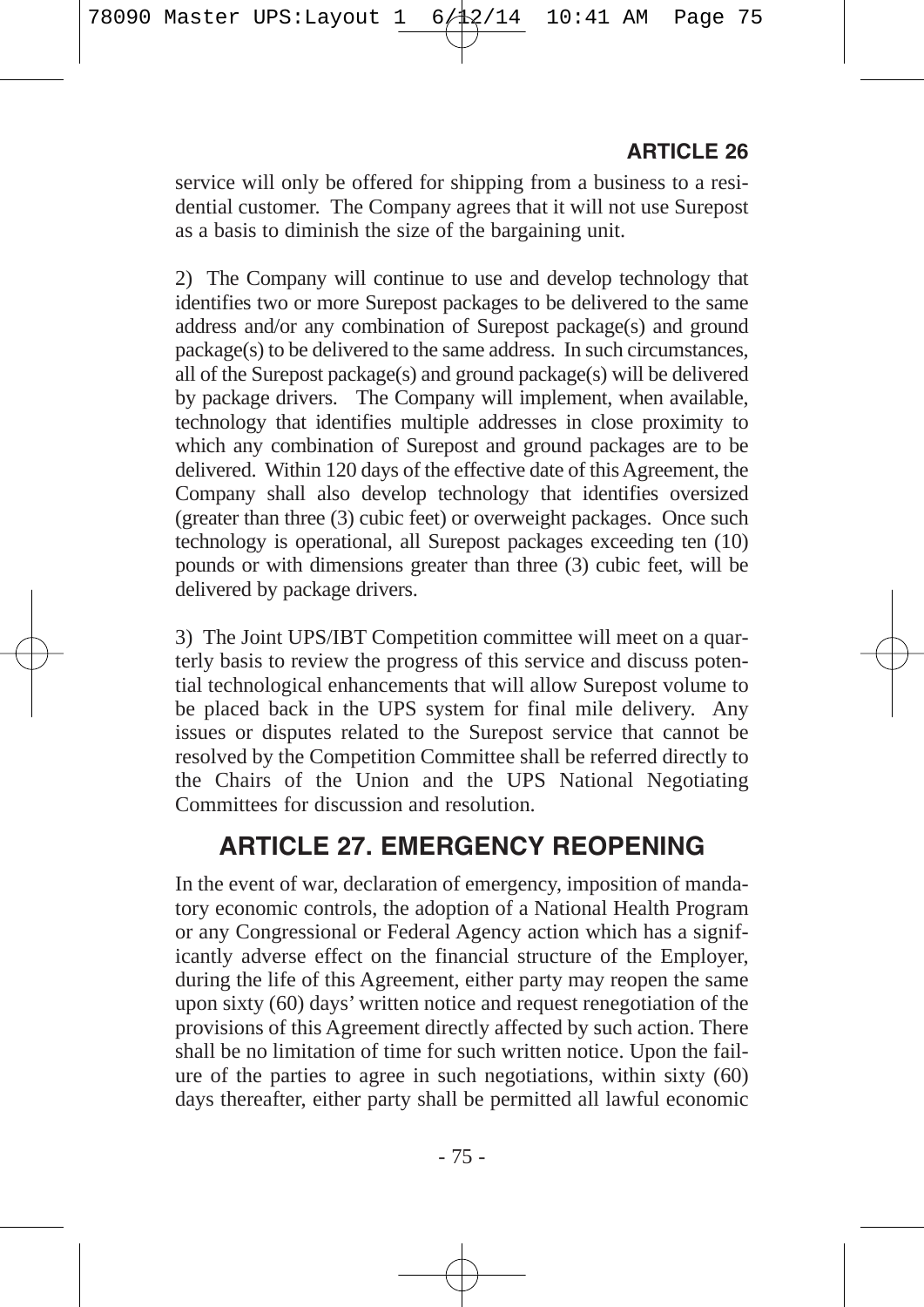recourse to support its request for revisions. If governmental approval of revisions should become necessary, all parties will cooperate to the utmost to attain such approval. The parties agree that the notice provided herein shall be accepted by all parties as compliance with the notice requirements of applicable law, so as to permit economic action at the expiration thereof.

# **ARTICLE 28. SYMPATHETIC ACTION**

In the event of a labor dispute between the Employer, party to this Agreement, and any International Brotherhood of Teamsters' Union, parties to this or any other International Brotherhood of Teamsters' Agreement, during the course of which dispute such Union engages in lawful economic activities which are not in violation of this or such other agreement, then any other affiliate of the International Brotherhood of Teamsters, having an agreement with such Employer, shall have the right only if sanctioned pursuant to the procedures of the International Constitution, and only after receiving such sanctions, to engage in lawful economic activity against such Employer in support of the above first mentioned Union notwithstanding anything to the contrary in this Agreement or the International Brotherhood of Teamsters' Agreement between such Employer and such other affiliate.

## **ARTICLE 29.**

## **Section 1. Jury Duty**

When a seniority employee is called for jury duty service, he/she shall be excused from his/her regular duties on the days he/she is required to appear in court or comply with jury rules that prevent him/her from reporting for work. For any regularly scheduled workday in which time off for such jury service is granted, the full-time employee shall be paid his/her guarantee and the part-time employee shall receive four (4) hours' pay at his/her straight-time hourly rate, less any amount received as a jury duty fee if such fees are defined as wages under applicable laws. The employee shall be required, however, to turn over to the Employer adequate proof of his/her jury duty service and compensation, if any, in order to receive the compensation above provided.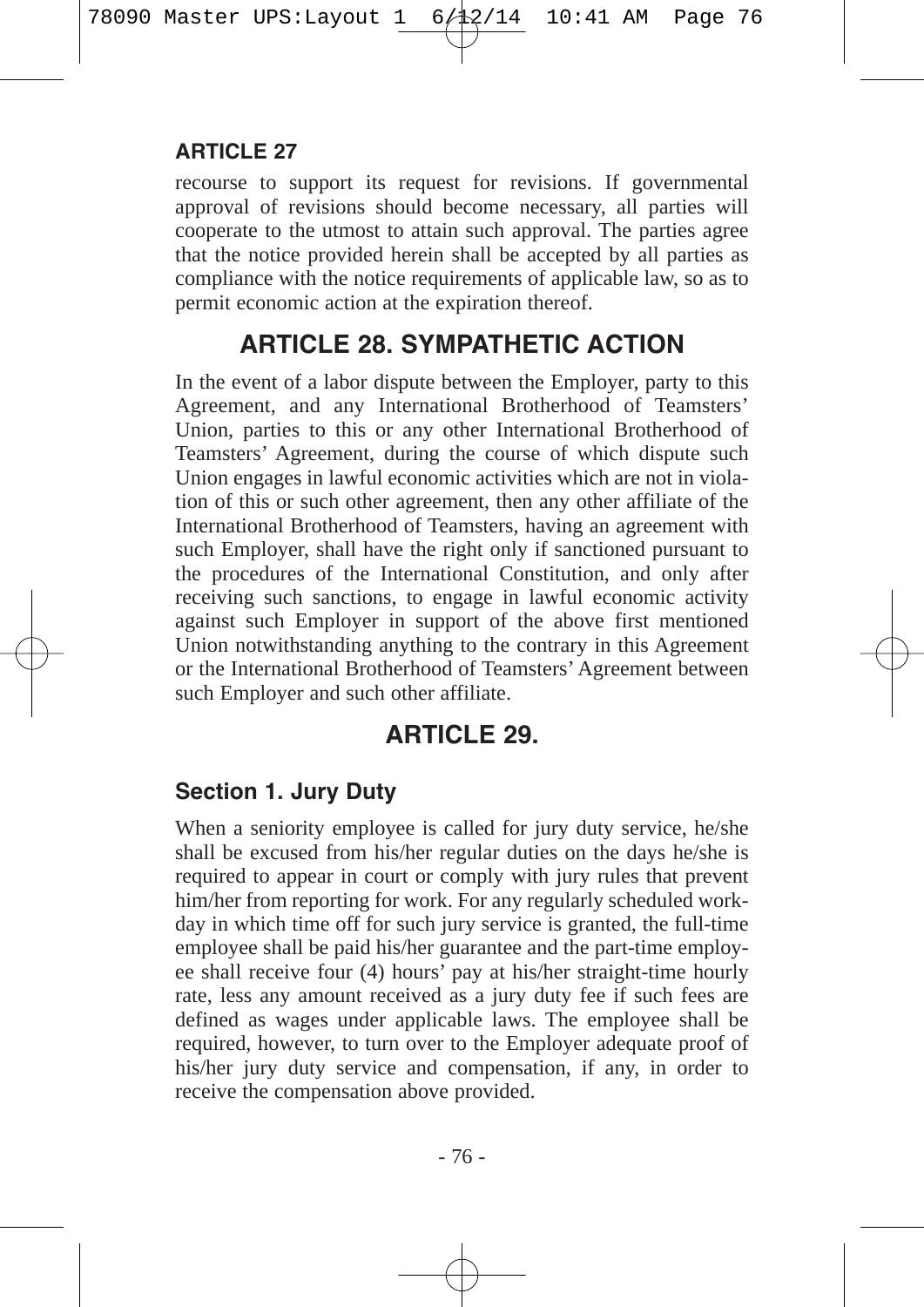Employees who are scheduled to work a day shift shall not be required to report for work on any day he/she is required to report for jury duty unless released from jury duty not less than six (6) hours prior to the end of his/her regularly scheduled shift, in which event he/she will be allowed two (2) hours from the time he/she is released from jury duty to report and work the remainder of his/her regularly scheduled shift.

Employees scheduled to work any shift other than the day shift shall not be required to report to work on any day he/she is required to report for jury duty unless he/she has been released from jury duty not less than four (4) hours prior to the start time of his/her regular shift and provided further he/she would complete such shift not less than ten  $(10)$  hours prior to the time he/she is required to report for jury duty the next/following day. Notwithstanding the above, no employee, working other than a day shift, will be required to report to work on a night if he or she has served jury duty that day and that service prevents him or her from reporting for work. An employee's schedule will be adjusted by the Employer when possible to avoid a situation in which the employee otherwise misses more than one day of work for any day of jury duty.

In the event an employee returns to work after being released from jury duty and works beyond his/her regularly scheduled work day such hours worked shall be compensated for at the applicable overtime rate of pay.

An employee who is required to report for jury duty during a week of previously scheduled vacation may select another available week of vacation.

Time spent on jury duty service will be considered time worked for purposes of Employer contributions to health & welfare and pension plans, vacation eligibility and payment, holidays and seniority, in accordance with the applicable provisions of the Supplemental Agreements, Riders and Addenda.

The language contained in this Article will supersede any provision in any Supplement, Rider or Addendum.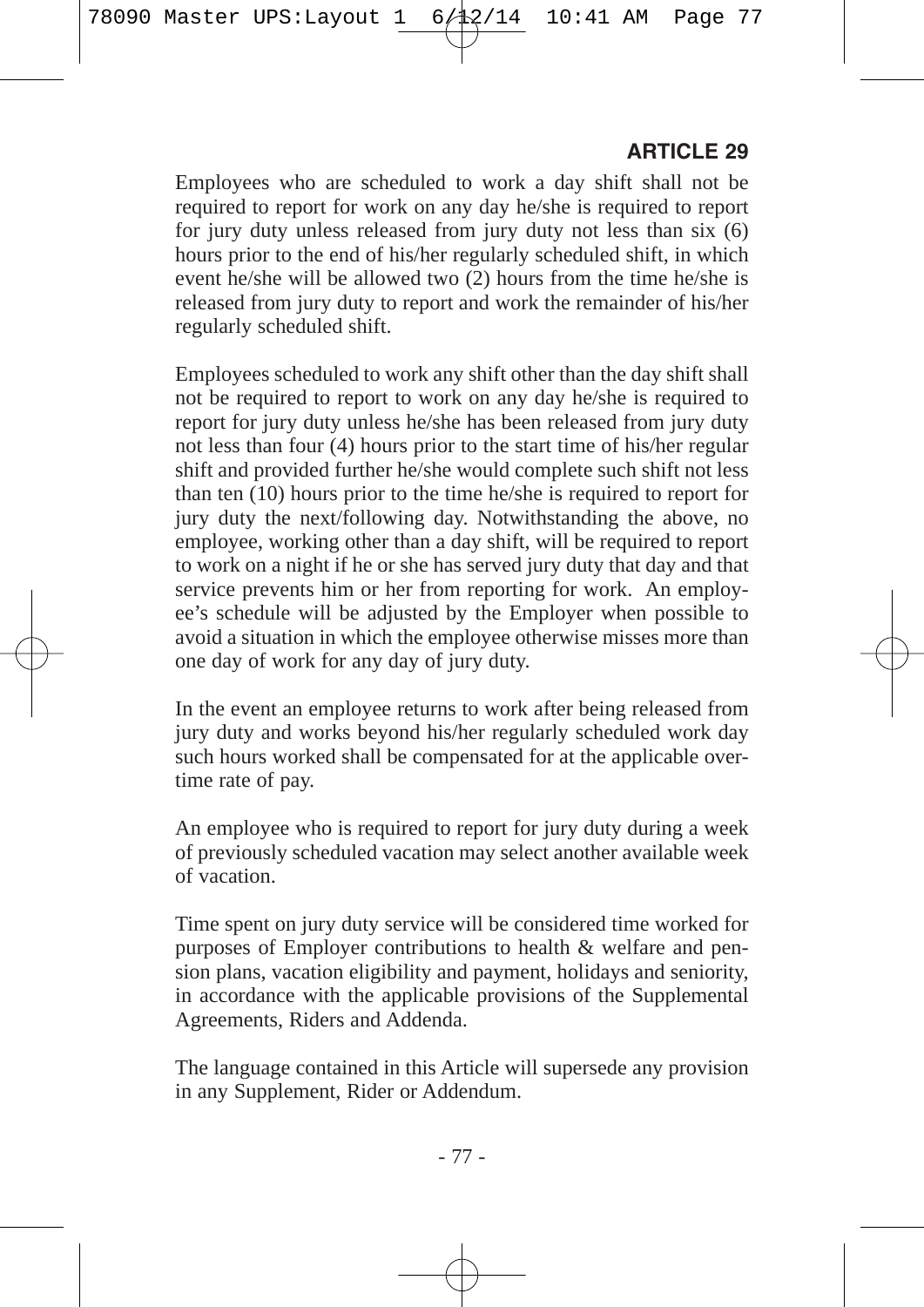## **Section 2. Funeral Leave ARTICLE 29**

In the event of a death of a member of the employee's family, a seniority employee shall be allowed a reasonable time off to attend the funeral or other bereavement rite.

Members of the employee's family means spouse, child, or stepchild, grandchild, father, mother, brother, sister, grandparents, mother-in-law and father-in-law and step-parents.

A regular full-time employee shall be guaranteed two (2) days off to be taken between the day of death and two (2) working days following the funeral provided the employee attends the funeral or other bereavement rite. In cases involving the funeral of a relative listed in paragraph 2 above, an employee who attends the funeral or bereavement rite is guaranteed a minimum of two (2) days off.

An employee shall be allowed one (1) day off to attend the funeral or other bereavement rite of a sister-in-law or a brother-in-law. Reimbursement for this day shall be the same as provided below.

Time off shall not extend beyond the day of the funeral unless an additional day is required for travel, except as provided above. In no event will total compensated time off exceed four (4) scheduled work days. The employee will be reimbursed at eight (8) times the employee's straight-time hourly rate for each day lost from work for those employees whose regular scheduled workweek is five (5) days, and ten (10) times the straight-time hourly rate for those employees whose regular scheduled workweek is four (4) days. Part-time employees will receive the same benefits as above, paid at four (4) times the employee's hourly rate. Better conditions contained in Supplements, Riders or Addenda will be maintained by present employees. All employees hired after July 2, 1982 will be covered by the above language.

## **Section 3. Tax Deferred Savings Plan 401(k)**

The Employer and the Union agree to continue the Teamster UPS National 401(k) Tax Deferred Savings Plan. The Employer shall pay the record-keeping expense for the Plan.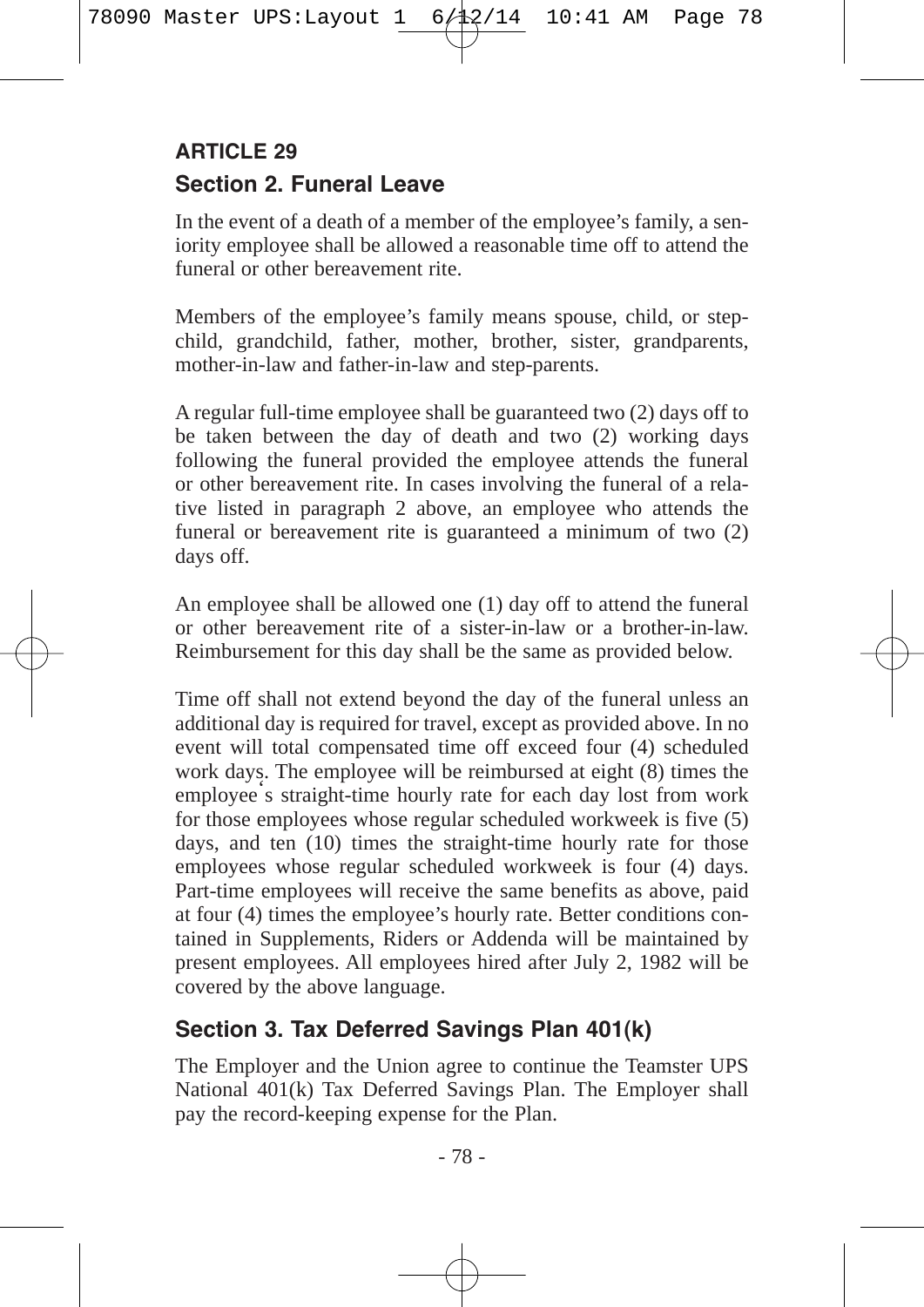It is further agreed, by the Union and the Employer, that the Employer shall withhold from an employee's earnings, amounts mutually agreed between the Employer and the employee, and deposit such monies into a 401(k) account in the employee's name in compliance with the Internal Revenue Code and E.R.I.S.A.

This Plan will be jointly administered by the Union and the Employer.

# **ARTICLE 30. JURISDICTIONAL DISPUTES**

In the event that any dispute should arise between any Local Unions party to this Agreement or between any Local Union party to this Agreement and any other Union, relating to jurisdiction over employees or operations covered by this Agreement, the Employer agrees to accept and comply with the decision or settlement of the Unions or Union tribunals which have the authority to determine such dispute. The parties do not intend by this paragraph to take away the Employer's right to designate the home domicile of his employees; provided, however, that any employees adversely affected shall have recourse to the grievance procedure. The Employer further agrees that prior to the change of the domicile of any of its employees, it shall so notify the Unions directly involved.

## **ARTICLE 31. GARNISHMENTS**

In the event of notice to the Employer that a court order has been issued requiring the Employer to withhold a percentage of an employee's wages to satisfy a garnishment, the Employer may take disciplinary action if the employee fails to satisfy such garnishment or wage assignment within a seventy-two (72) hour period after notice to the employee that the Employer is considering disciplinary action. However, the Employer may not discharge any employee by reason of the fact that his/her earnings have been subjected to garnishment or wage assignment for any one (1) indebtedness. An employee may be suspended by reason of the fact that his/her earnings have been subjected to garnishment or wage assignment for any one (1) indebtedness, but any such suspension must be for a fixed, stated period of time.

If the Employer is notified of three (3) garnishments or wage assignments for more than one (1) debt, irrespective of whether sat-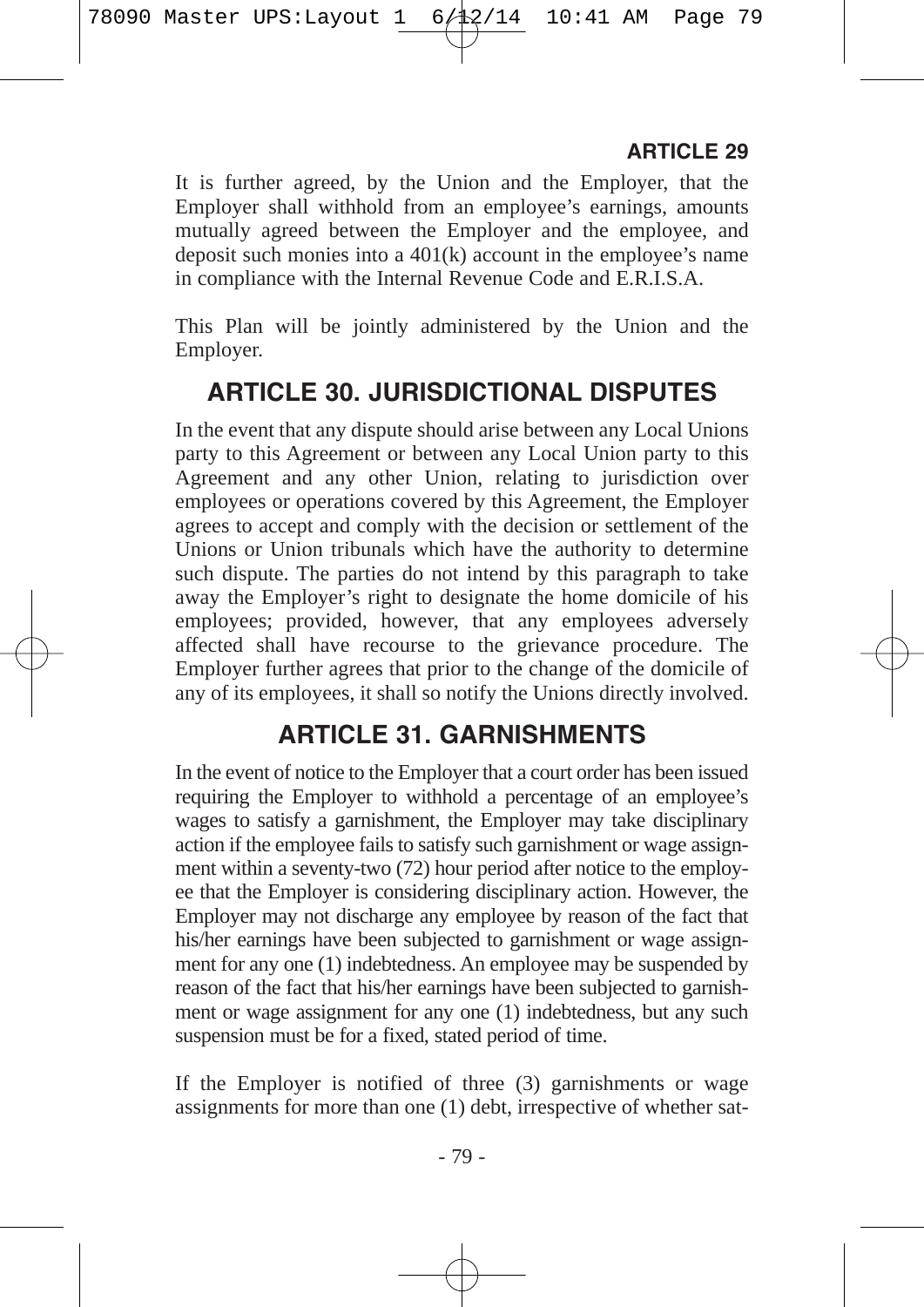isfied by the employee within a seventy-two (72) hour period, the employee may be subjected to discipline. However, the employee may not be discharged upon notice of a third (3rd) garnishment, under this provision, unless and until the Employer has actually begun withholding the employee's wages on a second (2nd) debt. If the Employer has an established practice of discipline or discharge with a fewer number of garnishments or wage assignments, or impending garnishments or wage assignments, and if the employee fails to adjust the matter within the seventy-two (72) hour period, such past practice shall be applicable, provided it does not result in the discharge of an employee prior to the actual withholding of the employee's wages for a second (2nd) debt.

A garnishment for child support or alimony shall not be considered a debt for purposes of discipline.

The Employer shall comply with federal, state and local law in enforcing the provisions of this Article. Discipline or discharge pursuant to this Article shall be reasonable and nondiscriminatory.

# **ARTICLE 32. SUBCONTRACTING**

For the purpose of preserving work and job opportunities for the employees covered by this Agreement, the Employer agrees that no work or services of the kind, nature or type, and including new operations or buildings, covered by, presently performed, or hereafter assigned to the collective bargaining unit will be subcontracted, transferred, leased, assigned or conveyed in whole or in part to any other plant, person or non-unit employees, unless otherwise provided in this Agreement. The Employer may not subcontract work in any classification for the purpose of avoiding overtime. The Employer may not subcontract work in any classification if any employee who normally performs such work is on layoff.

The number of car washer and porter jobs in the bargaining unit as of July 31, 1990 shall be guaranteed from replacement by the Employer subcontracting this work. It is further agreed that additions to the workforce in areas that currently have bargaining unit employees performing this work shall become bargaining unit members covered under this Agreement.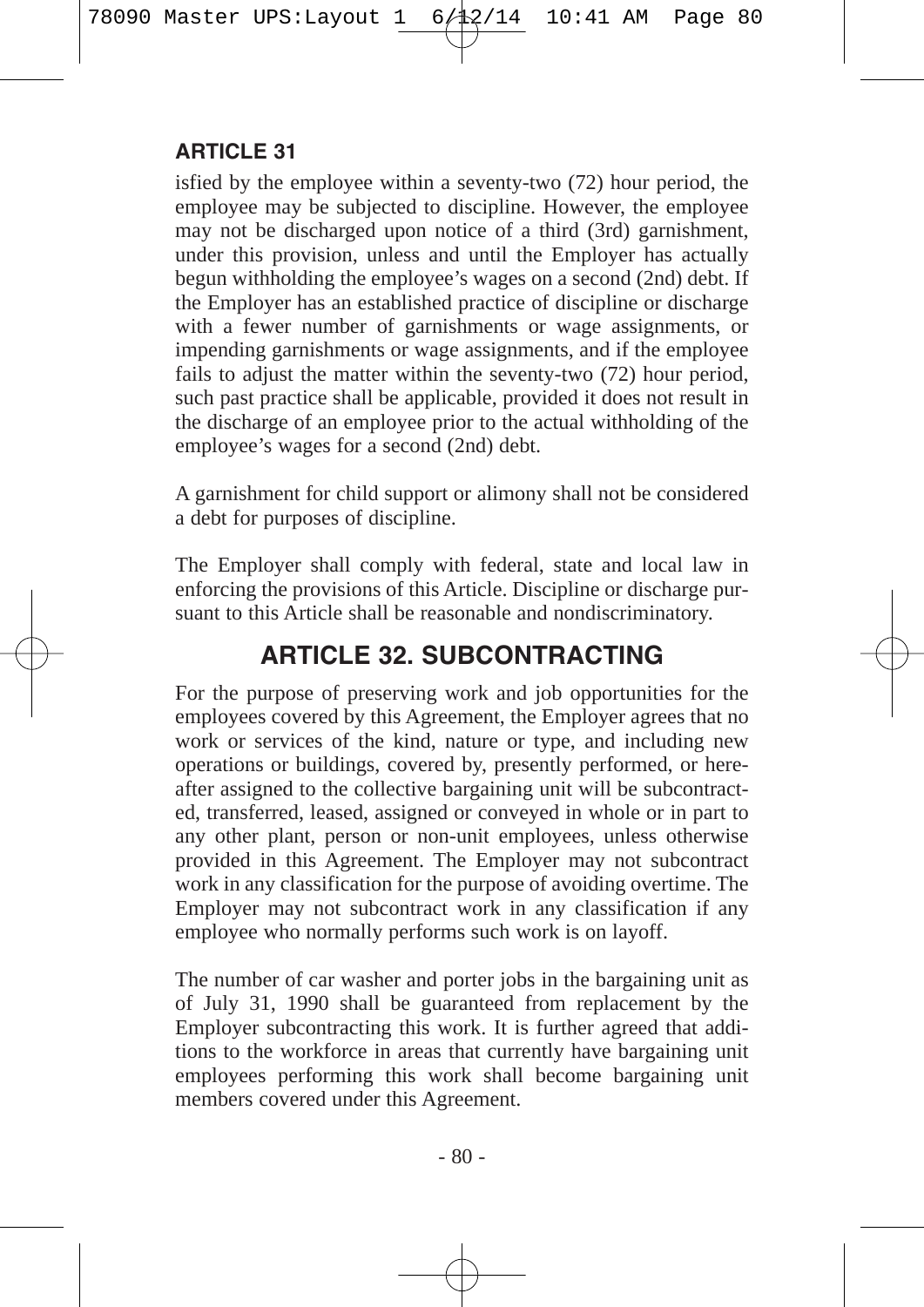# **ARTICLE 33. COST-OF-LIVING (COLA) ARTICLE 33**

All seniority employees who have completed their appropriate wage progression schedule shall be covered by the provisions of a cost-of-living allowance, as set forth in this Agreement.

Employees who have not completed their appropriate wage progression on the effective date of a COLA increase, shall receive the adjustment on a prospective basis on the date they complete their wage progression schedules.

The amount of the cost-of-living allowance shall be determined as provided below on the basis of the "Consumer Price Index for Urban Wage Earners and Clerical Workers, CPI-W (Revised Series using 1982-1984 Expenditure Patterns), All Items (1982-84 = 100), published by the Bureau of Labor Statistics, U.S. Department of Labor" and referred to herein as the "Index".

Effective August 1, 2014 and every August 1 thereafter during the life of the Agreement, a cost-of-living allowance will be calculated on the basis of the difference between the Index for May 2014 (published June 2014) and every May thereafter, and the base Index for May 2013 (published June 2013) and every May thereafter, as follows:

For every two tenths (0.2) point increase in the Index, over and above the base (prior year's) Index plus three percent (3.0%) there will be a one (1) cent increase in the hourly wage rates payable on August 1, 2014 and every August 1 thereafter. These increases shall only be payable if they equal five cents (\$.05) in a year.

All cost-of-living allowances paid under this Agreement will become and remain a fixed part of the base wage rate for all job classifications. A decline in the Index shall not result in the reduction of classification base wage rates.

Mileage paid employees will receive cost-of-living allowances on the basis of .25 mills per mile for each one (1) cent increase in hourly wages, subject to the threshold set forth above.

In the event the appropriate Index figure is not issued before the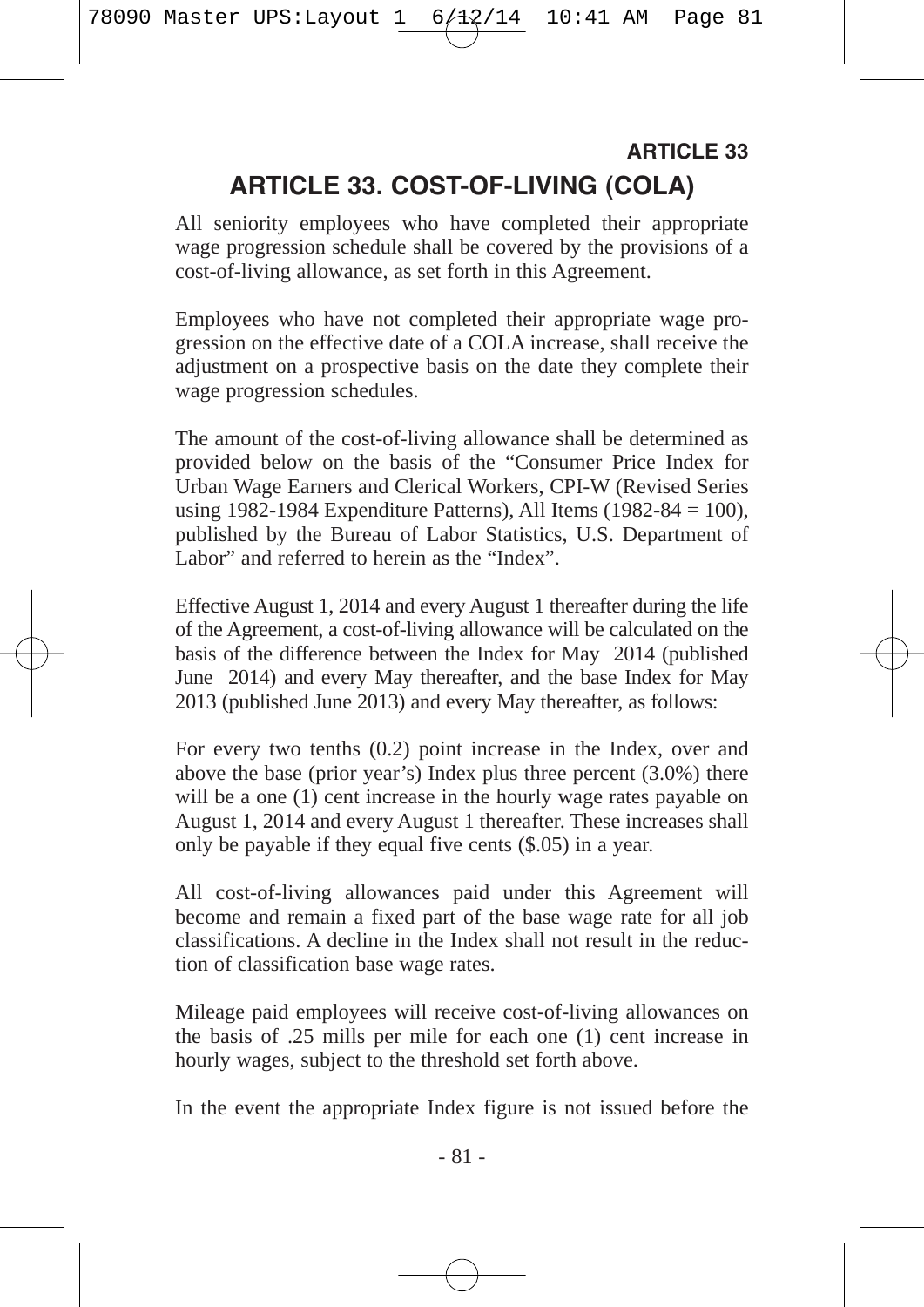effective date of the cost-of-living adjustment, the cost-of-living adjustment that is required will be made at the beginning of the first  $(1<sup>st</sup>)$  pay period after the receipt of the Index.

In the event that the Index shall be revised or discontinued and in the event the Bureau of Labor Statistics, U.S. Department of Labor, does not issue information which would enable the Employer and the Union to know what the Index would have been had it not been revised or discontinued, then the Employer and the Union will meet, negotiate, and agree upon an appropriate substitute for the Index. Upon the failure of the parties to agree within sixty (60) days, thereafter, the issue of an appropriate substitute shall be submitted to an arbitrator for determination. The arbitrator's decision shall be final and binding.

# **ARTICLE 34. HEALTH & WELFARE AND PENSION**

# **Section 1.**

 $(a)(i)$  Except as set forth in this Section 1(a), Health & Welfare and/or pension contributions shall be increased by forty dollars (\$40.00) per week on August 1, 2013 and on each subsequent August  $1<sup>st</sup>$  during the life of the contract. Where the employees are covered by both Teamster Health & Welfare and Pension Funds in a Supplement, Rider or Addendum, the weekly health & welfare and pension contributions shall be allocated by the respective Joint Supplemental Area Negotiating Committees, subject to the approval of the Joint National Negotiating Committee.

(ii)(1) In those Supplements, Riders or Addenda, where the fulltime employees are covered by, the Central States Health &Welfare Plan the amount of money set forth on Section 1(a) above to be allocated for Health & Welfare for these full-time employee as follows:

August 1, 2013 - fifty cents (\$0.50) August 1, 2014 – fifty cents (\$0.50) August 1, 2015 – fifty cents (\$0.50) August 1, 2016 – (TBD based on Central States' cost) August 1, 2017 – (TBD based on Central States' cost)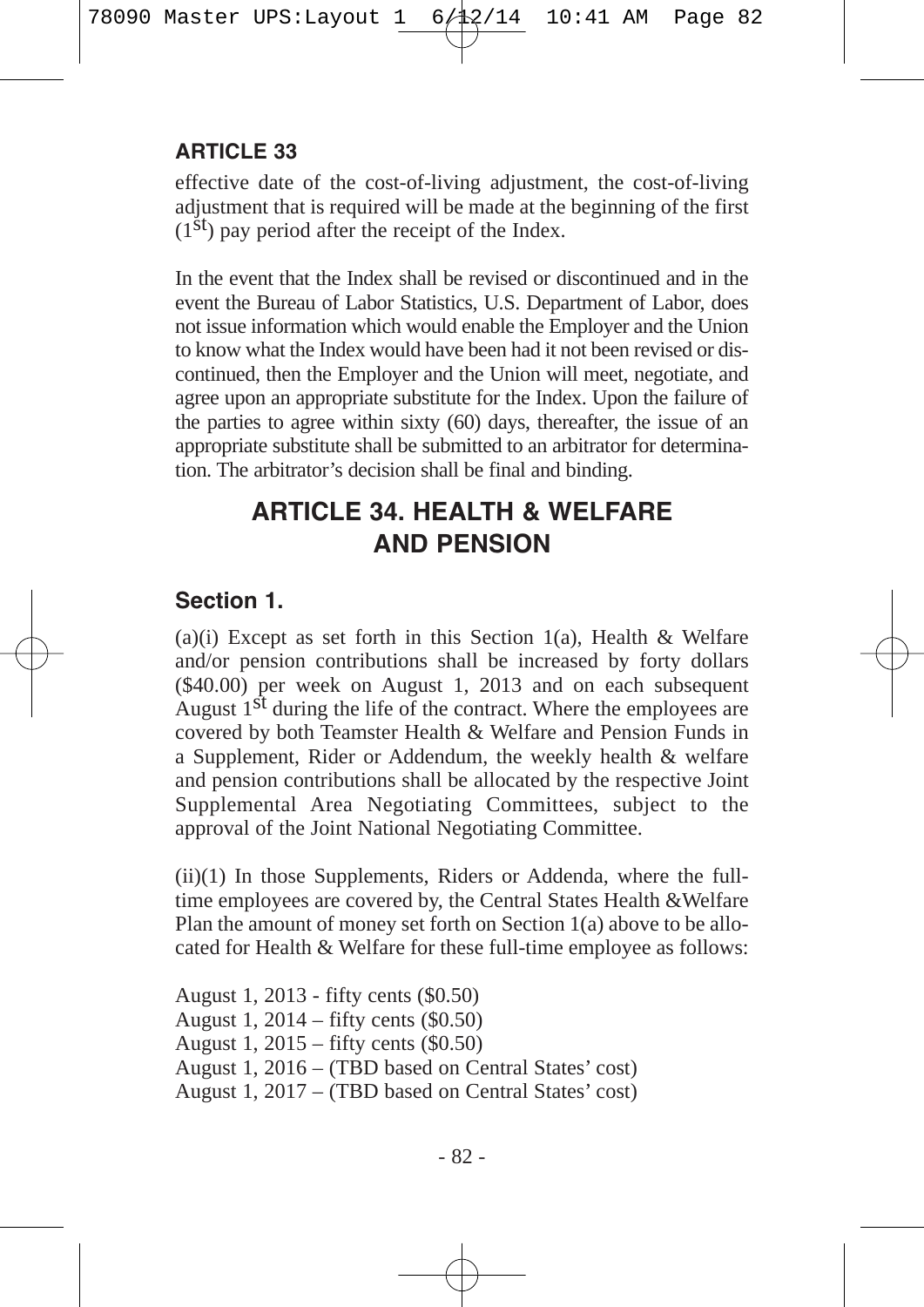2) For years 2013 through 2015, the remaining fifty cents (\$0.50) will be allocated to the applicable Taft -Hartley Pension Plan or the UPS/IBT Pension Plan, as applicable. The health and welfare contribution increases in 2016 and 2017 will be based on Central States actual costs. In those two years, the applicable Taft-Hartley Pension Plan or the UPS/IBT Pension Plan, as applicable, will receive for a pension allocation the differential between the increase to Central States Health & Welfare Plan (CS H&W) and one dollar (\$1.00).

(iii) For those part-time employees who will be transitioning from a UPS sponsored medical plan to the Central States Health & Welfare Plan, the allocation for years 2013 through 2015 shall be fifty cents (\$0.50) to UPS for health and welfare coverage. Fifty cents (\$0.50) shall be allocated for those years for pension to UPS or a Taft-Hartley pension fund, as applicable. In years 2016 and 2017, the applicable Taft-Hartley pension plan or the UPS Pension Plan, as applicable, will receive for a pension allocation the differential between the increase to Central States Health &Welfare Plan (CS H&W) and one dollar (\$1.00)

(iv) The increases accrued under this Article on August  $1<sup>st</sup>$ , of each year, can only be allocated to health & welfare and/or pension except as provided within this Article. Any dispute concerning the allocation of health & welfare and pension money shall be determined and/or resolved by the Joint National Negotiating Committee.

(v) If, in accordance with a duly adopted funding improvement plan or rehabilitation plan, an IBT Pension Fund is required to issue a schedule pursuant to ERISA Section 305 (added by the Pension Protection Act of 2006) that requires contributions in excess of those contained within this Article, the Union and the Employer shall promptly meet to negotiate changes in the Agreement to generate sufficient savings to cover the cost of the increased contributions. Agreement shall not be unreasonably withheld. Once completed, the applicable Fund shall be obligated to accept the schedule as if it was the beginning of the term of a new labor agreement.

(b) Monthly, daily and hourly health & welfare and pension contributions shall be converted from the weekly rate increases in accordance with past practice.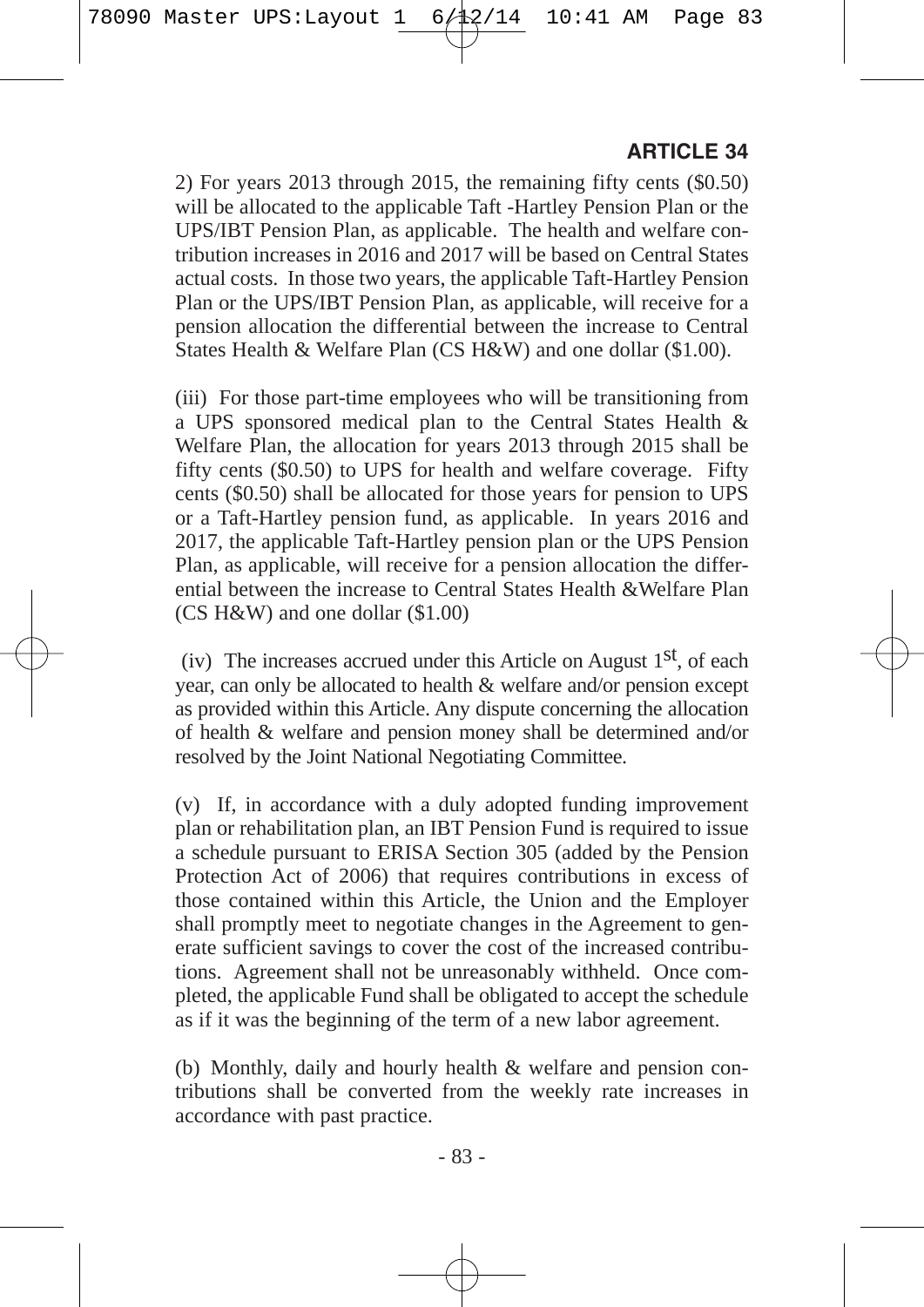(c) During the life of this Agreement, the Employer will continue to make applicable contributions to all IBT Health and Welfare Funds and all IBT Pension Funds (or the successor funds in case of merger of funds) for full-time and/or part-time employees in all Supplements, Riders and Addenda where the Employer was making contributions for full-time and/or part-time employees on May 1, 1982, unless stated to the contrary in this Article or changes placing these employees in UPS plans are negotiated and agreed to by the National Negotiating Committee.

(d) In those Supplements, Riders and Addenda where the Employer was providing health & welfare and/or pension benefit coverage to employees (either full-time or part-time) on May 1, 1982, the Employer will continue to provide health & welfare and/or pension benefit coverage under the Company plan(s), with funding under the related trust(s) established by the Employer for this purpose, for the life of this Agreement unless specified otherwise in the applicable Supplemental Agreement, Rider, Addendum or this Article. However, this paragraph will only apply through December 31, 2013, as it relates to health &welfare coverage.

(e) All contractual provisions relating to pensions shall be provided in the respective Supplemental Agreements, Riders and Addenda. References to Company provided health & welfare are being deleted from the Supplements, Riders and Addenda because the Company will no longer be providing medical coverage after December 31, 2013.

(f) The agreements on Maintenance of Benefits for Teamster Health and Welfare Plans in the Western Conference of Teamsters Supplemental Agreement and in the Northern California Supplement Agreement shall continue in full force and effect during the life of this Agreement. The increase in any Supplement, Rider or addendum as a result of a Maintenance of Benefit increases shall be allocated as follows: fifty cents (\$0.50) per hour to Health and Welfare in each year of the contract. The remainder of the contribution increase set forth in Section 1.(a) each year will be paid into pension. If this hourly amount does not cover the required increases in cost required by the Health & Welfare Plans, then the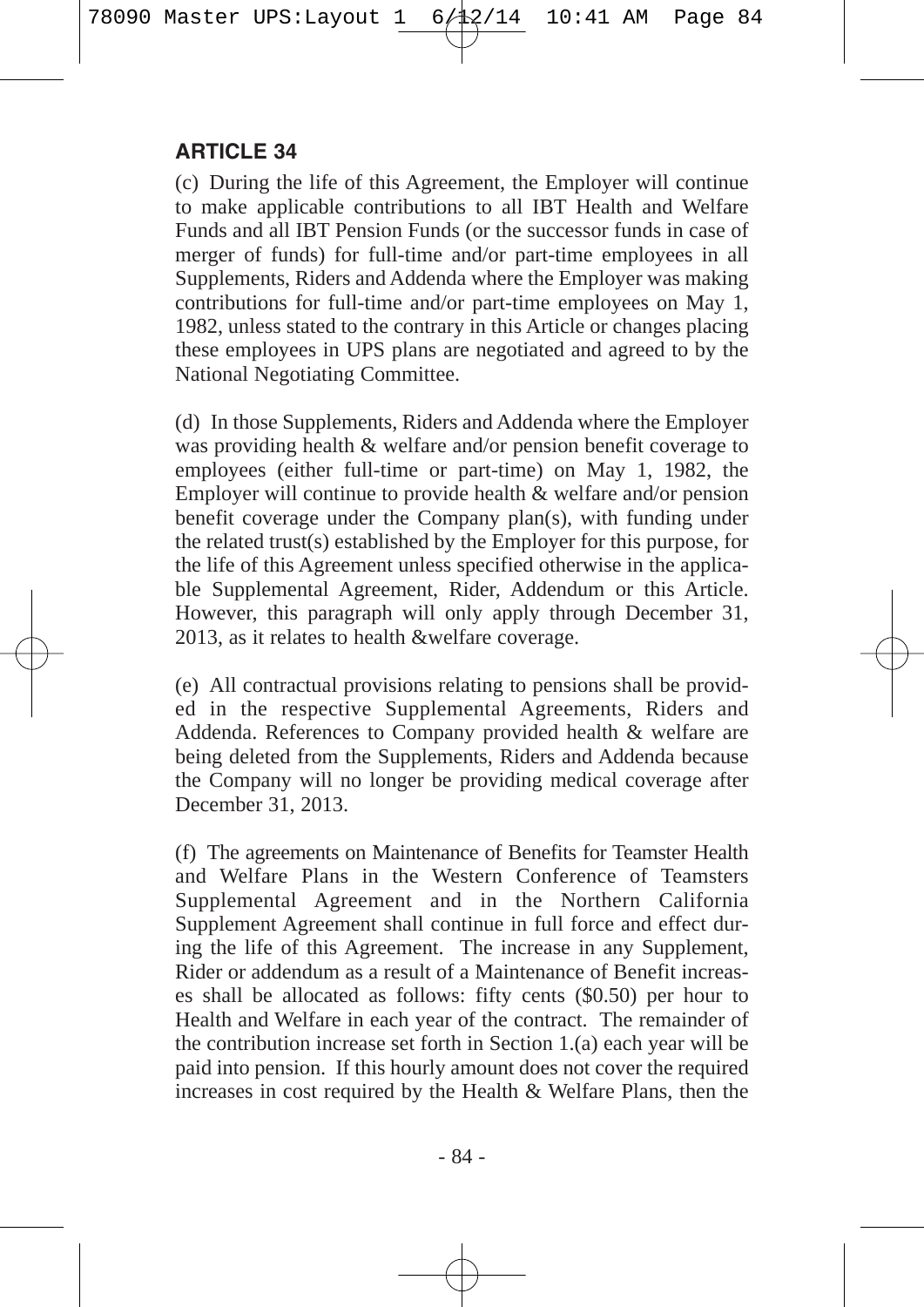remainder of the forty dollars (\$40.00) per week increase will be diverted to a health and welfare contribution, instead of being available for pension.

(g) The Employer shall not be required to contribute to any jointly trusteed health and welfare plan, consistent with the practices and rules and regulations of such plan in effect as of August 1, 2013 an amount greater than the amount it contributed on July 31, 2013 plus the increases required by this Master Agreement, except as may be required by law notwithstanding any language to the contrary in any Trust Agreement, Participation Agreement or similar document. The only exception to the above is the Maintenance of Benefits provision in paragraph (f) above.

(h**)** In the event that there is any change in the existing national health care legislation or if new legislation is enacted, the parties agree to meet and discuss any ramifications of that legislation on the provisions of this Article.

#### (i) UPS Part-time Pension Plan

(1) The UPS Pension Plan will be improved to provide monthly benefits for part-time employees not covered by Teamster Pension Plans as follows: The benefit formula in the UPS Pension Plan for current or future part-time employees who are participants will be increased effective August 1, 2004 to fifty-five dollars (\$55.00) for each year of past and future Credited Service to a maximum of thirty-five (35) years of Credited Service. The benefit formula in the UPS Pension Plan for current or future part-time employees who are participants will be increased solely for purposes of the monthly accrued benefit, effective August 1, 2008 to sixty dollars (\$60.00) for each year of future Credited Service to a maximum of 35 years of Credited Service. If a participant is in Covered Employment on August 1, 2008, he shall receive the sixty dollars (\$60.00) benefit formula for the entire 2008 plan year.

The total monthly service pension benefit will be equal to the following provided the employee meets the Credited Service requirement.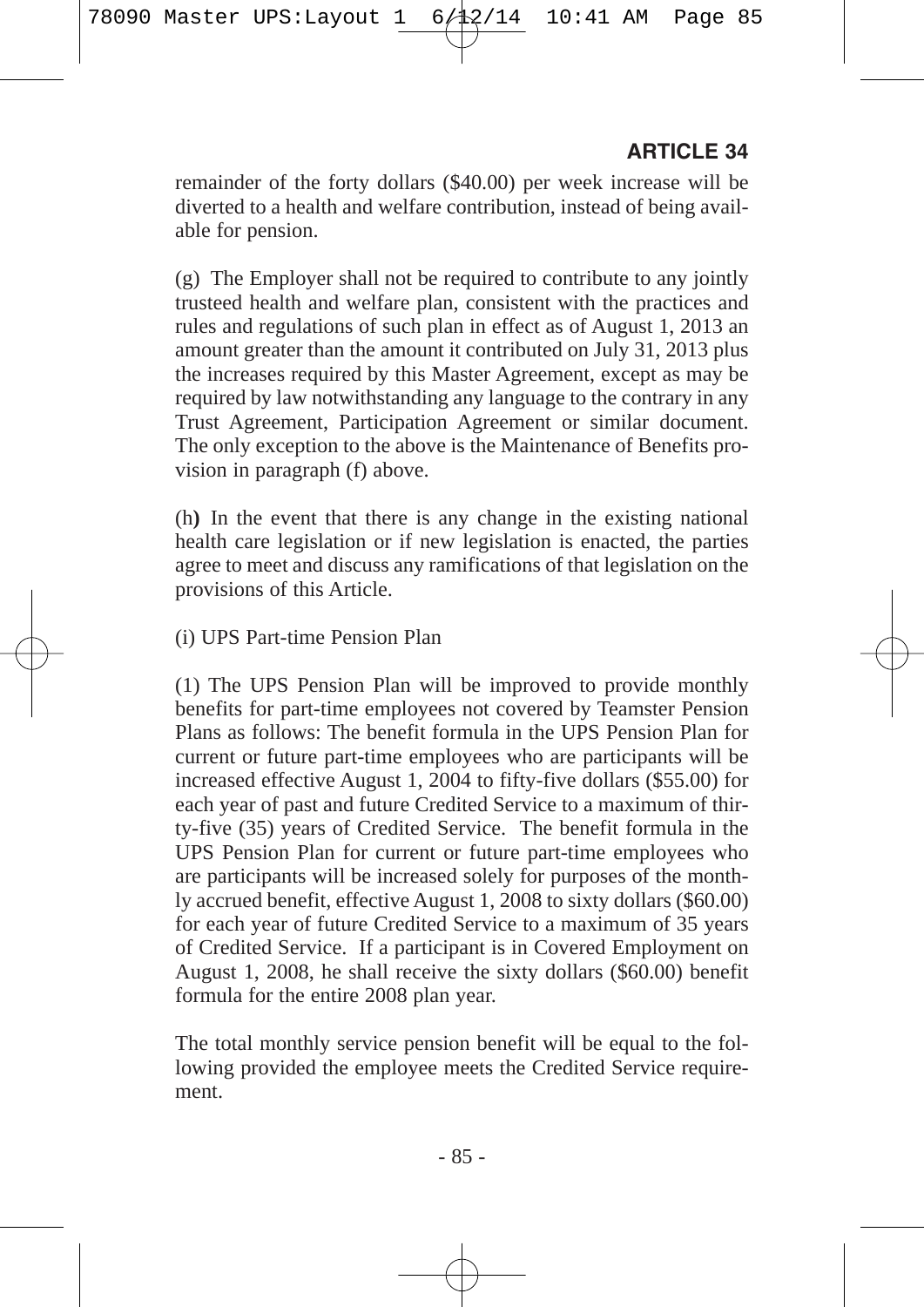\$2,100 for retirement at any age after 35 years of part-time Credited Service

\$1,800 for retirement at any age after 30 years of part-time Credited Service

\$1,500 for retirement at age 60 with 25 years of part-time Credited Service

\$1,250 for retirement at any age with 25 years of part-time Credited Service

(based on \$50.00 per year of Credited Service)

(2) Part-time employees will receive one (1) year of Credited Service for seven hundred fifty (750) or more paid hours. (Six (6) months of part-time Credited Service will be granted for three hundred seventy-five (375) to five hundred (500) hours worked in a calendar year, and nine (9) months of part-time Credited Service will be granted for five hundred one  $(501)$  to seven hundred forty-nine (749) hours worked in a calendar year.) This paragraph will also be applied to determine Credited Service for all full-time employees on the payroll on August 1, 2002 who were formerly participants in the UPS Pension Plan.

(3) The Employer will be responsible for funding the UPS Pension Plan as required to provide the benefits described above and will be responsible for maintaining the plan.

(4) The UPS Pension Plan will be governed by the terms of the Plan document.

(5) Effective August I. 2002, the Employer will grant additional years of Credited Service in accordance with the terms of the Plan to all full-time and part-time employees on the payroll on August 1, 2002, who worked for UPS after they were twenty-one (21) but were denied Credited Service solely because the UPS Pension Plan required that an employee be age twenty-five (25) or older to participate in the UPS Pension Plan.

(6) For those multi-employer pension plans with which the UPS Pension Plan does not have reciprocity, the UPS Pension Plan will execute a mutually agreeable reciprocity agreement with those plans.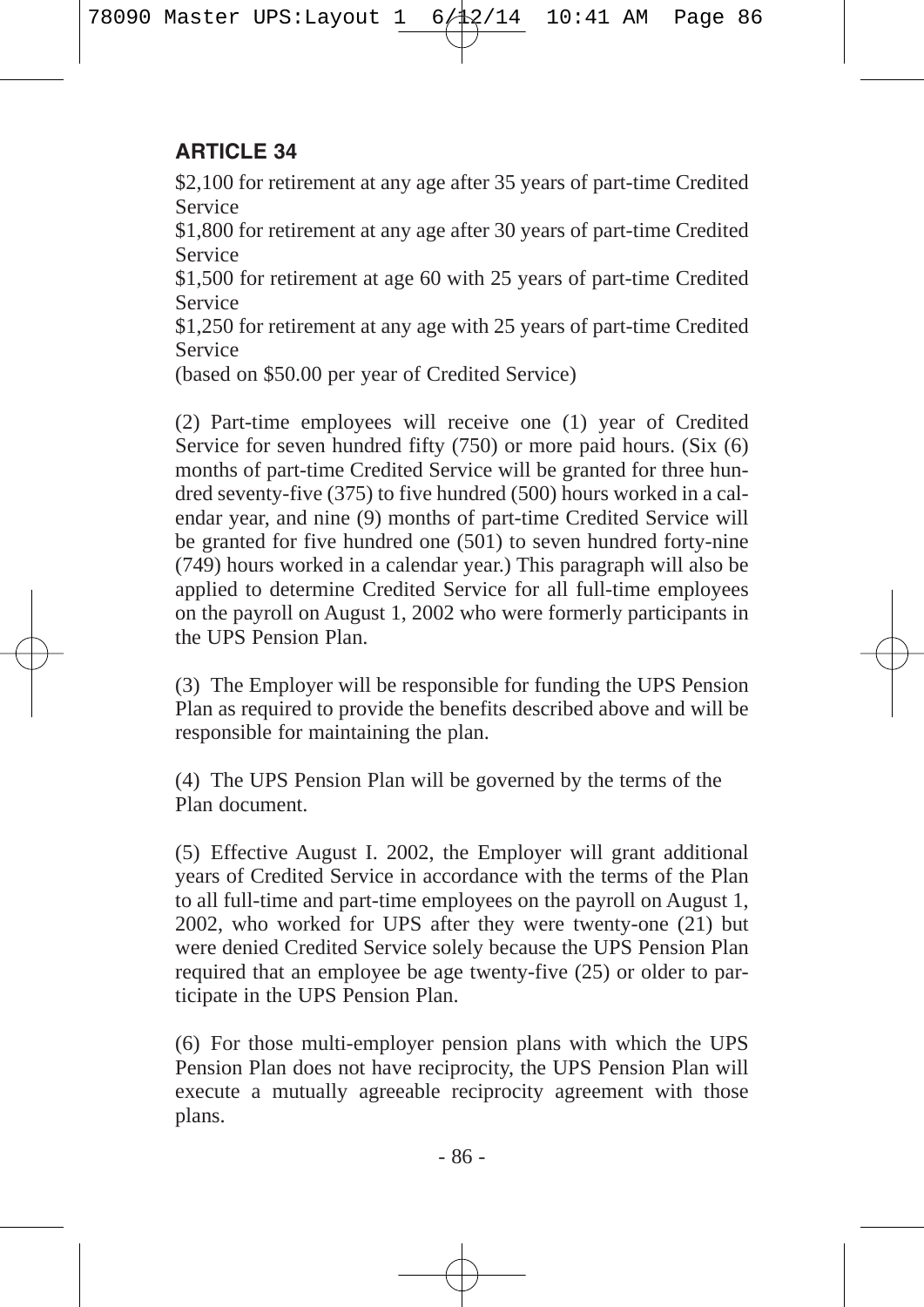(7) The Company will amend the UPS Pension Plan to allow an employee with an hour of service in covered employment on or after August 1, 2013 to become a participant on the January 1 or July 1 (whichever is earlier), after reaching age 21 and completing a 12 month period of employment beginning on their hire date, or any subsequent calendar year, in which they earned at least 375 hours of service. In addition, in order to receive any retroactive benefit service as a result of the change, the employee's primary job as of August 1, 2013 must be a part-time position. The Pension Plan will also be amended to reduce the number of hours of service required to earn a vesting year from 750 to 375. This paragraph does not change how benefit service is accrued.

(j) Long-Term Disability

(1) Full-time seniority employees will become eligible for longterm disability (LTD) after six (6) months of employment for nonoccupational illnesses or injuries that last longer than twenty-six (26) weeks.

(2) Long-term disability benefits will equal sixty percent (60%) of the employee's base weekly pay to a maximum of six hundred dollars (\$600) per week for up to five (5) years. Long-term disability benefits begin when short-term disability coverage ends or after twenty-six (26) weeks from date of disability, whichever is later. The six hundred dollars (\$600) cap shall be increased to seven hundred dollars (\$700) effective January 1, 2014 and the eight hundred dollars (\$800) on January 1, 2017.

(3) Average weekly base pay is computed by averaging paid hours (maximum of forty (40) hours per week) each week during the last full calendar quarter the employee worked and multiplying that by the hourly rate of their base job. Weeks of unemployment in the prior quarter will not be counted in the calculation. If there were substantial weeks of unemployment, the prior full calendar quarter may be used for the calculation.

(4) The definition of disability, termination of eligibility, offsets, exclusions, limitations, claim procedures and any other related issues will be controlled by the Summary Plan Description.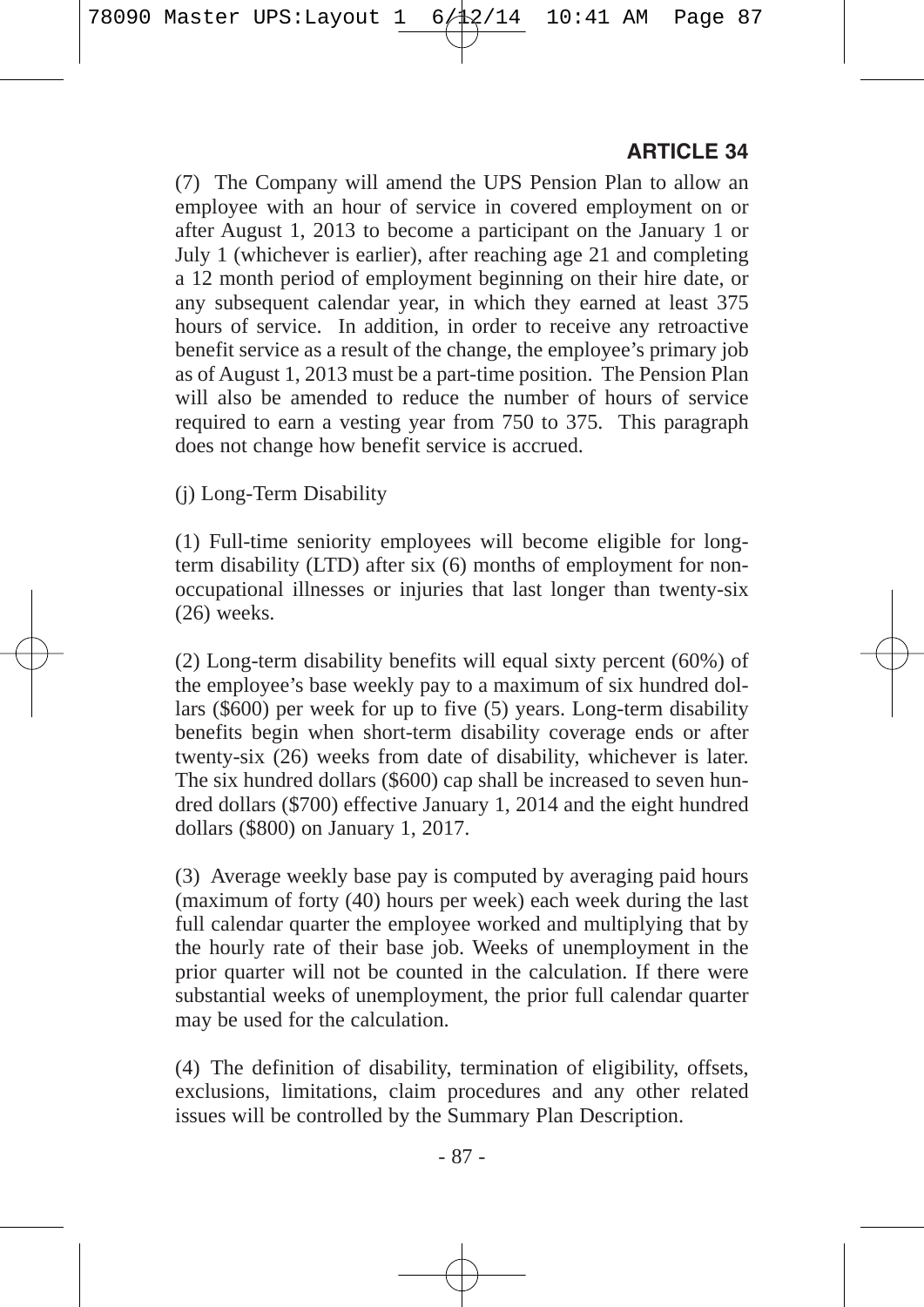(5) The long-term disability coverage will become effective on August 1, 2004 for eligible employees who become disabled after that date. However, pre-existing conditions will not affect the employee's eligibility for LTD.

(6) In those situations where a Teamster Health and Welfare Fund provides a short term disability benefit, the employee receiving such benefit shall provide the UPS National LTD Plan sixty (60) days advance notice of the estimated termination date of the short term disability. If such notice is not provided, the UPS National LTD Plan shall have the right to delay the commencement of LTD payments.

(7) Any employee receiving LTD benefits pursuant to this Plan shall be entitled to receive health care coverage in accordance with the SPD for up to twelve  $(12)$  months only.

(8) Notwithstanding any Supplement, Rider or Addendum all fulltime UPS CSI employees will be provided long term disability benefits through this Section.

(k) Part-time Retiree Coverage

(1) Effective August 1, 2002 the Employer began providing health insurance coverage to all part-time employees, not covered by a Union plan, who retire on or after that date. This section will not apply to any employee who retires on or after January 1, 2014. To the extent coverage would have been available under this section 1(k), the employee instead shall be eligible for retiree coverage through the Central States Health & Welfare Plan.

(2) To be eligible for the coverage, the part-time employee must (i) not be eligible for Medicare; (ii) meet the same age and service requirements as that of a full-time employee in the same Supplement, Rider or Addendum and at a minimum, be at least fifty-five (55) years of age with a minimum of twenty-five (25) years of part-time service as defined in the UPS Pension Plan; (iii) be covered as an active employee by a UPS-administered health care plan for part-time employees at the time of retirement and; (iv)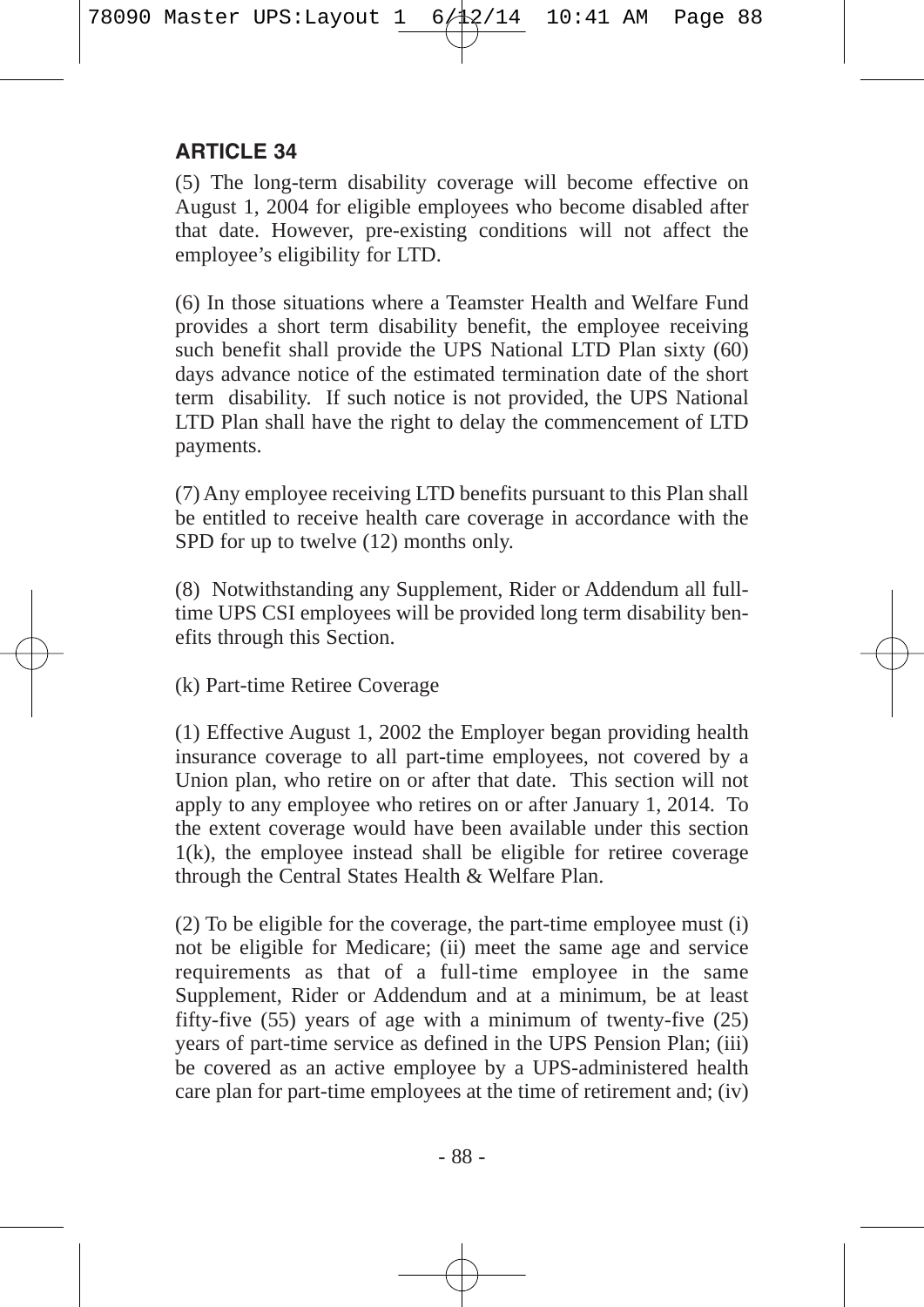not a part-time employee because of a voluntary bid to part-time status in the five (5) years prior to retirement.

(3) A retiree's legal spouse is also eligible for coverage if he or she is not eligible for Medicare and is under age sixty-five (65).

(4) Coverage and benefit levels shall be as specified in the Summary Plan Description.

(5) Eligibility for coverage for retiree and spouse begins on the first  $(1<sup>st</sup>)$  day after the employee's active coverage ends.

(6) For active retirees as of December 31, 2013, the contribution rates shall be as specified in the Summary Plan Description.

(l) Jointly Trusteed UPS/IBT Full-Time Pension Fund

The following provisions pertain to the UPS/IBT Full-Time Employee Pension Plan (hereinafter "UPS/IBT Plan") was created for employees who participated in the Central States Southeast and Southwest Areas Pension Fund ("CS Plan") and for future employees who would have participated in the CS Plan absent this agreement who have one hour of service in Covered Employment on or after January 1, 2008.

(1) Effective January 1, 2008 the Employer and the Union established a new, single employer, jointly trusteed and administered defined benefit plan within the meaning of 29 U.S.C. Section 302 (c)(5) for full-time employees who under the prior agreement would have participated in the CS Plan. As of December 26, 2007, the Employer will cease to have an obligation to contribute to the CS Plan and will have no other obligation to provide such employees with future benefit accruals under the CS Plan.

(2) The benefit formula for current or future full-time employees who are participants in the UPS/IBT Plan will be as set forth below for each year of future service (hours worked in Covered Employment on or after the effective date) up to a maximum of thirty-five (35) years of Credited Service (such limitation is only appli-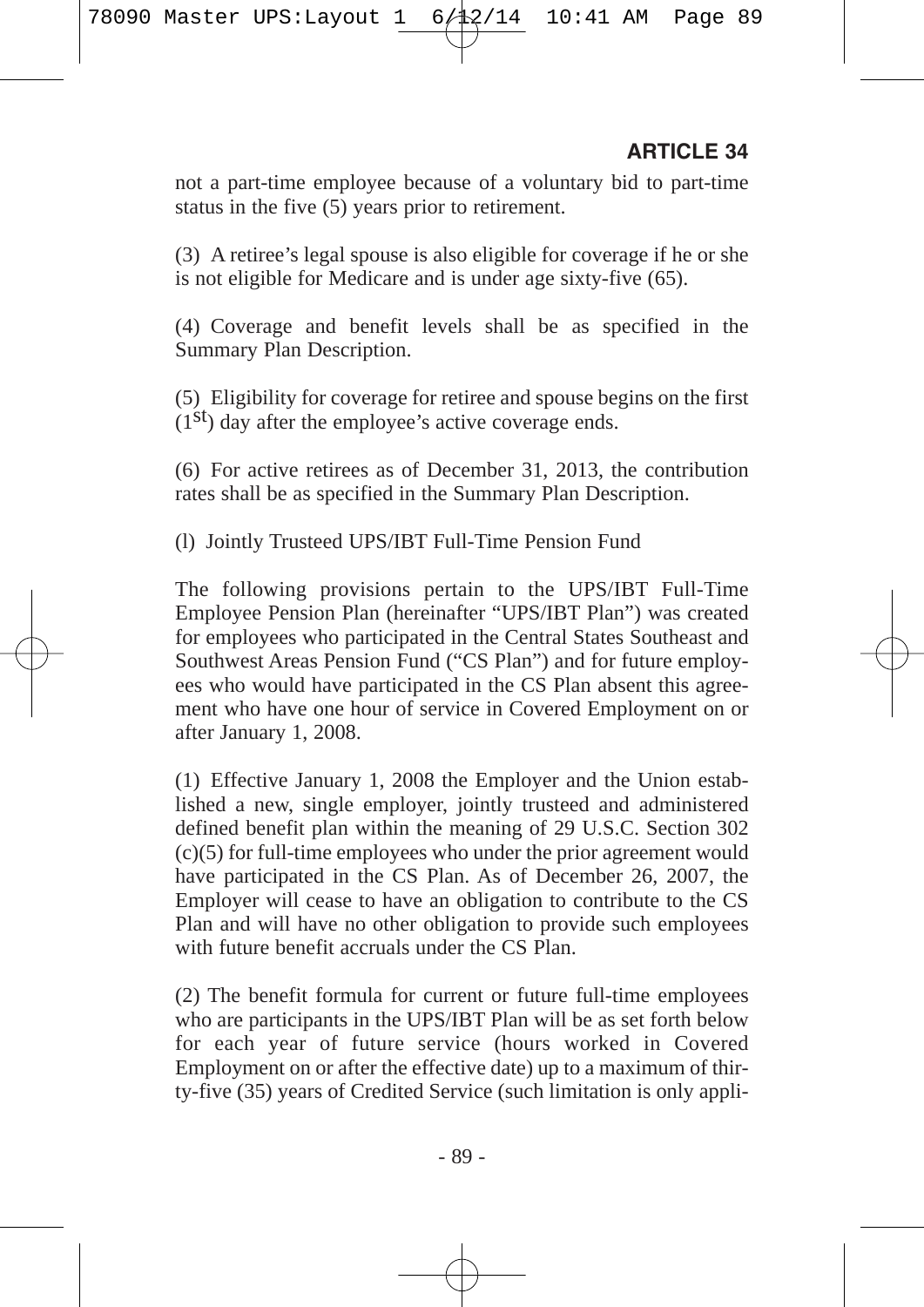cable to service pensions). This benefit is unreduced if payable at Normal Retirement Age (age 65) and 5 years of vesting service or at age 62 with 20 years of Credited Service. Benefit payments may begin as early as Early Retirement Age (age 50 with five years of vesting service) and are reduced 6% per year for each year and partial year prior to Normal Retirement Age. There shall be no reduction or change in the level of benefits described herein unless negotiated and agreed to by the Union.

| Calendar Year Beginning | Monthly Benefit |
|-------------------------|-----------------|
| January 1, 2014         | \$170.00        |
| January 1, 2015         | \$170.00        |
| January 1, 2016         | \$170.00        |
| January 1, 2017         | \$170.00        |
| January 1, 2018         | \$175.00        |

(3) Eligible employees become participants on the first day of the month coincident with or immediately following the date the employee completes one year of service with 750 hours of service (upon becoming a participant, service credit will accrue beginning with the very first hour of service that had been performed when the participant began working in Covered Employment). Employees already participants in the CS Plan at the date this plan is established will be immediately eligible to participate in the UPS/IBT Plan. No benefits are payable unless the participant has at least 5 years of vesting credit or has reached Normal Retirement Age while an employee. One year of vesting credit is earned for each calendar year in which the participant works 750 or more hours. The Employer will grant vesting credit for those employees employed by the Employer before the effective date of the UPS/IBT Plan based on the employment records of the Employer or records of the CS Plan.

(4) Full-time employees will receive one (1) year of Credited Service for each 1801 paid hours in Covered Employment in a calendar year beginning on or after January 1, 2008. Employees will receive partial years of Credited Service in monthly increments (i.e., one month if employee worked 150 or more hours in Covered Employment in that month). For purposes of earning service credit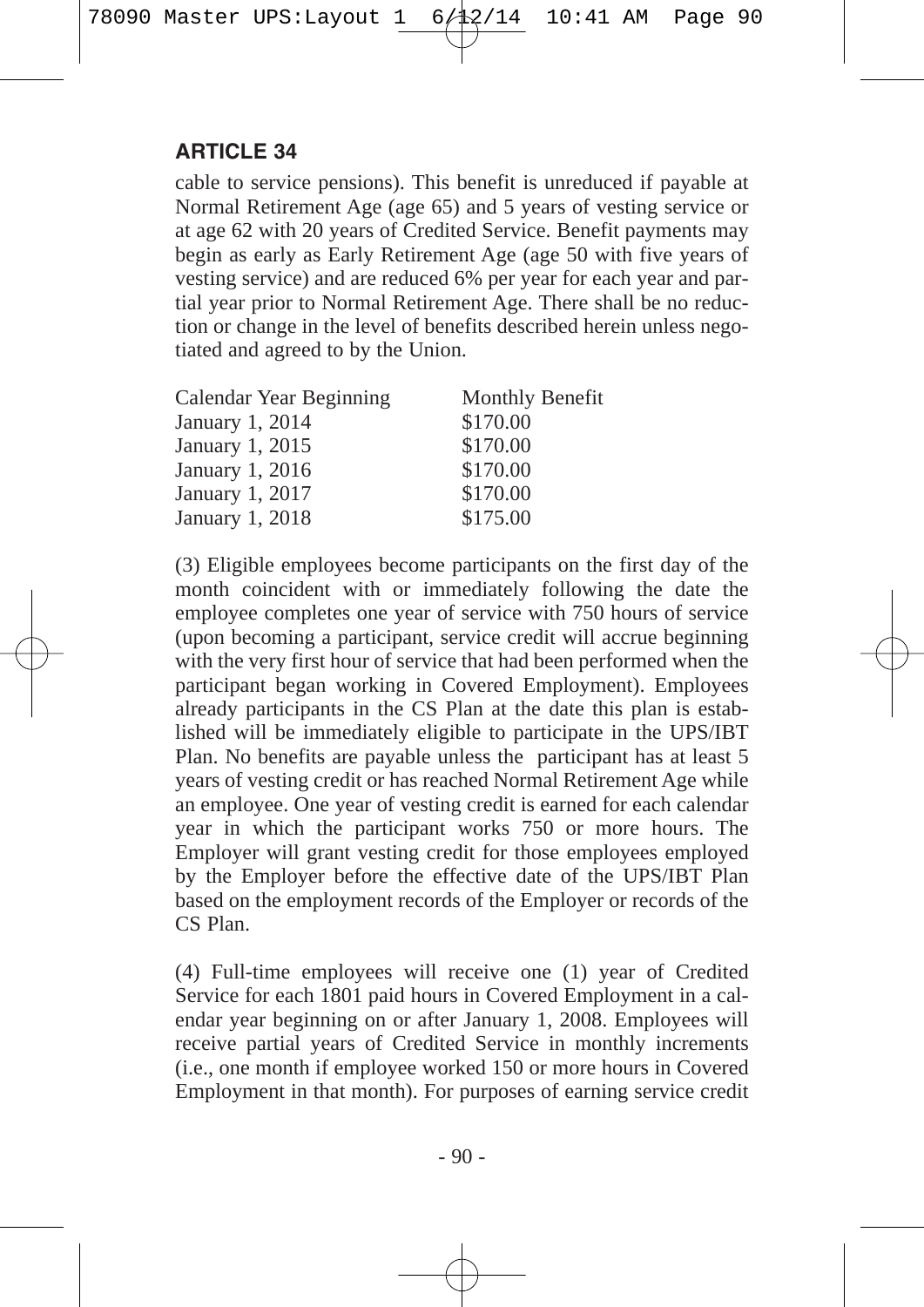for the service pensions only, full-time employees will receive one week of service credit if he has one hour of service in Covered Employment. For service pensions only, if an employee has 0-19 weeks of service credit, he shall not receive any service credit for that calendar year. If he has 20-39 weeks of service credit, the amount of credit for that year will be equal to a fraction the numerator of which is the number of weeks of credit and the denominator is 40. If the employee has 40 weeks of service credit for that calendar year, he shall receive one year of service credit.

(5) The Employer will be responsible for funding the UPS/IBT Plan as required by applicable law.

(6) In addition to the normal benefit provided in paragraph (2) above, there shall be a service benefit payable after twenty (20), twenty-five (25), thirty (30) and thirty-five (35) years of full-time service. There is a twenty (20) year benefit for anyone who has reached age 50 and the amount will vary based on the person's age. There is a twenty-five (25) year service retirement benefit for anyone who has twenty-five years of service regardless of age, which shall be \$2,000 per month if less than age 57 when benefits commence and \$2,500 per month if at least 57 when benefits commence. The benefit for the thirty (30) year service retirement shall be \$3,000 per month regardless of the age of the retiring employee. The benefit for thirty-five (35) years service retirement shall be \$3,500 per month regardless of the age of the retiring employee. The plan document shall specify the amounts for the 20 year service pension, eligibility criteria and how the benefits are calculated.

| Years of Service | Age          | Monthly Service Pension            |
|------------------|--------------|------------------------------------|
| Pension Credit   |              |                                    |
| 35 years         | Any age      | \$3,500                            |
| 30 or more years | Any age      | $$3,000$ plus $$100/yr$ of service |
|                  |              | for years over 30 up to $$3,500$   |
| 25 years         | Any Age      | \$2,000                            |
|                  | up to age 57 |                                    |
| 25 Years         | 57 or older  | \$2,500 plus $$100/yr$ of service  |
|                  |              | for years over $25$ up to \$3,500  |
|                  |              | maximum.                           |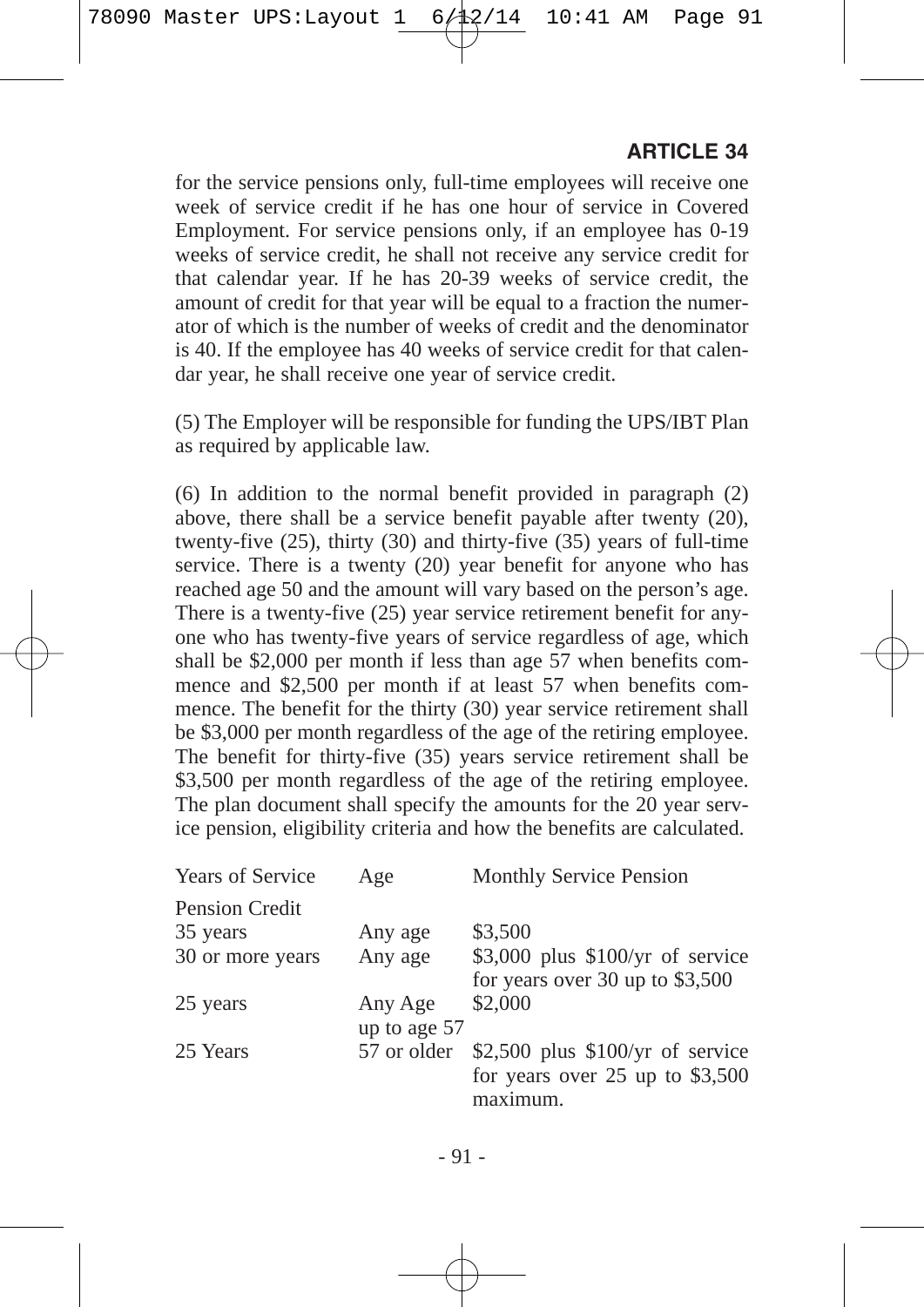Effective January 1, 2014, the following enhancements will be implemented:

35 years, any age - \$3,700

30 or more years, any age - \$3,200 plus \$100/yr of service for years over 30 up to \$3,700

Effective January 1, 2017, the following enhancements will be implemented:

35 years, any age - \$3,900

30 or more years, any age - \$3,400 plus \$100/yr of service for years over 30 up to \$3,900

The UPS/IBT Plan will recognize full-time service in the CS Plan for determining eligibility for the benefits in this section and will offset at Normal Retirement Age the benefits accrued from the CS Plan commencing at Normal Retirement Age. If the benefit paid from the CS Plan is reduced as permitted or required by law, the amount of such reduction shall not be included in this offset.

(7) The UPS/IBT Plan will also provide eligible employees with a monthly disability benefit or lump sum disability benefit (based on age and years of service).

(8) The UPS/IBT Plan will be governed by the terms of the plan document and trust agreement, both of which are incorporated herein by reference. Any claims for benefits are subject to resolution solely through the UPS/IBT Plan administrative claims process.

## **Section 2. Central States Southeast and Southwest Areas Health & Welfare Fund (CSH&W)**

(a) Part-time and full-time employees covered by a Teamster Health and Welfare Fund will continue to be covered by those funds.

(b) Notwithstanding any provision in any Supplement, Rider or Addendum, effective January 1, 2014 all full-time and part-time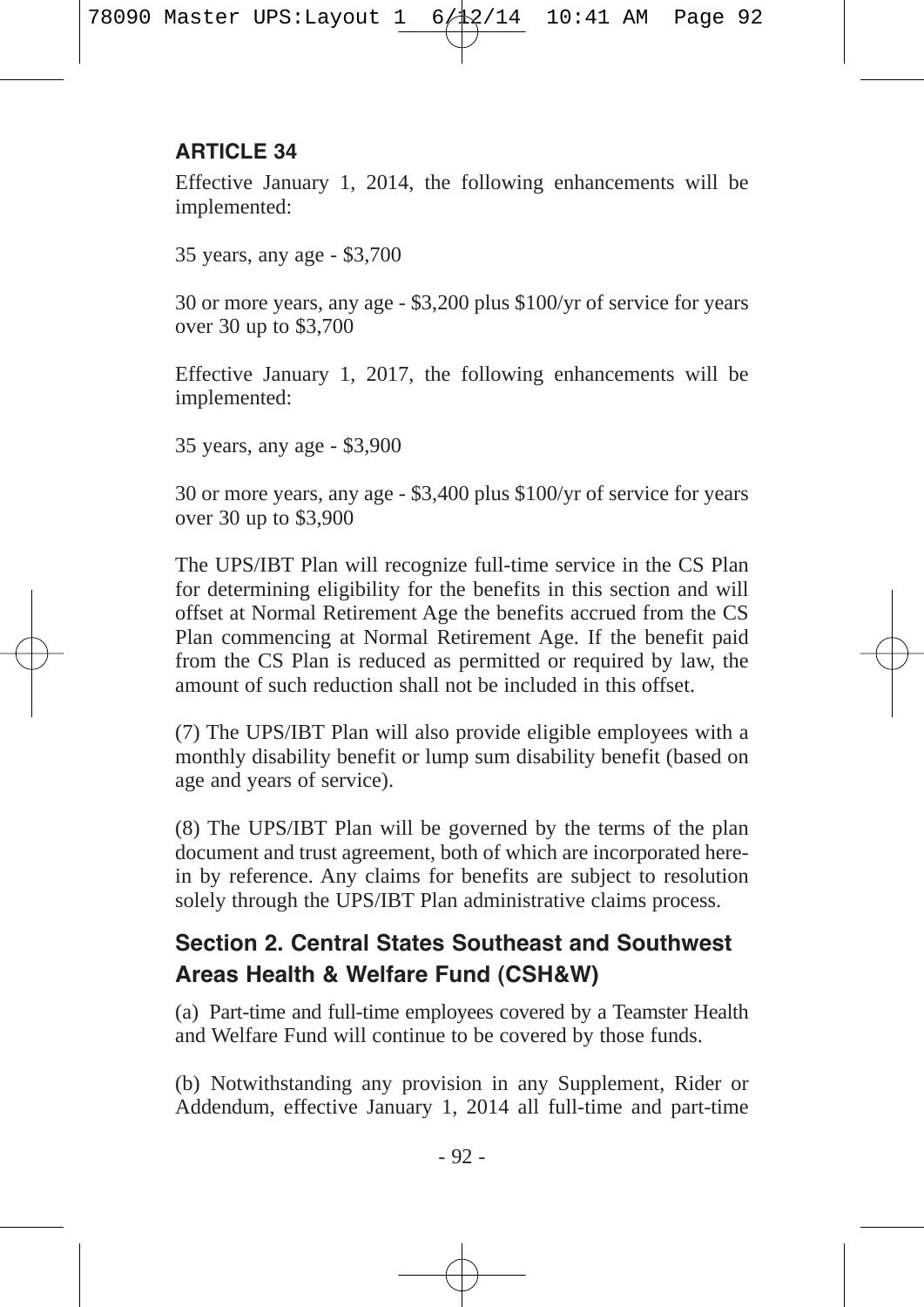employees on the payroll at that time and those hired thereafter who would have had health and welfare coverage provided by an Employer signatory to this Agreement will instead be provided coverage through the CSH&W Fund regardless of the employee's work location. Weekly payments for the covered employees shall be in accordance with the rules set forth in the applicable Supplement, Rider or Addendum. If there are none then the rules set forth in the Central States Supplement shall apply. UPS will be responsible for making the weekly payments to the CSH&W Plan to provide the medical coverage.

(c) This Section shall supersede any provisions on the same subject in any Supplement, Rider, or Addendum, including those Supplemental provisions which require part-time benefits to be equal to or the same as full-time medical benefits.

(d) Notwithstanding any contrary provision in any Supplement, Rider, or Addendum, (i) individual health coverage will be made available to part-time employees hired after August 1, 2008 after twelve (12) months of active employment and (ii) spousal or dependant coverage will also be made available to these part-time employees twelve  $(12)$ months after their initial date of employment.

(e) Any eligible employee covered by this Section who retires effective January 1, 2014 or thereafter shall be provided retiree medical benefits through the CSH&W Fund.

### **Section 3. CSI Health and Pension Coverage**

(i) Any full-time or part-time CSI employee who is a participant in a Company sponsored health & welfare plan shall be covered by the CSH&W Fund set forth in Section 2 above, effective January 1, 2014.

(ii) The UPS Pension Plan shall be modified to provide a one hundred and seven dollar (\$107.00) accrual effective January 1, 2014 for all years accrued under the UPS Pension Plan.

### **Section 4. Re-allocations of Contributions/Wages**

The Teamsters UPS National Negotiating Committee may re-allocate designated increases in Health & Welfare and /or pension con-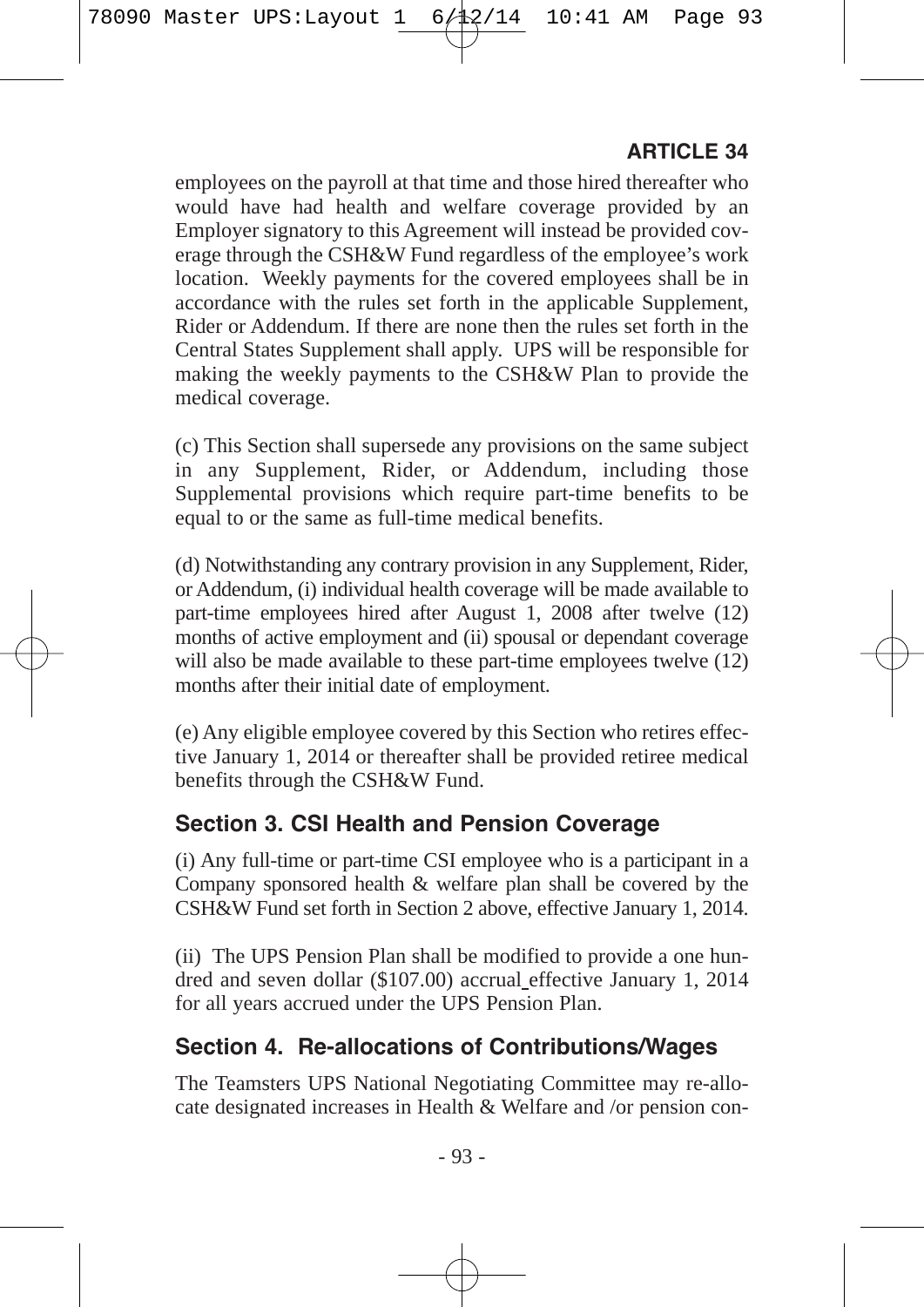tributions (HWPC) and/or general wage increases (GWI) provided in this Agreement in accordance with the following rules:

1. Any portion of any GWI may be re-allocated as an increased contribution to a Teamster Pension or Health &Welfare Fund. The re-allocation shall apply to all employees in a Supplement, Rider or Addendum, as applicable, provided all of the affected employees (full or part-time, if applicable) are covered by the same Pension or Health & Welfare Fund.

2. Twenty-five cents (\$0.25) of a PC may be re-allocated as a GWI. The re-allocation shall apply to all employees in a Supplement, Rider or Addendum, as applicable, provided all of the affected employees (full or part-time, if applicable) are covered by the same Pension or Health & Welfare Fund.

3. Once a re-allocation becomes effective, it may not be changed.

4. A specified HWPC cannot be re-allocated to a GWI if the pension fund has been certified as being in endangered or critical status (as defined in ERISA section 305 (b)(1) or (b)(2).

5. The Employer must be notified of any re-allocation, in writing, at least thirty (30) days prior to the effective date of the GWI or HWPC.

### **Section 5. Substitute Health Plan**

In the event the Central States Southeast and Southwest Areas Health and Welfare Fund does not maintain the benefit coverage and retiree contribution rate for retiree insurance (including spousal coverage) in effect on the date of ratification of this Agreement, the Union and Employer shall meet to determine and agree if there is a substitute multiemployer plan which will provide comparable coverage. If mutual agreement is reached to provide a substitute plan, the contribution payable by the Employer pursuant to Article 34 Section 1 (a) shall be paid to the new plan.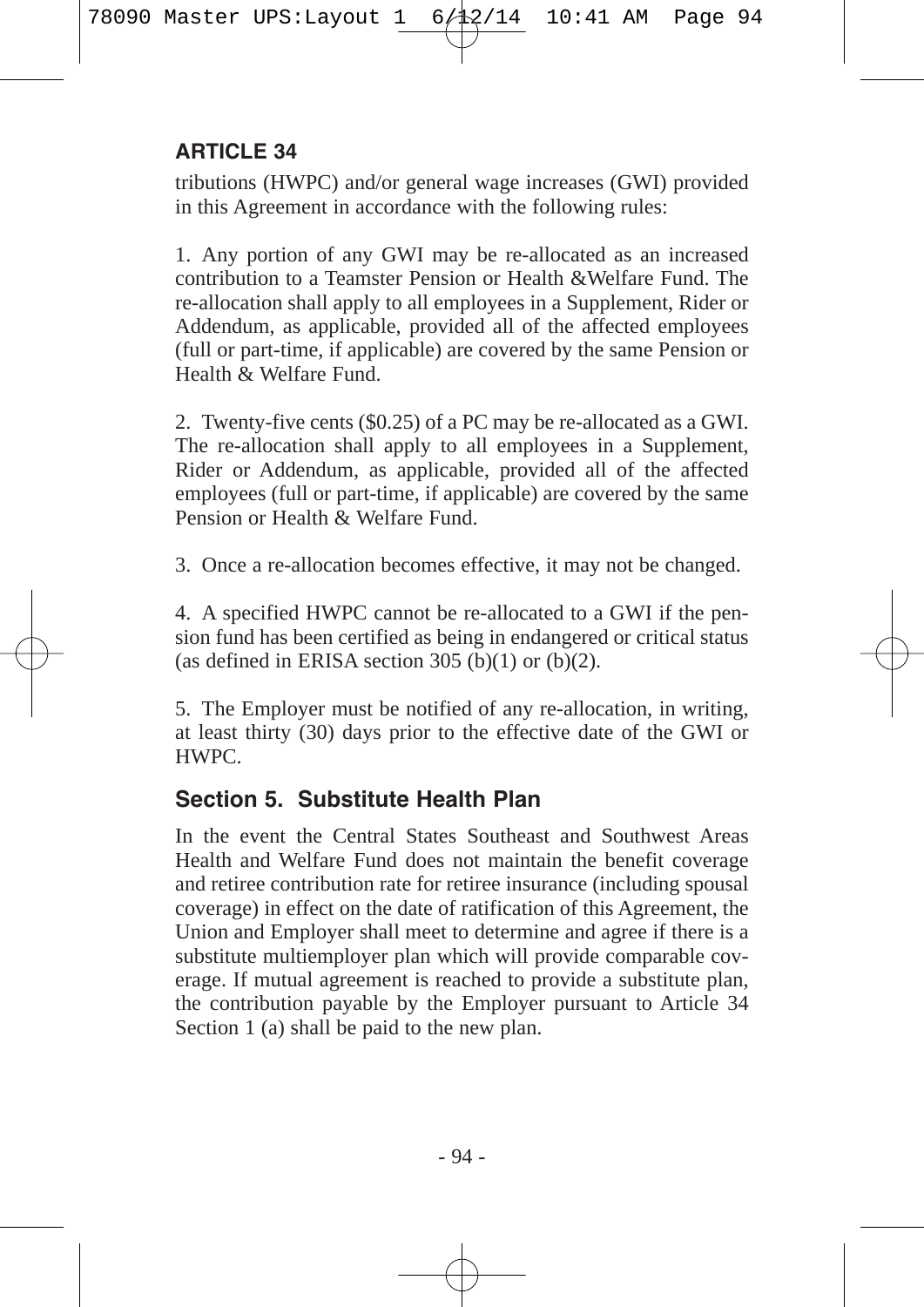## **ARTICLE 35. EMPLOYEE'S BAIL, LICENSE, SUBSTANCE AND ALCOHOL TESTING ARTICLE 35**

## **Section 1. Employee's Bail And/Or Court Appearance**

When an employee is required to appear in any court for the purpose of testifying because of any accident the employee may have been involved in during working hours, such employee shall be reimbursed in full by the Employer for all earnings opportunity lost because of such appearance. The Employer shall furnish employees who are involved in accidents during working hours with bail bond and legal counsel and shall pay in full for same. Employees shall be compensated for time spent in jail at his/her regular rate of pay. Said bail bond and legal counsel shall remain assigned to the employee until all legal action in connection with said accident is concluded, provided the employee is not charged and convicted of criminal negligence. This Section shall not apply to employees who are found guilty of drunken driving when involved in an accident during working hours. The Employer shall assume all responsibility for all court costs, legal fees, and bail bond fees for any employee who is involved in any accident or accidents during working hours and shall assume all responsibility for all judgments and awards against any employee who is involved in accidents during working hours, which result through court action against said employee, except as provided above. In case an employee shall be subpoenaed as a witness in a company-related case, or as a result of his/her on duty observations of an accident not involving a UPS vehicle, he/she shall be reimbursed for all time lost and expenses incurred.

### **Section 2. Suspension or Revocation of License**

In the event an employee shall suffer a suspension or revocation of the right to drive the Employer's equipment for any reason, the employee must notify the Employer before their next report to work. Failure to comply will subject the employee to disciplinary action up to and including discharge in accordance with the procedures set forth in the appropriate Supplement, Rider and Addendum. (See also Article 16, Leave of Absence, Section 3.1.)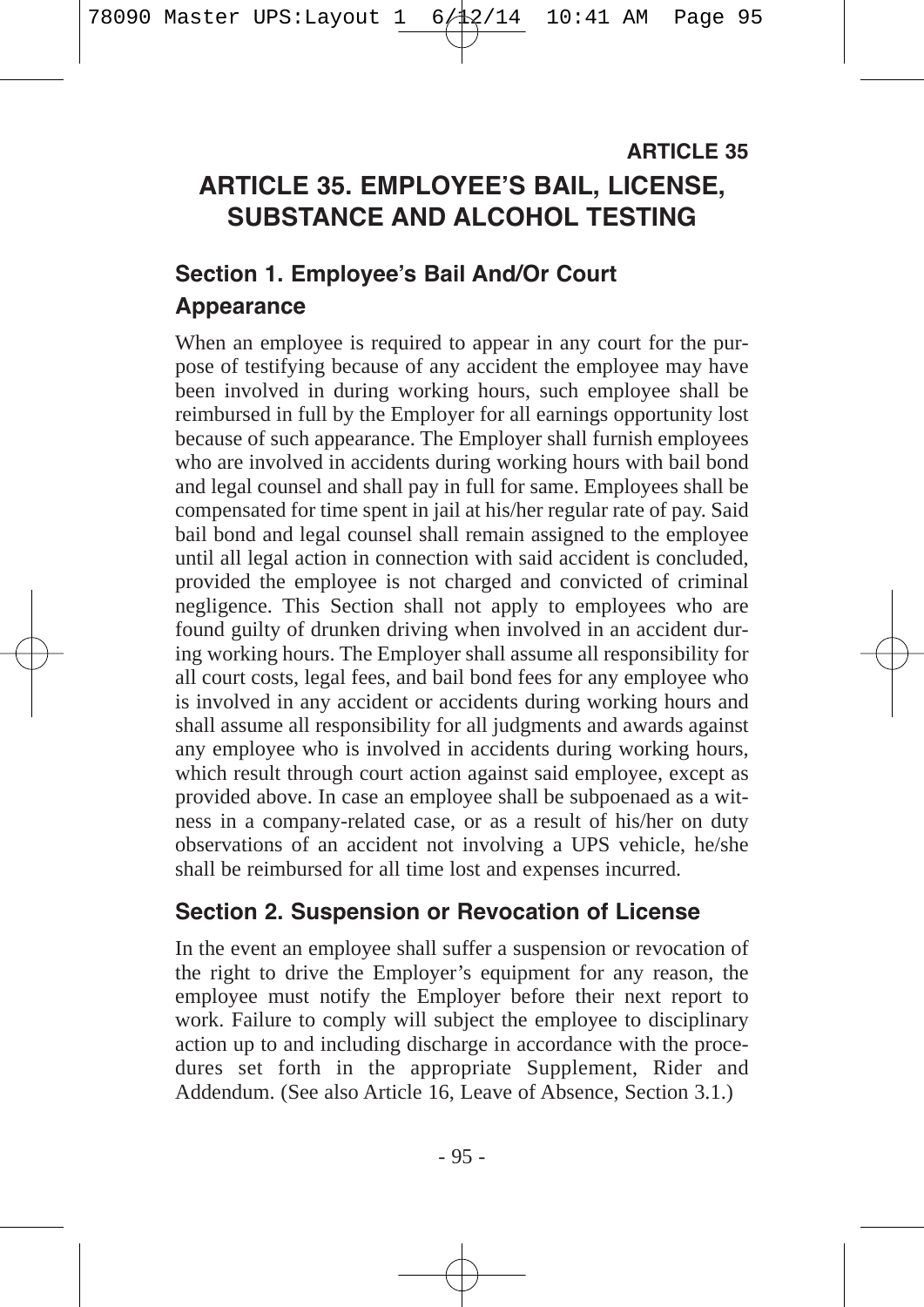If such suspension or revocation comes as a result of the employee complying with the Employer's instruction, which results in a succession of size and weight penalties or because the employee complies with the Employer's instructions to drive Employer's equipment which is in violation of the Department of Transportation regulations relating to equipment or because the Employer's equipment did not have either a speedometer or a tachometer in proper working order and if the employee has notified the Employer of the citation for such violation as above mentioned, the Employer shall provide employment to such employee at not less than the employee's regular earnings at the time of such suspension for the entire time period.

### **Section 3. Controlled Substances Testing**

The parties have agreed that the procedures as set forth in Article 35, Section 3 shall be the methodology for all testing and will be modified only in the event that further federal legislation or Department of Transportation regulations require revised testing methodologies or requirements during the term of this Agreement. To the extent that a subject is not covered by this Article the appropriate regulation shall control.

Should other categories, modifications or types of testing be required by the government, the parties will meet as expeditiously as possible to develop a mutually agreeable procedure.

The provisions of Article 16, Section 5 will apply to all employees requesting enrollment in a rehabilitation program following a positive drug test. Employees may use the United Parcel Service Employee Assistance Program, a Union sponsored program, as well as any other referral service in choosing an approved program for treatment.

## **Section 3.1 Employees Who Must Be Tested**

UPS employees subject to Department of Transportation mandated drug testing are drivers of vehicles with a vehicle weight rating over 26,000 pounds, requiring a commercial driver license (CDL). This includes mechanics and employees who relieve for vacations or other temporary vacancies. Any employee who drives a tractor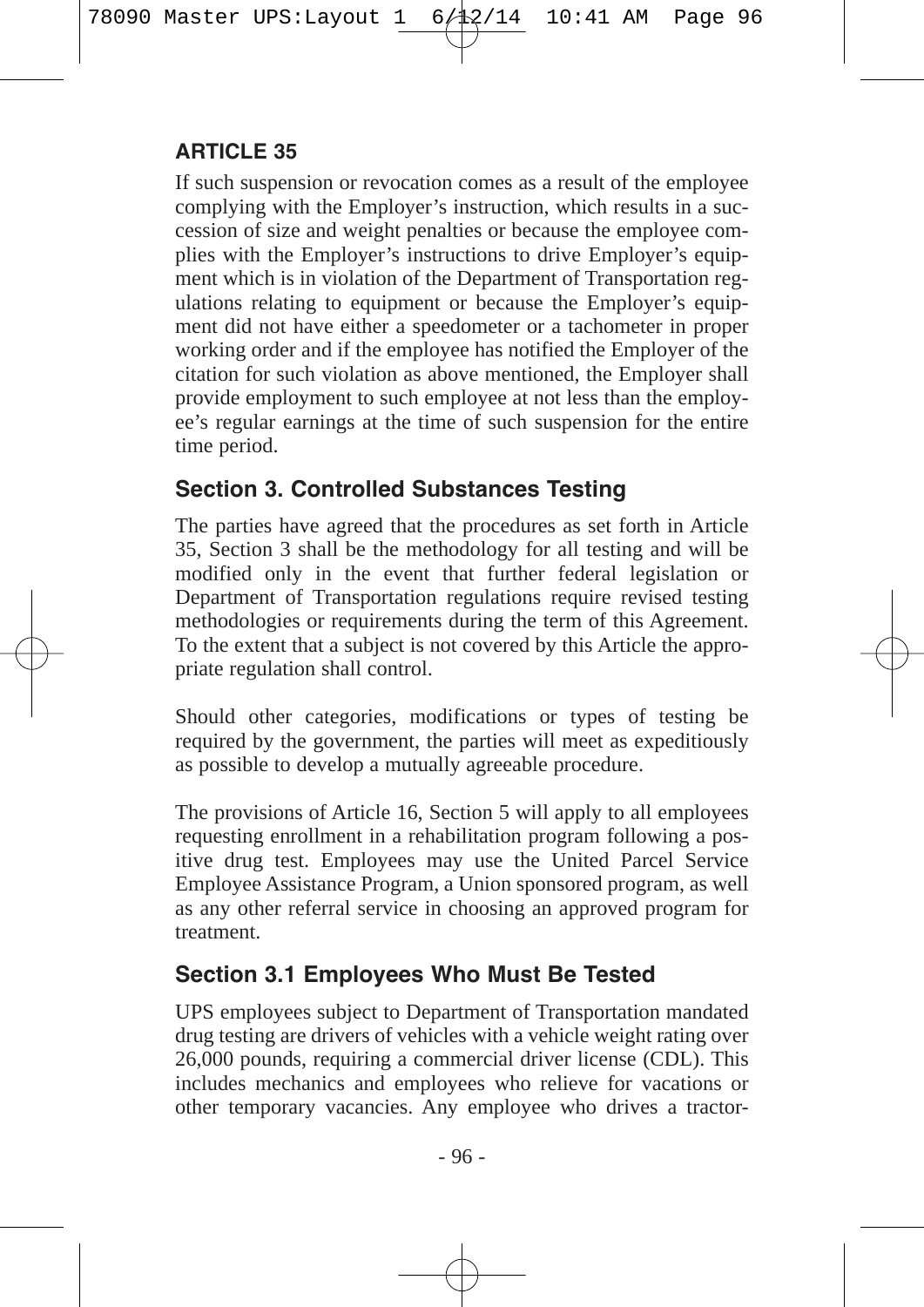trailer and is on the qualified feeder driver list is also subject to DOT mandated testing as provided in this Agreement.

In addition to testing mandated employees, controlled substance testing will be part of pre-qualification conditions for feeder driver employment, and those persons transferring to a feeder driver position. Individuals who are on a "bid list" for tractor-trailer employment or other similar classification type jobs are subject to being tested for controlled substances before being accepted into such a position.

Employees covered by this Collective Bargaining Agreement who are not subject to DOT mandated drug testing are only subject to reasonable cause testing as provided herein. The substances for which testing shall be conducted, and cut-off levels thereto, shall be consistent with those listed for the DOT-covered employees. This provision also applies to testing conducted pursuant to rehabilitation and after care programs.

## **Section 3.2 Testing**

Because of the consequences that a positive test result has on an employee, UPS will employ a very accurate, two-stage testing program. Urine samples will be analyzed by a highly qualified independent laboratory which is certified by the Department of Health and Human Services (HHS). All samples will be tested according to DOT drug testing requirements. Validity testing for the presence of adulterants shall be conducted on all specimens, per HHS requirements.

### **Section 3.3 Screening Test**

The initial test uses an immunoassay to determine levels of drugs or drug metabolites. The following initial cutoff levels shall be used when screening specimens to determine whether they are negative for these five (5) drugs or drug classes.

| Substance                 | Initial Test Level (ng/ml) |
|---------------------------|----------------------------|
| Marijuana Metabolites     | 50                         |
| Cocaine Metabolites       | 150                        |
| 6-Acetylmorphine          | 10                         |
| <b>Opiate Metabolites</b> | 2000                       |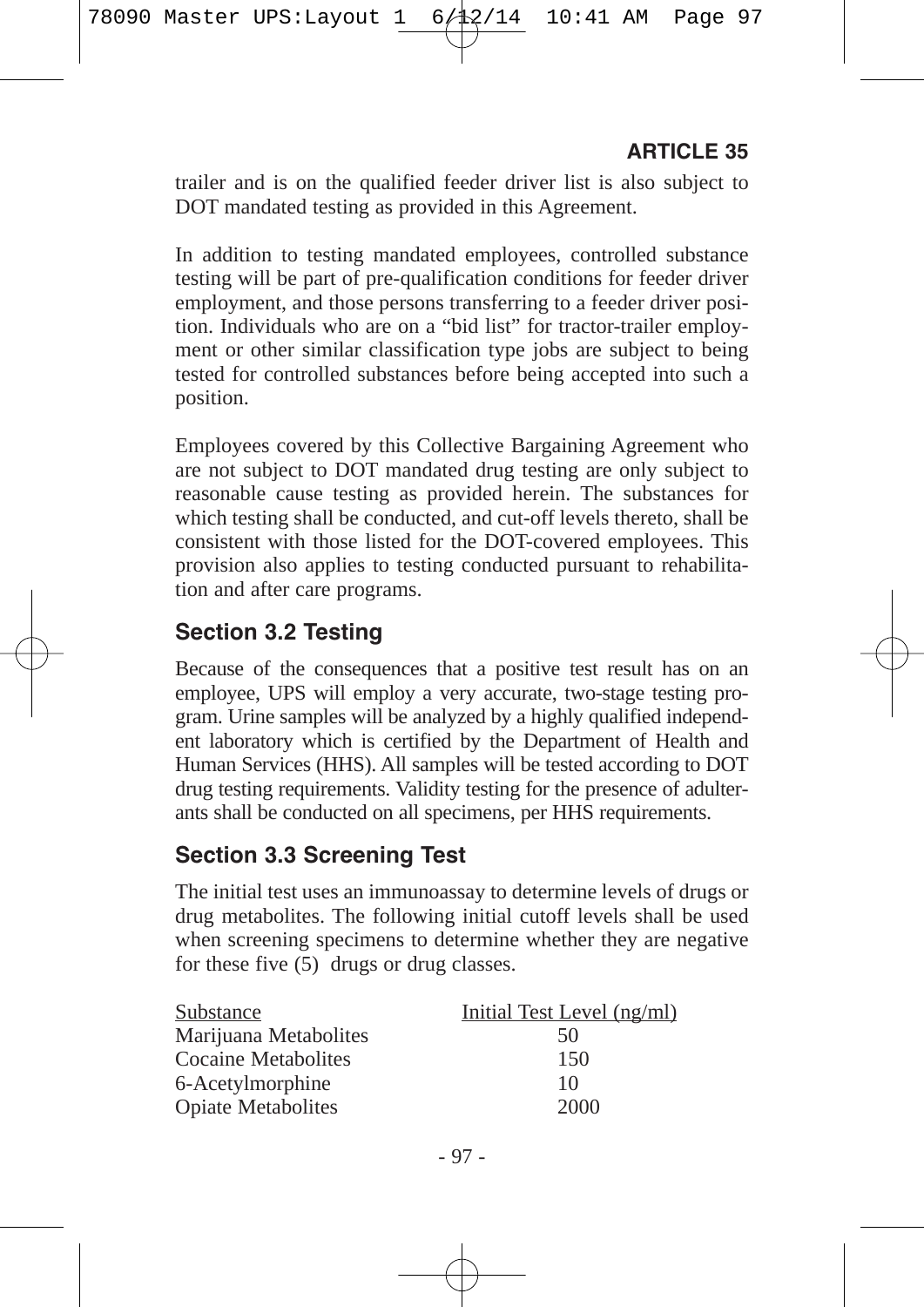| Phencyclidine | 25  |
|---------------|-----|
| Amphetamines  | 500 |
| MDMA/MDA/MDEA | 500 |

These substances and test levels are subject to change by the Department of Transportation as advances in technology or other considerations warrant.

### **Section 3.4 Confirmatory Test**

All specimens identified as positive on the initial test shall be confirmed using gas chromatography/mass spectrometry (GC/MS) techniques at the cutoff values listed. The following cutoff levels shall be used to confirm the presence of drugs or drug metabolites:

| Substance                 | Confirmatory Test Level (ng/ml) |
|---------------------------|---------------------------------|
| Marijuana Metabolites (1) | 15                              |
| Cocaine Metabolites (2)   | 100                             |
| Opiates:                  |                                 |
| Morphine (3)              | 2000                            |
| 6-Acetylmorphine          | 10                              |
| Codeine (3)               | 2000                            |
| Phencyclidine             | 25                              |
| Amphetamines:             |                                 |
| Amphetamine               | 250                             |
| Methamphetamine (4)       | 250                             |
| MDMA/MDA/MDEA (5)         | 250                             |

(1) Delta-9-tetrahydrocannabinol-9-carboxylic acid (THCA)

(2) Benzoylecgonine confirmatory cutoff of 100 ng/ml.

(3) Test for 6-AM when morphine concentration is greater than or equal to two thousand (2000) ng/ml.

Morphine is the target analyte for codeine/morphine testing.

(4) Specimen must also contain amphetamine at a concentration greater than or equal to one hundred (100) ng/ml before reporting methamphetamine positive.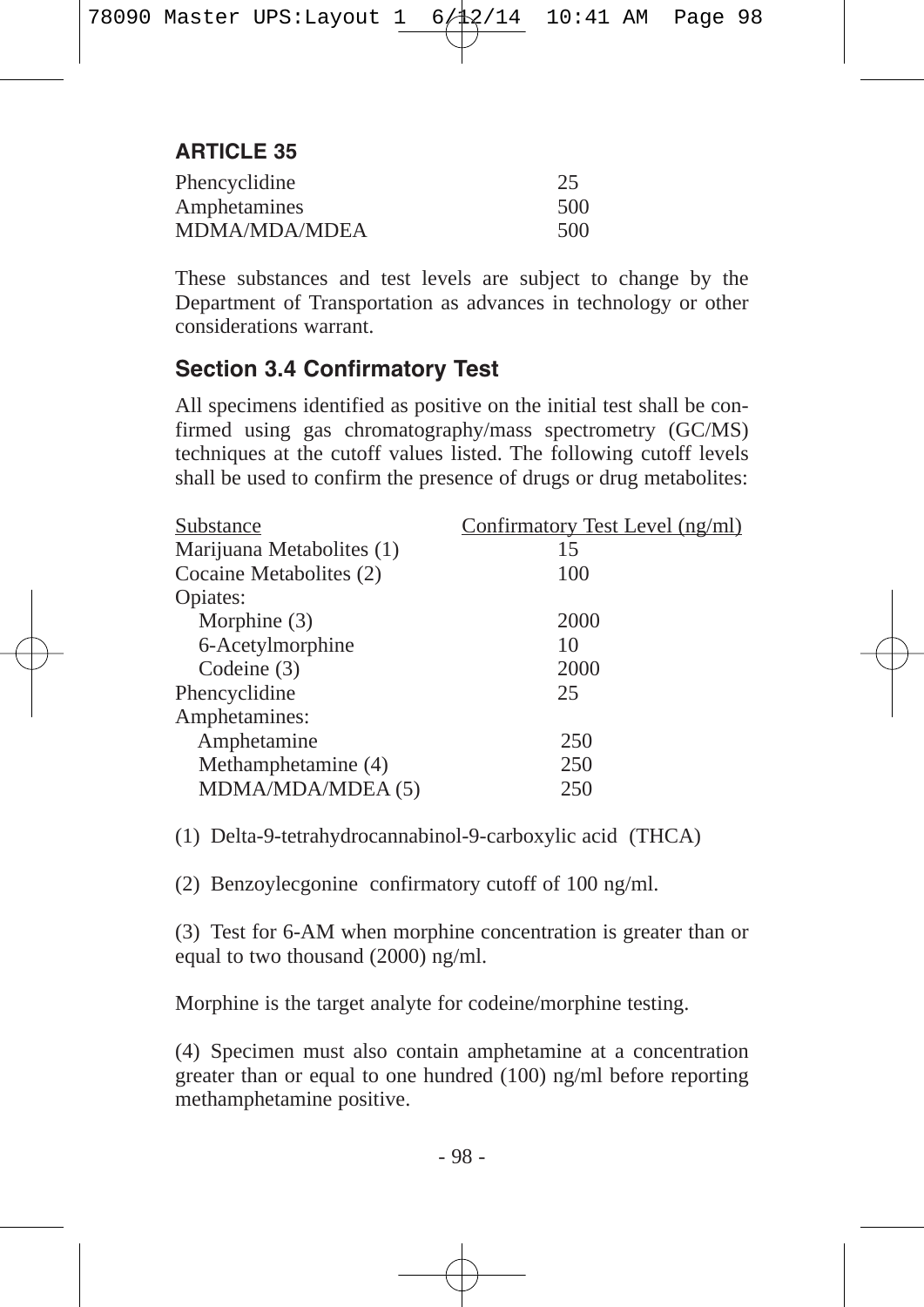(5) Methyleneddioxymethamphetamine (MDMA) and its analytes MDA and MDEA

In the event the initial urine test indicates a positive response the confirmatory test must be done. These substances and test levels are subject to change by the Department of Transportation as advances in technology or other considerations warrant.

## **Section 3.5 Laboratory Testing**

All laboratories selected by UPS for analyzing Controlled Substances Testing will be HHS certified.

## **Section 3.6 Types of Testing Required**

Testing procedures will be performed as part of pre-qualified practices, after defined DOT reportable accidents, on the basis of reasonable cause, upon return to duty after a positive test, under DOT mandated random testing and as follow-up testing for post drug rehabilitation as outlined under Article 16, Section 5.

## **Section 3.7 Pre-Qualification Testing**

Controlled substance testing will be part of UPS's regulated prequalification conditions for feeder driver positions.

Drivers will be advised in writing prior to the application process that pre-qualification testing will be conducted to determine the presence of controlled substances. Applicants will be required to acknowledge in writing an understanding of this request before they receive an application.

## **Section 3.8 Reasonable Cause Testing**

Upon reasonable cause, UPS will require an employee to be tested for the use of controlled substances.

Reasonable cause is defined as an employee's observable action, appearance, or conduct that clearly indicate the need for a fitnessfor-duty medical evaluation.

The employee's conduct must be witnessed by at least two (2)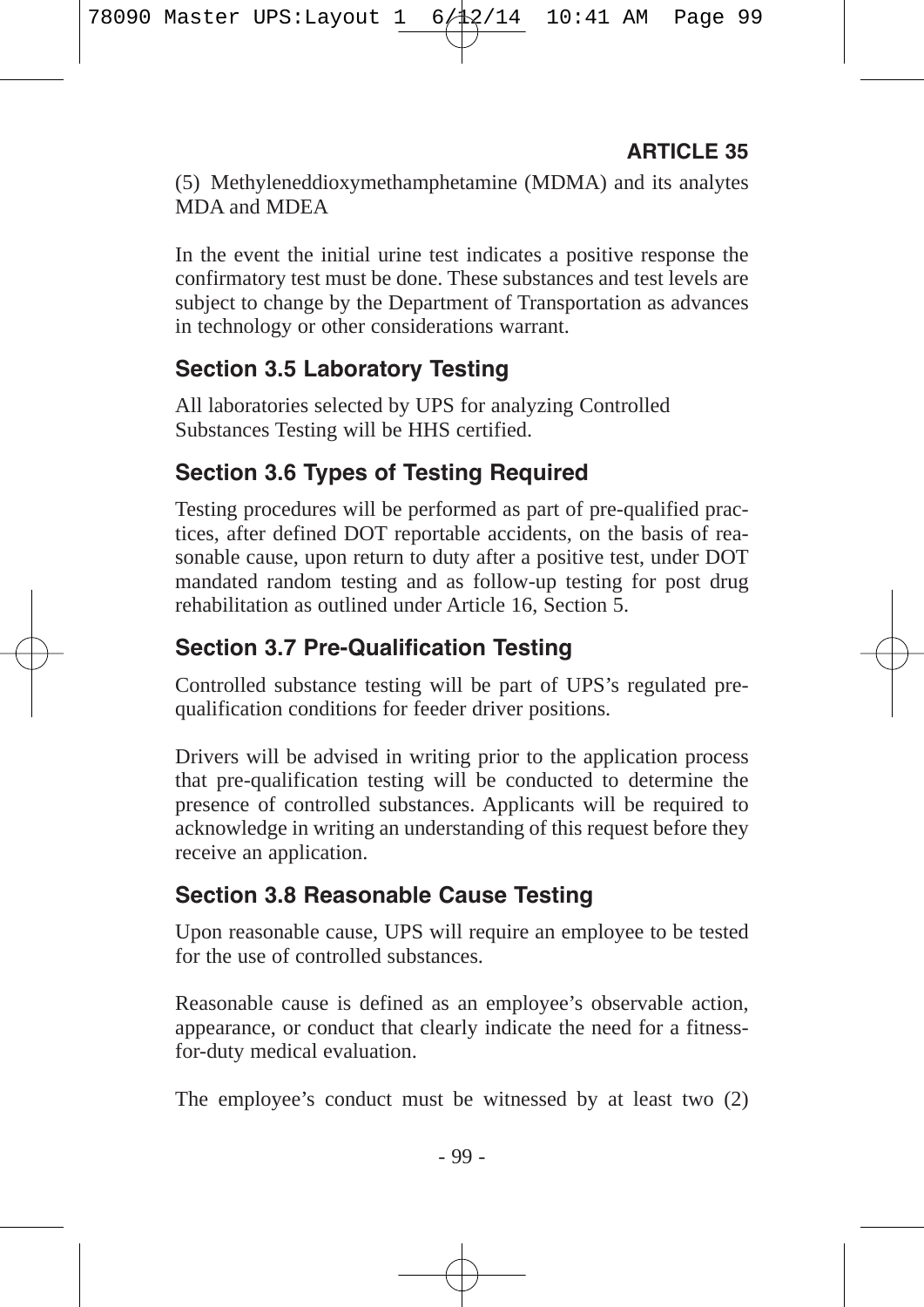supervisors, if available. The witnesses must have received training in observing a person's behavior to determine if a medical evaluation is required. When the supervisor(s) confronts an employee, a Union representative should be made available pursuant to Article 4 of the National Master UPS Agreement as interpreted. If no steward is present, the employee may select another hourly paid employee to represent him.

Documentation of the employee's conduct shall be prepared and signed by the witnesses within twenty-four (24) hours of the observed behavior, or before the test results are released, whichever is earlier. In addition, a copy will be sent to the Local Union in a timely manner.

Note: (Reasonable Cause)

At the time the urine specimen is collected, the employee may opt to also give a blood sample. If the employee takes this option, the blood sample must confirm positive presence for the substance confirmed in the urine test. If no positive is confirmed in the blood specimen, the employee will be given a warning letter, offered an opportunity for rehabilitation as set forth in this Article, and the employee will be required to otherwise satisfy the requirements imposed by the DOT regulations. However, if there is a second occasion where reasonable cause testing results in a positive urine test, the employee will then be subject to discharge.

Non-DOT - Reasonable Cause:

In the event an employee (not covered by DOT) is tested pursuant to the discipline Article in the Supplemental Rider or Addenda to the National Master UPS Agreement, such test will be performed under the same procedures and requirements as those set forth in this Article. In the event the test result is positive, as set forth above, it shall be considered a dischargeable offense.

## **Section 3.9 Post-Accident Drug Testing**

DOT mandated drivers will be required to submit to a drug test after a DOT defined serious accident, which is one in which: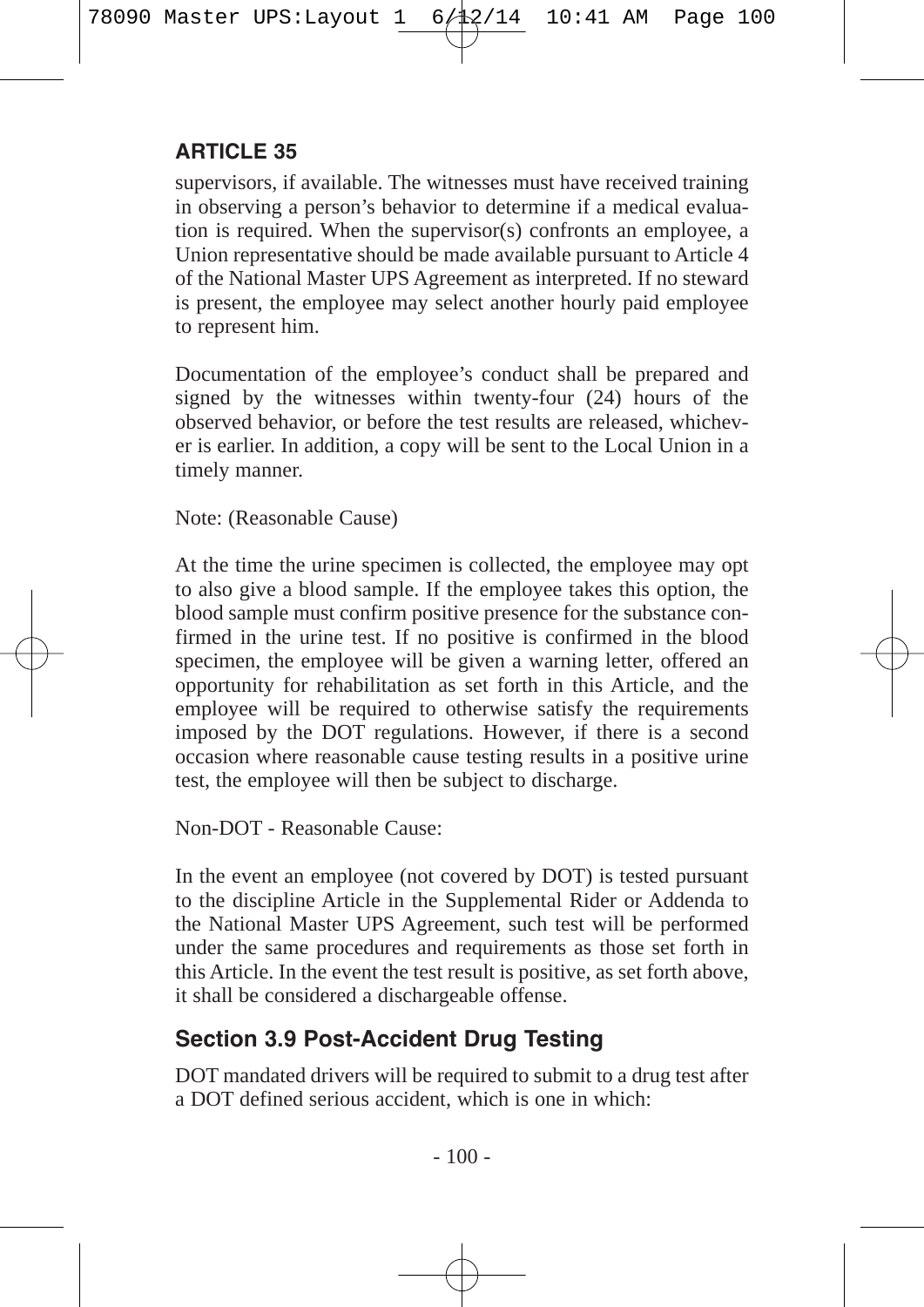1. There is a fatality, or;

2. A citation is issued and there is bodily injury to a person who, as a result of the injury, receives immediate medical treatment away from the scene of the accident, or;

3. A citation is issued and one (1) or more motor vehicles incur disabling damage as a result of the accident requiring a vehicle to be transported away from the scene by a tow truck or other vehicle.

Non-DOT mandated drivers may be required to submit to drug testing if there is any reasonable suspicion of drug usage or reasonable cause to believe that a driver has been operating a vehicle while under the influence of drugs, or reasonable cause to believe the driver was at fault in the accident and drug usage may have been a factor.

Drivers are required to submit to such testing as soon as possible, but in all events within thirty-two (32) hours. Union representation will be made available pursuant to Article 4 of the National Master UPS Agreement, as interpreted.

It is not the intention of this language to prohibit the driver from leaving the scene of an accident for the period of time necessary to obtain assistance in responding to the accident or to receive necessary medical attention.

The result of a urine test for the use of controlled substances, conducted by federal, state, or local officials having independent authority for the test, shall be considered to meet the requirements of post-accident testing, provided such tests conform to applicable federal, state or local requirements, and that the results of the tests are obtained by the Employer.

#### **Section 3.10 Random Testing**

Random Employee Selection:

The procedure used to randomly select employees for drug testing, in compliance with the U.S. Department of Transportation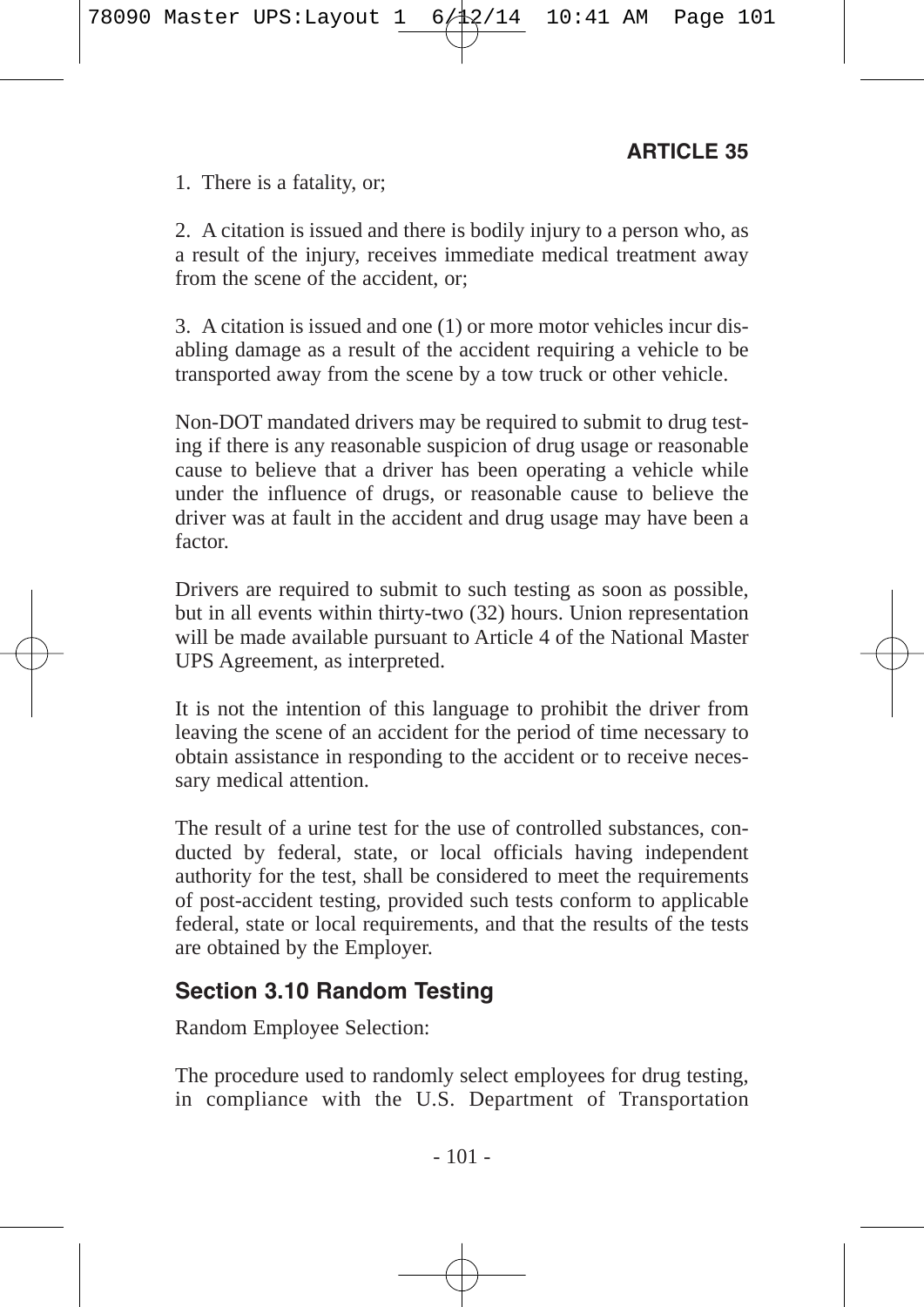Regulations, will be a computer program specifically intended for such an application.

The program will utilize an internal computer clock procedure to randomly generate lists of employees mandated for testing by the Department of Transportation/Federal Highway Administration. The computer shall randomly select the required number of employees from the total pool of affected employees. The total pool list shall be by each region.

For verification purposes and to cover absences the computer shall print the following lists for each testing period:

1. An alphabetical total pool list of employees in the region, and

2. A district list of employees shall be printed from the random list in the order in which they are computer selected.

An absent employee whose name appears on the primary list on the random test day must be tested upon return to work immediately upon notification provided he/she returns prior to the next selection period. The lists or true copies of the lists shall be maintained by a third party administrator. Upon request to the District Labor Relations Manager, the lists will be made available for review by Local Union representatives and company labor relations managers to verify the proper application and use of the lists in the random testing system.

The parties agree that no effort will be made to cause the system and method of selection to be anything but a true random selection procedure insuring that all affected employees are treated fairly and equally.

The parties further agree not to amend or change the current method of random selection as described herein without prior agreement between the parties.

## **Section 3.11 Notification**

UPS employees, subject to Department of Transportation mandated random drug testing, will be notified of testing in person or by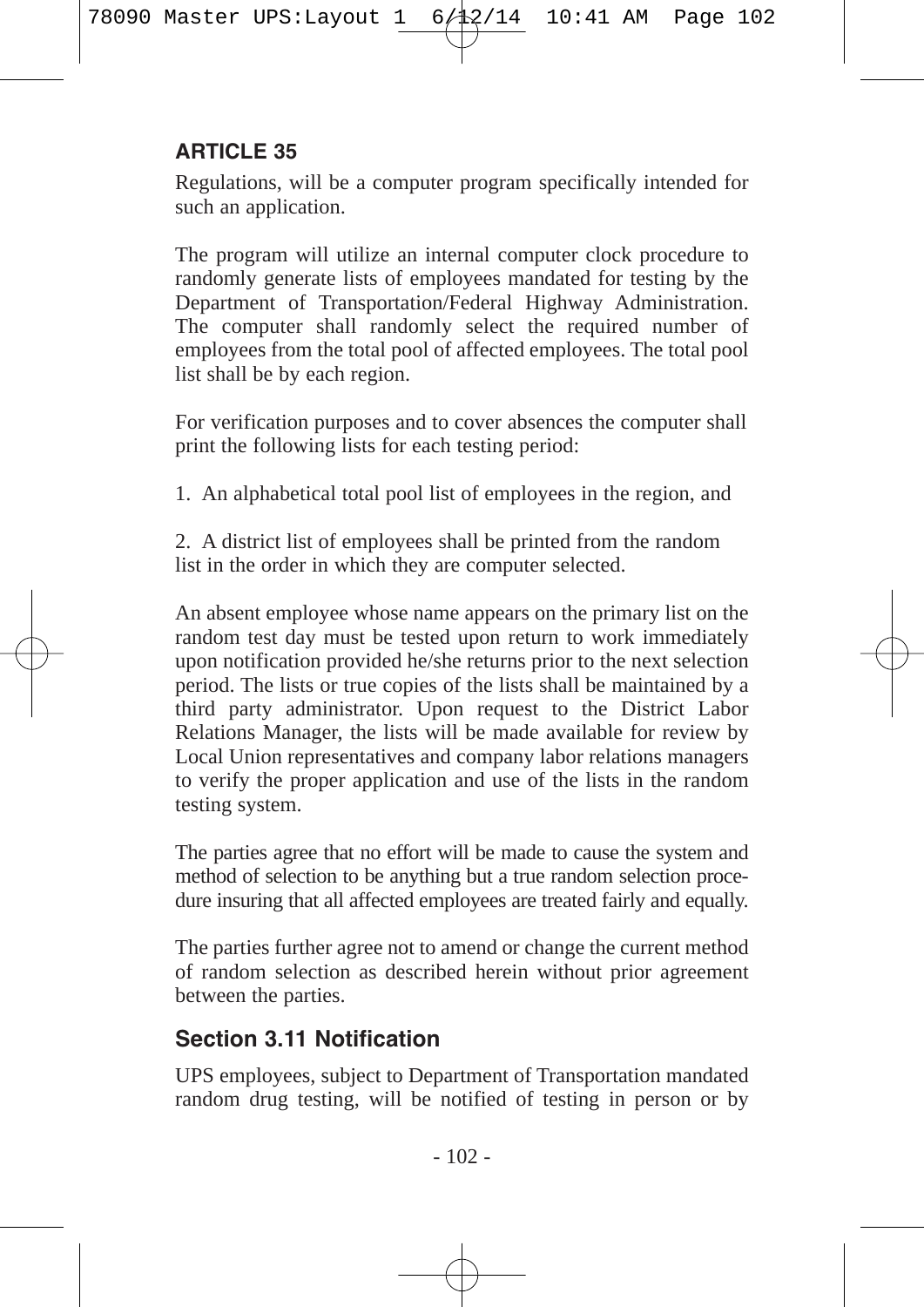direct phone contact. Notification shall be given by the management person responsible for such notification.

# **Section 3.12 Rehabilitation and Testing After Return To Duty/SAP and Employer Duties**

A positive test specimen as a result of a DOT pre-qualification or random test will result in a rehabilitation opportunity. An employee whose test results are reported to the Medical Review Officer by the HHS certified laboratory and who has been contacted by the Medical Review Officer or his/her designee has seventy two (72) hours to contact the Medical Review Officer to review the test results. If the review time schedule is not met, then the Medical Review Officer (MRO) may report to UPS Management that the test is verified as positive. If neither UPS nor the MRO, after making all reasonable efforts, as required by the DOT regulations, is able to contact the employee within ten (10) days from receiving the laboratory results, the test will be considered an uncontested positive test result. If the Medical Review Officer determines a specimen is positive, then the employee will have five (5) calendar days to evaluate his/her situation with an approved Substance Abuse Professional and then up to fifteen (15) calendar days to enter the rehabilitation treatment center after approval of a leave of absence as outlined in Article 16, Section  $5 \text{ of the National Master UPS}$ Agreement. UPS will follow the final recommendations of the Substance Abuse Professional as to the appropriate after-care protocol and post rehabilitation unannounced drug testing.

The employee will be permitted to return to work after the SAP has determined that the employee has successfully complied with prescribed education and/or treatment and the employee has provided a negative drug test result conducted under direct observation, as per cutoff levels contained in Section 3.3 or Section 3.4 of this Article, as applicable, and/or an alcohol test with an alcohol concentration less than 0.02. The Employer will make all reasonable efforts to conduct all return-to-work testing, conference calls, and examinations within five (5) working days of completion of a rehabilitation program.

It is understood that if the grievance procedure is utilized contractual time limits on disciplinary action and the employee's request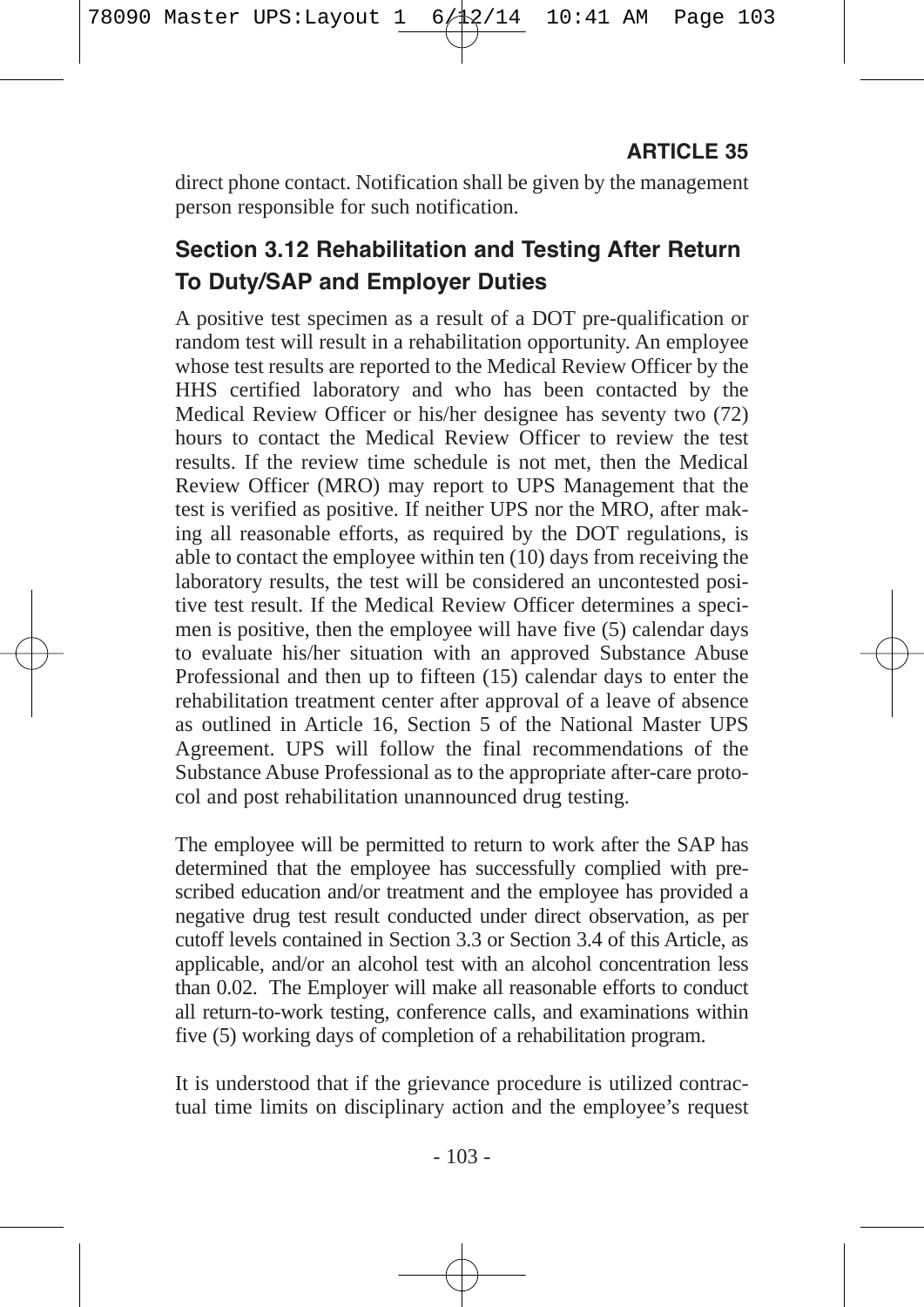for rehabilitation will be suspended until resolution of the grievance.

# **Substance Abuse Professional (SAP)**

Each Substance Abuse Professional (SAP) must be a licensed Doctor of Medicine or Osteopathy, or a licensed or certified psychologist, social worker, employee assistance professional, or drug and alcohol counselor (certified by the National Association of Alcoholism and Drug Abuse Counselors Certification Commission) with knowledge of and clinical experience in the diagnosis and treatment of alcohol and controlled substance-related disorders and be knowledgeable of the SAP function as it relates to Employer interest in safety-sensitive functions and applicable DOT agency regulations. In addition, the SAP shall keep current on applicable DOT agency regulations and comply with the DOT qualification training and continuing education requirements.

The SAP is responsible for performing the following functions:

1. Conducting the initial face-to-face clinical assessment and evaluation to determine what assistance is needed by the employee to solve problems associated with alcohol and/or drug use;

2. Referring the employee to an appropriate education and/or treatment program;

3. Conducting a face-to-face follow-up evaluation to determine if the employee has actively participated in the education and/or treatment program and has demonstrated successful compliance with the initial assessment and evaluation recommendations;

4. Providing the Employer with a follow-up drug and/or alcohol testing plan for the employee; and

5. Providing the employee and Employer with recommendations for continuing education and/or treatment.

Follow-up testing shall consist of at least six (6) tests in the first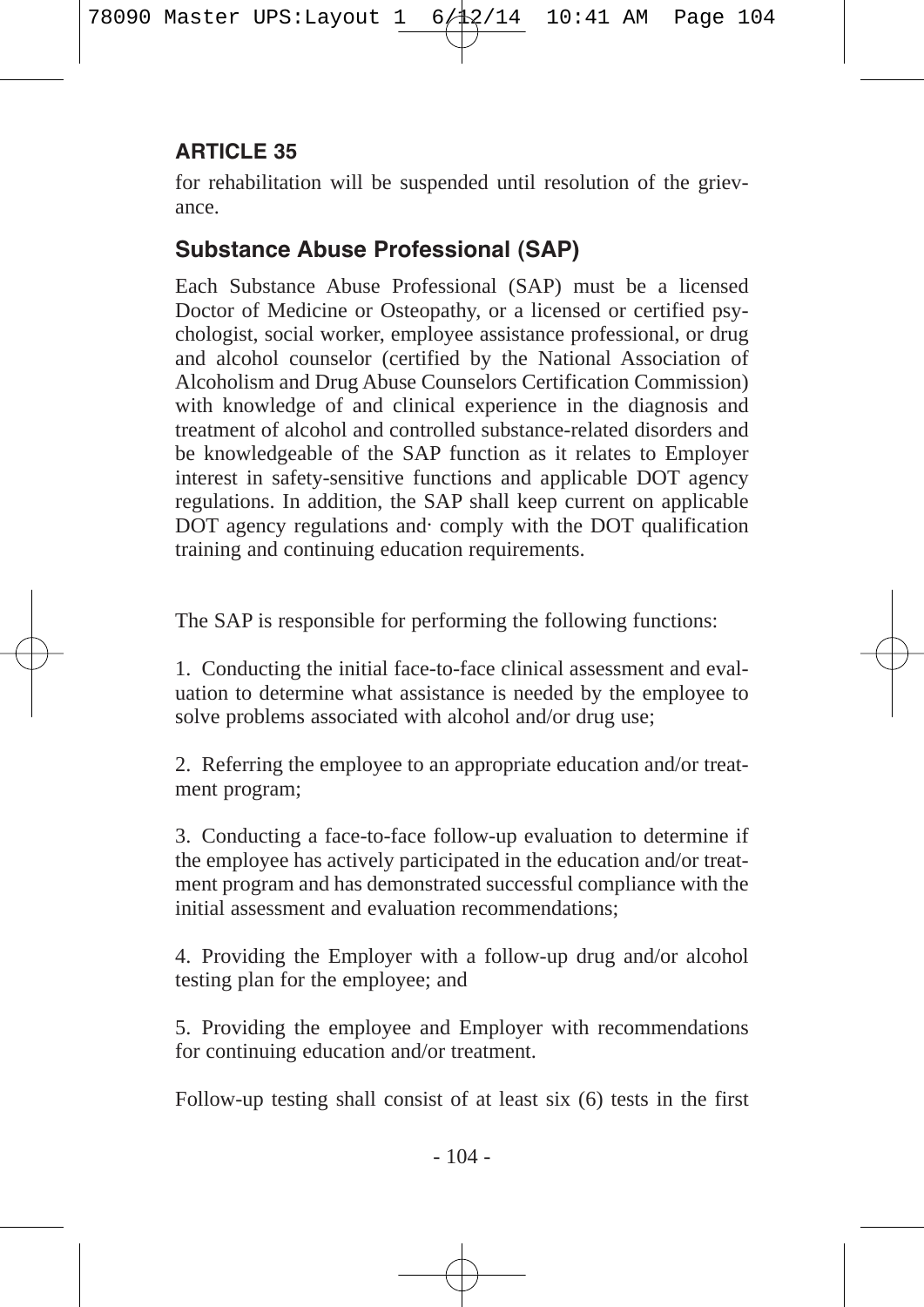$(1<sup>st</sup>)$  twelve  $(12)$  months following the employee's return to duty. The one (1) year period may be extended as necessary by written verification of the Substance Abuse Professional. Tests shall be conducted under direct observation.

#### **Employer Responsibilities**

Prior to allowing an employee to return to duty, after the employee has tested positive for the presence of controlled substances or has refused to submit to a drug test, the employer shall:

A. Ensure that the employee is "drug free," based on a drug test that shows no positive evidence of the presence of a drug or a drug metabolite in the employee's system.

B. Ensure that the employee has been evaluated by a Substance Abuse Professional (SAP) for drug use or abuse.

C. Ensure and confirm with the Substance Abuse Professional that the employee demonstrates compliance with all conditions or requirements of a rehabilitation program in which he or she participated.

#### **Section 3.13 Disciplinary Action**

Employees may be subject to discipline up to and including discharge as provided below if they test positive for drugs specified elsewhere in this Article.

1. Reasonable Cause Testing

a. A positive test is a dischargeable offense unless the Union and the Employer expressly agree to a lesser penalty. Any such agreement will not be precedent setting.

b. Refusal to submit to a reasonable cause drug test is a dischargeable offense.

- 2. Post-Accident Testing
- a. A positive test is a dischargeable offense.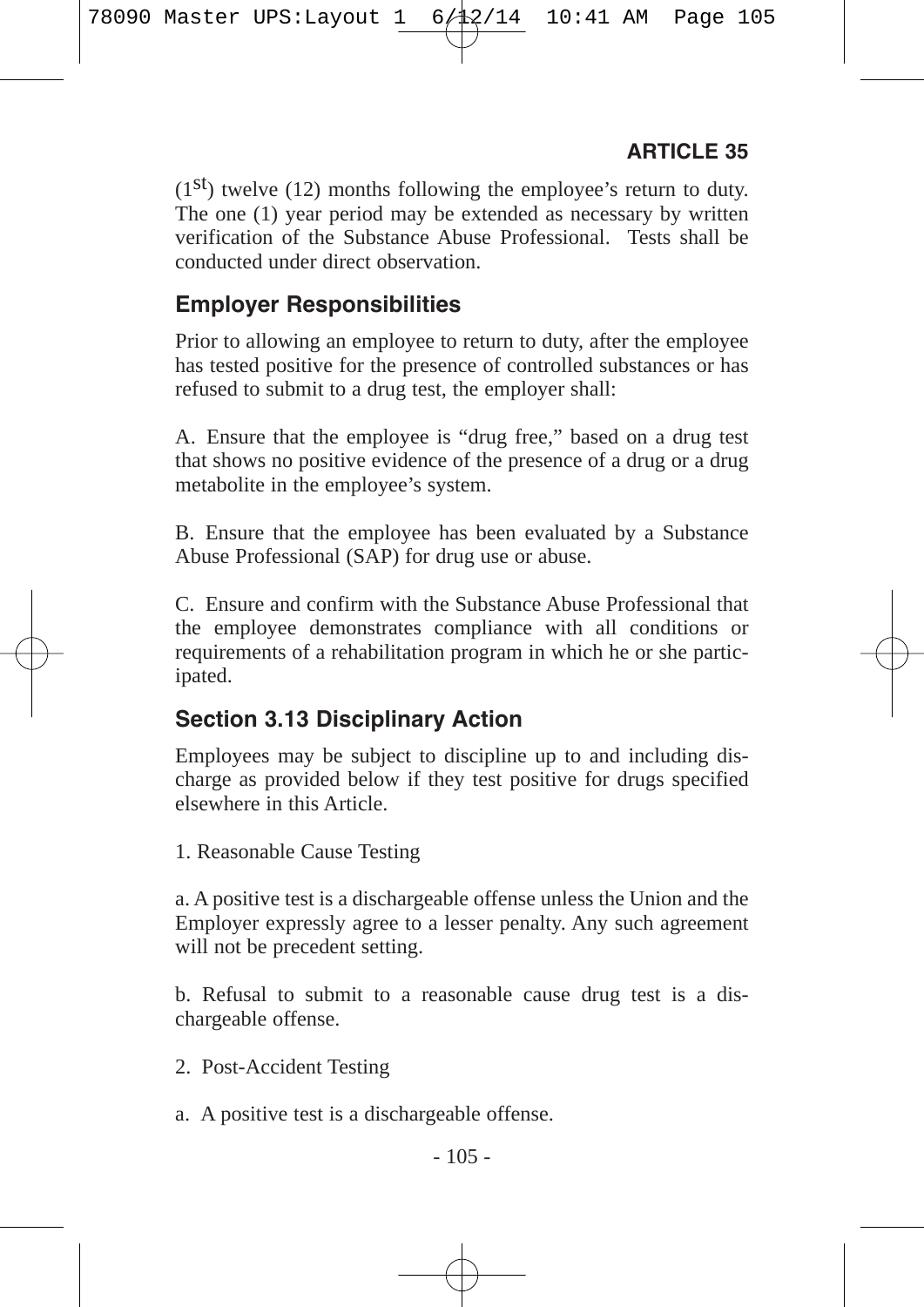b. Refusal to submit to a post-accident drug test is a dischargeable offense.

3. Random Testing

a. 1st offense - A positive test shall result in a warning letter (subject to successful completion of rehabilitation).

b. 2nd offense - A positive test is a dischargeable offense.

c. Refusal to submit to a random drug test is a dischargeable offense.

4. Pre-qualification

a. 1st offense - A positive test shall result in disqualification/not considered for feeder list until the next feeder driver school is conducted (subject to successful completion of rehabilitation).

- b. 2nd offense A positive test is a dischargeable offense.
- 5. Other Dischargeable Offenses:
- a. Failure to successfully complete rehabilitation.
- b. A positive specimen as part of after-care drug testing.
- c. Failure to comply with after-care treatment plan.
- d. An adulterated or substituted specimen.

# **Section 3.14 Preparation for Testing**

Pursuant to Department of Transportation regulations, the Employer reserves the right to utilize on site or off site collection facilities.

Upon arrival at the collection site, an employee must provide the collection agent with: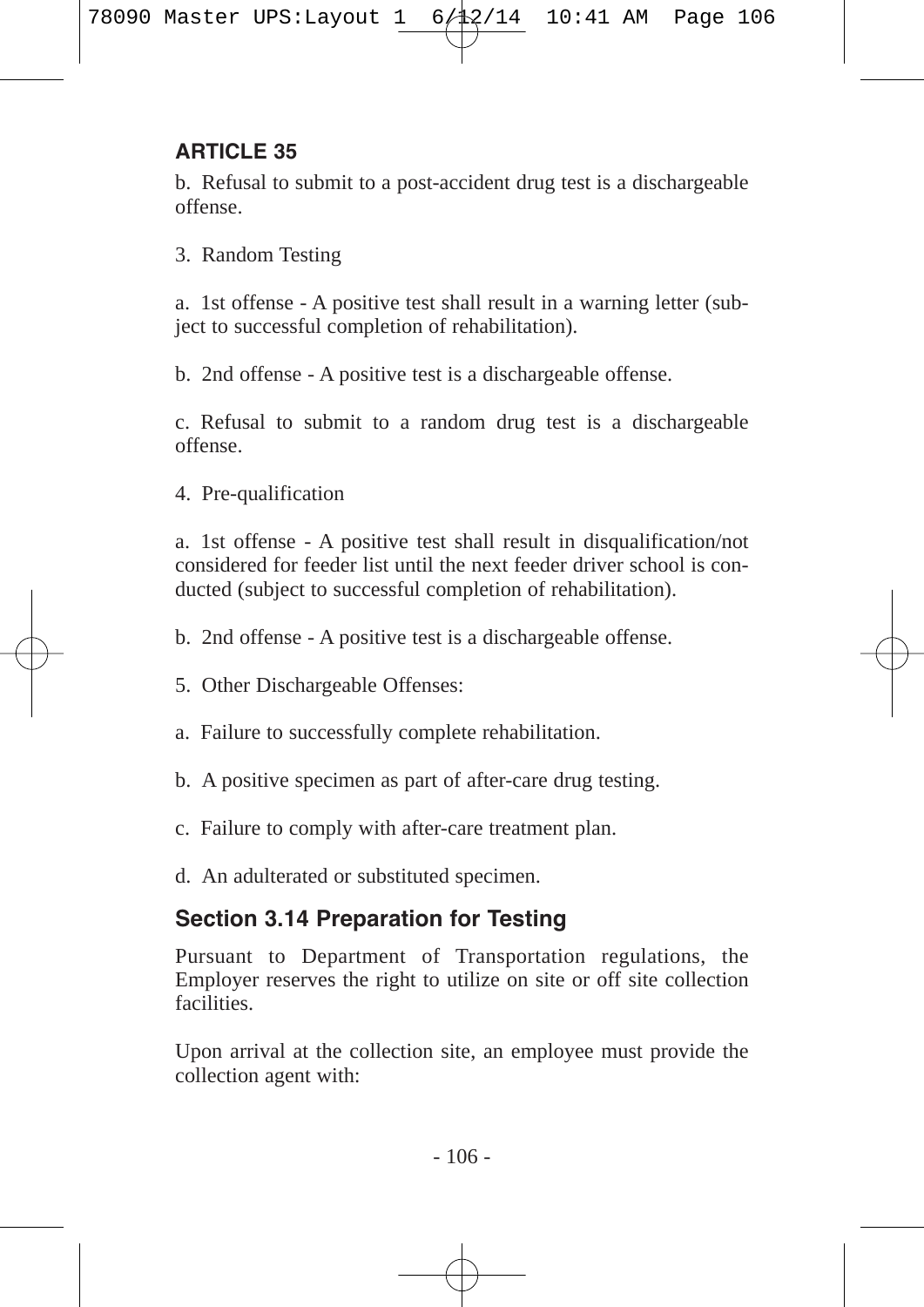Photo identification issued by the Employer or a federal, state or local government;

If the employee arrives without the above-listed item, the collection agent should contact the district Safety and Health manager or district Human Resources manager.

A standard DOT approved urine custody and control form will be supplied by the appropriate laboratory. This form must be used by all collection facilities and signed by the employee and the collection agent in the appropriate areas.

## **Section 3.15 Specimen Collection Procedures**

The Employer agrees to continue use of the Specimen Collection Checklist. The checklist, approved by the National UPS/IBT Safety and Health Committee, is to be used with the affected employees at the collection site by the person performing the collection services for the Employer.

The checklist is to be used at all locations, but it is understood that failure to use or the refusal to use the checklist does not invalidate a properly conducted controlled substance testing procedure. Nor does it prohibit an employee's recourse to the collective bargaining agreement and/or the grievance procedure.

All procedures for urine collection will follow Department of Transportation guidelines to ensure an individual's privacy. An employee who gives reason to believe that he or she may have adulterated or substituted a sample will be required to provide a specimen under direct observation by a same gender collection agent. If it is determined that an employee has adulterated or substituted a sample it shall result in the termination of his/her employment.

No unauthorized personnel will be allowed in any area of the collection site. Only one (1) controlled substances testing collection procedure will be conducted at a time and the specimens can only be handled by the collection site person.

The employee being tested should remove any outer garments, such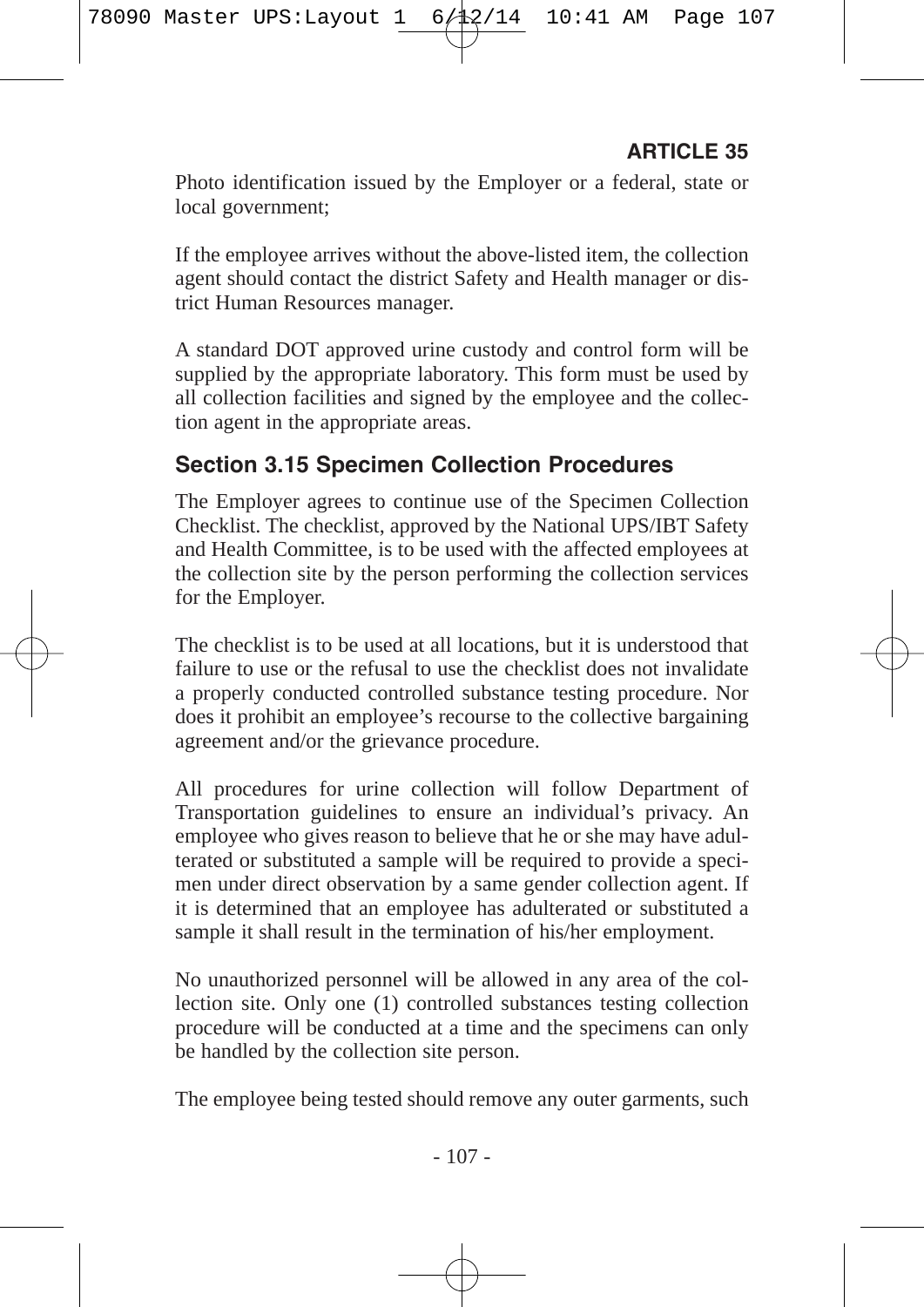as coats, jackets, hats or scarves, and should leave any personal belongings (purse or briefcase) with the collection agent. The employee shall display the items in his/her pockets to the collection agent. If the employee requests it, the collection agent shall provide the employee a receipt for his or her belongings. The employee may retain his or her wallet.

After washing his/her hands, the employee shall remain in the presence of the collection agent and shall not have access to any water fountain, faucet, soap dispenser, cleaning agent or other materials which could be used to adulterate the specimen.

The collection agent provides the employee with a new, sealed kit selected by the employee.

The employee will provide his or her specimen in a stall or otherwise partitioned area that allows for privacy. The Employer agrees to recognize all employees' rights to privacy while being subjected to the collection process at all times and at all collection sites. Further, the Employer agrees that in all circumstances the employee's dignity will be considered and all necessary steps will be taken to insure that the entire process does nothing to demean, embarrass or offend the employee unnecessarily. Authorization for collection under direct observation will be in accordance with Department of Transportation regulations. All procedures shall be conducted in a professional, discreet and objective manner. Refusal to provide a specimen under direct observation when requested shall be considered a refusal to test and a terminable offense.

The employee shall be instructed to provide at least forty-five (45) milliliters of urine in the collection container. The employee shall hand the specimen to the collection agent. The specimen shall remain in the sight of both the collection agent and the employee at all times. A minimum of thirty (30) milliliters of urine shall be placed in the primary specimen container by the collection agent. The collection agent then must pour at least fifteen (15) milliliters of urine from the collection container into the second specimen bottle to be used for the split specimen. If the individual is unable to provide forty-five (45) milliliters of urine, the collection agent shall direct the individual to drink fluids, not to exceed forty (40) ounces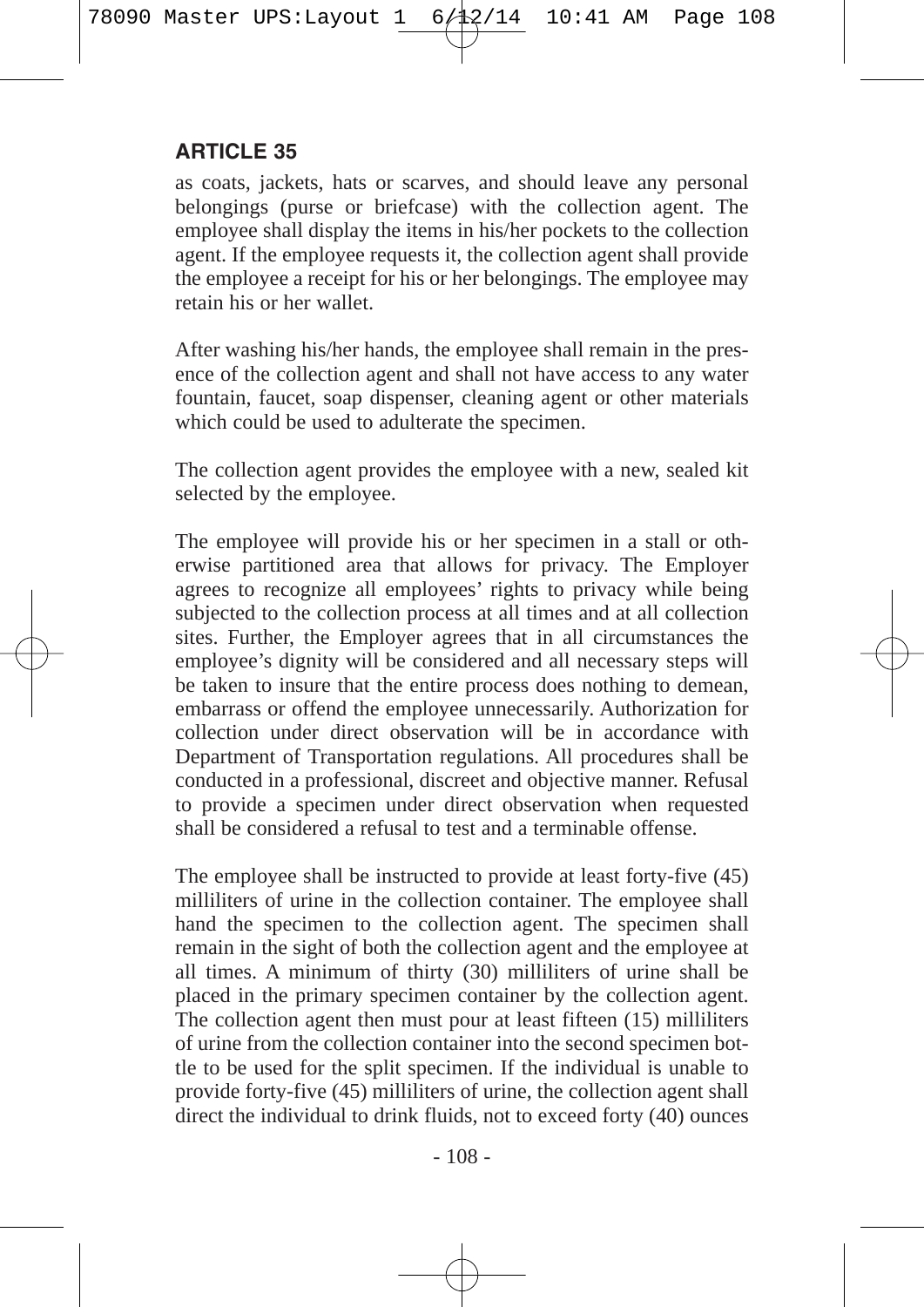distributed reasonably over a period not to exceed three (3) hours or until a sufficient specimen is provided, whichever occurs first. (The original specimen, if any, should be discarded, unless it was out of temperature range or showed evidence of adulteration or tampering.) If the individual is still unable to provide forty-five (45) milliliters of urine, he/she will be taken out of service and a medical evaluation will be conducted within five (5) business days by a licensed physician who has the expertise in this type of medical issue, and is approved by the Employer to determine if there is a medical reason for the inability to provide a specimen. If it is not determined that there is a medical reason, the individual will be treated as having refused to take the test. If the employee fails for any reason to provide forty-five (45) milliliters of urine, the collection agent should contact a third party administrator (TPA) and either the District Safety and Health Manager or another Employer designee.

The regulations specify the privacy procedures and the reasons to believe that a specimen has been adulterated which includes, but is not limited to, conduct clearly and unequivocally indicating an attempt to substitute or adulterate the sample, e.g., abnormal urine color or urine temperature outside the acceptable range. All specimens suspected of being adulterated shall be packaged and forwarded to the laboratory for testing.

In the event of suspected specimen adulteration, a second  $(2<sup>nd</sup>)$ specimen will be immediately collected under direct observation and the entire procedure should be repeated including initiation of a new custody and control form and separate packaging for shipping. If an employee refuses to provide a second  $(2<sup>nd</sup>)$  specimen, it shall be noted as a refusal to test and shall be a terminable offense.

The collection agent shall document any unusual behavior or appearance on the urine custody-and-control form.

Specimen handling (from one (1) authorized individual or place to another) will always be conducted using chain-of-custody procedures. Every effort must be made to minimize the number of people handling specimens. Both specimen containers shall be sealed and then forwarded to an approved laboratory for testing.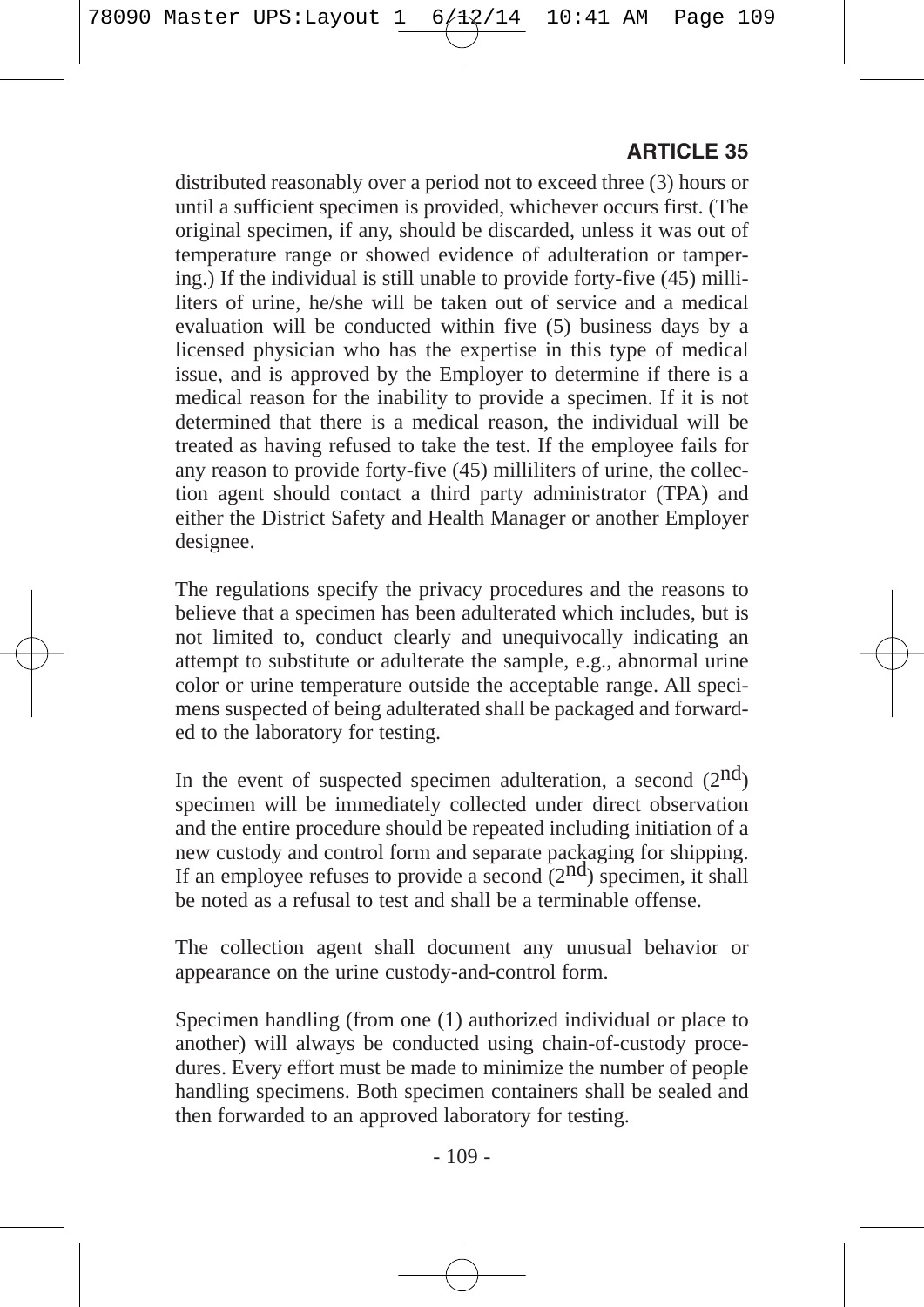When a return-to-duty or follow-up test is being conducted, the collection process may be observed. If observed, the observer shall be the same gender as the employee being tested.

When a test kit is received by a laboratory, the thirty (30) milliliter sealed urine specimen container shall be removed immediately for testing. The shipping container with the remaining sealed container shall be immediately placed in secure refrigerated storage.

If an employee is told that the first  $(1<sup>st</sup>)$  sample tested positive, the employee may, within seventy-two (72) hours of receipt of actual notice, request that the second urine specimen be forwarded by the first  $(1<sup>st</sup>)$  laboratory to another independent and unrelated HHS approved laboratory of the parties' choice for GC/MS confirmatory testing of the presence of the drug. If an employee chooses to have the second  $(2<sup>\hat{nd}</sup>)$  sample analyzed, he/she shall at that time execute a special checkoff authorization form to insure payment by the employee. If the second  $(2<sup>nd</sup>)$  test is positive, and the employee wishes to use the rehabilitation option, the employee shall reimburse the Employer for the costs of the second  $(2<sup>n</sup>d)$  confirmation test and handling and shipping charges before entering the rehabilitation program. For those employees who choose to have the second  $(2<sup>\hat{nd}</sup>)$  specimen tested, disciplinary action can only take place after the MRO verifies the first test as positive and the second laboratory confirms the presence of the drug. However, the employee must be taken out of service once the first  $(1<sup>st</sup>)$  test result is verified as positive by the MRO while the second test is being performed. If the second  $(2<sup>nd</sup>)$  laboratory report is negative, the employee will not be charged for the cost of the second  $(2^{nd})$  test and will be reimbursed for all lost time. It is also understood that if an employee opts for the second  $(2<sup>nd</sup>)$  specimen to be tested, contractual time limits on disciplinary action in the Supplements are waived.

#### **Section 3.16 Specimen Shipping Preparations**

After measuring temperature and visibly inspecting the urine specimen, the collection agent should tighten and seal the specimen shipping container.

The collection agent places a security label (initialed and dated by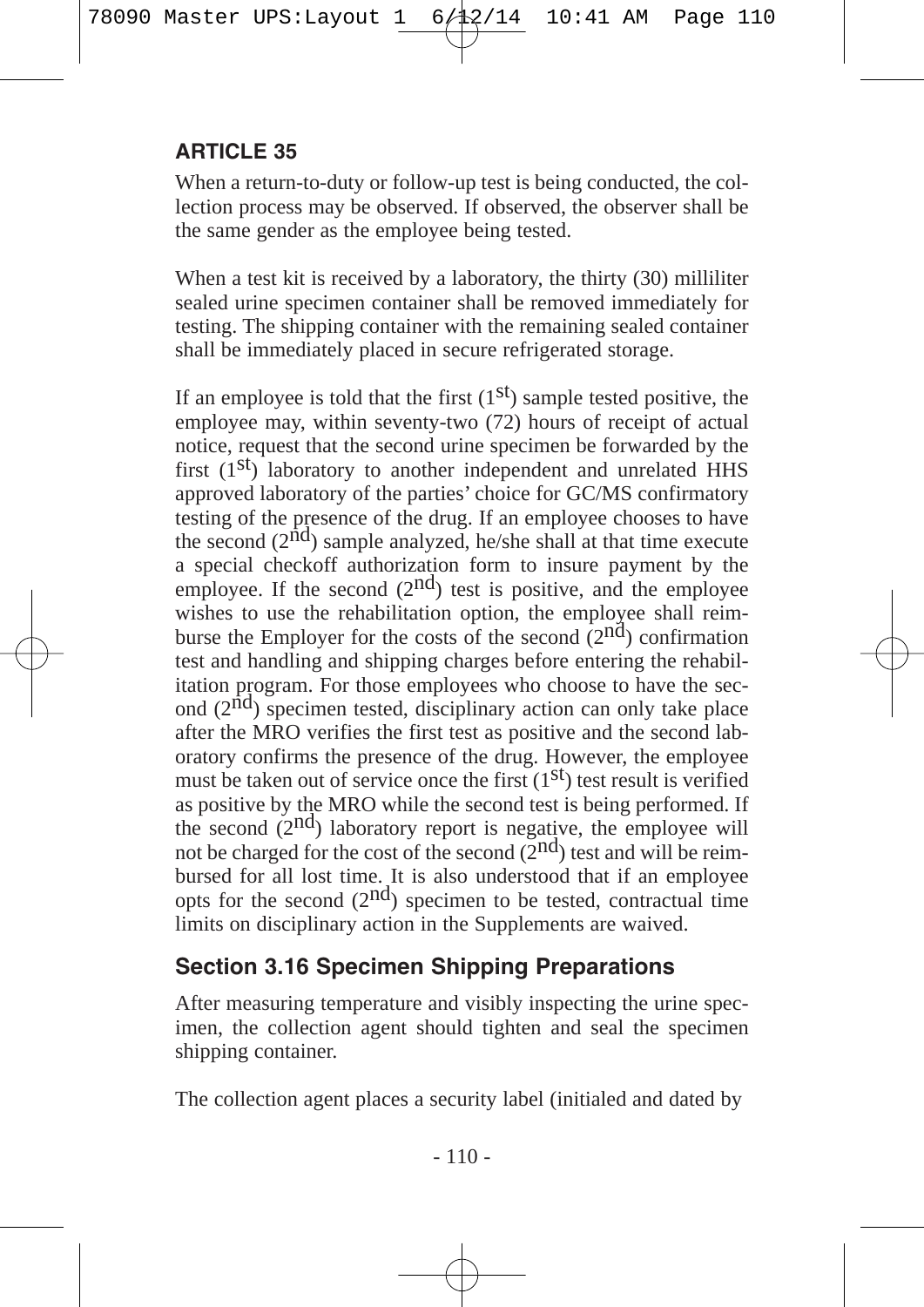the employee) over the bottle cap, overlapping the bottle sides.

A double-pouch bag will be used for shipping, with one (1) side for the urine specimen and the other for paperwork.

The collection agent places the urine specimen in the sealable pocket of the specimen bag and then seals the bag.

The collection agent places laboratory copies of the urine custody and control form in the back sleeve of the double-pouch bag.

The collection agent places the sealed specimen bag in the shipping box.

#### **Section 3.17 Medical Review Officer**

Any person serving as a Medical Review Officer (MRO) for the Company must be a licensed doctor of medicine or osteopathy with knowledge of substance abuse disorders, issues relating to adulterated and substituted specimens, possible medical causes of specimens having an invalid result, and applicable DOT agency regulations. In addition, the MRO shall keep current on applicable DOT agency regulations and comply with the DOT qualification training and continuing education requirements.

The MRO is responsible for performing the following functions, in addition to those specified in the DOT regulations:

1. Reviewing the results of UPS's drug testing program.

2. Receiving all positive and negative drug test reports as prescribed under the DOT regulations, and making all reports of drug test results to the Employer.

3. Within a reasonable time, notifying an employee of a confirmed positive test result.

4. Reviewing and interpreting each confirmed positive test result in order to determine if there is an alternative medical explanation for the specimen's testing positive. The MRO shall perform the fol-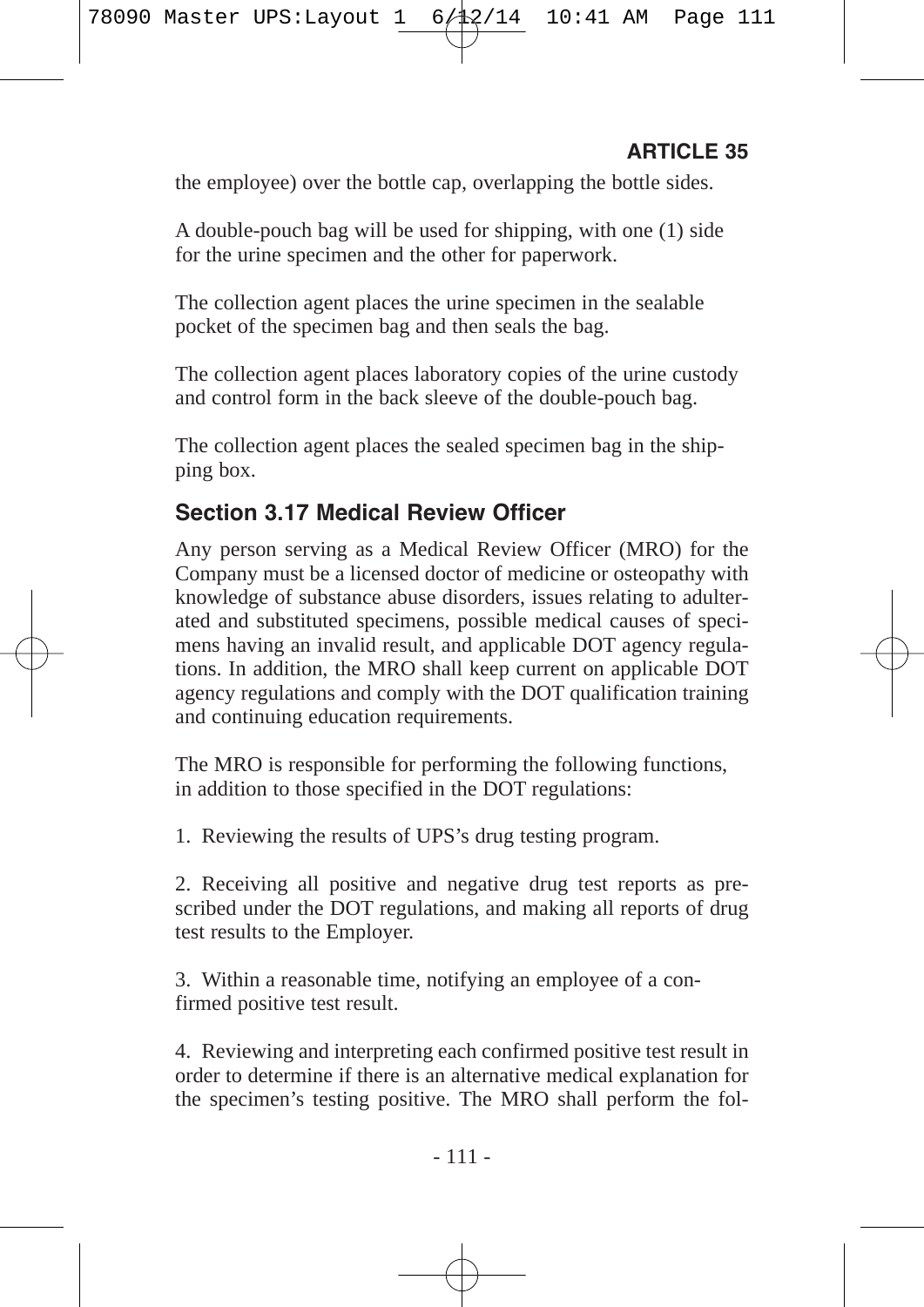lowing functions as part of the review of a confirmed positive test result:

a. Provide an opportunity for the employee to discuss a positive test result.

b. Review the employee's medical history and relevant biomedical factors. A driver is allowed to use a controlled substance (except for methadone) only when taken as prescribed by a licensed medical practitioner who is familiar with the driver's medical history and assigned duties.

c. Review all medical records made available by the employee to determine if a confirmed positive test resulted from legally prescribed medication or other possible explanation.

d. Verify that the laboratory report and assessment are correct.

5. Processing an employee's request to test the split sample. Such testing will be conducted at the employee's expense. The employee shall be reimbursed by UPS for any such expense should the retest provide a negative result. If a reanalysis is negative, then the MRO will declare the test canceled.

# **Section 3.18 MRO Determination**

If the MRO determines, after appropriate review, that there is a legitimate medical explanation for the confirmed positive test result, the MRO shall report the test to the Employer as a negative. If the MRO determines, after appropriate review, that there is no legitimate medical explanation for the confirmed positive test result, the MRO shall report the positive test result to the appropriate member of management in accordance with DOT regulations.

Based on a review of laboratory reports, quality assurance and quality control data and other drug test results, the MRO may conclude that a particular confirmed positive drug test result should be cancelled. Under these circumstances, the MRO shall report that the test is cancelled.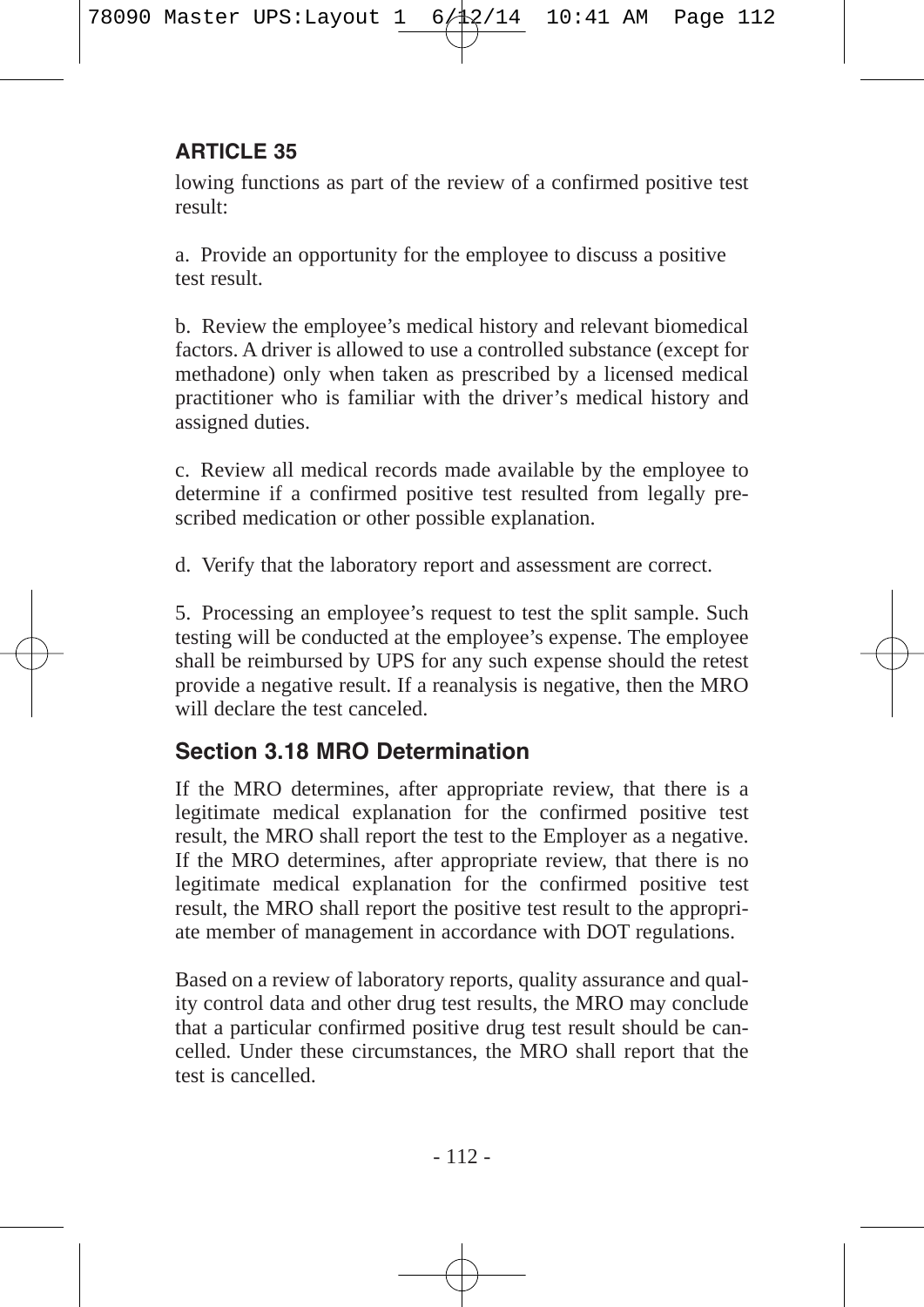Not later than seventy-two (72) hours after notification of a confirmed positive test result or refusal to test because of adulteration or substitution, an employee may submit a written or verbal request to the MRO for testing of the split sample. The laboratory used must be certified by the HHS and must follow usual chain-of-custody procedures.

The employee shall be reimbursed for any pay lost if taken out of service based upon a positive test result which is negated by the second  $(2<sup>nd</sup>)$  test or as the result of the resolution of the grievance.

# **Section 3.19 Record Retention**

The medical review officer is the sole custodian of the individual test results. The MRO shall retain reports of individual positive test results for a minimum of five (5) years. Individual negative test results will be maintained for at least twelve (12) months. UPS shall maintain in a driver's qualification file only such information as required by the DOT to document compliance with the drug testing requirements.

# **Section 3.20 Release of Drug Testing Information**

The MRO shall inform the employee before beginning the verification interview, that the MRO could transmit to appropriate parties information concerning medications being used by the employee or the employee's medical condition only if, in the MRO's medical judgment, the information indicated that the employee may be medically unqualified under applicable DOT agency rules.

When a grievance is filed as a result of a positive test the Employer shall obtain from the laboratory its records relating to the drug test. Upon receiving the records, the Employer shall provide copies to the appropriate official of the Union, by the end of the following business day after receiving the documents from the laboratory or the MRO, as applicable, provided that the employee has executed written consent authorizing release to the Union, a copy of which must be provided to the Employer.

The Company agrees to notify the Union of any change of HHS approved laboratories used for drug testing, for whatever reason.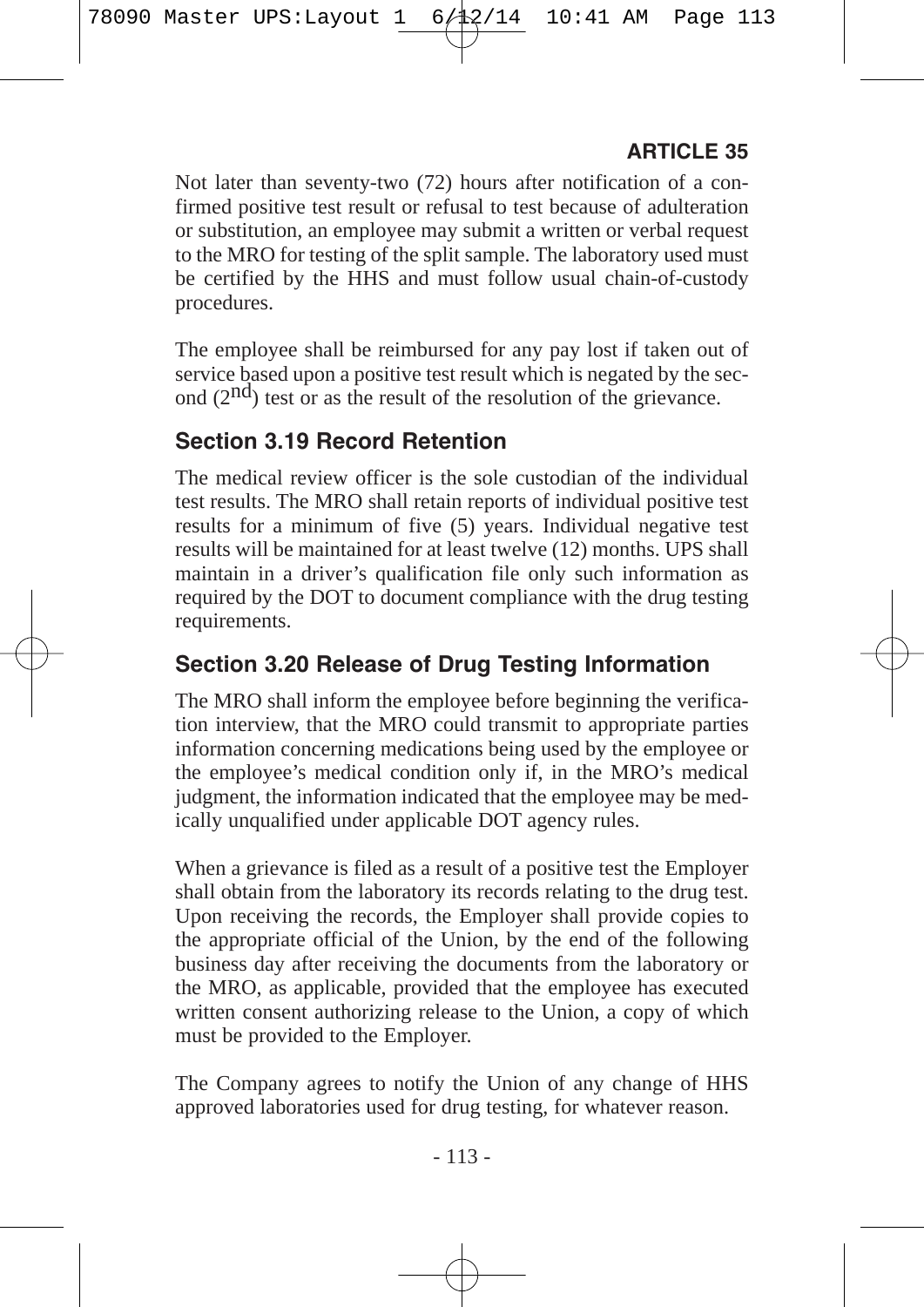# **Section 3.21 Paid For Time ARTICLE 35**

Testing - Except for drug tests taken in conjunction with a DOT physical, the employee will be paid their regular straight time hourly rate of pay in the following manner:

1. For all time at the collection site.

2. (a) If the collection site is reasonably en route between the employee's home and the center, and the employee is going to or from work, pay for travel time one (1) way between the center and the collection site or the collection site to the center; or

(b) For travel time both ways between the center and the collection site, only if the collection site is not reasonably en route between the employee's home and the employee's center.

3. If an employee is called at home to take a random drug test at a time when the driver is not en route to or from work, the employee shall be paid in addition to all time at the collection site, travel time both ways between the employee's home and the collection site with no minimum guarantee.

When an employee is on the clock and a random drug test is taken any time during the employee's shift, and the shift ends after eight (8) hours, the employee shall be paid time and one-half (1-1/2) for all time past the eight (8) hours.

Provisions in Supplements, Riders and Addenda that are superior shall prevail.

# **Section 4. Alcohol Testing**

The parties have agreed that the procedures as set forth in Article 35, Section 4 shall be the methodology for testing and will be modified only in the event that further federal legislation or Department of Transportation regulations required by regulation, revise testing methodologies or requirements during the term of this Agreement.

Where such regulations allow revised testing methodologies such modifications shall be subject to mutual agreement by the parties.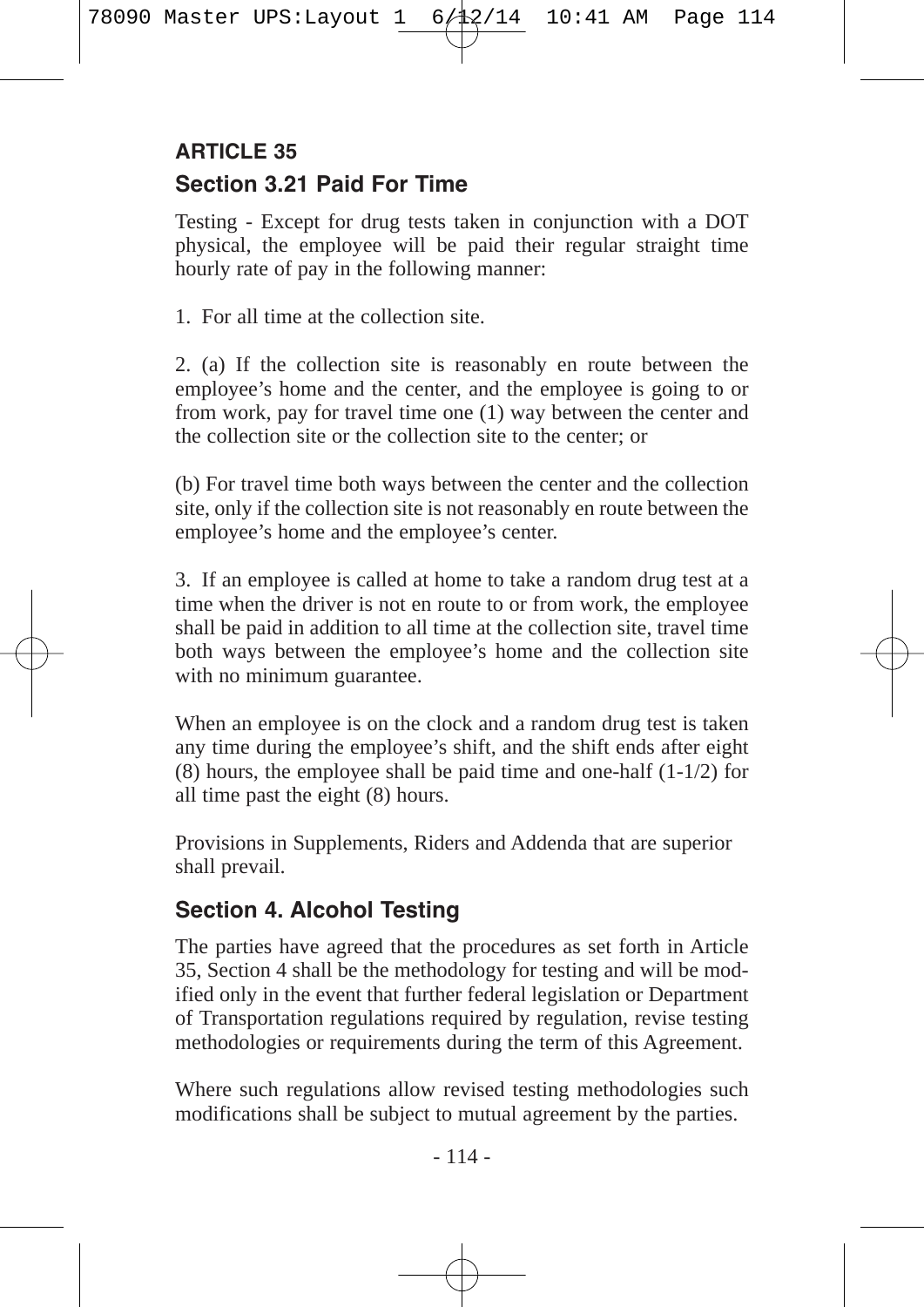## **Section 4.1 Employees Who Must Be Tested**

UPS employees subject to Department of Transportation mandated alcohol testing are drivers of vehicles with a vehicle weight rating over 26,000 pounds, requiring a Commercial Drivers License (CDL). This includes mechanics and employees who relieve for vacations or other temporary vacancies. Any employee who drives a tractor-trailer and is on the qualified feeder driver list is also subject to DOT mandated testing as provided in this Agreement.

# **Section 4.2 Testing**

Because of the consequences that a positive test result has on an employee, UPS will employ a very accurate, two-stage testing program. Breath samples will be collected by a Breath Alcohol Technician (BAT), who has been trained in the use of the Evidential Breath Testing (EBT) device, in a course equivalent to the DOT's model course. All samples will be tested according to DOT alcohol testing requirements. In the event that breath testing is not possible in such cases as reasonable cause, or post accident, the Employer has the right to use alternative DOT approved methods.

## **Section 4.3 Screening Test**

The initial screening test uses an Evidential Breath Testing (EBT) device to determine levels of alcohol. The following initial cutoff levels shall be used when screening specimens to determine whether they are negative for alcohol. The EBT must also be capable of distinguishing alcohol from acetone at the 0.02 concentration level, test an air blank, and perform an external calibration check.

Breath Alcohol Levels:

Less than 0.02 - Negative

0.02 and above - Positive (Requires Confirmation Test)

## **Section 4.4 Confirmatory Test**

All specimens identified as positive on the initial screening test, showing an alcohol concentration of 0.02 or higher, shall be confirmed using an EBT that is capable of providing a printed result in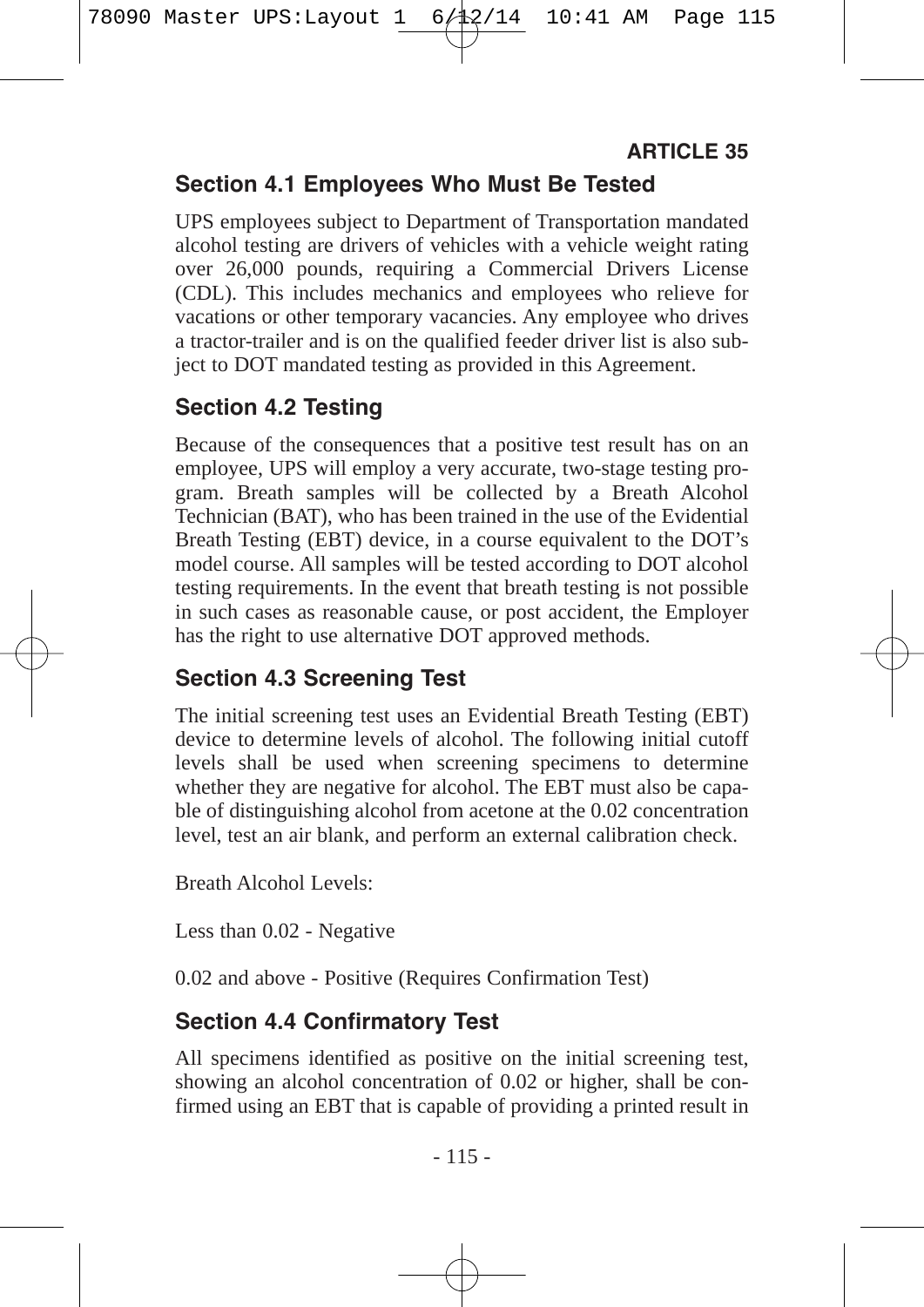triplicate; is capable of assigning a unique and sequential number to each test; and is capable of printing out, on each copy of the printed test result, the manufacturer's name for the device, the device's serial number, and the time of the test.

A confirmation test must be performed not sooner than fifteen (15) minutes after the screening test, but not more than thirty (30) minutes after the screening test.

The following cutoff levels shall be used to confirm the presence of alcohol:

Breath Alcohol Levels:

Less than 0.02 - Negative

0.02 to 0.039 - Positive/Out of service for twenty-four (24) hours from time of the test

0.04 and above - Positive/Out of service and referred to Substance Abuse Professional (SAP).

## **Section 4.5 Types of Testing Required**

Testing procedures will be performed as part of pre-qualified practices, after defined DOT reportable accidents, on the basis of reasonable cause, upon return to duty after a positive test, under DOT mandated random testing and as follow-up testing for post alcohol rehabilitation as outlined under Article 16, Section 5.

## **Section 4.6 Reasonable Cause Testing**

Upon reasonable cause, UPS will require an employee to be tested for the use of alcohol.

Reasonable cause is defined as an employee's observable action, appearance or conduct that clearly indicates the need for a fitnessfor-duty medical evaluation.

The employee's conduct must be witnessed by at least two (2) supervisors, if available. The witnesses must have received training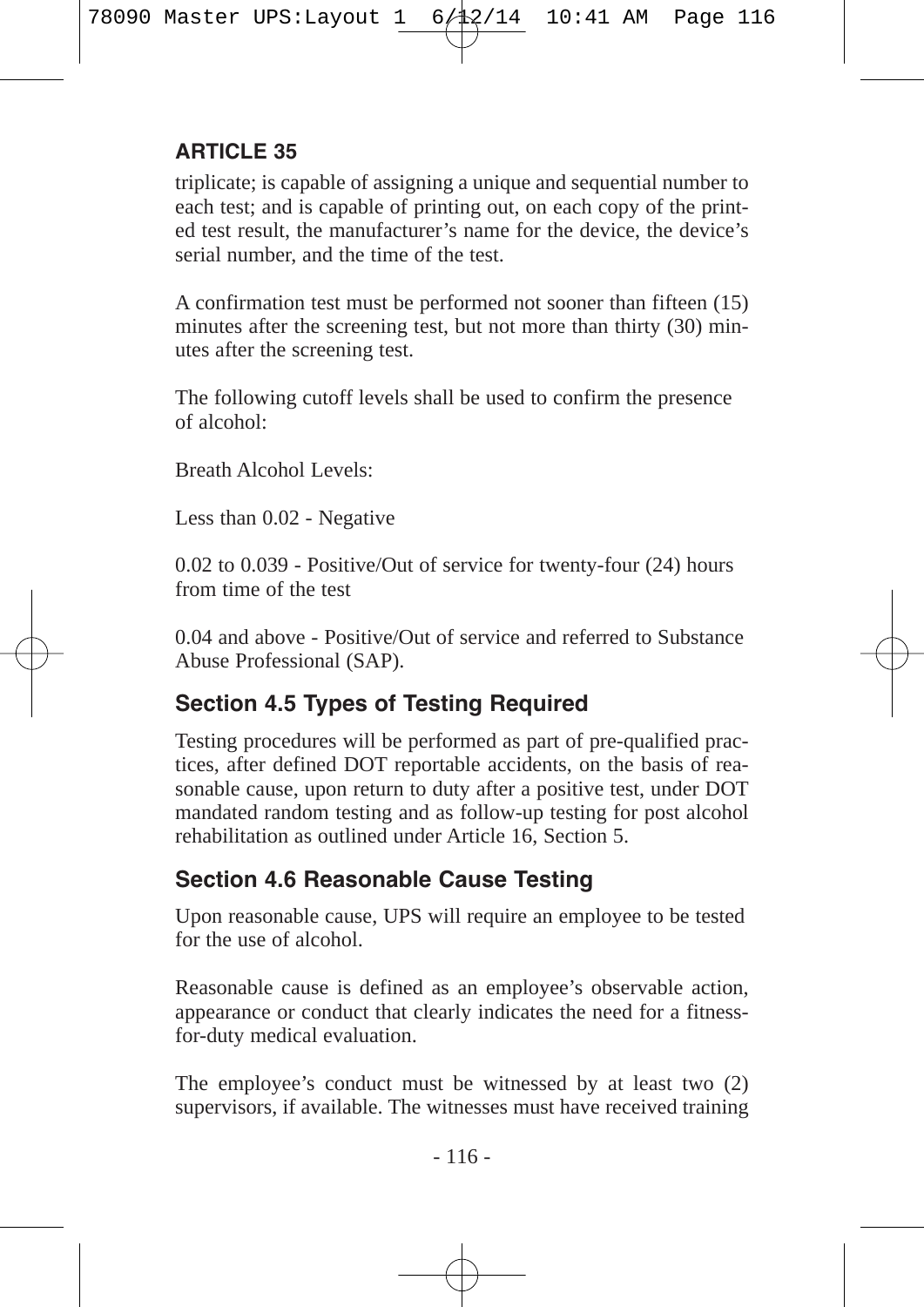in observing a person's behavior to determine if a medical evaluation is required. When the supervisor confronts an employee, a union representative should be made available pursuant to Article 4 of the National Master UPS Agreement as interpreted. If no steward is present, the employee may select another hourly paid employee to represent him.

Documentation of the employee's conduct shall be prepared and signed by the witnesses within twenty-four (24) hours of the observed behavior. In addition, a copy will be sent to the Local Union in a timely manner.

Non-DOT Reasonable Cause Testing

Employees covered by this Collective Bargaining Agreement who are not subject to DOT mandated alcohol testing are only subject to reasonable cause testing as provided herein, in accordance with supplemental practices.

#### **Section 4.7 Post-Accident Alcohol Testing**

DOT mandated drivers will be required to submit to an alcohol test after a DOT defined serious accident, which is one in which:

1. There is a fatality, or;

2. A citation is issued and there is bodily injury to a person who, as a result of the injury, receives immediate medical treatment away from the scene of the accident, or;

3. A citation is issued and one (1) or more motor vehicles incur disabling damage as a result of the accident requiring a vehicle to be transported away from the scene by a tow truck or other vehicle.

Non-DOT mandated drivers may be required to submit to alcohol testing if there is any reasonable suspicion of alcohol usage or reasonable cause to believe that a driver has been operating a vehicle while under the influence of alcohol, or reasonable cause to believe the driver was at fault in the accident and alcohol usage may have been a factor.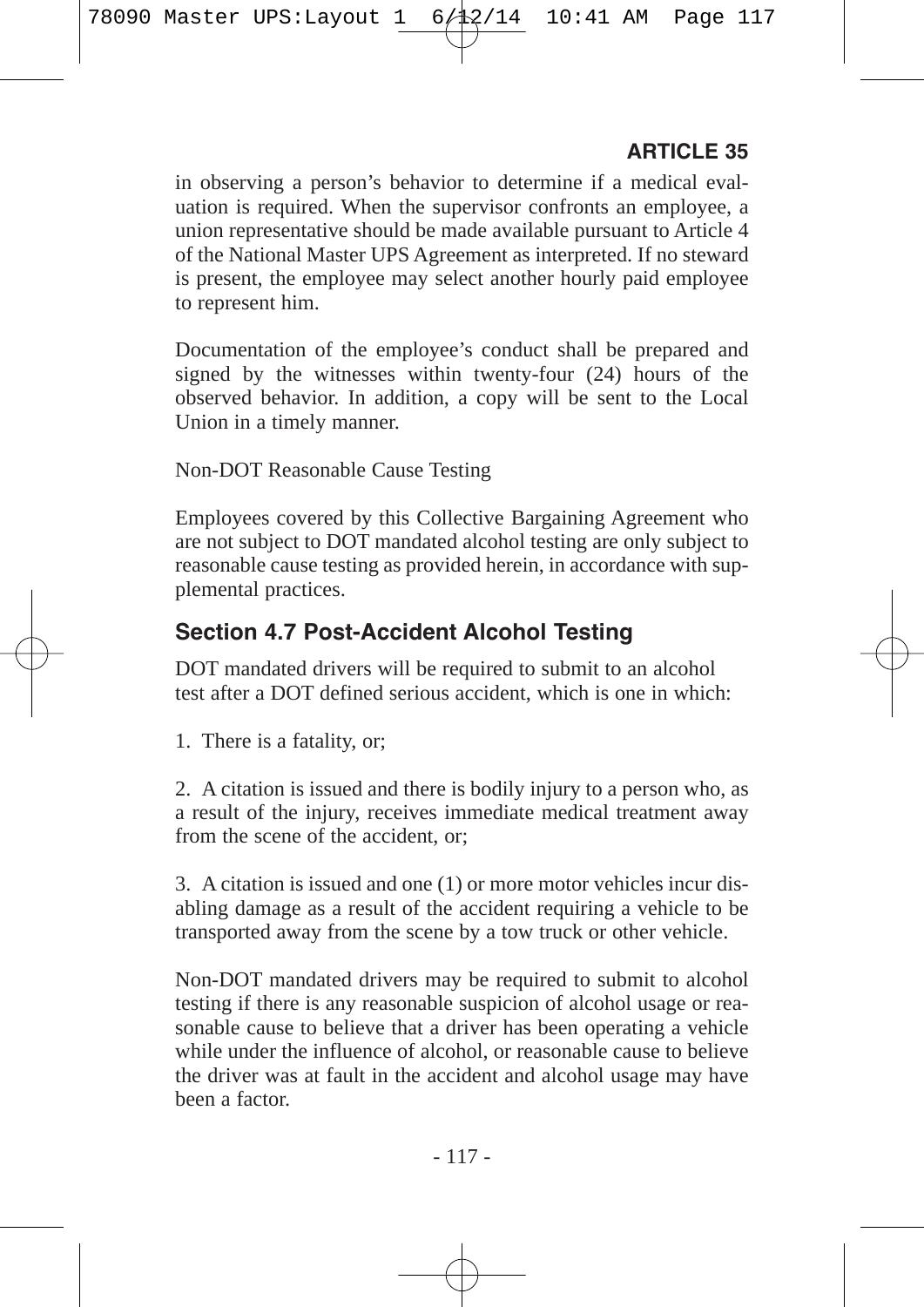Alcohol testing will be required after accidents under the above conditions and drivers are required to submit to such testing within two (2) hours of the accident, if possible, and within eight (8) hours at the latest.

Drivers are required to submit to such testing as soon as possible within two (2) hours. Under no circumstances shall this type of testing be conducted more than eight (8) hours after the time of the accident.

It shall be the responsibility of the driver to remain readily available for testing after the occurrence of a commercial motor vehicle accident. It is also the responsibility of the driver to not use alcohol for eight (8) hours or until an alcohol test is performed under this section, whichever occurs first. Union representation will be made available pursuant to Article 4 of the National Master UPS Agreement, as interpreted.

It is not the intention of this language to prohibit the driver from leaving the scene of an accident for the period of time necessary to obtain assistance in responding to the accident or to receive necessary medical attention.

Law Enforcement Testing

The result of a breath or blood test for the use of alcohol or a urine test for the use of controlled substances, conducted by federal, state, or local officials having independent authority for the test, shall be considered to meet the requirements of post-accident testing, provided such tests conform to applicable federal, state or local requirements, and that the results of the tests are obtained by the Employer.

# **Section 4.8 Random Testing - Random Employee Selection**

The procedure used to randomly select employees for alcohol testing, in compliance with the U.S. Department of Transportation regulations, will be a computer program specifically intended for such an application.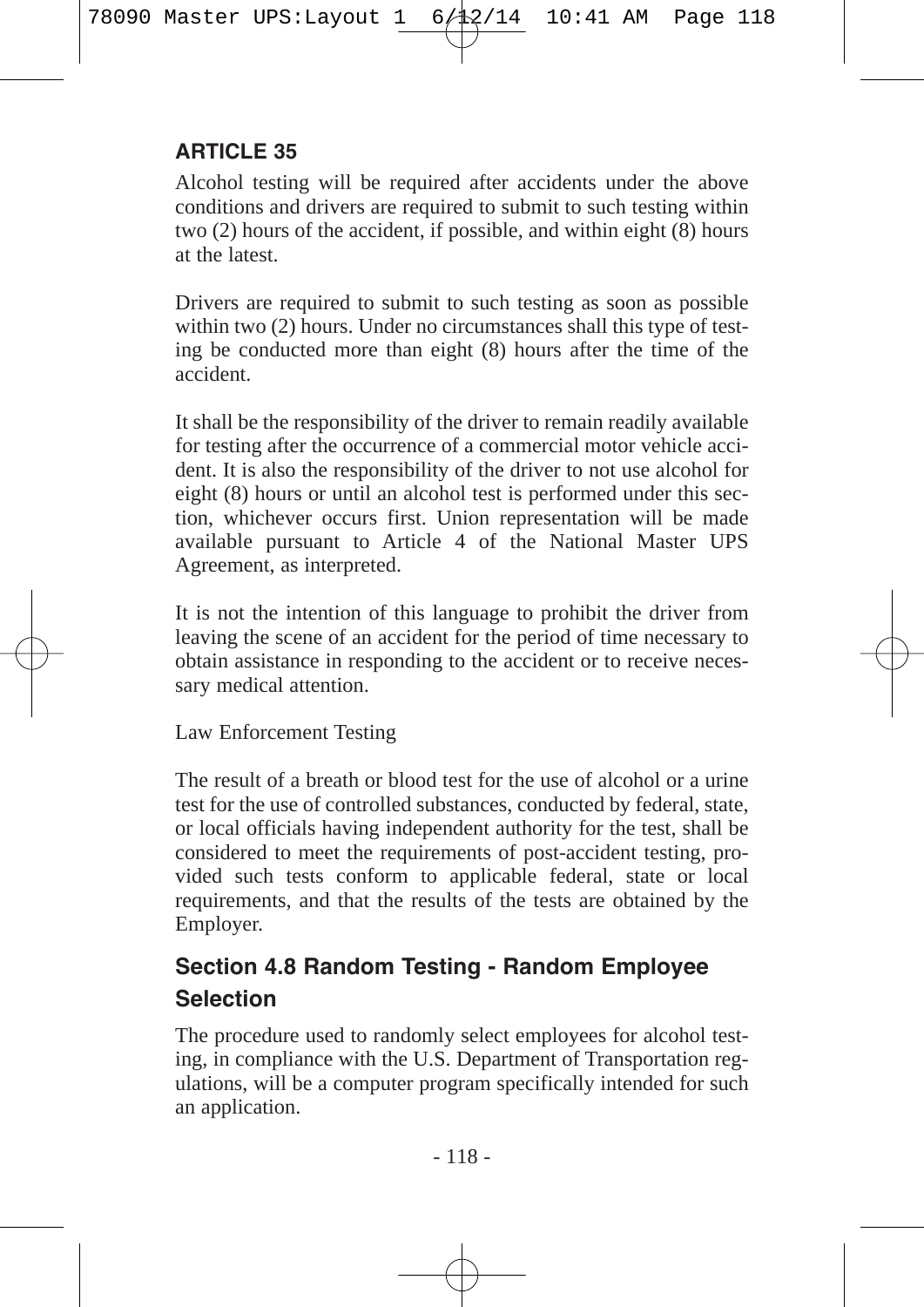The program will utilize an internal computer clock procedure to randomly generate lists of employees mandated for testing by the Department of Transportation/Federal Highway Administration. The computer shall randomly select the required number of employees from the total pool of affected employees. The total pool list shall be by each Region. The pool of employees selected randomly for controlled substance testing will also be the pool of employees selected for alcohol testing in compliance with DOT regulations. For verification purposes and to cover absences the computer shall print the following lists for each testing period:

1. An alphabetical total pool list of employees in the Region, and

2. A District list of employees shall be printed from the random list in the order in which they are computer selected.

An absent employee whose name appears on the random test list must be tested upon return to work immediately after notification provided he/she returns before the next selection period. The lists or true copies of the lists shall be maintained by a third party administrator. Upon request to the District Labor Relations Manager, the lists will be made available for review by Local Union representatives and company labor relations managers to verify the proper application and use of the lists in the random testing system.

The parties agree that no effort will be made to cause the system and method of selection to be anything but a true random selection procedure insuring that all affected employees are treated fairly and equally.

The parties further agree not to amend or change the current method of random selection as described herein without prior agreement between the parties.

A driver shall only be tested for alcohol while the driver is performing safety sensitive functions, just before the driver is to perform safety sensitive functions, or just after the driver has ceased performing such functions.

Employees who are on long term illness or leave of absence shall not be subject to testing.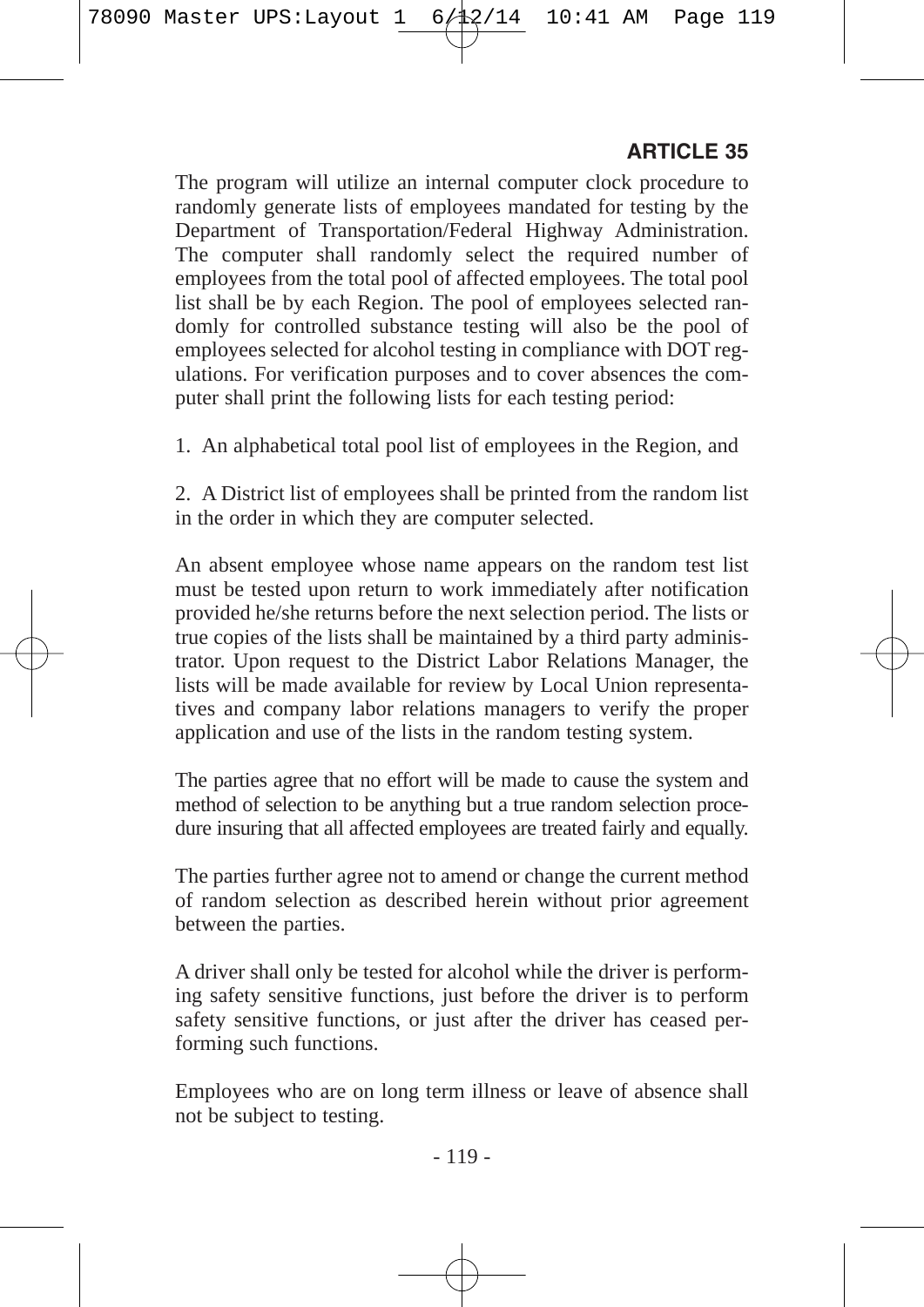# **Section 4.9 Notification ARTICLE 35**

UPS employees, subject to Department of Transportation mandated random alcohol testing, will be notified of testing in person or by direct phone contact. Notification shall be given by the management person responsible for such notification.

# **Section 4.10 Rehabilitation and Testing after Return to Duty**

If the Breath Alcohol Technician (BAT) determines a specimen is confirmed positive, then the employee will be removed from service and have five (5) calendar days to evaluate his/her situation with an approved Substance Abuse Professional (SAP) and then up to fifteen (15) calendar days to enter the rehabilitation treatment center after approval of a leave of absence as outlined in Article 16, Section 5 of the National Master UPS Agreement. UPS will follow the final recommendations of the Substance Abuse Professional (SAP), concerning the appropriate after-care protocol and post rehabilitation unannounced alcohol testing.

It is understood that if the grievance procedure is utilized contractual time limits on disciplinary action and the employee's request for rehabilitation will be suspended until resolution of the grievance.

The provision of Article 16, Section 5 will apply to all employees requesting enrollment in a rehabilitation program following a positive alcohol test. Employees may use the United Parcel Service Employee Assistance Program, a union sponsored program, as well as any other referral service in choosing an approved program for treatment.

Follow-up testing shall consist of at least six (6) tests in the first twelve (12) months following the driver's return to duty. The one (1) year period may be extended as necessary by written verification of the SAP.

Employer Responsibilities

Prior to allowing an employee to return to duty, after the employee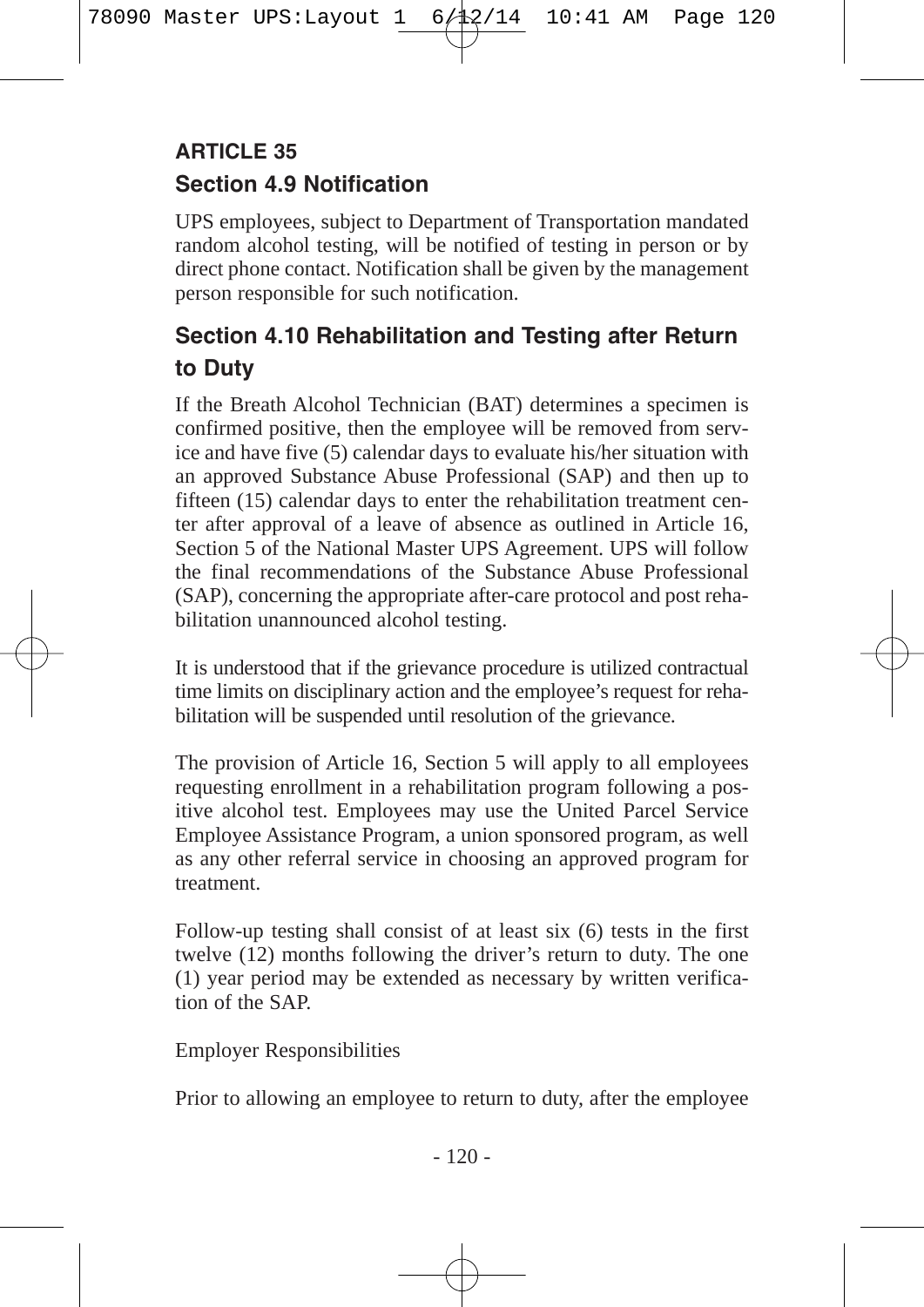has tested positive for an alcohol concentration higher than 0.02, or has refused to submit to an alcohol test, the Employer shall:

A. Ensure that the employee is "alcohol free", defined as less than 0.02, based on an alcohol test.

B. Ensure that the employee has been evaluated by a SAP for alcohol use or abuse.

C. Ensure and confirm with the SAP that the employee demonstrates compliance with all conditions or requirements of a rehabilitation program in which he or she participated.

#### **Section 4.11 Discipline**

It is agreed that an employee will have rehabilitation opportunities for alcohol abuse as outlined in Article 16, Section 5, except as provided under Random Testing below.

Reasonable Cause Testing

An employee who is tested for reasonable cause and whose alcohol level is 0.02 to 0.039 will be taken out of service for twenty-four (24) hours and receive a warning letter.

An employee who is tested for reasonable cause and whose alcohol level is 0.040 to 0.069 will be taken out of service for twenty-four (24) hours, referred to a Substance Abuse Professional (SAP) and suspended for ten (10) days. If the employee has committed a disciplinary offense under the terms of the supplemental agreement, the results of the test may be used in the support of the Employer's disciplinary action.

A second positive test of 0.02 or above is a dischargeable offense. A positive test of 0.070 or above is a dischargeable offense.

A presumption exists that the employee was drinking on the job if the observation, time of testing and alcohol level combine to show the employee's level was too high to have consumed alcohol prior to the employee's report time.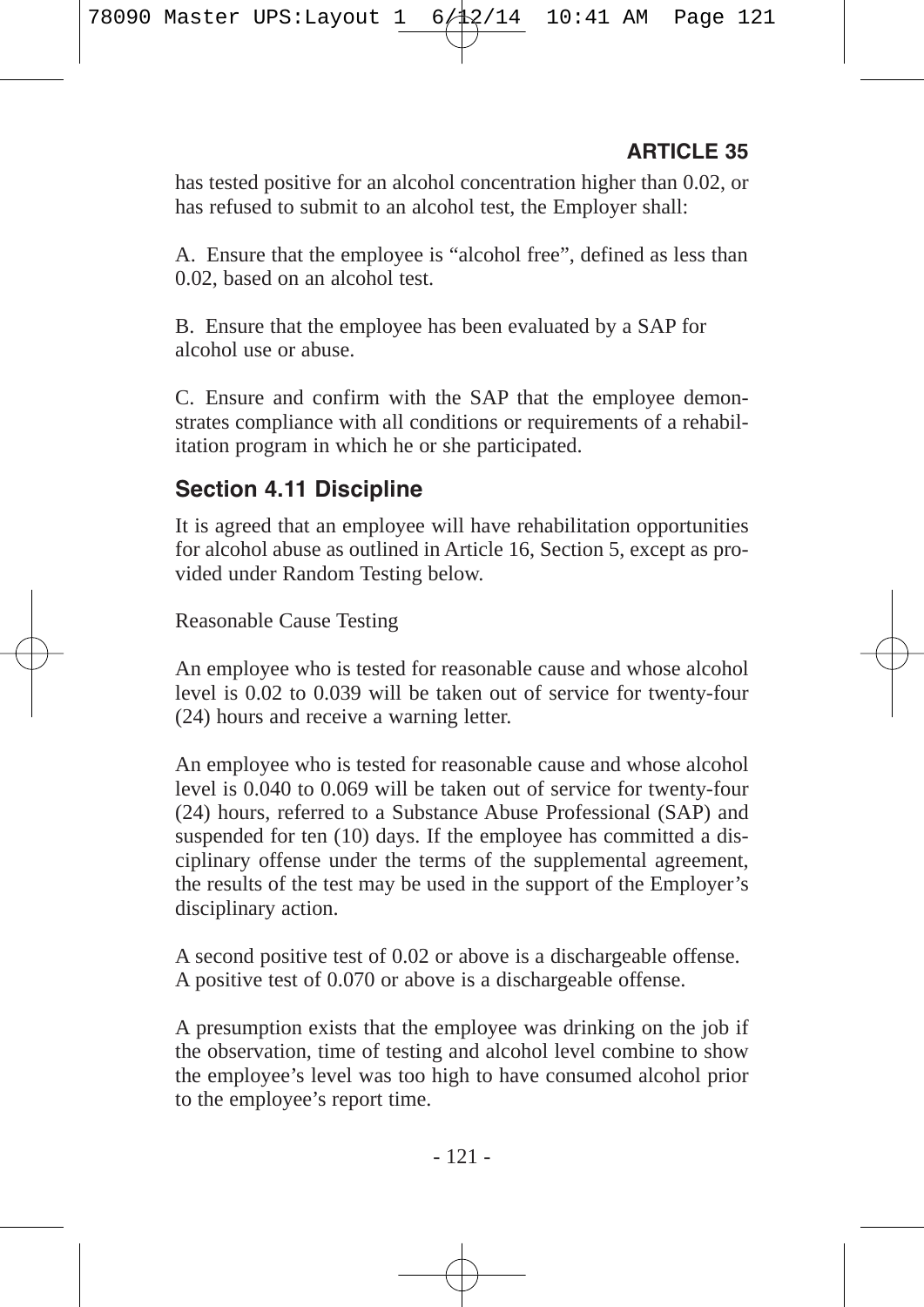An employee taken out of service for a positive test result must have a negative test prior to returning to work.

1. Post Accident Testing

An employee who is involved in an accident for which the mandate requires post accident testing must submit to such test. A post accident test of 0.02 or above is a dischargeable offense.

2. Random Testing

A positive test of 0.02 to 0.039 will result in the employee being taken out of service for twenty-four (24) hours and a warning letter shall be issued.

A second positive test of 0.02 to 0.069 or an initial positive test of 0.04 or above will result in the employee being taken out of service and a ten (10) day suspension shall be imposed. The employee will also be referred to a Substance Abuse Professional (SAP) for evaluation. If the SAP requires in-patient treatment and that in-patient treatment is the second  $(2<sup>nd</sup>)$  such treatment afforded the employee, the cost of such treatment will not be borne by the UPS medical plan.

A third  $(3<sup>rd</sup>)$  positive test of 0.02 or above after the employee was tested pursuant to the above levels will subject the employee to discharge.

3. Dischargeable Offenses

Other language to the contrary notwithstanding, the following may result in discipline up to and including discharge:

A. Failure to successfully complete rehabilitation.

B. A positive test, defined as 0.02 or higher, as part of post-care testing.

C. Failure to comply with the after-care treatment plan.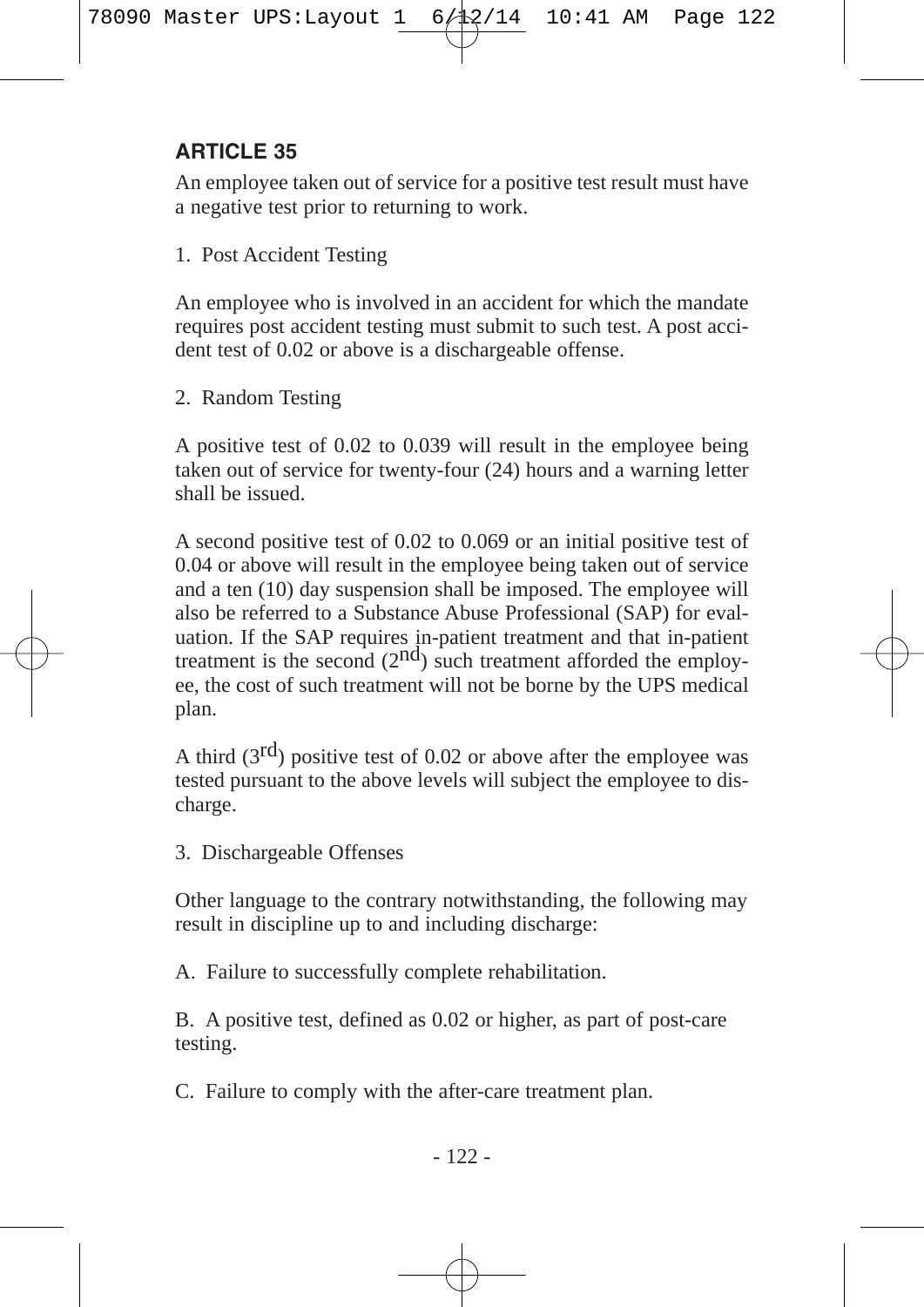D. Possession of and/or consumption of an alcoholic beverage while on duty.

E. Any test of an on-duty employee that measures at or above the state mandated DWI level. Should any state reduce the DWI mandated levels below 0.08, the Employer and the Union agree to meet and re-negotiate section E of this Agreement.

F. An employee's refusal to submit to a negotiated test.

Non-mandated employees shall be subject to reasonable cause testing as outlined above.

In no circumstances under this Section shall suspension time run concurrently with any leave period.

# **Section 4.12 Preparation for Testing**

Pursuant to Department of Transportation regulations, the Employer reserves the right to utilize on site or off site testing facilities. Under no circumstances shall the Employer utilize UPS personnel to serve as a Breath Alcohol Technician (BAT).

Upon arrival at the testing site, an employee must provide the BAT with a photo identification.

If the employee arrives without the photo identification, issued by the Employer, or a federal, state or local government, the BAT should contact the District Safety and Health manager or the District Human Resources manager.

A standard DOT approved alcohol testing form must be used by all testing facilities. The form used for non-DOT tests will contain the same information and procedures as the DOT form.

#### **Section 4.13 Specimen Testing Procedures**

The Employer agrees to implement a "Specimen Testing Checklist." The checklist, approved by the UPS/IBT Safety and Health Committee, is to be used with the affected employees at the testing site by the person performing the testing for the Employer.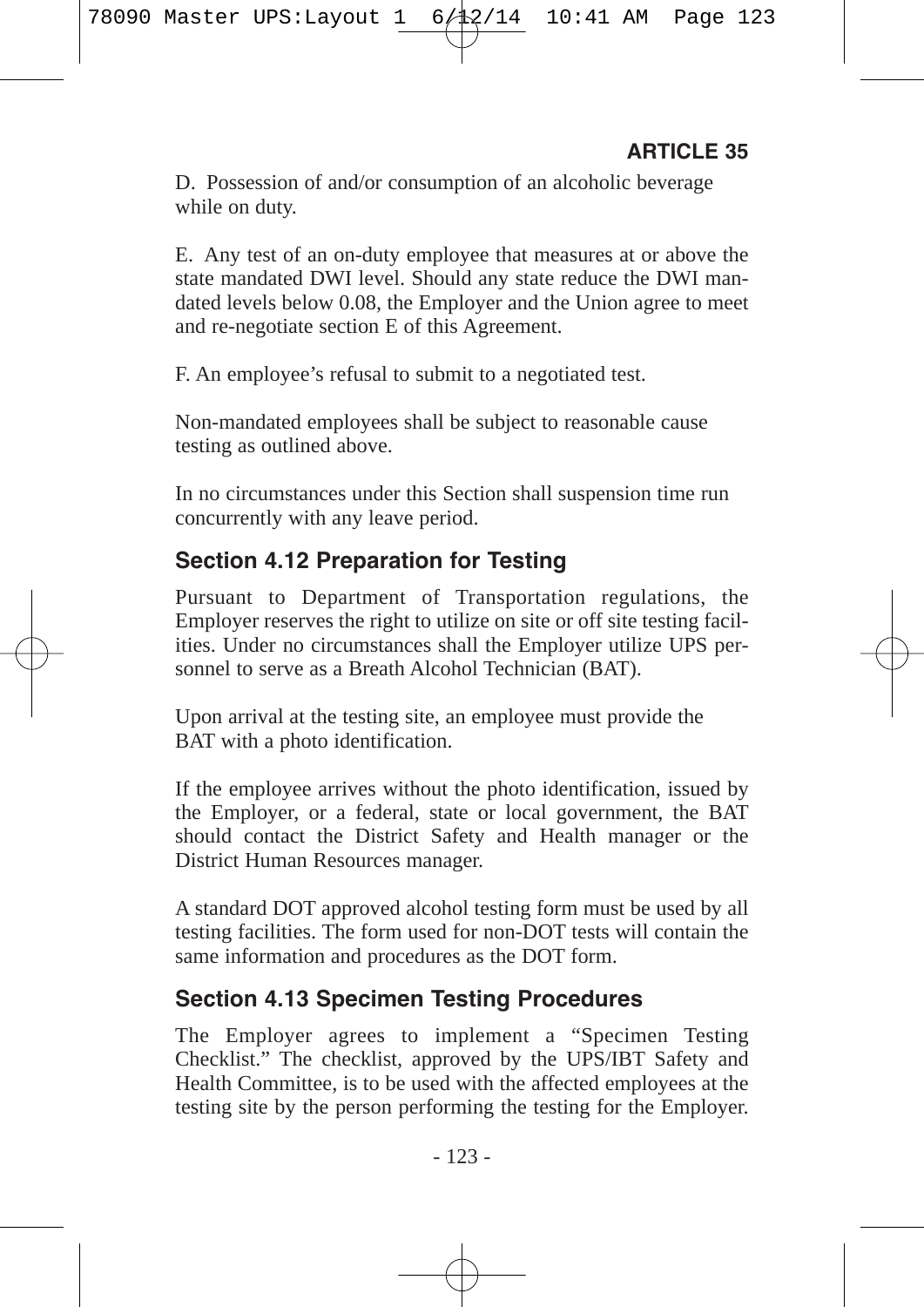The checklist is to be used at all locations, but it is understood that failure to use or the refusal to use the checklist does not invalidate a properly conducted alcohol testing procedure. Nor does it prohibit an employee's recourse to the collective bargaining agreement and/or the grievance procedure.

Procedures for alcohol testing will follow Department of Transportation guidelines to ensure an individual's privacy.

No unauthorized personnel will be allowed in any area of the testing site. Only one (1) alcohol testing procedure will be conducted at a time.

The employee will provide his or her specimen in a location that allows for privacy. The Employer agrees to recognize all employees' rights to privacy while being subjected to the testing process at all times and at all testing sites. Further the Employer agrees that in all circumstances the employee's dignity will be considered and all necessary steps will be taken to insure that the entire process does nothing to demean, embarrass or offend the employees unnecessarily. Testing will be under the direct observation of a BAT. All procedures shall be conducted in a professional, discreet and objective manner. Direct observation will be necessary in all cases.

The employee shall provide an adequate amount of breath for the EBT device. If the individual is unable to provide a sufficient amount of breath, the BAT shall direct the individual to again attempt to provide a complete sample. If the employee fails for any reason to provide the requisite amount of breath, the BAT shall contact the District Safety and Health manager or Human Resources manager.

If an employee is unsuccessful in providing the requisite amount of breath, the Employer then must have the employee obtain, within five (5) business days, an evaluation from a licensed physician chosen by the Employer who has the expertise in the medical issues concerning the employee's medical ability to provide an adequate amount of breath. If the physician determines that a medical condition has, or with a high degree of probability, could have precluded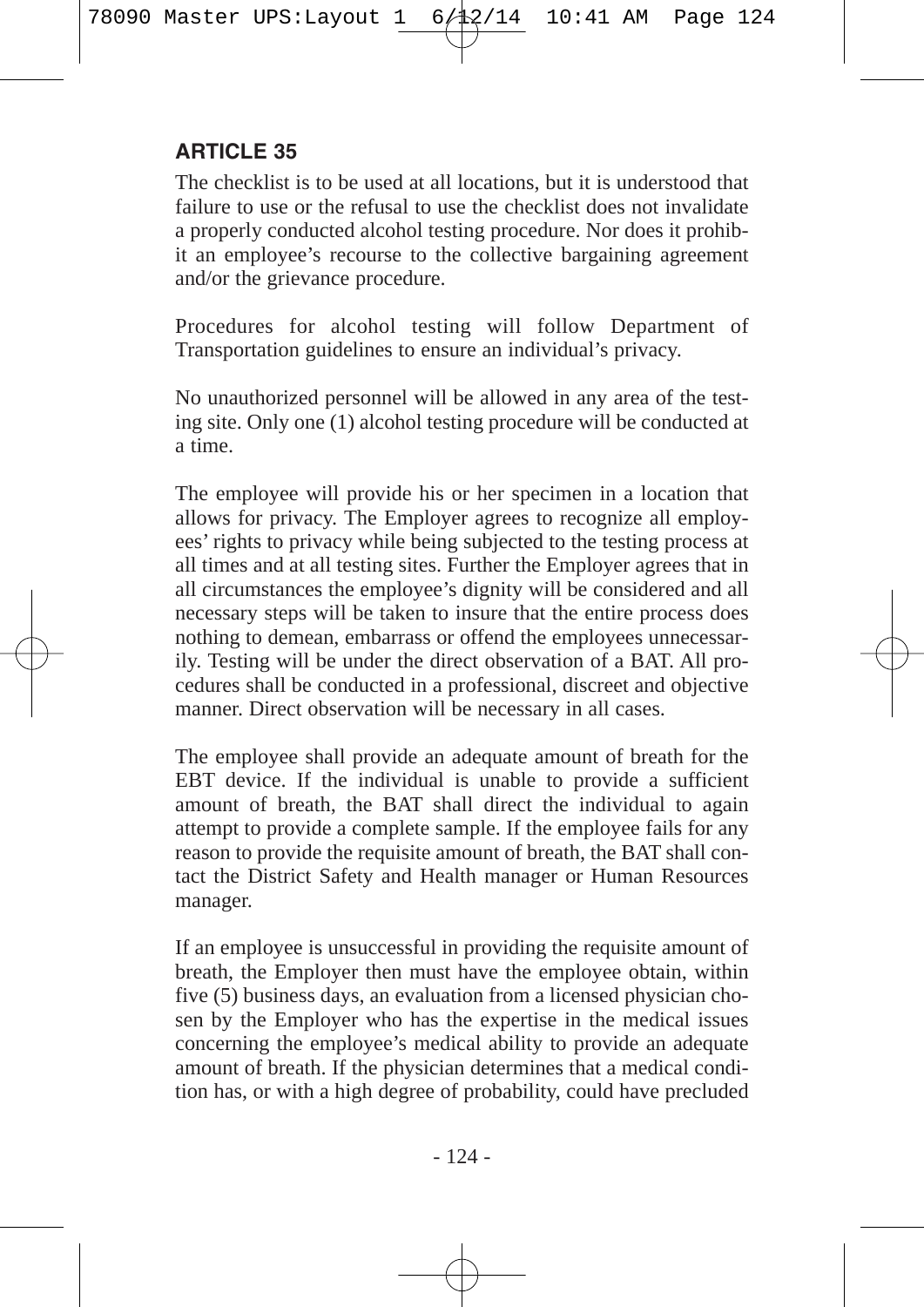the employee from providing an adequate amount of breath, the employee's failure to provide an adequate amount of breath will not be deemed a refusal to take the test.

If the physician is unable to make a determination that the employee was medically unable to provide a sufficient amount of breath, the employee will be regarded as refusing to take the test.

The BAT shall document any unusual behavior or appearance on the alcohol testing form.

## **Section 4.14 Substance Abuse Professional (SAP)**

Each Substance Abuse Professional (SAP) must be a licensed Doctor of Medicine or Osteopathy, or a licensed or certified psychologist, social worker, employee assistance professional, or drug and alcohol counselor (certified by the National Association of Alcoholism and Drug Abuse Counselors Certification Commission) with knowledge of and clinical experience in the diagnosis and treatment of alcohol and controlled substance-related disorders and be knowledgeable of the SAP function as it relates to Employer interest in safety-sensitive functions and applicable DOT agency regulations. In addition, the SAP shall keep current on applicable DOT agency regulations and comply with the DOT qualification training and continuing education requirements.

The SAP is responsible for performing the following functions:

1. Conducting the initial face-to-face clinical assessment and evaluation to determine what assistance is needed by the employee to solve problems associated with alcohol and/or drug use;

2. Referring the employee to an appropriate education and/or treatment program;

3. Conducting a face-to-face follow-up evaluation to determine if the employee has actively participated in the education and/or treatment program and has demonstrated successful compliance with the initial assessment and evaluation recommendations;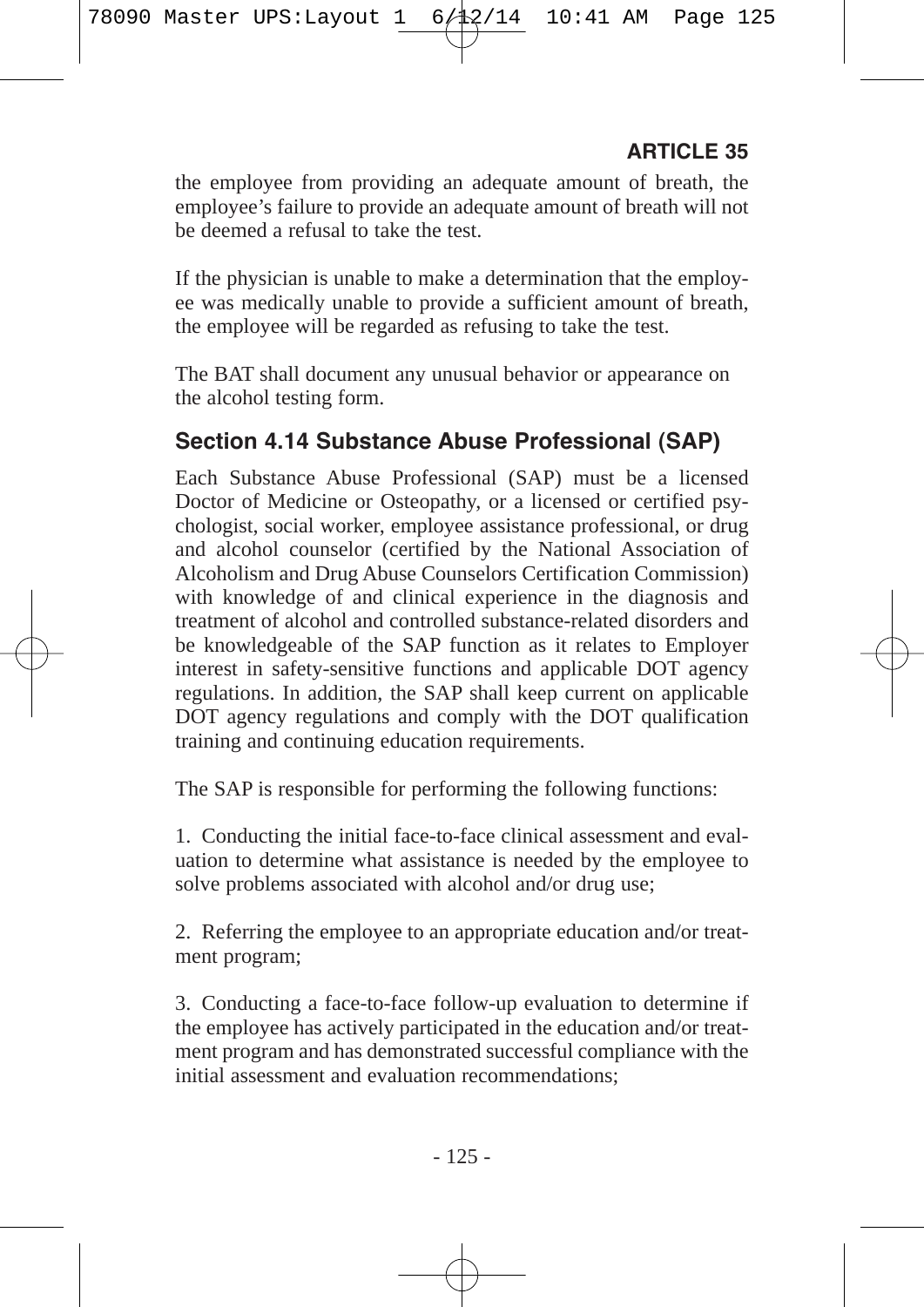4. Providing the Employer with a follow-up drug and/or alcohol testing plan for the employee;

5. Providing the employee and employer with recommendations for continuing education and/or treatment.

## **Section 4.15 Record Retention**

The Employer shall maintain records in a secure manner, so that disclosure of information to unauthorized persons does not occur.

Each Employer or its agent is required to maintain the following records for two (2) years:

1. Records of the inspection and maintenance of each EBT used in employee testing;

2. Documentation of the Employer's compliance with the Quality Assurance Plan (QAP) for each EBT it uses for alcohol testing;

3. Records of the training and proficiency testing of each BAT used in employee testing; and

4. Any required log books.

The Employer or its agent must maintain for two (2) years records pertaining to the calibration of each EBT used in alcohol testing, including records of the results of external calibration checks.

# **Section 4.16 Release of Alcohol Testing Information**

The Breath Alcohol Technician (BAT) shall inform the employee before testing that the Employer will be notified if the confirmatory test is greater than 0.02, since the employee will be removed from service and considered medically unqualified to drive under DOT agency rules and regulations.

When a grievance is filed as a result of a positive test the Employer shall obtain records relating to the alcohol test. Upon receiving the records, the Employer shall provide copies to the appropriate official of the Union, by the end of the following business day after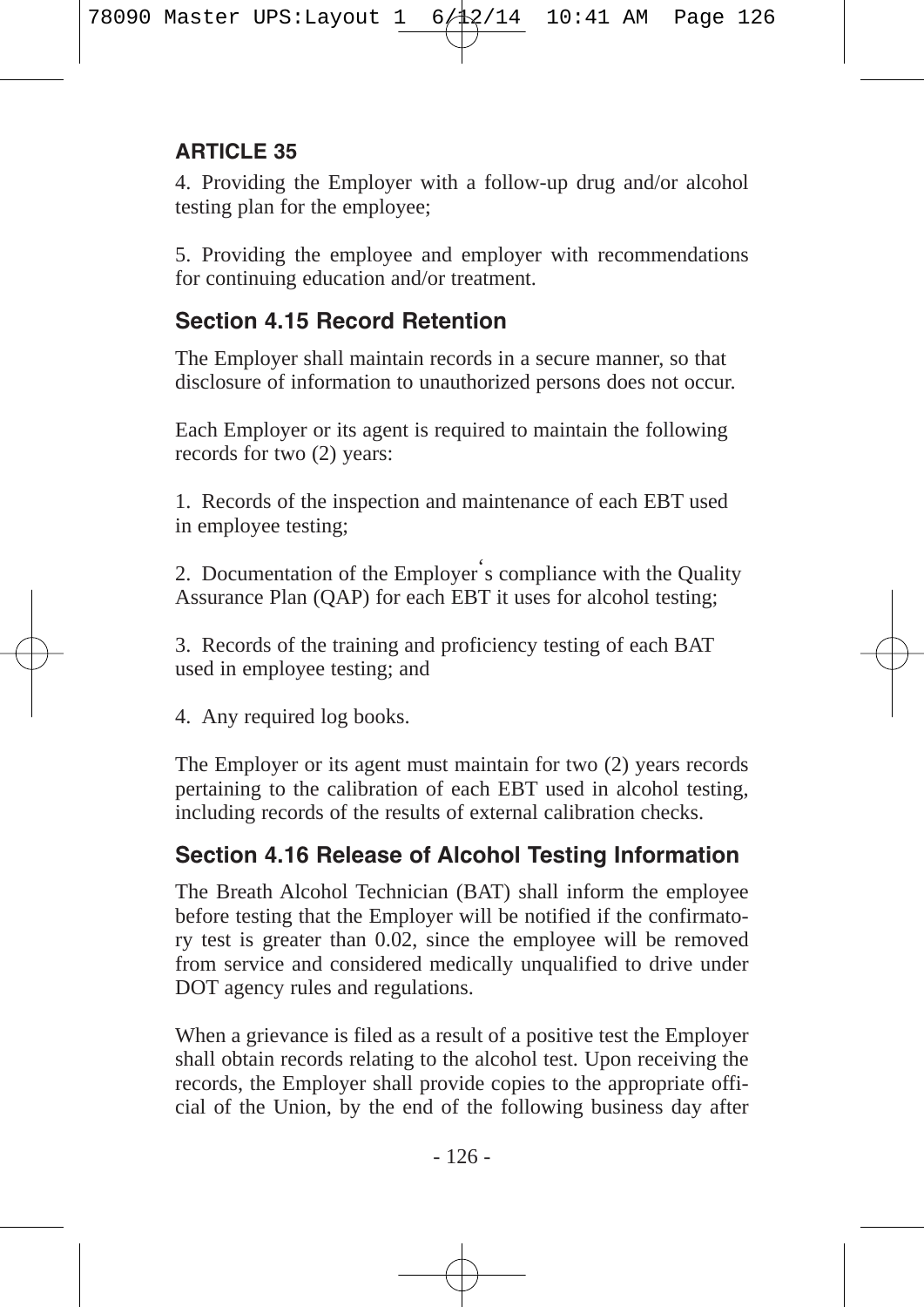receiving the documents from the laboratory or the MRO, as applicable, provided that the employee has executed written consent authorizing release to the Union, a copy of which must be provided to the Employer.

#### **Section 4.17 Paid for Time**

Testing - the employee will be paid their regular straight time hourly rate of pay in the following manner:

1. For all time at the testing site.

2. (a) If the testing site is reasonably en route between the employee's home and the center, and the employee is going to or from work, pay for travel time one way between the center and the testing site or the testing site to the center; or

(b) For travel time both ways between the center and the testing site only if the testing site is not reasonably en route between the employee's home and the employee's center.

When an employee is on the clock and a random alcohol test is taken any time during the employee's shift, and the shift ends after eight  $(8)$  hours, the employee shall be paid time and one-half  $(1-1/2)$ for all time past the eight (8) hours.

Provisions in Supplements, Riders and Addenda that are superior shall prevail.

# **ARTICLE 36. NONDISCRIMINATION**

The Employer and the Union agree not to discriminate against any individual with respect to hiring, compensation, terms or conditions of employment because of such individual's race, color, religion, sex, sexual orientation, national origin, physical disability veteran status or age in violation of any federal or state law, or engage in any other discriminatory acts prohibited by law, nor will they limit, segregate or classify employees in any way to deprive any individual employees of employment opportunities because of race, color, religion, sex, national origin, physical disability, veteran status or age in violation of any federal or state law, or engage in any other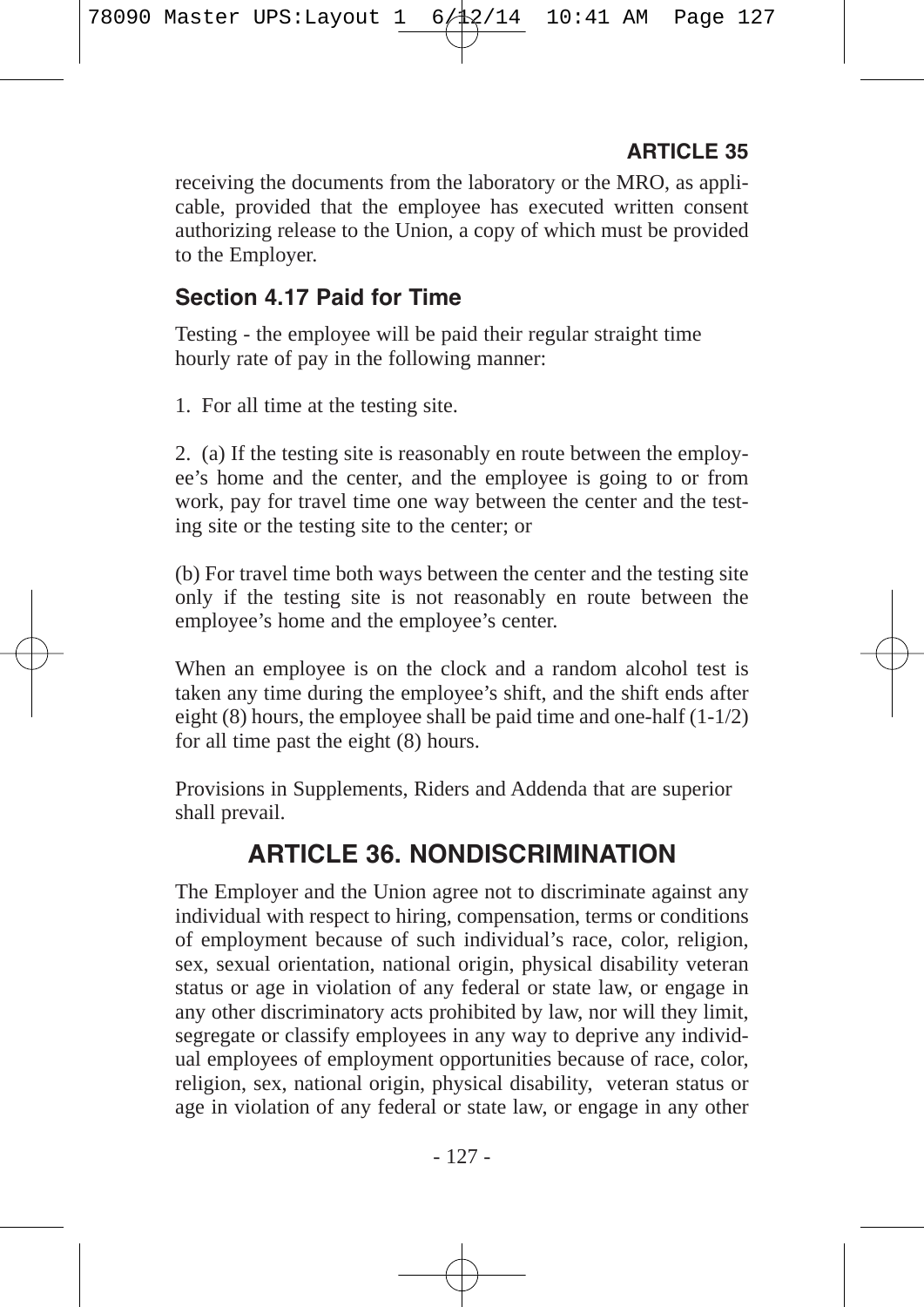discriminatory acts prohibited by law. This Article also covers employees with a qualified disability under the Americans with Disabilities Act.

# **ARTICLE 37. MANAGEMENT EMPLOYEE RELATIONS**

## **Section 1.**

(a) The parties agree that the principle of a fair day's work for a fair day's pay shall be observed at all times and employees shall perform their duties in a manner that best represents the Employer's interest. The Employer shall not in any way intimidate, harass, coerce or overly supervise any employee in the performance of his or her duties. The Employer shall not retaliate against employees for exercising rights under this Agreement. In considering any grievance alleging retaliation for exercising his rights under the Agreement, the severity and timing of the Employer's actions that modify an employee's work assignment or reprimand employees shall be relevant factors to a determination of motivation. The Employer will treat employees with dignity and respect at all times, which shall include, but not be limited to, giving due consideration to the age and physical condition of the employee. Employees will also treat each other as well as the Employer with dignity and respect.

(b) It is the policy of the Employer to cooperate with a package car driver who desires to be relieved of overtime, subject to the understanding that such package car driver will complete his/her assignment, and subject to the provisions below.

An employee who desires to be relieved from overtime on a particular day must make a written request on a form furnished by the Employer. Such a request must be submitted no later than the start of his/her shift on the fifth  $(5<sup>th</sup>)$  calendar day preceding the day being requested. A signed copy of the request form stating approval or disapproval shall be returned to the employee by the end of the employee's next working day. Such request shall be granted or denied in accordance with the terms of this sub-section. If a request is denied on the above referenced form, the employee shall receive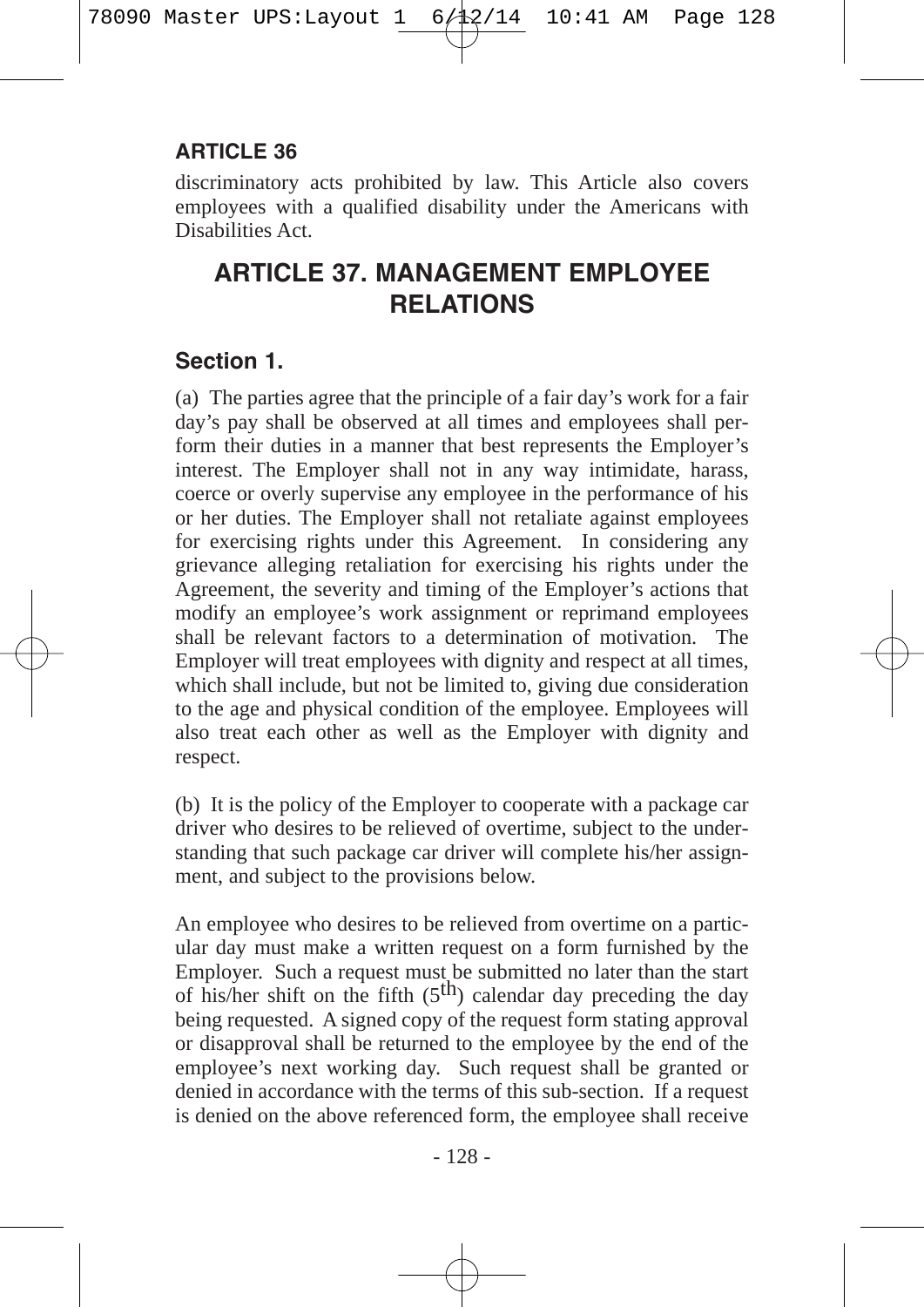a two (2) hour penalty payment at his/her straight time rate if the request should have been granted at this time based on the criteria set forth in this sub-section. This two (2) hour payment shall also apply if the Employer approves the request and later informs the employee he/she cannot be relieved of overtime, provided the request continues to meet the criteria set forth in this sub-section.

In addition, if an employee's request is granted but the Employer fails to adjust the driver's dispatch so as to provide an amount of work that can reasonably be completed within eight (8) hours which then causes the driver to work in excess of eight and one-half (8.5) hours to complete his/her route, the driver shall be entitled to a two (2) hour penalty payment at his/her straight time rate. No penalty shall be due if the employee exceeds the eight and one-half (8.5) hour threshold as a result of events beyond the Employer's control.

The Center Manager and the Steward shall process such requests based on seniority. The Employer shall allow a minimum of ten percent (10%) of the package car drivers worked in any Center off on a daily basis. No package car driver will be granted more than two (2) requests per month. It is understood that to accomplish the above the Employer may need to provide an earlier start time. This subsection applies regardless of whether the driver has opted in or out pursuant to the provisions of subsection (c) below. Such requests shall not be submitted during the months of November and December.

(c) The Employer shall make a reasonable effort to reduce package car drivers' workdays below nine and one half (9.5) hours per day where requested. If a review indicates that progress is not being made in the reduction of assigned hours of work, (i.e the package driver has worked more than 9.5 hours on three (3) days in a workweek), the following language shall apply, except in the months of November and December:

The affected regular package driver may make such a request to be added to the "9.5 Opt-In List" effective on the first day of his/her workweek after making the request. The driver shall notify the manager and steward of his/her desire to be added to the List. The request must be made within the time limit for filing a grievance in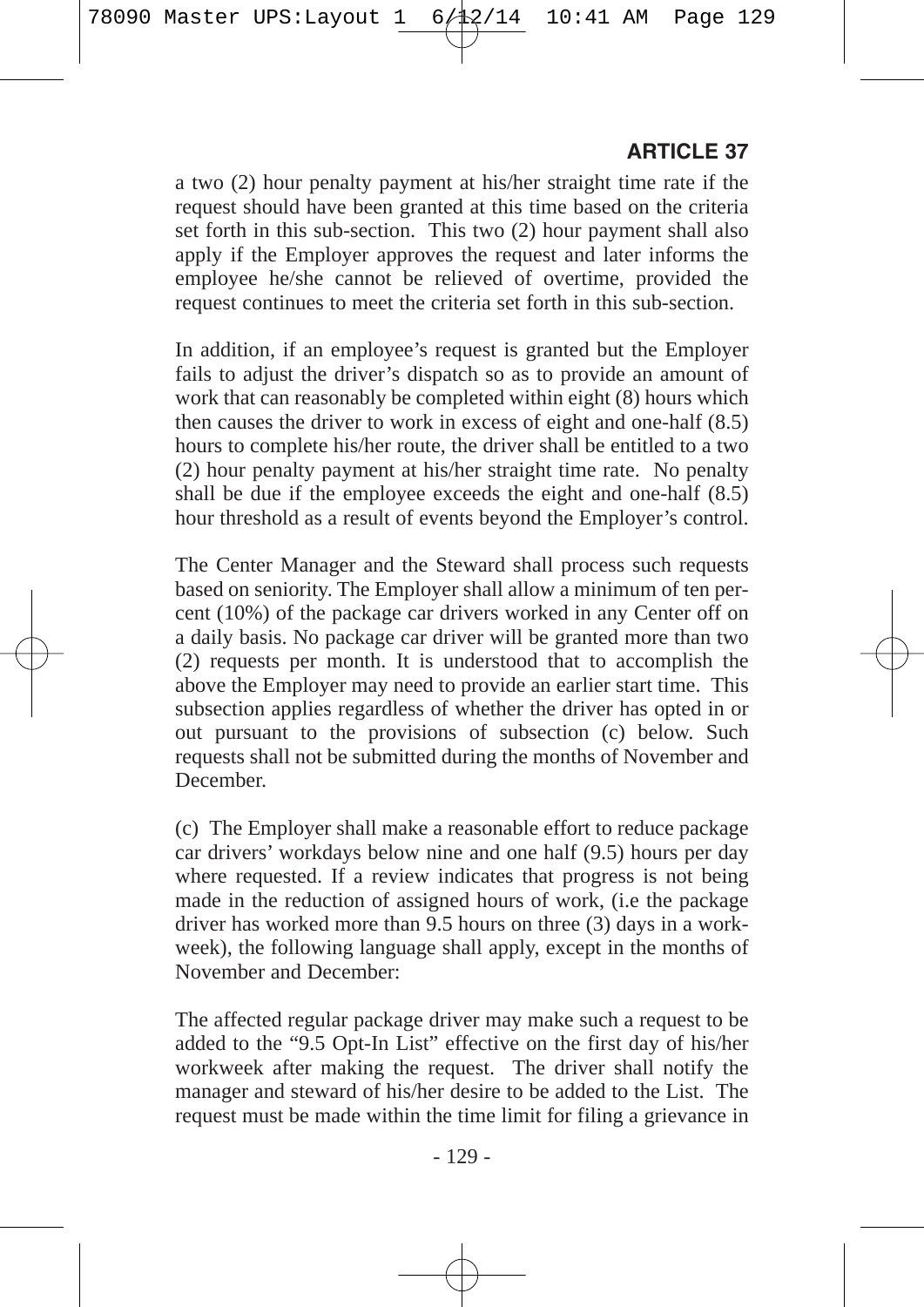the applicable Supplement, Rider or Addendum. Once the driver has signed the List, he/she shall remain on the list for five (5) months, except for the period of time specified in the prior paragraph.

Employees within the full-time driver classification shall be eligible for the protection of this Section provided: (1) the employee covers a route for a full week; (2) the employee bids or is assigned to cover a route for a full week but is prevented from completing that bid or assignment due to reassignment by the Employer; or (3) an employee with four (4) years of seniority as a full-time package driver.

Drivers who choose to opt-in on the 9.5 list shall have the right to file a grievance if the Employer has continually worked a driver more than nine and one half (9.5) hours per day for any three (3) days in a workweek. The Company will not assign excessive overtime on the two (2) remaining days within the workweek in order to retaliate against a driver for opting onto the 9.5 List.

If a driver is paid a penalty under this subsection more than three (3) times in a single five (5) month opt-in period, then the District labor Manager and Business Agent will meet with the Center Manager, the steward and the driver to ensure future compliance under this subsection. If any further penalty is paid on this employee during the five (5) month period, a meeting shall be scheduled with the above parties and the Co-Chairs of the applicable Supplemental panel to determine what actions are necessary to ensure compliance.

If a grievance under this provision (or a grievance under any excessive overtime provision of a Supplement, Rider or Addendum) cannot be resolved at the local level, including Supplemental Panels, where applicable, the Union may docket the grievance to be heard by the "9.5 Committee." This Committee shall be composed of two (2) Union and two (2) Employer representatives. The 9.5 Committee shall have the authority to direct the Employer to adjust the driver's work schedule. Deadlocked cases shall be referred to the Employer's Vice President of Labor Relations and the Co-Chair of the Teamsters United Parcel Service Negotiating Committee for final and binding resolution.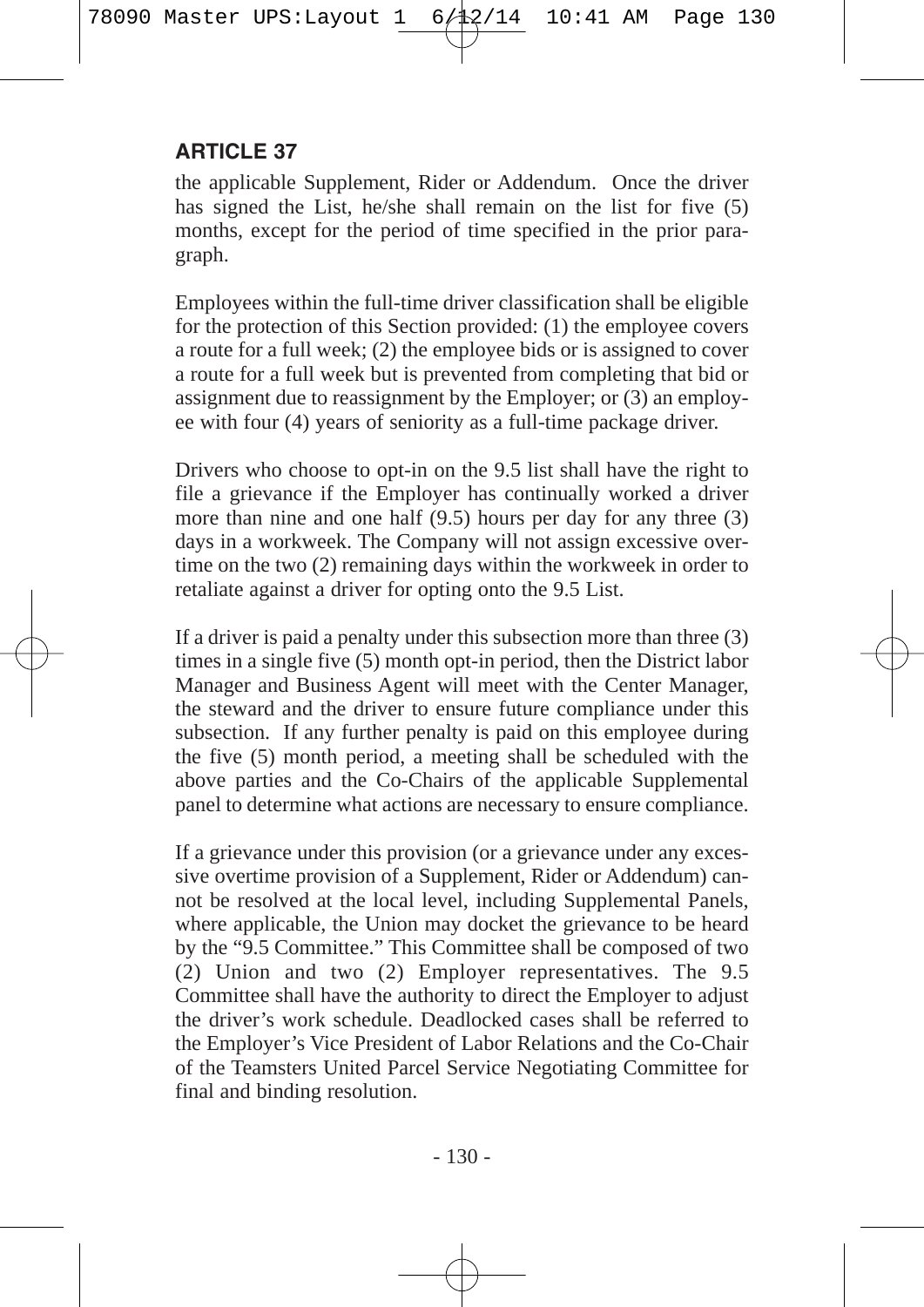The Employer's Vice President and the Union's Co-Chair shall have the discretion to grant the grievant triple time pay for hours worked in excess of nine and one half (9.5) hours per day and/or to order the Employer to adjust the driver's work schedule. In the event the Employer's Vice President and the Union's Co-Chair cannot resolve a grievance, either party may refer the matter to arbitration in accordance with Article 8. In the event the position of the Union is sustained, the arbitrator shall have the authority to impose any remedy set forth in this Section.

If there is a deadlocked grievance by the "9.5 committee" the Co-Chairs of the National Negotiating Committee may require a review of the adequacy of the Company's staffing in the center in which the grievance was filed. In the event the parties cannot resolve a dispute over whether excessive overtime in violation of this Section resulted from inadequate staffing in the center or other causes, such as the temporary unavailability of drivers, either may refer the matter to arbitration in accordance with Article 8. If the position of the Union is sustained, the arbitrator shall have the authority to award any remedy set forth in this Section including back wages at the appropriate rate of pay to the employee(s) adversely affected, as well as appropriate progression credit. The back wages shall be equal to what the employee(s) would have earned as a package driver at the applicable daily guarantee versus what he actually earned.

In addition, the Union Chair of the National Negotiating Committee may, at any time, request a meeting with the Employer's President of Labor Relations to review the adequacy of the Company's staffing in any center having excessive 9.5 grievances deadlocked at the local level panel. If the dispute cannot be resolved, either party may refer the matter to arbitration in accordance with Article 8, Section 7. The next arbitrator in rotation on the eastern Panel shall be assigned the case. The arbitrator shall have the authority to award any remedy specified in the paragraph above.

The 9.5 committee shall also have the authority to ensure that this Section is implemented in such a way as to balance the Employer's need to protect the integrity of its operations with an employee's legitimate need to avoid excessive overtime.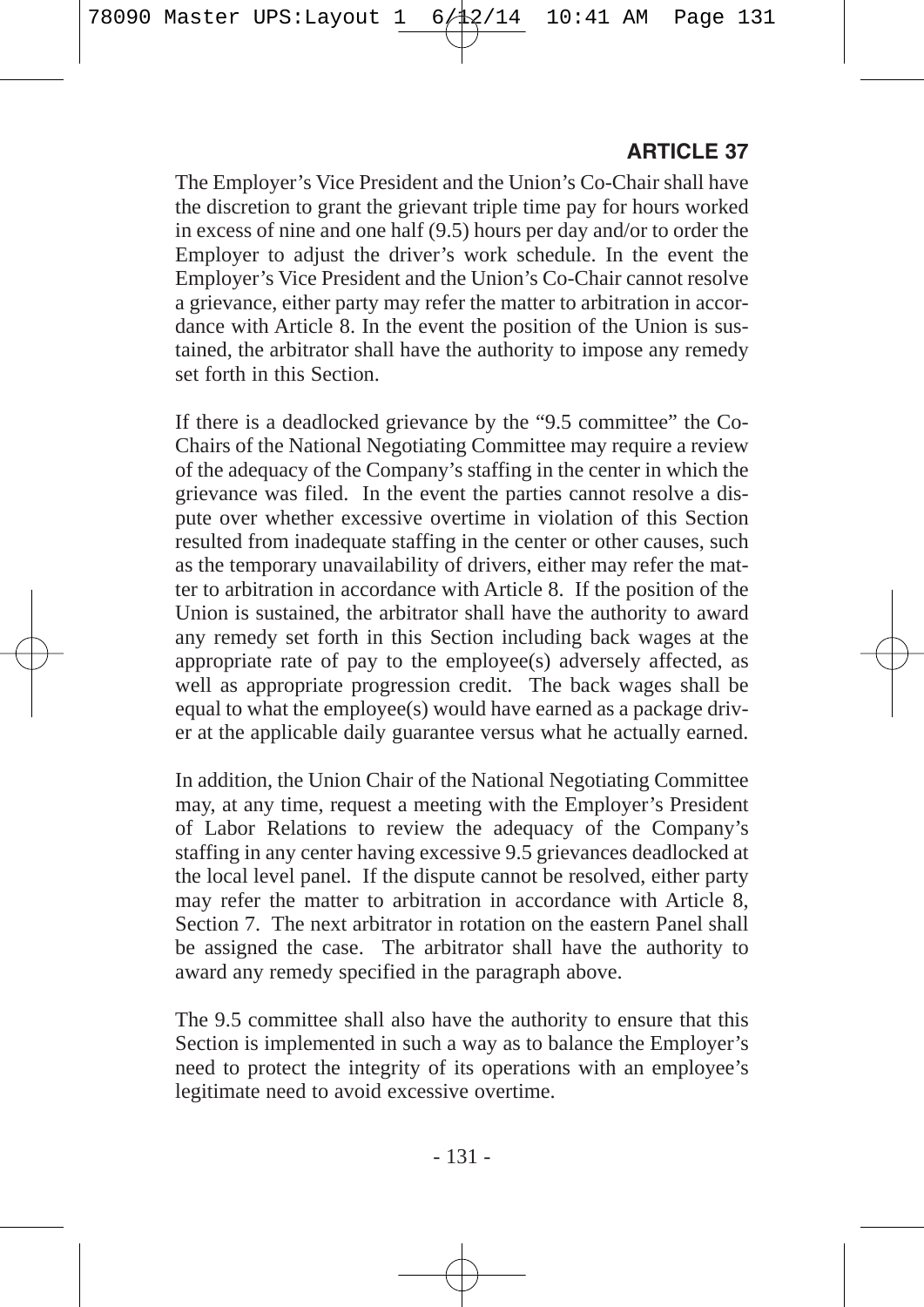The provisions of this Section 1(c) shall supersede any language on "9.5" in the Central Region Supplement.

(d) No employee shall be disciplined for exceeding personal time based on data received from the DIAD/IVIS or other information technology.

# **Section 2.**

Not more than one (1) member of management will ride with a driver at any time except for the purpose of training management personnel. No driver will be scheduled for more than one (1) day's ride per year with more than one (1) member of management on the car. Such day will not be used for disciplinary purposes. The sole reason for two (2) management employees on the car is for supervisory training. If a supervisor assists a driver during an O.J.S., that day will not be used in determining a fair day's work.

During scheduled safety training for feeder drivers the supervisor will only drive for demonstration purposes and this will not exceed one (1) hour per workday.

## **Section 3.**

Any alleged violation of this Article shall be subject to the applicable grievance procedure. Where an employee has submitted a grievance regarding an excessive number of rides, no member of management shall ride with that employee unless and until the local level hearing is concluded provided such hearing is held within five (5) working days. If the Union has a legitimate reason for not being available within the five (5) working days, the period will be extended up to a total of ten (10) working days.

# **ARTICLE 38. CHANGE OF OPERATIONS**

# **Section 1.**

(a) The Employer agrees that prior to any change in its operation that will result in a change of domicile and/or possible layoff of seniority employees, it shall notify the affected Local Union(s) in writing with the specific details and information then available and then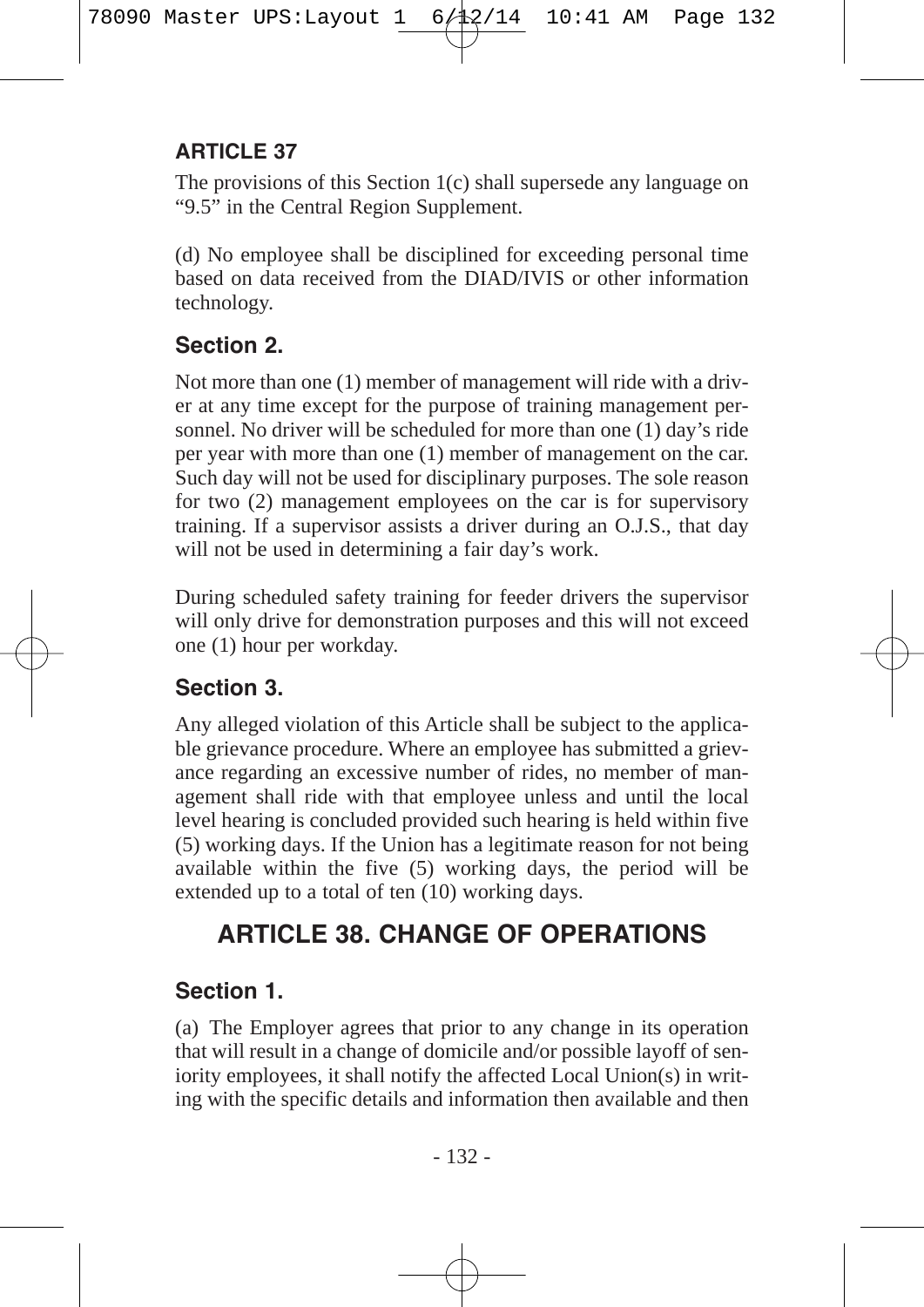meet jointly with them to inform them of the proposed changes and to resolve questions raised in connection with the proposed change. The information will be provided at least seven  $(7)$  days prior to the meeting. During this joint meeting the Employer and the Union shall reduce to writing all agreed upon issues and both parties shall sign the written document in acknowledgement of such agreement. The parties shall also reduce to writing all unresolved issues, if any, and they shall be referred directly to the appropriate Regional Change of Operations Committee. This meeting shall be completed where practical at least forty-five (45) days prior to the proposed change. The change may not be implemented until the forty-five (45) days' notice is provided and the meeting is completed unless the operational change is dictated by emergency conditions. The Union shall not unreasonably delay the scheduling or completion of the requested meeting. Any unresolved issues reflected in Section (c) below, which have been reduced to writing, will be resolved pursuant to that Section.

(b) Any agreed to change of operations reached by the Local Union(s) and the Employer shall be reduced to writing and filed with the Joint National Change of Operations Committee. It is understood that a regional area representative of the affected region(s) shall sit on the Joint National Change of Operations Committee.

(c) A Joint Change of Operations Committee will be established in each Regional area and will resolve issues arising out of the proposed change of operations. The Committee will resolve issues involving seniority application, health and welfare, and pension coverage and layoff questions for employees who are involved in the change. All affected parties will convene and attend the Regional Joint Change of Operations Committee meeting prior to the scheduled implementation date to resolve these issues.

If the Regional Joint Change of Operations Committee is unable to resolve the issues, such issues shall be referred to the Joint National Change of Operations Committee for resolution. If the issues reflected in this Section are not resolved by the Joint National Change of Operations Committee, they shall be submitted to an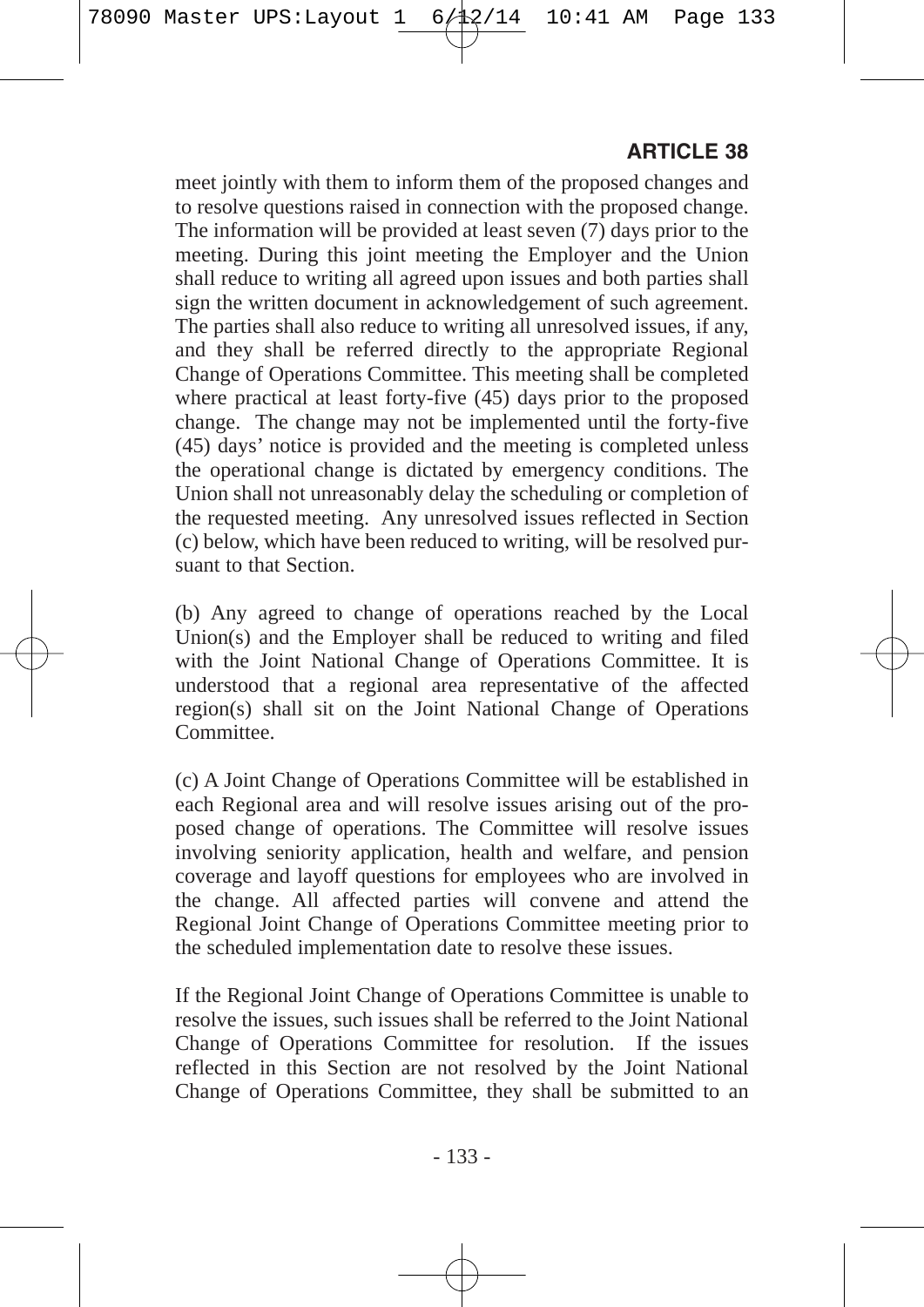expedited arbitration using the arbitrators on the National Panel for that area.

The Committee which decides the issues, as described above, shall retain jurisdiction for a period of twelve (12) months following the change of operations decision. The decision of the Committee shall be final and binding.

Unless specifically covered in individual Supplements, Riders or Addenda, the following shall apply:

1. Whenever a center is closed and the work is transferred to or absorbed by another center, the affected employees will be entitled to follow their work and their seniority shall be dovetailed at the new center.

2. Whenever a center or hub is partially closed and the work of package drivers and all other regular employees, part-time and fulltime, excluding feeder drivers, is transferred to or absorbed by another center, the affected employees may either follow their work and have their seniority dovetailed in the new center or be allowed to exercise their seniority in their present center and displace the least senior employee in their respective classifications. If any of the employees whose work is transferred elects not to follow his/her work, then he or she shall have the same rights as the remaining employees on the seniority list from which the work was transferred to bid the work being transferred. Those employees who follow the work shall have their seniority dovetailed in the new center.

3. In a Change of Operations affecting feeder drivers, the following language will apply: Whenever a center is partially closed and the feeder work is transferred to or absorbed by another center, all feeder drivers, in seniority order, will have the option of following the available work and have their seniority dovetailed in the new center or be allowed to exercise their seniority in their present center, and take whatever jobs become open as a result of other employees following the work or taking a layoff. If a senior feeder driver elects to take a job which has been transferred out, the displaced employee(s) will fill the vacated job(s) by seniority until the next bid.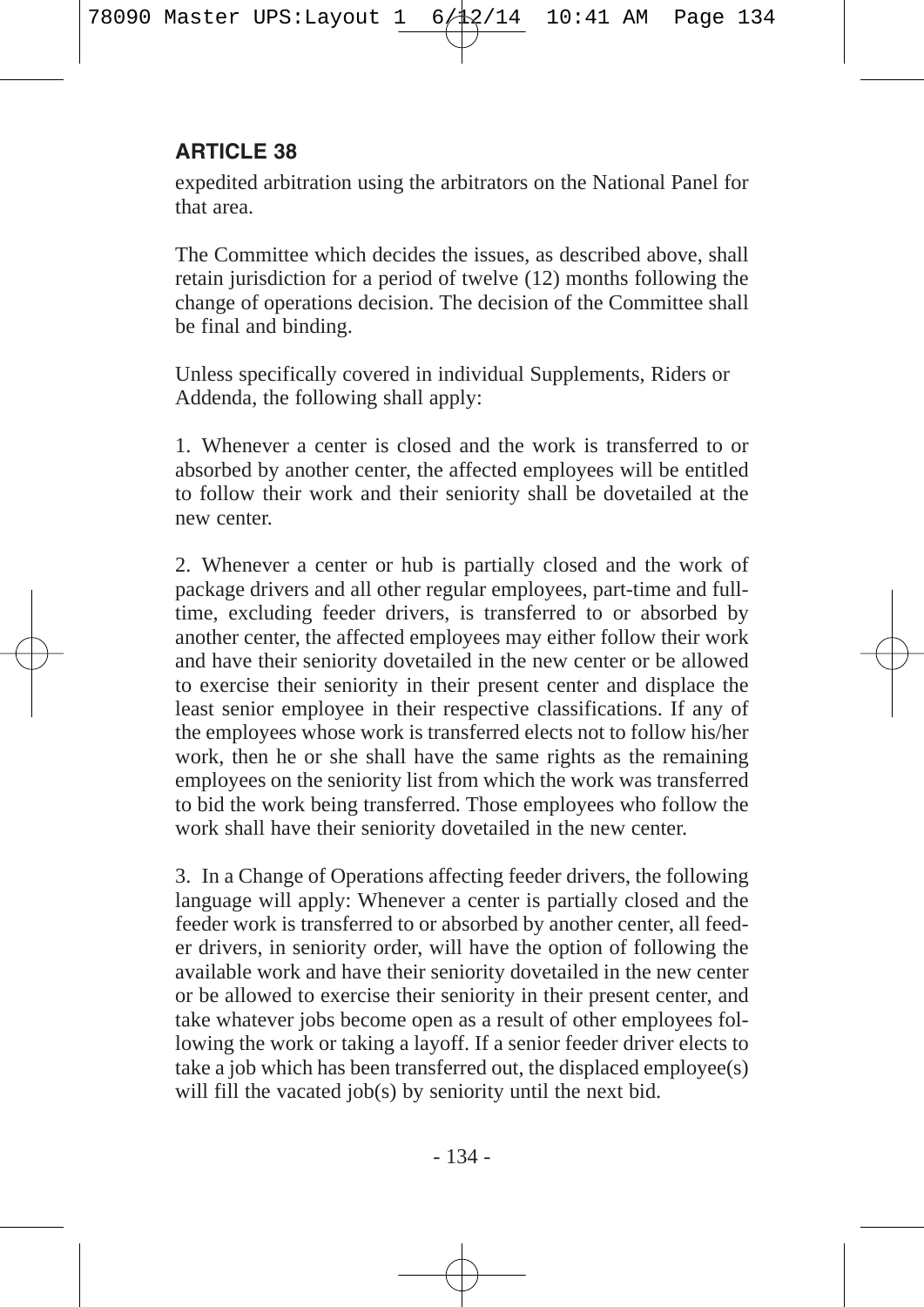(d) The language contained in Section 1(a) shall be applicable to the Employer's implementation of "satellite" facilities, provided, however: (1) the issues subject to discussion shall not be limited by paragraph (c) of this Section and, (2) in the event the issues cannot be resolved by the Employer and the Local Union, or, subsequently, in accordance with the established local area practice, the open issues may be referred to the Vice-President of Labor Relations and the Parcel and Small Package Division Director, or their designees. If no resolution is reached, all outstanding disputes shall be submitted to an expedited arbitration to determine if the Employer has violated any provisions of this Section or if the change will result in a violation of any other provision of the collective bargaining agreement. The expedited arbitration will be handled by one of the arbitrators on the National Panel for that area.

## **Section 2.**

As a result of the Employer moving an operation more than seventy-five (75) miles, all full-time employees in accordance with classification seniority who choose to move, will have their moving expenses paid.

The expense shall include the reasonable cost of packing and the moving of household goods or house-trailer including dismounting and mounting. The employee(s) who transfer will have one (1) year from the date of the change to move.

(a) Employee(s) who are transferred out of their original area where they are covered by a Teamster Pension Trust Fund into the jurisdiction of another pension trust fund, such employee(s) shall remain in their original pension trust fund.

The Employer agrees to pay the required pension contributions to the employee(s) original pension trust fund as set forth in the trust agreement, provided there is no conflict with any collective bargaining agreement and/or trust agreement.

# **ARTICLE 39. TRAILER REPAIR SHOP**

Trailer repair facilities are intended to be a separate and distinct operation from the normal UPS automotive department.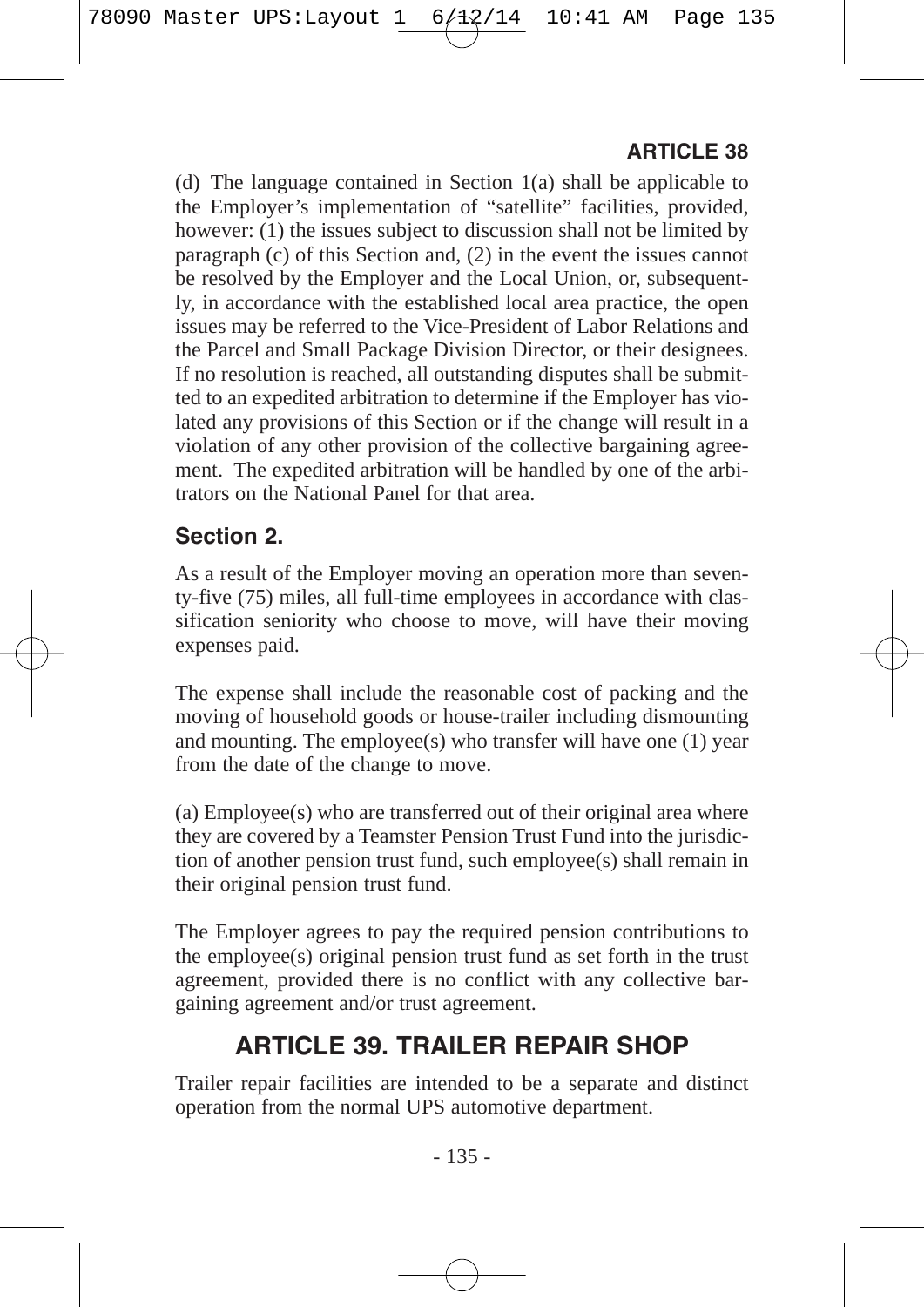It is understood by the parties that the creation of trailer repair facilities and their locations shall be at the discretion of the Company.

# **Section 1. Recognition**

By execution of this Agreement, the Employer acknowledges and agrees that employees employed in the classifications listed below. in this Article shall be considered bargaining unit employees for all intents and purposes and be covered by and included in Article 3 Recognition, Union Shop and Checkoff, and additionally, such employees shall become a part of the National Single Bargaining Unit as set forth in this Agreement, unless otherwise provided by law.

# **Section 2. Employee Classifications**

Trailer Repair Employee

Utility Employee Full-time and Part-time

A Trailer Repair employee is a person hired to maintain, rebuild or repair equipment, in a Trailer Shop.

# **Section 3. Wage Rates By Classification**

Trailer Repair Employee

The wage rate of a trailer repair employee will be eighty-five percent (85%) of the prevailing rate of the UPS automotive journeyman mechanic in the area where the trailer repair shop is located. A new trailer repair employee will start at one dollar (\$1.00) per hour less than the above mentioned rate and will receive a twentyfive cent (\$.25) per hour increase when gaining seniority, an additional twenty-five cents (\$.25) per hour after sixty (60) working days, and an additional twenty-five cents (\$.25) per hour after ninety (90) working days and the final twenty-five cents (\$.25) per hour at the end of one hundred and twenty (120) working days.

Utility Employee. Full-time and Part-time

The rate of pay for utility employees will be eighty percent (80%) of the prevailing rate of the trailer repair employee in the area where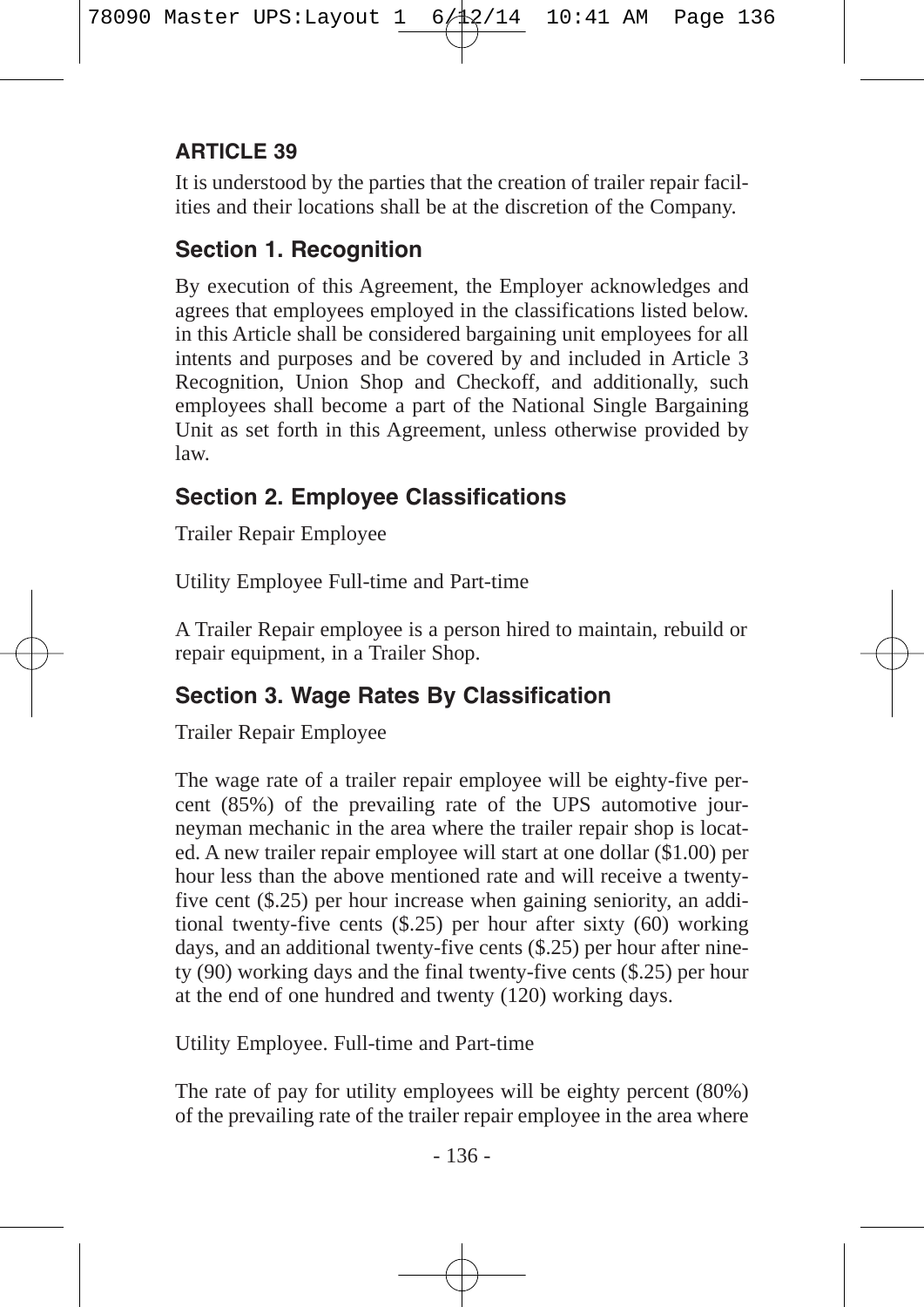the trailer repair shop is located. A new utility employee, full-time or part-time, will start at fifty cents (\$.50) per hour less than the above-mentioned rate and will receive a twenty-five cent (\$.25) per hour increase when gaining seniority and an additional twenty-five cents (\$.25) per hour after six (6) months of employment.

#### **Section 4. Health and Welfare**

All trailer repair shop employees shall be covered under the health and welfare plan in effect in the Area Supplemental Agreement, Rider or Addendum consistent with Article 34 of the Agreement.

## **Section 5. Pension**

The Employer shall make pension contributions to the fund designated by the Local Union in the same amounts negotiated and provided for in the Supplemental Agreement, Rider or Addendum in effect in that area consistent with Article 34 of the Agreement.

## **Section 6. Seniority**

The provisions of Seniority in this Article do not supersede any seniority provisions in Local Supplements, Riders, Addenda or elsewhere in this Master Agreement unless mutually agreed.

(a) Classification Seniority shall prevail when unscheduled work is available. Unscheduled work can include but is not limited to 6th and 7th day work as well as holiday work. The employee requesting such work must have adequate hours available to perform the work, and must be qualified to do the work.

(b) In the event of a lay-off, the least senior employee in the classification shall be laid off first. Recall shall be in reverse order of seniority.

Any Trailer Repair employee who is laid off at least five (5) consecutive days shall have the right to displace any junior employee in the Trailer Shop provided he/she is qualified to perform the work of the employee he or she has displaced.

The employee shall receive the appropriate rate of pay for the job being performed.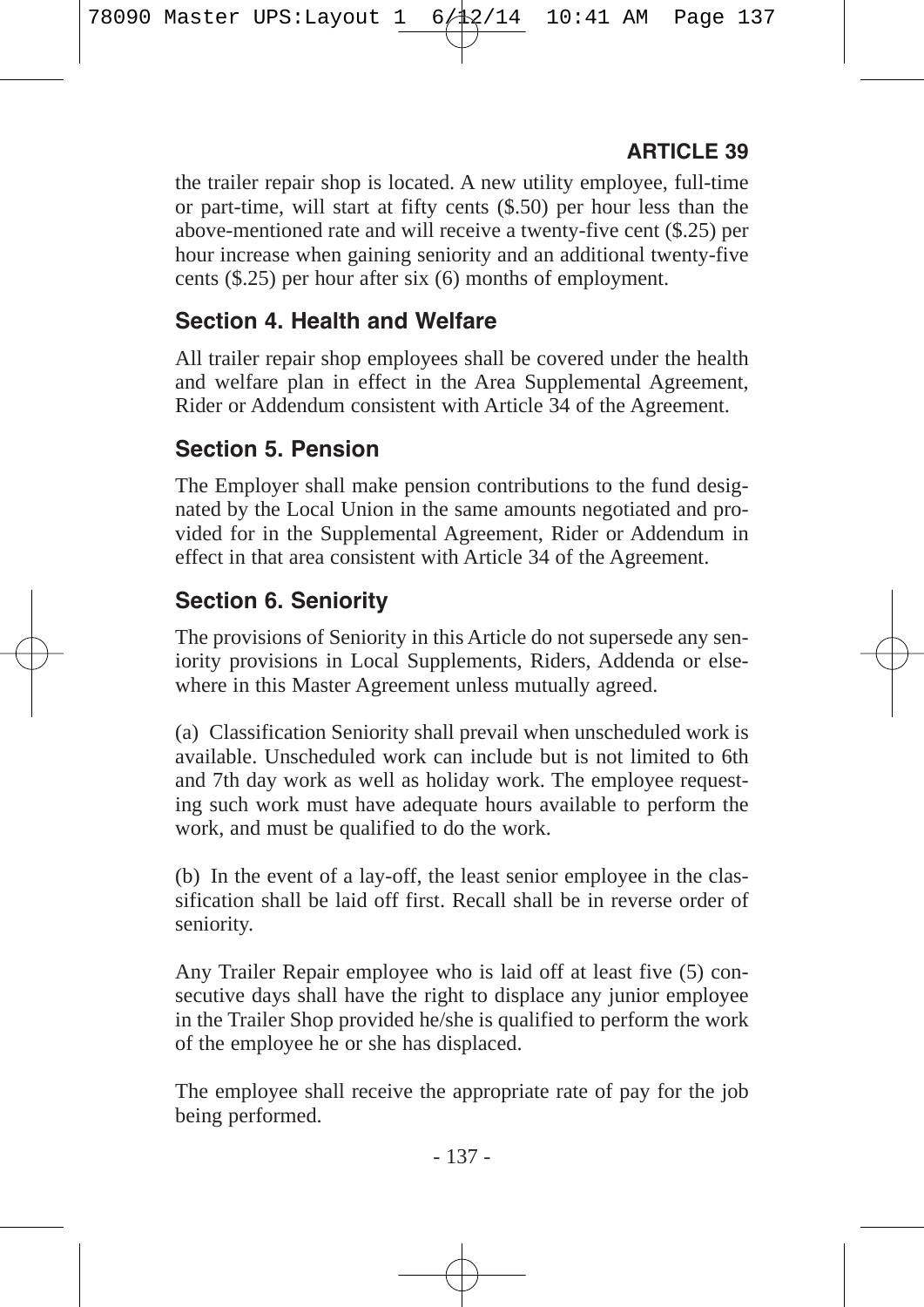(c) Trailer shop employees will be given the opportunity to select start times by seniority on an annual basis, provided they are qualified to perform the work.

Employees shall have classification seniority within the trailer repair facility only and shall have the right to exercise the same as set forth in the Area Supplement, Rider, or Addendum. Modifications or changes to area practices concerning the application of seniority may be made by mutual agreement between the Local Union and the Employer and shall be a subject for negotiations. All changes or modifications must be approved by the National Negotiating Committee prior to implementation.

#### **Section 7. General**

All other terms and conditions of employment shall be negotiated between the Local Union and Employer and presented to the National Negotiating Committee for approval and set forth in local area trailer repair shop Riders or Addenda.

In areas where current trailer repair employees are part of a Local area or Supplemental Mechanics Agreement those employees shall remain covered by their current Agreement. In areas where the Employer elects to build or open a separate Trailer Repair Facility, unresolved issues of the newly affected employees will be referred to the National Committee for resolution.

#### **Section 8. Movement of Equipment**

It is agreed that all movement of equipment to and from the trailer repair shop may be assigned to a qualified trailer repair shop employee and shall be paid at his/her classification rate.

## **Section 9. Amendments**

Any alterations, changes, additions or deletions to this Article must be presented to the National Negotiating Committee for approval prior to being placed into effect.

## **Section 10. Paint and Body Facilities**

In the event paint and body facilities are created to perform repair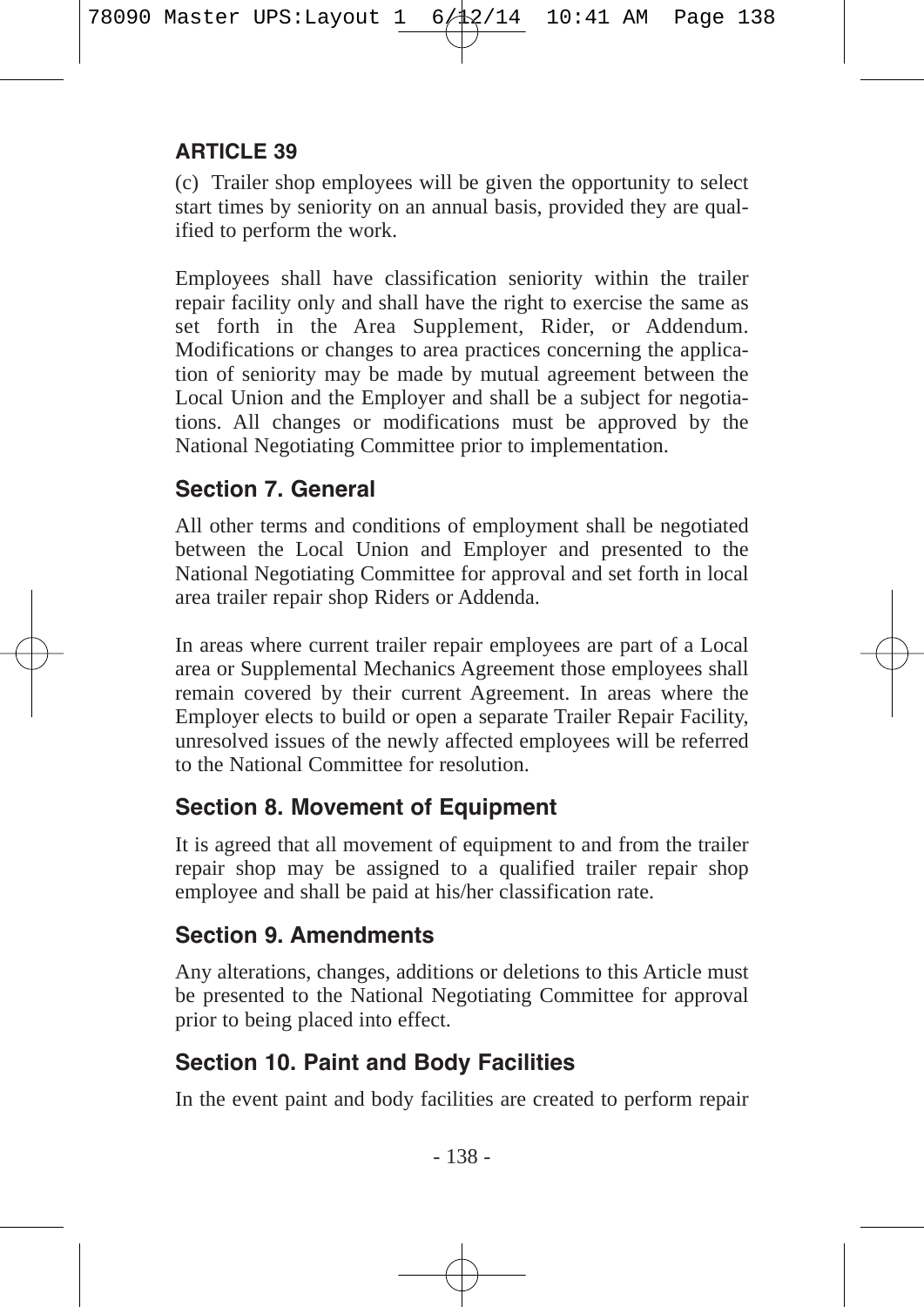work on feeder and package car equipment, the above Article and Sections shall apply.

## **Section 11. Training Program**

A utility employee shall have a one-hundred-twenty (120) day training program to qualify as a trailer repair person when filling an opening. The trainee shall maintain his/her current rate of pay for the one-hundred-twenty (120) day period. Should he/she qualify, he/she will go to the starting rate of a trailer repair person. Should an employee fail to qualify as a repair person said employee will return to his or her previous position. A trainee shall remain on the vacation schedule of his/her previous position. No employee shall be subject to a pay decrease as a result of this language.

This qualification will be limited to one (1) per lifetime of this Agreement. Qualification is to be determined by the Company.

#### **Section 12.**

All language in Article 39 is based on an employee being qualified to perform the work.

## **Section 13. Trailer Conditioners, Inc.**

(1) The Agreement Between Southern Region of Teamsters and Trailer Conditioners, Inc. ("TCI Agreement") became a supplement to the National Master United Parcel Service Agreement (NMA) in 2007. Article 1, Section 2 and Article 2, Section 1 shall apply to the job classifications described in Article 1 of the TCI Agreement. No other provision of the existing or any future NMA shall apply to the employees covered by the TCI Agreement except as provided in Paragraph 3 below or as otherwise mutually agreed in writing by the parties.

(2) The TCI Agreement became a Supplement to the NMA upon ratification of the 2007 Agreement. This Supplement shall remain in full force and effect for the duration of this NMA. This Supplement to the successor NMA will be subject to cancellation or termination on July 31, 2018 provided that the notice provisions of the NMA are followed.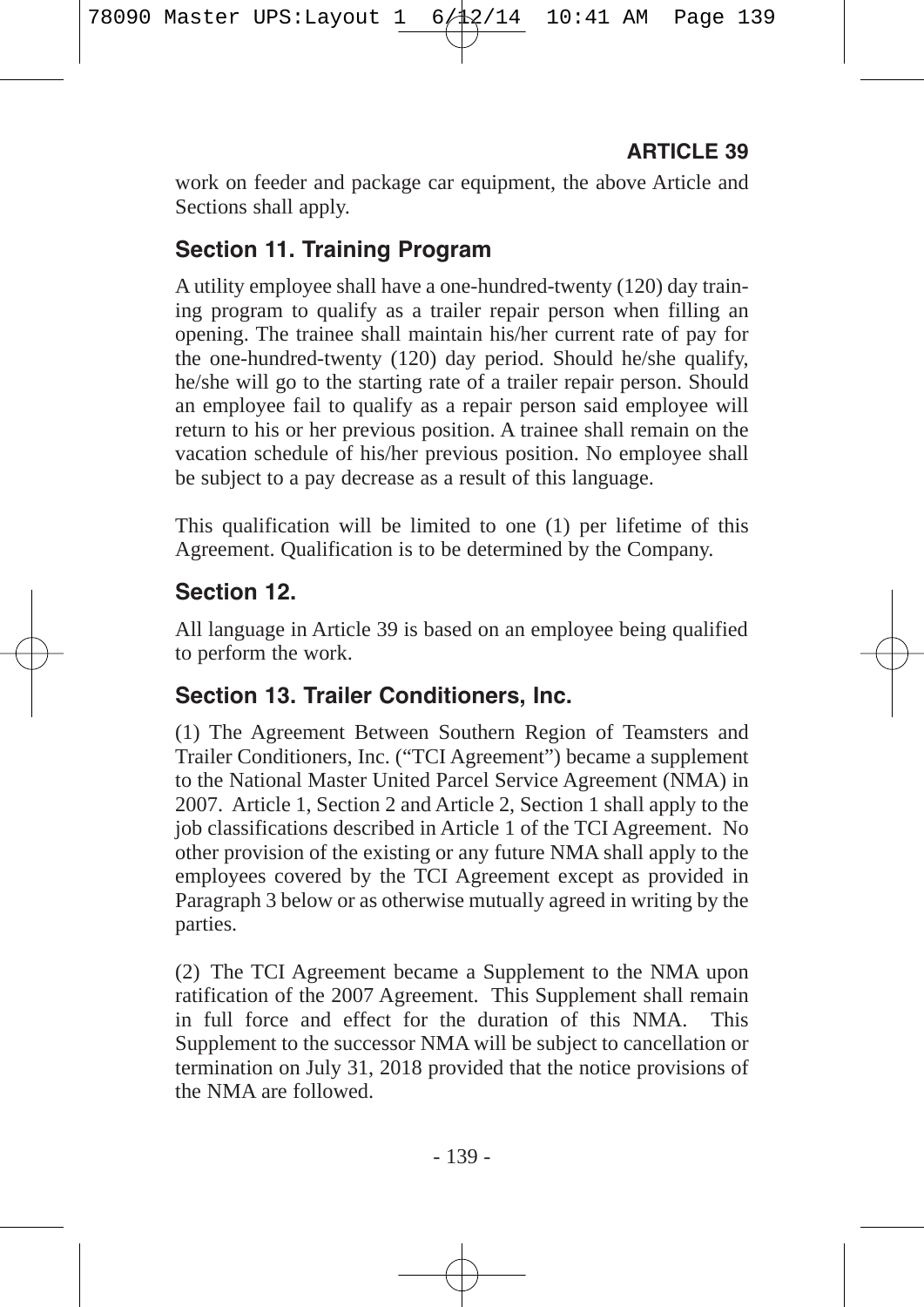(3) Full-Time employees of Trailer Conditioners, Inc. (TCI) who were participants in the Central States Southeast and Southwest Areas Pension Fund (CS Plan) as of December 26, 2007, and all future full-time employees who would have been covered by the CS Plan absent this agreement, shall be covered by the UPS/IBT Full-Time Pension Fund as set forth in Article 34, Section 1(l) of the National Master Agreement (effective January 1, 2008) and the related Plan Documents and Trust Agreement except the benefit formula set forth in Article 34, Section 1  $(l)(2)$  and  $(l)(6)$ . The benefit formula and monthly benefit for TCI employees will continue at the level set forth in the TCI Agreement. As of December 26, 2007, TCI ceased to have an obligation to contribute to the CS Plan and will have no other obligation to provide such employees with future benefit accruals under the CS Plan. The provisions of Article 21, Section 1 of the TCI Agreement became null and void upon ratification of the 2007 Agreement.

(4) All provisions in the TCI agreement shall remain in effect through July 31, 2018.

## **ARTICLE 40. AIR OPERATION**

#### **Preamble**

In order for the Employer, the Union and the employees to further benefit from the expanding air operations, the following Sections shall supersede language on the same subjects in the Supplements, Riders and Addenda, unless specifically stated otherwise in this Article.

#### **Section 1 - Air Drivers**

(a) Air driver work shall consist of delivery and pickup of air packages which, because of time and customer commitments, cannot be reasonably performed by regular package drivers. Such work may include:

(1) Delivery of air packages which the regular delivery drivers cannot deliver within guaranteed time commitments.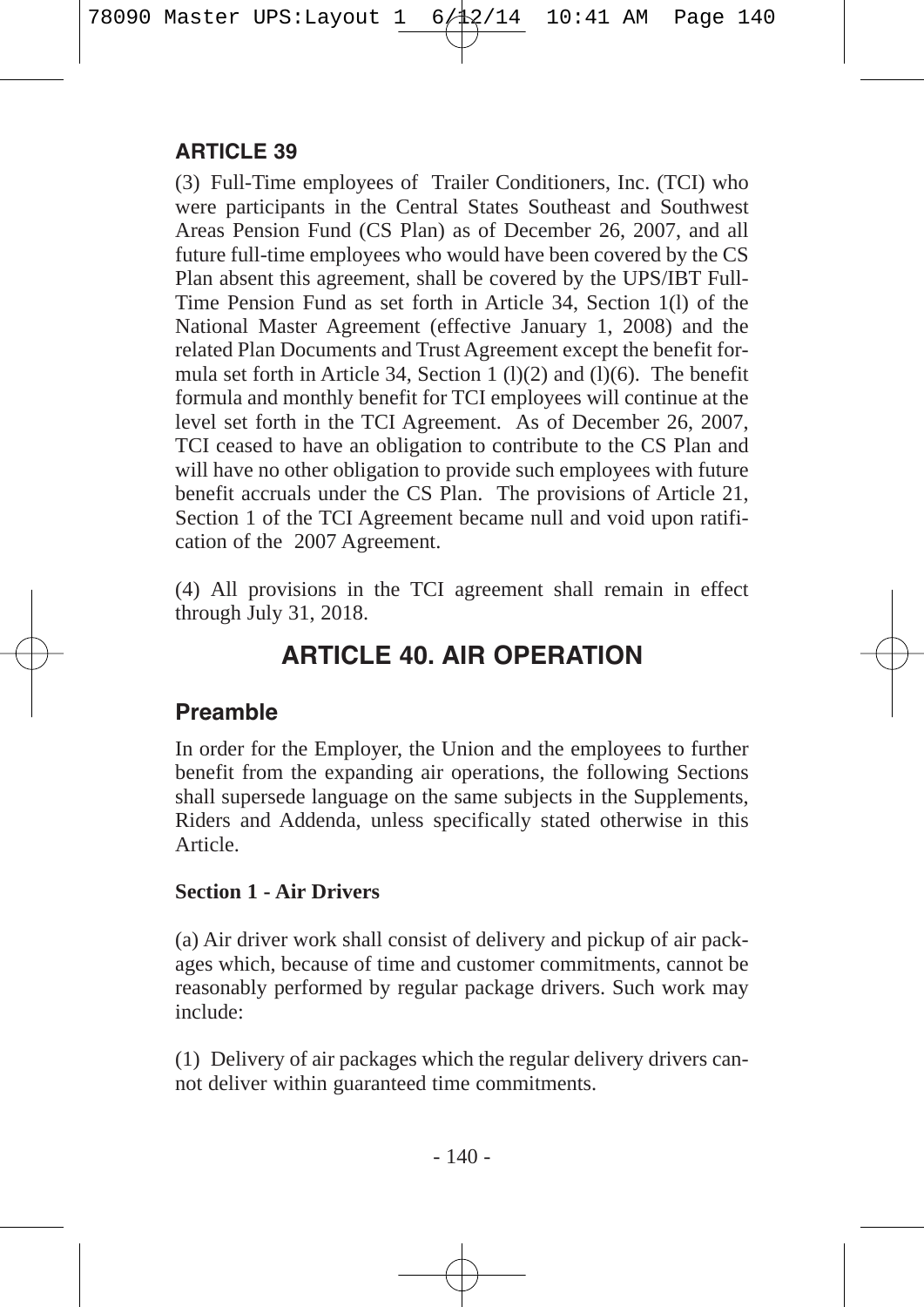(2) Delivery of air packages arriving at the facility after regular drivers have been dispatched.

- (3) Delivery and pick up of air packages on weekends and holidays.
- (4) On Call Air pickups.
- (5) Pick up at air counters and drop boxes.

The Company shall not expand the utilization of part-time employees to pick up drop boxes, including those containing ground packages. The Company shall provide the International Teamsters Union with a report no later than March 1, 2013 and, thereafter, an annual report by August  $15<sup>th</sup>$  of each year for the prior contract year identifying for each Local Union the total number of drop boxes being picked up by regular full-time package drivers, full-time air/combo drivers, and part-time air drivers. The ratio of drop boxes picked up by regular fulltime package drivers, full-time air/combo drivers and part-time air drivers shall be maintained (within two (2) percentage points) during the term of this Agreement. Additional drop boxes will be picked up by the same ratio of regular full-time drivers, full-time air/combo drivers and part-time air drivers as established by the March 1, 2013 report. The size and dimensions of drop boxes existing on February 1, 2013, and those added thereafter, shall not be increased, without the consent of the Union.

(6) Additional late air pickups.

(7) Air drivers may, on an exception basis, be used to make service on packages which are not air packages.

An exception package is intended to be when an Air Driver is making a pick up, as outlined above, after the regular driver has been at the customer's premises, and the customer has an exception ground pack $age(s)$  for shipment, the air driver may make service on this package(s). Air drivers may continue to pick up Automatic Return Service packages but the features of this service will not be expanded.

Any violation of Section 1(a) (7), shall obligate the Employer to pay the Air Driver involved the difference between his/her rate of pay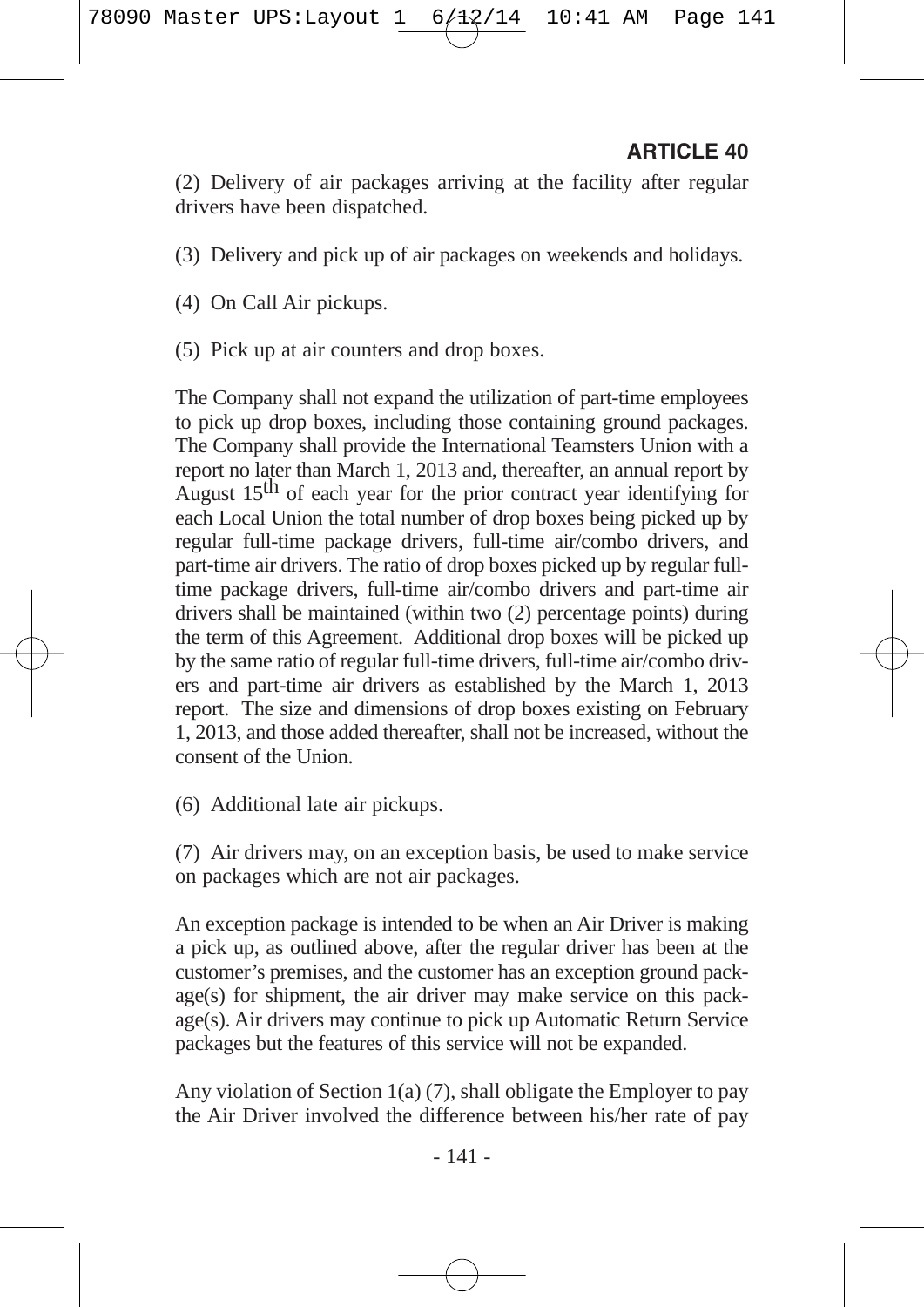and the top regular package car driver wage rate existing at that building. Grievances concerning violation or abuse of this shall be referred directly to the National Air Committee.

(8) Delivery of early AM Packages.

(9) Movement of air packages to airports and other locations such as service centers, UPS buildings and driver meet points. Shuttle work currently performed by regular full-time drivers shall be excluded. Should a regular full-time driver vacate a position which includes air shuttle work, that job shall either be rebid as it previously existed and continue to be paid at the regular driver rate or the air shuttle work may be combined with other air work to create one (1) or more full-time air or full-time combination job(s) paid in accordance with Section 6 below. In no event shall such shuttle work be assigned to a part-time air driver.

Shuttle work currently being performed by part-time air drivers shall be converted to full-time air driver work when the driver vacates the job except when there is not enough work available to create a full-time job.

(b) The workday for Air Drivers shall be as follows:

(1) Eight (8) hours scheduled work in the air driver's classification, or a combination of eight (8) hours scheduled work in the air driver's classification and other bargaining unit classifications, except air walker. These employees shall receive all appropriate full-time benefits.

(2) Less than eight (8) hours scheduled work in the air driver classification or a combination of less than eight (8) hours scheduled work in the air driver classification and other bargaining unit classifications, except air walker. The Employer will notify the Union within thirty  $(30)$  calendar days in writing when a less than eight  $(8)$ hour position is created, and the Union will have thirty (30) calendar days to grieve the implementation if they believe such position is improper. This grievance shall go directly to the National Air Committee. These less than eight (8) hour employees shall receive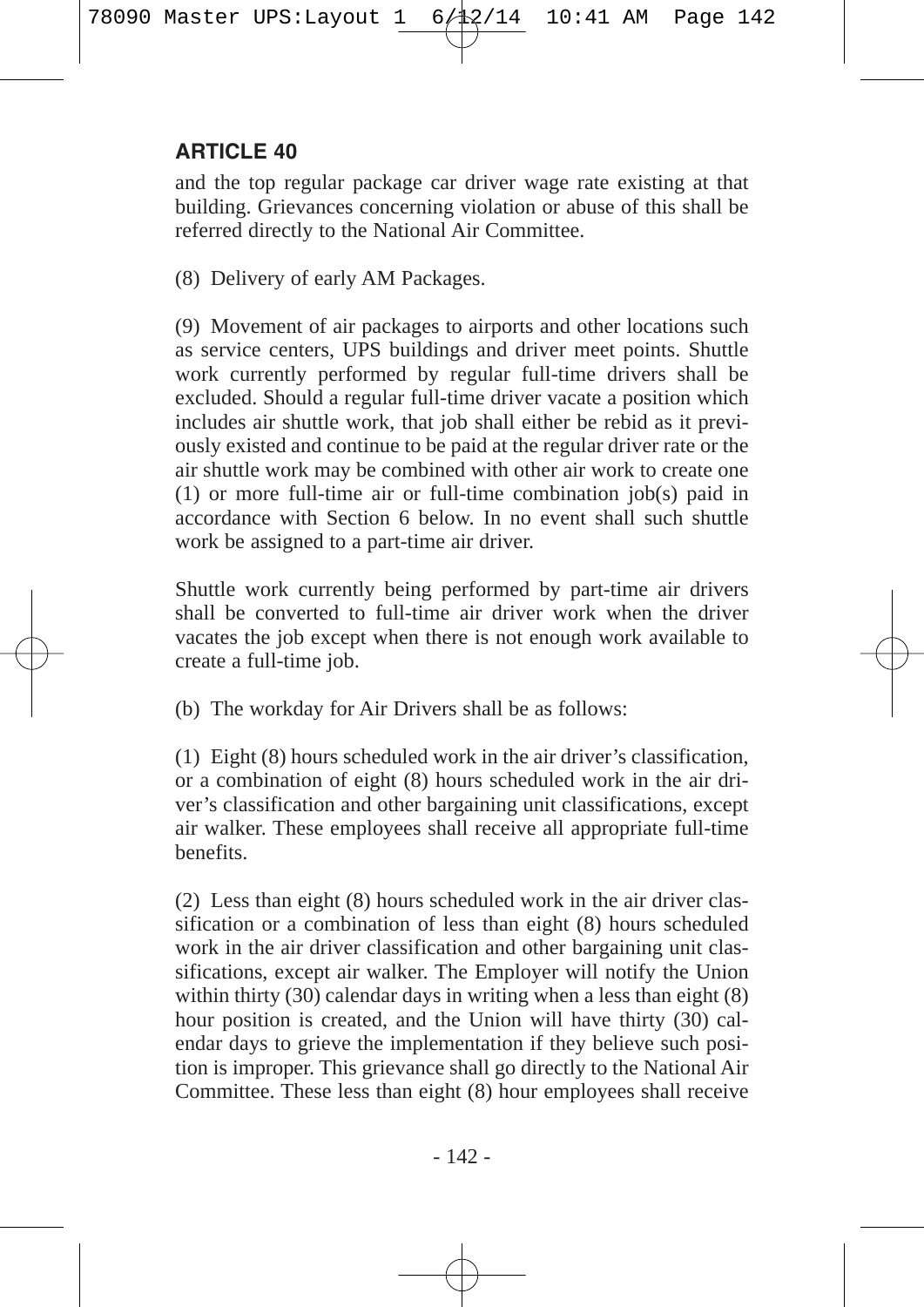appropriate part-time benefits. No less than eight (8) hour combination job will be rescheduled to create two (2) part-time jobs.

(3) Combinations which require more than a two (2) hour gap between jobs will normally not be used unless mutually agreed to by the Local Union and the Employer.

(c) Air Driver Work Week

The workweek for full-time air drivers currently working a Monday through Friday workweek shall continue on that schedule. The work-week for additional full-time air drivers shall be any five (5) consecutive days in seven (7), and for all part-time air drivers shall be any five (5) in seven (7) days.

(d) Air Driver Guarantee and Overtime

(1) Full-time air drivers shall have the same daily and weekly guarantees as provided for regular drivers in the applicable Supplement, Rider or Addendum. They shall receive overtime pay for hours worked in excess of eight (8) hours in a twenty-four (24) hour period or in excess of forty (40) hours per week.

(2) Less than eight (8) hour air drivers (part-time air drivers) who have a regular scheduled start time shall have a three (3) hour daily guarantee. They shall receive overtime pay for hours worked in excess of eight (8) hours in a twenty-four (24) hour period or in excess of forty (40) hours per week.

(3) Any less than eight (8) hour combination air driver (part-time combination air drivers) who works their three (3) hour guarantee shall be guaranteed four (4) hours. They shall be paid overtime for work in excess of eight (8) hours in a twenty-four (24) hour period or in excess of forty (40) hours per week.

(4) The provisions above do not apply to an air exception driver who performs extra work under Sections 1 (h), (j) or (k) below.

(5) Employees in paragraphs (2) and (3) above shall be entitled to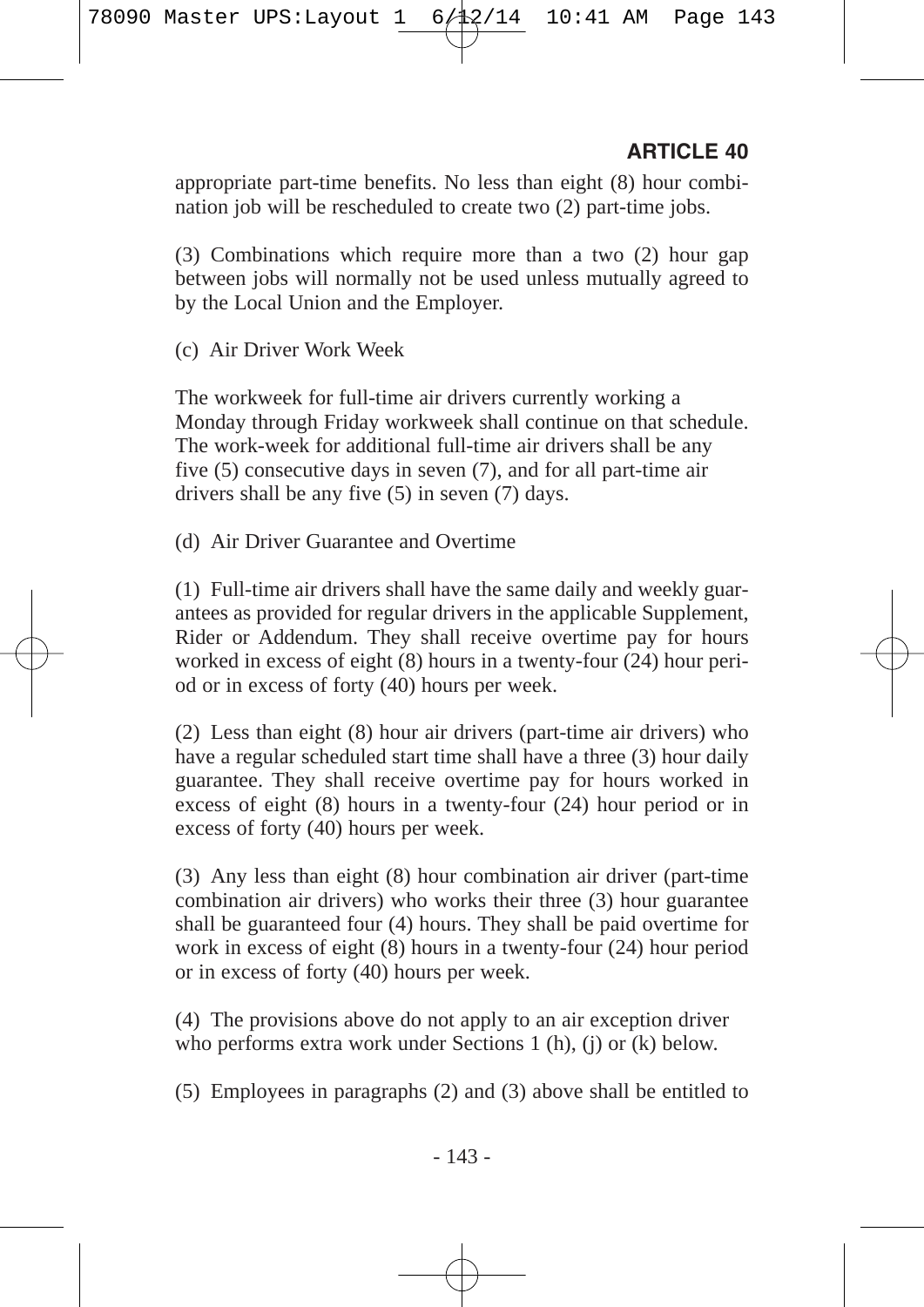all other provisions in their Supplement, Rider or Addendum (such as rest periods, shift differential, bidding to full-time jobs and layoff provisions, etc.).

(e) Start Times

All full-time and part-time air drivers, who have a scheduled assignment, shall have start times posted the previous week. Start times may be adjusted with notification prior to the employees reporting to work.

(f) Break Periods

(1) Full-time air drivers shall receive the same provisions for lunch and/or breaks as regular drivers receive in their Local Supplement, Rider or Addendum.

(2) This provision is not intended to give less than eight (8) hour air drivers or less than eight (8) hour combination air drivers more than one (1) break unless specifically stated otherwise in the Local Supplement, Rider or Addendum. However, any less than eight (8) hour air driver (part-time air driver) or less than eight (8) hour combination air driver (part-time combination air driver) who is dispatched with eight (8) or more hours will be provided the same break or lunch period as that provided to full-time drivers under the applicable Supplement, Rider or Addendum.

(g) Bidding Procedure

Air driver jobs shall be subject to the appropriate bidding procedures in the applicable Supplement, Rider or Addendum.

(h) Exception Air Drivers

(1) The Employer and the Union recognize that there may be air packages that cannot be delivered by the regular full-time package car driver or the scheduled air drivers listed in this Section. Therefore, the parties agree to continue the practice of allowing the use of part-time employees who have signed the exception qualified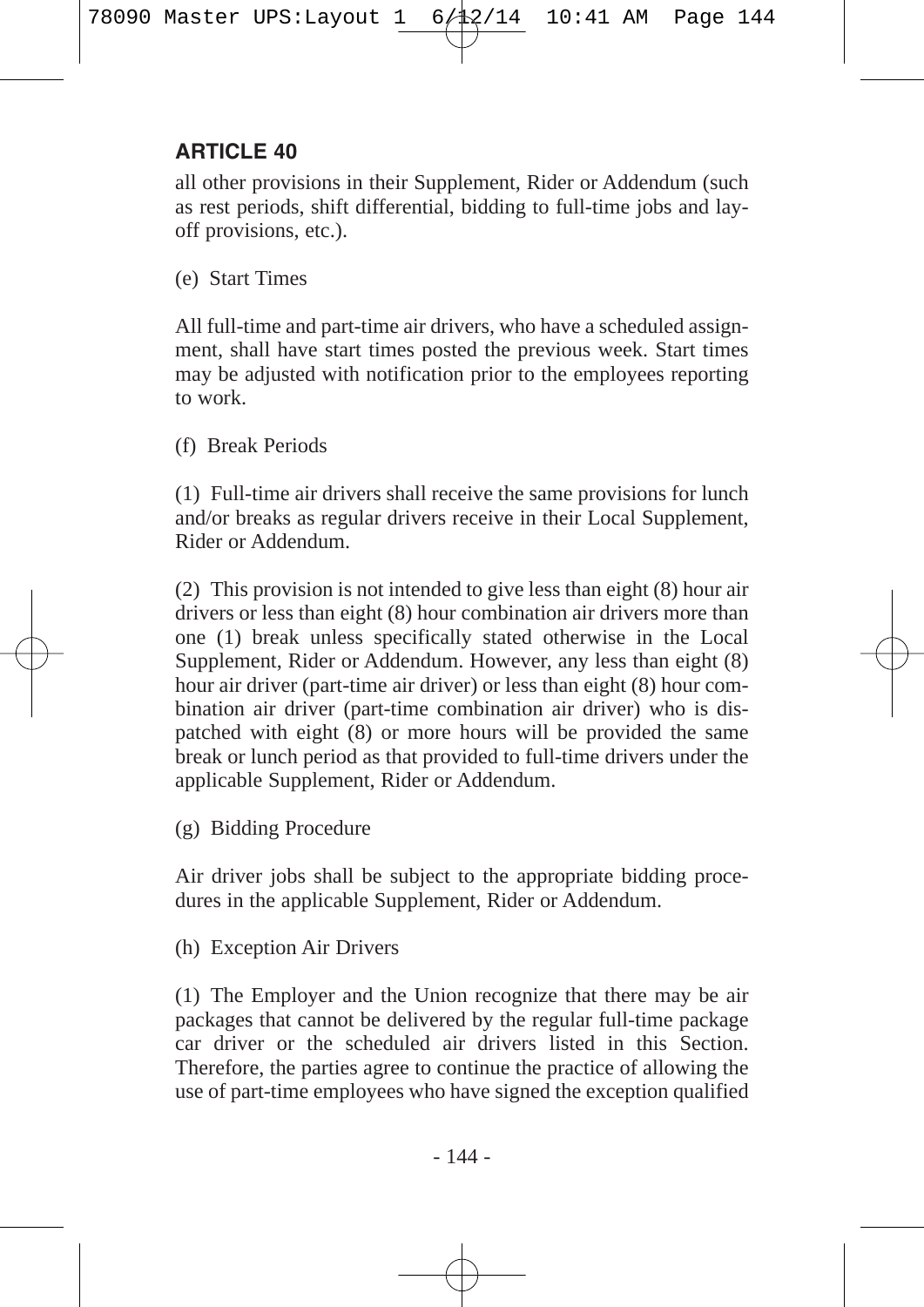list or who have expressed in writing their desire to be on the list and who have been certified to deliver these exception air packages.

(2) Employees certified on the Exception Air Driver list who have not worked over forty (40) hours in the current work week shall be offered this work by seniority.

(3) Exception air drivers shall have no guarantee and will be paid only for the time worked making air deliveries. In the event a parttime employee works over eight (8) hours in any one (1) twentyfour (24) hour period, he or she shall be compensated at the rate of time and one-half (1-1/2) for all hours worked over eight (8) hours at the rate of pay specified in Section 6 below.

(4) No exception air driver shall be required by the Employer to wait at a center for packages off the clock.

(i) Personal Vehicles

Air Exception drivers will use the Employer's vehicles whenever possible. Air Exception drivers who would happen to use their personal automobiles shall be reimbursed at the IRS limit applicable per mile for all miles driven to perform the air driving work in addition to their air driver wages. When an employee uses his/her own vehicle in the service of the Employer and is involved in an accident, the Employer shall be responsible for the damages to both the employee's vehicle and to the other person's vehicle and/or property, and will provide liability insurance coverage.

(j) Holiday Work

When it is necessary to provide air service on holidays, the following procedure shall be used:

(1) The Employer shall offer this work in seniority order to fulltime air drivers who have worked at least one (1) day that week before offering it to part-time air drivers.

(2) When the scheduling needs cannot be met using the above pro-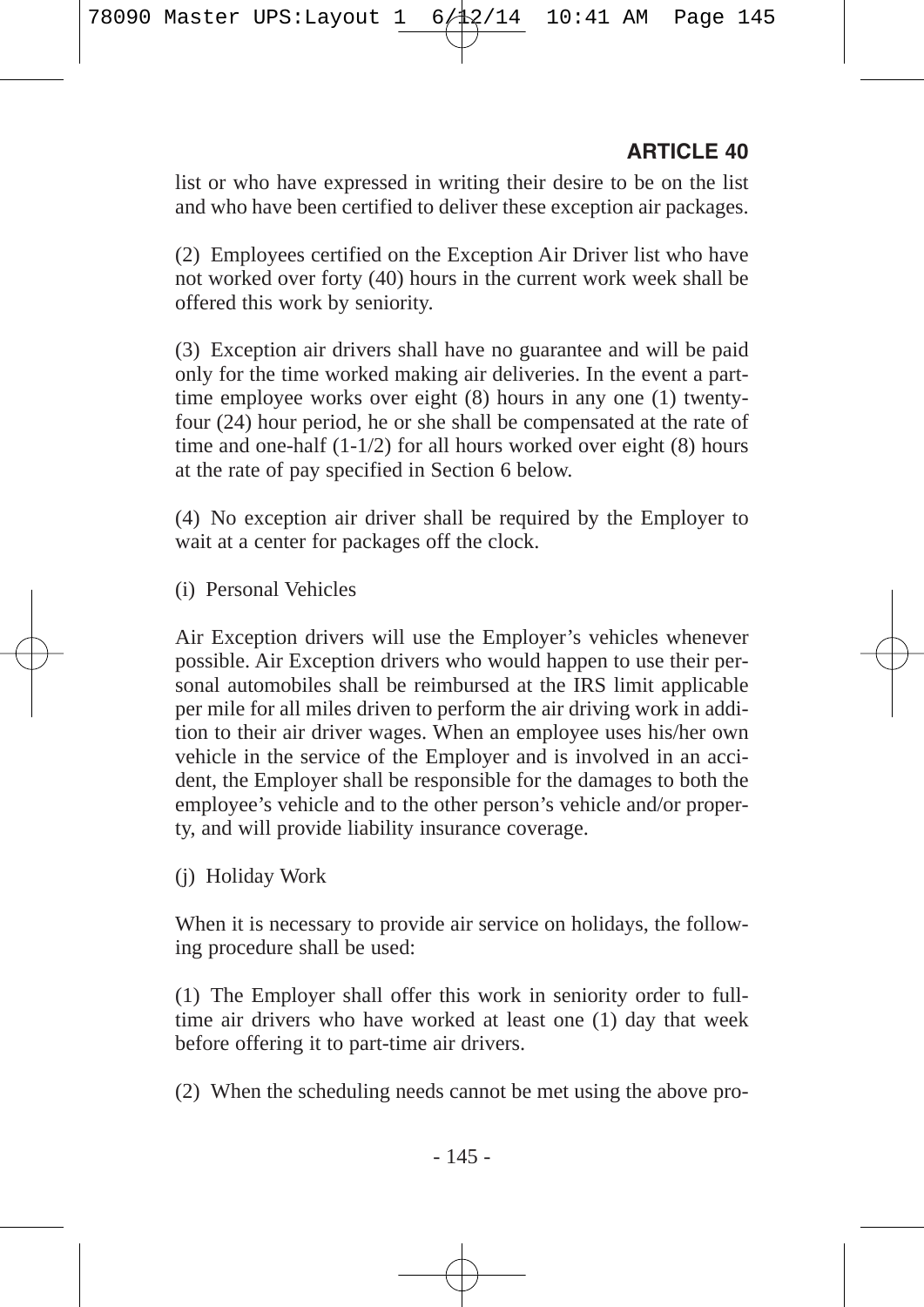vision, the Employer shall have the right to force part-time air drivers and then full-time air drivers to work starting in reverse order of seniority. If after exhausting the above steps scheduling needs are still not met, the Employer shall offer the work in seniority order within the package driver classification. If more drivers are still needed the reverse seniority order concept will be used for package drivers. Package car drivers who work on a holiday may make a written request for an eight (8) hour guarantee. Such written request shall be made the last work day prior to the holiday. All time worked by these drivers on a holiday will be paid at the Supplemental holiday rate.

(3) The scheduling of the support work will be reviewed with the Local Union prior to the holiday. If the Local Union believes that the Employer has scheduled an excessive number of support employees, it shall have the right to appeal directly to the National Air Committee. The National Air Committee will review the schedule and determine whether the Employer has scheduled an excessive number of support employees. If it is determined by the National Air Committee that the Employer worked excessive support employees, the excessive employees worked shall be paid double-time for hours worked in addition to their holiday pay.

(4) Air drivers and support employees scheduled on a holiday to ensure air service to the customer, including time performing incidental work, shall receive straight-time for all hours worked up to eight (8) hours in addition to the holiday pay. Overtime provisions shall apply if the employee works over eight (8) hours.

(k) Saturday or Sunday Air Work

(1) To perform Saturday or Sunday air work the Employer and the Union recognize the need for air drivers other than those regularly scheduled. Qualified part-time employees who are interested in performing this work will so notify the Employer, be certified and be placed in seniority order on a posted qualified air driver list. Such work will be first offered in seniority order to employees on the qualified list who have not worked more than thirty-seven (37)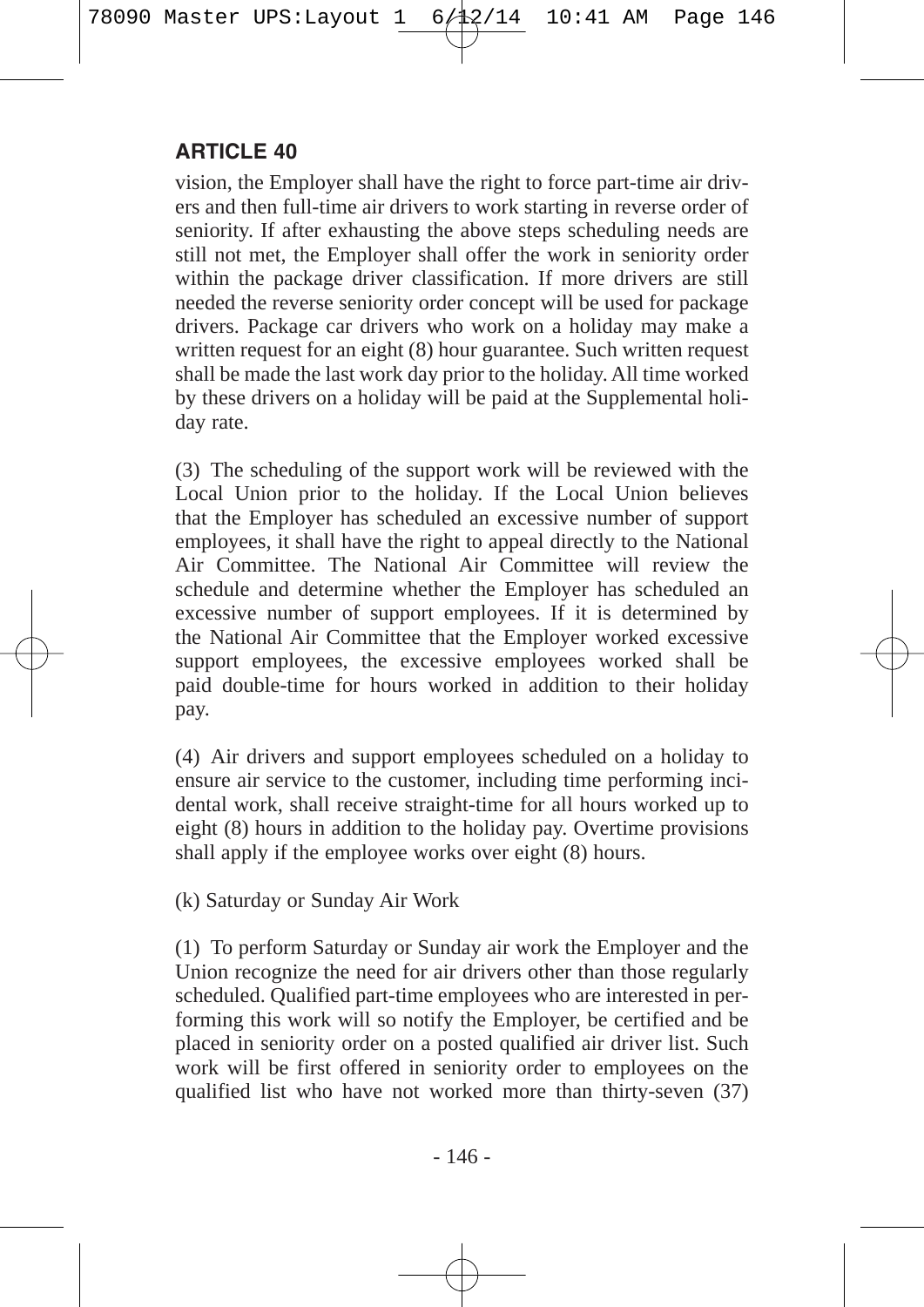hours in the current week. This work shall then be offered in seniority order to qualified part-time employees regardless of hours worked. If the scheduling needs still cannot be met, and additional employees are needed, the Employer may force qualified part-time employees in reverse seniority order.

(2) These employees shall be paid at the air driver's straight-time rate of pay in accordance with Section 6 below. Time and one-half (1-1/2) will be paid after eight (8) hours per day or after forty (40) hours per week.

(3) All employees working as an air driver on Saturday or Sunday under this Section shall have a three (3) hour guarantee.

(l) References in this Article to an air driver, part-time or full-time, include employees who on a scheduled basis, perform (1) only air driving work, or, (2) air driving work in combination with other bargaining unit work.

#### **Section 2. Air Walkers**

(a) Air Walkers may deliver and/or pickup air packages and shall not drive any vehicle which requires a drivers license in the performance of their duties.

(b) Air Walkers will not be used to pick-up or deliver ground packages.

(c) Air walkers shall start and end the day in the area they work.

(d) Air Walkers shall be guaranteed three (3) hours per day and shall be given a ten (10) minute paid break.

(e) Air Walkers shall be paid in accordance with Section 6 below.

(f) Air Walkers shall receive all part-time benefits and conditions of employment as outlined in the appropriate Supplement, Rider or Addendum including the right to bid into full-time jobs. An air walker position shall be open for bid to current employees prior to tilling that position from the outside.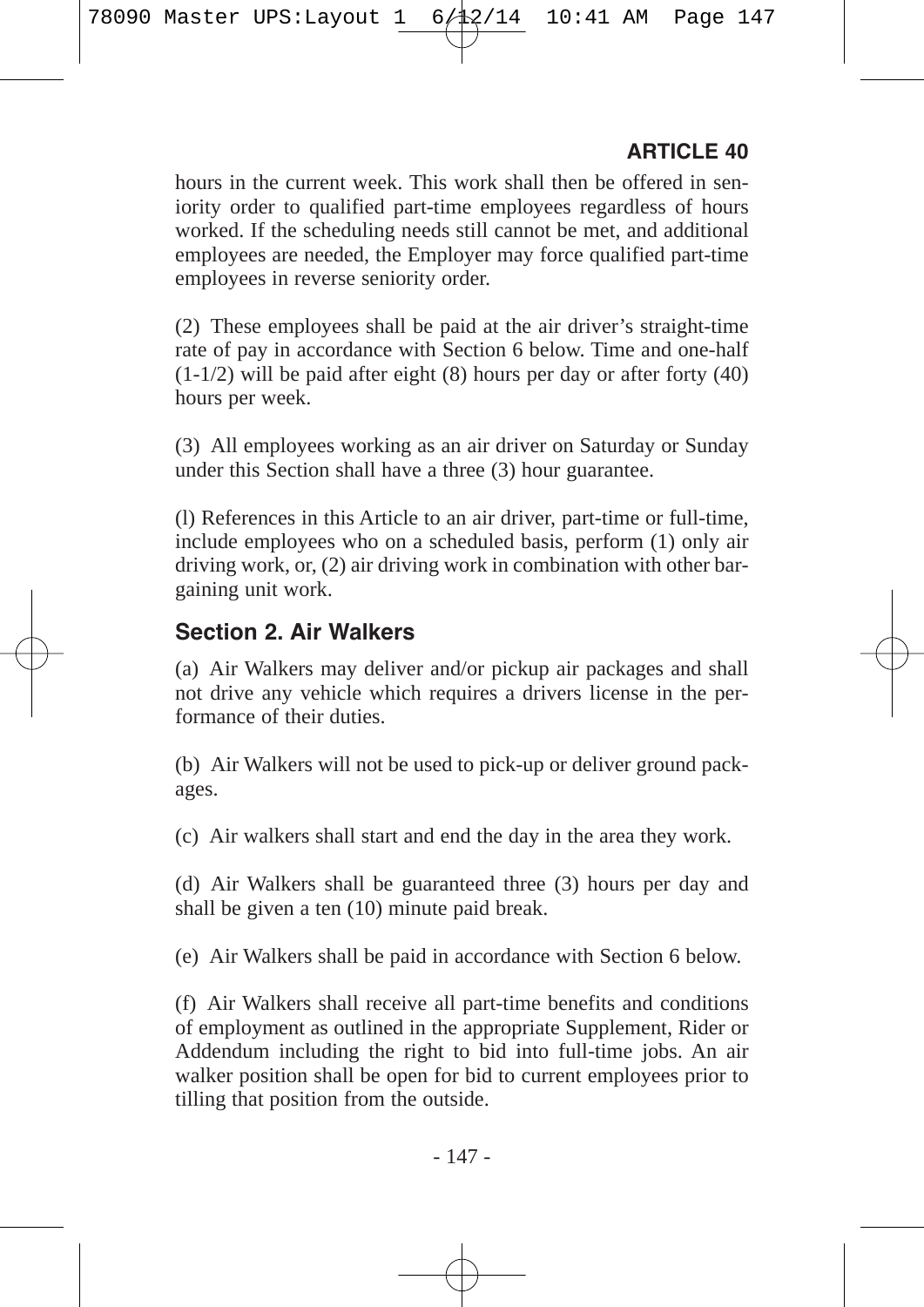(g) The intent of this Section is not to eliminate present full-time air jobs and/or combination jobs.

## **Section 3. Air Hub and Gateway Operations**

Employees presently working in or hired into existing air hubs and/or gateways shall continue to work under the present agreements covering the air hub and gateway operations. If no agreement exists, Article 40, Section 3 shall apply. However, if Section 3 is silent, the appropriate Supplement, Rider or Addendum will apply.

(a) Workweek

(1) The workweek for air hub and gateway employees shall consist of any five (5) days in a seven (7) day period.

(2) Air hub and gateway employees hired prior to August 1, 1987 shall have the right to maintain the workweek in existence at that time, if such workweek exists.

(b) Daily Guarantees

The three (3) hour daily guarantees shall apply whenever possible. Further, the parties agree that in those areas that do not currently have a daily guarantee, the following procedure shall apply: If eighty percent (80%) of the employees reporting to a shift work three (3) or more hours for thirty (30) working days within a fortyfive (45) day period, except for peak season, such shift shall be entitled to a three (3) hour guarantee. The Employer may also provide a higher daily guarantee to the extent it does not conflict with the overtime rules in the applicable Supplement, Rider or Addendum. Grievances concerning this issue shall be brought directly to the National Air Committee.

(c) Holidays

(1) When it is necessary to operate an air hub and gateway operation on a holiday, those employees worked will be paid overtime in addition to holiday pay if it is not a scheduled workday for those employees.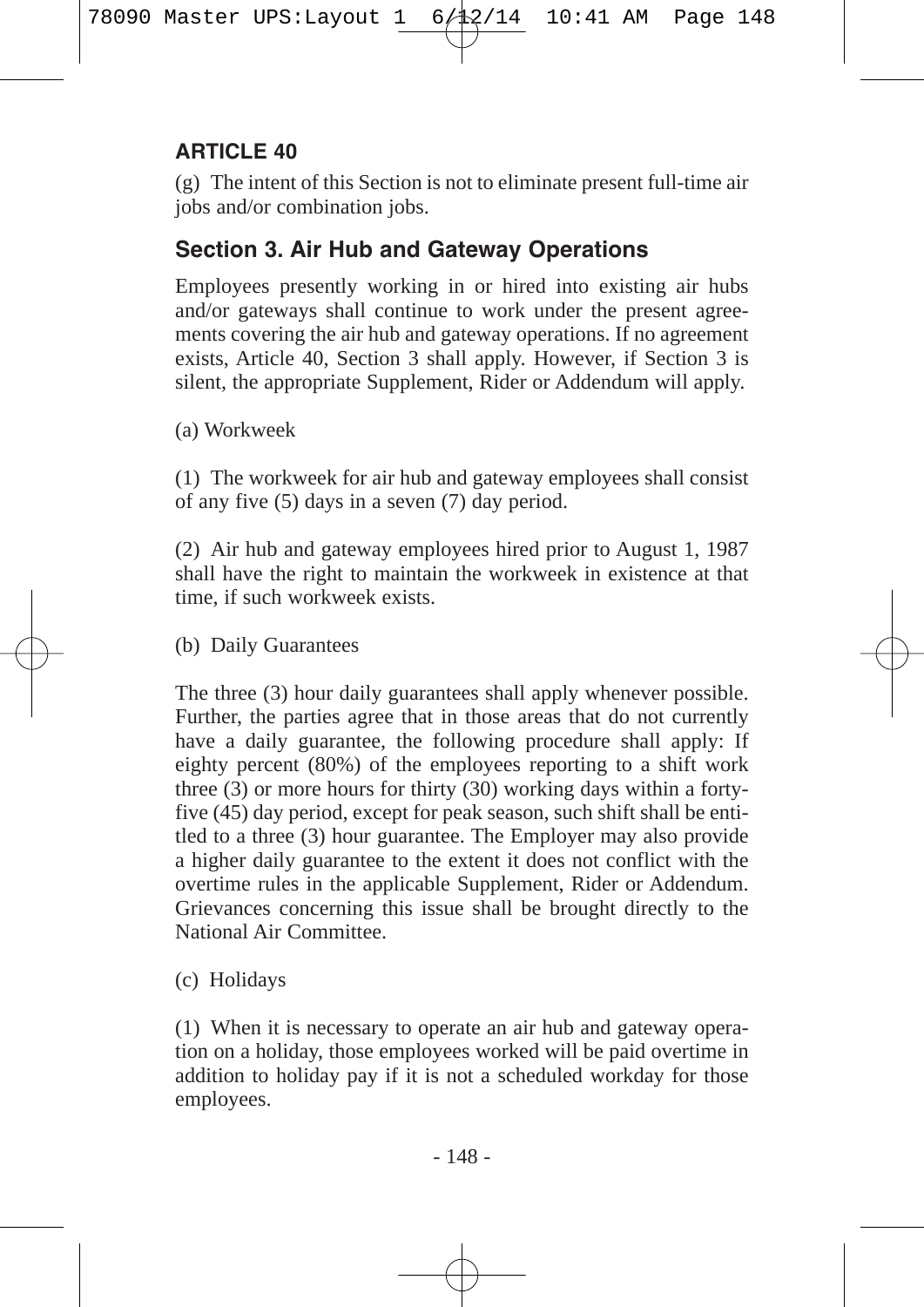(2) For those employees not qualified for overtime, as stated above, the holiday will be a normal workday.

(3) The holiday shall be defined as the day the holiday is nationally observed.

(4) Start times on these days may differ from normal workday start times.

(d) Rest Periods - Air operation employees who are covered by a daily guarantee shall receive the same rest period provisions as outlined in the appropriate Supplement, Rider or Addendum.

(e) Newly Expanded Hubs and Gateways

If an air operation is expanded or altered and is no longer able to effectively operate, the Employer and the Union shall meet to work out any needed modifications, which would be subject to approval of the National Air Committee.

(f) Seniority

(1) Air hub and gateway employees shall work off one (1) seniority list within each operation, unless otherwise mutually agreed. Part-time employees covered under this Section shall be given the same opportunities for full-time positions as described in the appropriate Supplement, Rider or Addendum. Where those Agreements are silent or are not clear, the Employer and the Local Union shall meet and agree upon a method of affording the opportunity for fulltime employment.

(2) In air hub and gateways that currently have no procedure to recognize part-time seniority, part-time employees with one (1) or more years of seniority will be allowed in seniority order to fill permanent vacancies on a different shift and/or fill permanent vacancies between the airport sort facility and the ramp in all months except November and December. The employee will be allowed to exercise this procedure once a year.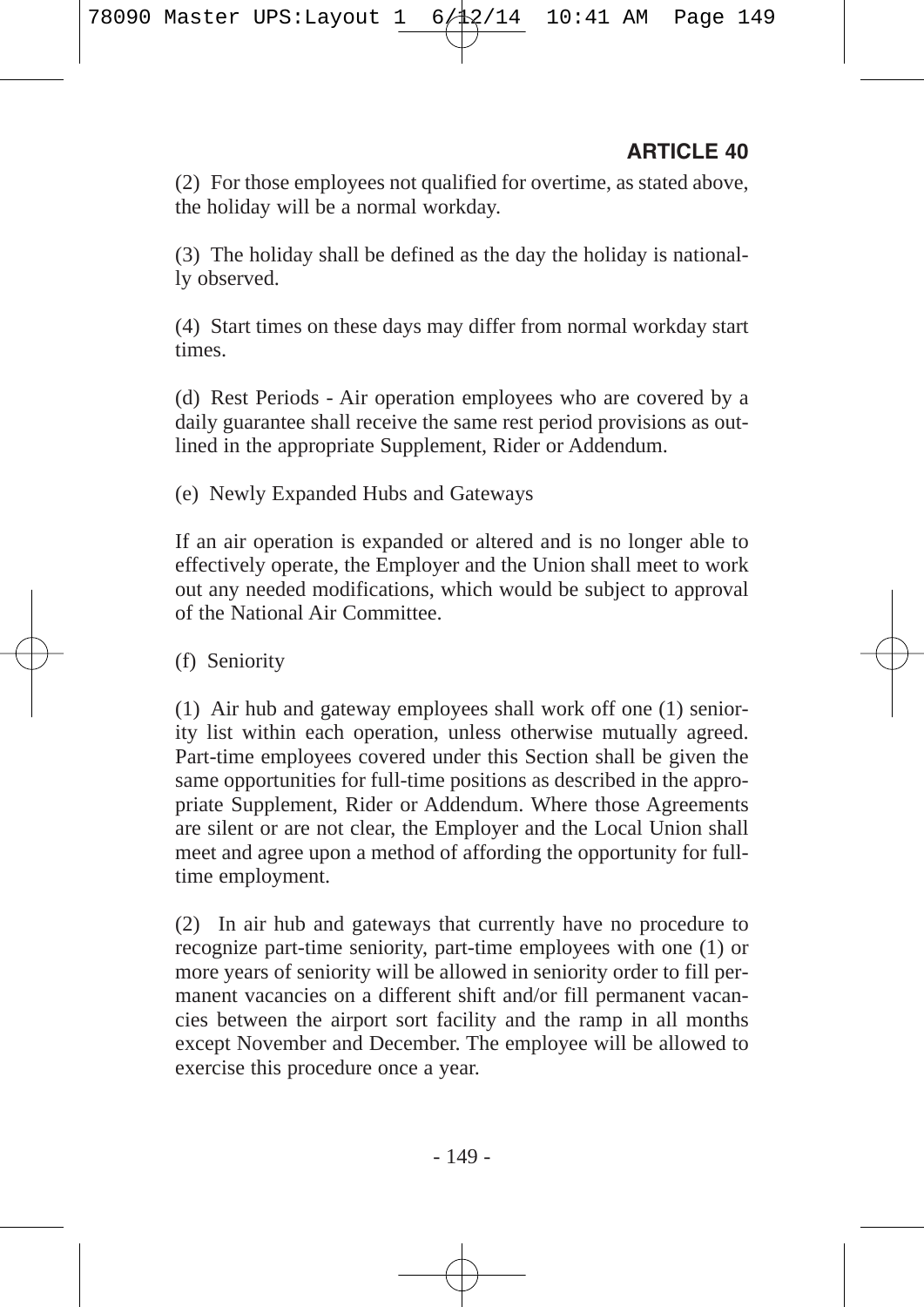(g) Start Times

Start times may be adjusted with notification, prior to the employees reporting for work, to coincide with the arrival and departure of parcels.

(h) Rain Gear

The Employer shall provide all outside ramp employees rain gear, to include, pants and tops. De-ice crews shall be provided with insulated coveralls, insulated gloves, boots and rain gear that is large enough to fit over the insulated coveralls.

(i) Air Gateway

In addition to the Union's right to organize employees at the Company's air gateways in accordance with applicable law, work performed at air gateways shall be performed by United Parcel Service bargaining unit members in accordance with the following procedure:

The Union Chairperson of the National Air Committee shall serve the Company Chairperson of the National Air Committee with written notice of the Union's position that work at a particular gateway is appropriate for conversion to work performed by United Parcel Service bargaining unit members. Upon receipt of the notice, the Union and Company Chairpersons of the National Air Committee shall meet to review the details of the specified gateway operation, including if necessary an inspection of the air gateway. For work at an air gateway/ramp operation (including any sort work performed on the ramp) to be performed by United Parcel Service bargaining unit members, all of the following criteria must be met:

(1) The air gateway operation must have an established five (5) day workweek with a minimum of three (3) hours of continuous work on all shifts (excluding rest periods provided in the appropriate Supplement, Rider or Addenda) for all employees;

(2) There is a minimum of forty (40) potential bargaining unit members on the ramp;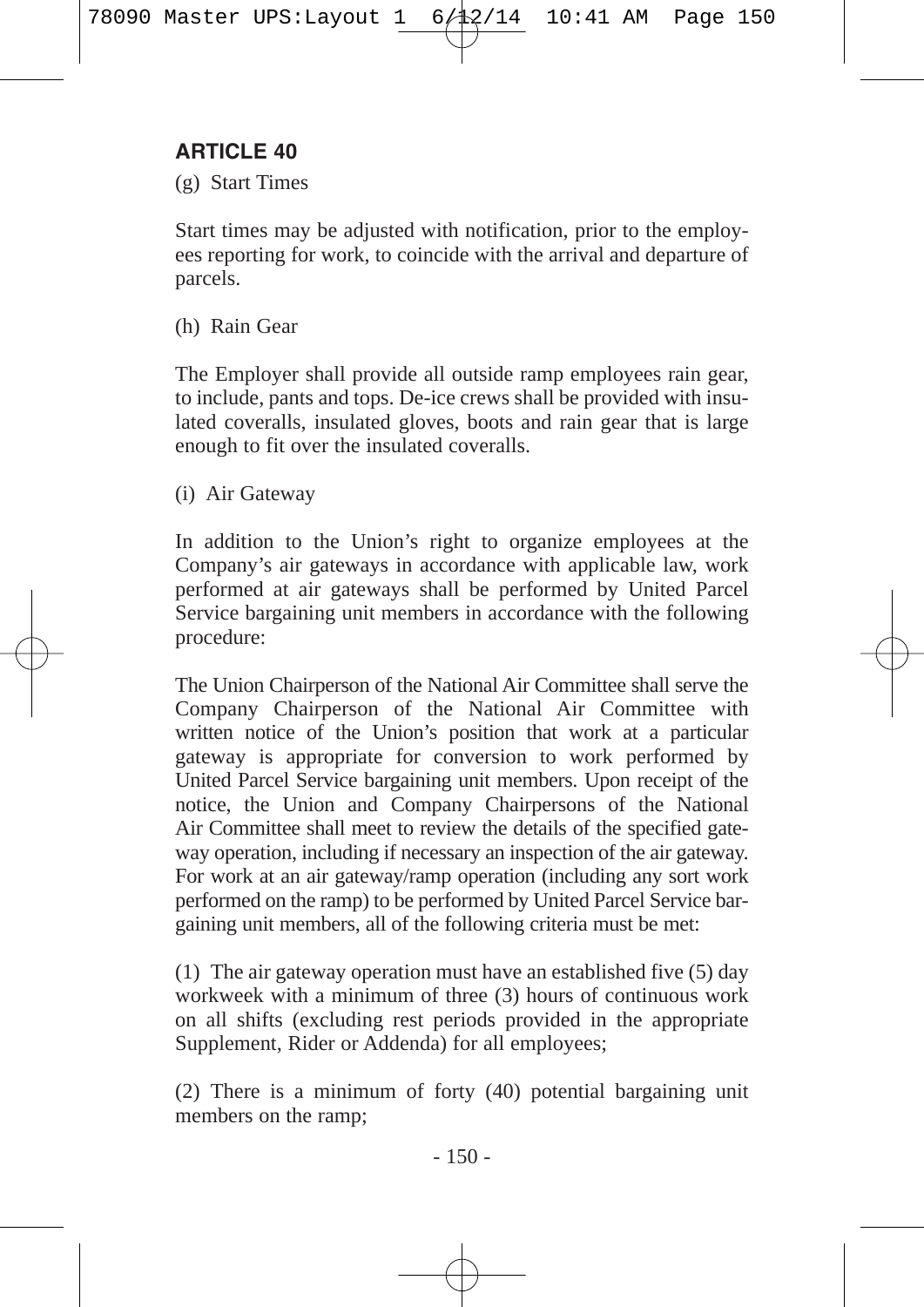(3) The Company currently owns, rents or leases the appropriate ramp equipment. Disputes over the economic impact of the Company's ability to purchase, rent or lease the necessary ramp equipment will be resolved by the Union and Company National Air Committee Chairpersons; and,

(4) The Company is not prohibited from obtaining legal permission to operate on the airport ramp by the operating authority of that particular airport.

Once the Union Chairperson of the National Air Committee has served the Company Chairperson of the National Air Committee with written notice of the Union's position that a particular air gateway is appropriate for conversion in accordance with the criteria set forth in (1) through (4) above, the Company agrees that subsequent alteration or changes in the four (4) criteria listed above, which are made by the Company, shall not be used as a subterfuge to avoid conversion.

The conversion period shall be no longer than one hundred twenty (120) days from the date the Union and Company Chairpersons verify that the above stated criteria have been satisfied.

The completed conversion of an air gateway to work being performed by United Parcel Service bargaining unit members under the provisions of this Section shall not be affected by subsequent alteration or changes in the criteria set forth in (1) through (4) above at any such converted air gateway.

Air gateway location(s) which utilize a Teamster represented vendor contracted by United Parcel Service are not subject to this **Section** 

## **Section 4. Start Times for Air Shuttle and Air Feed Drivers**

Because of the nature of the air business, regular air shuttle and air feed drivers may have flexible start times on Monday, Friday, Saturday, Sunday and/or holidays to coincide with the needs of the Employer's air operations.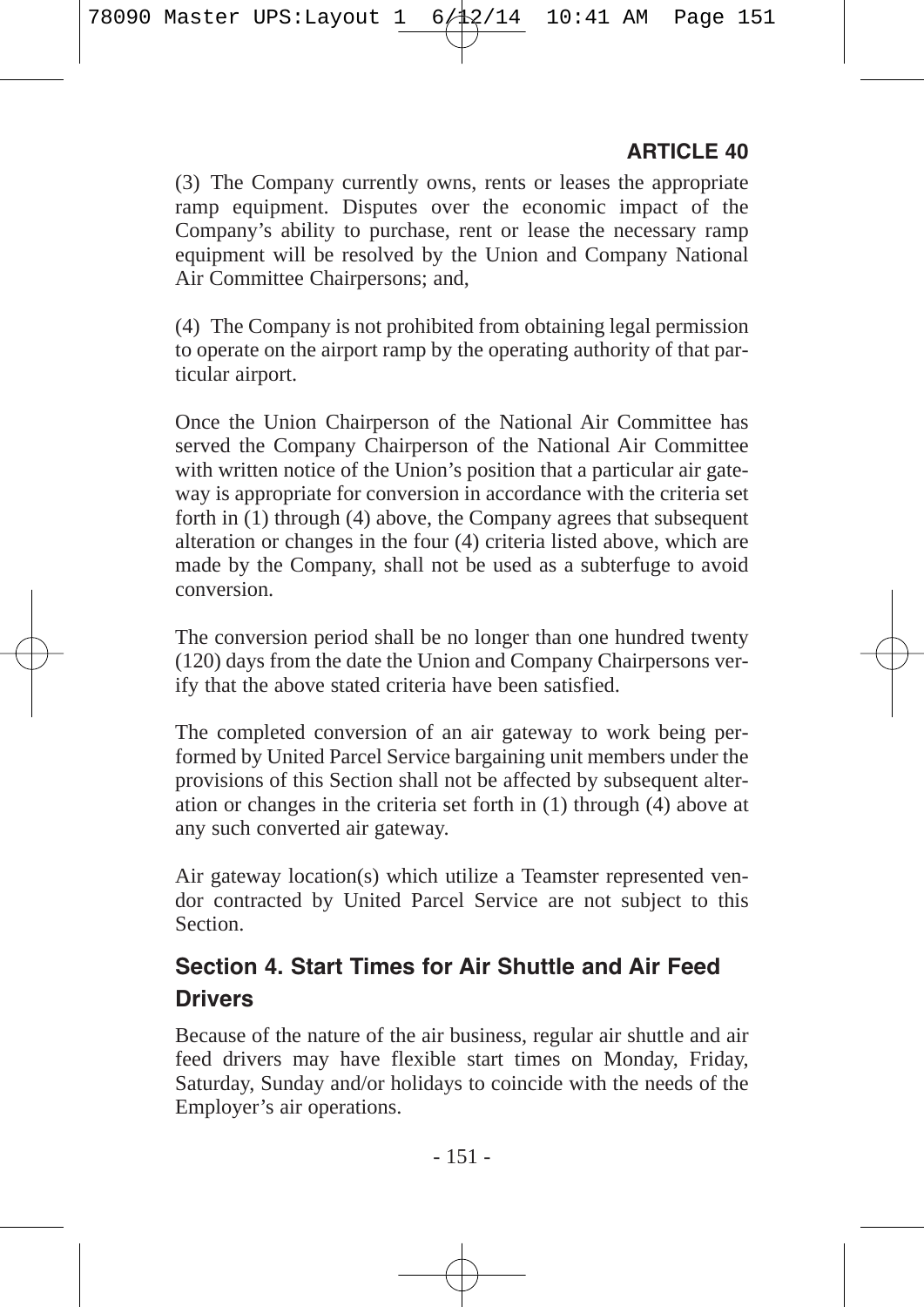## **Section 5. Grievance Procedure ARTICLE 40**

(a) A Joint National Air Committee shall be appointed for the purpose of continually reviewing the progress of the air expansion and the unforeseen problems that may arise. This Committee shall have the authority to amend, alter, add to and delete provisions of this Article as it deems necessary to further the best interests of the employees and the Employer's air operation.

(b) All grievances, controversies and/or disputes concerning the Air Operation shall be subject to the regular grievance procedure. Any decision rendered by a local, state or area panel which interprets Article 40 shall not be precedent setting in any other case.

(c) Any dispute concerning the interpretation or applicability of this Article including cases which have deadlocked at the lower level shall be submitted to the Joint National Air Committee for resolution. Such resolution will include the right to submit the matter to arbitration in accordance with Article 8 Procedures. Decisions made in accordance with this Section shall be final and binding on all parties.

## **Section 6. Wages**

All hourly wages for employees covered under Article 40 will be determined in accordance with this Section, Article 22 and Article 41 where specified.

(a) Part-time air drivers including exception air drivers will be paid as follows:

| Start                         | \$12.50         |
|-------------------------------|-----------------|
| Seniority                     | \$13.50         |
| Seniority Date plus 12 months | \$14.00         |
| Seniority Date plus 18 months | \$14.50         |
| Seniority Date plus 24 months | <b>Top Rate</b> |

(l) Effective August 1, 2013 the prior \$24.74 twenty-four (24) month (top) rate will change on August 1st of the first three years of the Agreement to reflect the agreed upon general wage increases.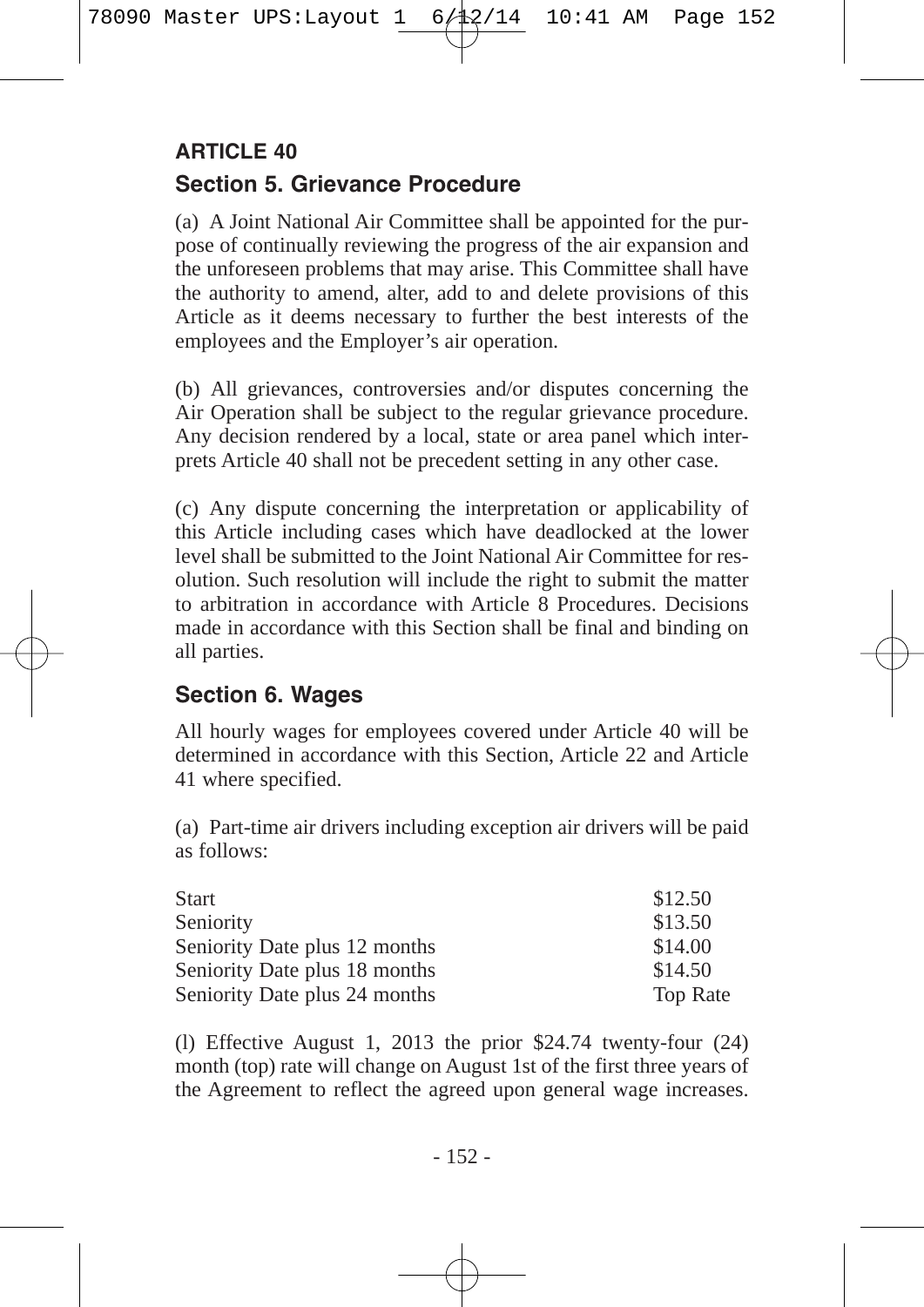The last two general wage increases will be applied to the Top Rate on August 1 and February 1.

(2) Seniority part-time employees entering a part-time air driver job after the effective date of this Agreement will begin at the seniority rate.

Part-time employees who are awarded a scheduled part time air driver job shall receive progression credit in accordance with the following: for each four (4) days on which exception air work was performed in the two (2) years immediately prior to the bid award, one (1) month of progression credit shall be granted. In addition, if a bid part-time air driver is displaced, he/she will retain his/her progression credit under paragraph (a.) for any air exception work.

(b) Full-time air drivers will be paid as follows:

| <b>Start</b>                  | \$14.50         |
|-------------------------------|-----------------|
| Seniority                     | \$15.50         |
| Seniority Date plus 12 months | \$16.00         |
| Seniority Date plus 18 months | \$16.50         |
| Seniority Date plus 24 months | <b>Top Rate</b> |

1. Effective August 1, 2013 the prior \$26.74 twenty-four (24) month (top) rate will change on August 1st of the first three years of the Agreement to reflect the agreed upon general wage increases. The last two general wage increases will be applied to the Top Rate on August 1 and February 1.

2. All full-time air drivers in progression on the effective date of this Agreement will be slotted into the full-time progression in paragraph (b.) above. Seniority full-time employees entering a full-time air driver job will be slotted based on their Company seniority.

(c) All new hire full-time or part-time air drivers will be placed in the applicable progression in paragraphs (a.) or (b.) above. Parttime employees who bid into a full-time air driver job covered by this Section will be red-circled at their current wage rate until such time as the calculated progression rate set forth above exceeds that rate. The transfer date will become his/her full-time start date for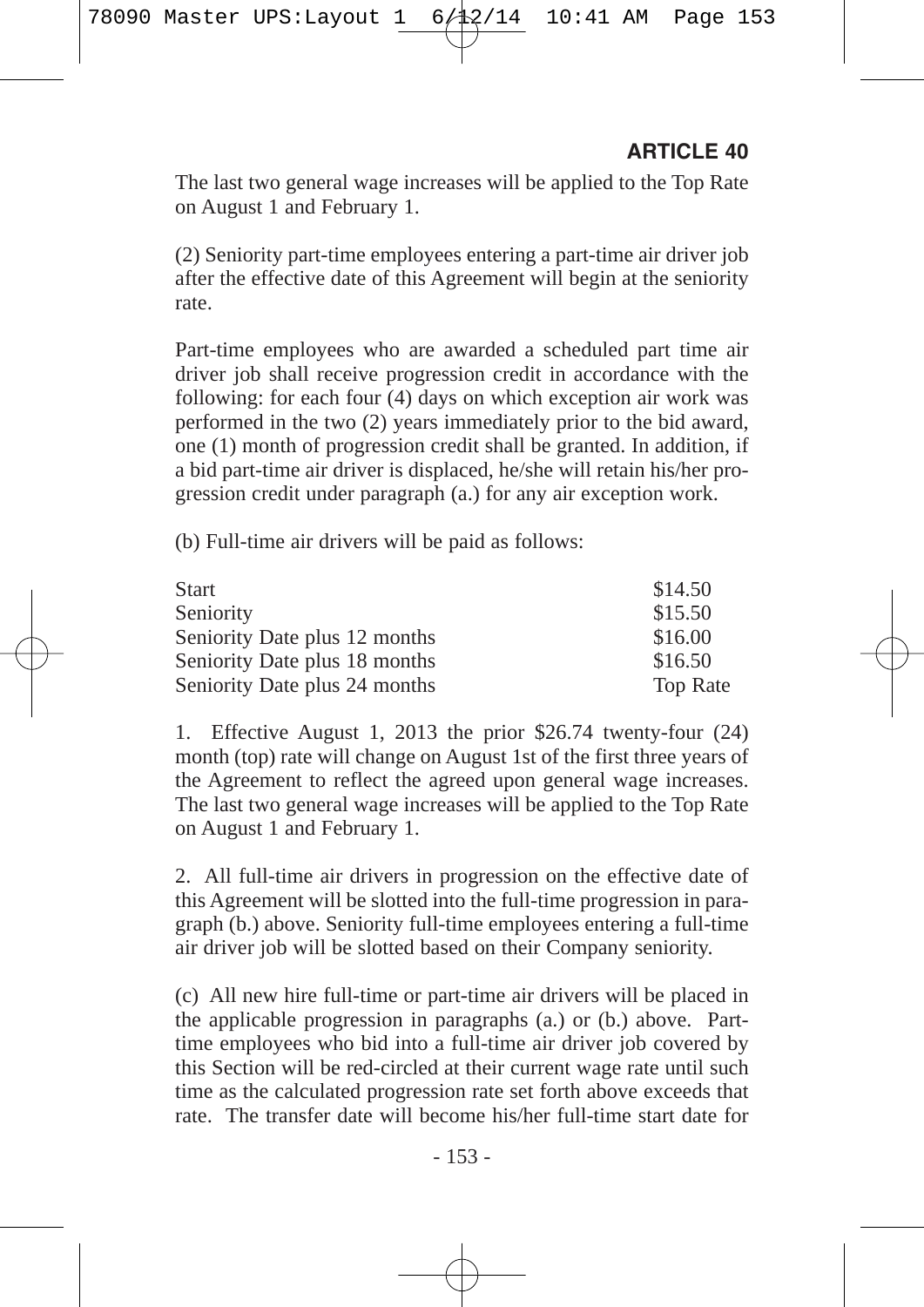the purposes of applying the progression set forth above. A parttime employee shall not lose the red-circle protection provided by this paragraph as a result of transferring from one full-time air driver job to another full-time air driver job.

(d) All current full-time or part-time air drivers who are out of progression shall receive the general wage increases provided for in accordance with the split dates provided in Article 41, or the Top Rate provided in paragraphs (a.) or (b.) above, whichever is greater.

(e) Employees in existing or newly created less-than-eight hour combination jobs shall be paid the part-time air rate in accordance with paragraph (a.) above for air driver work and their normal parttime wages for the hours worked in other classifications in accordance with Article 22.

(f) Employees who are in existing full-time combination jobs or who hereafter enter a full-time combination job shall be paid the appropriate full-time air rate for air driver work and appropriate inside part-time rate for the hours worked in other classifications. If an employee has no established inside rate, that employee will be paid the appropriate part-time rate in accordance with his Company seniority.

(g) Employees on the exception air driver list shall continue to be slotted into the part-time air driver progression in paragraph (a.) above based upon the length of time the employee has been performing air exception work. Seniority employees who begin performing air exception work will start at the seniority rate. New parttime employees signing up to perform air exception work will receive the start rate in paragraph (a.) above until they gain seniority.

(h) Part-time air hub and gateway employees and air walkers shall be paid at the all other rate of pay as shown in Article 22. However, if a part-time employee is awarded an air walker job he/she shall continue to receive his/her inside rate in accordance with Article 22. Full-time air hub and gateway jobs shall be paid in accordance with Article 41, Section 3 unless there is an existing agreement under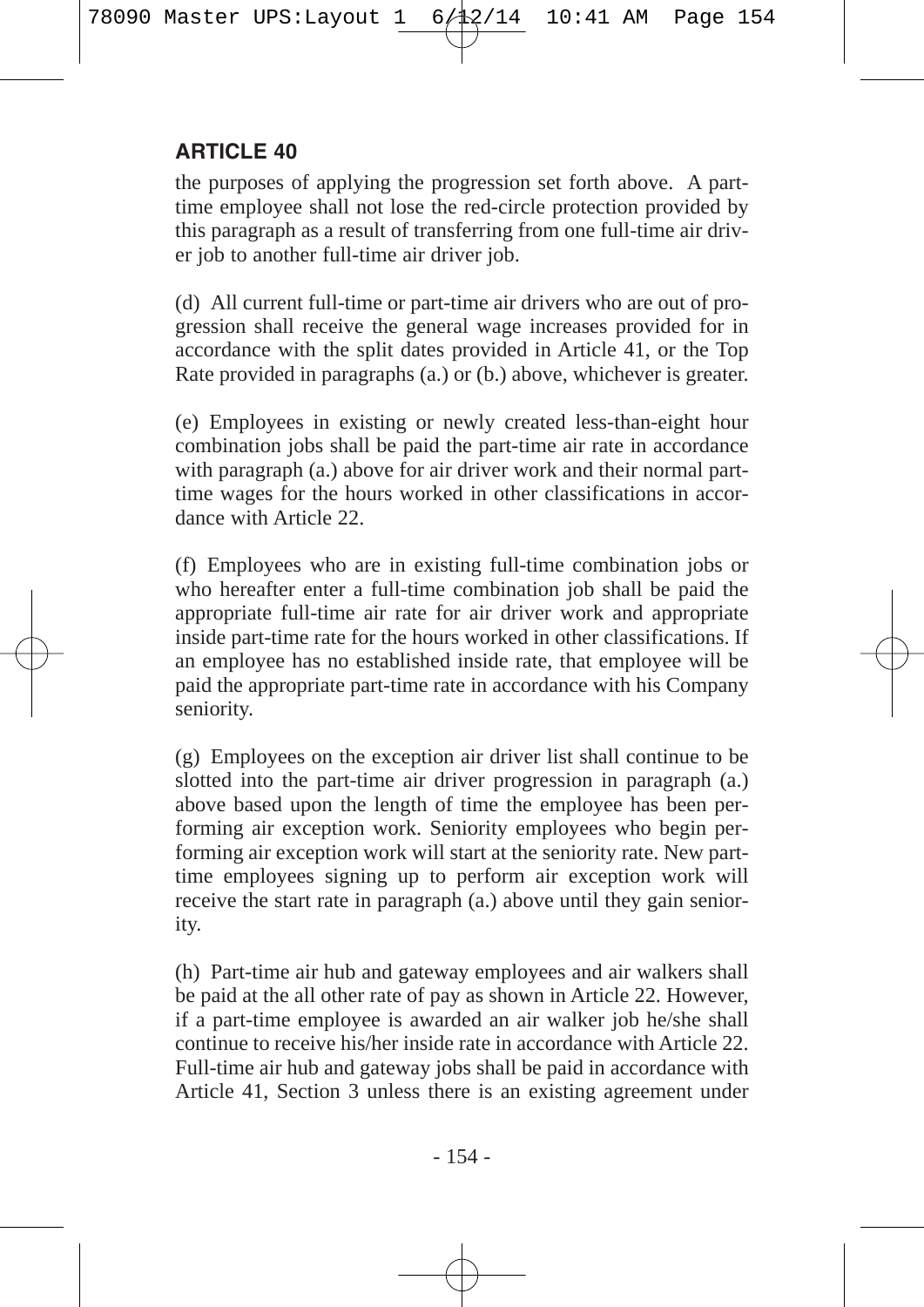Article 40, Section 3 expressly providing a pay rate for such a classification.

(i) Air operation employees who are covered by a daily guarantee shall receive the same rest period provisions as outlined in the appropriate Supplement, Rider or Addendum.

## **ARTICLE 41. FULL-TIME EMPLOYEES**

#### **Section 1. Full-time Wage Increases**

All full-time employees who have attained seniority as of August 1, 2013 will receive the following general wage increases for each contract year. In the first three years of the contract, the increase will be effective on August 1. In 2016 and 2017, the increase shall be paid in two (2) equal installments. The first half of the increase shall become effective on August 1 of the specified year. The second half of the increase shall become effective on February 1 of the following calendar year. The total wage increase for the year will be as follows:

| 2013 seventy cents | (S0.70) |
|--------------------|---------|
| 2014 seventy cents | (S0.70) |
| 2015 seventy cents | (S0.70) |
| 2016 eighty cents  | (S0.80) |
| 2017 one dollar    | (S1.00) |

Full-time employees still in progression on the effective date of this Master Agreement shall receive the above contractual increases. They will be paid no less than what they are entitled to in accordance with Article 41, Section 2 below.

#### **Section 2. Full-time Wage Progression**

(a) Notwithstanding any provision in any Supplements, Riders or Addendum the progressions set forth in Sections 2(c) and 3 below will be controlling with regard to any employee entering a full-time job after August 1, 2013 covered by those Sections.

(b) No employee shall be required to complete a full-time progression more than one (I) time even if he or she transfers between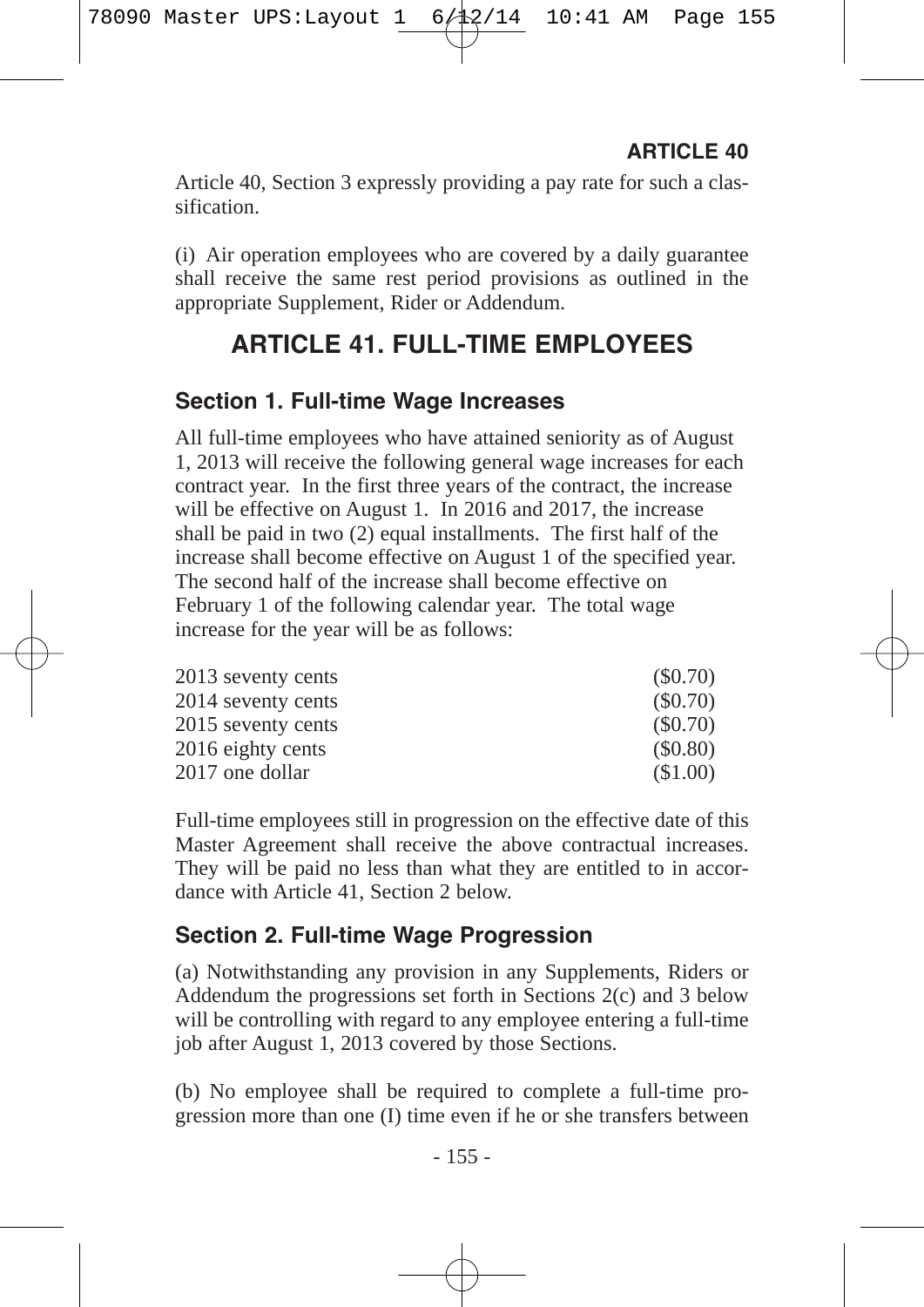full-time jobs except as set forth in this paragraph. The sole exception is when an employee is awarded a package car or feeder driver job and has not previously held a full-time job which includes driving duties. In such event, the employee will have a break-in rate equal to the employee's current wage rate until six (6) months from the date the employee entered the job. The employee will then go to the prevailing top rate. A part-time air driver who has completed the Article 40 progression, bids a full-time inside job and then a driver job within two (2) years shall have the same break-in period.

(c) The progression for employees entering a package car driving, feeder or other full-time job (other than an air driver or a job covered by Section 3 below) after August 1, 2013 shall be as follows:

| <b>Start</b>             | \$18.75         |
|--------------------------|-----------------|
| Seniority                | \$18.75         |
| Twelve (12) months       | \$19.50         |
| Twenty-four (24) months  | \$21.00         |
| Thirty-six $(36)$ months | \$25.00         |
| Forty-eight (48) months  | <b>Top Rate</b> |

Part-time employees on the payroll as of July 31, 2013 who subsequently are promoted to full-time employment under this paragraph will be red circled until such time as the calculated progression rate exceeds that rate. The transfer date will become his/her full-time start date for purposes of applying the above progression.

If a part-time employee bids to a full-time position and the top rate of the classification is less than his/her current rate, the employee shall be placed at the top rate of the new classification immediately.

This Sub-section shall supersede any provision to the contrary in any Supplement, Rider or Addendum.

The progressions in this sub-section shall apply to full-time employees who may have had separate progressions in their Supplements, Riders or Addenda including, but not limited to, UPS CSI and TCI.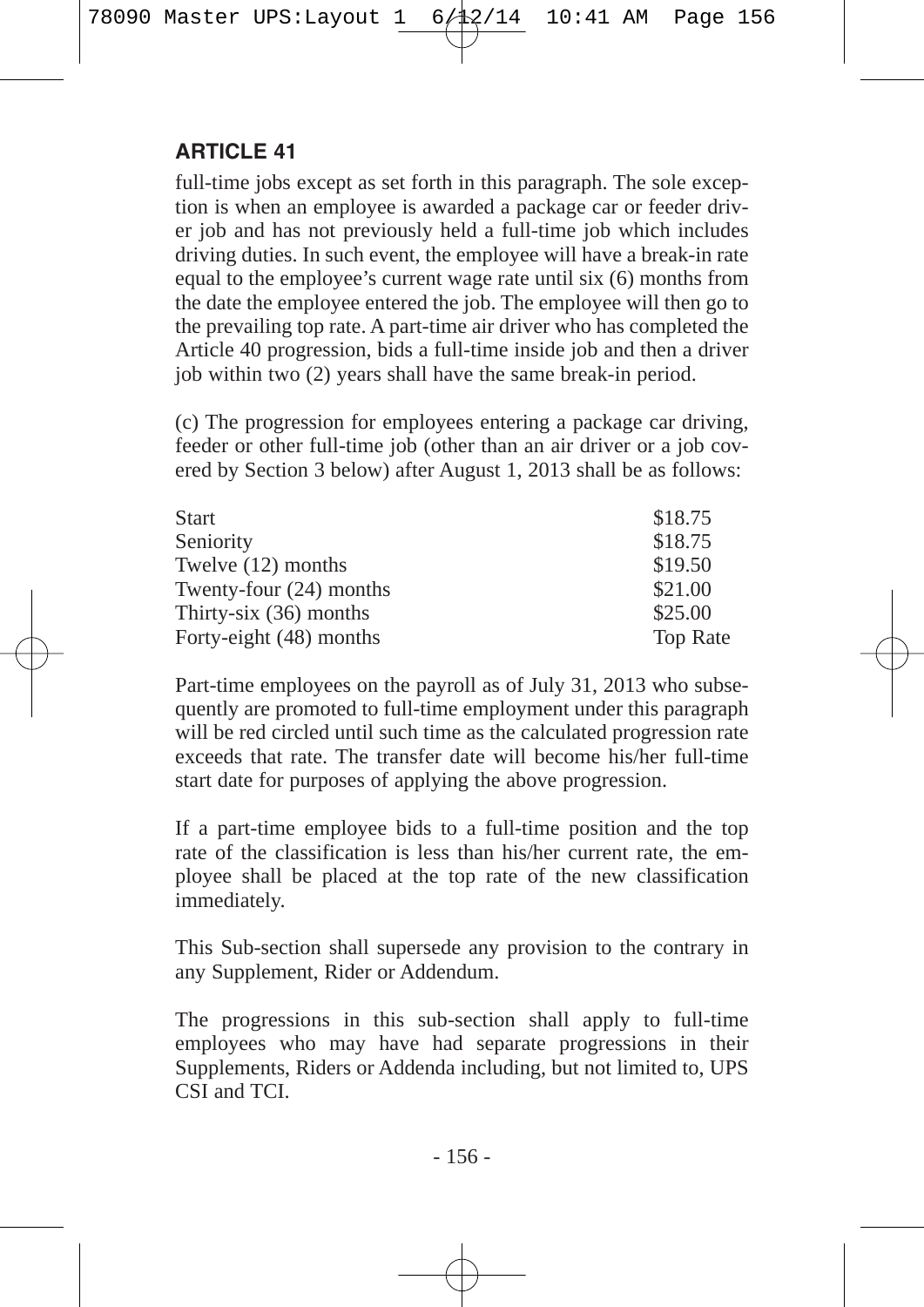Article 41 Section 2(c) of the prior Agreement shall remain in effect for all employees in that progression as of the date of the ratification.

## **Section 3. Full-time Inside Wages**

The rates in this Section shall not apply to any full-time inside jobs guaranteed in Article 22, Section 2 created prior to August 1, 1997. Rather, for employees entering those jobs, Article 41, Section 2 (c) above shall apply.

Part-time employees whose rates are higher than those set forth below who bid into a full-time inside job covered by this Section shall be paid their current inside wage rate plus the general wage increases.

Other part-time employees who bid into a full-time inside job covered by this Section will be red circled at their current wage rate until such time as the calculated progression rate set forth below exceeds that rate. The transfer date will become his/her full-time start date for purposes of applying the progression set forth below. A part-time employee shall not lose the red circle protection provided by this paragraph as a result of transferring from one full-time inside job to another full-time inside job.

| <b>Start</b>             | \$15.00         |
|--------------------------|-----------------|
| Seniority plus 12 months | \$16.00         |
| Seniority plus 24 months | \$17.00         |
| Seniority plus 36 months | \$20.00         |
| Seniority plus 48 months | <b>Top Rate</b> |

The Top Rate shall be \$26.74 plus the general wage increases provided in Section 1 above.

For employees who are currently in the above progression as of the date of ratification, Article 41 Section 3 of the prior Agreement shall continue to apply. When the progression is completed, the employee shall be placed at the then current top rate and shall thereafter be eligible to receive the general wage increases beginning on the next date specified in Article 41, Section 1.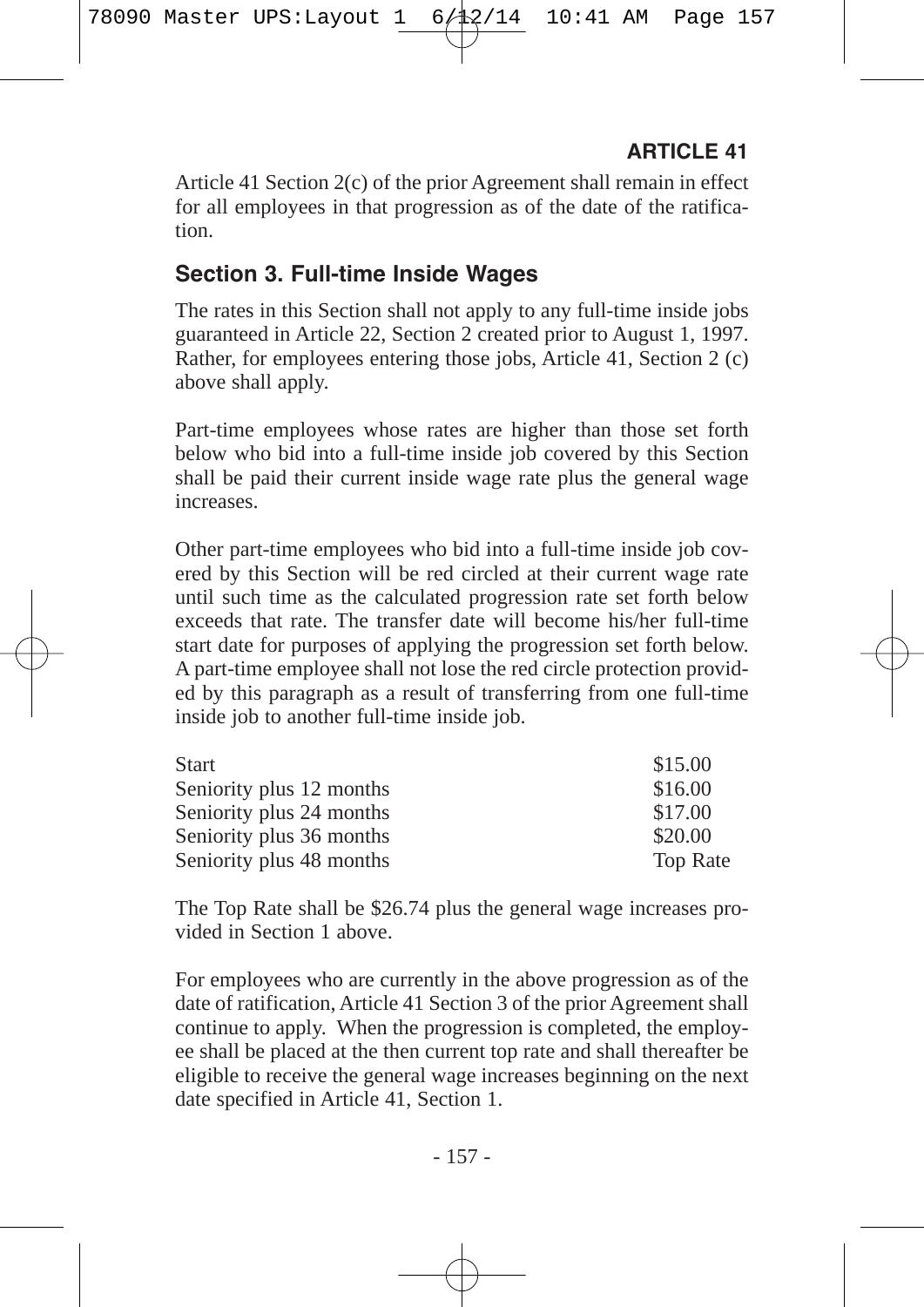Full-time employees who bid into a full-time inside job covered by this Section will be paid in accordance with their full-time seniority date. Full-time employees with four (4) or more years of full-time seniority who bid into a full-time inside job will be paid the top current rate of the classification.

## **Section 4 – Full-time UPS CSI TCI and Challenge Air Cargo Employees**

Full-time UPS CSI, TCI and Challenge Air Cargo employees shall receive the general wage increase on the dates set forth in Article 41, Section 1. Notwithstanding any Supplement, Rider or addendum, the general wage increase shall be split into two equal payments in 2016 and 2017.

## **ARTICLE 42. UNIFORMS**

Effective May 1, 1994, short uniform trousers will be provided as an option for package and feeder drivers at no cost to the employee. Such shorts may only be worn in compliance with uniform and appearance standards established by the Employer.

# **ARTICLE 43. PREMIUM SERVICES**

## **Section 1. Job Protection**

From time to time, the Employer must offer special new premium services to its customers in order to protect existing jobs and further the mutual goal of increasing the number of bargaining unit jobs. The Employer shall utilize bargaining unit employees to perform the feeder movement work of such new premium services, which work shall be considered to be bargaining unit work. The provisions of this Article shall also apply to all packages moved by airplane and to the Employer's "city pairs" service, where it is necessary for the Employer to implement the service to meet its competition. No feeder driver will be laid off or displaced from a feeder classification as a direct result of any provision in this Article.

In implementing such new premium services, the Employer shall utilize the following options to complete the ground movement of the customers' packages in the following order: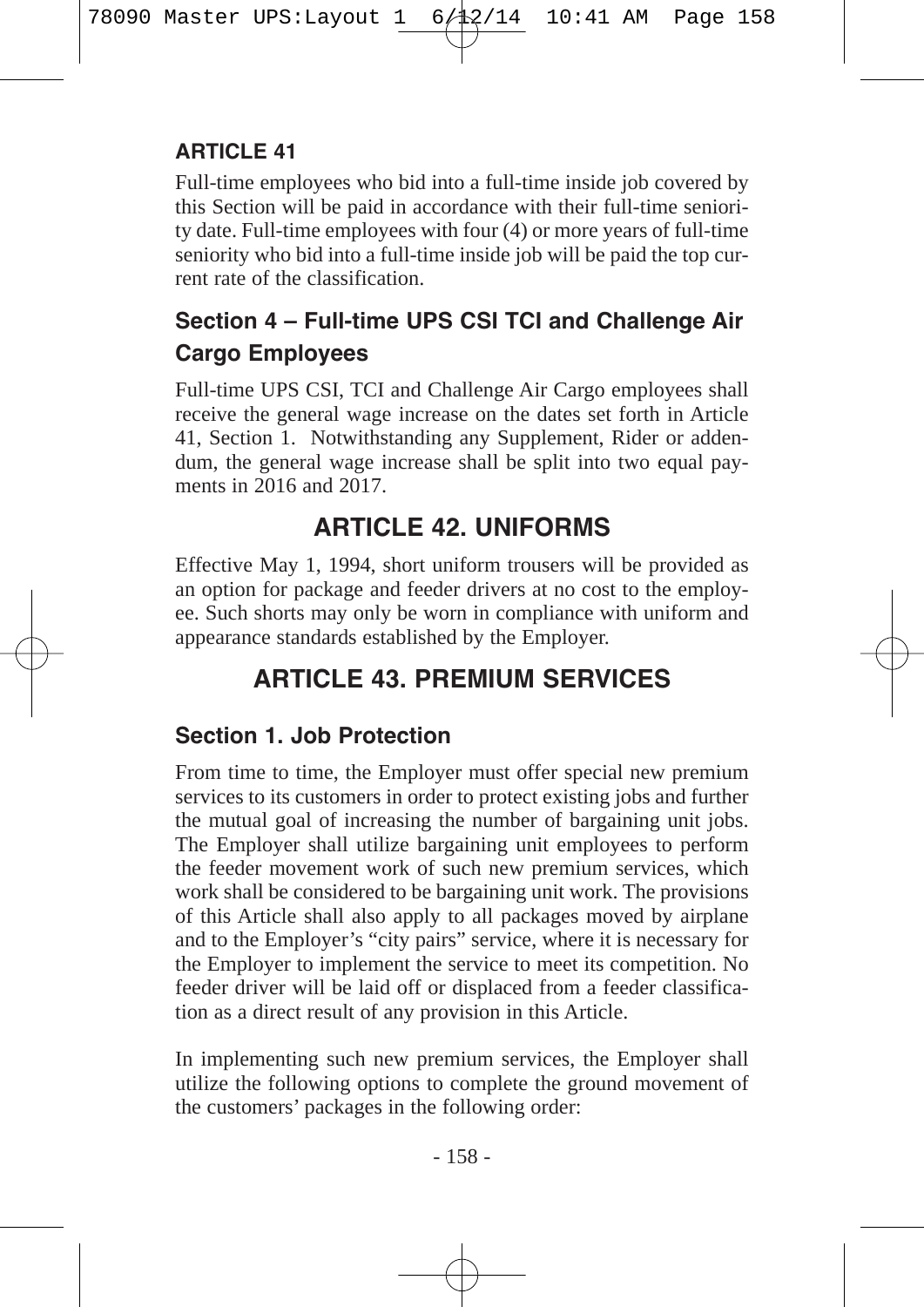(1) If the Employer's existing feeder network can meet the Employer's time and service needs, that network will be used first.

(2) When the existing feeder network will not adequately meet the Employer's time and service needs, the Employer agrees to establish a new driver classification, which shall be called a premium service driver. This driver will be typically used to move loads to and from ground and air hubs that are more than two hundred fifty (250) miles apart. Wherever practical, the driver will start at approximately the same start time each day and make two (2) round trips per week to a scheduled sort location. Such work must provide the driver a minimum four (4) day work week.

Benefits provided will be those of regular full-time feeder drivers. The driver will be provided the opportunity to work ten (10) hours per day four (4) days per week. Drivers will also be provided with lodging and shuttle service at the away destination. When jobs are created that have less than ten (10) hours of work, the premium service driver will be paid at the feeder rate of pay and be allowed to work locally in either origin or destination city to fill out his/her workday. In regards to the premium service drivers, since some hubs work on Friday and some on Sunday, the Employer may move the fifth  $(5<sup>th</sup>)$  day loads via a TOFC pursuant to Article 26.

(3) If the Employer cannot accommodate its time and service needs under (1) and (2) above, the Employer shall have the right to propose the use of bargaining unit sleeper teams to the Local Unions and the Joint Premium Service Review Committee as set forth in Section 4 below. The wages and other economic terms of employment for such sleeper teams shall be as set forth below.

#### **Section 2. Sleeper Team Operations**

The Employer may use subcontractors for new custom contracts for reasonable start-up periods. In no event shall such start-up period exceed thirty (30) days.

- (1) Bidding and Mileage
- (a) Sleeper cab runs approved pursuant to the provisions of Article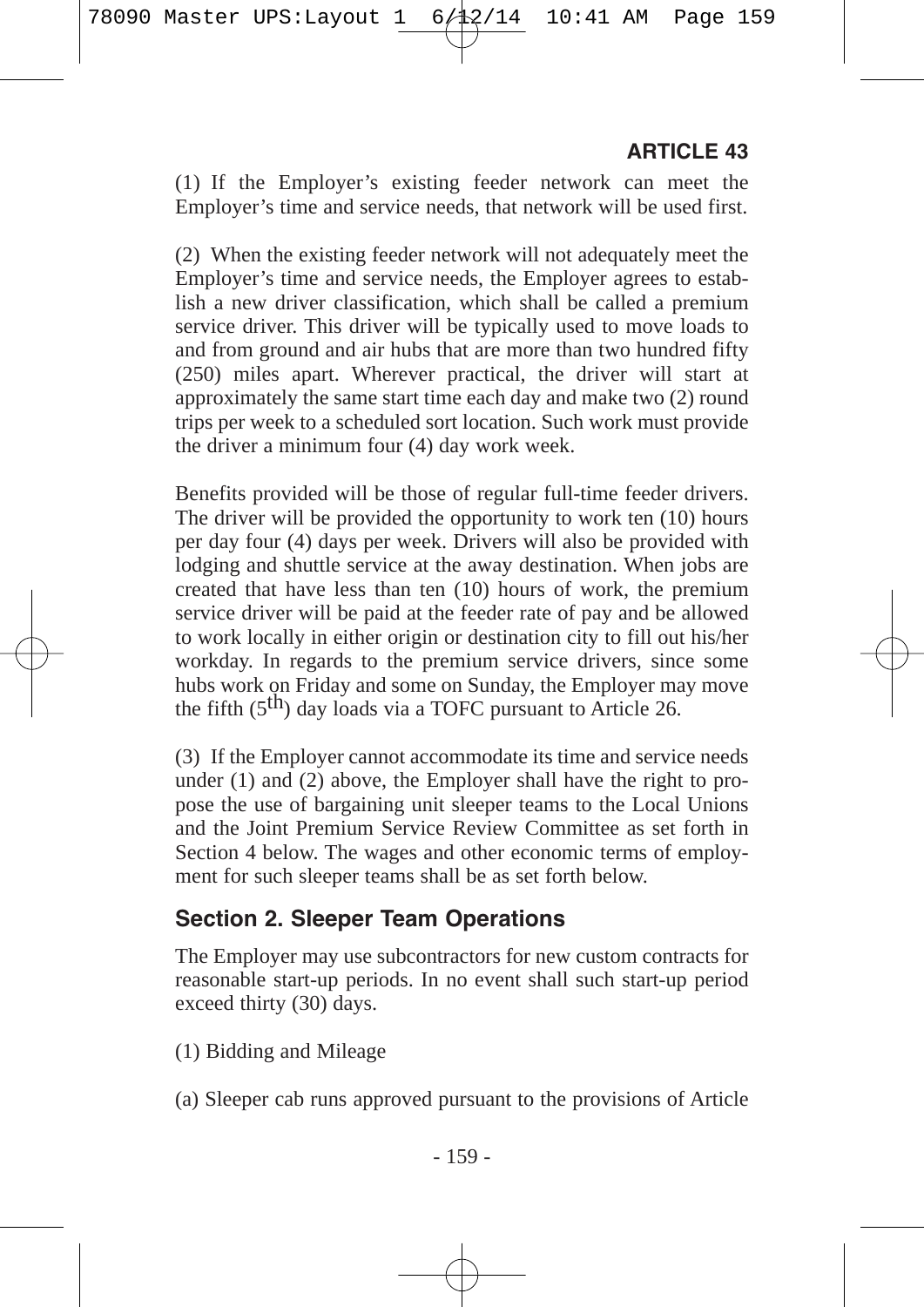43 will be posted and employees may bid for such runs in accordance with the bidding procedures set forth in the applicable Supplement, Rider or Addendum. No seniority employee shall be forced to drive in a sleeper cab run. A senior driver who successfully bids a sleeper cab run shall be permitted to select his/her respective sleeper cab team partner without regard to seniority, provided that the driver selected as a partner has, prior to such bid, acknowledged his/her agreement, in writing, to accept such permanent sleeper cab run driving assignment and provided further that the selected partner possesses the required qualifications.

(b) There shall be no two (2) person operations on runs of less than five hundred fifty (550) outbound miles and one thousand one hundred (1,100) miles round trip. All bids and cover drivers will receive reasonable time off at their home center. Every team driver shall be guaranteed at least forty (40) hours of pay per week.

(2) Driver Team

Once driver teams are established it is understood that they are not to be separated unless mutually agreed to by the Employer, the Local Union, and the driver team involved, except in case of emergency or reduction in force. Only two (2) drivers shall be permitted in sleeper cab equipment at any one (1) time except in case of emergency, an Act of God, or where a new type of equipment is put into operation.

(3) Furnished Transportation and Lodging

Comfortable, sanitary lodging shall be furnished by the Employer in all cases where an employee is required to take a rest period away from his home center. Air-conditioned hotel rooms shall be furnished. Hotel rooms shall be equipped with blinds or draperies or be suitably darkened during daylight hours. There shall be no bunk beds or double beds and both drivers shall be entitled to a room. All team driver lodging must be maintained on the basis of one (1) driver per room.

Under unusual circumstances in which the Employer is unable to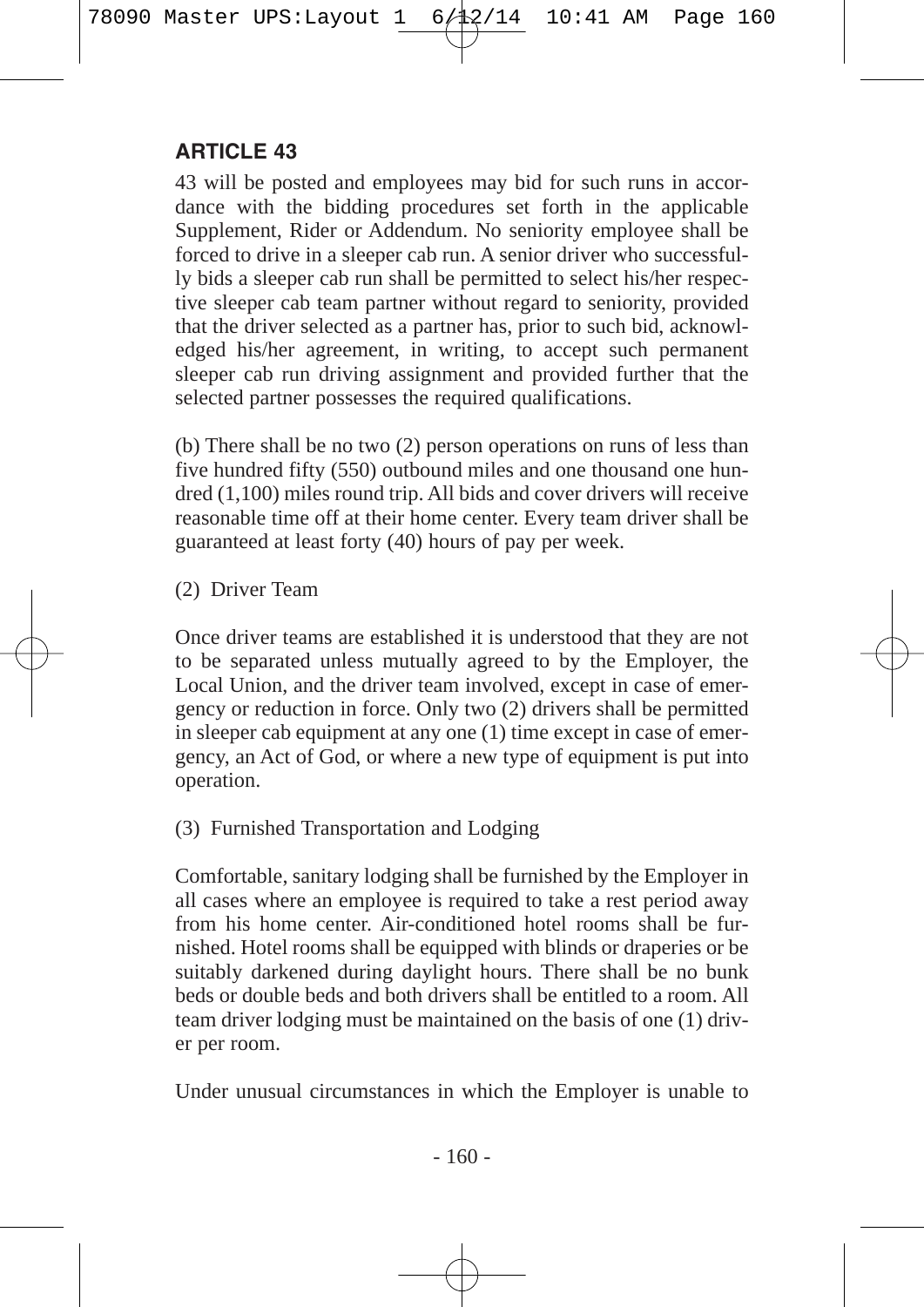furnish satisfactory lodging, the employee shall be paid fifty dollars (\$50.00) for each rest period; except where accommodation is unavailable at such figure and it is necessary for the driver to pay in excess of fifty dollars (\$50.00), he shall receive reimbursement of the actual cost of the room.

The Employer shall furnish transportation to and from the nearest public transportation, when there is unreasonable delay, at an awayfrom-home center, provided there is no public transportation available in the near vicinity and provided further that this provision shall not apply where the driver is allowed to use company equipment for transportation.

All time waiting for motel/hotel furnished transportation and/or waiting for a sleeping room to be made available will be paid at the hourly rate of pay.

(4) Safety and Health Committee

The parties will maintain a safe and healthy working environment in sleeper operations. The parties agree to establish a committee composed of four (4) members each to review the comfort and/or safety aspects of sleeper berths pertaining to ride. Such committee shall meet by mutual agreement of the Co-chairmen as to time and place. The committee shall confer with appropriate representatives of equipment manufacturers and/or other experts on this subject as may be available. The intent of the committee is to identify any problems with the comfort and/or safety aspects of sleeper berths pertaining to ride that may exist, and through its deliberations with the manufacturers and/or other experts, develop ways and means to correct such situations. Any disputes will be referred to the Joint Premium Service Review Committee.

(5) Sleeper Equipment

Newly purchased equipment will meet the following specifications:

(a) Minimum interior dimensions of the sleeper berths shall be: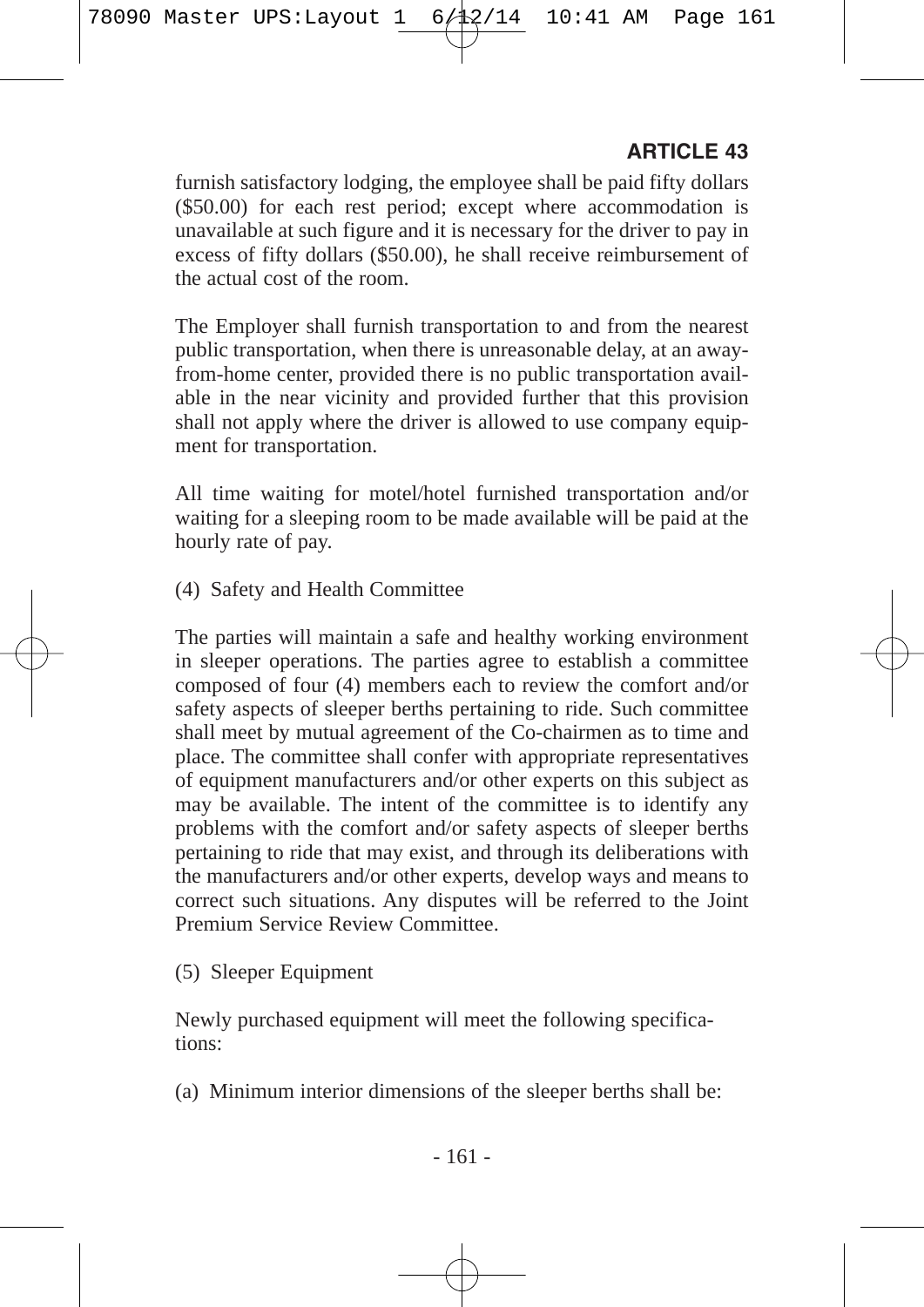Length – 79/80 inches;

Width – 36 inches; and

Height – 24 inches.

It is understood that a "manufacturing tolerance of error" of one inch (1") is permissible, provided the original specifications were in conformity with the above recommended dimensions.

(b) Sleeper berths shall be equipped with individual heat and airconditioning controls and units.

(c) Bunk restraint strap/net buckles on sleeper equipment shall be mounted on the entrance side of the sleeper berth.

(d) Sleeper equipment shall be equipped with a power window on the passenger's side of the cab that is operable from the driver's side of the cab.

(6) Subsistence Allowance

Each employee shall be allowed road expenses in the amount of thirty-five (\$35.00) for each one thousand (1000) miles traveled.

(7) Delay Time

It is the intent of the parties to make the driver whole for all justified delay time, such as waiting for late loads, unscheduled on property work, accident delay or on road equipment breakdown. Any disputes will be referred to the Joint Premium Service Review Committee.

(8) Solo Driving

There shall be no solo driving permitted in sleeper cab operations, except in cases of emergency. In case of emergency where one (1) driver is used to complete a sleeper cab trip, the driver so used shall receive the full mileage rate of pay per unit mile traveled in addition to all other compensation provided for herein. In cases of emergency solo driving of such length that a rest period is necessary, the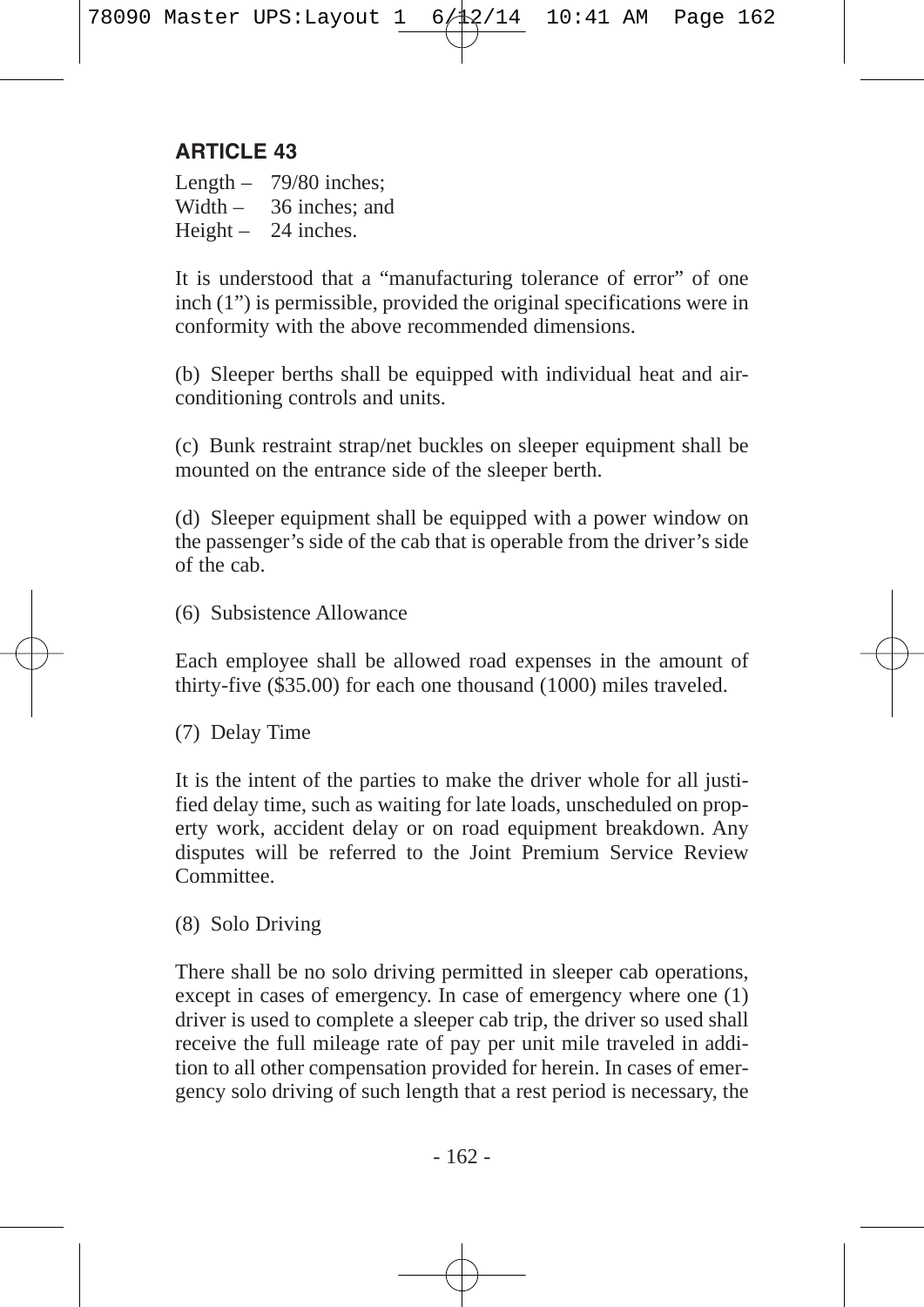driver, in addition, shall be provided the cost of lodging for such rest period.

(9) Layover Pay

In the event a driver is required to take a rest period during any one (1) round trip away from his home center, the driver shall be compensated at his regular hourly rate of pay for all hours after the first eight (8) hours of the layover.

(10) Mileage Determination

Sleeper drivers shall be paid for the scheduled miles that they drive, on a point-to-point basis over the routes driven. The method of measurement for mileage under this provision will be Microsoft Streets and Trips mapping or similar successor software.

(11) Employees entering a job paid on mileage between the date of ratification and August 1, 2008 will continue to be paid in accordance with the provisions of the prior Agreement.

All employees entering after August 1, 2008, a job classification paid on a mileage rate, who have not yet completed a full-time progression, shall be paid a progression rate equal to the following:

|                                 | Mileage Rate in Effect |
|---------------------------------|------------------------|
|                                 | On August 1, 2002      |
| Start                           | 70%                    |
| Seniority Date plus one year    | 80%                    |
| Seniority Date plus two years   | 90%                    |
| Seniority Date plus three years | <b>Top Rate</b>        |

(12) Hourly work performed at the beginning or end of a mileage run shall be paid at the applicable hourly feeder one and one-half (1 1/2) rate of pay or the applicable premium rate of pay in the driver's Supplemental Agreement.

#### **Section 3. Mileage Rates**

Premium Service drivers will be paid the cents per mile shown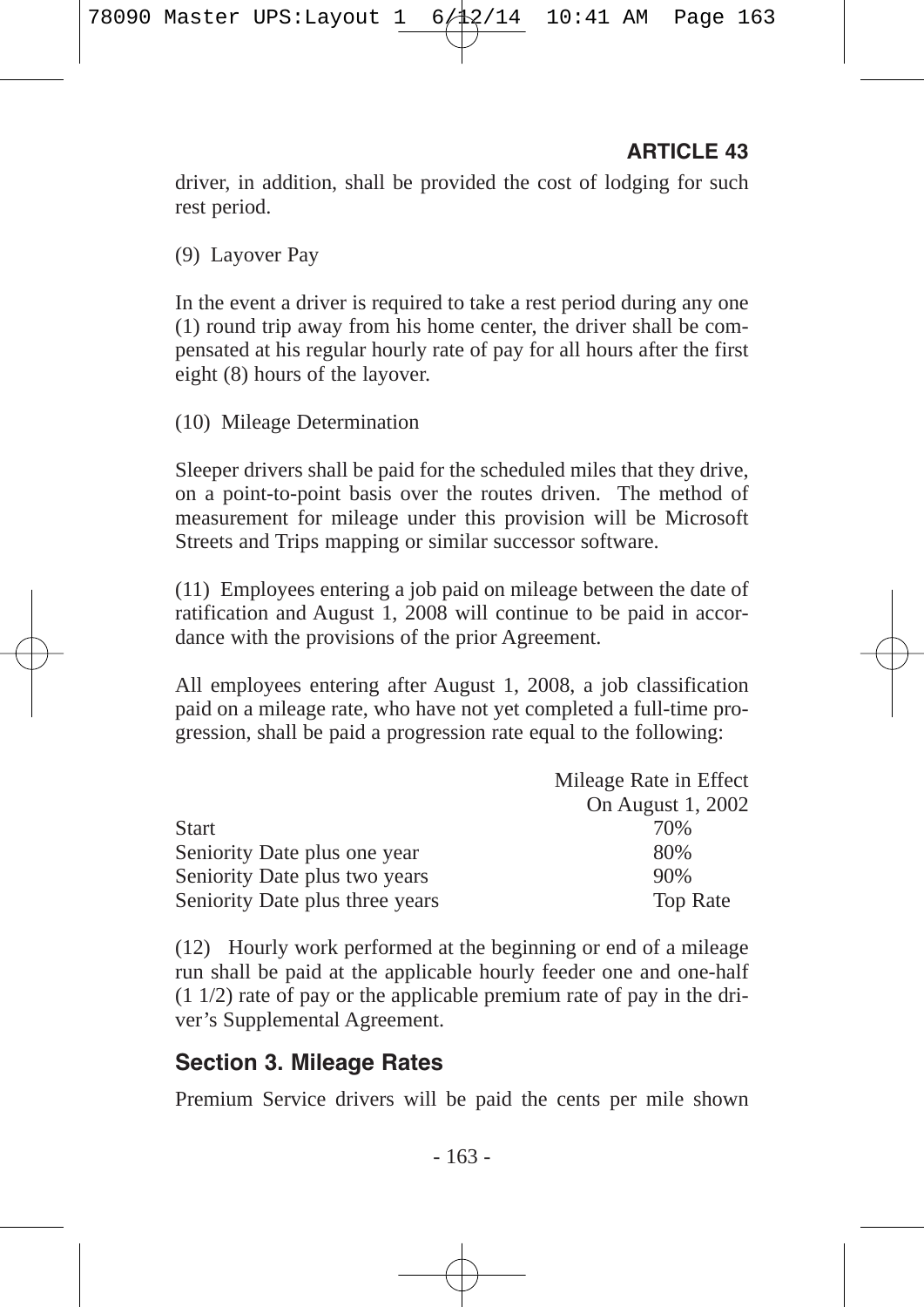below for all miles driven. Sleeper teams will receive a two (2) cents per mile premium on the appropriate mileage rate and will equally divide the appropriate rate.

The mileage rates set forth below shall be effective for each of the specified contract years. In the first three (3) years of the contract, the increase will be effective on August 1st. In 2016 and 2017 the increase in the mileage rate shall be paid in two (2) equal installments. The first half of the increase shall become effective on August 1 of the specified year. The second half of the increase shall become effective on February 1 of the following calendar year. The total increases for each year will result in the following mileage rates:

|               | Single | Double | Triple |
|---------------|--------|--------|--------|
| August 2013   | 0.7554 | 0.7719 | 0.7883 |
| August 2014   | 0.7713 | 0.7882 | 0.8049 |
| August 2015   | 0.7873 | 0.8045 | 0.8216 |
| August 2016   | 0.7964 | 0.8138 | 0.8311 |
| February 2017 | 0.8055 | 0.8231 | 0.8406 |
| August 2017   | 0.8169 | 0.8347 | 0.8525 |
| February 2018 | 0.8282 | 0.8463 | 0.8643 |

#### **Section 4. Joint Premium Service Review Committee**

The Employer and the Union agree to establish a Joint Premium Service Review Committee consisting of four (4) Union representatives and four (4) Employer representatives. This Committee shall meet at least quarterly or upon the call of either the Union Chair (who shall be appointed by the Union General President) or the Employer Chair.

In the event the Employer proposes to implement either a mileage layover run or sleeper team run in accordance with the provisions of Section 1 above, the run must first be reviewed and approved by the affected Local Union(s). Such approval shall not be unreasonably denied. After approval by the Local Union(s), the accommodation shall be submitted to the Joint Premium Service

Review Committee for review. The Employer may also submit the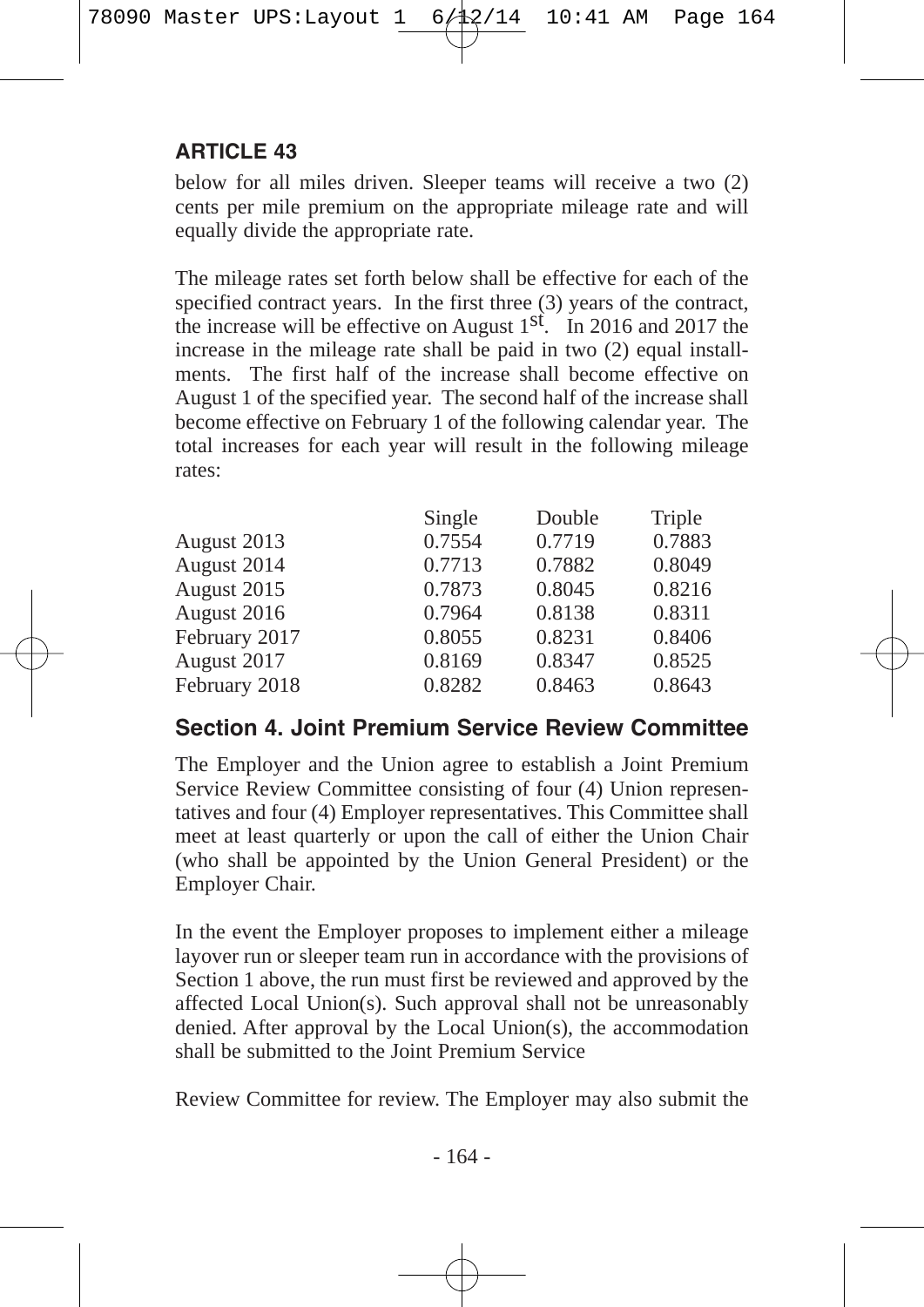accommodation to the Committee for review in the event approval is denied by the Local Union(s). No such accommodation shall be implemented without the approval of the Parcel & Small Package Division Director or the General President's designee. Approval shall not be unreasonably denied.

The Committee shall also review the Employer's compliance with the provisions of this Article and shall report and recommend improvements or alterations in the implementation and operation of premium service and sleeper team drivers.

## **ARTICLE 44. OVER 70 POUND SERVICE PACKAGE HANDLING**

The parties agree that the health and safety of the employees are of the utmost importance. The Employer agrees that UPS management will not insist that any unsafe action be undertaken and the Union agrees to encourage its members to cooperate in effectuating the handling, pick-up and delivery of parcels without exposing themselves to safety hazards.

## **Section 1. On Area Package Handling**

No employee shall be required to handle any over 70 pound packages alone if it is the employee's good faith belief that such handling would be a safety hazard to herself or himself. In such cases, the Employer shall provide whichever of the following is requested in good faith by the employee in handling over 70 pound packages:

1. Another bargaining unit employee for assistance, or

2. Appropriate lifting/handling devices, or

3. Another bargaining unit employee and an appropriate lifting/handling device for handling, pick-up or delivery circumstances that require both bargaining unit help and an appropriate lifting/handling device.

In all such instances involving package car drivers, where assistance from another bargaining unit employee has been requested in good faith, both employees will be full-time employees of the bar-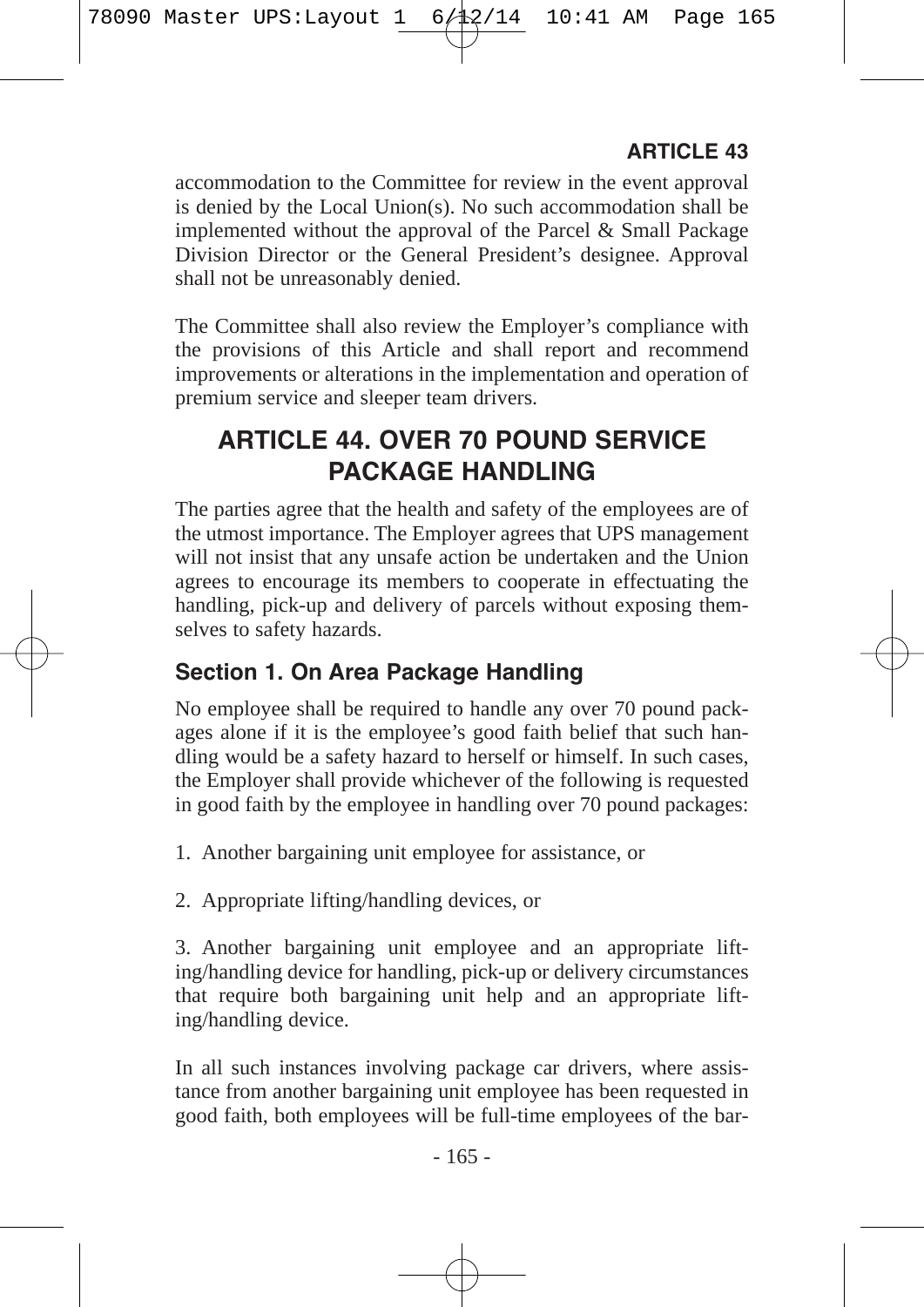gaining unit except that air drivers or helpers, where permitted by the applicable Supplement, may be used to assist the full-time driver in the delivery and/or pickup of such overweight packages. On Saturdays, air drivers may be assisted by another air driver in the delivery and/or pickup of overweight packages. A helper may be used to assist a driver in the handling of overweight packages when a helper is already on the package car in accordance with the terms of the Supplement, Rider or Addendum.

No employee will be required to solicit or accept customer assistance if it is the employee's good faith belief that the customer is not qualified to help or that such assistance would be a safety hazard to themselves or the customer.

All new and existing employees who handle packages shall be provided with periodic training in the recognition and proper handling of over 70 pound packages.

### **Section 2. Package Identification**

The Employer agrees that it will periodically instruct its customers to place at least one (1) over 70 pound label on all such packages shipped, enter the weight of the package on the label and notify the pick-up driver of the over 70 pound packages to be picked up. The driver shall complete and affix as many additional over 70 pound labels and/or identifying tape as is reasonably necessary to provide proper visual identification of the package for safe movement through the system. The label and tape shall be of bright contrasting colors. No package will move through the system without enough tape clearly visible from all sides identifying the package as over seventy (70) pounds.

## **Section 3. Inside Package Handling Procedures**

For the purpose of inside handling, all over 70 pound packages shall be considered to be irregular shipments and will not be co-mingled with under 70 pound regular packages. No over 70 pound packages will be placed onto the belt, box line or slide systems used for under 70 pound package operations, except as provided in the Employer's standard irregular handling practices and in accordance with safe packages handling procedures.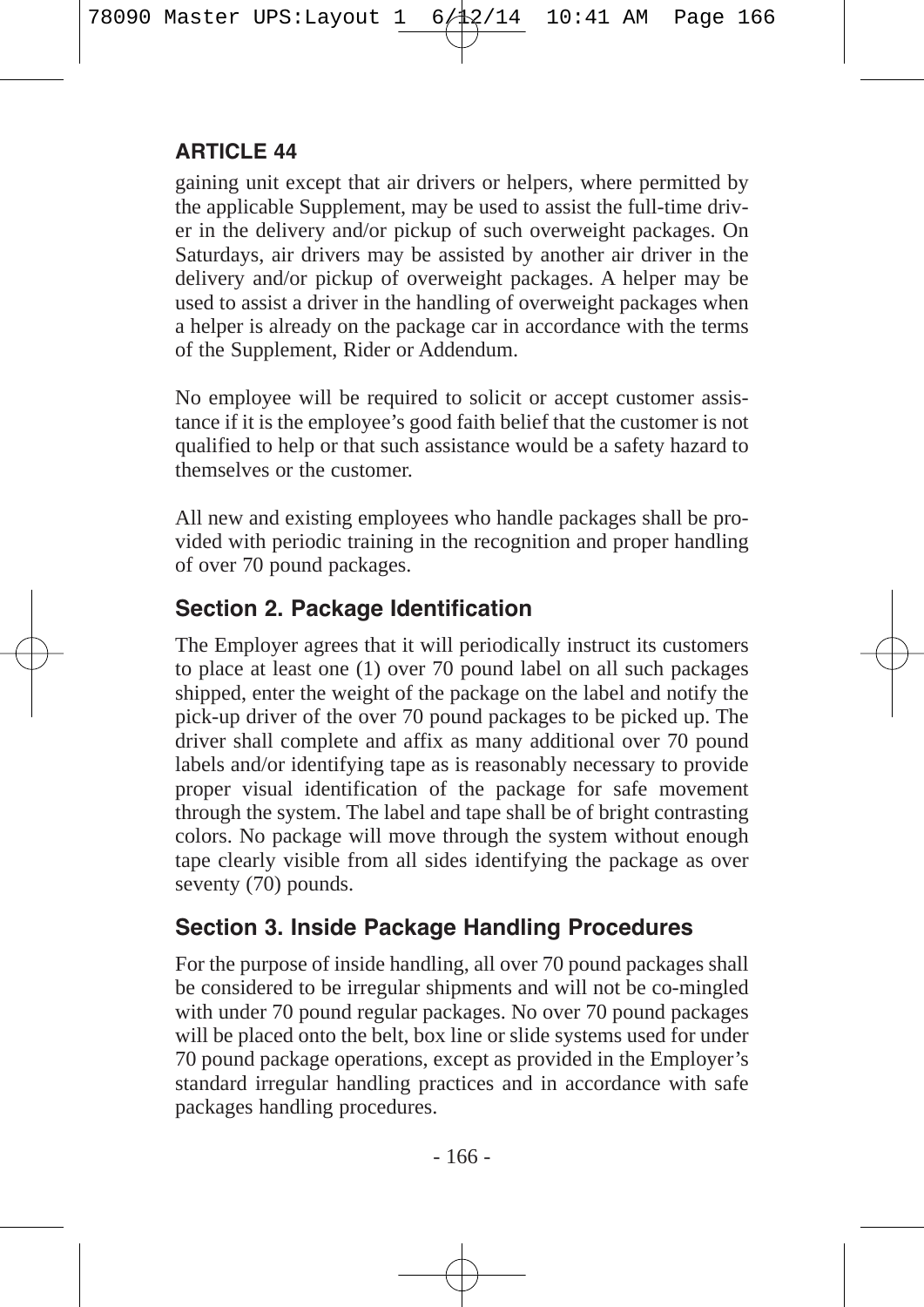Where over 70 pound packages are moved by belt, box line or slide system, such packages will be handled by two (2) bargaining unit employees and/or the use of appropriate lifting/handling devices when requested in good faith by the employee.

No over 70 pound package shall be loaded below the flaps of a drop frame trailer or stacked taller than waist high.

Packages over 150 pounds shall not be picked up. However, if such a package is discovered in the UPS system, the package shall not be handled by a bargaining unit employee unless such package can be reasonably broken down into packages which do not exceed 70 pounds.

The parties recognize that it may be necessary to consider new methods and new equipment to handle over 70 pound packages. If either the Union or the Employer believes it is necessary to implement changes in the over 70 pound handling procedures or equipment, including any change in labeling, or if the Employer believes it is necessary to increase the current weight limit or the current limits on package dimensions, it may request a review of such changes. The Employer shall negotiate and reach agreement with the Union before any change is implemented. Neither party shall unreasonably withhold agreement.

If the parties are unable to reach an agreement, a grievance claiming that agreement was unreasonably withheld may be filed by either party directly with the National Safety and Health Grievance Committee in accordance with the provisions of Article 18, Section 20.2.

## **ARTICLE 45. DURATION**

#### **Section 1.**

This Agreement shall be in full force and effect from August 1, 2013 to and including July 31, 2018 and shall continue from year to year thereafter unless written notice of desire to cancel or terminate the Agreement is served by either party upon the other at least sixty (60) days prior to the date of expiration.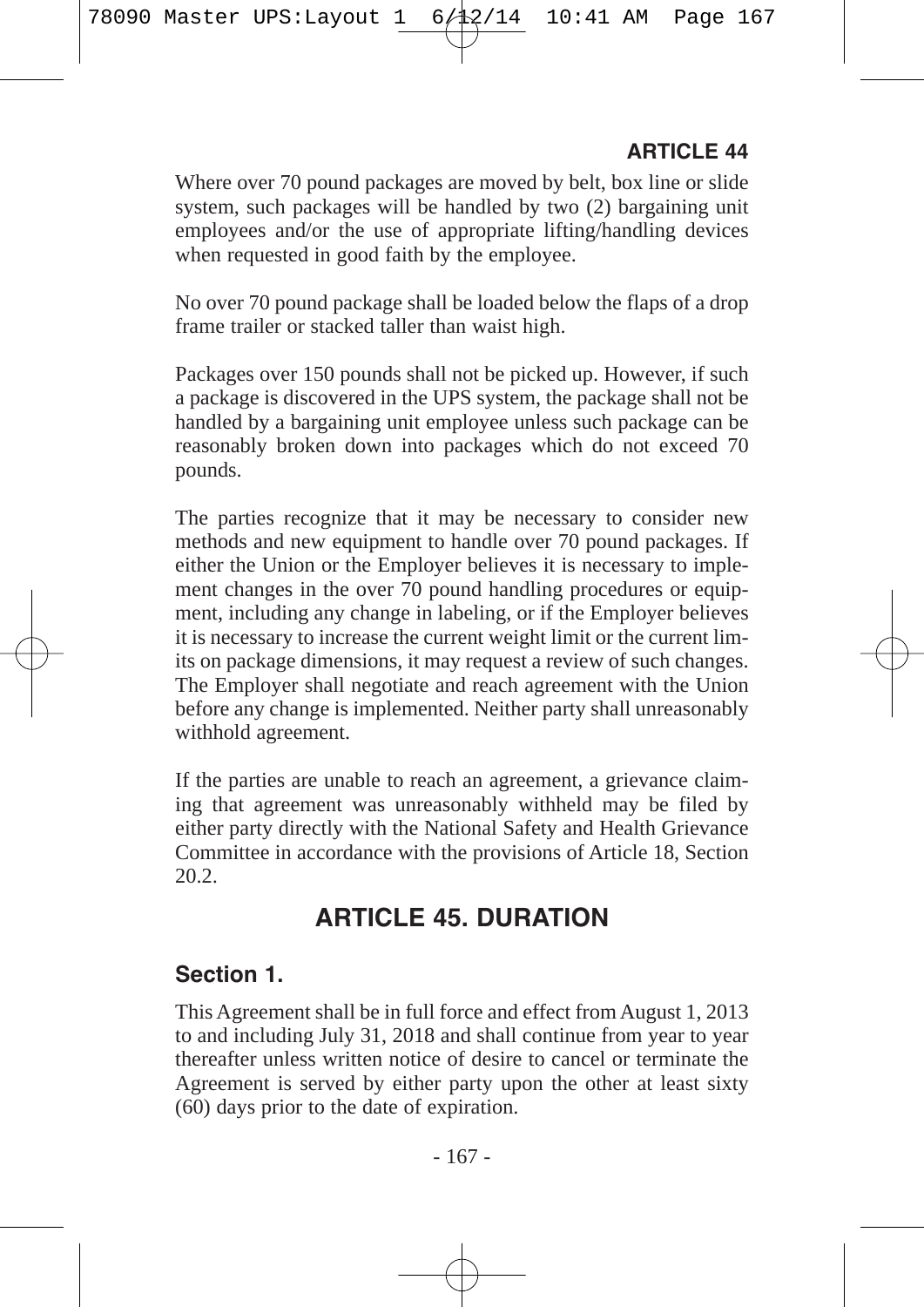## **Section 2. ARTICLE 45**

Where no such cancellation or termination notice is served and the parties desire to continue said Agreement but also desire to negotiate changes or revisions in this Agreement, either party may serve upon the other a notice at least sixty (60) days prior to July 31, 2018 or July 31st of any subsequent contract year, advising that such party desires to revise or change terms or conditions of such Agreement.

## **Section 3.**

Revisions agreed upon or ordered shall be effective as of August 1, 2013 unless otherwise specifically provided. The Employer or the National Negotiating Committee shall be permitted all legal or economic recourse to support their requests for revisions if the parties fail to agree therein.

### **Section 4.**

In the event of an inadvertent failure by either party to give notice set forth in Sections 1 and 2 of the Article, such party may give such notice at any time prior to the termination or automatic renewal date of this Agreement. If a notice is given in accordance with the provisions of this Section, the expiration date of this Agreement shall be the sixty-first (61st) day following such notice.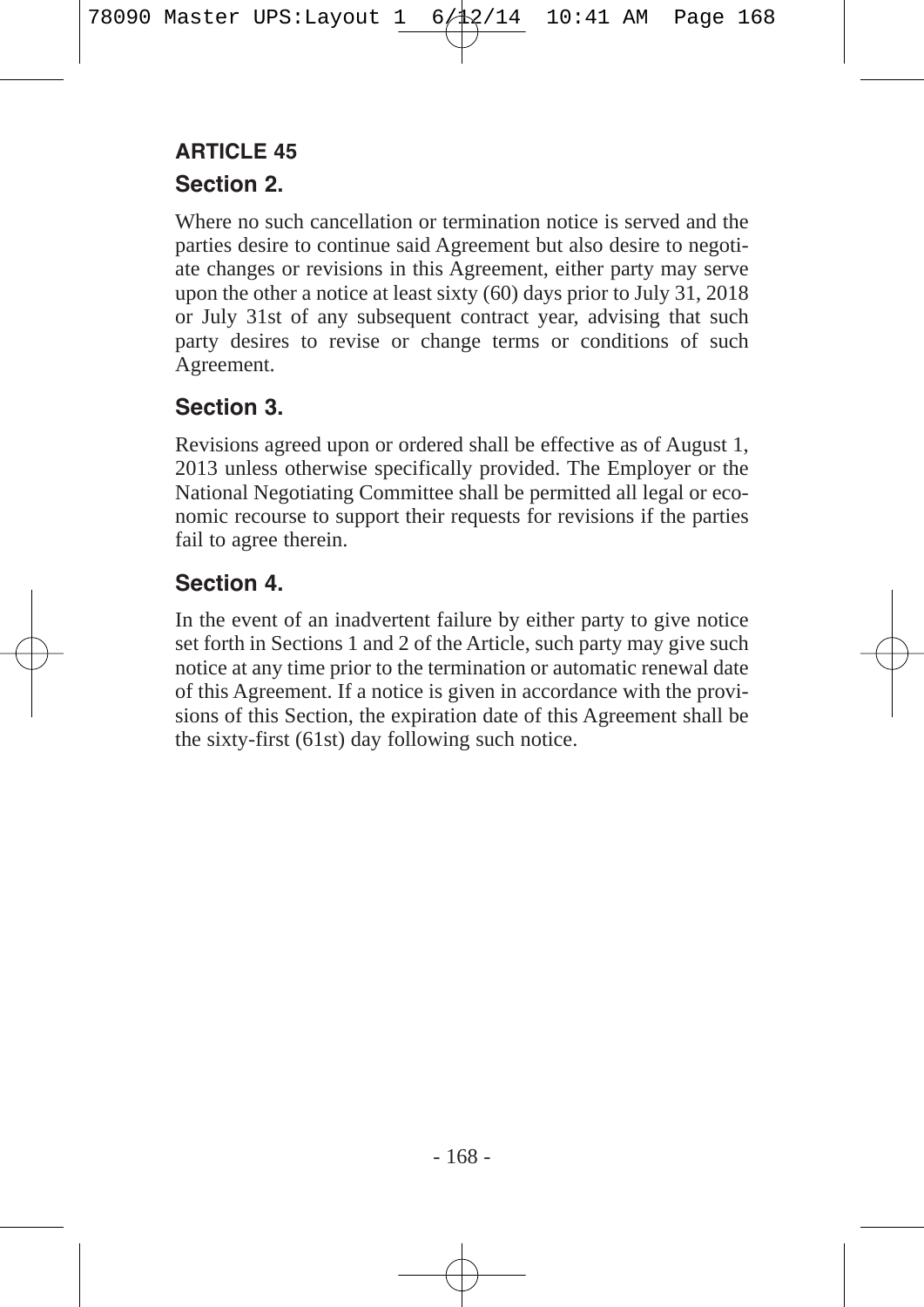IN WITNESS WHEREOF the parties hereto have set their hands and seals this .\_\_\_\_\_\_\_. day of \_\_\_\_\_\_\_\_, 2013 to be effective as of ratification of this Agreement except as to those areas where it has been otherwise agreed between the parties:

IN WITNESS WHEREOF the undersigned do duly execute the NATIONAL MASTER UNITED PARCEL SERVICE AGREE-MENT and Supplemental Agreements, Riders and/or Addenda.

For the Employees: For the Employer:

## **Memorandum of Understanding**

\_\_\_\_\_\_\_\_\_\_\_\_\_\_\_\_\_\_\_\_\_\_\_\_\_ \_\_\_\_\_\_\_\_\_\_\_\_\_\_\_\_\_\_\_\_\_\_\_\_\_\_

Teamsters United Parcel Service Negotiating Committee (Union) and United Parcel Service, Inc. agree that pursuant to the last paragraph of Article 34, Section 1 (a), the maximum amount of a general wage increase that will be re-allocated to a pension contribution is thirty-five cents (\$0.35). The parties will not implement any reallocation of GWI to pension contributions in excess of thirty-five cents (\$0.35) without mutual agreement by the parties and subject to it being ratified by the affected employees.

## **Memorandum of Understanding**

United Parcel Service, Inc. (Ohio and New York Corporation) and Teamsters United Parcel Service National Negotiating Committee agree that under Article 26 the Employer may not subcontract feeder movements to outside trucking contractors solely because it is less expensive.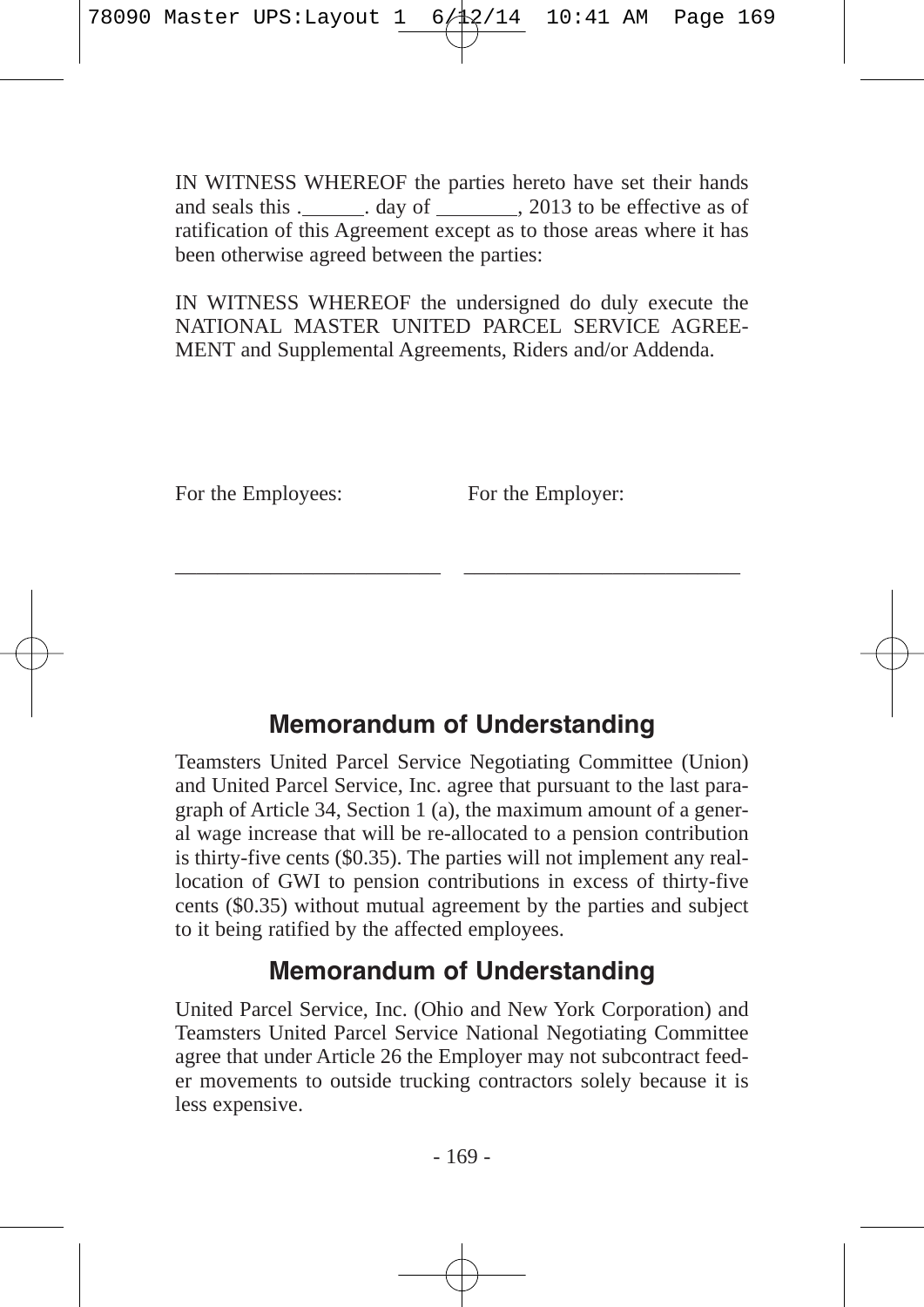The parties further agree that this Memorandum of Understanding does not apply to the 2002 Memorandum of Understanding regarding the intent of Article 1, Section 4.

## **Memorandum of Understanding**

Teamster United Parcel Service Negotiating Committee (Union) and United Parcel Service, Inc. agree that it was their mutual intent that if a part-time employee completes his assigned duties and leaves work in less than three-and-one-half hours he shall be considered to have forfeited the right to his daily three-and-one-half hour guarantee. This shall not affect an employee's right to a minimum three (3) hour daily guarantee.

## **Memorandum of Understanding**

United Parcel Service, Inc. (Ohio and New York Corporation), as a demonstration of its commitment to maintaining jointly administered Teamster pension benefit plans, and to enhance the long term stability of pension coverage for its employees represented by Teamster Local Unions, agrees that for a period of ten (10) years from the effective date of the National Master Agreement, it will not solicit any signatory Local Union to change pension plans, either by proposing such change during future negotiations of the National Master Agreement or by encouraging its employees to advocate withdrawal from participation in their current pension plan.

## **LETTER OF AGREEMENT**

United Parcel Service, Inc. ("UPS" or "Company") and the Teamsters UPS National Negotiating Committee ("Union") agree that the following will apply to Article 26, Section 4 of the UPS National Master Agreement:

(1) In the event the Company's competition eliminates its service comparable to Surepost, either nationwide or in any service area, the Company shall discontinue Surepost on the same basis.

(2) In the event any dispute referred to the chairs pursuant to Article 26 Section 4,(3) cannot be resolved, the matter shall be subject to expedited arbitration process which will allow the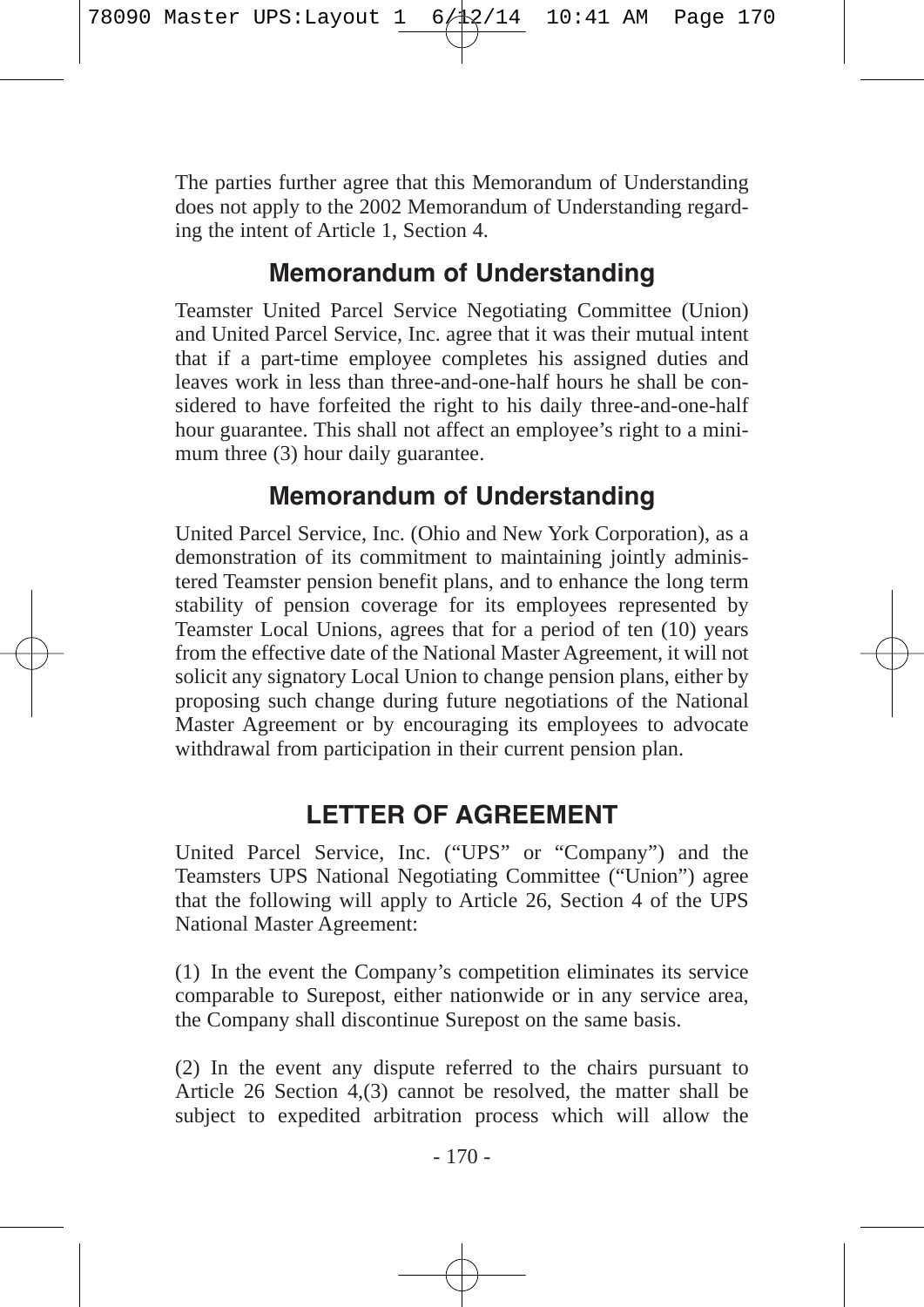grievance to be heard within  $sixty(60)$  days of filing. The first arbitrator, in alphabetical order, on the East Panel who is available within the sixty (60) day period, will be selected to hear the case. In the event the arbitrator finds that UPS has expanded Surepost beyond the scope of Article 26, Section 4 without first obtaining the consent of the Union, he shall have the authority to fashion a remedy based on the nature and extent of the violation, including issuing a cease and desist order requiring UPS to terminate the expanded service.

## **Memorandum of Understanding**

United Parcel Service Inc. (UPS) and the Teamsters UPS National Negotiating Committee (Union) provide the following in order to detail the benefits available through Central States Health & Welfare plan. Nothing within this Memorandum of Understanding shall affect the Central States Health & Welfare Trustee's right to modify benefit levels.

1. The base benefits for all employees covered by the Central States Health & Welfare Fund shall be the C6 schedule.

2. Enhancements shall be made in the C6 plan in the following areas for all employees who will be covered by the Central States Health & Welfare plan for the first time effective January 1, 2014: Phased in deductible: reduced co-pays for medical office visits, physical exams and well child care and mail order prescription drugs.

3. For those employees on the payroll on July 31, 2013, who will become Central States Health & Welfare participants on January 1, 2014, and are not covered by the Central or Southern Conference Supplemental Agreements, the Company will also enhance the retiree eligibility rules.

4. Short term disability, life insurance and dental benefits will first be provided through Central States Health & Welfare. UPS will cover the differential between what Central States Health & Welfare currently provides and what the employee had as a benefit prior to January 1, 2014.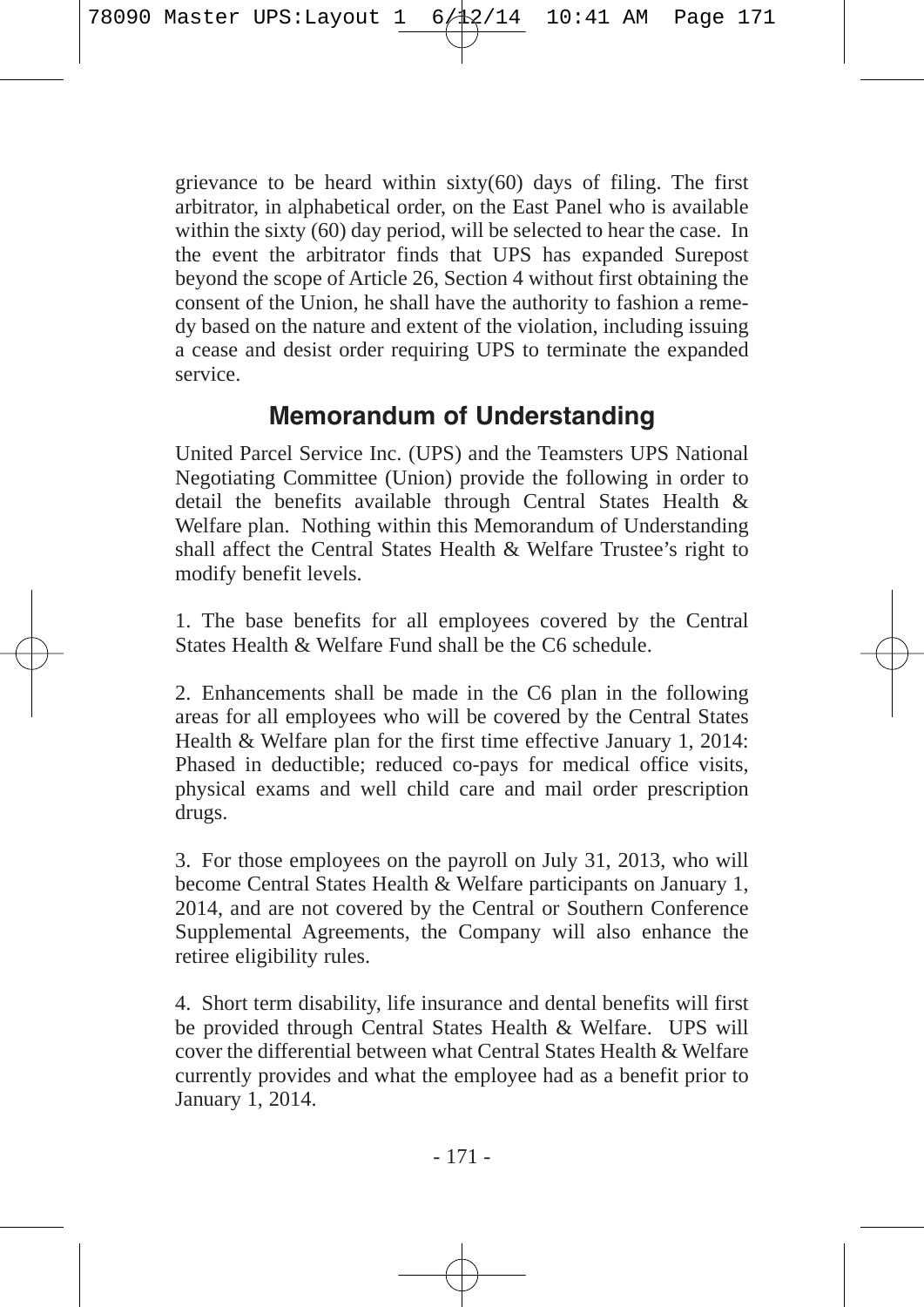5. Details concerning any of the above benefits shall be available from the Central States Health & Welfare Plan.

6. In order to cover the costs of early retirement eligibility, for fulltime employees who are outside of the Central and Southern Conference Supplements but are transitioning to the CS H&W Plan, the August 1, 2013 contribution increase provided in Article 34, Section  $1(a)(ii)(1)$  shall be seventy cents (\$0.70) instead of fifty cents (\$0.50) of the one dollar (\$1.00).

## **Memorandum of Understanding**

United Parcel Service, Inc (UPS) and the Teamsters UPS National Negotiating Committee (Union) agree to the following in connection with Article 34 of the 2013-2018 National Master Agreement:

In recognition of the request from the Western Conference Negotiating Committee and Local Union 177 to evaluate and prepare a proposal to provide medical coverage for employees within their jurisdiction rather than having them transition to the Central States Health & Welfare Plan (CS H& W), the parties agree that any such proposal will be considered by the parties if presented before November 1, 2013. Any such plan must provide benefits equal or superior to those provided by the CS H  $&\&\overline{W}$  Fund for a contribution rate that does not exceed that paid to CS H&W Fund. The proposal shall be subject to approval of the Co-Chairs of the Joint Negotiating Committee.

## **Memorandum of Understanding**

United Parcel Service Inc. (UPS) and the Teamsters UPS National Negotiating Committee (Union) agree to the following in connection with the former Teamster-represented UPS employees who are in a retired status as of December 31, 2013 and receiving retiree medical coverage through a UPS sponsored plan:

1) Retirees in UPS sponsored plans (pre- and post-65) will have the following contribution rates: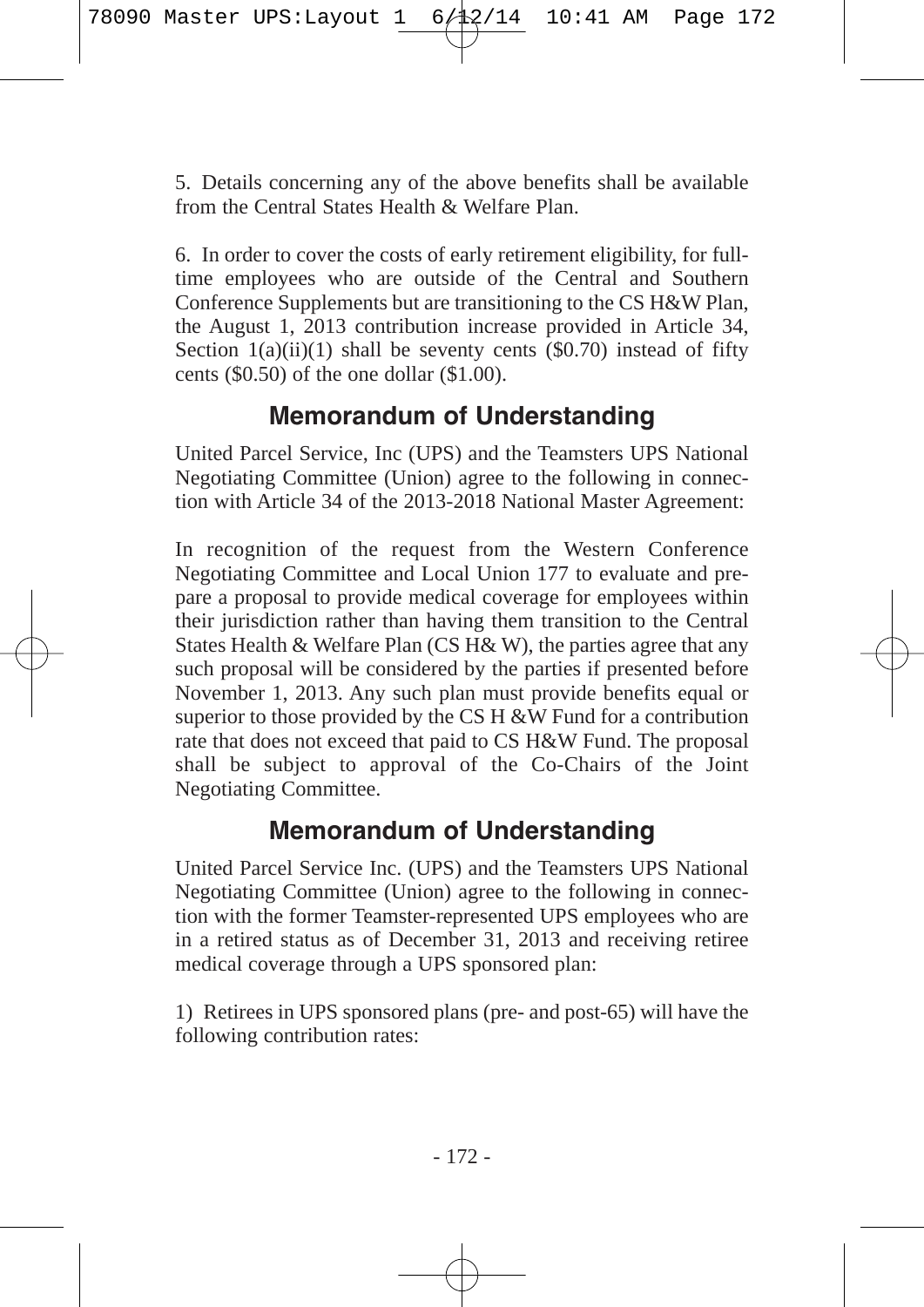Effective 1-1-2014:

Single-fifty dollars (\$50.00)/retiree plus-one hundred dollars (\$100.00)

Effective 1-1-2015:

Single-one hundred dollars (\$100.00)/retiree plus-two hundred dollars (\$200.00)

Effective 1-1-2016:

Single-one hundred and fifty (\$150.00)/retiree plus-three hundred dollars (\$300.00)

2) Effective January 1, 2014 all current retiree medical plans will be modified to provide an 80/20 benefit in network; 70/30 benefit out-of-network, and an annual deductible of \$200/\$400.

3) This Agreement will be applied to retirees covered by the Health Care Program and formerly represented by Teamster Locals 118, 182, 294, 317, 449, 529, 264A, 687 and 693 in accordance with the Memorandum of Understanding between the parties identified in this paragraph dated October 22, 2010.

4) Nothing within this paragraph is intended to alter UPS rights with regard to the retiree plans as specified in the associated Summary Plan Description.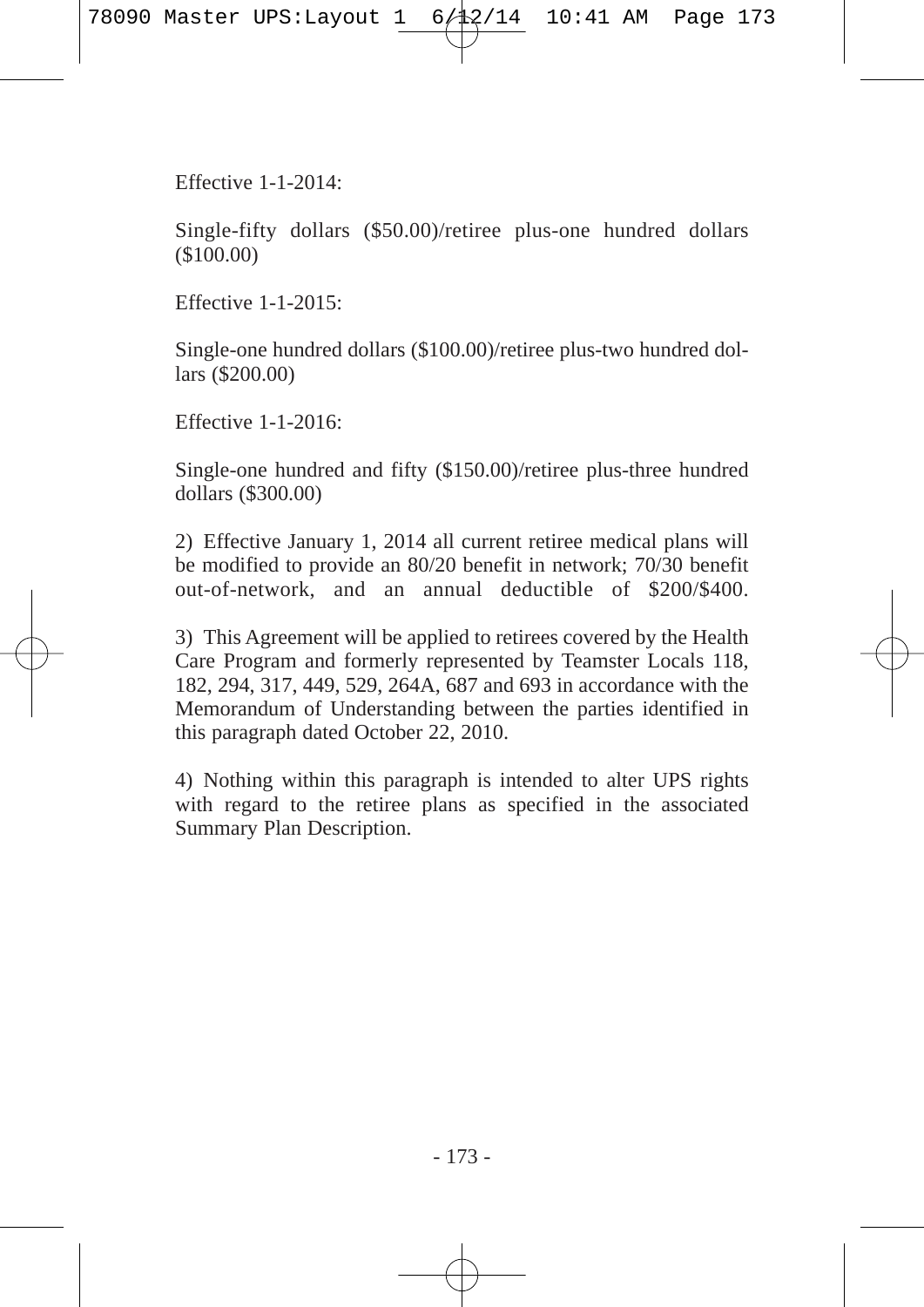## FOR THE EMPLOYEES. **Teamsters National United Parcel Service Negotiating Committee**

James P. Hoffa, Chair Ken Hall, Co-Chair

Leticia Acosta Al Betts Keith Biddle Kenny Boggs Gino Bosetti Randy Brown Brian R. Buhle Ted Bunstine Mike Butler **Lamont Byrd** Randy Cammack Juan Campos David Castro Pat Connors Pat Darrow Mark Davison Jim DeMartino Pat Flynn Kevin P. Foley Scott Ford Leah Ford Marty Frates Alan Frisbee Michael Goebel Cory Haslam Jerry Hayden Ron Herrera Rick Hicks Wesley Jenkins Frank Kearney Jr. Jim Larson Trevor Lawrence Bill Lichtenwald Clint Long Gregory Lowran Dave Lucas Andy Marshall **Ricky Maxwell** Mike McGaha Bill Morris Sean O'Brien Victor Palumbo Claudia C. Pettit Jay Phillips Darrell Pratt Kevin Reddy Doug Robbins Dennis Roberts Dave Robinson Buddy Robson Chris J. Rodriguez Johnny Sawyer Karla Schumann George Slicis George Sorenson Steven J. South Mike Stapleton Sam Stewart Steve Vairma Bob Weber Matt Webby **Howard W. Wells** 

Ken Haarala George E. Harrigan Denis Taylor Christopher P. Toole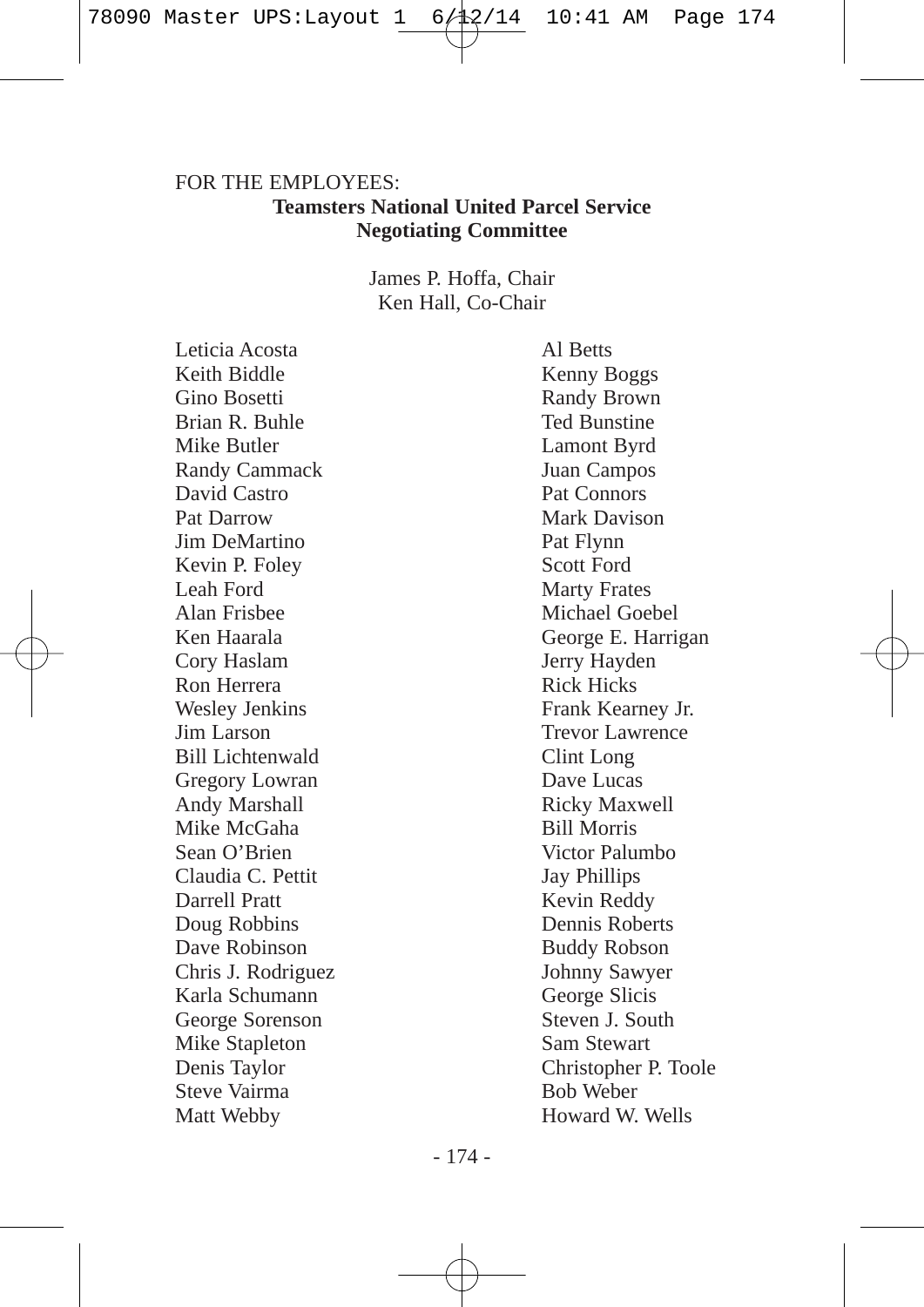Donnie West Chuck Whobrey Gary Witlen <br>Kenneth W. Wood Mars Bames Wright Kenneth W. Wood Brian Zodrow